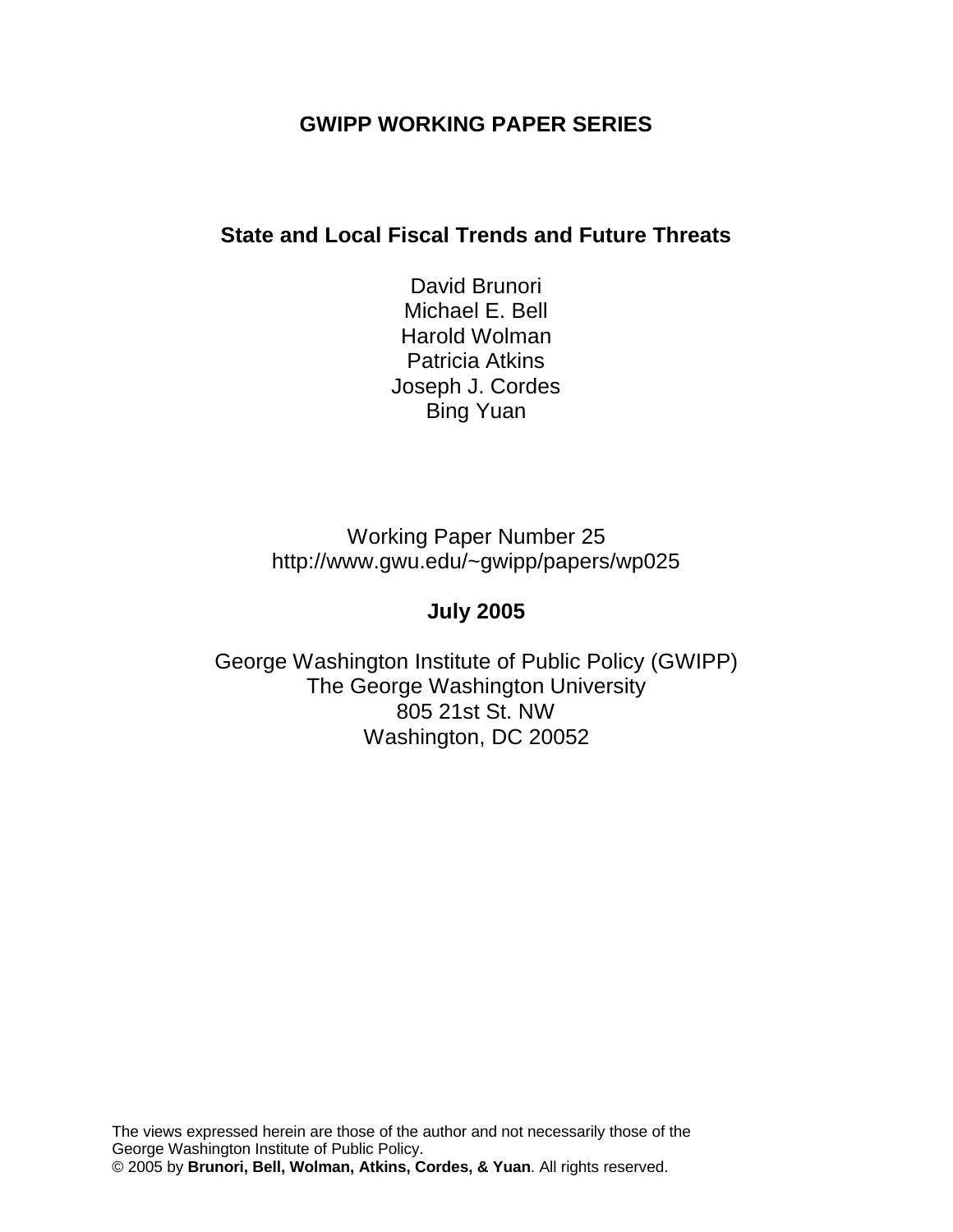# **State and Local Fiscal Trends and Future Threats**

David Brunori Michael E. Bell Harold Wolman Patricia Atkins Joseph J. Cordes Bing Yuan

State and Local Fiscal Policy Research Program at the George Washington Institute of Public Policy  $805$   $21^{ST}$  Street, NW Washington, DC 20052

*Prepared for*

**The National Center for Real Estate Research**

**The National Association of Realtors**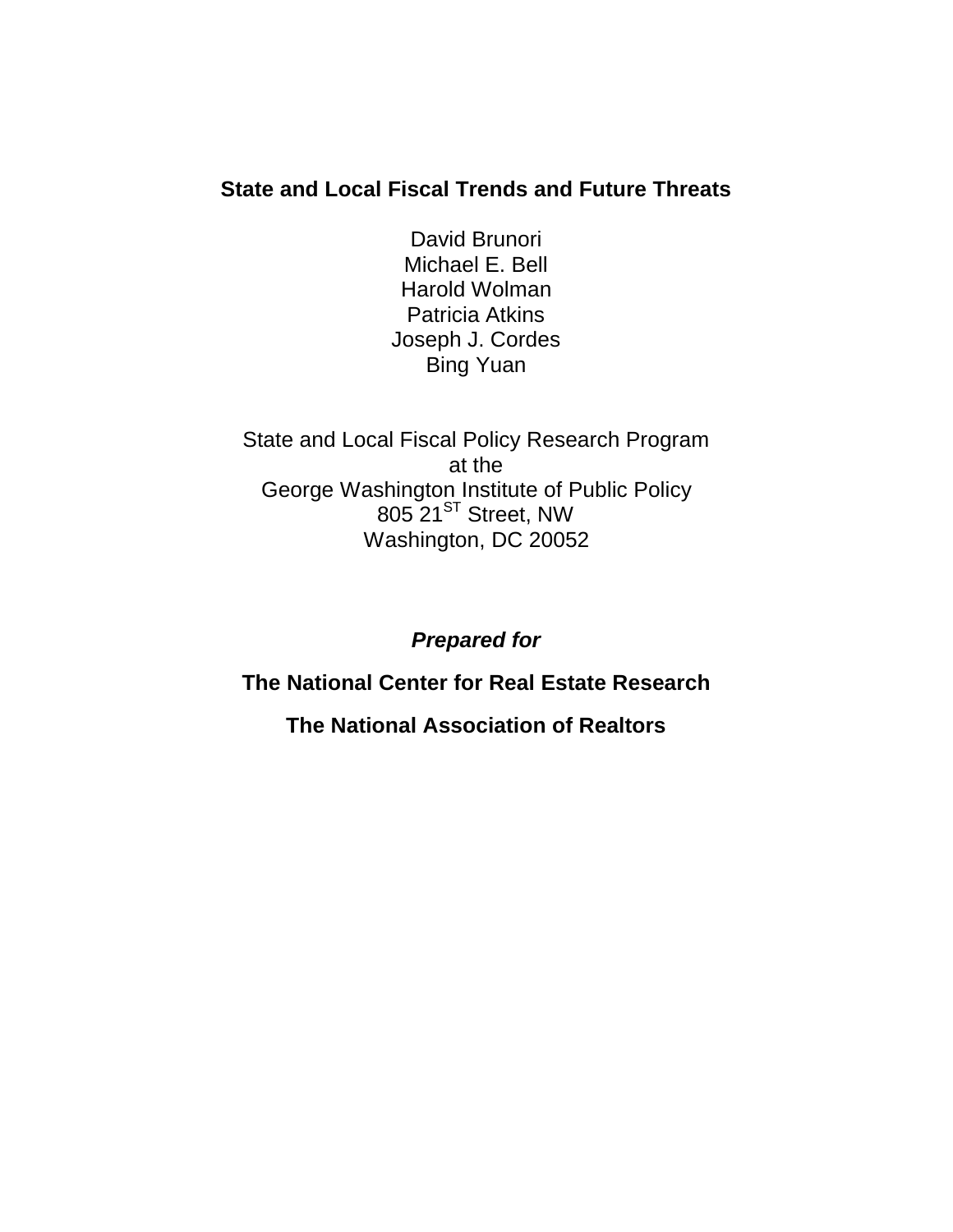## **TABLE OF CONTENTS**

| 1.                                                                                                |  |
|---------------------------------------------------------------------------------------------------|--|
| 2.                                                                                                |  |
| 3.                                                                                                |  |
| 4.                                                                                                |  |
| 5.                                                                                                |  |
| I. Institutional and intergovernmental setting -The Fiscal Architecture of State and Local Fiscal |  |
|                                                                                                   |  |
|                                                                                                   |  |
|                                                                                                   |  |
|                                                                                                   |  |
|                                                                                                   |  |
|                                                                                                   |  |
|                                                                                                   |  |
|                                                                                                   |  |
|                                                                                                   |  |
|                                                                                                   |  |
| А.                                                                                                |  |
|                                                                                                   |  |
| a.                                                                                                |  |
| b.                                                                                                |  |
|                                                                                                   |  |
| C.                                                                                                |  |
| d.                                                                                                |  |
| е.                                                                                                |  |
| f.                                                                                                |  |
|                                                                                                   |  |
|                                                                                                   |  |
|                                                                                                   |  |
|                                                                                                   |  |
|                                                                                                   |  |
|                                                                                                   |  |
|                                                                                                   |  |
|                                                                                                   |  |
|                                                                                                   |  |
|                                                                                                   |  |
| <b>Adequate Capacity for Service Deliverv</b>                                                     |  |
|                                                                                                   |  |
|                                                                                                   |  |
| Ш.                                                                                                |  |
|                                                                                                   |  |
|                                                                                                   |  |
|                                                                                                   |  |
|                                                                                                   |  |
|                                                                                                   |  |
|                                                                                                   |  |
|                                                                                                   |  |
|                                                                                                   |  |
|                                                                                                   |  |
|                                                                                                   |  |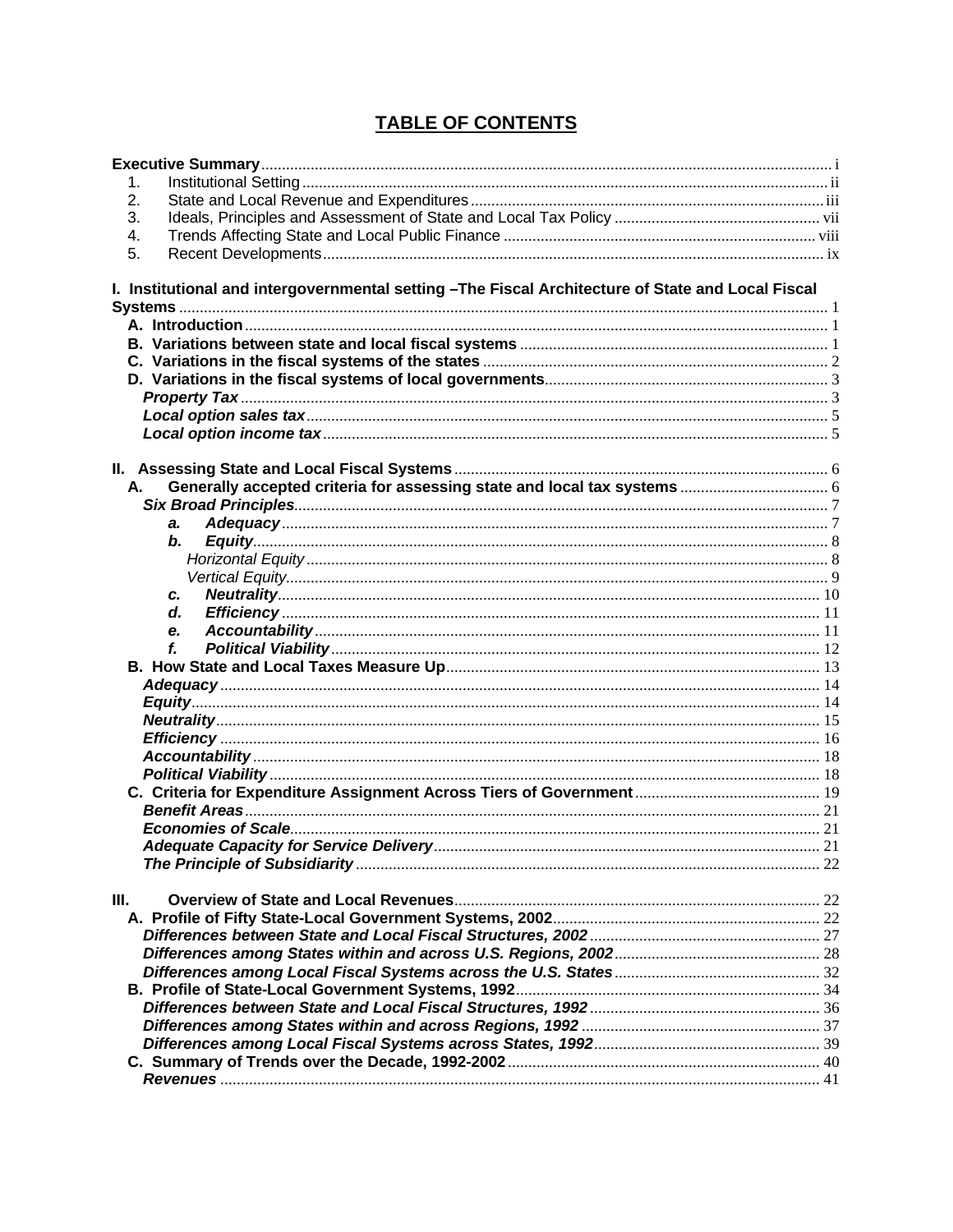| IV.                                                                                        |  |
|--------------------------------------------------------------------------------------------|--|
|                                                                                            |  |
|                                                                                            |  |
|                                                                                            |  |
|                                                                                            |  |
|                                                                                            |  |
|                                                                                            |  |
|                                                                                            |  |
|                                                                                            |  |
|                                                                                            |  |
|                                                                                            |  |
|                                                                                            |  |
|                                                                                            |  |
|                                                                                            |  |
|                                                                                            |  |
|                                                                                            |  |
|                                                                                            |  |
|                                                                                            |  |
|                                                                                            |  |
|                                                                                            |  |
| V.                                                                                         |  |
|                                                                                            |  |
|                                                                                            |  |
|                                                                                            |  |
|                                                                                            |  |
|                                                                                            |  |
|                                                                                            |  |
|                                                                                            |  |
|                                                                                            |  |
|                                                                                            |  |
|                                                                                            |  |
|                                                                                            |  |
|                                                                                            |  |
|                                                                                            |  |
|                                                                                            |  |
|                                                                                            |  |
|                                                                                            |  |
| G. Multistate and Federal Efforts Addressing Electronic Commerce Taxation102               |  |
|                                                                                            |  |
|                                                                                            |  |
| H. Interjurisdictional competition and the proliferation of tax incentives104              |  |
|                                                                                            |  |
|                                                                                            |  |
|                                                                                            |  |
|                                                                                            |  |
|                                                                                            |  |
|                                                                                            |  |
|                                                                                            |  |
|                                                                                            |  |
|                                                                                            |  |
|                                                                                            |  |
| VI.<br>Recent State and Local Policy Changes Affecting State and Local Fiscal Structure116 |  |
|                                                                                            |  |
|                                                                                            |  |
|                                                                                            |  |
|                                                                                            |  |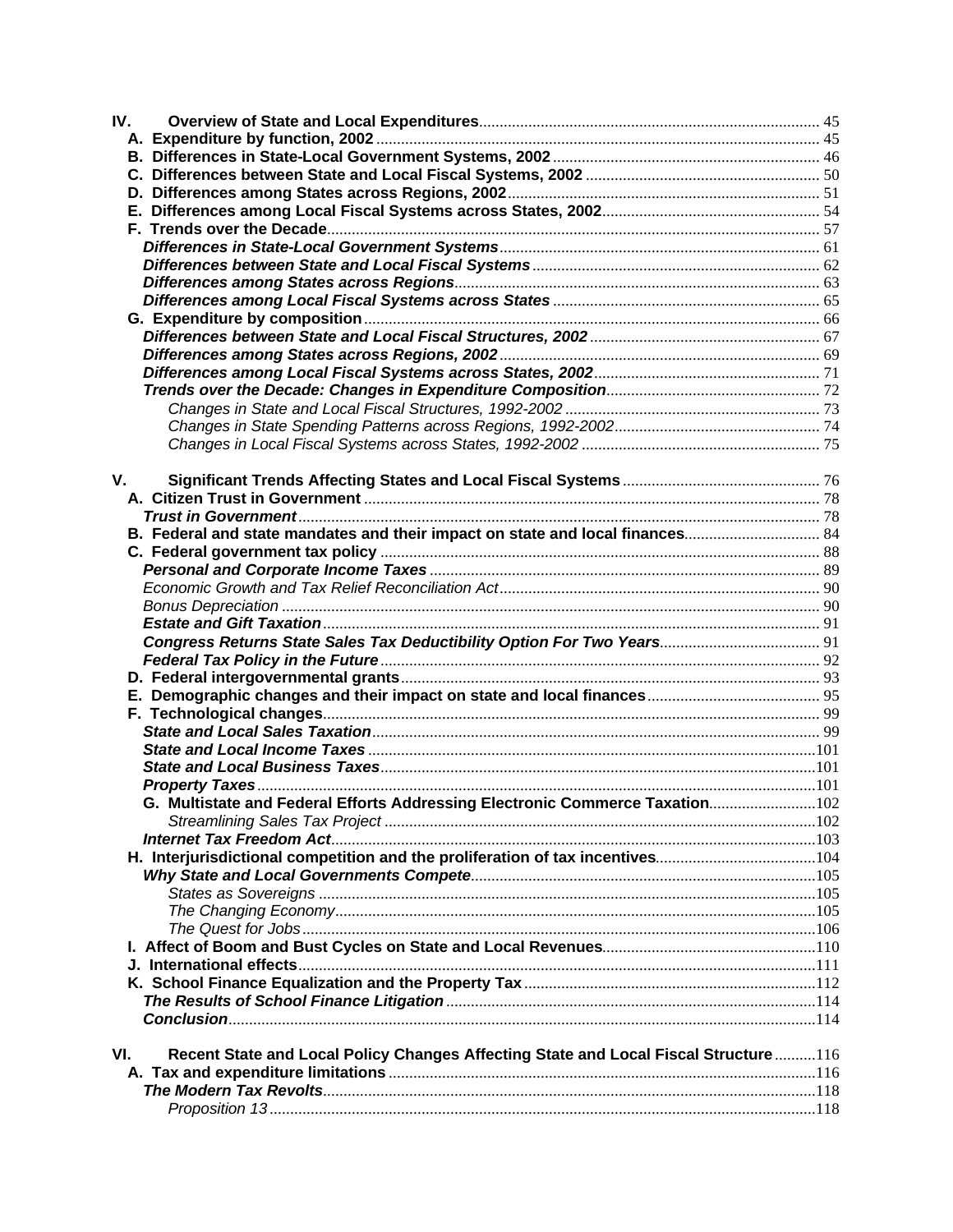| E. Recent attempts to strengthen the state corporate income tax by closing loopholes125 |  |
|-----------------------------------------------------------------------------------------|--|
|                                                                                         |  |
|                                                                                         |  |
|                                                                                         |  |
|                                                                                         |  |
| <b>APPENDICES</b>                                                                       |  |
|                                                                                         |  |
|                                                                                         |  |
|                                                                                         |  |
|                                                                                         |  |
|                                                                                         |  |
|                                                                                         |  |
|                                                                                         |  |
|                                                                                         |  |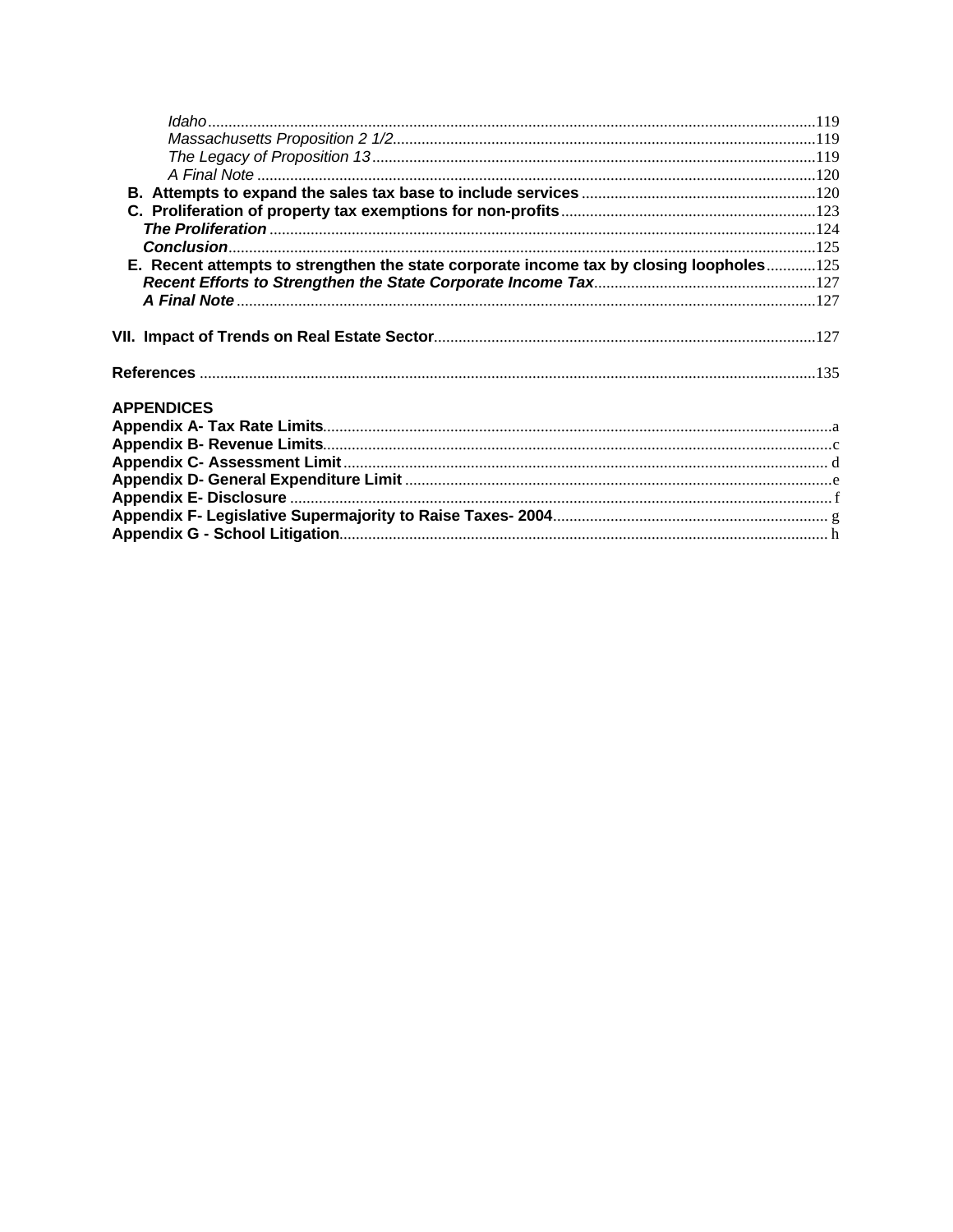# **Executive Summary**

State and local public finance has never been more important. Economic, political, and technological developments have dramatically changed how state and local governments raise revenue as well as on what they spend that revenue.

State and local public finance structures have not changed significantly over the past five decades. Indeed, the basic structure of the tax systems was designed for a different time and a much different economy. The world in which those systems operate has changed considerably.

 The U.S. economy has moved from a manufacturing base to one dominated by the service sector and intellectual property. The challenge for state and local governments is that neither services nor intellectual property have been part of their tax base. Moreover, the economy in which people primarily bought locally manufactured tangible personal property no longer exists. Businesses no longer produce and sell products in one or a few states, but throughout the nation and the world.

Rapid technological advancements have also played a role in reshaping the fiscal landscape. The age of electronic commerce has revolutionized how people work, play, and communicate. Technology has affected all tax systems, but perhaps none greater than the traditional sales tax. Because state and local governments have been unable to impose sales taxes on most electronic commerce, they have lost billions in tax revenue. These loses have put enormous pressure on governments to find alternative sources of revenue or curtail public spending. In the end, the economy in which most of the state and local revenue systems were designed to operate has been replaced with a high technology, global economy where purchasing services or products from India and Italy is only a few keystrokes away.

The global economy has produced a new dimension into the use of fiscal policy to foster economic development. State and local governments have long engaged in a competition against each other for business investment and jobs. Over the past quarter century, political leaders have used their tax laws to encourage companies to relocate to (or to refrain from leaving) their state or locality. Such competition has put enormous pressure on state and local governments to keep tax burdens low, while providing the highest possible level and quality of public services. The globalization of the economy has magnified the scope of the competition. State and local governments are no longer competing with each other, but with nations around the world.

Another development with which states and local governments must contend is the changing scope of their duties. American subnational governments are providing more public services than ever before, and the need for revenue has never been greater. The states, for example, are not only providing the traditional services (state police, prisons, higher education, and highway maintenance.) They are also providing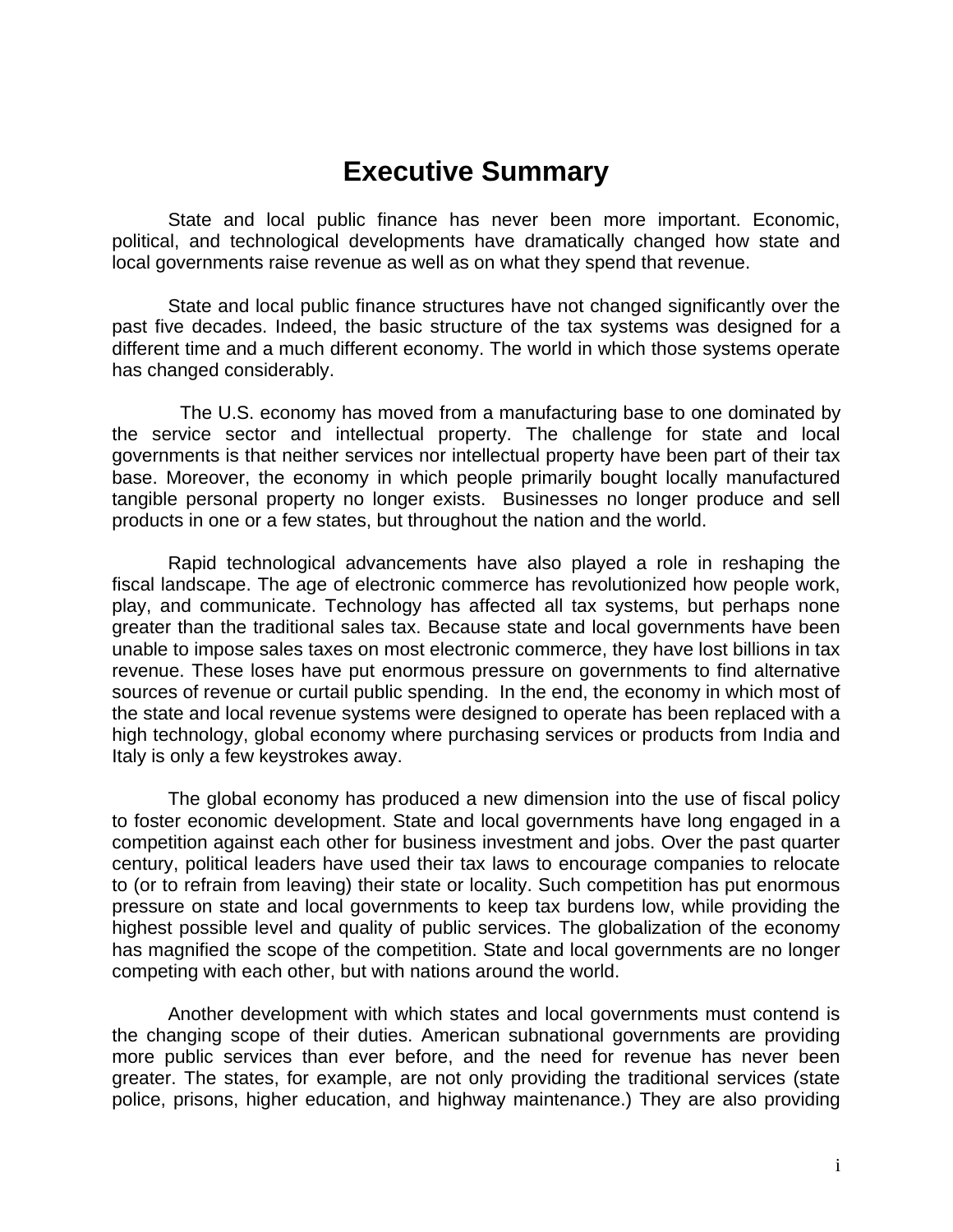many services that were once almost exclusively provided and paid for by the federal and local governments.

Since the 1980s the federal government has been steadily shifting more and more responsibilities to the states. The states have been asked (or just as often have been forced) to administer and pay for many programs that traditionally have been the responsibility of the federal government. Welfare, Medicare, Medicaid, and highway maintenance are just some examples in which the states have replaced the federal government as the administrative body responsible for providing the services. While the costs of assuming many of these programs have been offset with increased federal funding and protections against unfunded mandates, this phenomenon, commonly called "devolution" in academic circles, has nonetheless contributed to the growth of state, and to a lesser extent, local government budgets.

This trend is likely to continue as the federal government, laboring under large deficits, devotes more resources to national defense and homeland security. State and local governments will be asked to do more.

At the same time, as the result of political pressure and a flood of legal challenges, state governments have taken on an increasingly greater share of the costs of public education. While elementary and secondary education was traditionally the financial responsibility of local governments, state governments have, over the past decade, paid a decidedly greater percentage of school finance costs.

In addition to the financial pressures from shifting responsibilities, state and local governments have experienced what could be called the "politics of anti-taxation." Since the late 1970s there has been a concerted effort to politicize, even demonize, taxation. This often fervent anti-tax sentiment has festered at all levels of government during the past quarter century. Anti-tax politics fueled the passage of Proposition 13 in California and spurred property tax revolts around the country. Tax cutting became a regular theme for gubernatorial or legislative candidates seeking election in virtually every state. It has also helped spawn the initiative and referendum movement, a process that has traditionally been dominated by anti-tax crusaders. The politics of antitaxation has limited state and local government ability to raise revenue precisely when the demand for services and education spending has increased.

This report provides a detailed description of state and local fiscal systems and how they operate given the developments discussed above. Some of the highlights of the report are set forth below.

1. Institutional Setting

State and local government finance in the United States is a complex and sophisticated system. The federal, state, and local governments each have their own sources of tax and non-tax revenue, their own budget processes, and to varying degrees political autonomy over their fiscal systems. Throughout the  $20<sup>th</sup>$  and into the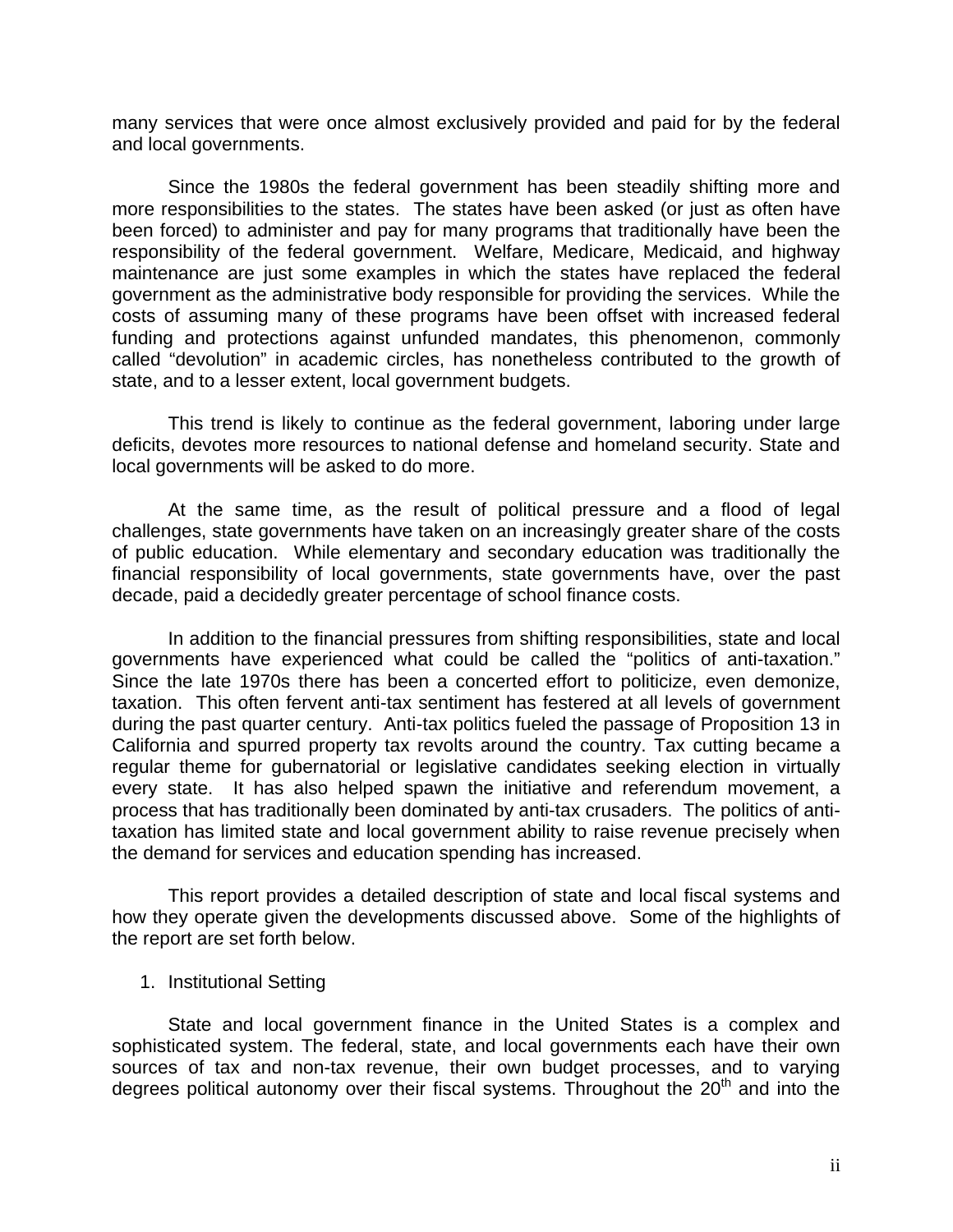21<sup>st</sup> Century, the federal government has relied predominantly on personal income taxes. State governments have relied on a combination of consumption and income taxes. And, local governments relied primarily on the property tax as their main source of tax revenue.

But the complexities extend beyond differences between levels of government. As discussed in detail in the report, there are wide variances in how governments at the same level collect revenue. For example, nine states do not tax personal income, five states do not tax sales, and ten states rely very heavily on severance taxes. Similarly, while the property tax is the dominant source of local government revenue, there are sectional differences in the reliance on this tax. Local governments in the Northeast, for example, rely far more heavily on property taxes than local governments in the Southwest. There are also significant differences in the number of local jurisdictions that impose sales and income taxes. These differences foster both intense interjurisdictional competition and heightened compliance and administrative costs for interstate commerce.

2. State and Local Revenue and Expenditures

The report details the amounts collected from all sources by state and local governments as of 2002. The report also explores the differences that exist across the 50 systems of state and local government in the U.S. Specifically, the report details the relative importance of state government in raising revenues as well as differences in the relative size of state and local governments across the 50 states. The report documents changes in these patterns over the decade of the 1990s. The research found clear differences between the fiscal structures of state and local governments as well as the relative size of state and local governments across different regions of the country.

In 2002, state and local governments collected a total of \$1.7 trillion in general revenue, 78.6 percent of which came from their own sources including taxes, current charges and other non-tax revenue. Of the own-source general revenue, 68.3 percent represent tax revenues, while taxes amounted to 53.7 percent of the total general revenue. Taxation remains the most important source of government revenues, albeit the relative importance of tax revenues declined during the 1990s. See Figure I.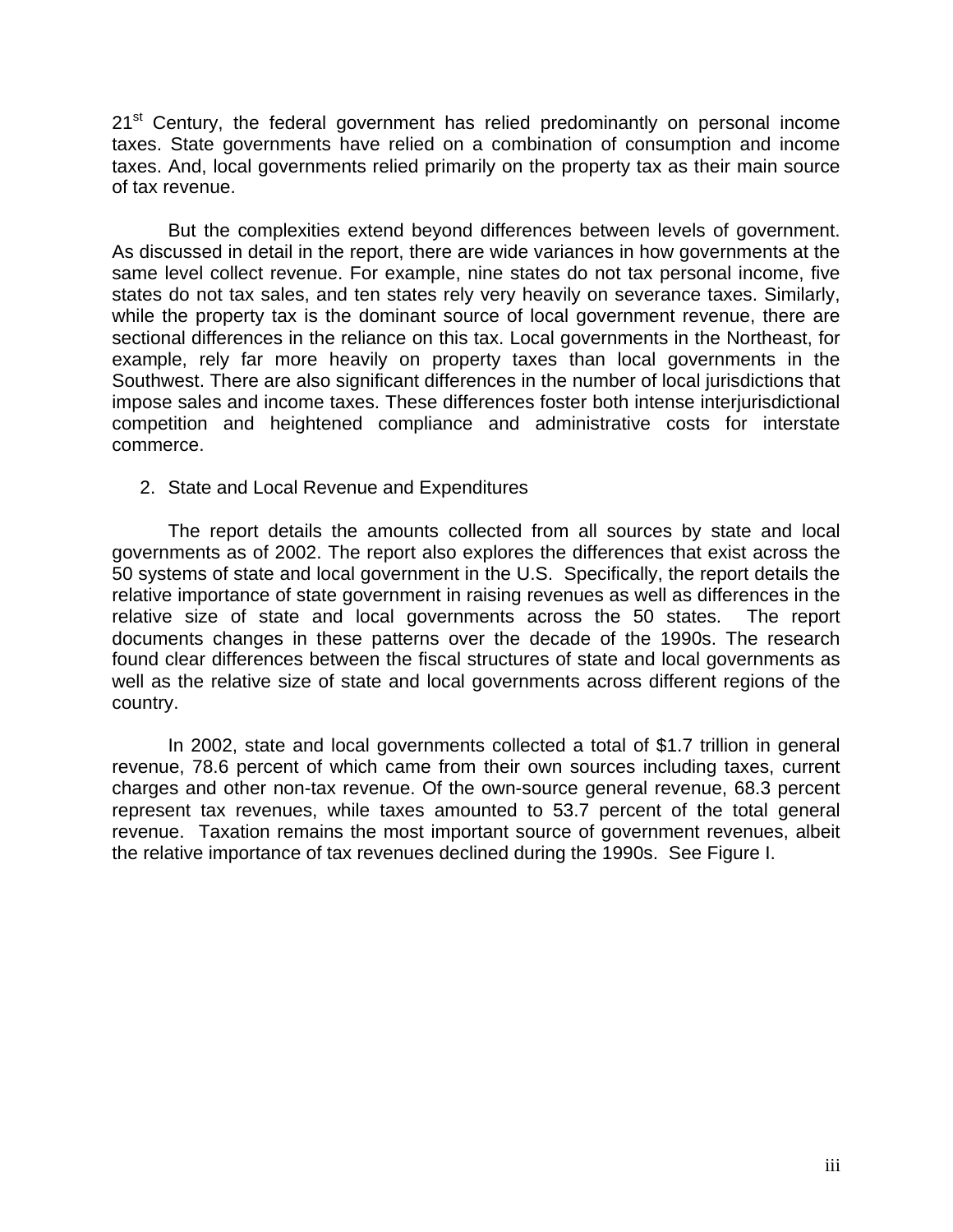**Figure I Percentage Distribution of State and Local General Revenue, 2001-2002**



State and local government general revenues increased in real terms by 33.6 percent between 1992-2002 and by 21.1 percent per capita. According to the data in Table A, on a per capita basis, state and local own source revenues increased by 16.5 percent, state and local taxes by 13.8 percent, and current charges by 28.8 percent. The largest increase in per capita tax revenues came from the individual income tax (23.5 percent), followed by the general sales tax (18.9 percent), the property tax (8.9 percent), and selective sales taxes (8.2 percent). Per capita receipts from the corporate income tax declined by 17.0 percent in real terms. Real per capita federal intergovernmental aid to state and local governments increased by 41.6 percent.

|                          |           | Year        |                    |
|--------------------------|-----------|-------------|--------------------|
| <b>Revenue Source</b>    | 1992 (\$) | $2002($ \$) | Percent Change (%) |
| Intergovernmental Aid    | 702       | 995         | 41.6               |
| Own-Source               | 3,136     | 3,653       | 16.5               |
| Tax                      | 2,195     | 2,497       | 13.8               |
| <b>Property Tax</b>      | 707       | 770         | 8.9                |
| <b>General Sales Tax</b> | 517       | 615         | 18.9               |
| Individual Income Tax    | 453       | 560         | 23.5               |
| <b>Other Taxes</b>       | 517       | 552         | 6.7                |
| <b>Current Charges</b>   | 542       | 699         | 28.8               |
| All Other                | 399       | 458         | 14.8               |
| Total                    | 3,839     | 4.648       | 21.1               |

#### **Table A Real Per Capita State and Local General Revenue: Percent Change, 1992-2002**

Note: 2002 data are converted into constant 1992 dollars using a deflator of 1.288, *Survey of Current Business*, August 2004 issue.

Data Source: State and Local Government Finances, 1992 and 2002 Census of Governments, and staff calculations. URL:<http://www.census.gov/govs/www/estimate.html>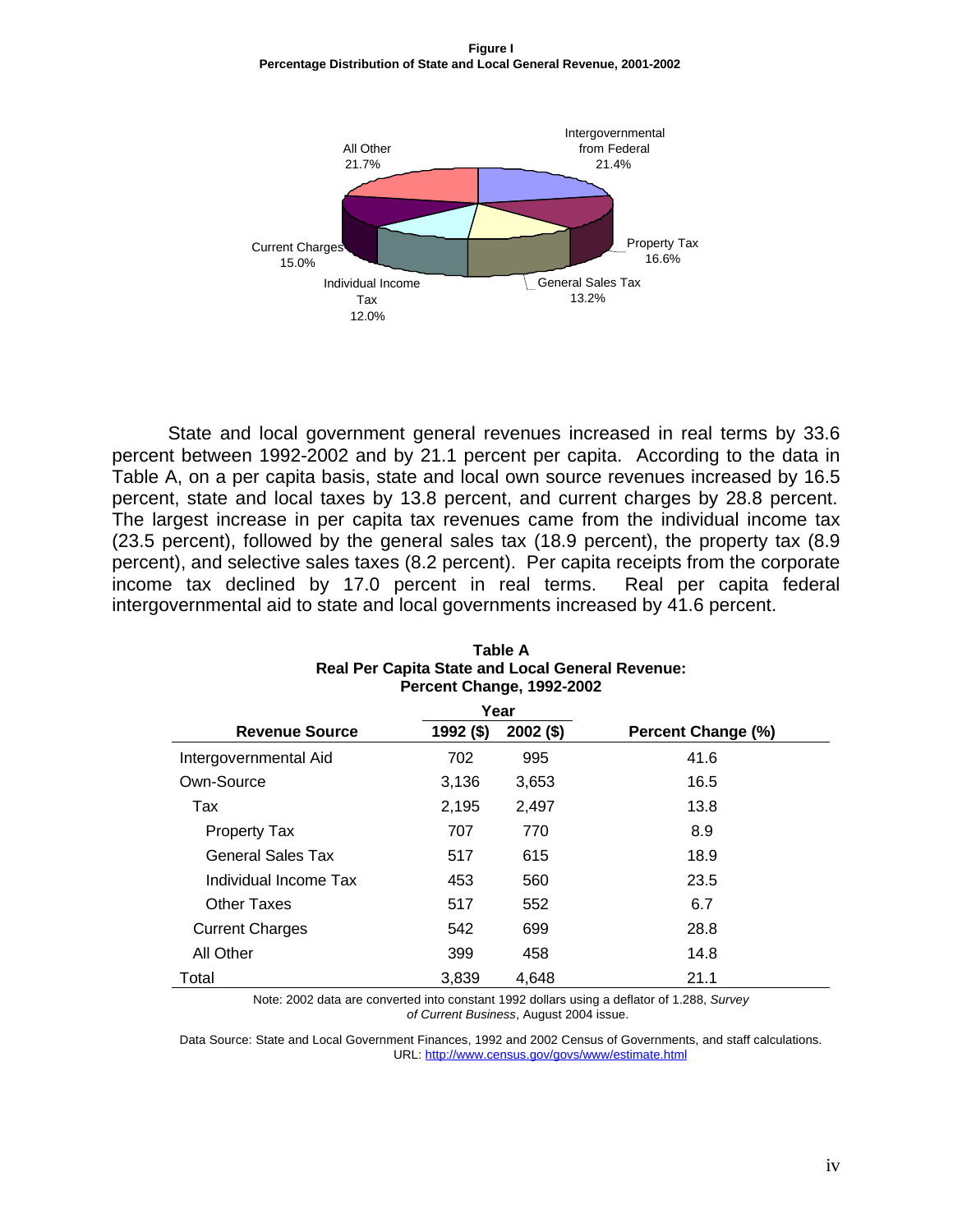At the state level, individual income tax receipts rose after adjusting for inflation by 24.2 percent per capita and general sales tax receipts grew by 16.0 percent. See Table B. At the same time, corporate tax receipts, after adjusting for inflation, declined by 19.3 percent per capita and real per capita property tax receipts fell by 7.5 percent. Individual income taxes remain the most important source of state own-source revenue, accounting for 25.5 percent of all own-source revenue in 2002 compared to 23.9 percent in 1992. Intergovernmental aid is the most dominant source of *total* state general revenue, increasing in real per capita terms by 38.6 percent from 1992 to 2002. As a result, intergovernmental aid accounted for 31.6 percent of total state general revenues in 2002, up from 27.9 percent in 1992.

|                          |           | Year        |                    |
|--------------------------|-----------|-------------|--------------------|
| <b>Revenue Source</b>    | 1992 (\$) | $2002($ \$) | Percent Change (%) |
| Intergovernmental Aid    | 668       | 925         | 38.6               |
| Own-Source               | 1,725     | 2,005       | 16.3               |
| Tax                      | 1.301     | 1,477       | 13.5               |
| <b>Property Tax</b>      | 29        | 27          | $-7.5$             |
| <b>General Sales Tax</b> | 427       | 496         | 16.0               |
| Individual Income Tax    | 413       | 512         | 24.2               |
| Other Taxes              | 433       | 442         | 2.1                |
| <b>Current Charges</b>   | 208       | 275         | 32.4               |
| All Other                | 215       | 253         | 17.8               |
| Total                    | 2,392     | 2,931       | 22.5               |

#### **Table B Real Per Capita State General Revenue: Percent Change, 1992-2002**

Note: 2002 data are converted into constant 1992 dollars using a deflator of 1.288, *Survey of Current Business*, August 2004 issue.

Data Source: State and Local Government Finances, 1992 and 2002 Census of Governments, and staff calculations. URL: http://www.census.gov/govs/www/estimate.html

At the local level, after adjusting for inflation, per capita revenues from the general sales tax increased by 31.0 percent, from selective sales taxes revenues increased by 25.1 percent, from the individual income tax 13.5 percent and from the property tax by only 9.6 percent. See Table C. Property taxes remain the most important source of local government own-source revenue, accounting for 45.1 percent of local own-source revenue in 2002, down from 47.9 percent in 1992. Local income taxes accounted for only 2.9 percent of local own-source revenues in 2002. Intergovernmental aid remained the primary source of *total* local government general revenue, growing by 28.6 percent from 1992 to 2002. As a result, intergovernmental aid accounted for 40.0 percent of total general revenues in 2002, compared to 37.6 percent in 1992. During the same period the share of total local general revenues borne by the local property tax fell from 30.0 percent to 27.1 percent.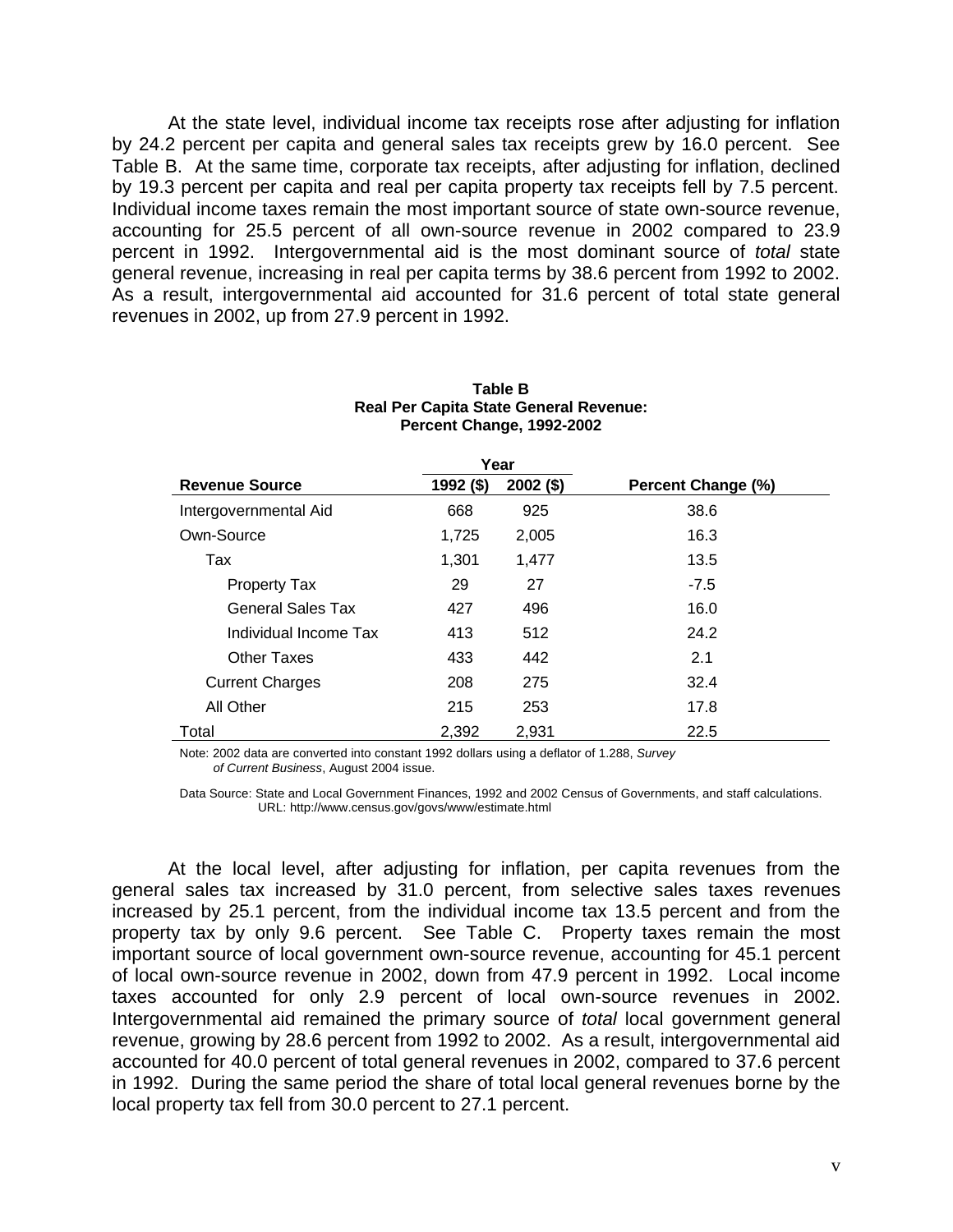Expenditures encompass all amounts of money paid out by a government during the fiscal year. In 2002, state and local governments spent approximately \$2 trillion. Expenditures consist of intergovernmental expenditures and direct expenditures. Direct general expenditures, refers to all direct expenditures except that for liquor store, utility and insurance trust. While direct general expenditures can be further classified by function, direct expenditures can be classified by composition.

The report provides detailed information on expenditures for state and local governments in 2002 and notes expenditure trends for the ten previous years. The report also describes differences in expenditure patterns among the states and localities and between state and local fiscal systems.

| <b>Revenue Source</b>  | 1992 (\$) | $2002($ \$) | Percent Change (%) |
|------------------------|-----------|-------------|--------------------|
| Intergovernmental Aid  | 855       | 1,099       | 28.6               |
| From Federal           | 79        | 119         | 50.3               |
| <b>From State</b>      | 776       | 981         | 26.4               |
| Own-Source             | 1,416     | 1,648       | 16.4               |
| Tax                    | 896       | 1,020       | 13.8               |
| <b>Property Tax</b>    | 678       | 743         | 9.6                |
| General Sales Tax      | 91        | 120         | 31.0               |
| Individual Income Tax  | 42        | 47          | 13.5               |
| Other Taxes            | 85        | 110         | 28.6               |
| <b>Current Charges</b> | 335       | 423         | 26.4               |
| All Other              | 184       | 205         | 11.0               |
| Total                  | 2,270     | 2,747       | 21.0               |

#### **Table C Real Per Capita Local General Revenue: Percent Change, 1992-2002**

Note: 2002 data are converted into constant 1992 dollars using a deflator of 1.288, *Survey of Current Business*, August 2004 issue.

Data Source: State and Local Government Finances, 1992 and 2002 Census of Governments, and staff calculations. URL: http://www.census.gov/govs/www/estimate.html

Total state and local expenditures increased in real terms by 38.2 percent from 1992-2002 and by 25.3 percent per capita. The greatest increases occurred in the area of public safety (31.6 percent per capita) and education (28.3 percent per capita). Real state expenditures per capita increased by 28.1 percent compared to 22.4 percent for local governments. The greatest per capita increases in state direct general expenditures were for public safety (38.0 percent) and education (31.6 percent). Similarly, the greatest increases at the local level were for public safety (28.3 percent) and education (26.9 percent).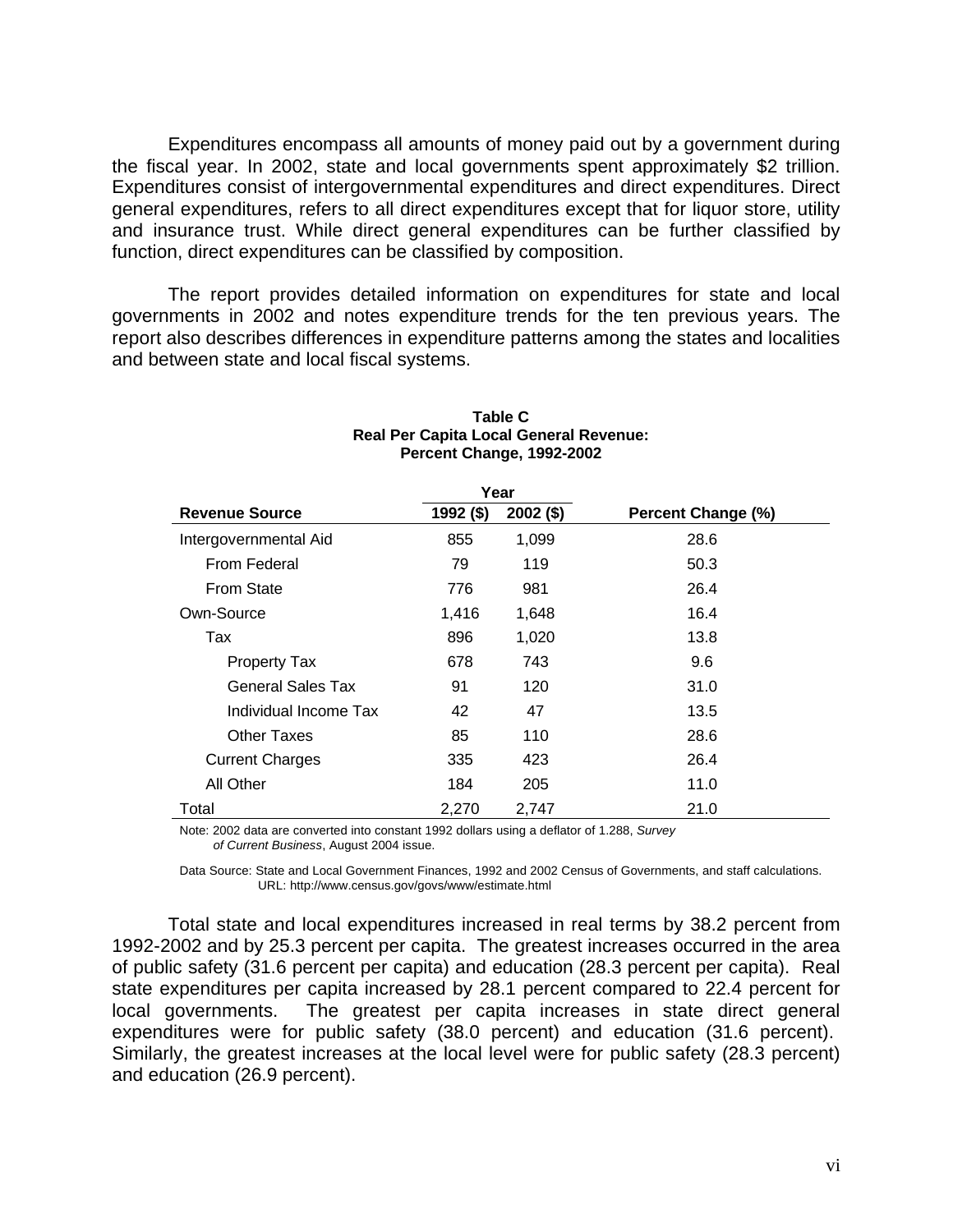At the state level, intergovernmental aid to local governments comprised the largest share of state spending in 2002 (28.5 percent), followed by income maintenance (24.4 percent). At the local level, education services accounted for 38.7 percent of local spending in 2002, an increase from 37.3 percent in 1992.

3. Ideals, Principles and Assessment of State and Local Tax Policy

The report describes the commonly accepted principles of sound tax policy. The principles include adequacy, equity, neutrality, efficiency, and accountability. The primary purpose of any tax system is to raise revenue in amounts adequate to cover the costs of public expenditures. In this regard, adequacy is often thought of in terms of sufficiency, stability, and certainty. Tax systems, like all aspects of government, should be fair. Fairness is usually thought of in terms of horizontal and vertical equity. Horizontal equity is the notion that similarly situated taxpayers are treated the same. Vertical equity requires that tax burdens be imposed with some relationship to the taxpayer's ability to pay.

Neutrality arises from the belief, held by most economists, that taxes should have as little effect on market decisions as possible. That is, neither business nor individuals should be forced (or encouraged) to take action solely because of the tax consequences whether they are burdens or benefits. Market conditions and economic efficiency -- and not the tax code -- should dictate business decisions.

Efficiency, in the context of tax policy, mandates that the public finance system minimize the costs of compliance for taxpayers and of collection for the government. Finally, public finance systems must be accountability. The government must insure that those charged with administration and enforcement of the tax laws are performing their duties efficiently and fairly. The government must also insure that the laws are enforced.

Public finance experts have long endorsed the principles discussed above. But, no tax system can be successful without political acceptance. The report discusses the requirement that all tax policies in democratic societies must have the support of the electorate.

Overall, state and local public finance systems get mixed reviews when measured by these ideals. Virtually every study indicates that state and local tax systems are decidedly regressive. This is particularly true with respect to state tax systems that rely heavily on the general sales tax and excise taxes. The imposition of personal income taxes lessens the regressivity, but only to a small extent. Those taxes are usually imposed on all income in the form of flat tax rates.

State and local tax systems also get low marks for neutrality. Most states offer a plethora of tax breaks specifically designed to influence economic and social behavior. Tax incentives granted through deductions, credits and exemptions are used to foster economic development. But such tax breaks also narrow the tax base and profoundly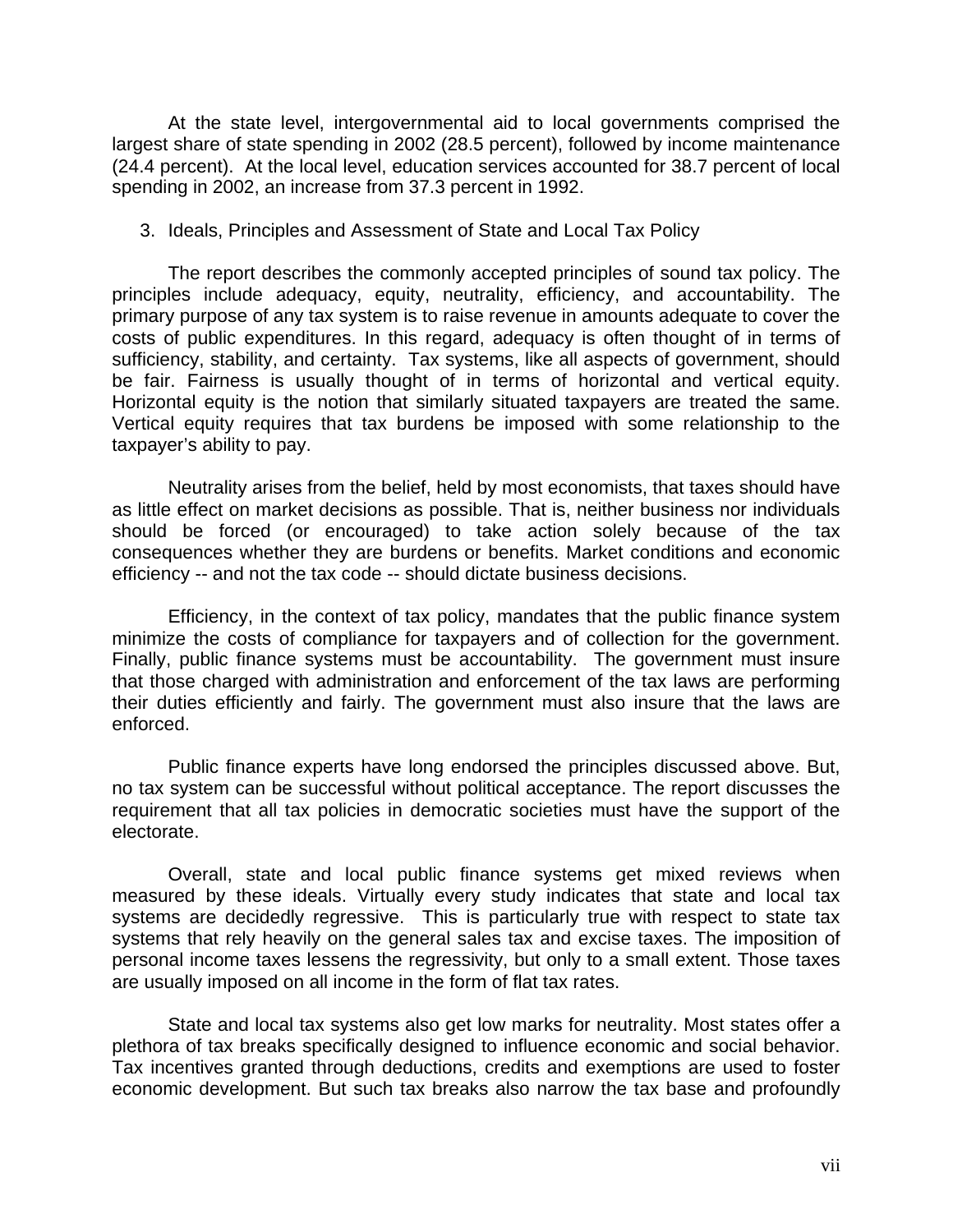affect the overall fiscal system. In addition, all states impose excise taxes designed, not only to raise revenue, but also to deter specific behavior. Cigarette taxes are the most notable example of such tax policies.

With respect to efficiency, the state and local tax systems fair much better. For individuals, the property, sales, and income taxes are all very efficient methods of raising revenue. Each of these taxes is relatively inexpensive in terms of administration and compliance. There are more costs involved for business taxpayers, but overall the state and local tax system is much more efficient when compared to the federal income tax.

Politically, state and local tax systems also get mixed reviews. The property tax remains among the least popular means of raising revenue. The public's unhappiness has resulted in significant limitations on property taxation. Sales and income taxes have proven much more acceptable to the public. But political leaders have shown strong biases against taxing personal income in the belief that such taxes deter economic development.

4. Trends Affecting State and Local Public Finance

The report details numerous trends affecting state and local revenue and expenditures. A variety of external factors have influenced how state and local government raise revenue. Changing demographics, particularly an aging population, is one such external factor. Older people tend to spend less on taxable items and more on tax-exempt items like healthcare products, putting pressure on sales tax revenue. Similarly, 27 states out of the 41 states with an income tax exempt Social Security income from state income taxation, and 34 of those 41 states exempt at least some public pension income.

The continuing shift toward a service and high technological economy raises many issues for state and local governments. Services are not generally subject to sales taxes, but services now make up more than half of U.S. personal consumption. This has resulted in a substantial loss of sales tax revenue and greater reliance on other types of taxes. As the report shows, efforts to expand the sales tax base to include more services have largely been unsuccessful. Similarly, intangible assets have never been a major component of subnational tax bases, yet the growth of the technology sector has made intangibles and increasingly important part of the economy. The rapid spread of electronic commerce also has had a profound impact on state and local tax revenue, especially sales tax revenue. State and local governments have largely been unable to impose sales taxes on Internet transactions and stand to lose hundreds of millions of dollars in revenue.

Globalization has also had a major impact on state and local public finance. Traditionally, there has been intense competition between states and between localities for economic development and job creation. This competition takes several forms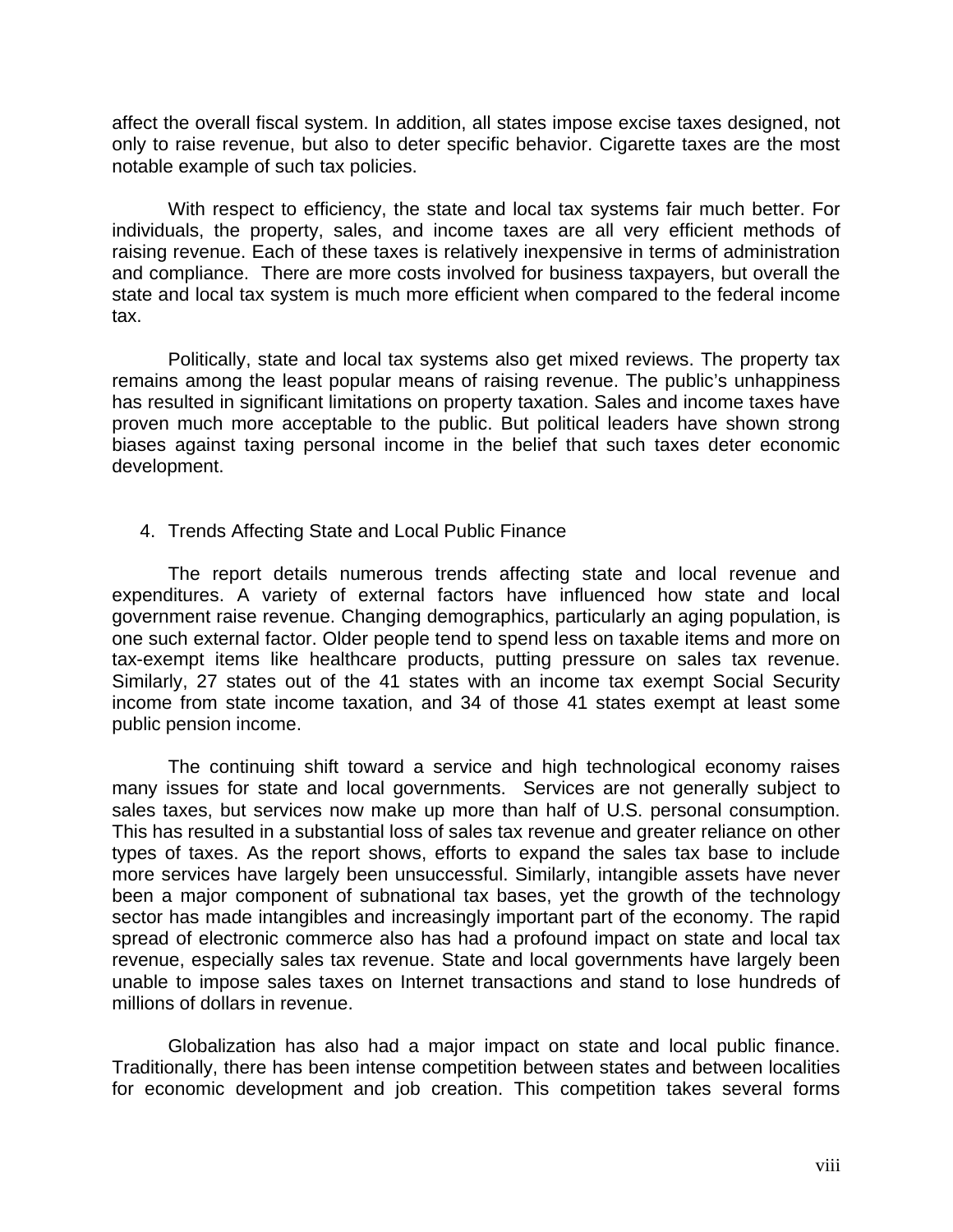including low taxes and superior public services and infrastructure. In the global market states are no longer just competing with neighboring jurisdictions, but with countries around the world.

State and local governments have also had to contend with eroding trust in government and changing public preferences with respect to tax and spending policy. These changes in public opinion have created a decidedly anti-tax political atmosphere, and have given rise to the tax limitations movement

The increases in the number and costs of unfunded federal mandates have also had an affect on state and local public finance. Federal laws regarding public safety, education, welfare services, and health care have put pressure on the ability of state and local governments to meet their normal public service responsibilities.

As significant as federal mandates, has been the changes in federal tax policy. There is a profound relationship between federal tax policy and state and local public finance systems. The federal government and 41 state governments rely heavily on personal income taxes. The federal government and the states also levy estate taxes, corporate income taxes, and a variety of excise taxes on tobacco, alcohol, and fuel. Both the federal and state governments have traditionally designed their tax systems to interact in ways that minimize compliance and administrative costs. And most state governments have conformed their personal and corporate income tax regimes to federal law. In recent years, the federal government has made significant changes in tax policy that has caused state governments to either lose substantial amounts of revenue or end to some extent conformance with the federal tax laws.

Another trend that has affected state and local government finance has been the shift in governmental responsibilities. State and local governments are spending more on public safety and homeland security issues than ever before. State governments have also assumed a greater role in financing K-12 education, once the province of local governments, and a greater role in welfare, once the province of the federal government. These shifts in responsibilities have resulted in a corresponding shift in the level of state and local expenditures as well as revenue needs.

#### 5. Recent Developments

Finally, the report describes several recent developments that have affected state and local public finances. The most significant development has been the proliferation of tax and expenditure limitations, mainly arising from the public's unhappiness with the property tax. Yet another development affecting the property tax has been the spread of property tax exemptions for non-profit organizations.

Still another development has been the issue of public education finance equalization. Courts in 18 states have ruled that using the property tax to finance public education violates the state constitution. Because local governments have traditionally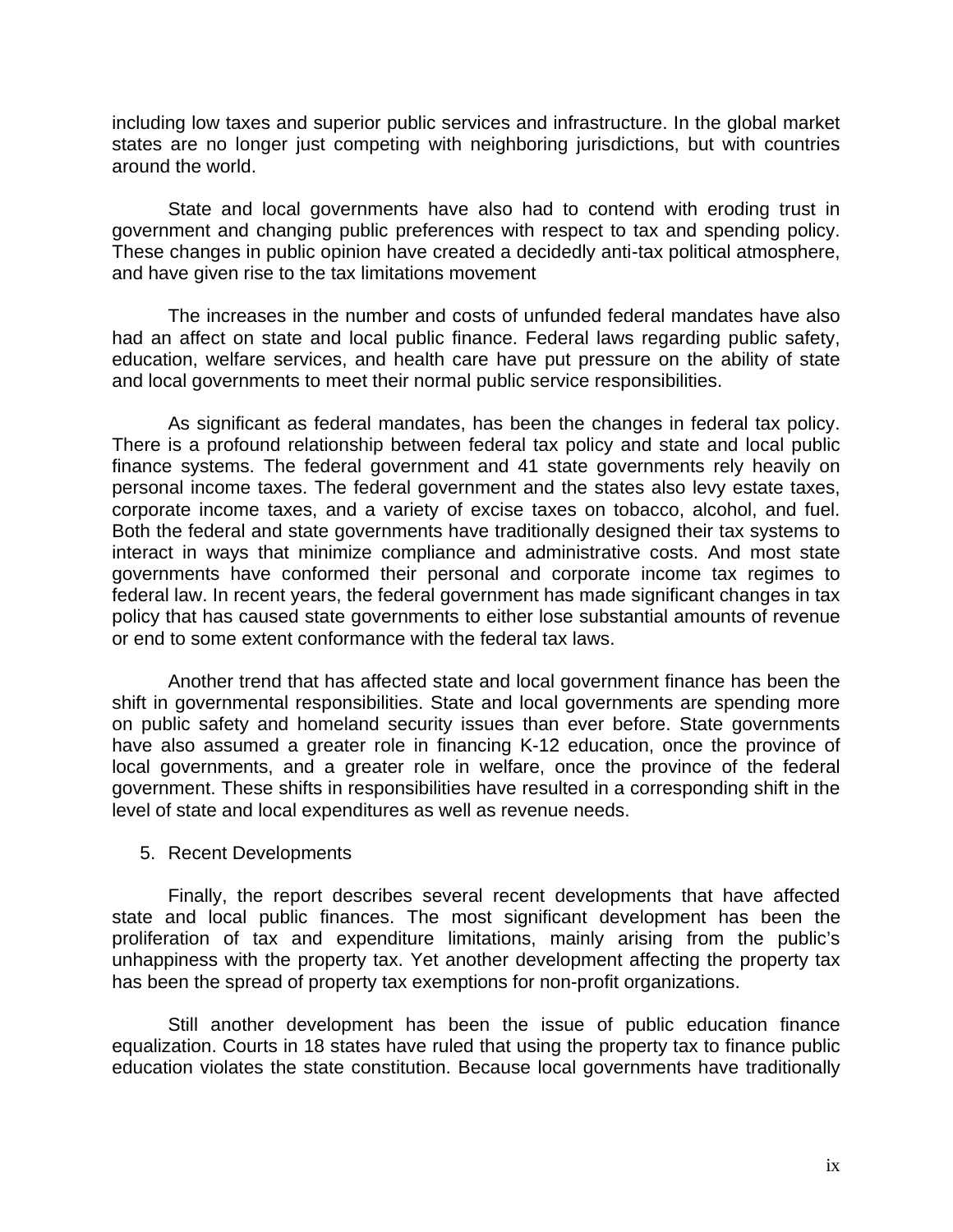relied on property taxes to fund K-12 education, the litigation has created significant problems as states struggle to find new ways of financing education.

What are the implications of these current and likely future fiscal trends on the real estate sector? The answer is complex because it involves the interaction between state and local taxes, and how the revenues from such taxes are spent.

A simplistic view would hold that higher taxes are not good for the economy and are likely to depress real estate values. There is however, a considerable body of economic theory, supported by empirical evidence that the reality is more complicated because one factor that clearly affects real estate values is the bundle of public services that "comes with" a piece of either residential or commercial property. There is, for example, considerable evidence that home values are positively affected by the quality of local schools, which depends in part on adequate financing of public schools (and also the efficiency with which tax revenues are transformed into educational services).

One important corollary of this general point is that the effect of taxes on real estate values depends on how the revenues are used. To a very rough first approximation, when revenues are used to maintain or to enhance public services that are valued by households and businesses, the "cost of paying higher taxes" can be offset, either partially or wholly by the "benefits of public services". An implication is that in some cases, raising taxes to finance needed public services can actually maintain or increase real estate values. This process is not likely to occur, however, when tax revenues are used to finance redistributive transfers, and in such cases, raising taxes to finance redistribution may have undesirable, though unintended, effects on local economic activity, and ultimately on real estate values.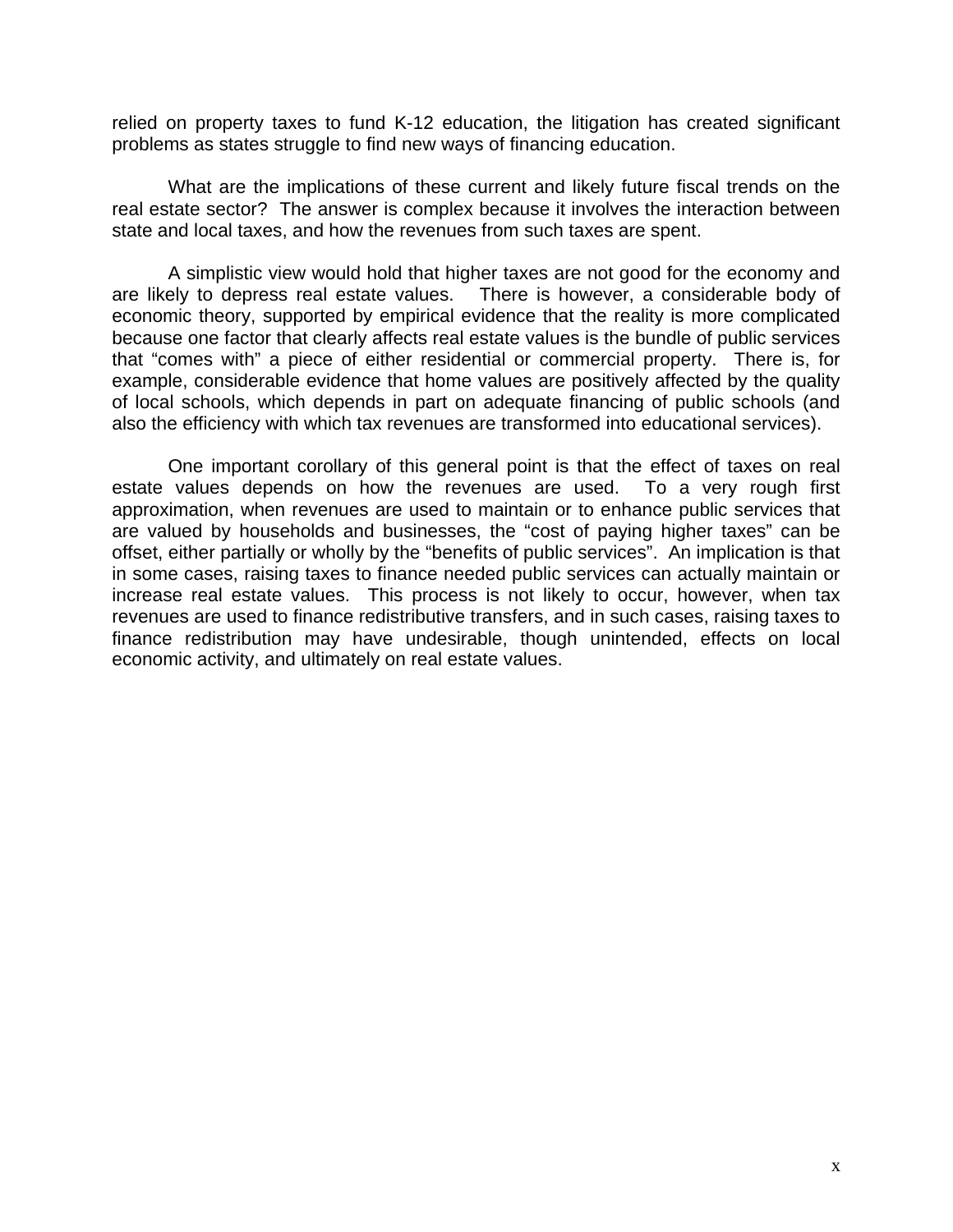## **I. Institutional and intergovernmental setting –The Fiscal Architecture of State and Local Fiscal Systems**

#### **A. Introduction**

The various government revenue systems in the United States interact in a complex manner. The federal, state, and local governments each have their own sources of tax and non-tax revenue, their own budget processes, and to varying degrees political autonomy over their fiscal systems.

Throughout the second half of the  $20<sup>th</sup>$  and into the  $21<sup>st</sup>$  Century, the federal government has relied predominantly on personal income taxes. For example, while the federal government collects six different types of taxes, during the period 1952 to 2002 the personal income tax accounted for over 50 percent of total federal revenue<sup>1</sup>. During that same period, state governments relied on a combination of consumption and income taxes. For much of the last half century personal income taxes and the general sales tax have accounted for about two thirds of total state tax revenue. Traditionally, local governments relied primarily on the property tax as their source of revenue.

## **B. Variations between state and local fiscal systems**

The states and localities maintain a delicate balance between their respective fiscal systems, taking care to avoid one another's fiscal turf. There is very little overlap between the tax systems of the states and those of local governments. Despite the distinctness of their two systems, what happens in one arena very much affects the workings of the other. This section examines the characteristics of the 50 different state and local fiscal systems in the U.S.

In 2002, state and local governments collected \$1.7 trillion in total general revenue. State governments raised \$726.9 billion of own source revenue in 2002. Local governments raised \$597.3 billion. State governments accounted for 55 percent of own-source revenues in 2002, the same share as in 1992. There are great differences in how the state and local governments raise their revenue.

As noted above, the states have relied most heavily on a combination of income and consumption taxes, while local governments have counted on real property taxes to fund public services.

In 2002, state governments raised \$185.7 billion or 25.5 percent of their own source revenue from personal income taxes. Local governments raised only \$17 billion, less than three percent, of their own source revenue from taxing personal income.

 $\overline{a}$ 

<sup>&</sup>lt;sup>1</sup> The Federal government collects personal income, corporate income, various excise, estate and gift and employment taxes.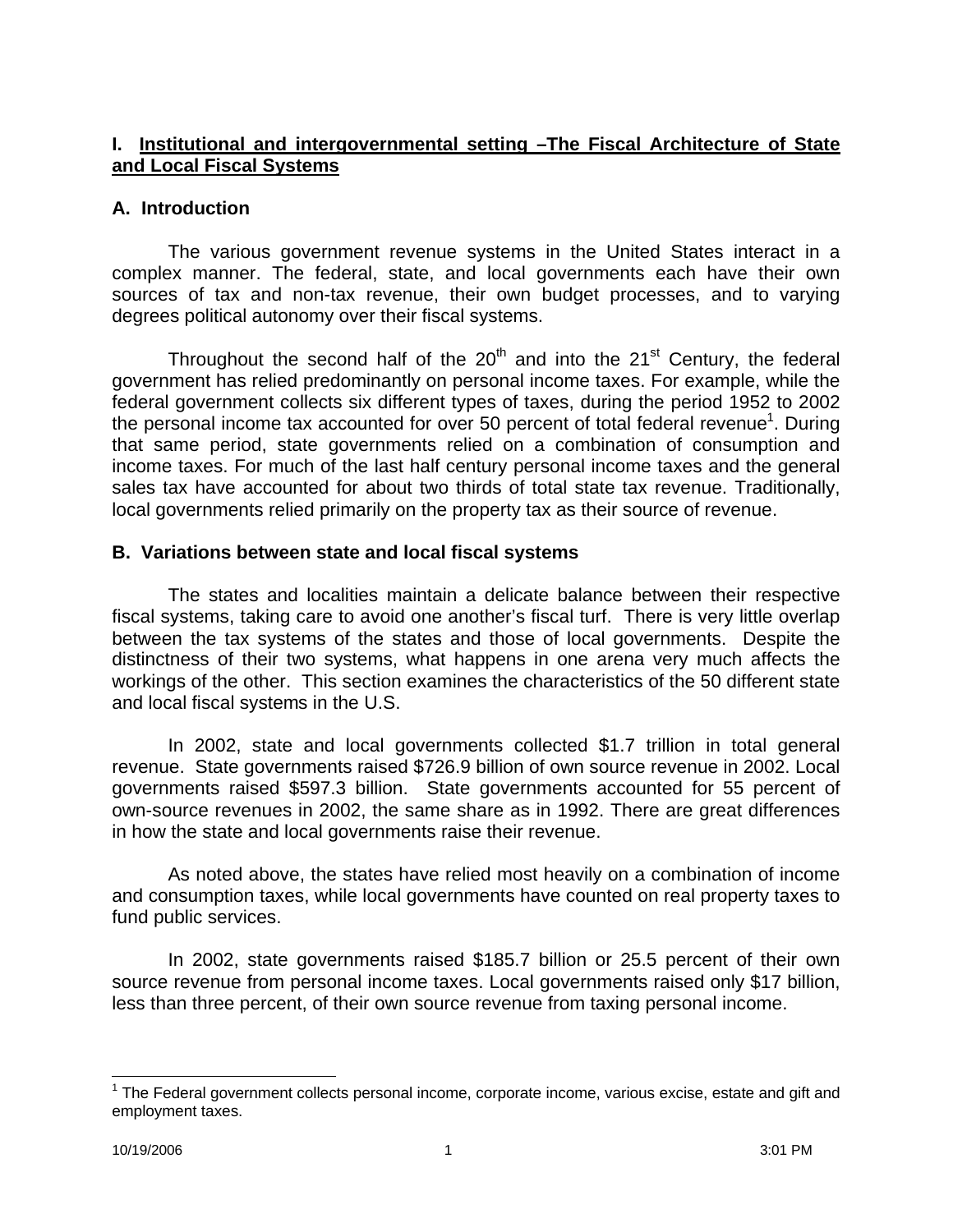In 2002, state governments raised \$179.7 billion, or 24.7 percent, of their own source revenue from general sales taxes. But local governments raised \$43 billion, or about seven percent, of their own source revenue from taxing general sales.

The variations in reliance between state and local governments with respect to property taxes are even greater. In 2002, state governments raised \$9.7 billion or nearly two percent of their total tax revenue from property taxes. Local governments, however, raised \$269 billion or nearly 73 percent of their total tax revenue from property taxes.

State and local governments also raise substantial amounts of revenue from nontax sources. In 2002, state governments raised \$191 billion or 26 percent of their own source revenue from various charges, licenses, and fees. In the same year, local governments raised \$227 billion or over 38 percent of their own source revenue from charges and fees.

Overall, state and local reliance on taxes as a source of own revenues declined during the 1990s, continuing a longer-term decline. In 2002, states received 73.6 percent of their general own-source revenues from taxes, compared with 75.5 percent in 1992 and 83.4 percent in 1977. Similarly, local governments relied on taxes for 61.9 percent of their general own-source revenues in 2002, down from 63.3 percent in 1992 and 73.3 percent in 1977.

The variations between state and local fiscal systems increase the flexibility of each level of government to address their own unique situations. Because there is little overlap between the tax bases, state and local governments have greater authority and autonomy to design their systems to meet their particular spending and economic development needs.

#### **C. Variations in the fiscal systems of the states**

While the variations in state and local tax revenue systems are well known, there are also significant differences in how states raise revenue. For example, the single largest source of tax revenue for the states is the personal income tax. But not all states tax personal income. Forty-one states and the District of Columbia impose a broadbased personal income tax. Alaska, Florida, Nevada, South Dakota, Texas, Washington and Wyoming do not impose any levies on personal income. Tennessee and New Hampshire tax certain dividend, interest, and capital gain income, but do not tax wages and salaries.

There is much less variation with respect to consumption taxes, particularly the general sales tax. Sales and use taxes have long been among the most important sources of state revenue. Until the late 1990s, the sales tax raised more money than any other source of state tax revenues, consistently accounting for more than a third of state tax revenue.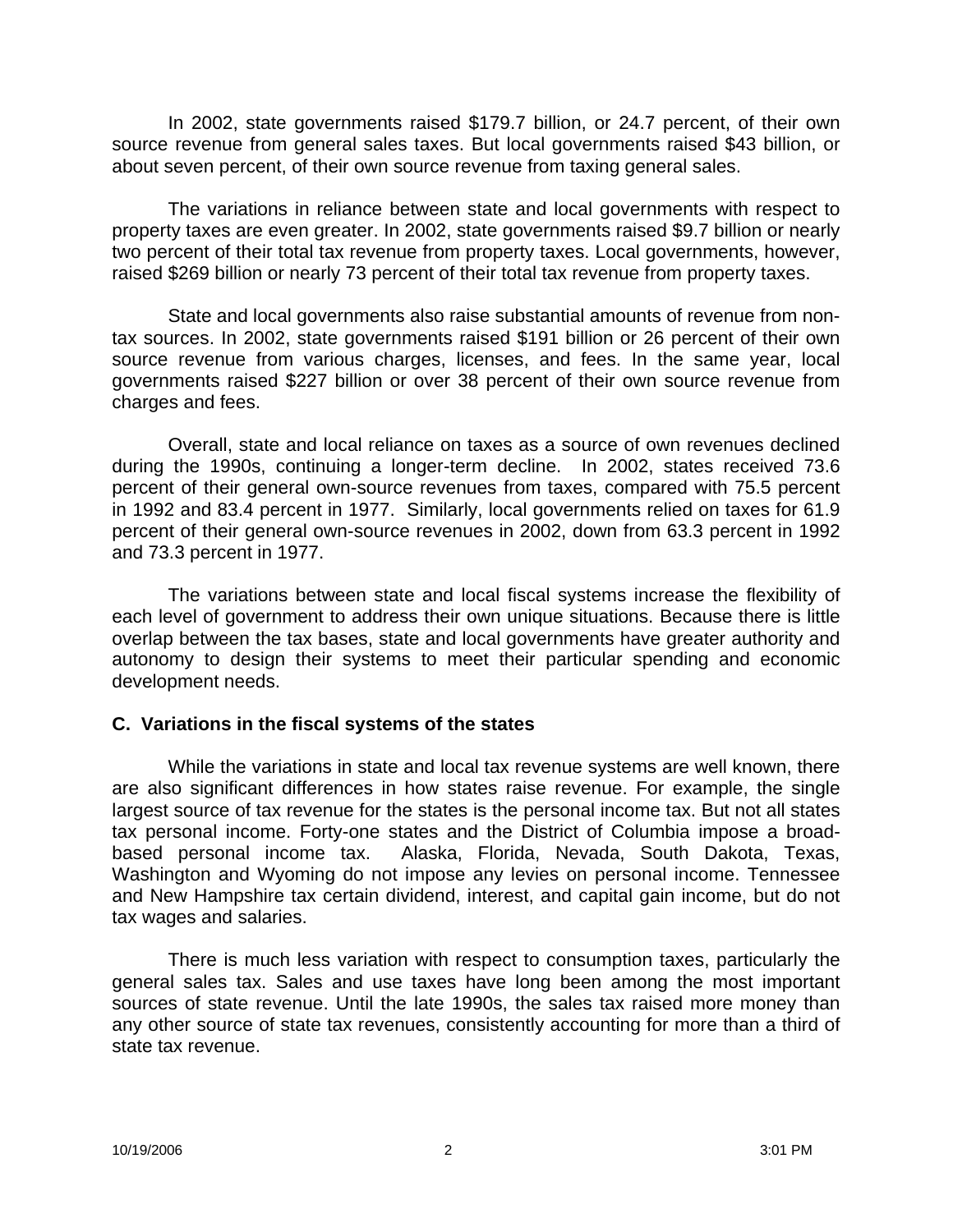Forty-five states and the District of Columbia currently impose sales and use taxes. In ten of those states, the sales tax accounts for more than forty percent of tax revenue, with Washington relying on the general and selective sales taxes for more than sixty-percent of its tax revenue. Alaska, Delaware, Montana, New Hampshire, and Oregon do not impose state sales taxes, although Alaska allows local option sales taxes. The states that do not impose a sales tax make up less than three percent of the United States population. Thus, the overwhelming majority of Americans are subject to the tax.

In 2002, state governments collected \$25.1 billion of corporate income taxes or 4.7 percent of their own source tax revenue. Forty-six states and the District of Columbia tax corporate net income to some extent, including such traditionally antiincome tax jurisdictions as Tennessee, New Hampshire and Florida. Only Nevada, Texas, Washington, and Wyoming do not impose any taxes on corporate income.

There is also little variation with respect to excise taxes among the states. All states impose some form of excise taxes on alcohol, tobacco, and fuel products.

The largest variations among the states are with respect to severance taxes. Severance taxes are among the most important source of tax revenue. Alaska, Kentucky, Louisiana, Montana, New Mexico, Oklahoma, North Dakota, Texas, Washington, West Virginia and Wyoming all rely heavily on severance taxes to fund public services. Each of these natural resource rich states raise more than five percent of their total tax revenue from severance taxes. Alaska is the most dependent on severance tax revenue raising nearly 60 percent of its total state tax revenue. Severance taxes allow these states to reduce, or in many cases eliminate, other taxes. For example, Alaska, South Dakota, Texas, Washington, and Wyoming do not impose a personal income tax primarily because of their significant severance tax revenue.

#### **D. Variations in the fiscal systems of local governments**

Variations with respect to how revenue is raised exist among local governments. The main variation is the extent to which different types of local governments rely on the property tax. In 2002, local governments raised \$269.4 billion in property tax revenue. This amount accounts for 16 percent of total general state and local revenue, 30 percent of total state and local tax revenue, and 45 percent of total local general ownsource government revenue.

#### *Property Tax*

The property tax is the only tax levied in all 50 states and the District of Columbia. Traditionally, the tax has been the primary source of tax revenue for local governments. The property tax is imposed by counties in 45 states, municipalities in 49 states, townships in 24 states, school districts in 42 states, and special districts in 20 states. Not surprisingly, the reliance on the property tax varies by type of local government. Historically, of all types of local governments, large U.S. cities have relied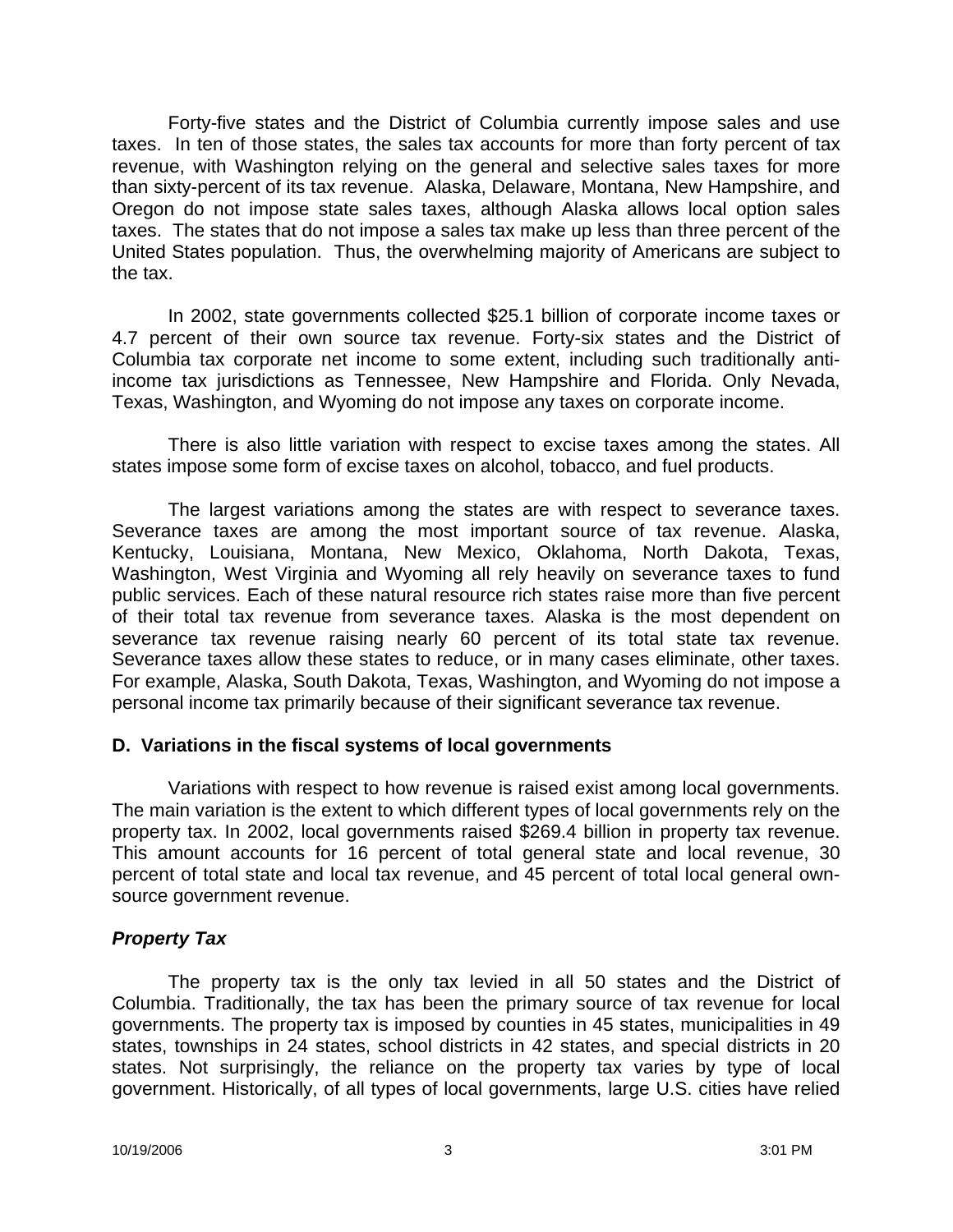on property taxes the least. This lesser reliance has become even more pronounced since the property tax revolts of the late 1970s. Large cities, because of their geographic size and intense commercial activity, have many more opportunities to raise revenue from other sources, such as levies on sales and income.

With respect to own-source revenues, independent school districts have relied most heavily on property taxes. In 2002, independent school districts raised more than \$119 billion, or about 95 percent of their total tax revenue and about 78 percent of their total own-source revenue, from property taxes. Approximately 44 percent of all real property taxes in the United States are collected by independent school districts.

With respect to total revenue, townships actually rely most heavily on the property tax. In 2002, townships raised approximately \$18 billion, or 72 percent of their total revenue, from property taxes. Unlike independent school districts, townships do not receive most of their income in the form of intergovernmental aid. The lack of support from state government, and the scarcity of viable alternative sources of revenue, has resulted in townships relying more heavily on the property tax than other general local governments.

Smaller cities and counties have relied more on the property tax than have large cities, but they depend on it less than independent school districts. Unfortunately, few data are available on the use of the property tax by smaller cities. But U.S. Census data show that in 2002, all municipalities in the United States raised \$58 billion, or about 15 percent of their total revenue, from property taxes. Municipalities raised about 28 percent of their total tax revenue from property taxes in 2002. At the same time, American counties raised approximately \$62 billion, or 39 percent of their total revenue, from property taxes. Although revenue from property taxes accounts for a relatively small percentage of total revenue,<sup>2</sup> about 69 percent of counties' total tax revenue comes from property taxes.

Special districts also raise the bulk of their tax revenue from property taxes. In 2002, special districts raised about \$10 billion, or 71 percent of their tax revenue, from property taxes. Special districts, however, rely much more heavily on user fees and charges than other types of government do. Accordingly, property taxes accounted for only 16 percent of total special district revenue.

Property tax reliance also varies, often greatly, by region. U.S. local governments in the Northeast and Midwest have traditionally relied more heavily on property taxes than have local governments in the South or in the West (Minnesota Taxpayers Association 2001). In 2000, for example, Connecticut, Maine, New Hampshire, New Jersey, Rhode Island, Vermont, and Wyoming collected the most in property taxes as a percentage of personal income. Conversely, Alabama, Arkansas, Delaware, Hawaii, Kentucky, Louisiana, New Mexico, and Oklahoma collected the least. Not coincidentally,

 2 Total general revenue includes intergovernmental revenues, tax revenues, current charges and miscellaneous revenues.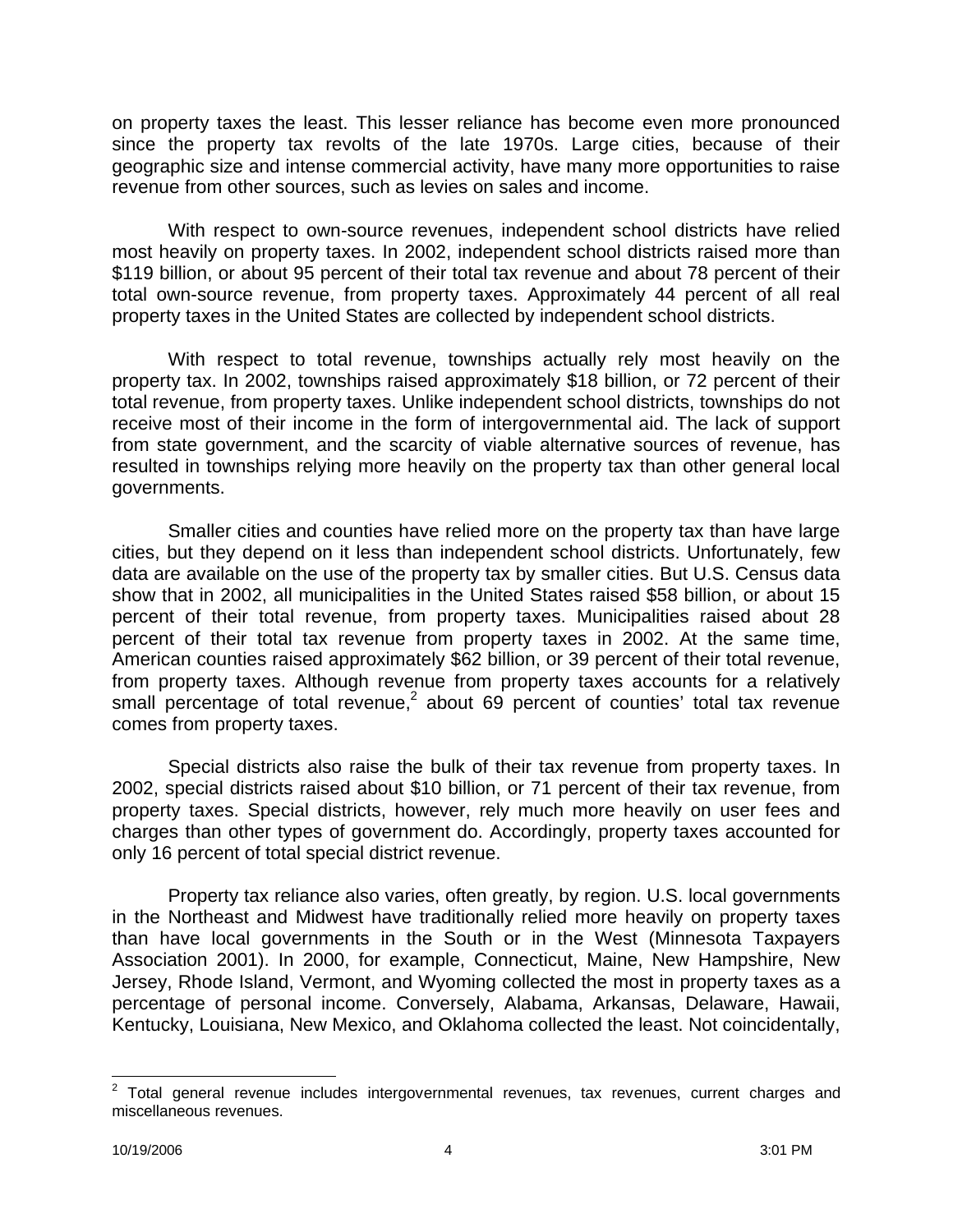regions in the nation that rely most heavily on property taxes have also had the strongest commitment to local autonomy.

Differences within regions are also evident. New Jersey, for example, is considered a high-property-tax state. In 2002, local governments in New Jersey raised \$16 billion in property taxes, more than the revenue collected from the state's three largest taxes combined. The property tax accounted for 46 percent of all of New Jersey's state and local tax revenue in 2002. Moreover, New Jersey collected 98 percent of all its local own-source tax revenue from property taxes, compared with 73 percent nationwide. By contrast, in neighboring New York, the property tax accounted for 59 percent of all local own-source tax revenue, an amount well below the national average.

Similarly, in Alabama, traditionally a low-property-tax state, local governments raised a mere 39 percent of their total 2002 tax revenue from property taxes. But local governments in its border state, Mississippi, raised 92 percent of their total tax revenue from property taxes, more than most other states.

#### *Local option sales tax*

After the property tax, local-option sales taxes are the most important source of tax revenue for local governments. These taxes are widely used; 34 of the 45 states imposing a sales tax allow their local governments to impose similar taxes. Even Alaska, which levies no statewide sales tax, allows its local governments to collect localoption sales taxes. Of the 34 states that allow local-option sales taxes, 23 allow both cities and counties to impose the tax. Ten states are evenly split between allowing only cities or only counties to tax sales. Nine other states allow transit authorities or school districts to impose local-option sales taxes.

In 2002, 7,411 local governments, or about eight percent of all local governments in the United States, imposed local-option sales taxes. The tax is imposed in 4,696 municipalities, 1,602 counties, and 1,113 special districts. In 2002, local governments raised about \$43 billion from local-option sales taxes, which accounted for 11.7 percent of total local government tax revenue.

#### *Local option income tax*

In the wake of the tax revolts and resulting property tax limitations, the localoption income tax was considered an alternative source of revenue for local governments. Indeed, after the 1986 Federal Tax Reform Act, many people thought that local-option income taxes would become an important source of local government revenue. These taxes, unlike sales taxes, remained deductible from federal taxable income.

The revenue-raising potential of taxing personal income never materialized. The percentage of total revenue collected from local-option income taxes barely changed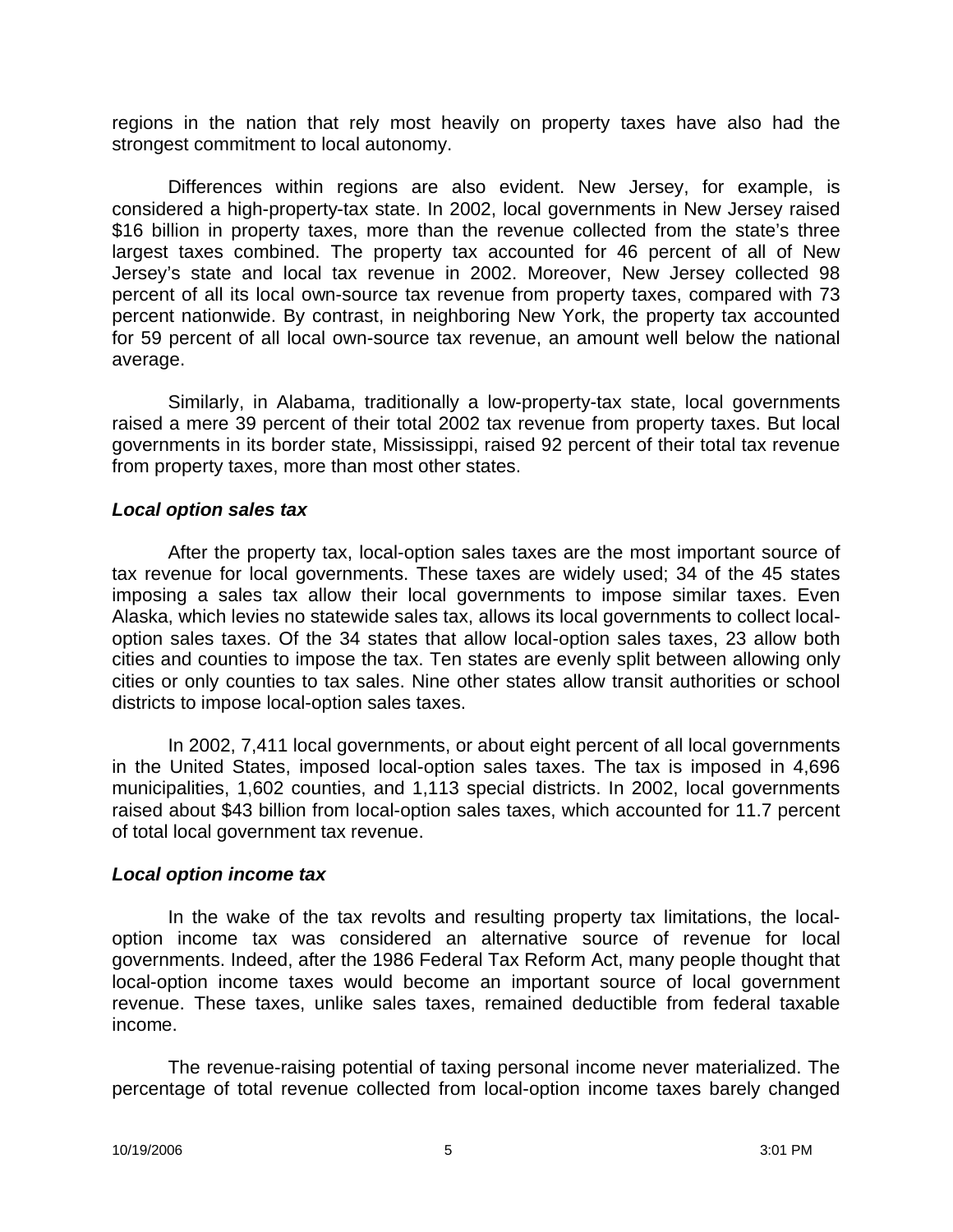over the past several decades. In 2002, local governments in the United States raised only \$17 billion from taxing personal income or nearly two percent total local government revenue and 4.6 percent of total local government tax revenue.

The relatively small amount of revenue raised by local-option income taxes is in part attributable to the fact that few states authorize their use. Only 15 states allow local governments to tax some form of personal income. In two of the states (Arkansas and Georgia), despite having the authority, no local governments have opted to tax income. And only four states—Pennsylvania, Ohio, New York and Maryland—use local-option income taxes on a large scale. In 2002, Pennsylvania and Ohio collected \$2.8 billion and \$3.5 billion, respectively, in personal income taxes. Maryland and New York collected \$2.9 billion and \$4.6 billion, respectively, that same year. Together, those four states collected just over 80 percent of all local personal income taxes in the United States in 2002. In 2000, 543 municipalities in Ohio and 2,879 municipalities in Pennsylvania taxed income (Schmarr and Spretnak 2000).

The states vary in their authorization of local-option income taxes, with some granting authority to all local governments and some allowing only designated jurisdictions to impose the tax. In contrast to the broad local authority granted in Ohio and Pennsylvania, New York only authorizes two cities to tax income. Four states (Kentucky, Iowa, Pennsylvania, and Ohio) also allow school districts to tax income.

#### **II. Assessing State and Local Fiscal Systems**

#### **A. Generally accepted criteria for assessing state and local tax systems**

For purposes of state and local public finance, the principles of sound tax policy were perhaps best articulated in 1988 by the National Conference of State Legislators (NCSL) and the Lincoln Institute of Land Policy. Those organizations gathered a group of lawmakers and academics to discuss improving state tax systems. The outcome of that meeting was a seminal report, "Principles of a High-Quality State Revenue System." These principles restated what most tax theorists also believe constitutes a sound tax system. The report was widely circulated by the NCSL (1992) and appeared in a much-cited book, *The Unfinished Agenda for State Tax Reform* (Gold 1988). There is a remarkable amount of agreement on the part of public finance experts as to the general principles.

Although there has been much discussion about their relative importance, six broad concepts of sound tax policy have emerged with respect to state and local taxation.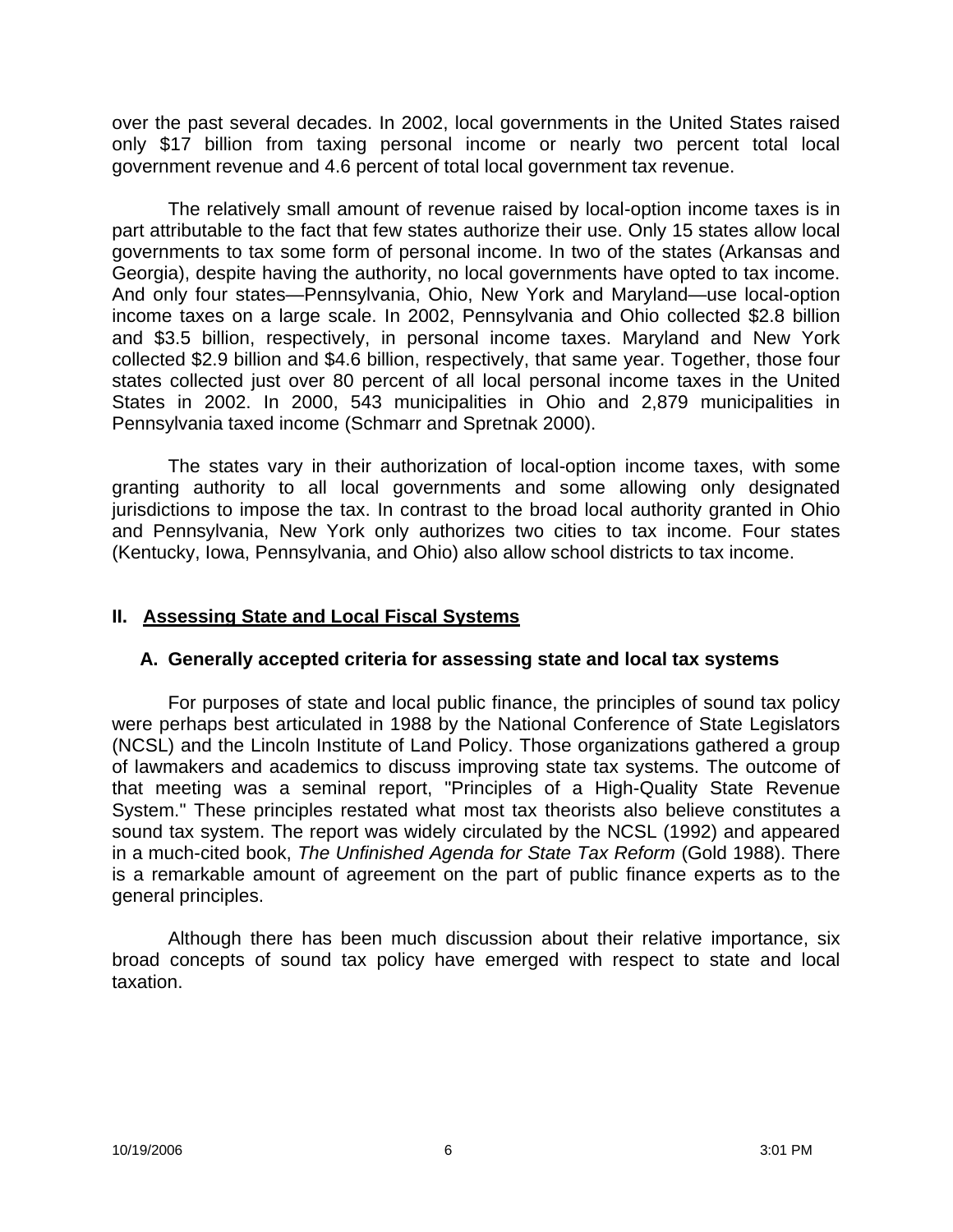#### *Six Broad Principles*

#### *a. Adequacy*

The primary purpose of any tax system is to raise revenue in amounts adequate to cover the costs of public expenditures. In this regard, the tax system is merely a means (collection) to an end (funding outlays determined through the political process) (Blough 1955). This principle of adequacy is particularly important with respect to state and local government taxation. These governments, unlike the federal government, must pay their expenses as they go from revenues in hand. All states, except Vermont, have balanced budget requirements that largely prevent governments from deficit spending. Most local governments also operate within systems that require balanced budgets. So the tax system must raise the requisite revenue to pay for services the public demands.

A tax system must not only provide for current spending, but also be capable of meeting the future revenue needs of the state. In its widely circulated and cited report, the NCSL asserted that to meet the revenue needs, a tax system must have sufficiency, stability, and certainty (1992, p. 7).

Sufficiency requires that revenue be adequate to balance the state and local budgets and adaptable to changes in state spending. The state and local tax systems must be designed to raise enough revenue to fund the programs and policies demanded by the citizens and enacted by their elected representatives. The hallmark of sufficiency is that state tax systems be flexible. Expenditures will vary over time in light of political and economic developments.

Stability requires a consistent amount of revenue to be collected over time, necessitating a mix of taxes, "with some responding less sharply to economic change" (NCSL 1992, p. 7). For example, personal income taxes are widely thought to produce more revenue than other types of levies when the economy is growing, but not in times of recession. By contrast, revenue raised through broad-based sales taxes tends to be more consistent during economic swings. Stability is important because most public services are designed to be provided over an indeterminate time. Much of what state and local governments spend money on (schools, roads, prisons) remains the same from year to year or changes only incrementally.

Certainty requires that the frequency and types of tax changes be kept to a minimum. Certainty is a requirement that benefits both individual and business taxpayers, both of whom ideally should not be subject to frequent changes in rates or bases. The NCSL recognized that frequent changes interfere with economic choices and with long-term financial planning for both business and individuals. Frequent changes in the law also lead to increased compliance and administrative costs.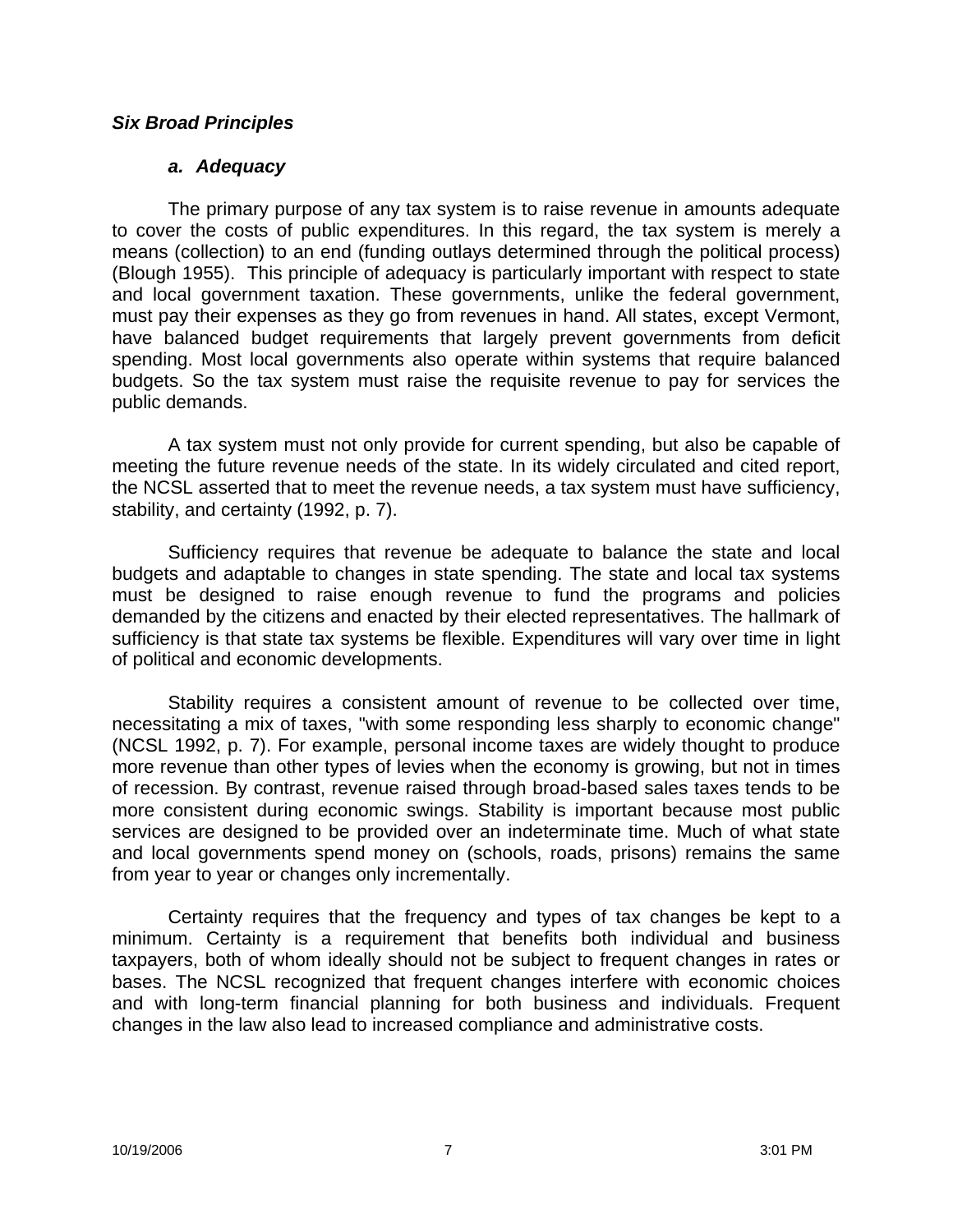#### *b. Equity*

Tax systems, like all aspects of government, should be fair. But equity, perhaps more than any other aspect of sound tax policy, is subject to substantial disagreement as to policy choices. After all, "equity" is a concept laced with normative value judgments. Fairness and justice are inherently difficult ideals upon which consensus can be attained. And charges of inequity can be politically powerful. Indeed, political leaders routinely assert the unfairness of the revenue code when advocating tax policy. Such cries of unfairness are as likely to be heard from "liberal" politicians crusading for the downtrodden as those representing the interests of wealthy corporations.

Despite the difficulties, two general equity concepts have emerged. For tax policy purposes, fairness traditionally has come to refer to horizontal and vertical equity (Reese 1980).

#### *Horizontal Equity*

The concept of a tax system that treats similarly situated taxpayers the same is known as horizontal equity. Simply put, persons and businesses with similar incomes and assets should be taxed alike. This concept is closely related to the issue of neutrality discussed below. But while neutrality is concerned primarily with economic efficiency, horizontal equity -- that people and firms should be treated equally -- is an imperative in democratic society.

Dissimilar treatment -- real or perceived differences in the taxation of equals - undermines confidence in a tax system. Consider the homeowner who discovers that his neighbor, with essentially the same house, pays substantially less in property taxes, or the employee who sees his coworker earning the same salary but being taxed at a different rate. Such situations can only breed cynicism and distrust not only of the tax system, but also of government in general.

Moreover, the creation of horizontal inequities invariably leads to a smaller tax base. As individuals, groups, or particular transactions are exempted from tax, the base shrinks. And a shrinking tax base leads to higher tax rates for everyone not enjoying the exemption. If some purchases, such as food for home consumption, are exempt from sales tax, the state will have to increase rates on other purchases to raise the same amount of revenue. In effect, everyone not receiving the benefits subsidizes those who do receive the benefit.

There is of course widespread theoretical agreement that taxes should be horizontally equitable. In practice, however, horizontal equity is much more elusive at all levels of government. As noted above, there are literally thousands of examples of similarly situated individuals and businesses being treated differently by the tax laws of virtually every state. Despite equal income and economic assets, a citizen's status as a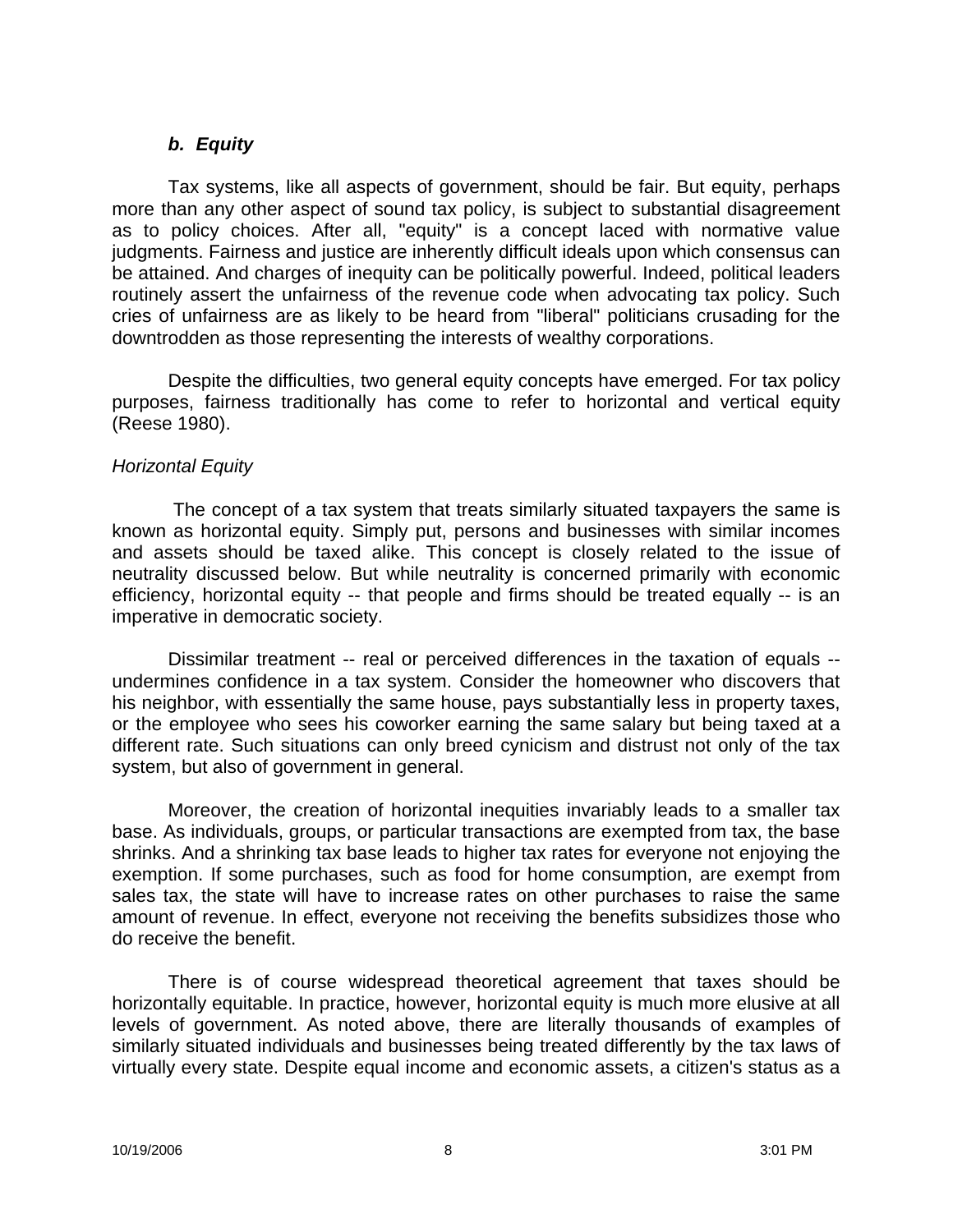veteran, parent, senior citizen, or student will often result in more favorable tax treatment.

Businesses of course are rarely treated uniformly by the tax system. New investments in plant and equipment are often rewarded, while companies that have already made such investments are not. Companies are provided tax breaks for hiring specified numbers of employees; but existing companies that already have hired the requisite numbers of employees do not receive the benefit. Moreover, businesses, often with similar operations, revenue, and size are treated differently because of their choice of legal form – e.g., Limited Liability Corporation versus a C corporation.

The horizontal inequities presented by the tax system have not given rise to widespread public dissatisfaction. That particular groups of people, usually politically sympathetic groups of people, receive preferential tax treatment has not resulted in political upheaval or crisis. Part of the public's benign reaction is due to its general agreement that some of the groups (i.e., veterans) receiving preferential treatment deserve it.

#### *Vertical Equity*

It is also generally agreed that the tax system should be based, to some extent at least, on one's ability to pay. This much more politically problematic concept is known as vertical equity. One might argue that vertical equity requires a progressive form of taxation; that is, taxpayers bear a greater burden of paying for government services as their income grows. Progressive taxes, depending on their design, could include corporate and business taxes, inheritance, estate, and gift taxes, property taxes, and individual income taxes.

Alternatively, one might argue that equity requires a proportional form of taxation wherein all persons are taxed at the same rate. Most modern state taxes could be designed to impose a roughly proportional burden on all taxpayers.

However, it is virtually undisputed that a sound revenue system at the least minimizes regressivity (NCSL 1992). Regressivity is the concept that describes a tax system in which a person's relative tax burden increases as his or her income or wealth decreases. Scholars, policy makers, political leaders, and nearly everyone who has written on the subject of tax policy consider such a system unfair.

While this consensus exists in academia and among commentators, state tax systems historically have been decidedly regressive (Phares 1980, Pechman 1985, Citizens for Tax Justice 1996). In virtually every state, the poorer one is the greater percentage of one's income will be paid to support the government. And in recent years, state taxes have become more regressive (Johnson and Lav 1997).

The regressive nature of state revenue systems is largely the result of the heavy reliance on consumption taxes (both general sales and use and excises). Consumption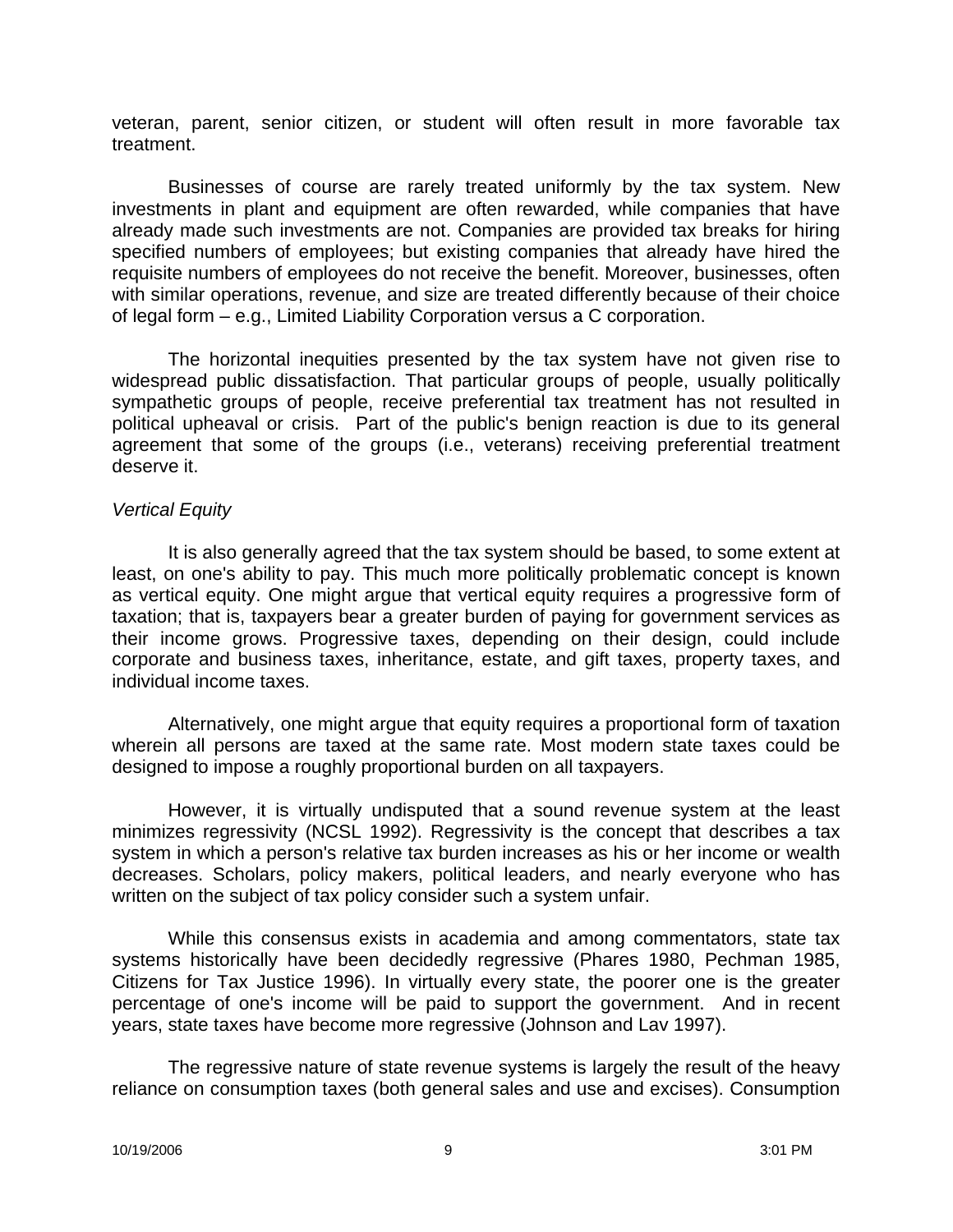taxes are regressive primarily because low-income individuals spend a larger percentage of their income on goods subject to tax than high-income individuals. For example, sales taxes are generally not imposed on services; and the wealthy spend a far greater percentage of their income on services than do the poor.

The effects of consumption taxes are somewhat blunted by the imposition of personal income taxes in 41 states and the District of Columbia. But this progressive form of state taxation is not enough to overcome the regressive effects of the significant reliance on consumption taxes. General sales taxes are imposed by 45 states and have long accounted for a third of state tax revenue. The various specialized excise taxes account for about 16 percent of total state tax revenue. The states, therefore, rely on regressive levies for about half of their tax revenue.

Moreover, most personal income tax systems are only mildly progressive. Most states have low rates and relatively few brackets. Of course, several of the largest states (Texas and Florida in particular) do not tax personal income. The other taxes that could be considered progressive, corporate income and inheritance taxes, make up a very small percentage of total state and local tax revenue.

Making state and local tax systems more progressive, or at least less regressive is a difficult, if not impossible, task. Consumption taxes are an important part of state public finance systems. They raise billions in revenue and cannot be easily replaced. Moreover, consumption taxes have positive attributes that many believe may in fact outweigh the problems of regressivity. Real and perceived problems associated with interstate competition prevent the states from significantly increasing their reliance on business and income taxes.

Thus, the states face a real dilemma. They rely for nearly half of their revenues on regressive taxes, which are unfair. At the same time, political and economic conditions are such that reducing that reliance is nearly impossible.

## *c. Neutrality*

Most economists and political theorists agree that taxes should have as little unintended effect on market decisions as possible. That is, neither business nor individuals should be forced (or encouraged) to take action solely because of the tax consequences whether they be burdens or benefits. Market conditions and economic efficiency -- and not the tax code -- should dictate business decisions. Similarly, taxes should not be used to influence individual consumption choices. To be sure, all taxes currently in use affect decision making to some extent<sup>3</sup>. But optimally, the tax system should minimize unintended market distortions.

There is widespread agreement that tax neutrality is best attained by a system with a broad tax base (i.e., few exemptions, deductions, and credits) combined with low

 $\overline{a}$  $3$  A land tax and a head tax would be examples of taxes that would not distort economic decision making.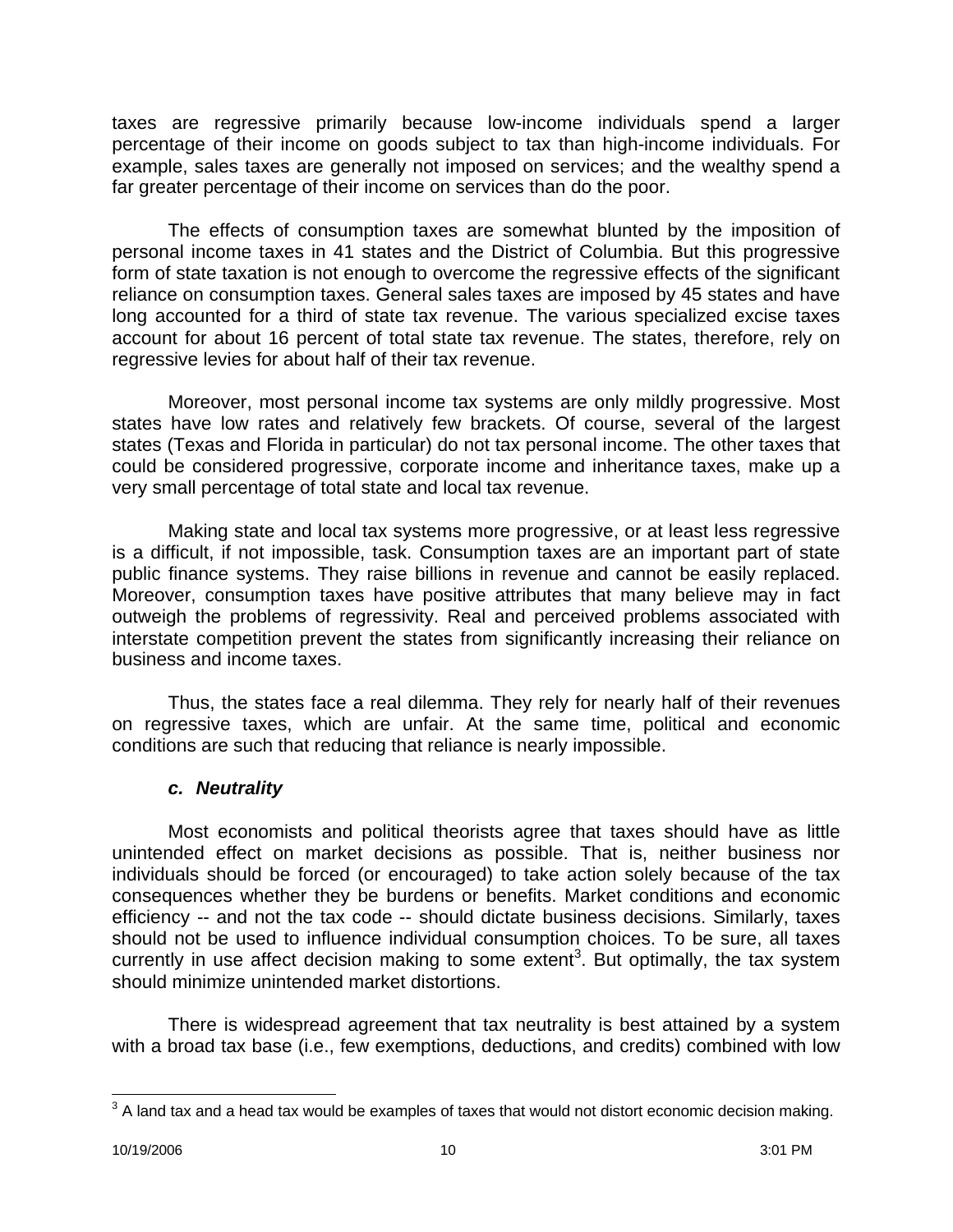rates (see NCSL 1992)<sup>4</sup>. Tax systems built on a foundation of low rates and broad bases will minimize the opportunity and incentive to make economic decisions based on tax savings. Moreover, if the state must differentiate tax burdens, those differentials should reflect the external costs created by the taxpayers or the transactions that bear the greater burdens (see Pogue 1998).

The principle of neutrality is more an exception in state and local public finance than the rule. State and local governments routinely implement policies that are intended to effect market decisions. For example, many excise taxes, particularly those on tobacco products, are imposed specifically to deter use of products. Conversely, various incentives (i.e., sales tax holidays) are granted to encourage the purchase of products. State and local governments also make widespread use of tax incentives to spur economic development. The political attractiveness of these and other popular policies lead state and local governments to neglect the principle of neutrality.

## *d. Efficiency*

The administrative requirements of sound tax policy revolve around minimizing the costs of compliance for taxpayers and of collection for the government (Reese 1980; Shoup 1937). If a revenue system is efficient, it avoids complex provisions and regulations, multiple filing and reporting requirements, and numerous deductions, exclusions, and exemptions. In this sense the need for simplicity is related to the goal of neutrality since the factors that lead to complexity inevitable distort market decisions.

The more complicated the tax system, the greater the costs of taxpayer compliance. Both business and individuals will spend more time and money determining the requirements of the law and planning to minimize their tax burdens. Because a complicated tax system creates doubt as to the meaning of the law, both individuals and business will also spend more time and money defending against government audit activity as well as in litigation. Moreover, complexity often deters effective fiscal planning. On the other hand, a less-complicated system of taxation enables understanding of the law and enhances public confidence in the system.

#### *e. Accountability*

There are several aspects to the notion of accountability of tax systems. First, the government must insure that those charged with administration and enforcement of the tax laws are performing their duties efficiently and fairly. There is nothing more damaging to public morale than a corrupt, ineffective, or unresponsive tax collector.

At the same time, the government must insure that the laws are enforced. People and businesses must pay the taxes owed; and the government must have the means and political will to insure that taxes are collected. Each of the principles of

 $\overline{a}$  $4$  Low rates and broad bases have long been recognized as a goal of sound tax policy at all levels of government. Indeed, they were the cornerstone of the last significant federal tax reform effort that culminated in the Tax Reform Act of 1986 (Steuerle 1992).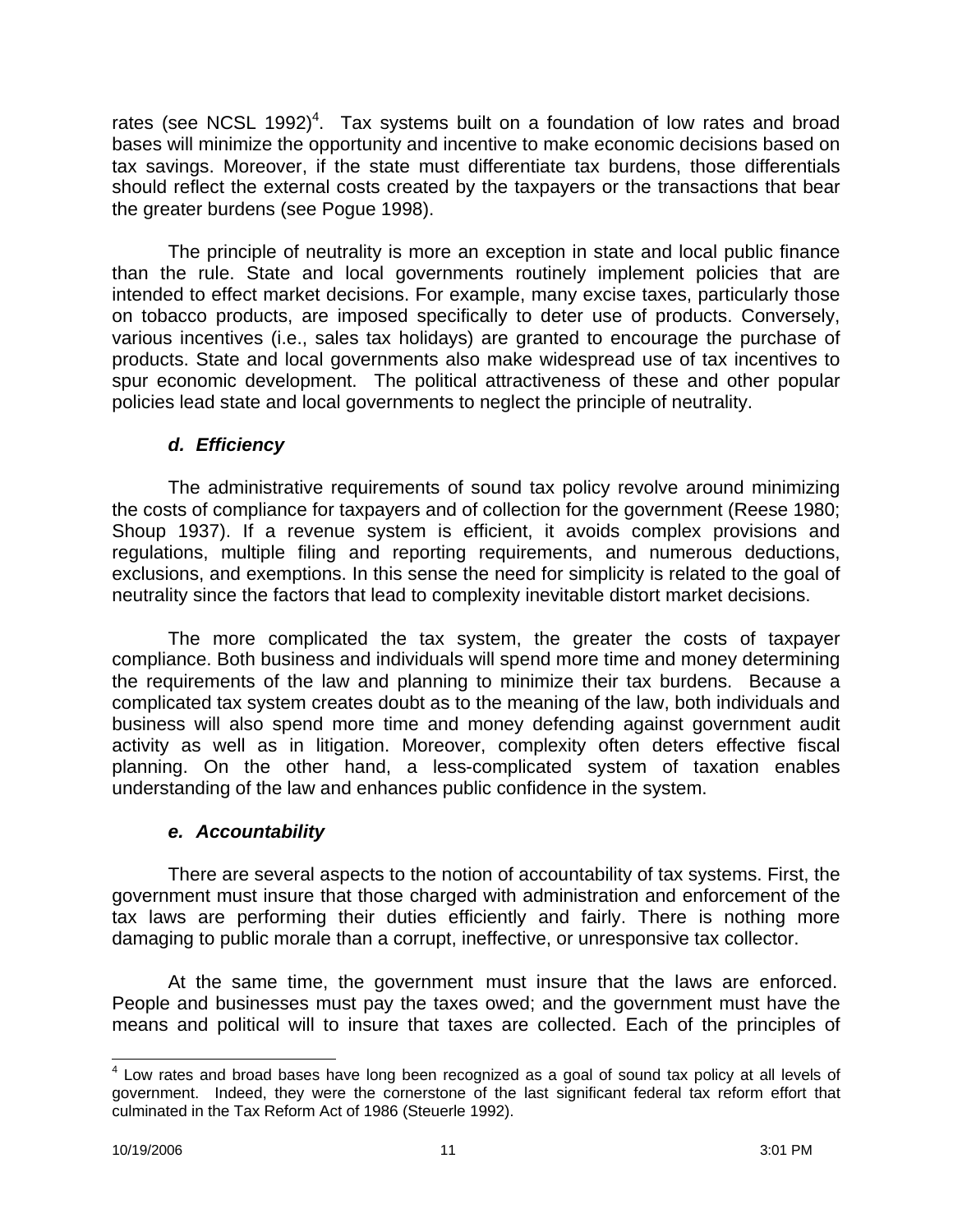sound tax policy discussed herein requires the government to enforce the revenue laws. As many countries have discovered, lax tax enforcement leads to widespread tax evasion.

For the past quarter century, state revenue departments have largely been free of serious or widespread corruption. And by all accounts, the states have done an exemplary job of collecting revenue. Most revenue departments receive high marks for their professionalism and effectiveness.

But it is the third aspect of accountability at which states have been less successful. Tax policy in a democratic society should be arrived at openly. And the laws governing taxes should be explicit, not hidden. The costs and benefits of fiscal decisions, especially those that afford special treatment to particular taxpayers, should be understood by the electorate as well as tax administrators. In this regard, as much government information regarding the tax system should be open to the public. Certainly, all documents that promulgate tax policy should be widely available and easily accessible to the public and the press. Only through open government can the public insure that its elected officials are performing in a manner that serves their interests.

## *f. Political Viability*

Public finance experts have long endorsed the principles discussed above. But, no tax system can be successful without political acceptance. In the United States, the tax system must be acceptable to the public in general and the electorate in particular. The most obvious examples of the intersection between tax policy and elections were the tax revolts of the late 1970s and 1980s. Many of the modern day tax limitations were enacted through the initiative and referendum processes and most reflected the electorate's unhappiness with the property tax.

Tax policy has also influenced traditional elections. Whether they are incumbent or challenger, candidates for the state executive office have used tax policy as a means of furthering their campaigns. Incumbent governors often advocate tax cuts in the years preceding an election (see generally, Howard 1994). And there is ample evidence that voters judge incumbent governors on their tax policies, and in particular on whether or not their tax policies would increase tax burdens (Niemi, Stanley, and Vogel 1995; Kone and Winters 1993; Besley and Case 1995; Bowler and Donovan 1995). This fact is well known to both incumbents and challengers who are cognizant of the political risks to advocating or implementing tax increases (Berry and Berry 1992)<sup>5</sup>.

In virtually every governor's race, taxes are an issue to some extent (see generally Brunori 2000). In some instances, taxes play only a peripheral part in the election with candidates generally promising to reduce tax burdens. This occurs when

<sup>&</sup>lt;u>5</u><br><sup>5</sup> Of course, not all incumbents who support tax increases are defeated at reelection. Indeed, there are numerous examples of successful incumbents even though they supported significant tax increases (Winters 1999).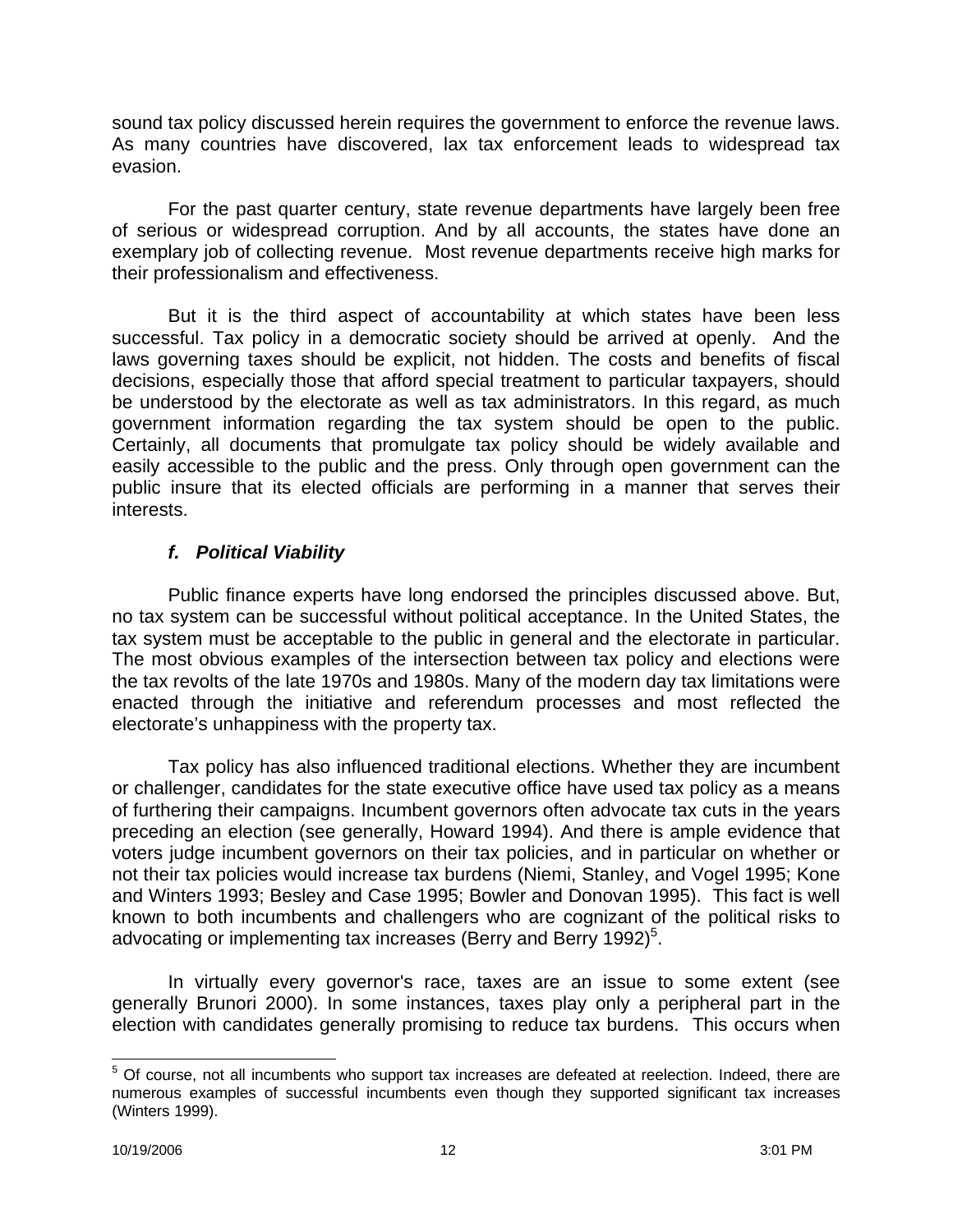the incumbent administration has not significantly increased tax burdens or when the electorate is not concerned with issues of tax fairness. However, there are times when tax policy is the most important, indeed sometimes only, issue for the candidates. Examples of such elections are James Gilmore's 1997 victory in Virginia and James Florio's 1993 defeat in New Jersey. Both races were decided almost exclusively on tax policy issues.

Because tax policy matters to the electorate, it matters to political leaders and policy makers. Political leaders are motivated by economic development, job creation, minimizing tax burdens -- all factors influencing their chances of reelection. For example, state legislators have a decided political bias against personal income taxes. Numerous studies have found that when states run budget surpluses, the first tax to be cut is the personal income tax. When states run deficits, the last tax to be raised is that on personal income. The bias is motivated by the perception that income taxes deter economic growth and discourage investment. But whether real or perceived, it has had a significant effect on state and local public finance.<sup>6</sup>

This of course often leads state and local leaders to forego widely accepted principles. The proliferation of targeted tax incentives (i.e., the granting of tax relief to select companies) is and example of politics trumping sound economics.

## **B. How State and Local Taxes Measure Up**

The purpose of this section is to review how well state and local revenue systems score according the principles of a good revenue system described in the previous section. The results are summarized in Table 1 and discussed in detail below.

| Tax                     | Adequacy/<br>Sufficiency | Adequacy/<br>Stability | Equity/<br>Horizontal | Equity/<br>Vertical | Neutrality         | Efficiency | Accountability | Political<br>Acceptance |
|-------------------------|--------------------------|------------------------|-----------------------|---------------------|--------------------|------------|----------------|-------------------------|
|                         |                          |                        |                       |                     |                    |            |                |                         |
| Property                |                          |                        |                       |                     | + Land<br>- Blding |            |                |                         |
| Personal<br>Income      |                          |                        |                       | +                   |                    |            |                |                         |
| General<br><b>Sales</b> |                          |                        |                       |                     |                    |            |                |                         |

Table 1 Score Card of State and Local Tax Systems

 $\overline{a}$ 

 $6$  Political perceptions have also led politicians to endorse gambling in lieu of taxes, support targeted tax incentives and other policies that run contrary to sound tax policy.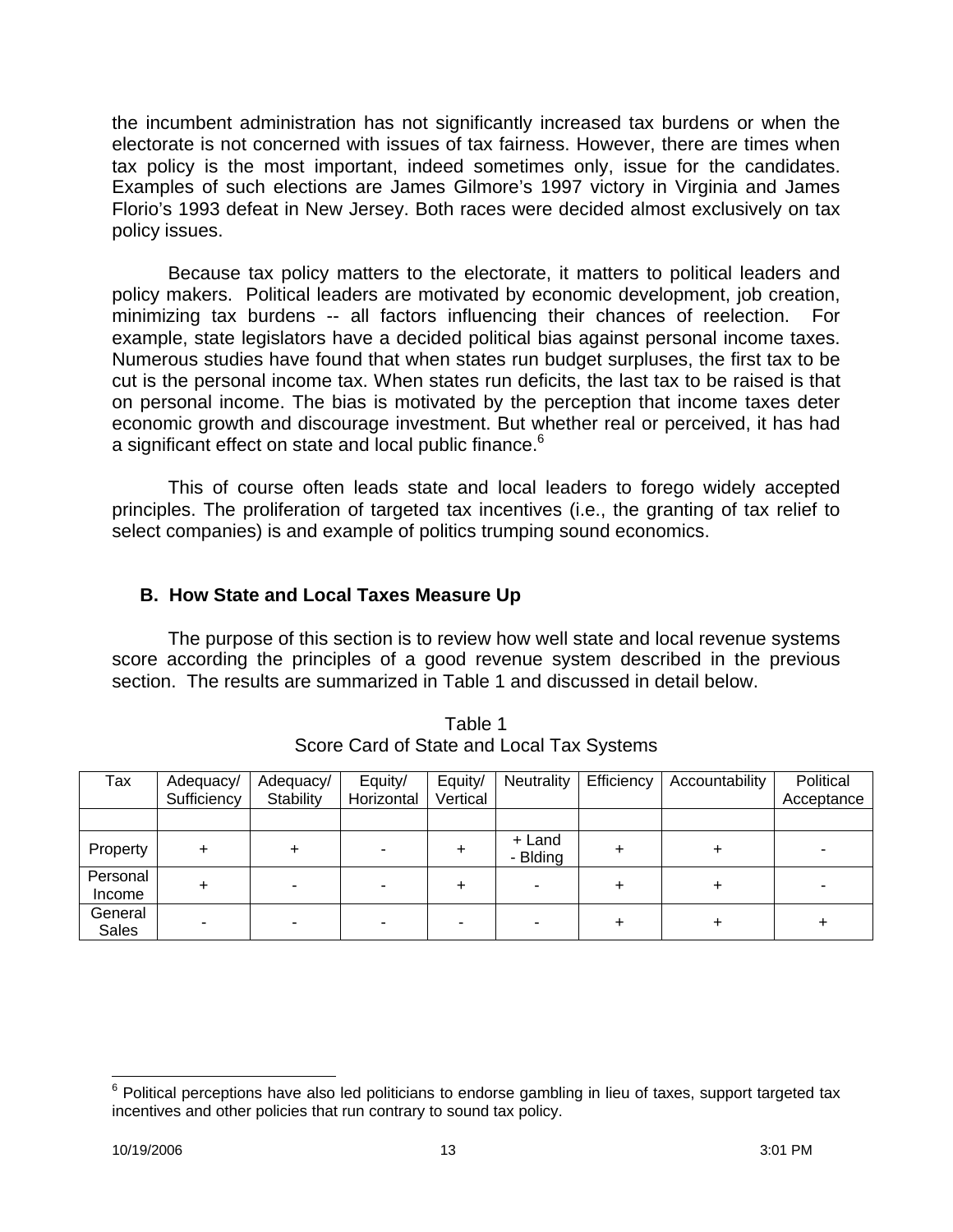#### *Adequacy*

If a goal of a tax system is to raise adequate amounts of revenue to pay for existing and future public services, then state and local governments have generally been successful. State and local public finance systems have been remarkably adept at raising revenue through good and bad economic times.

Part of the states' success in raising sufficient revenue is attributable to balanced budget requirements that essentially preclude states from deficit spending. The constitutions of 24 states require that the final state budget be balanced. In eight additional states, a balanced budget is a statutory requirement. And all states, except Vermont, have some legal requirement that the budget be balanced at the time submitted by the governor or approved by the legislature. Thus political leaders are often forced to make hard choices between public services and the tax burdens that they produce.

Part of the state's success is attributable to the political will of the legislative leaders who seem to find a way to pay for public services despite continuing economic and political challenges to raising tax revenue. This aspect of state politics has not been studied and is little understood by academics or the public. Yet, legislatures have been remarkably resourceful in raising revenue through the most trying times. For the past quarter century, state lawmakers have been able to provide the services demanded by their constituents in an atmosphere plagued by balanced budget laws, a shrinking tax base, and decidedly anti-tax political sentiments.

But much of the success, in terms of funding government, is due to the structure of the state and local tax systems, which have proven to be quite capable at dealing with the public service demands through both prosperous and lean times. The state and local governments have relied on a mix of income, consumption, and property taxes for a majority of their revenue. The growth and stability of those respective types of levies had a profound impact on public finance. They attributed to the ability of the states and localities to weather economic cycles without significantly reducing public services.

Moreover, the reliance on various types of taxes and sources of revenue provided extraordinary flexibility and discretion to state and local legislators. State lawmakers have been able to target (or otherwise limit) revenue reductions or increases to a particular tax. Thus, revenue could be raised or tax cuts granted without significantly reforming the public finance system.

#### *Equity*

In the promotion of horizontal and vertical equity, the state and local government systems have generally not faired well. In terms of horizontal equity, all of the existing major taxes are designed in such a way that virtually insures uneven treatment of similar taxpayers, entities, and transactions.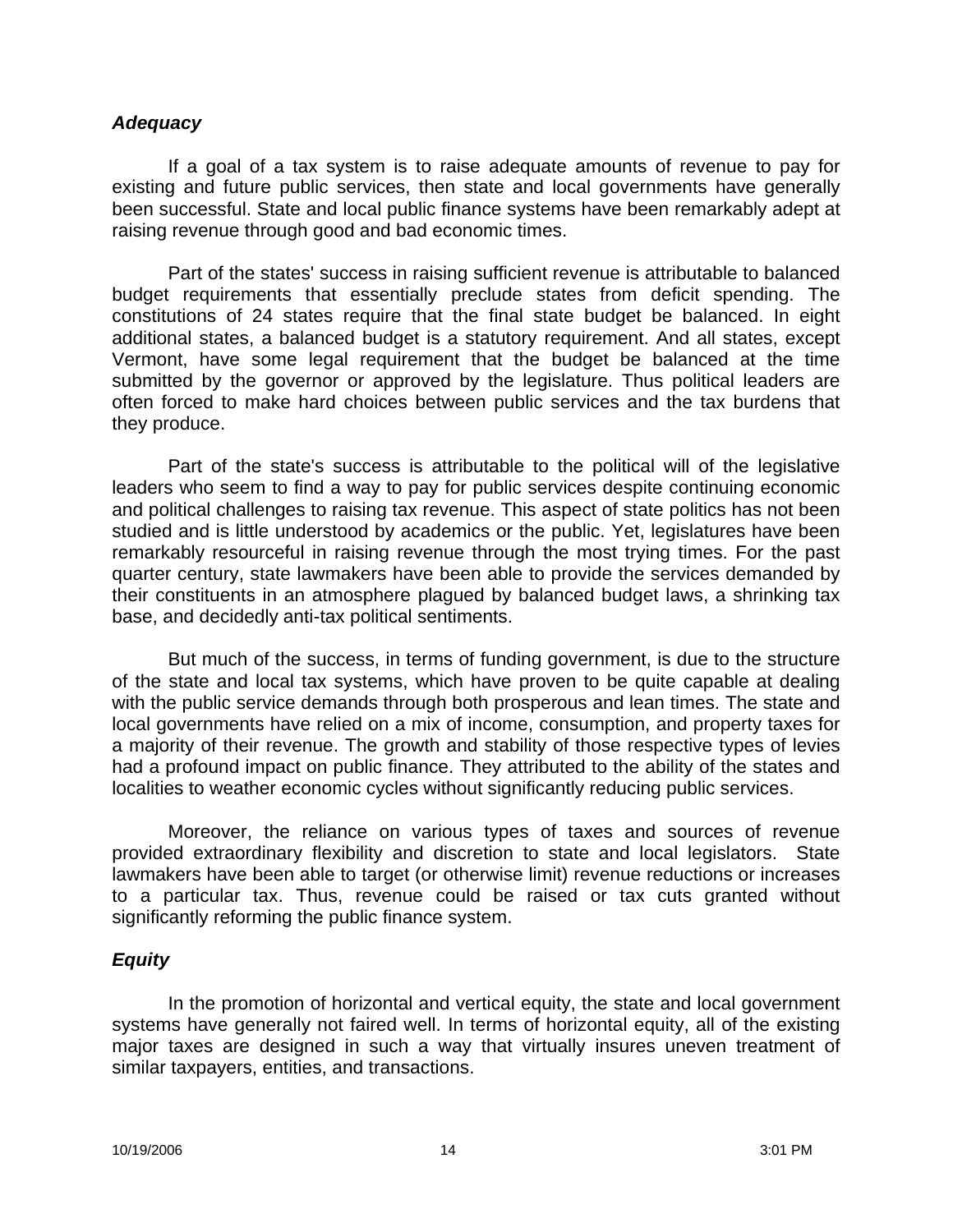The sales tax base does not reach most services, intangible property, real property, or items deemed to be necessities. The people who consume exempt services and property receive a tax break, while the people who spend the same amount on nonexempt services and property do not.

The property tax is riddled with similar inequities. Most real property owned by non-profit organizations is exempt from tax. State and local governments have granted exemptions worth billions of dollars to businesses to foster economic development. And even many individuals, particularly senior citizens and veterans, receive property tax breaks unavailable to owners of similar property.

The personal and corporate income taxes are also plagued by horizontal inequities. Income from certain sources (i.e., municipal bonds and retirement plans) is often exempt from personal income taxation. Corporations enjoy a plethora of exemptions and deductions provided to spur job creation and investment. These tax advantages are not available to all taxpayers, but only those who qualify under legislatively mandated requirements.

State and local public finance systems do not fair well with respect to vertical equity. The heavy reliance on consumption taxes (general sales and excise taxes) has rendered the state and many local government tax systems very regressive (Phares 1980, Pechman 1985, Citizens for Tax Justice 1996). In virtually every state, the poorer one is the greater percentage of one's income will be paid to support the government. In recent years, state taxes have become more regressive (Brunori 2001). The imposition the personal income taxes moderates the extent of the regressivity. But most states impose the tax on low-income wage earners and set relatively low rates on the wealthiest taxpayers.

#### *Neutrality*

With respect to neutrality, state and local tax systems have generally failed. There is a host of tax provisions designed specifically to influence both individual and business behavior. Indeed, there are literally thousands of such provisions. Businesses are provided deductions, credits, and exemptions as incentives to invest in plant and equipment, as well as to expand their workforce. These incentives are sometimes offered to all businesses in the state. And sometimes they are offered to particular industries or specific companies. The incentives usually involve reductions in corporate income, sales and use, and/or property taxes. These various tax incentives are offered specifically to induce businesses to take some action that government policy makers believe the businesses would not take without the incentives.

Individuals are granted tax breaks as well. Through the various state tax systems, people are encouraged to serve in the military, have children, own a home, attend college and numerous other activities in which they may or may not engage but for the tax rewards. Individuals are also influenced as to when and where they shop through sales tax holidays and exemptions for clothing and food for home consumption.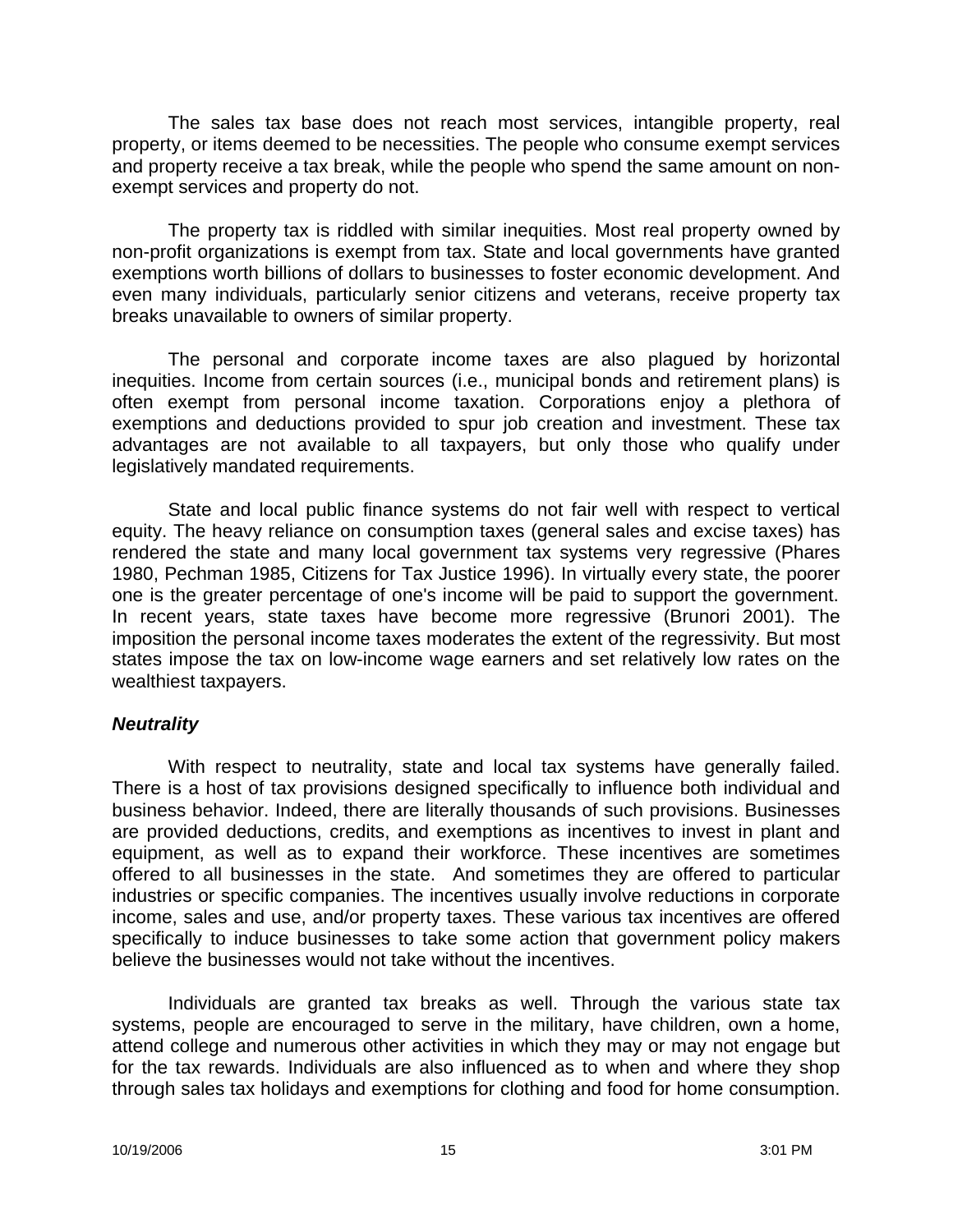Most people would agree that activities encouraged by individual tax breaks are socially desirable, and should be encouraged by the government. Yet it is questionable whether the tax system is the most efficient way to accomplish these goals.

It should be noted that it is not only tax breaks that influence individual and business behavior, but tax burdens as well. Tobacco and alcohol excise taxes are designed in part to discourage their use. And, increasingly, taxes are aimed at encouraging businesses to adopt policies to prevent pollution or to clean up the environment.

#### *Efficiency*

State and local governments get high marks for the efficiency of their tax systems. The design of the major sources of tax revenue minimizes compliance burdens on taxpayers and administrative costs on government.

The property tax presents few compliance issues for property owners. Although not without problems, administration and compliance with the property tax is relatively easy and thus inexpensive (Sheffrin 1999). This is because the underlying tax base - the land or improvements thereto -- is immobile. For government, the tax base is easily identifiable. And while values change, the number of acres, parcels, and buildings are easily ascertainable by most local government administrators.

Another virtue from the government's perspective is that taxpayers cannot easily hide or move property. Thus, unlike income and sales taxes the property tax is difficult, indeed virtually impossible, to evade. Moreover, the property provides collateral for the tax liability. If the property owner fails to pay the taxes a lien is placed on the property. That lien prevents the property from being sold or mortgaged until the tax liability is satisfied. If collection efforts are unsuccessful, the local government can seize and sell the property. The local government retains the taxes owed, penalties, interests, and administrative costs, and remits the remainder to the owner. While property tax sales are often the last resort for local governments, such sales provide powerful incentives to comply with the law.

The tax presents equally attractive compliance benefits for the taxpayer. Most residential property owners face minimal compliance costs. Unlike the much more onerous (from a compliance standpoint) federal and state income taxes, there are no forms to file when complying with property taxes. There are generally no calculations to be made. Indeed, the government calculates the property tax and the taxpayer's role begins and ends when the tax is paid. And it is rare for an individual property owner to incur fees for professional tax assistance (i.e., accountants, attorneys) when complying with the property tax. The property tax is rivaled only by the sales tax in terms of compliance burdens, or lack thereof, for individual taxpayers.

For the sales tax, the vendor collects the tax and remits payment to the state. In virtually all states consumers pay the tax at the time of purchase. At that juncture the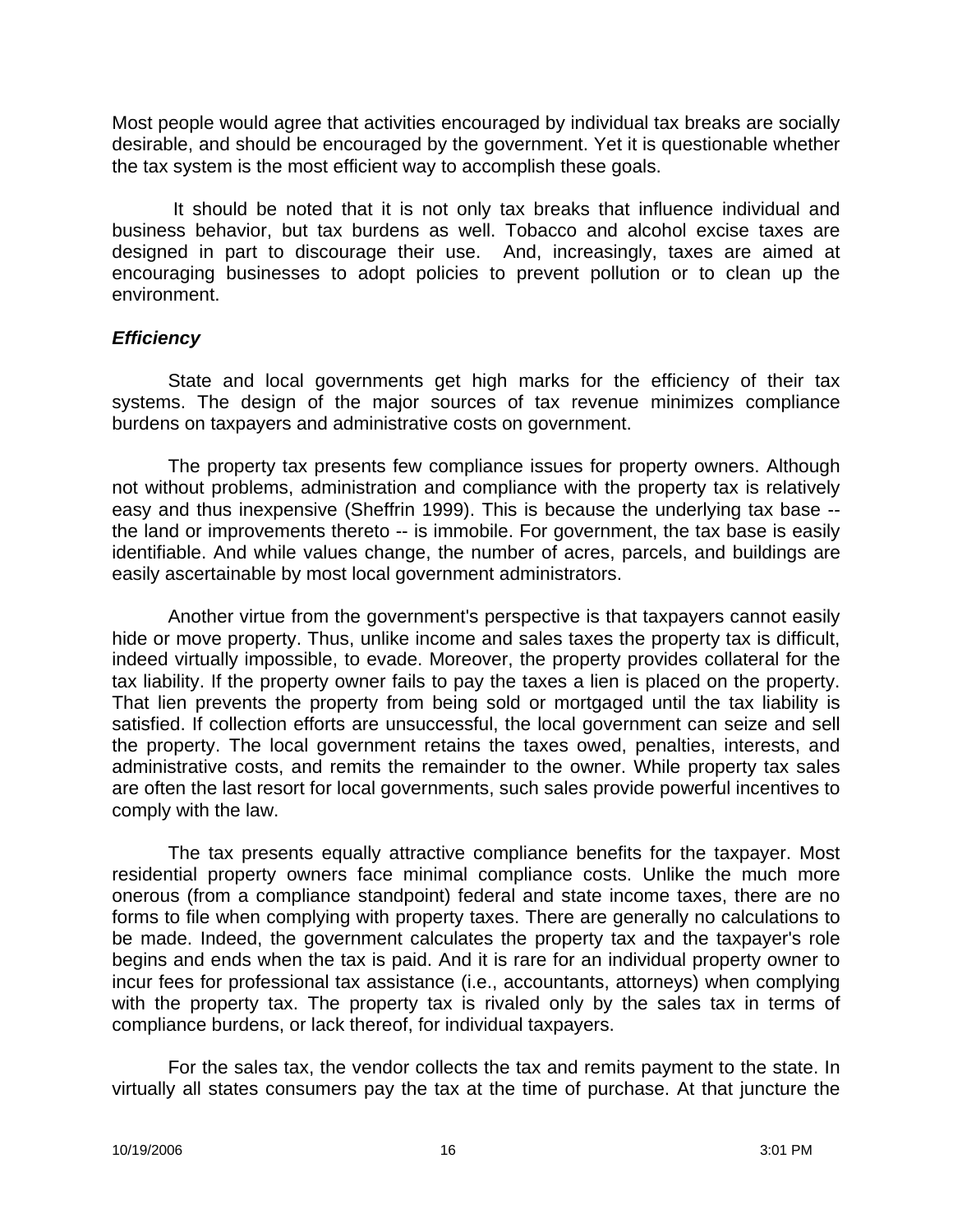taxpayer's responsibility with respect to the sales tax ends. For the individual taxpayer there are no forms to file, records to keep, accountants to pay, or other costs generally associated with tax compliance.

For businesses paying sales tax there are of course more costs of compliance. Business taxpayers must keep substantial records of their purchases and payments. But most businesses would retain such records for federal tax purposes, and in the case of publicly traded corporations, securities law purposes.

Compliance with the law is also obviously more costly for the vendor responsible for collecting the tax. The vendor must determine the amount of the tax owed, collect the tax, keep records of the transactions, file returns, and make payment to the state. This becomes even more expensive in states that offer many types of exemptions. In those cases, the vendor must identify what products and services are taxable and which are exempt from tax.

The costs of compliance, however, are somewhat offset in most states that allow the vendor to retain part of the tax to defray the administrative expenses of collecting and remitting the tax. As of January 1, 2005, 30 of the 45 states imposing the tax provided some compensation to the vendor.

For the state, too, the tax is relatively easy and efficient to administer. The vendor collects the tax and remits the payment to the state. If the vendor fails to collect the tax or make payment, the vendor becomes liable for the amount of the tax and could face civil and criminal penalties. Since any market advantage in evading or avoiding the tax is more than offset by the possible penalties, most vendors comply with the law. This is especially true for large and publicly traded companies.

There are more costs associated with sales tax collection and administration for small businesses. Smaller businesses as vendors generally have fewer accounting controls and records of sales. They are less likely to know the legal requirements of collecting tax from their customers. They are also more likely to have the ability and motivation to avoid collection and remittance of tax. For these reasons most of the state costs and efforts for administering the sales tax is concentrated on small business.

The ease of administration and compliance does not generally extend either to vendors with many multi-state transactions or to the use tax. With respect to the former, there are numerous problems identifying what is and is not subject to tax in the 45 states and more than six thousand localities that tax sales. Thus, businesses engaged in multi-state transactions incur the costs of complying with numerous jurisdictions. Still, modern technology designed to track tax compliance requirements around the country has minimized those costs to some extent.

Because a vendor that sells remotely into a taxing state does not generally collect the use tax, remittance to the state is the responsibility of the consumer. And use tax compliance for individual consumers is abysmally low.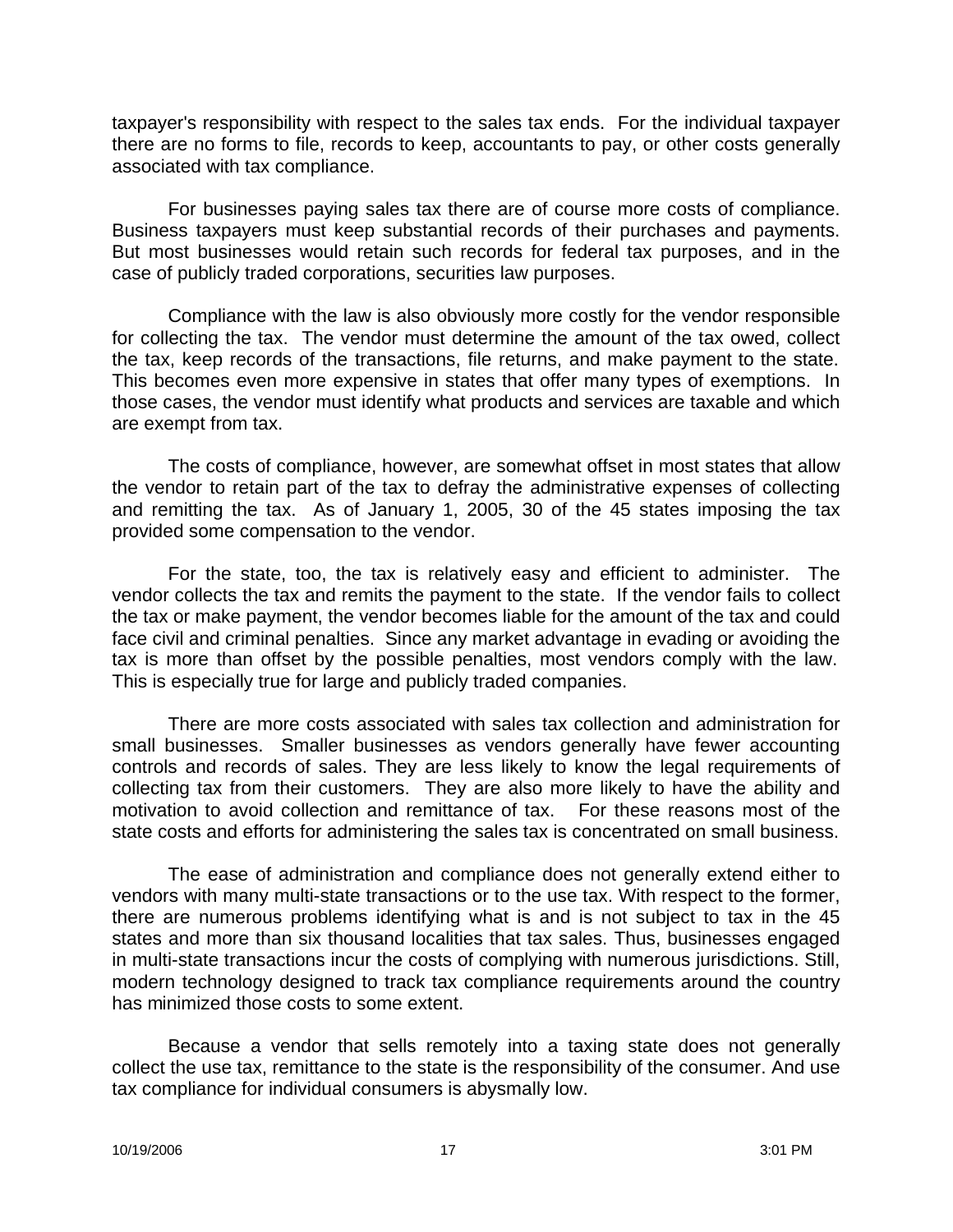While certainly more complicated for the individual than consumption and property taxes, state income taxes pose relatively modest burdens in terms of taxpayer compliance and government administration. This is especially true when compared to state corporate income and federal income taxes. Most Americans are subject to state income tax withholding. Thus, for most taxpayers the tax is collected and remitted to the state long before the return must be filed. Moreover, because of withholding the vast majority of taxpayers must file only one return per year. And with the exception of a handful of states and individuals with unduly complicated transactions, completing the state personal income tax return is neither complicated nor time consuming.

Moreover, since most taxpayers must use federal income as the starting point for determining their state income tax liability, they do not have as much flexibility to evade state taxes. Evading state taxes almost certainly requires evading federal taxes as well. Aiding the administration of the tax is the fact that virtually every state has entered into an agreement with the Internal Revenue Service to share information. If the Internal Revenue Service makes an adjustment to federal adjusted gross income, it promptly informs the state revenue department of the change. That is not to say the states engage in no audit activities in the personal income area. But most states can afford to limit their administration and enforcement activities to questions of domicile (was the taxpayer a resident for the requisite time), unreported income, and return errors.

#### *Accountability*

For the past quarter century, state revenue departments have largely been free of serious or widespread corruption. And by all accounts, the states have done an exemplary job of collecting revenue. Most revenue departments receive high marks for their professionalism and effectiveness (Brunori 2001).

## *Political Viability*

As noted, no tax system can be successful without political acceptance. The various types of taxes imposed by state and local governments enjoy different levels of acceptance on the part of the political leaders and the electorate. The property tax, particularly the tax as applied to residential property, has been among the most unpopular levies in the United States. Indeed, it has now become part of public finance lore that the property tax is the "worst tax." During the latter half the 20th Century, the Advisory Commission on Intergovernmental Relations (ACIR) conducted an annual public opinion poll to gauge the people's views on the federal, state, and local tax systems. One of the most cited aspects of the poll was the request for people to identify the tax that they dislike the most. Over the course of the ACIR polling, the property tax was annually listed as the worst tax or the second worst tax following the federal income tax. The public's unhappiness with the property tax led to the tax revolts of the late 1970s. The result has been limitations on property taxation in 40 states.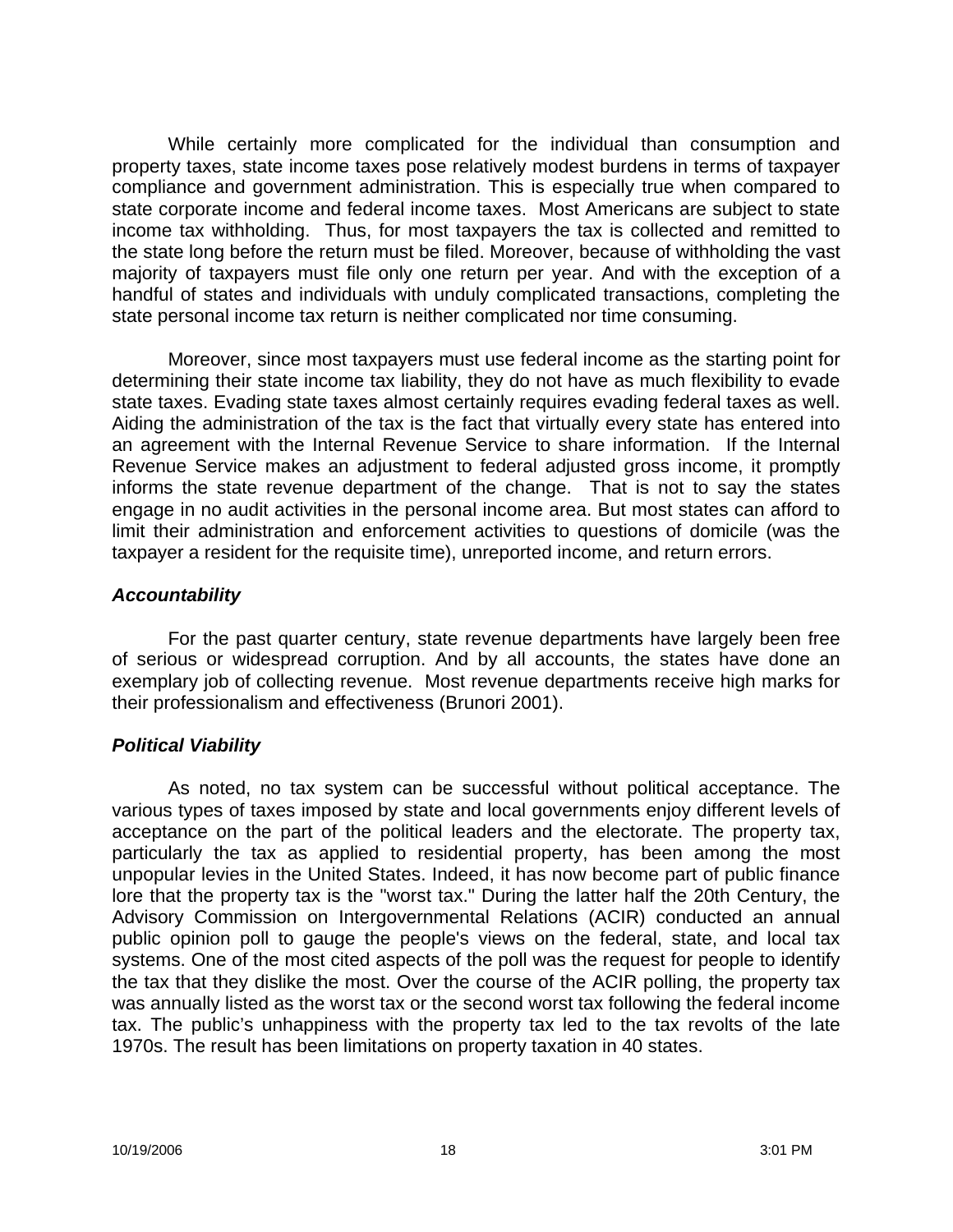The other tax that engenders political opposition is the personal income tax. While the public has generally accepted the state income tax, legislators and other leaders have shown a strong bias against the tax. There is a widespread perception among legislators that the personal income tax deters economic development. That perception has led states to favor consumption taxes over broad base income taxes. When states need to raise additional revenue they are far more likely to increase sales and use taxes through either base broadening or rate hikes than to increase personal income taxes (National Conference of State Legislators (NCSL) 2000). Conversely, when states have the opportunity to reduce tax burdens, they are far more likely to cut personal income taxes through additional exemptions and deductions or rate decreases than they are to cut more regressive consumption taxes (NCSL 2000).

The other types of state and local revenue do not engender nearly as much political opposition as property and personal income taxes.

#### **C. Criteria for Expenditure Assignment Across Tiers of Government**

In the United States, most people subscribe to the view that the welfare of individuals is most likely to be maximized when individuals in the market place make decisions about the production and consumption of goods and services. Most would also agree that government has a critical role to play in setting and enforcing the "rules of the game" for the market. Beyond a consensus on these two points, however, there seems to be disagreement.

Some believe, for example, that government expenditures, with the possible exception of defense spending and protection of private property, are inherently wasteful. Supporters of this view, including organizations like Americans for Tax Reform and the 800 state and county organizations they work with, oppose all tax increases, at all levels of government, as a matter of principle and argue that the savings should be returned to individuals via tax reductions because they will know better how to spend those funds.

Those promoting this view overlook the fact that there are legitimate, and critical, roles for government to play in a market economy. A discussion of the assignment of expenditure responsibilities across tiers of government starts with acknowledgement of the three traditional functions of government – promoting equity in income distribution, stability in macroeconomic environment (promoting growth with high levels of employment and reasonable price stability) and efficiency in resource allocation.

In the first two cases, the general consensus is that those responsibilities should most properly lie with the central, or national, government. For example, if an individual local jurisdiction undertakes significant initiatives to improve the well being of its lowincome citizens, such spending initiatives may attract low-income families from other jurisdictions, increasing the need for such programs. At the same time, local taxes will need to be raised to fund such programs and the resulting level of taxation might drive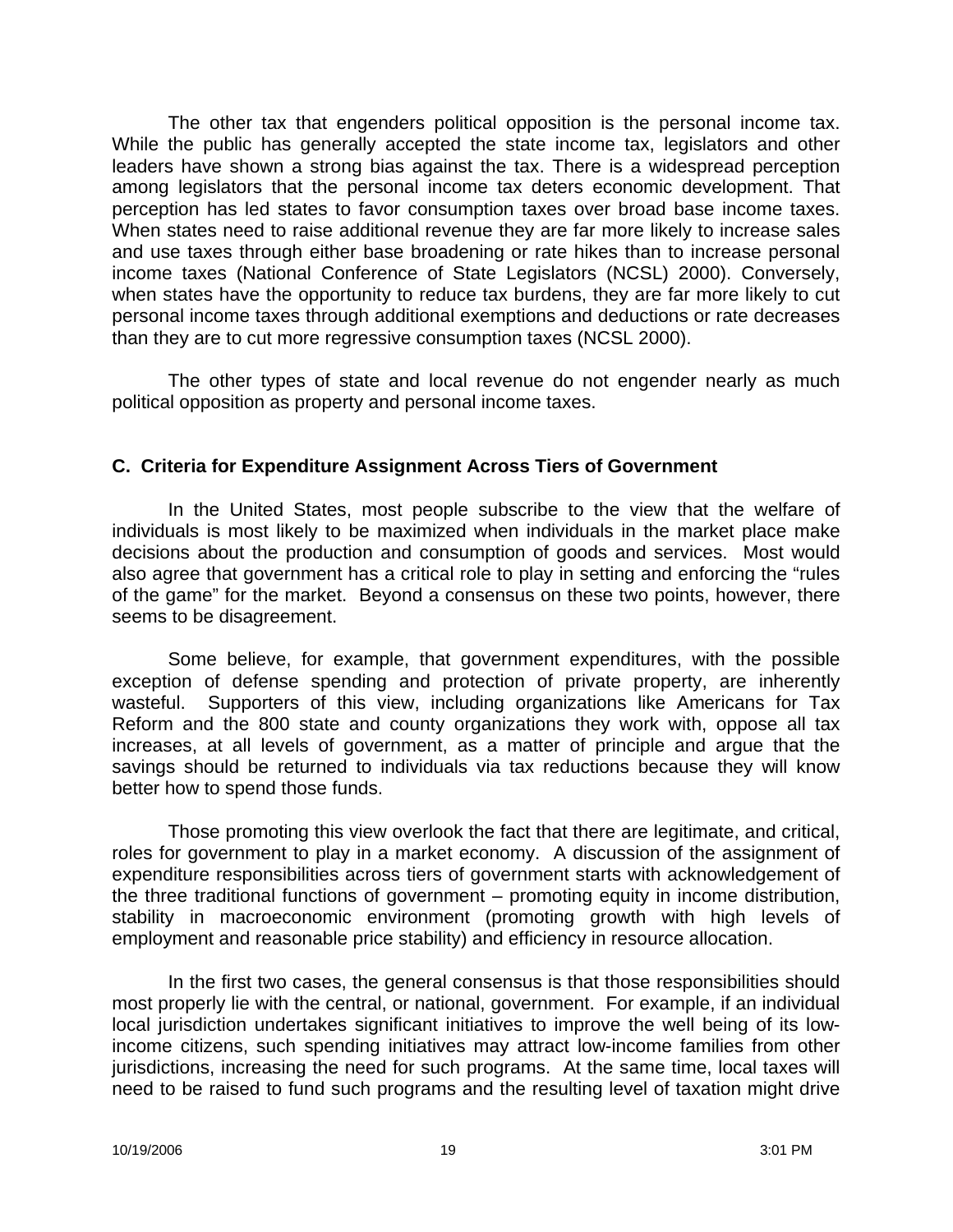some higher income families from the jurisdiction to other jurisdictions not providing such income redistribution where taxes would be lower. To avoid such migration, local governments would tend *not* to provide an adequate level of income redistribution without the guarantee that all other jurisdictions would provide the same level of support. Since there is no way of compelling other jurisdictions to provide the same level of support, especially for jurisdictions across state boundaries, it is generally argued that the national government should be primarily responsible for promoting equity in income distribution. Similarly, promoting stability in the macroeconomic environment requires flexibility in expenditure and tax policies, which also must be coordinated with monetary and exchange rate policies. This can only be done at the national level.

In this view, local government has the most important role to play in promoting efficiency in resource allocation – a role shared between the national, state and local tiers of government. The need for government to act arises because of the failure of the private market to provide the right amount of some goods and services when individuals are left to act in their own self-interest. For example, there are some goods and services, referred to as public goods, which are not provided adequately by the private market because they have different characteristics than private goods. Let's say I consume a cheeseburger – I pay for the cheeseburger, I realize the benefits of eating the cheeseburger and the cheeseburger is not available to anyone else to eat. That is, the consumption of the cheeseburger is a rival relationship – if I eat it, others cannot – and I realize the benefits of its consumption, no one else does. Finally, if one is not willing to pay for the cheeseburger, he/she does not receive the benefits of consuming it. In other words, people can be excluded from enjoying the benefits of the cheeseburger if they are unwilling, or unable, to pay for it. These are the characteristics of a private good.

Alternatively, public goods are characterized by what is referred to as jointness of consumption, i.e., unlike private goods, my consumption of a public good or service does not prevent others from consuming the good or service. My enjoyment of the local park does not detract from others enjoying the park also. In addition, it may be difficult, or prohibitively costly, to exclude individuals that do not pay for such goods or services from consuming the public good. An example might be the road network of any community. In such circumstances, individuals will try to consume the good or service without paying for it. This is referred to in the public finance literature as the "free rider" problem. In such cases the market will not provide efficient amounts of such public goods and the government must step in to provide such public goods and services.<sup>7</sup>

 $\overline{a}$  $7$  To say that government has the responsibility for providing such public goods and services does not mean that the government must actually produce the good or service itself. For example, without government intervention, the network of streets and roads in a community may not get fully plowed after a snowstorm. While clearing the streets after a snowstorm may be the responsibility of the local government, the government can provide that service in a number of ways. For example, the local government could hire drivers and buy the trucks and salt needed to clear the streets itself, or it could contract with private firms to provide such services.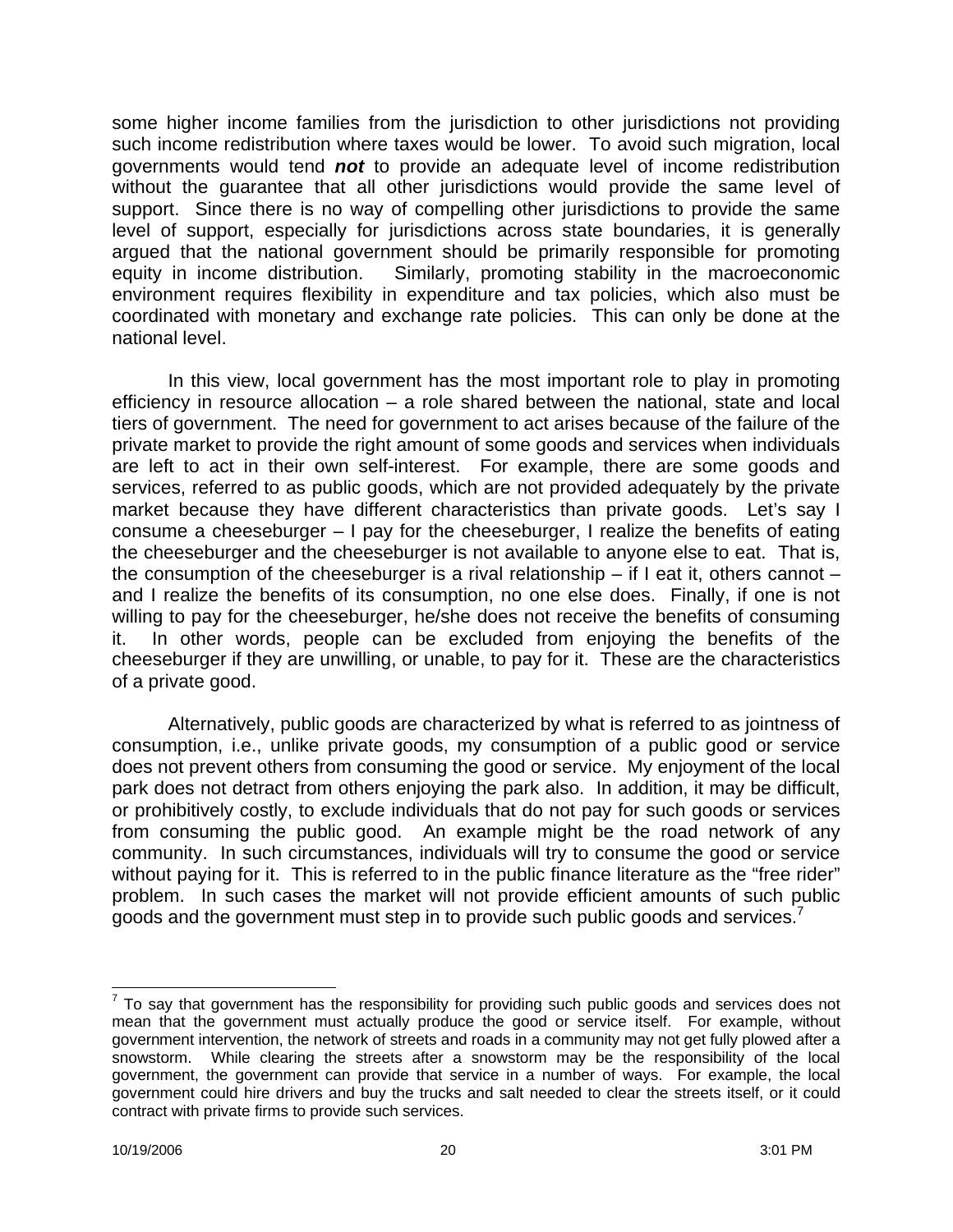In the case of such public goods, a critical issue is determining which level of government should provide a specific good or service. A number of economic and political criteria have emerged as means for assigning specific spending responsibilities to individual tiers of government. These criteria for allocating expenditure responsibility among tiers of government are discussed below.

#### *Benefit Areas*

The first rule of thumb in assigning expenditure and service responsibilities to a specific tier of government is to consider the benefit area of the good or service being provided. In this case, services that do not extend beyond the boundaries of a neighborhood or local community should be provided by local governments – e.g., townships, municipalities, and counties. For example, fire protection services benefit primarily the residents of the immediate neighborhood or community. Alternatively, goods or services that provide benefits, or costs, that transcend the boundary of a particular jurisdiction (i.e., it generates either positive or negative externalities) should be provided by higher tiers of government, e.g., counties or state government. Examples of such goods and services might include intercity highways.

## *Economies of Scale*

A second rule of thumb, or a qualification to the benefit area principle, is to assign the delivery of specific goods or services to that tier of government that can best realize economies of scale in the production of the good or service. Economies of scale refer to a situation where there is a general decline in the average cost of producing a good or service as the amount of the good or service produced increases. This criterion suggests that that level of government that produces a good or service in a quantity that allows it to be produced at the lowest possible cost should provide the good or service. Such economies of scale generally arise when there are significant capital costs associated with the delivery of a good or service. Such situations might include, for example, building a sewage treatment plant that services a number of smaller local jurisdictions, which could provide treatment services at a lower per unit cost than if each local jurisdiction built its own capital intensive treatment plant.

#### *Adequate Capacity for Service Delivery*

A third guiding principle for allocating expenditure responsibilities across tiers of government is to assign specific service delivery responsibilities to governments that have the capacity to effectively deliver the good or service in question. The capacity of a government to effectively deliver a specific good or services depends on a number of variables. First, the government must have the legal authority to deliver the good or service in question. Second, in addition to having adequate legal authority, the government in question must have the management capability to perform the function being assigned to it. Townships or small rural municipalities, for example, may not have the technical staff necessary to run a technologically complex wastewater treatment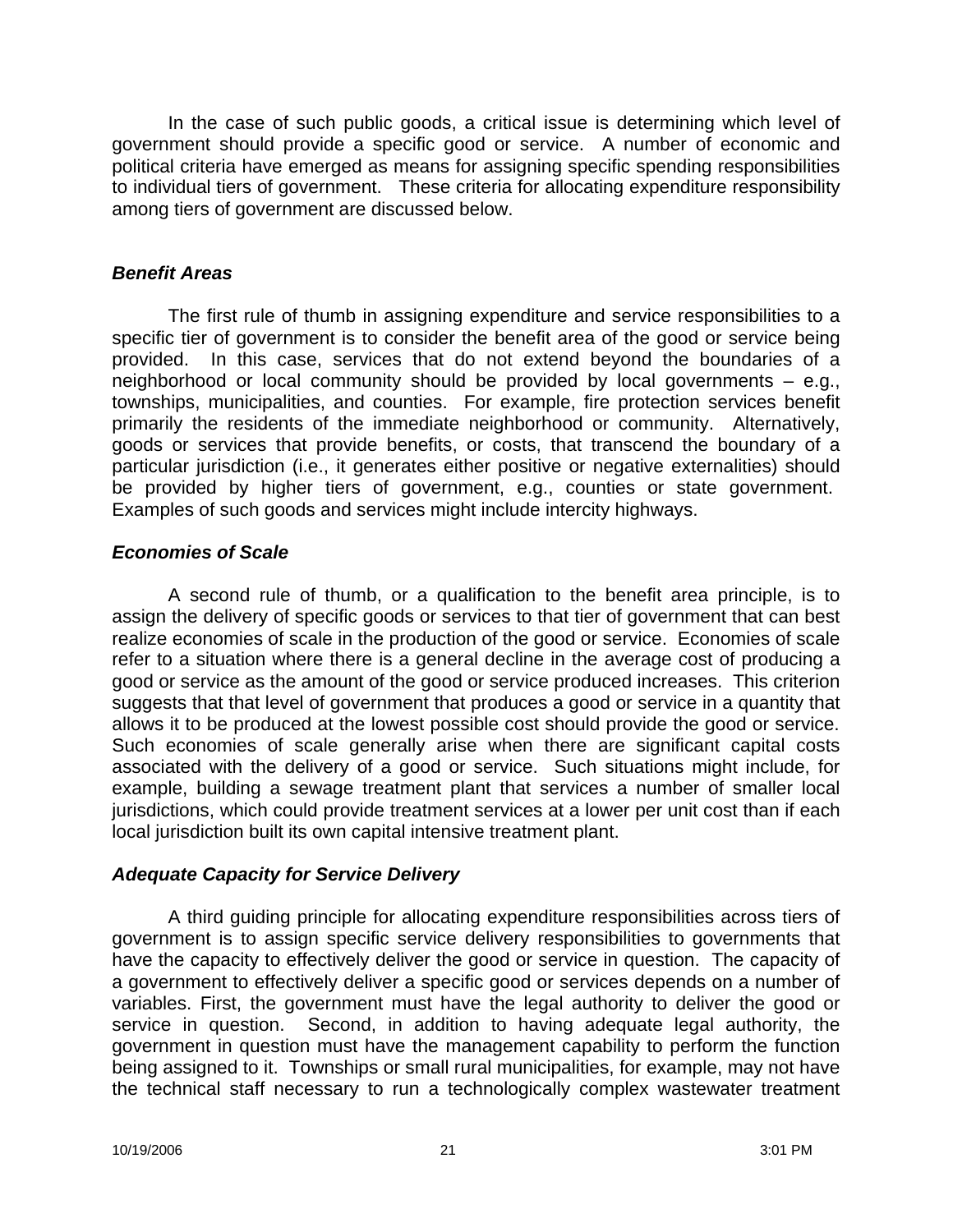plant. Third, functions should be assigned to jurisdictions that have adequate fiscal capacity to finance the public service.

## *The Principle of Subsidiarity*

Finally, functions should be assigned to governments that are accessible to and controllable by their residents in performing a specific function and which provide an opportunity to maximize citizen participation in the delivery of the service. This criterion ensures the legitimacy and accountability of government in performing a particular function. In this regard, it is generally agreed that the greatest benefit will come from assigning individual expenditures to the lowest level of government capable of delivering the service. This is referred to as the principle of subsidiarity. Exceptions to this rule exist when there are economies of scale or significant externalities (Center for Economic Policy Research, 1993)

# **III. Overview of State and Local Revenues**

The following analysis of state and local finances is divided into two parts. This section provides an overview of state and local general revenues. The next section provides an overview of expenditures by state and local governments. Data used for these discussions come from the 2002 Census of Governments by the U.S. Census Bureau.

The Census Bureau defines general revenue to include all revenue collected by state and local governments except for revenues from liquor stores, utilities, or insurance trust funds. Total general revenues include intergovernmental revenue, taxes, current charges, and miscellaneous general revenue – with the last three categories comprising the components of state and local own-source revenues.

The purpose of this section is to explore the differences that exist across the 50 systems of state and local government in the U.S. Specifically, we explore the relative importance of state government in raising revenues and we explore differences in the relative size of state and local governments across the 50 states. We also look at changes in these patterns over the decade of the 1990s. These data clearly document differences between the fiscal structures of state and local governments as well as the relative size of state and local governments across different regions of the country.

## **A. Profile of Fifty State-Local Government Systems, 2002**

In 2002, state and local governments raised a total of \$1.7 trillion in general revenue, 78.6 percent of which came from their own sources including taxes, current charges and other non-tax revenue. Of the own-source general revenue, 68.3 percent represent tax revenues, while taxes amounted to 53.7 percent of the total general revenue. Taxation remains the most important source of government revenues, albeit the relative importance of taxes has been declining for the last 25 years.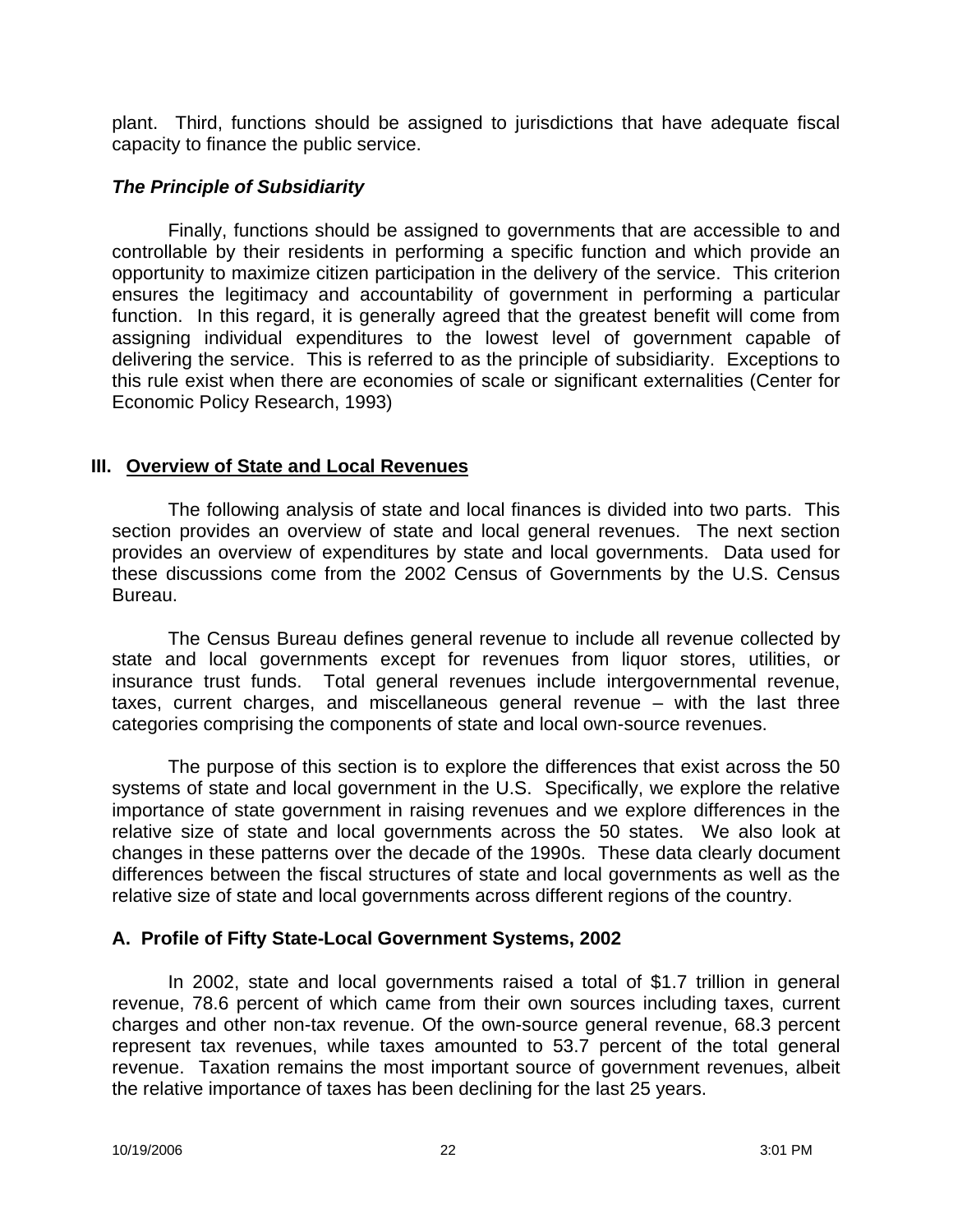The federal system allows for a considerable degree of variability in the organization of the 50 systems of state-local governments, both financially and politically. States differ not only in the distribution of power between state governments and their local subordinates, but also in the size and relative importance of the government.

First, states exhibit varying degrees of centralization. Known as the creatures of state governments, local governments are expected to enjoy less autonomy in their relationship with the states than states do in their relationship with the federal government. Judging from the share of state contribution to the total state and local revenues, however, some states apparently choose to delegate more responsibility to their local counterparts while other states retain a highly centralized form of governance.

In 2002, states raised \$727 billion in own-source revenues, or 55 percent of total own-source revenues raised by state and local governments nationally. For individual states, state own-source revenues as a percentage of total state and local own-source revenues ranged between 46 percent in Colorado and 46.2 percent in New York to 80 percent in Delaware and 79.5 percent in Hawaii. See Table 2.

|             | Top 10 States                                                             |                 | <b>Bottom 10 States</b>                                                   |
|-------------|---------------------------------------------------------------------------|-----------------|---------------------------------------------------------------------------|
| <b>Name</b> | <b>State Share of Total State and</b><br><b>Local Own Source Revenues</b> | <b>Name</b>     | <b>State Share of Total State and</b><br><b>Local Own Source Revenues</b> |
| Delaware    | 80.0                                                                      | Colorado        | 46.0                                                                      |
| Hawaii      | 79.5                                                                      | New York        | 46.2                                                                      |
| Vermont     | 77.3                                                                      | Florida         | 47.2                                                                      |
| Arkansas    | 73.9                                                                      | Texas           | 47.3                                                                      |
| New Mexico  | 72.6                                                                      | Nevada          | 49.4                                                                      |
| West        |                                                                           |                 |                                                                           |
| Virginia    | 72.5                                                                      | Georgia         | 50.0                                                                      |
| Alaska      | 71.3                                                                      | <b>Illinois</b> | 51.3                                                                      |
| Kentucky    | 67.6                                                                      | Tennessee       | 51.8                                                                      |
| Montana     | 65.0                                                                      | Wyoming         | 52.4                                                                      |
| Michigan    | 64.7                                                                      | Nebraska        | 53.1                                                                      |

**Table 2 Extent of Centralization in State/Local Own-Source General Revenues State Share of Total State and Local Own-Source Revenues, 2001-2002 (Percent)**

Source: Statistical Appendix Table 1 and Table 11 and staff calculations.

In 32 state/local systems the state government raised more than the aggregate average state share of 55 percent, suggesting an overall tendency toward centralization of revenue raising responsibilities. At one extreme of the spectrum, state governments in Colorado, Florida, New York, Nevada and Texas raised less than half of the total state and local own-source revenues, whereas at the other extreme, over 70 percent of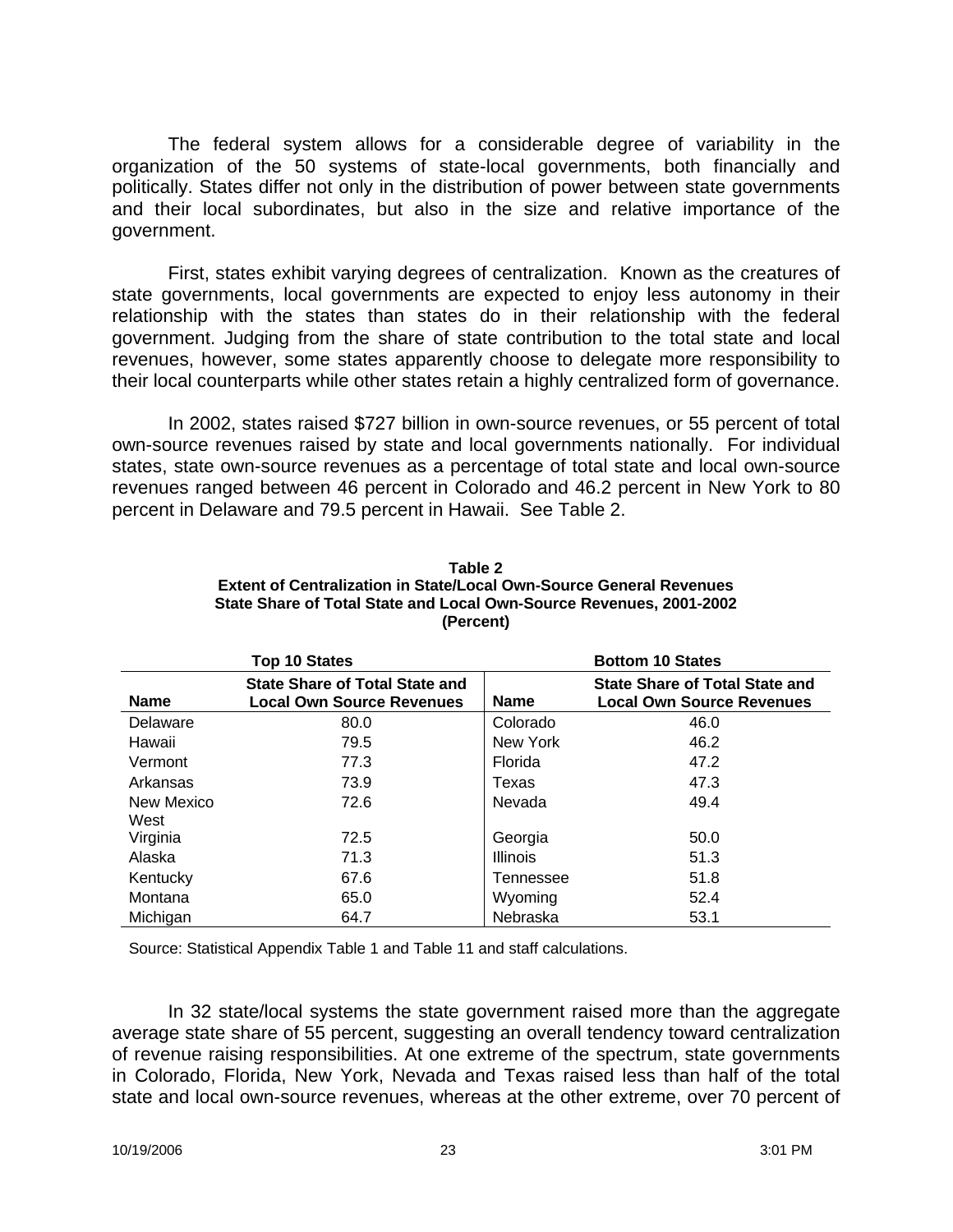the state and local own-source revenues came from the state governments in Alaska, Arkansas, Delaware, Hawaii, New Mexico, Vermont, and West Virginia.

There are no strong regional patterns in terms of the extent to which state governments are centralized. In the Northeast,  $8$  states tended to be more centralized than their counterparts in the rest of the country  $-$  for seven of the nine states in this Census region state governments accounted for more than 55 percent of total state and local own-source revenues. States in the Midwest region<sup>9</sup> tended to have relatively more decentralized state and local systems with state governments accounting for less than 55 percent of total state and local own-source revenues in six of the 12 states.

Second, the size of government varies from state to state. One can understand how the amount of own-source revenues state and local governments collect is highly correlated with population size and state wealth. Richer and more populous states are more likely to have more revenues at their disposal than their less fortunate counterparts. But even when such factors as population size and state personal income are controlled for, differences in the size of government remain, as illustrated by per capita own-source general revenue and own-source general revenue expressed as a percentage of state personal income.

In 2002, total state and local own-source revenues averaged \$4,705 per person. Per capita state and local own-source revenues ranged from \$3,494 in Tennessee to \$8,644 in Alaska; per capita own-source revenues in Tennessee were just 40 percent of per capita own-source revenues in Alaska. Alaska not only boasted considerably larger state and local revenues per capita, but also a relatively highly centralized state government, with 71.3 percent of its total revenue from the state coffer. This reflects their heavy reliance on oil revenues. The District of Columbia raised \$7,137 per capita in own-source general revenue, second in the nation. If Alaska and Washington DC are considered aberrations because of their special circumstances, the disparity in the size of government becomes less steep. See Table 3. Still per capita own-source state and local revenue in Tennessee is just 56 percent of the corresponding figure for New York (\$6,290 per capita).

 $\overline{a}$ 

<sup>&</sup>lt;sup>8</sup> Defined by the Census Bureau to include Connecticut, Maine, Massachusetts, New Hampshire, New

Jersey, New York, Pennsylvania, Rhode Island, and Vermont.<br><sup>9</sup> Defined by the Census Bureau to include Illinois, Indiana, Iowa, Kansas, Michigan, Minnesota, Missouri, Nebraska, North Dakota, Ohio, South Dakota, and Wisconsin.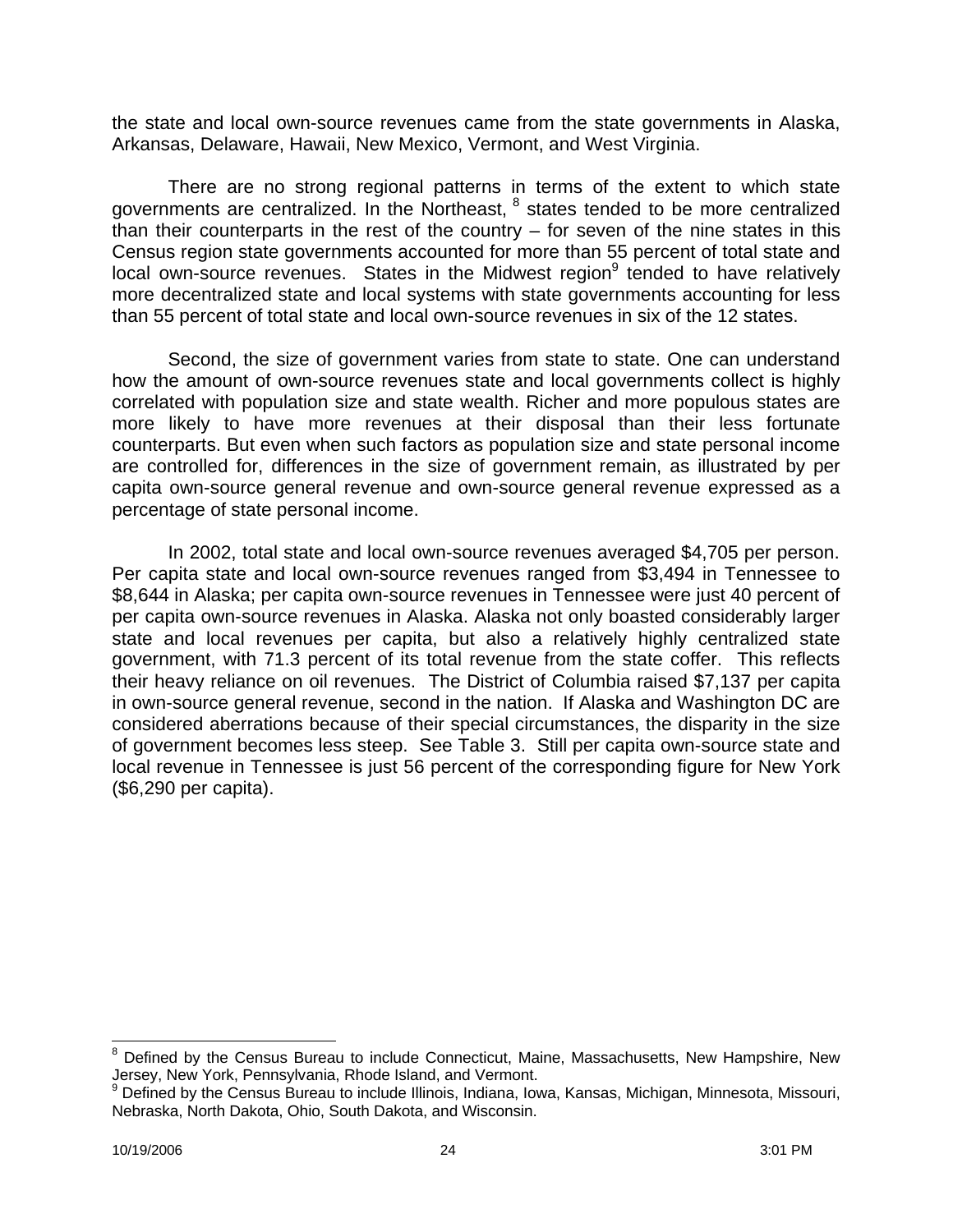|               | <b>Top 10 States</b>       |               | <b>Bottom 10 States</b>    |
|---------------|----------------------------|---------------|----------------------------|
| <b>Name</b>   | Per Capita Own-Source (\$) | <b>Name</b>   | Per Capita Own-Source (\$) |
| New York      | 6,290                      | Tennessee     | 3,494                      |
| Wyoming       | 6,173                      | Arkansas      | 3,596                      |
| Delaware      | 5,920                      | South Dakota  | 3,645                      |
| Minnesota     | 5,510                      | Mississippi   | 3,750                      |
| Connecticut   | 5,510                      | Arizona       | 3,860                      |
| New Jersey    | 5,504                      | Missouri      | 3,884                      |
| California    | 5,266                      | Kentucky      | 3,913                      |
| Massachusetts | 5,170                      | Montana       | 3,915                      |
| Colorado      | 5,062                      | Alabama       | 3,930                      |
| Maryland      | 4,983                      | West Virginia | 3,934                      |

#### **Table 3 Top 10 and Bottom 10 States, Per Capita State and Local Own-Source General Revenues, 2001-2002**

Note: Alaska and the District of Columbia are excluded from this analysis. Source: Statistical Appendix Table 3.

The majority of states, in terms of revenues raised per capita, fall on the lower end of the scale. Specifically, 17 states (including the District of Columbia) have per capita state and local own-source revenues greater than the aggregate average of \$4,705, while 34 states have per capita state and local revenues less than the national average.

Another measure of the size of state and local government is to look at the claim they make on personal income in a state. Total state and local own-source revenues account for 14.9 percent of total personal income in the U.S. The range is from 11.8 percent of personal income in New Hampshire to 19.7 percent in Wyoming.<sup>10</sup> Using this measure of the size of state and local governments, New Hampshire accounts for just 60 percent of Wyoming's 19.7 percent. Unlike the per capita revenue measure of government size, differences in the percentage of personal income taken by state and local governments were fairly evenly distributed, with nine states in the 13 to 14 percent range, ten in the 14 to 15 percent range, 16 in the 15 to 16 percent range, and seven in the 16 to17 percent range. The state and local system in 28 states took more than 14.9 percent of total personal income in their state, while 21 states took less (excluding Alaska). See Table 4.

 $\overline{a}$  $10$  Alaska is omitted from this comparison because of its heavy dependence on oil revenues.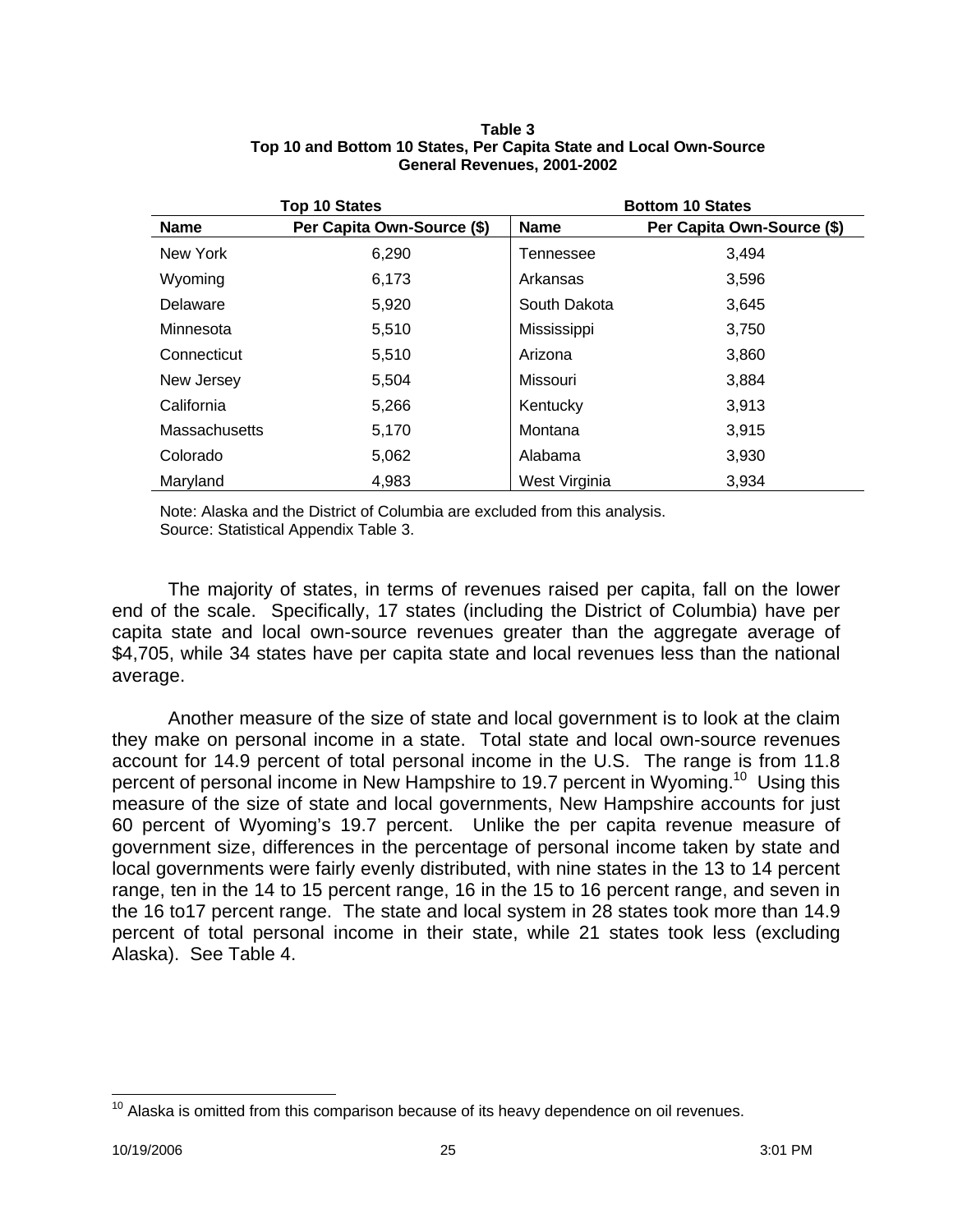#### **Table 4 Top 10 and Bottom 10 States, State and Local Own-Source General Revenues as a Percentage of Personal Income, 2001-2002**

|               | <b>Top 10 States</b>                        |                         | <b>Bottom 10 States</b>                     |
|---------------|---------------------------------------------|-------------------------|---------------------------------------------|
| <b>Name</b>   | <b>Own-Source</b><br>(% of Personal Income) | <b>Name</b>             | <b>Own-Source</b><br>(% of Personal Income) |
| Wyoming       | 19.7                                        | <b>New</b><br>Hampshire | 11.8                                        |
| Delaware      | 17.9                                        | Tennessee               | 12.4                                        |
| New York      | 17.4                                        | Connecticut             | 12.8                                        |
| Utah          | 17.3                                        | <b>Massachusetts</b>    | 13.1                                        |
| Louisiana     | 17.3                                        | Maryland                | 13.3                                        |
| Maine         | 17.0                                        | South Dakota            | 13.4                                        |
| New Mexico    | 16.8                                        | Missouri                | 13.4                                        |
| North Dakota  | 16.7                                        | <b>Illinois</b>         | 13.6                                        |
| West Virginia | 16.6                                        | Texas                   | 13.7                                        |
| Mississippi   | 16.5                                        | New Jersey              | 13.7                                        |

Note: Alaska and the District of Columbia are excluded from this analysis. Source: Statistical Appendix Table 4.

Overall, variation in own-source state and local revenues, expressed as a percentage of state personal income, show comparatively less variation across states than per capita revenue measures.

Judging by per capita revenues in 2002, the size of state and local governments followed some easily discernible regional patterns. Specifically, five of the nine states in the Northeast had above-average-sized governments and seven of the 13 states in the West also had relatively large state and local sectors. Only two of 13 states in the South and two of 12 states in the Midwest had above-averaged-sized governments.

Similar regional trends, however, did not emerge in the comparison of state and local revenues relative to state personal income. In six Northeastern states, state and local own-source revenues account for less than 15 percent of personal income, while in nine of 16 states in the South state and local governments claim more than 15 percent of personal income. Similarly, in the West nine of 13 states claim more than 15 percent of personal income, as do eight of 12 states in the Midwest. These data suggest that governments in South typically have relatively small state and local government systems as measured by per capita revenues, but many of those states exert an above average effort in terms of claims on the personal income of the state. Similarly, states like Arizona, Illinois, New Hampshire, and South Dakota have relatively small state and local governments when looking at revenues per capita, in part at least, because they take a below average share of personal income to finance state and local governments. Alternatively, states like Delaware, Hawaii, Maine, Minnesota and New York have relatively large state and local government systems, in part at least, because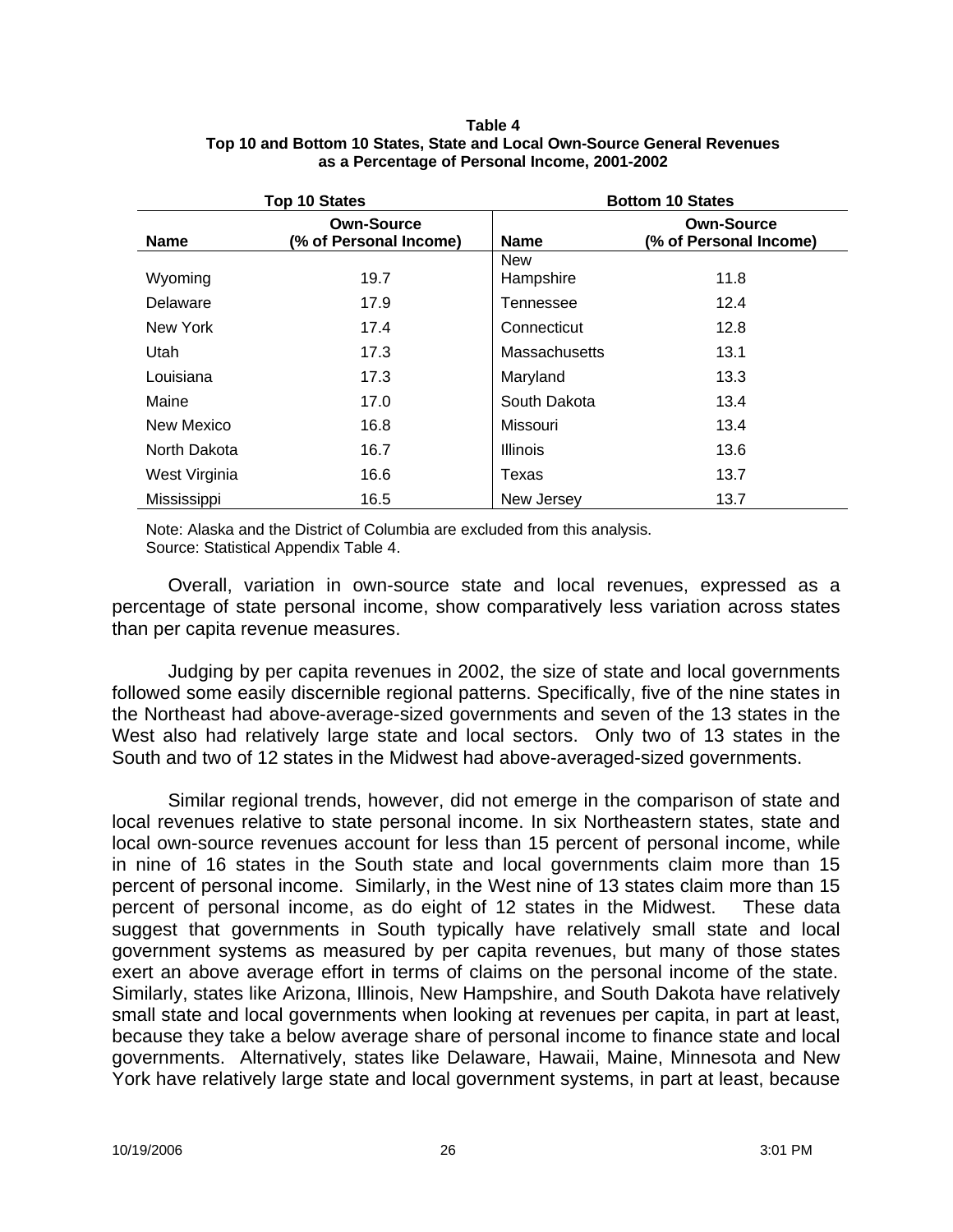they choose to extract an above average share of personal income from their residents to fund government activities.

## *Differences between State and Local Fiscal Structures, 2002*

When state data are disentangled from those for local governments, the data tell a more complex story. State and local governments differ significantly in their degree of reliance on various revenue sources. See Figure 1.



First, state governments rely more heavily on own-source revenue than local governments. In 2002, own-source revenue constituted 68.4 percent of total general revenue at the state level while the equivalent figure for local governments is only 60 percent. In other words, local governments are more dependent upon intergovernmental funds than the states. In part, this reflects the increasing importance of state aid in financing education.

Second, state governments assign greater weight to taxation in revenue collection than their local counterparts. Tax revenues accounted for 50.4 percent of total general revenue and 73.6 percent of the own-source revenue for state governments while local governments had 37.1 percent of their total general revenue, or 61.9 percent of their own-source revenue coming from various taxes. Not surprisingly, current charges played a greater part in own-source revenue for local governments (25.7 percent) than for the states (13.7 percent).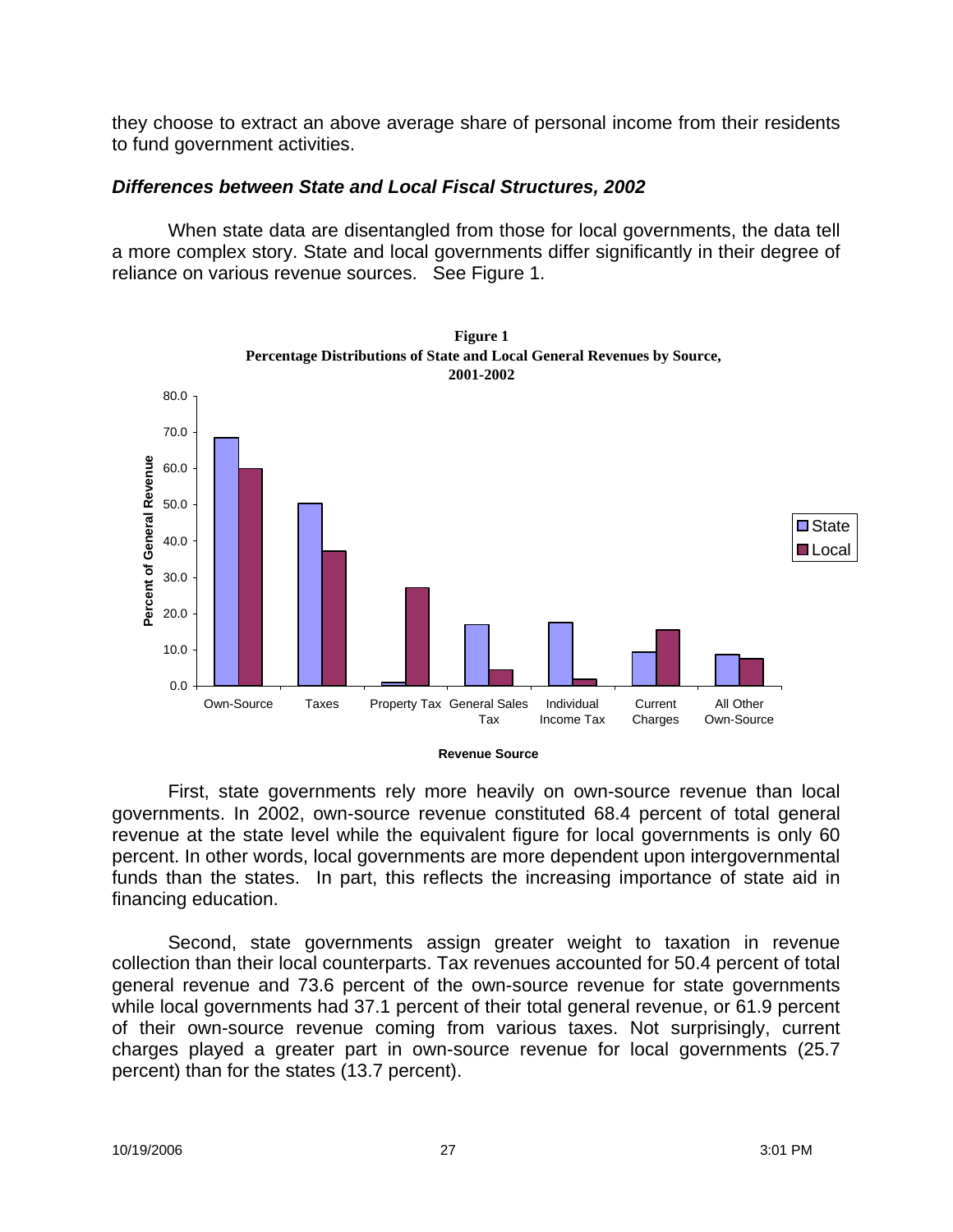Third, states rely more heavily on sales and personal income taxes than local governments, which, by contrast, rely primarily on the property tax. In 2002, general sales tax and personal income tax revenues respectively constituted 16.9 percent and 17.5 percent of state general revenue, either type of tax making up about one fourth of the own-source revenue and over one third of state tax revenue. For local governments however, general sales tax accounted for but 4.4 percent of the general revenue, 7.3 percent of the own-source revenue, and 11.7 percent of local tax revenue. The corresponding numbers for the local income tax are 1.7 percent, 2.9 percent, and 4.6 percent.

Property taxes constitute the dominant source of local own-source general revenue. Twenty-seven percent of total general revenue of local governments came from property taxes, which claimed 45.1 percent of the own-source revenue and 72.9 percent of taxes. In stark contrast, the property tax made up less than one percent of state general revenue and was only slightly over one percent of own-source revenue and less than 2 percent of tax revenue.

While the local property tax is levied in all 50 states and the District of Columbia, 37 state governments collect some revenue from the property tax. The pattern is somewhat different with regard to general sales taxes and personal income taxes. Local governments in 16 U.S states do not collect general sales taxes, while only 5 state governments do not collect any general sales taxes – Alaska, Delaware, Montana, New Hampshire, and Oregon. The gap is greater for the individual income tax: local governments in only 14 states collect some revenue from the local income tax, while only 7 states do not collect some revenues from personal income taxes –Alaska, Florida, Nevada, South Dakota, Texas, Washington, and Wyoming.

## *Differences among States within and across U.S. Regions, 2002*

As discussed earlier, state governments are relatively more fiscally independent, relying mainly on the sales tax and personal income tax for own-source revenue. In the aggregate, the combination of general sales and personal income taxes made up more than one-third o total state general revenues, but fully half of state own-source general revenue and two thirds of state tax revenue. See Figure 2. Taken individually however, state governments are quite different in terms of their fiscal structures. .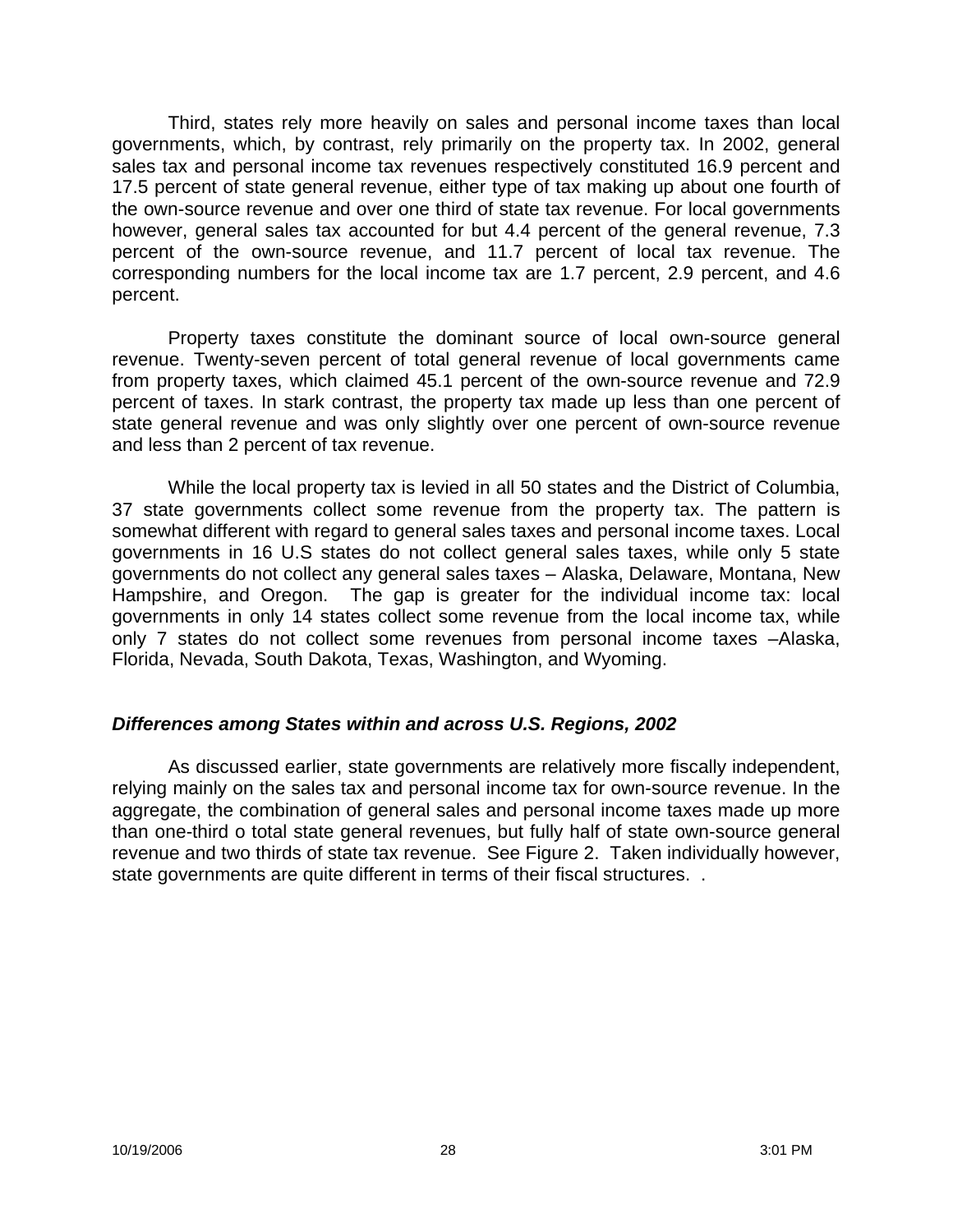

**Figure 2**

First, states differ in their degree of fiscal autonomy, judging from the relative importance of own-source revenue as a share of their general revenue. In the aggregate, 68.4 percent of state general revenue in 2002 was composed of own-source revenues. The state of Delaware derived 80.1 percent of its general revenue from its own sources while Wyoming only managed to collect 57.8 percent of its general revenue from own sources, significantly below the national average. In 28 states, the share of own-source revenue was in the 60 to 70 percent range. Own-source revenue constituted 70 to 80 percent of the general revenue in 16 states.

Second, state governments vary in their reliance on tax revenue (as well as in their reliance on different types of taxes). In 2002, U.S. states collectively raised \$535 billion in tax revenue, 73.6 percent of state own-source general revenue. Not surprisingly, with neither personal income tax nor general sales tax, Alaska generated only 28.2 percent of its own-source revenue from levying taxes. Alternatively, current charges and other non-tax revenue constituted the larger bulk of general revenue for that state. Aside from the aberration of Alaska, taxes as a share of own-source revenue ranged from 58.6 percent in Delaware to 81.7 percent in Nevada. On average (excluding Alaska), taxes accounted for 71.3 percent of state own-source general revenue. See Table 5.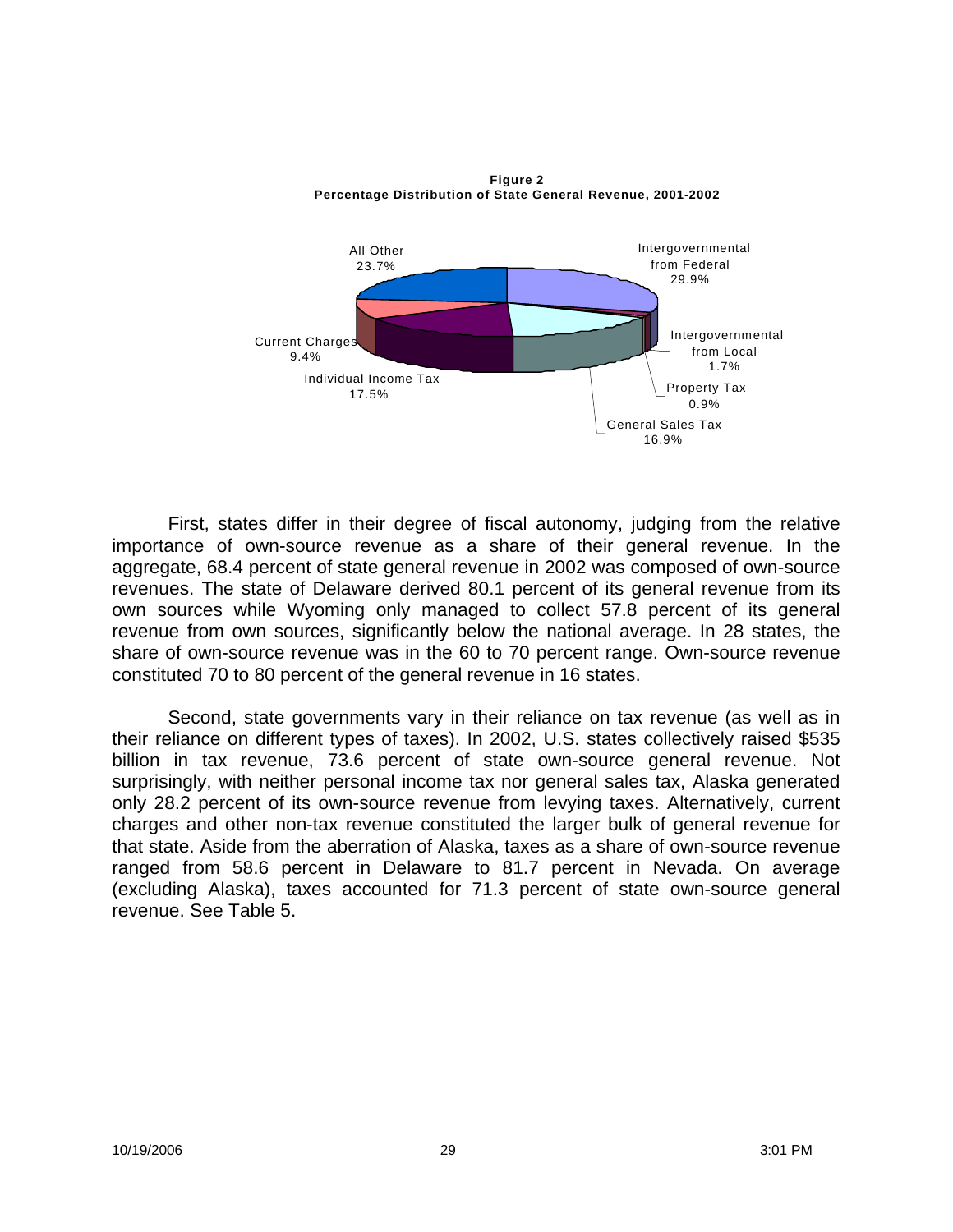#### **Table 5 Top 10 and Bottom 10 States, Taxes as a Percentage of State Own-Source General Revenues, 2001-2002**

|                 | <b>Top 10 States</b>    |               | <b>Bottom 10 States</b> |
|-----------------|-------------------------|---------------|-------------------------|
| <b>Name</b>     | Taxes (% of Own-Source) | <b>Name</b>   | Taxes (% of Own-Source) |
| Nevada          | 81.7                    | Delaware      | 58.6                    |
| Minnesota       | 80.2                    | Oregon        | 60.1                    |
| Arizona         | 80.0                    | North Dakota  | 61.2                    |
| California      | 79.7                    | Utah          | 61.9                    |
| Georgia         | 78.7                    | Montana       | 62.9                    |
| North Carolina  | 78.6                    | New Hampshire | 63.2                    |
| New York        | 78.4                    | Louisiana     | 63.4                    |
| Connecticut     | 77.8                    | South Dakota  | 63.4                    |
| <b>Illinois</b> | 77.8                    | New Mexico    | 64.5                    |
| Kansas          | 77.7                    | Iowa          | 66.0                    |

Note: Alaska is excluded from this analysis.

Source: Statistical Appendix Table 11 and staff calculations.

Third, states vary widely in the composition of their revenue sources. Not all 50 states levy general sales taxes and neither do all of them collect tax on personal income. In 2002, state governments received a total of \$186 billion in personal income tax revenue; albeit, 43 out of 50 states tax personal income; Alaska, Florida, Nevada, South Dakota, Texas, Washington, and Wyoming do not tax personal income at all. Tennessee and New Hampshire do not tax wages and salaries, the major component of personal income. Among states with personal income tax, revenues, as a percentage of state own-source revenue, ranged from 10.9 percent in North Dakota to 46.4 percent in New York. On average, personal income taxes accounted for 26 percent of state ownsource general revenue. For the same states, the per capita income tax revenue ranged from \$311 in North Dakota to \$1,348 in New York. When expressed as a percentage of state personal income, the personal income tax collections accounted for between 1.2 percent in North Dakota and 3.7 percent in New York.

In the same fiscal year, states collected a total of \$180 billion in general sales taxes. While 45 of the 50 states levy a general sales; Alaska, Delaware, Montana, New Hampshire, and Oregon do not. Among states that impose a general sales tax, this type of tax constituted as high as 48.1 percent of state own-source revenue in Washington. By contrast, Vermont only had 10 percent of its own-source revenue from general sales taxes. In fact, the states that do not tax personal income, but tax general sales, all relied heavily on the latter tax. Florida, Nevada, South Dakota, Tennessee, Texas, and Washington are among the ten states with the highest proportion of their general revenue from the general sales tax. Meanwhile, general sales taxes per capita ranged from \$353 in Vermont to \$1,341 in Washington and ranged from 1.2 percent of personal income in Vermont and Virginia to 4.4 percent in Hawaii.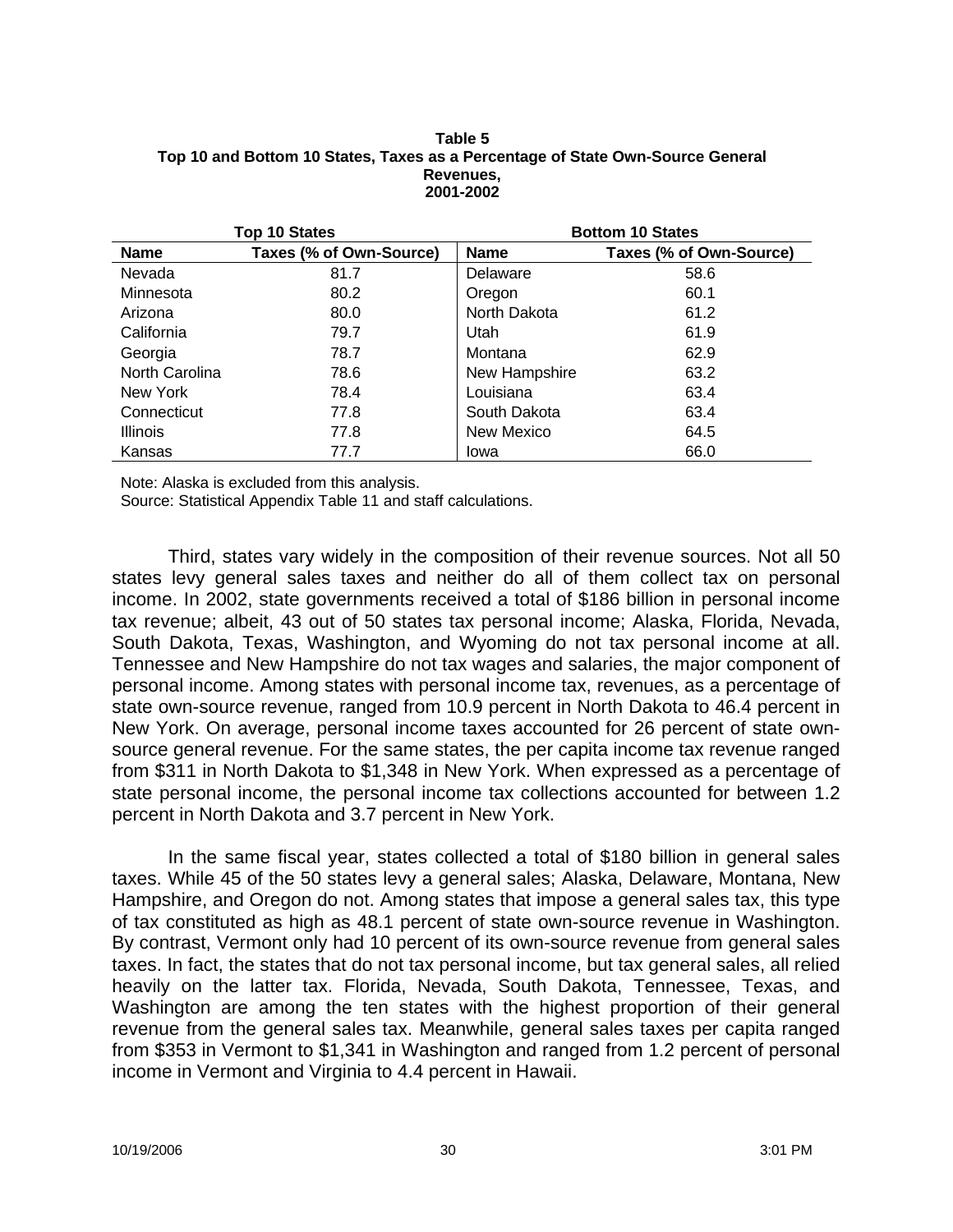Although the property tax generally does not provide a major source of state revenue, some states are more inclined to collect property taxes than others. In 2002, states collected \$9.7 billion in property tax revenue, only 1.3 percent of the total state and local own-source revenues and 1.8 percent of total state and local taxes. While 37 states tax property, the share of property tax in state own-source revenue ranged from 0.01 percent in New Jersey to 18.2 percent in Vermont, where the importance of property tax rivaled that of personal income tax. The share in New Hampshire was as high as 16.7 percent, far exceeding the share of any other tax levied in the state. By contrast, in almost half of the 37 states, the property tax failed to make up even one percent of their own-source general revenue.

It should be noted that variations in state fiscal systems also exhibit some regional patterns. Of the nine states that do not levy a personal income tax, seven are in the South and the West. States in the Northeast relied most heavily on personal income taxes as a source of general revenue, followed by states in the Midwest. The regional average share (excluding New Hampshire and South Dakota) of personal income tax in own-source revenue amounted to 30 percent in the Northeast and 26 percent in the Midwest. Within each region however, we also observe a wide range of variation in the relative importance of personal income taxes. In the Northeast, the range was from 19 percent in Vermont to 46.4 percent in New York; the range in the West spanned from 17.5 percent in New Mexico to 42.8 percent in Oregon, whose heavy reliance on personal income taxes is seen in relation to the absence of a general sales tax in Oregon. States in the Midwest and in the South saw a narrower gap in the importance attached to personal income tax. Still, the range was from the 10 percent to 30 percent.

With regard to general sales tax, three of the five states without that tax lie in the West. The Midwestern states consistently had general sales tax making up one quarter of their own-source revenue, whereas states in the South and West experienced greater variation in their reliance on general sales tax. In the South for instance, the share of general sales tax in own-source revenue ranged from 14.5 percent in Virginia to 45.4 percent in Tennessee. In the West, the range was between 19 percent in Colorado and 48.1 percent in Washington. None of the regional averages, however, was far off the national average, indicating less variance across states in the relative importance of general sales tax than that of personal income tax.

Despite the relative insignificance of property tax in state general revenue, two Northeastern states, Vermont and New Hampshire topped the list of property tax revenue when measured by its share in own-source general revenue, by per capita revenue, and by its ratio to personal income. A number of states in the West, such as Montana, Washington and Wyoming also have about eight to nine percent of their general own-source revenue coming from property taxes, above the national average of one percent.

In terms of fiscal autonomy, states in the Northeast and in the Midwest on average were less dependent on intergovernmental funds than states in the South and in the West. Alabama, Mississippi, Montana, Oregon, South Carolina, Tennessee, and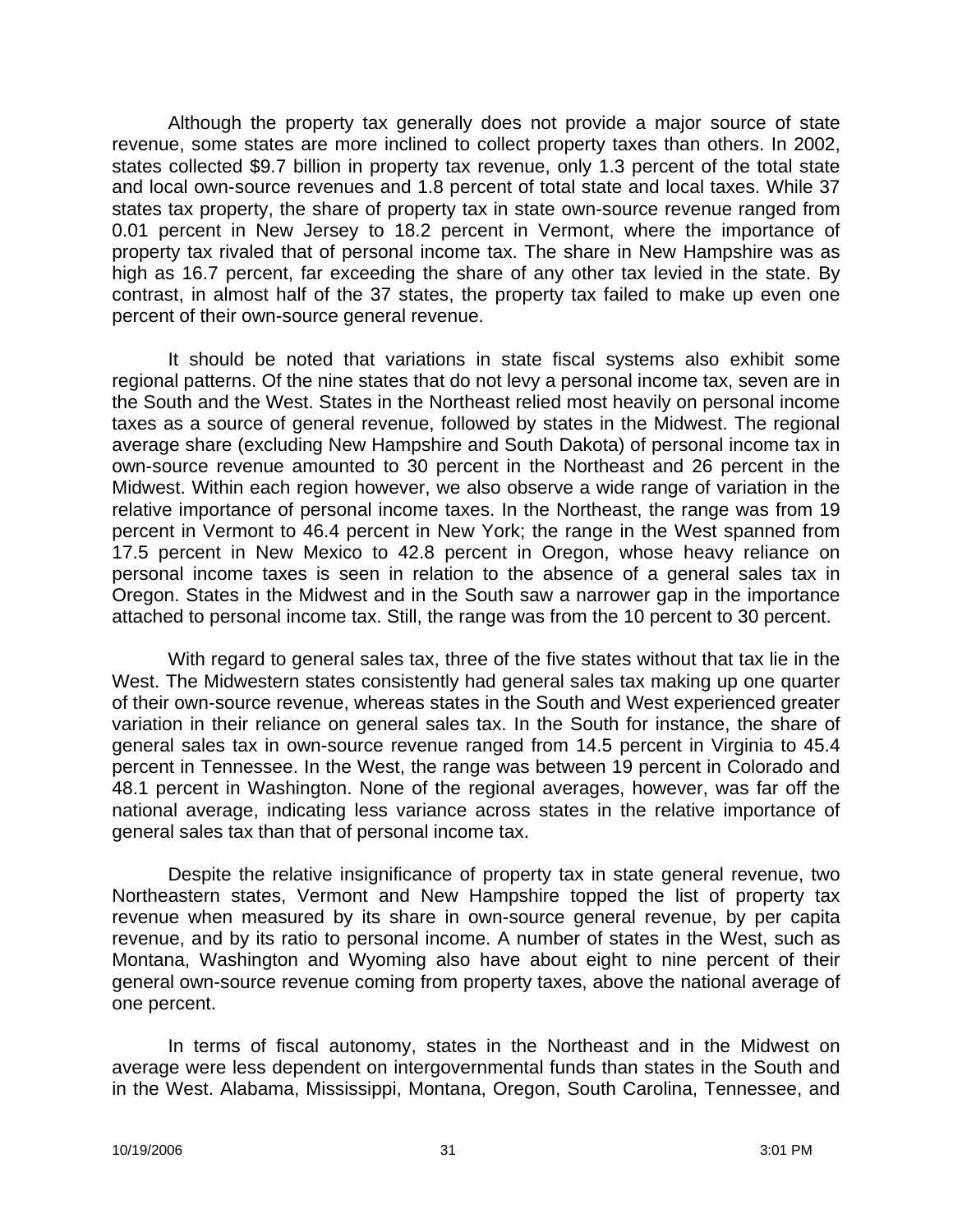Wyoming, for instance, are among the ten states that were least fiscally independent, with an average of approximately 60 percent of state general revenue from own sources. By contrast, Connecticut, Illinois, Massachusetts, Michigan, Minnesota, New Jersey, and Pennsylvania all boasted a share of their general revenue from own sources well above the national average.

### *Differences among Local Fiscal Systems across the U.S. States*

In 2002, local governments collected \$597 billion from their own sources, constituting 60 percent of their total general revenue. Of the own-source revenue, \$269 billion were from local property taxes, 96.5 percent of total state and local property tax revenue, and 45.1 percent of local own-source general revenue. See Figure 3. In line with this general pattern, however, local fiscal systems are far from uniform.



First, local governments differ in their level of fiscal autonomy. Own-source revenue as a share of local general revenue ranged from 41.1 percent in New Mexico to 78.2 percent in Hawaii. While localities in five states failed to raise half of their general revenue from their own sources, local governments in 11 states collected more than two-thirds of their general revenue from own sources. Twenty-two states depend on own-source revenues for less than 60 percent of their total general revenues.

Second, local governments vary in their degree of reliance on tax revenue. In 2002, local governments in the aggregate collected \$370 billion in taxes, accounting for only 40.9 percent of the state and local total tax revenue, and 61.9 percent of local ownsource general revenue. The figures indicate that local governments are by and large less dependent on tax revenue than states. When we make comparisons across states, the range of variation is found to be large. Local governments in Connecticut raised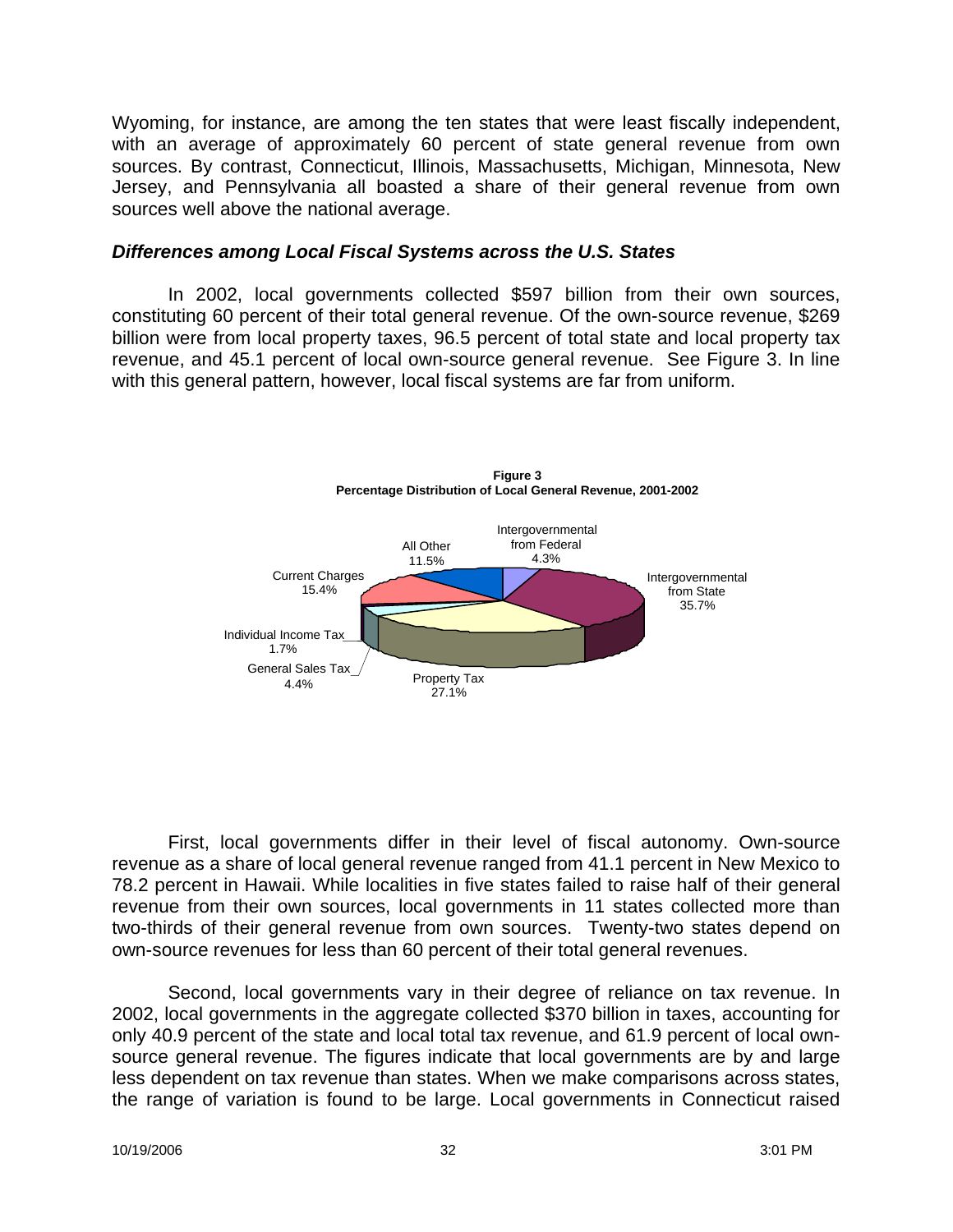85.2 percent of their own-source revenue from taxes while their counterparts in Alabama raised only 41.3 percent of their own-source revenue from levying taxes. The discrepancy is much greater than at the state level. For localities with a lower reliance on tax revenues, current charges constitute a more important source of general revenue.

Third, local governments differ in their reliance on property taxes as the major component of own-source revenue. Property taxes as a share of local own-source revenue ranged from 16.5 percent in Alabama to 83.8 percent in Connecticut. See Table 6. Local governments in the state of Alabama are actually less dependent on property tax collections than state governments of Vermont and New Hampshire, which is quite contrary to the conventional perception. On the other hand, Alabama ranked highest on the share of current charges in local own-source revenue, i.e. 47.7 percent. In states where property tax revenue was less important for local governments, general sales taxes in most cases, or occasionally, personal income taxes, along with charges, made up the difference. In Louisiana, for instance, 31.6 percent of its local own-source general revenue came from the general sales tax, as compared to 24 percent from property taxes. In the District of Columbia, property taxes accounted for only 19.7 percent of its local own-source revenue while the share for personal income taxes was 23.3 percent.

|                            | <b>Top 10 States</b>               |             | <b>Bottom 10 States</b>            |
|----------------------------|------------------------------------|-------------|------------------------------------|
| <b>Name</b>                | Property Tax (% of Own-<br>Source) | <b>Name</b> | Property Tax (% of Own-<br>Source) |
| Connecticut                | 83.8                               | Alabama     | 16.5                               |
| Rhode Island<br><b>New</b> | 83.2                               | Arkansas    | 20.6                               |
| Hampshire                  | 79.1                               | Louisiana   | 24.0                               |
| Maine                      | 77.5                               | Oklahoma    | 29.6                               |
| New Jersey                 | 76.1                               | Kentucky    | 30.0                               |
| Massachusetts              | 74.0                               | Nevada      | 32.1                               |
| Vermont                    | 68.9                               | New Mexico  | 33.2                               |
| Wisconsin                  | 62.2                               | Washington  | 33.7                               |
| <b>Illinois</b>            | 57.6                               | California  | 35.0                               |
| South Dakota               | 55.2                               | Colorado    | 35.4                               |

**Table 6 Top 10 and Bottom 10 States, Property Tax as a Percentage of Local Own-Source General Revenues, 2001-2002**

Note: Alaska and the District of Columbia are excluded from this analysis. Source: Statistical Appendix Table 21 and staff calculations.

More distinct regional trends can be discerned from a comparison of the fiscal structures across U.S. localities, with regard to their fiscal independence, their reliance on tax revenue in general and on property taxes in particular.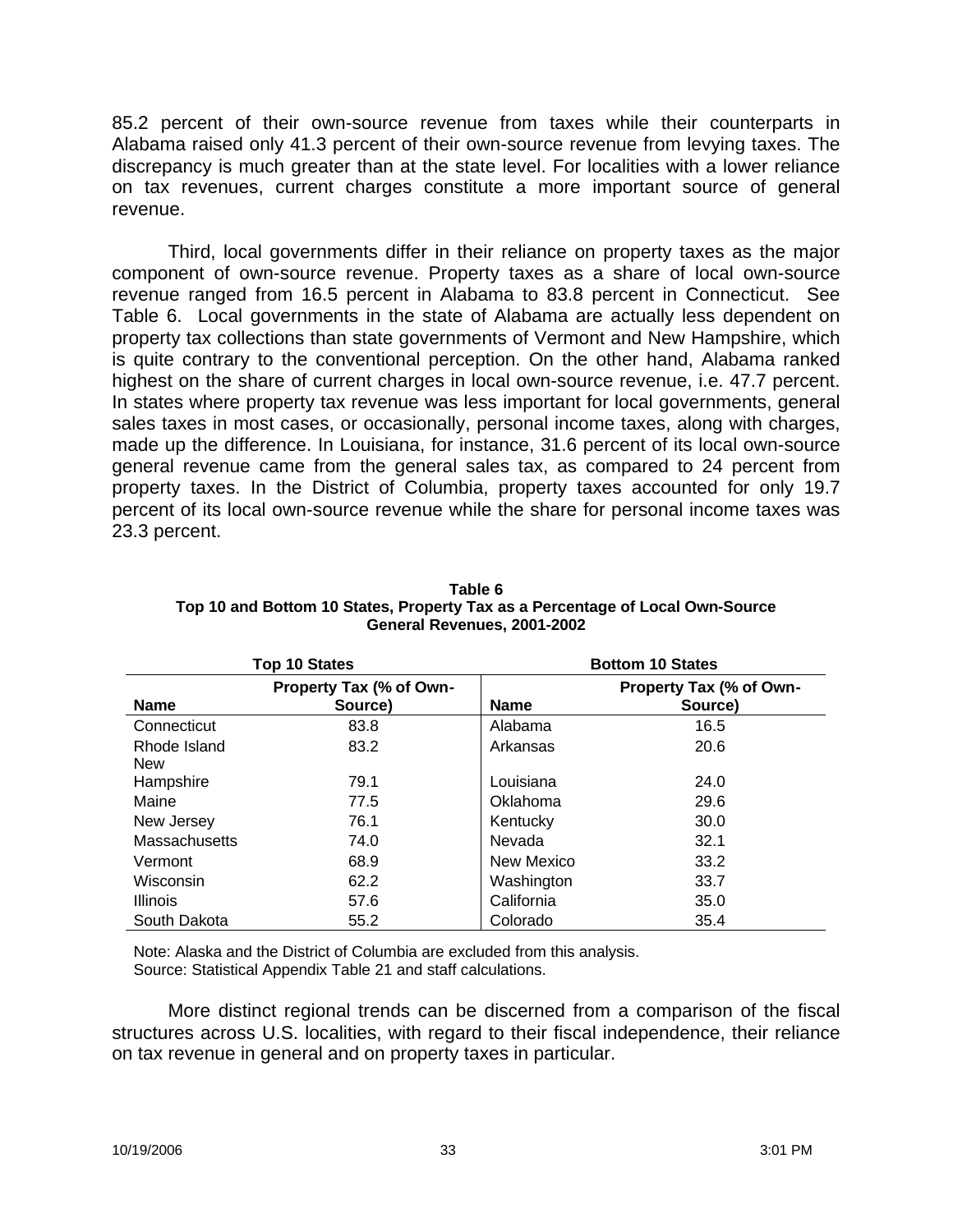First, local governments in the Northeast and in the Midwest are more likely than their equivalents in the South and in the West to have a higher share of their general revenue from their own sources. In over 80 percent of Northeastern states, local governments derived above 60 percent of their general revenue from own sources. The equivalent figures for the Midwest, the South, and the West, are 60 percent, 50 percent, and 40 percent, respectively.

Second, local governments in the Northeast and in the Midwest rely more heavily on tax revenue than localities in the Southern and Western states. Local tax revenue, on average, made up 77.1 percent of own-source revenue in Northeastern states, 61.6 percent in Midwestern states, 57.2 percent in the South, and 57 percent in the West. Connecticut, Maine, Massachusetts, New Hampshire, New Jersey, Rhode Island, South Dakota, and Vermont were among the ten states with the highest share of tax revenue in local own-source revenue. By contrast, Alabama, Arkansas, California, Florida, Idaho, Mississippi, Nevada, North Carolina, and Wyoming were among the top ten states in which tax revenues are of least relative importance for local governments.

Third, local governments in the Northeast and in the Midwest are more heavily dependent on property tax revenue than their peers in the South and in the West. Local property tax collections, on average, constituted 70.2 percent of local own-source revenue in Northeastern states, 50 percent in the Midwest, 41.3 percent in the West, and 36 percent in the South. The ten states where the property tax accounted for the highest share of local own-source revenue are all situated in the Northeast and in the Midwest, while all ten states with the lowest reliance on property taxes are either in the South or in the West.

## **B. Profile of State-Local Government Systems, 1992**

In 1992, states were as varied in their degree of centralization as they were in 2002. Specifically, in 1992, the national average state share of total state and local own-source revenues was 55 percent – virtually the same as it was in 2002. Similarly, in 1992, the state share of state and local own-source revenues ranged from 45.5 percent in New York to 79.2 percent in Delaware. Neither the spread of the range nor the average state share was significantly different from that in 2002.

In 1992, state governments in Colorado, Florida, Georgia, New Hampshire, New York and Texas contributed less than half of their state and local total own-source revenues, while the state governments in Alaska, Delaware, Hawaii and New Mexico raised over 70 percent of their state and local total own-source revenues. The list of states at either extreme did not change dramatically and only their order on the list shifted somewhat over time. The slight increase in the number of centralized state and local fiscal systems by 2002, however, indicates that the movement toward devolution was not uniform across the board. For example, the state and local fiscal systems in Michigan, New Hampshire and Vermont, in particular, became more centralized between 1992 and 2002 with the state share of state and local own-source revenue increasing by as much as 20 percent in just ten years.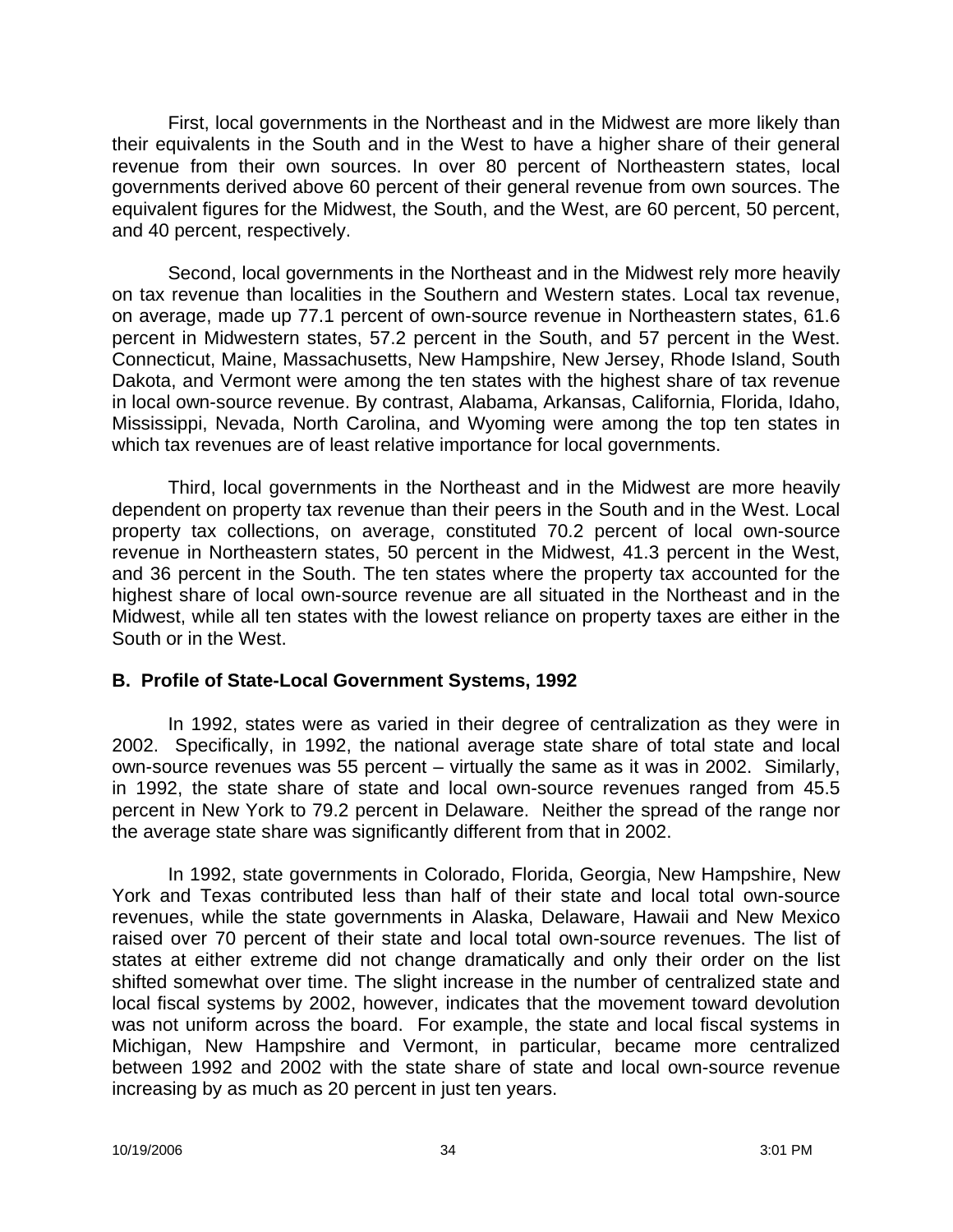The situation at the regional level remained fairly constant between 1992 and 2002. In 1992, six of the nine Northeastern states contributed a greater share than the national average to total state and local revenues, while in only half of the states in each of the other regions did states contribute more than the national average share of state and local general revenues. In 2002, the Northeast had a majority of its states that were relatively more centralized than the average state and local system nationally.

In 1992, per capita state and local own-source revenue averaged \$3,136. The range in per capita spending across the 50 states and Washington D.C. went from a low of \$2,181 in Arkansas to a high of \$10,151 in Alaska. The District of Columbia had the second highest per capita own-source revenue in 1992, \$4,984. If we exclude Alaska and Washington D.C. because of their unique circumstances, it is noteworthy still that the per capita revenue in New York (\$4,640) is more than doubled that of Arkansas (\$2,181). The low revenue raising state had per capita own-source revenues that were just 47 percent of the highest revenue raising state. In 1992, 34 states had per capita total own-source revenues that were less than the national average of \$3,136.

A roughly similar pattern can be discerned from the 2002 data. Per capita own source revenues averaged \$4,705 in 2002. If we exclude Alaska and Washington D.C. because of their unique circumstances, the range in per capita own-source revenues went from a high of \$6,290 in New York to a low of \$3,934 in Mississippi. The state with the lowest per capita own-source revenues, Mississippi, had per capita own-source revenues that were 62.5 percent of the state with the highest per capita own-source revenues, indicating a narrowing in the range between high and low revenue-raising states. In 2002, 34 states had per capita own-source revenues below the then national average of \$4,705.

When we measure the size of government as a share of state personal income, there was a significant change in the size of government from 1992 to 2002. In 1992, on average, state and local own-source revenues accounted for 16.6 percent of personal income. This compares to just 14.9 percent by 2002. When Alaska and Washington D. C. are excluded because of their special circumstances, the percentage figure ranged from 13.4 percent in Missouri to 24.6 percent in Wyoming. In 1992, 24 states had own-source revenues that took less than 16.6 percent of state personal income; compared with 21 states in 2002 that had own-source revenues that took a smaller share of personal income than state and local governments nationally.

In 1992, six out of nine Northeastern states had per capita revenues well above the national average (Alaska excluded), whereas 14 out of 16 Southern states had per capita revenues lower than that average. Meanwhile, eight out of 12 Midwestern states had below-average per capita revenues, while nine out of 13 states in the West had above-average figures.

In 1992, state and local own-source revenues expressed as a percent of personal income exhibited quite different regional trends than those found in per capita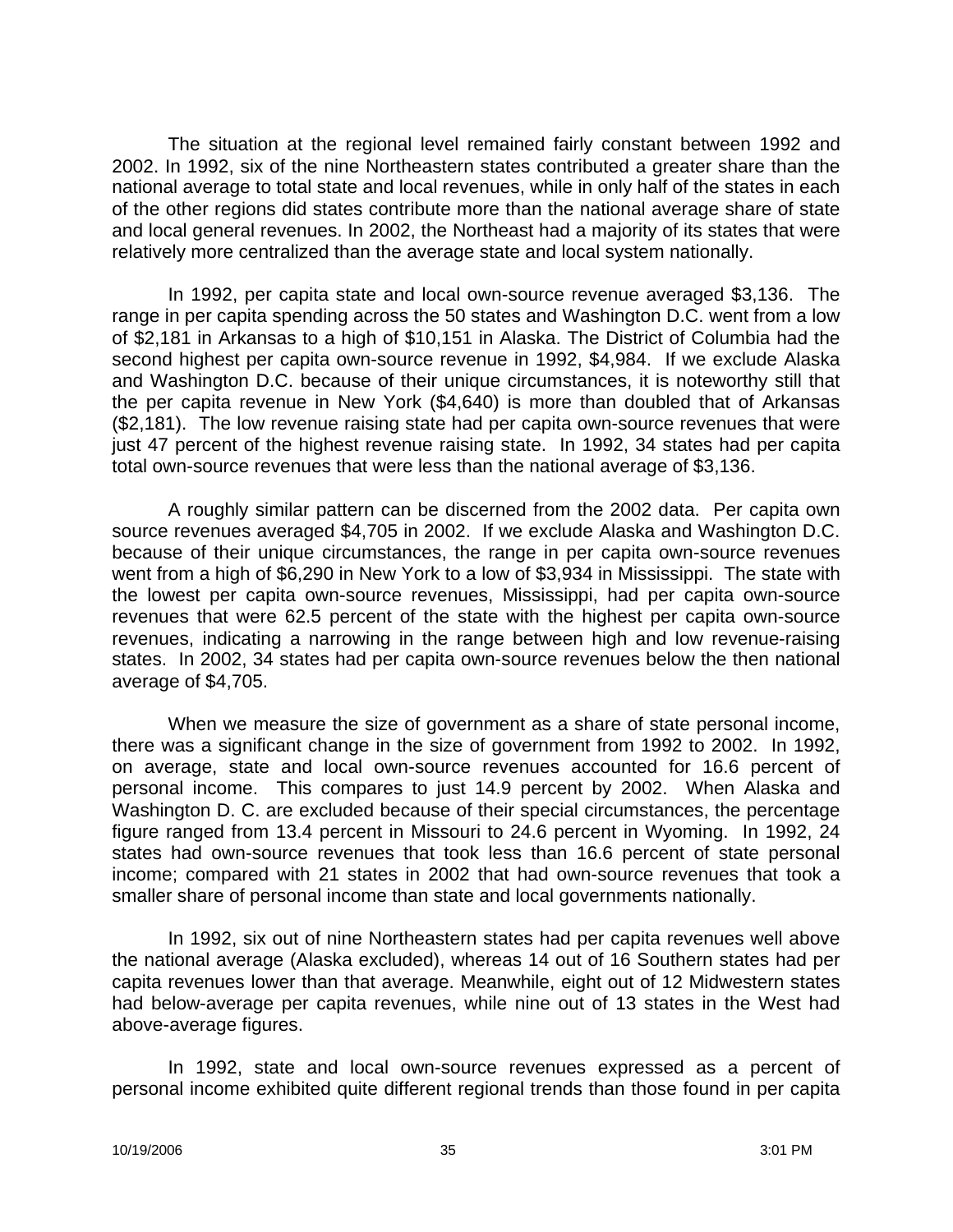figures. Notably, ten of the thirteen Western states had their own-source revenues claiming over 17 percent of their state personal income. By contrast, the majority of states in the other three regions had percentages below that national average (i.e. six out of nine Northeastern states, eight out of 12 Midwestern states, and 13 out of 16 Southern states). The regional discrepancy changed substantially in 2002. While ownsource revenues relative to personal income remained below average for the majority of Northeastern states, the majority of Midwestern and Southern states made it into the above-average group (8 in the Midwest and nine in the South).

### *Differences between State and Local Fiscal Structures, 1992*

In 1992, state governments received 72.1 percent of their general revenues from own sources while local governments received only 62.4 percent. Own source revenues accounted for just 68.4 percent of total general state revenues in 2002, and just 60 percent of total local general revenues. Both state and local governments became more dependent on intergovernmental aids over the 1992 to 2002 period.

In 1992, tax revenue constituted 54.4 percent of the general revenue and 75.5 percent of the own-source revenue at the state level while the equivalent percentages at the local level were 39.5 percent and 63.3 percent respectively. Again, a comparison with the statistics in 2002 revealed an overall decline in state and local reliance on tax revenue. On the other hand, however, the difference between states and localities remained roughly constant over the period. Taxes were still far more important as a major source of revenue for the states than for their local counterparts. Alternatively, local governments relied more on current charges than states. In the aggregate, current charges accounted for 23.6 percent of local own-source revenue and 12.1 percent of state own-source revenue in 1992.

In 1992, general sales tax revenues accounted for 17.9 percent of state general revenue, 24.8 percent of state own-source revenue and 32.8 percent of state tax revenue while the corresponding numbers for personal income tax were17.2 percent, 23.9 percent, and 31.7 percent. By contrast, general sales tax and personal income tax respectively made up four percent and 1.8 percent of local general revenue, 6.4 percent and 2.9 percent of local own-source revenue, and 10.2 percent and 4.7 percent of local tax revenue. Ten years later, the pattern of differences remained fairly consistent, albeit in 2002 personal income taxes accounted for 34.7 percent of state tax revenues while the general sales tax accounted for a somewhat smaller share of state tax revenues – 33.5 percent.

Property taxes amounted to 29.9 percent of total local general revenues in 1992; while the property tax accounted for 47.9 percent of local own-source revenue and 75.6 percent of local tax revenue. While the property tax remained the single most important source of local revenue, its relative importance declined from 1992 to 2002. For example, property taxes as a percentage of local general revenue dropped to 27.1 percent in 2002 – a decline in relative importance of nearly 10 percent between 1992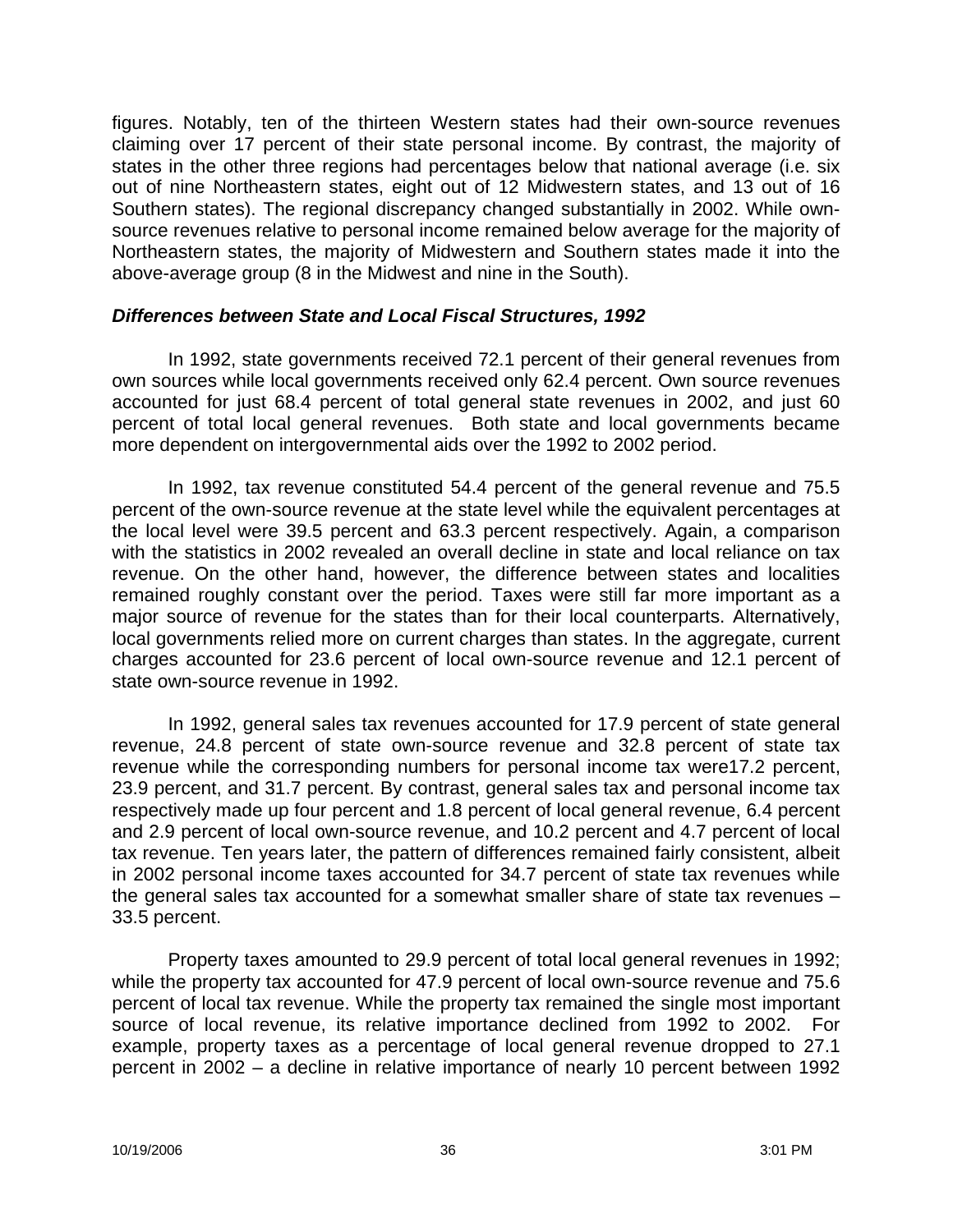and 2002. Similarly, the property tax share of local taxes was 73 percent in 2002 – a decline of 3.4 percent between 1992 and 2002.

In 1992, only 1.2 percent of state general revenue came from the property tax, which constituted but 1.7 percent of own-source revenue and 2.2 percent of tax revenue for state governments. At the state level, the relative importance of the property tax was far below that of local governments in both 1992 and 2002, while the relative importance of the property tax as a revenue source slipped not only at the local level but also at the state level. The change, however, may be more consequential for local governments than for their state counterparts.

## *Differences among States within and across Regions, 1992*

In 1992, U.S. states raised a total of \$439 billion in own-source revenue, 72.1 percent of state general revenue. Omitting Alaska and Washington D.C. because of their special circumstances, the relative importance of own source revenues, as a share of total state general revenues, ranged from Mississippi, which derived 60.7 percent of its general revenue from own sources, to Delaware which collected 83.2 percent of its general revenue from own sources. Four states relied on own source revenues for less than 65 percent of their total general revenues – Louisiana (64.3 percent), Mississippi (60.7 percent) and New York (63.4 percent), and Wyoming (61.3 percent). By 2002, own source revenues accounted for just 68.4 percent of total state general revenues – a decline of 5 percent in the relative importance of own source revenues.

In 1992, state governments collected \$331 billion in tax revenues, making up 75.5 percent of their own-source revenue. Excluding Alaska and Washington D.C. because of the unique circumstances, tax revenue as a share of own-source revenue ranged between 58.3 percent in South Dakota and 84.4 percent in Georgia. Compared with 2002, the degree of variation among states noticeably decreased while the overall level of state reliance on taxes declined.

While not all states levy personal income tax, there is considerable variation in the relative importance of that tax among states that do levy the tax. In 1992, personal income taxes, expressed as a percentage of state own-source revenue ranged from 10.2 percent in North Dakota to 42.4 percent in Oregon, with a national average of 25.8 percent, excluding states without a personal income tax.

In 2002, the range expanded by ten percent and shifted slightly to the higher end of the scale. This change suggests that the majority of the states increased their reliance on personal income taxes over the decade, while the distribution became more polarized. The states of Delaware, Iowa, and Vermont experienced the greatest declines in their reliance on the personal income tax, while Connecticut, Kansas and New Mexico witnessed the greatest increases in the relative importance of personal income taxes in their own-source revenues.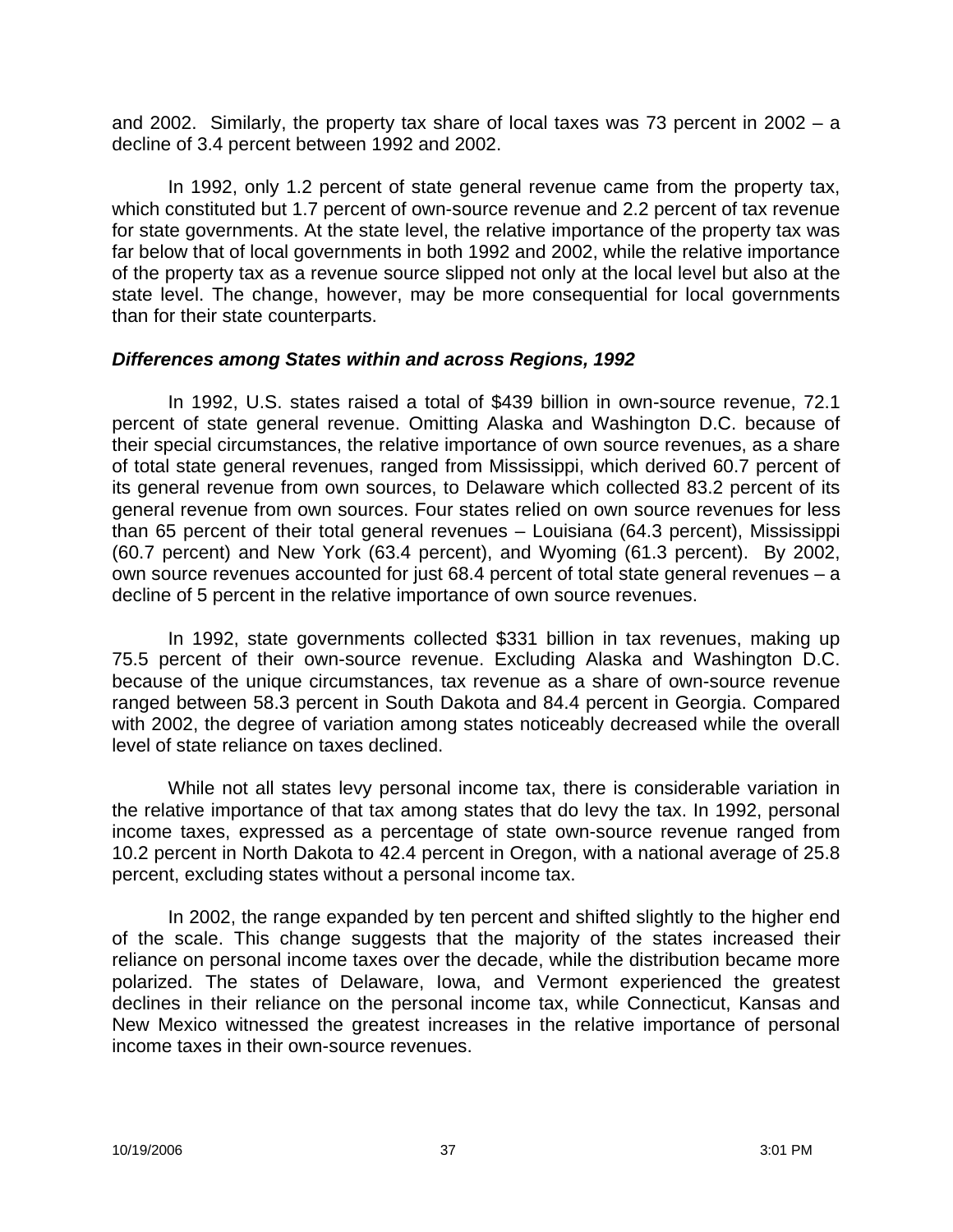States that collect a general sales tax also differ in their reliance on it as a major revenue source. In 1992, general sales taxes accounted for as much as 48.2 percent of own-source revenue in Washington and as low as 13.2 percent in Vermont. Ten years later, the range extended a bit to the lower end while the national average remained fairly constant. In 2002, West Virginia and Vermont saw a considerable loss in the relative importance of general sales tax revenues as a share of their own-source revenue. By contrast, Wyoming experienced a 61 percent jump in the general sales tax share of state general revenues. Rhode Island and Massachusetts also had an upward change of over 20 percent.

Moreover, changes in state reliance on property tax occurred in complex ways between 1992 and 2002. In 1992, states levied a total of \$7.4 billion property tax, constituting but 4.1 percent of state and local total property tax collections. The number of state governments that do not tax property changed only slightly from 1992 (14 states) to 2002 (13 states). In 1992, property taxes accounted for just 1.7 percent of state own-source revenue and ranged from 0.02 percent in Connecticut to 13.3 percent in Washington. By 2002, property taxes accounted for just 1.3 percent of state own source revenues. A number of states decreased their reliance on property taxes as a share of state own source revenues, while several states increased their reliance on property taxes – e.g., New Hampshire and Vermont.

Some regional differences can be discerned from the 1992 data. Judging from the proportion of general revenue from own sources, states in the Midwest and in the West enjoyed greater fiscal autonomy, on average, than their equivalents in the Northeast and in the South. The regional average for the West, followed by that for the Midwest was well above the national average. By contrast, both the Northeast and the South had a regional average below the national one. This regional pattern was considerably revised over the years between 1992 and 2002 – more Northeastern states were increasingly self-reliant, while more Western states joined their Southern brothers with greater dependence upon intergovernmental grants.

In 1992, states in the Northeast and the Midwest relied more heavily on the personal income tax as a major revenue source than states in the South and the West. The Northeast had the highest regional average even when New Hampshire, which has no personal income tax, was included. Two of states with the nation's largest shares of state own source revenues coming from the personal income tax, New York and Massachusetts, are located in the Northeast. The regional disparity was echoed by the 2002 data. On the other hand, however, the within-region variations were less prominent in 1992, especially for the Northeast.

In 1992, states in the Midwest and the South appeared more dependent on general sales taxes than their counterparts in the Northeast and the West. Northeastern states on average had a considerably smaller share of state revenue from sales tax than the rest of the country. Southern and Western states had greater within-region differences than states in the Midwest.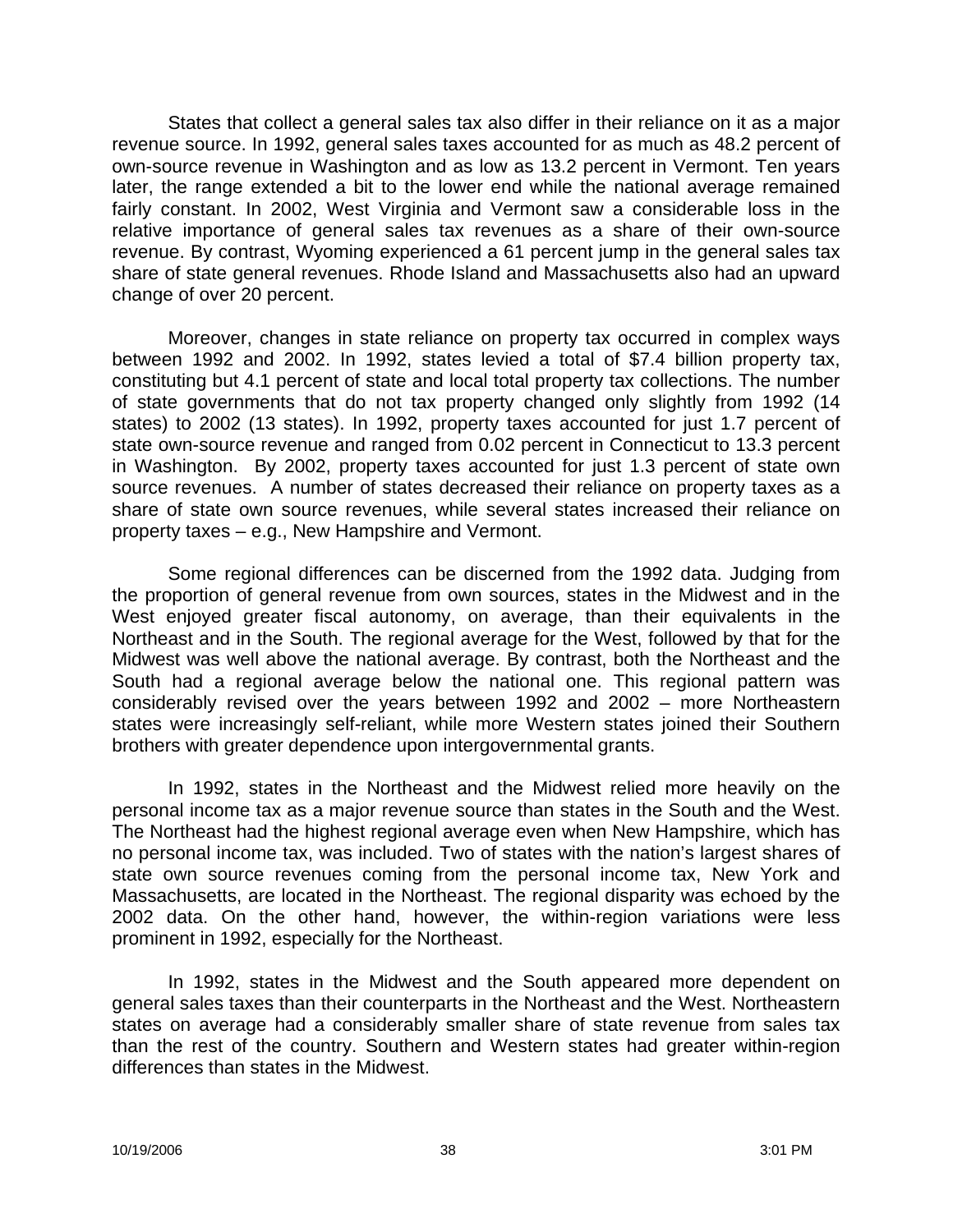In 1992, among the ten states with the highest percentage of state revenue from property tax, six lie in the West and three lie in the South. By contrast, less than half of the Northeastern states saw the property tax make up as much as one percent of the state own-source revenue. The proportion was even lower in the Midwest. The situation changed fairly substantially in 2002. While several Northeastern states dramatically raised their property tax, their regional average surpassed that in the West by a large margin.

### *Differences among Local Fiscal Systems across States, 1992*

In 1992, local governments raised \$361 billion in own-source general revenue, 47.9 percent of which came from the property tax, which in turn accounted for 96 percent of state and local total property tax collections. Like states, localities also differ in their fiscal autonomy, their reliance on tax revenue and on the combination of different types of taxes.

Local governments in New Mexico received 44.5 percent of their general revenue from own sources in 1992 – the only state where local governments received less than half of their general revenues from own source revenues. Alternatively, local governments in New Hampshire depended on own source revenues for nearly 85 percent of total local general revenues. By 2002 the relative importance of own source revenues declined to just 60 percent of local general revenues. While shifting downward, the range of variation narrowed by eight percent ten years later. By 2002, an overwhelming majority of the states saw their localities more reliant on intergovernmental funds than they were just ten years earlier. Local governments in different states are trending toward convergence in the decline of their fiscal autonomy.

In 1992, tax revenue as a share of local own-source revenue ranged from 39.1 percent in Mississippi to 87 percent in Rhode Island. On average, local governments raised 63.3 percent of their own-source revenue from tax collections. In 2002, the difference between the two extremes became less dramatic while the average level of reliance on taxes remained stable. Local governments in Michigan, Oregon and Vermont experienced the greatest decline in their taxes as a percentage of local revenue, whereas, Alaska, New Mexico, and West Virginia underwent the largest increases in the importance of taxes relative to other local revenue sources.

In 1992, property taxes as a percentage of local own-source revenues varied between 16.2 percent in Alabama and 86.1 percent in New Hampshire. The degree of variation declined considerably in 2002, while local governments in 31 out of 50 states, in addition to the District of Columbia, saw a drop in their reliance on the property tax as the major source of revenue. Over the decade, Arkansas, District of Columbia, and Michigan had a drastically decreasing share of local revenue from property taxes. By contrast, local governments in New Mexico, West Virginia, and Alaska experienced increases in the relative importance of property tax in their own-source revenue. The magnitude of change, however, is greater for the declines. This may provide some evidence for the convergence of local governments in their reliance on property tax.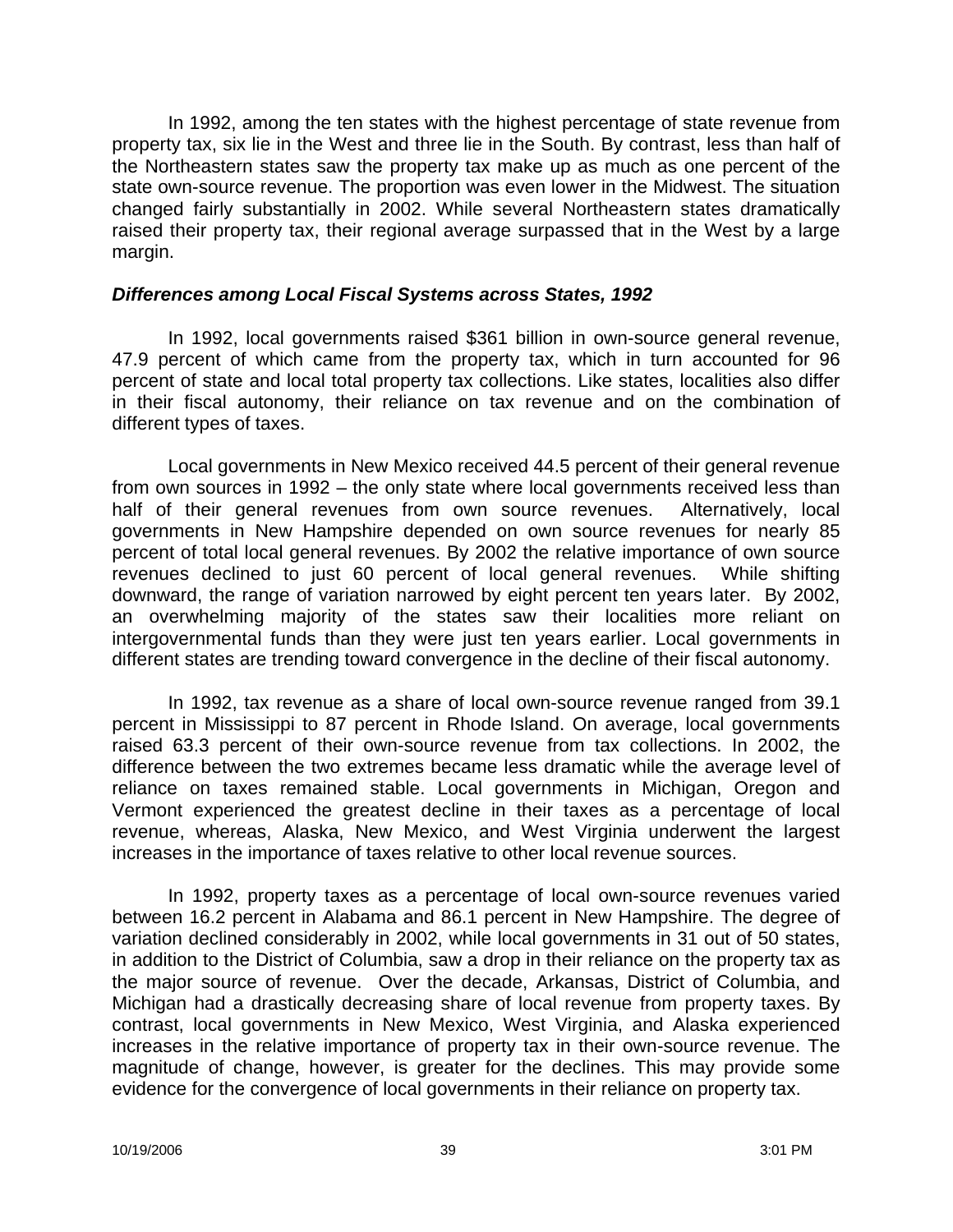The 1992 data document several regional differences between local governments, which were largely retained throughout the decade. Local governments in Northeastern and Midwestern states were overwhelmingly more reliant on own sources for local revenue. On average, own-source revenue amounted to 67.2 percent of local general revenue in the Northeast states, while the comparable figure for the Midwest was 64.4 percent. In contrast, the regional averages for the South and the West were only 61.4 percent and 60.5 percent, neither able to match the national average of 63 percent.

In 1992, local tax revenue, on average, accounted for 79.2 percent of local ownsource revenue in Northeastern states, 63.2 percent in Midwestern states, 56 percent in the South, and 55.4 percent in the West. The Northeast led the nation in its reliance on taxes, whereas the Southeastern and the Western states were left far behind in this regard.

The Northeastern states again took the lead in reliance on property taxes as the dominant source of local revenue in 1992. The region boasted an average of 73 percent of local own-source revenue derived from property taxes. The Midwest followed with an average of 53 percent. The comparable numbers for the West and the South were 43 percent and 37 percent respectively.

The regional patterns remained by and large consistent over the years between 1992 and 2002. Yet the regional differences in local fiscal systems became less distinct in 2002 than a decade ago. It may suggest that a modest degree of convergence occurred at the regional level, along with convergences among localities across states.

## **C. Summary of Trends over the Decade, 1992-2002**

The 1992 and 2002 data discussed above reveal noticeable differences between state and local fiscal systems, and between fiscal systems across localities, states, and regions. In 1992, state and local governments in the aggregate received \$979 billion in general revenue, 81.7 percent of which fell in the category of general own-source revenue. Ten years later, general own-source revenues accounted for just 78.6 percent of total general revenues – a decline in relative importance of 4 percent. In 1992, taxes accounted for 57.2 percent of the general revenue, and 70 percent of general ownsource revenue. Ten years later, taxes accounted for 53.7 percent of total general revenues and 68 percent of general own-source revenues. These changes document the declining relative importance of taxes over the decade; a continuation of a longerterm decline in the relative importance of taxes in state and local finances. For example, 25 years ago state and local tax revenues accounted for 58.4 percent of total general revenues, and 74.7 percent of general own-source revenues. See Figure 4.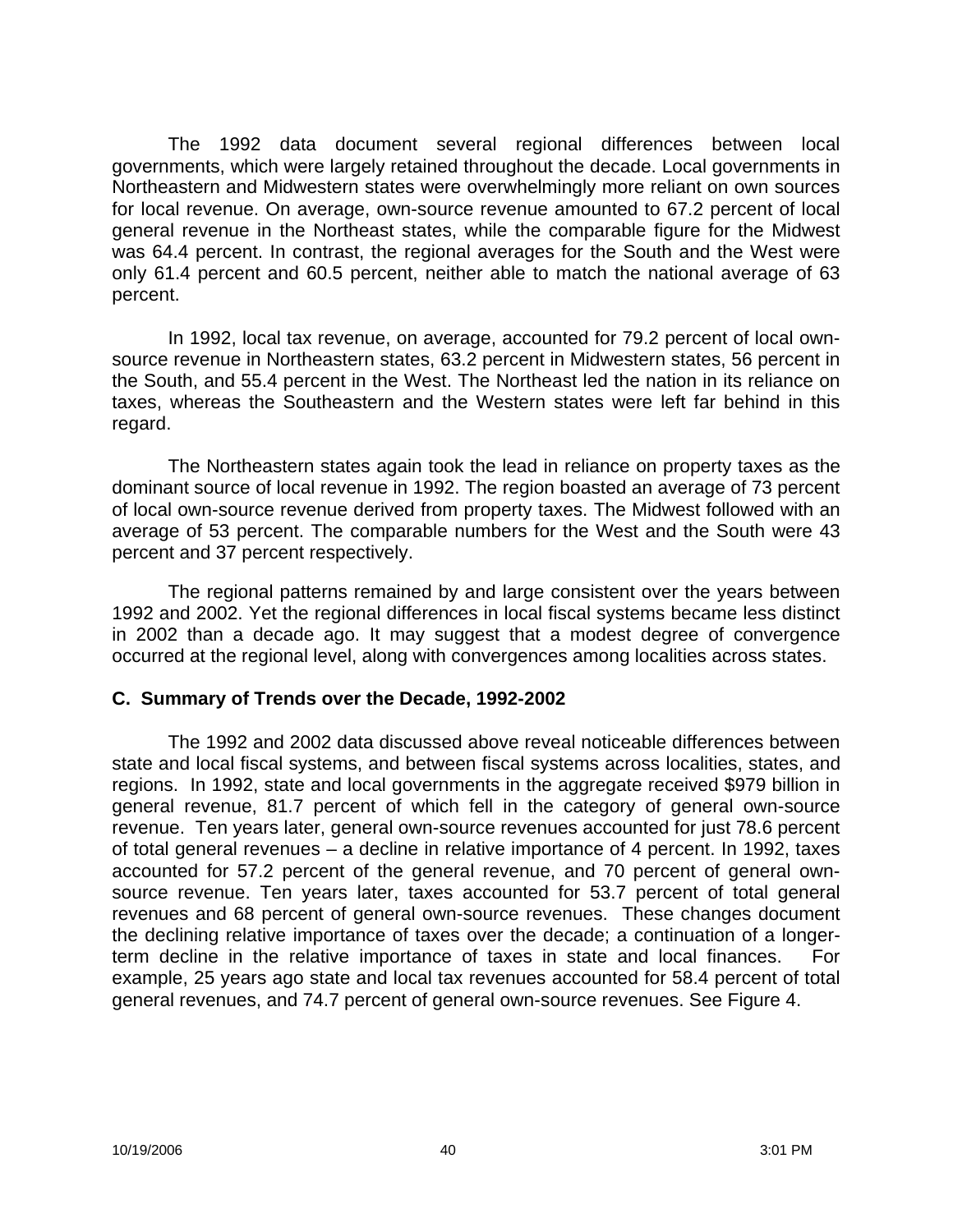

**Figure 4**

# *Revenues*

In this section we look at changes in the real value of state and local revenues. To calculate changes in the real value of various revenue sources, we first adjust the 2002 figures to reflect the impact of inflation. Specifically, we express these 2002 data in terms of 1992 constant dollars.<sup>11</sup> We then calculate the percentage change over these two periods.

State and Local Total General Revenue: In the years between 1992 and 2002, state and local total general revenues increased 33.6 percent in real terms. When population size is taken into account, state and local governments experienced an increase of 21.1 percent in real total general revenues per capita over the same period. See Table 7.

 $\overline{a}$ 

 $11$  The conversion was based on state and local government current expenditure and investment price deflator from the *Survey of Current Business*, August 2004 issue.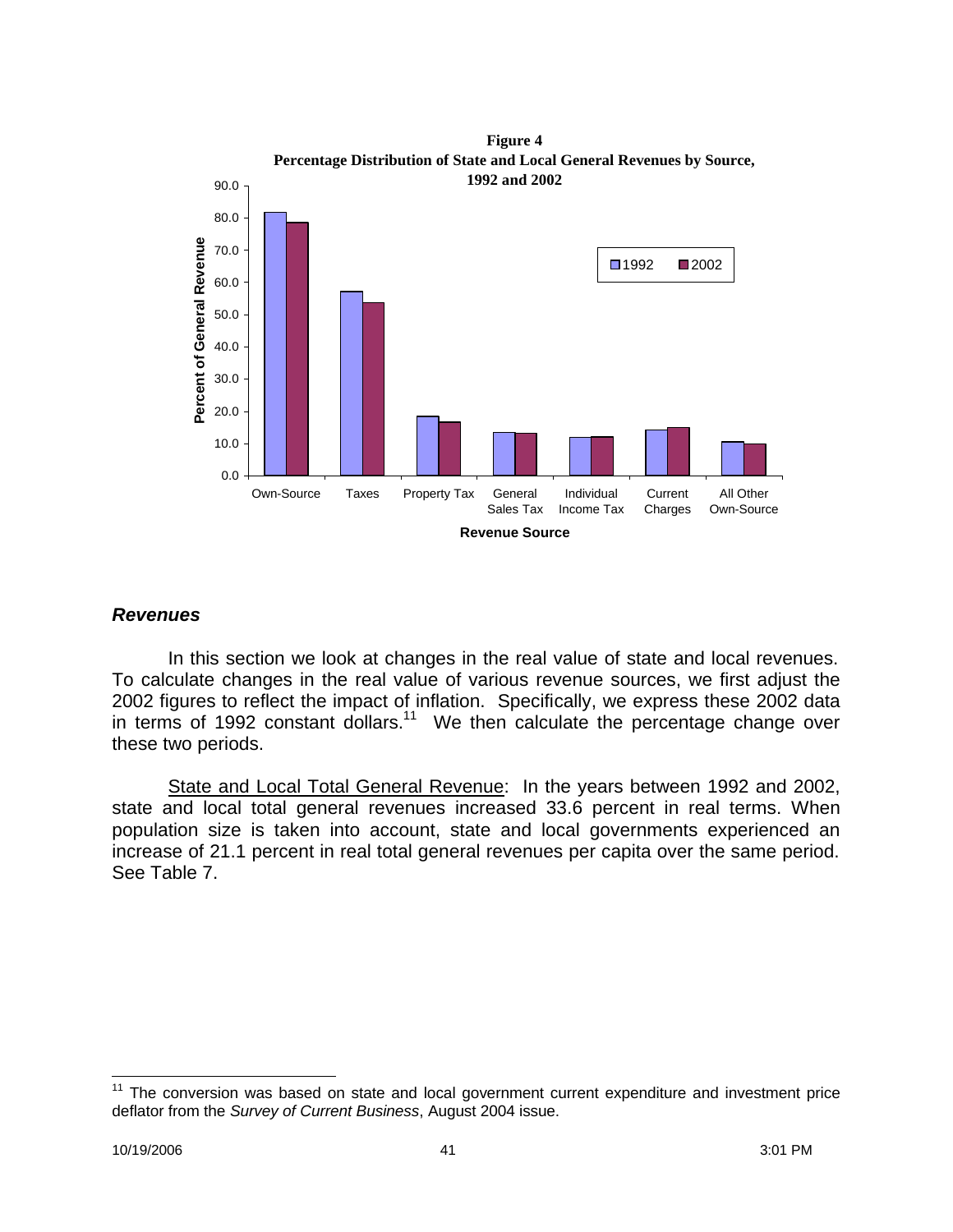|                          |           | Year        |                            |
|--------------------------|-----------|-------------|----------------------------|
| <b>Revenue Source</b>    | 1992 (\$) | $2002($ \$) | Real Per Capita Change (%) |
| Intergovernmental Aid    | 702       | 995         | 41.6                       |
| Own-Source               | 3,136     | 3,653       | 16.5                       |
| Tax                      | 2,195     | 2,497       | 13.8                       |
| <b>Property Tax</b>      | 707       | 770         | 8.9                        |
| <b>General Sales Tax</b> | 517       | 615         | 18.9                       |
| Individual Income Tax    | 453       | 560         | 23.5                       |
| Other Taxes              | 517       | 552         | 6.7                        |
| <b>Current Charges</b>   | 542       | 699         | 28.8                       |
| All Other                | 399       | 458         | 14.8                       |
| Total                    | 3,839     | 4.648       | 21.1                       |
|                          |           |             |                            |

### **Table 7 Real Per Capita State and Local General Revenue and Change, 1992-2002**

Note: 2002 data are converted into constant 1992 dollars using a deflator of 1.288, *Survey of Current Business*, August 2004 issue.

Data Source: State and Local Government Finances, 1992 and 2002 Census of Governments, and staff calculations. URL: http://www.census.gov/govs/www/estimate.html

Among the fifty states however, not only the magnitude of change, but also the direction of change, differed. Among states with a positive change in real total general revenue per capita, the magnitude of increase ranged from 6.8 percent in New Jersey to 37.5 percent in Mississippi. Seven states experienced an increase in real total general revenues per capita of less than 15 percent – Arizona, Connecticut, Massachusetts, Montana, New Hampshire, New Jersey, and New York. Alternatively, nine states experienced increases in real total general revenues per capita of over 30 percent – Alabama, Arkansas, Mississippi, Missouri, North Carolina, Ohio, Oklahoma, South Carolina and Utah. Only two states experienced an actual decline in real total general revenues per capita during this period – Alaska (-23.1 percent) and Hawaii (-2.6 percent).

The pattern of change also varied among different sources of state and local general revenue. For example, real intergovernmental aid per capita increased by 41.6 percent, current charges by 28.8 percent, income tax revenues by 23.5 percent, and general sales tax revenues by 18.9 percent. In contrast, real per capital corporate income tax collections dropped by 17 percent.

State General Revenue: A glance at trends over time in changes in real state and local total general revenues provides a general picture of trends over time, but it masks the different experiences of states and localities, which need to be examined separately. See Table 8.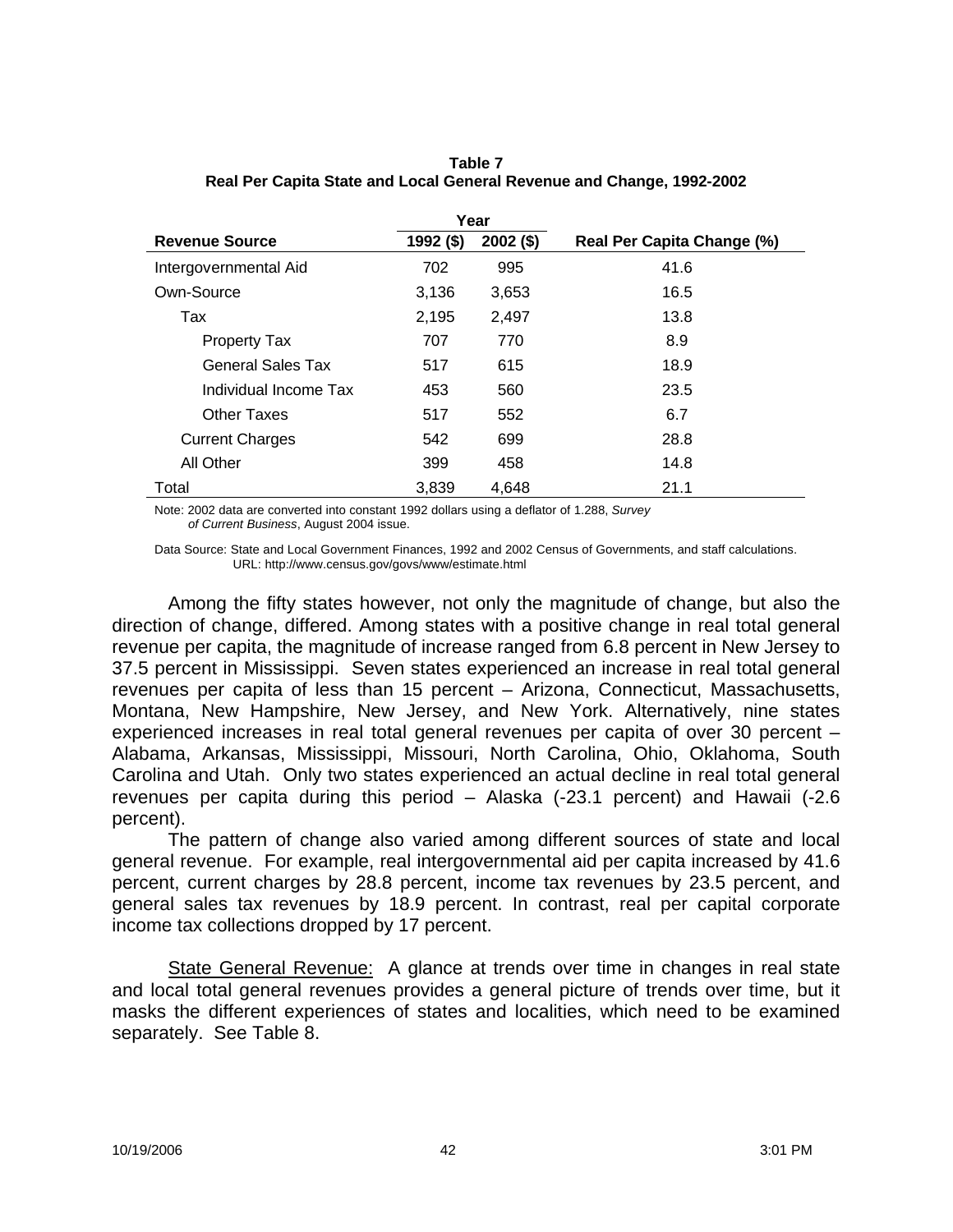| Year                     |           |             |                                   |
|--------------------------|-----------|-------------|-----------------------------------|
| <b>Revenue Source</b>    | 1992 (\$) | $2002($ \$) | <b>Real Per Capita Change (%)</b> |
| Intergovernmental Aid    | 668       | 925         | 38.6                              |
| Own-Source               | 1,725     | 2,005       | 16.3                              |
| Tax                      | 1,301     | 1,477       | 13.5                              |
| <b>Property Tax</b>      | 29        | 27          | $-7.5$                            |
| <b>General Sales Tax</b> | 427       | 496         | 16.0                              |
| Individual Income Tax    | 413       | 512         | 24.2                              |
| <b>Other Taxes</b>       | 433       | 442         | 2.1                               |
| <b>Current Charges</b>   | 208       | 275         | 32.4                              |
| All Other                | 215       | 253         | 17.8                              |
| Total                    | 2,392     | 2.931       | 22.5                              |

### **Table 8 Real Per Capita State General Revenue and Change, 1992-2002**

Note: 2002 data are converted into constant 1992 dollars using a deflator of 1.288, *Survey of Current Business*, August 2004 issue.

Data Source: State and Local Government Finances, 1992 and 2002 Census of Governments, and staff calculations. URL: http://www.census.gov/govs/www/estimate.html

Compared with 1992, total state general revenue, after adjusting for the effects of inflation, increased by 35.5 percent by 2002 – a slightly stronger increase than state and local governments combined. The same can be said about real per capita state general revenue, which increased by 22.5 percent over the ten-year period.

The strength and direction of change in real per capita total general revenues varied widely from state to state. The range of positive changes rested between 4.1 percent in New Jersey and 48.9 percent in Mississippi, a greater degree of divergence than that found in the growth of real per capita state and local total general revenues. Between 1992 and 2002, seven states experienced an increase in real per capita total general revenues of less than 15 percent – Connecticut, Idaho, Indiana, Massachusetts, New Jersey, New York and Washington. In contrasted, 16 states experienced growth in real per capita total general revenues of more than 30 percent – Arkansas, Georgia, Kansas, Michigan, Mississippi, Missouri, North Carolina, Ohio, Oklahoma, Oregon, Texas, Utah, Vermont, Virginia, West Virginia and Wisconsin. Only two states experienced actual declines in real per capita total general revenues during this period – Alaska (-26.2 percent) and Hawaii (-1.7 percent).

Among the different sources of state revenue, real per capita federal aid saw the most dramatic change, rising by 40.2 percent from 1992 to 2002. For own-source state revenues, real per capita current charges increased by 32.4 percent over the same period. The two major sources of state tax revenue, income and general sales taxes, experienced increases in real per capita revenues of 24.2 and 16.0 percent, respectively. Against the general trend toward revenue growth, real per capita corporate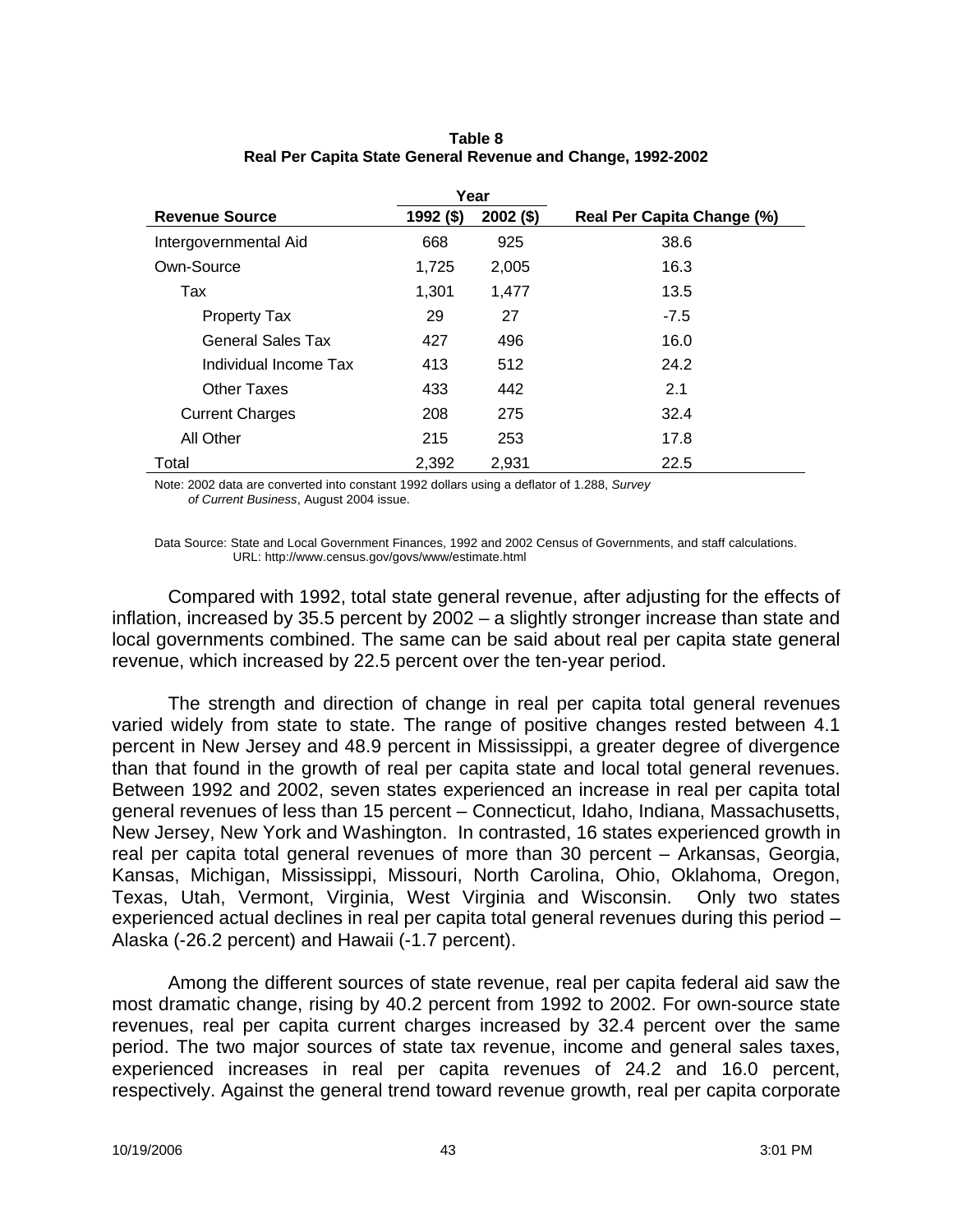income tax collections fell by 19.3 percent, while real per capita property tax collections declined by 7.5 percent.

Local General Revenue: In the aggregate, local governments experienced an increase in total general revenues, after adjusting for inflation, of 33.5 percent from 1992 to 2002. Over the same period, real per capita local general revenue increased by 21 percent. See Table 9.

| Year                   |           |             |                                   |
|------------------------|-----------|-------------|-----------------------------------|
| <b>Revenue Source</b>  | 1992 (\$) | $2002($ \$) | <b>Real Per Capita Change (%)</b> |
| Intergovernmental Aid  | 855       | 1,099       | 28.6                              |
| From Federal           | 79        | 119         | 50.3                              |
| <b>From State</b>      | 776       | 981         | 26.4                              |
| Own-Source             | 1,416     | 1,648       | 16.4                              |
| Tax                    | 896       | 1,020       | 13.8                              |
| <b>Property Tax</b>    | 678       | 743         | 9.6                               |
| General Sales Tax      | 91        | 120         | 31.0                              |
| Individual Income Tax  | 42        | 47          | 13.5                              |
| <b>Other Taxes</b>     | 85        | 110         | 28.6                              |
| <b>Current Charges</b> | 335       | 423         | 26.4                              |
| All Other              | 184       | 205         | 11.0                              |
| Total                  | 2,270     | 2,747       | 21.0                              |

### **Table 9 Real Per Capita Local General Revenue and Change, 1992-2002**

Note: 2002 data are converted into constant 1992 dollars using a deflator of 1.288, *Survey of Current Business*, August 2004 issue.

Data Source: State and Local Government Finances, 1992 and 2002 Census of Governments, and staff calculations. URL: http://www.census.gov/govs/www/estimate.html

The degree of interstate variation in the growth of real general revenues was no less dramatic for localities than states. For example, between 1992 and 2002, growth in real per capita local general revenue ranged from 6.8 percent in Connecticut to 43.9 percent in Alabama. Six states experienced increases in real per capita local general revenues of less than 15 percent – Connecticut, Florida, Minnesota, New Jersey, New York, and West Virginia. Alternatively, seven states experienced growth in real per capita local general revenues in excess of 30 percent between 1992 and 2002 – Alabama, Idaho, Indiana, Maryland, Massachusetts, Missouri and South Carolina.

Similar to the experience of state governments, real per capita federal aid experienced the greatest growth from 1992 to 2002 (50.3 percent). In terms of growth in real per capita terms from 1992 to 2002, local general sales taxes increased 31 percent, current charges increased by 26.4 percent, and selective sales taxes by 25.1 percent; while the category of other taxes experienced increases in real per capita terms of 37.5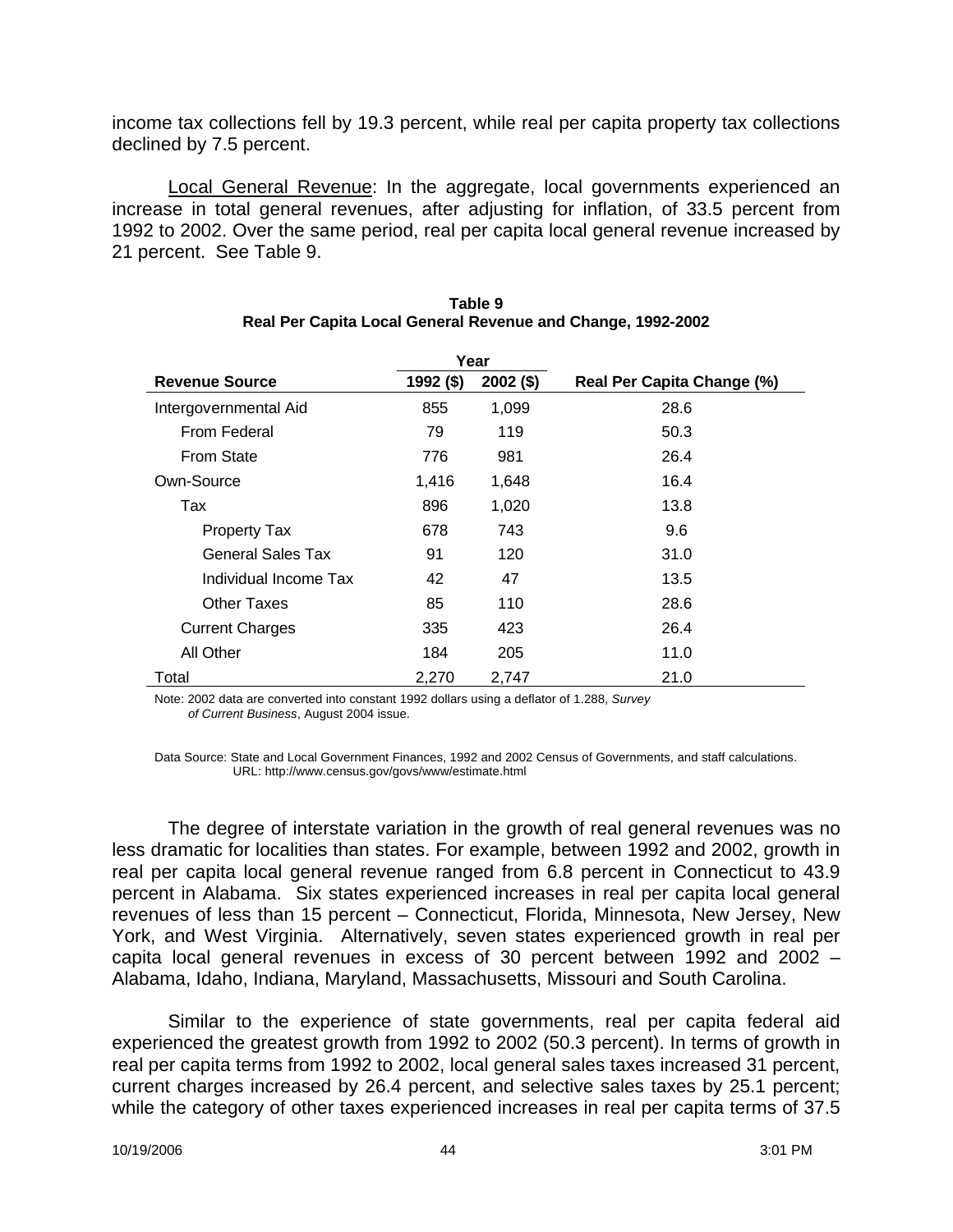percent in the aggregate. Alternatively, in spite of property taxes being the most important source of revenue for local governments, real per capita property tax collections increased by only 9.6 percent between 1992 and 2002.

## **IV. Overview of State and Local Expenditures**

Expenditures encompass all amounts of money paid out by a government during the fiscal year. Expenditures consist of intergovernmental expenditures and direct expenditures. Direct general expenditures, refers to all direct expenditures except those for liquor stores, utilities and insurance trusts. While direct general expenditures can be further classified by function, direct expenditures can be classified by composition.

# **A. Expenditure by function, 2002**

Distinguished by function, direct general expenditures cover education services, social service and income maintenance, transportation, public safety, environment and housing, governmental administration, interest on general debt, and miscellaneous general expenditure. Most of these categories also contain several sub-categories. Education services include education (ranging from elementary to higher education) and libraries. Social service and income maintenance include public welfare, hospitals, health, social insurance administration, and veterans' services. Transportation includes highways, airports, parking facilities, sea and inland port facilities, and transit subsidies. Public safety includes police protection, fire protection, correction, and protective inspection and regulation. Environment and housing natural resources, parks and recreation, housing and community development, sewage, and solid waste management. Finally, governmental administration includes financial, judicial and legal administration, general public buildings, and other governmental administration.

In 2002, the total expenditures of state and local governments surpassed \$2 trillion, of which direct expenditures accounted for 99.8 percent and direct general expenditures accounted for 84.5 percent. Education services (29.4 percent) and social services and income maintenance services (21.1 percent) claimed the major bulk of state and local government spending, consuming fully half of total state and local spending and 60 percent of total state and local direct general expenditures. According to the data in Figure 5, contributions to insurance trusts was the next largest expenditure item accounting for 8.3 percent of the total expenditures, followed by public safety (7.7 percent), utilities (6.8 percent), transportation (6.5 percent), and environment and housing (6.4 percent). Providing a sketch of the distribution of expenditure by function, these aggregate figures tend to gloss over variations across localities, states, and regions, as well as differences between state and local fiscal structures, to be examined in greater detail in the following sections.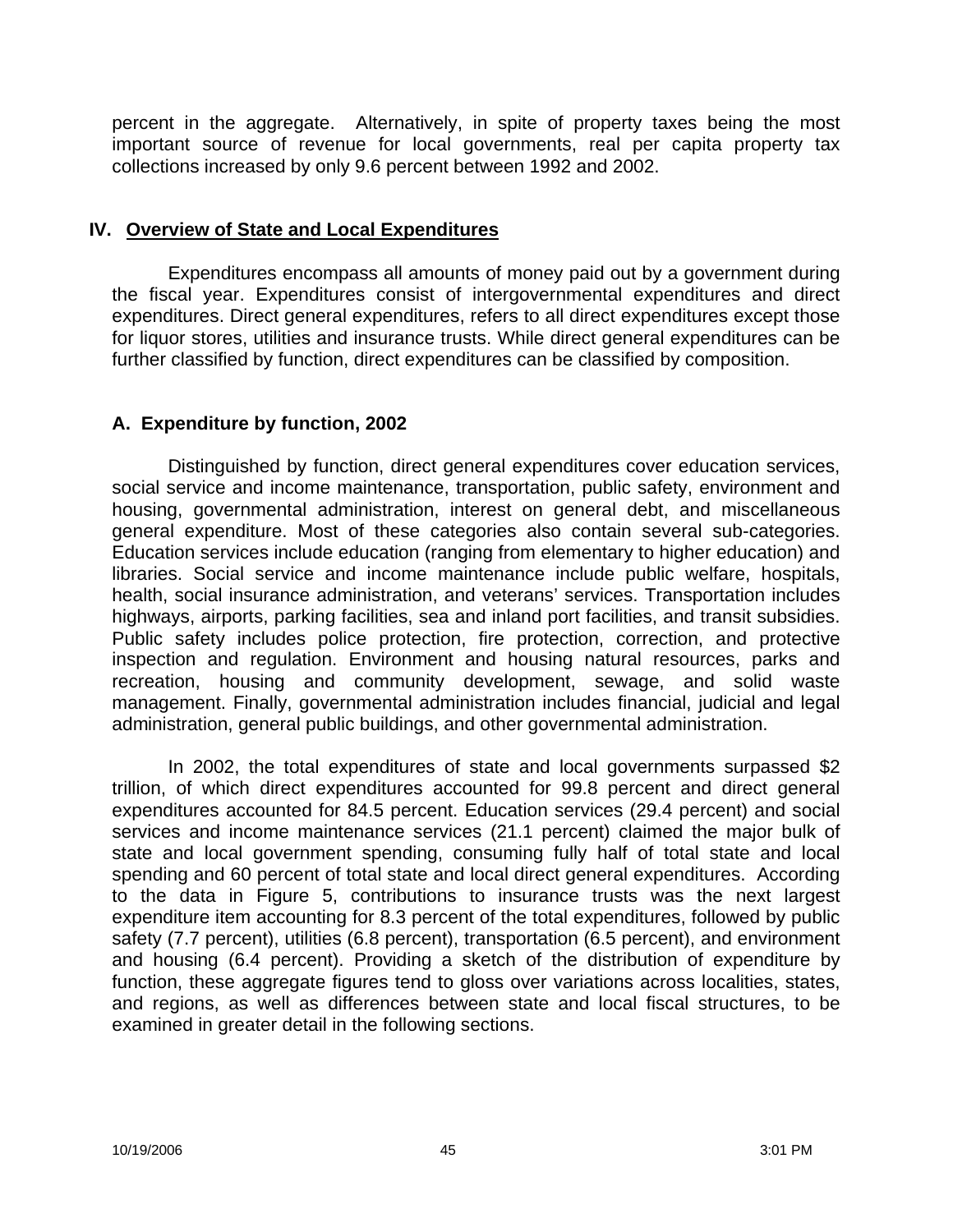



# **B. Differences in State-Local Government Systems, 2002**

Just as states and localities differ in the way they raise revenues, they also vary in how those revenues are spent. A closer look at the 2002 expenditure data reveals considerable differences between states in terms of the state-local relationships as well as the size of government relative to population and personal income.

First, state and local governments contribute differently to the total expenditures in each state. In 2002, state direct expenditures as a share of total state and local direct expenditures ranged from 35.2 percent in Nevada to 77.9 percent in Hawaii. Spending responsibilities are more decentralized in some states than others. It can be taken as an indication that state governments vary in their degree of centralization and their willingness to shoulder the responsibility of providing public services. See Table 10.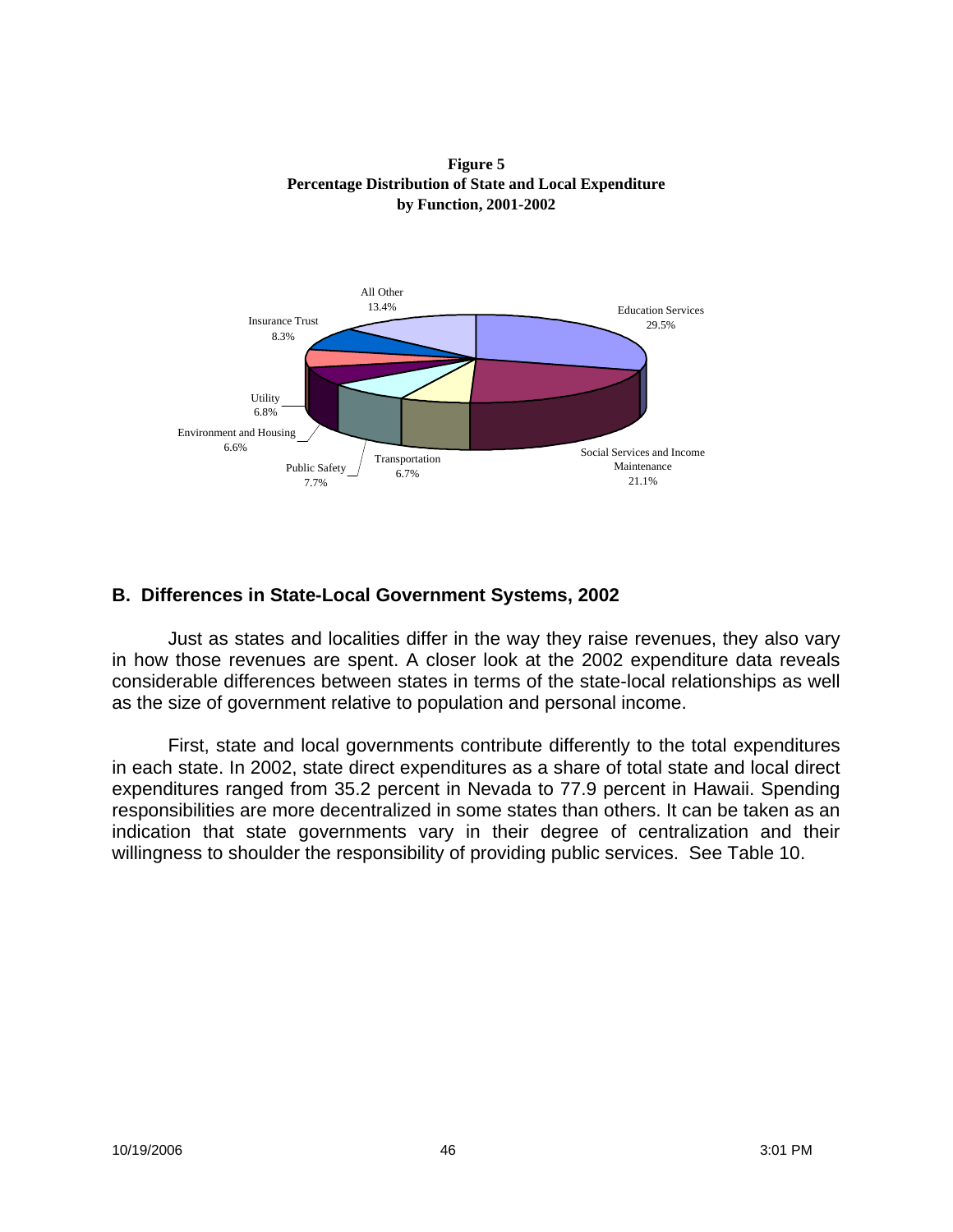#### **Table 10 Top 10 and Bottom 10 States Extent of Centralization of State and Local Spending State Share of Total State and Local Direct Expenditures, 2001-2002 (Percent)**

| Top 10 States |                                                                       | <b>Bottom 10 States</b> |                                                                              |
|---------------|-----------------------------------------------------------------------|-------------------------|------------------------------------------------------------------------------|
| <b>Name</b>   | <b>State Share of Total State and</b><br>Local Direct Expenditure (%) | <b>Name</b>             | <b>State Share of Total State and</b><br><b>Local Direct Expenditure (%)</b> |
| Hawaii        | 79.1                                                                  | Nevada                  | 32.4                                                                         |
| Alaska        | 66.9                                                                  | California              | 35.5                                                                         |
| Delaware      | 63.7                                                                  | New York                | 35.7                                                                         |
| Vermont       | 62.3                                                                  | Arizona                 | 36.7                                                                         |
| West          |                                                                       |                         |                                                                              |
| Virginia      | 62.0                                                                  | Florida                 | 38.2                                                                         |
| Rhode         |                                                                       |                         |                                                                              |
| Island        | 60.5                                                                  | Colorado                | 38.3                                                                         |
| Kentucky      | 59.4                                                                  | Wisconsin               | 40.0                                                                         |
| Maine         | 58.6                                                                  | <b>Illinois</b>         | 40.1                                                                         |
| Arkansas      | 57.9                                                                  | Texas                   | 40.4                                                                         |
| North         |                                                                       |                         |                                                                              |
| Dakota        | 57.3                                                                  | Ohio                    | 40.7                                                                         |

Source: Statistical Appendix Table 31 and Table 41, and staff calculations.

Direct expenditures, on average, were distributed fairly evenly between state governments and their local counterparts, with states responsible for 50.3 percent of the state and local totals. Over half of the states, however, titled toward decentralization, contributing less than 50 percent of the total direct expenditures. Arizona, California, Colorado, Florida, Nebraska, and Nevada were among the least centralized states, in which less than 40 percent of the total state and local direct expenditures were spent by the state governments. By contrast, state direct expenditures in Alaska, Delaware, Hawaii, Maine, Rhode Island, Vermont, and West Virginia accounted for over 60 percent of the total state and local direct expenditures.

When centralization of spending responsibilities is examined from a regional perspective, it can be observed that states in the Northeast tend to be more centralized than states in any other region of the country. In 2002, seven out of nine Northeastern states had a state share of total state and local direct expenditures greater than the national average and three of the seven most centralized states are situated in the Northeast. No match to their counterparts in the Northeast in terms of centralization, the Southern states had a bare majority (nine out of 16) that fell in the above-average category. States in the West seemed to be rather polarized in this regard. Both the top two most decentralized states and the top two most centralized states, in terms of allocation of spending responsibilities, are from the West. The Midwest appeared to be the least centralized region, as the state government in ten of its 12 states failed to contribute more than half of total state and local direct expenditures.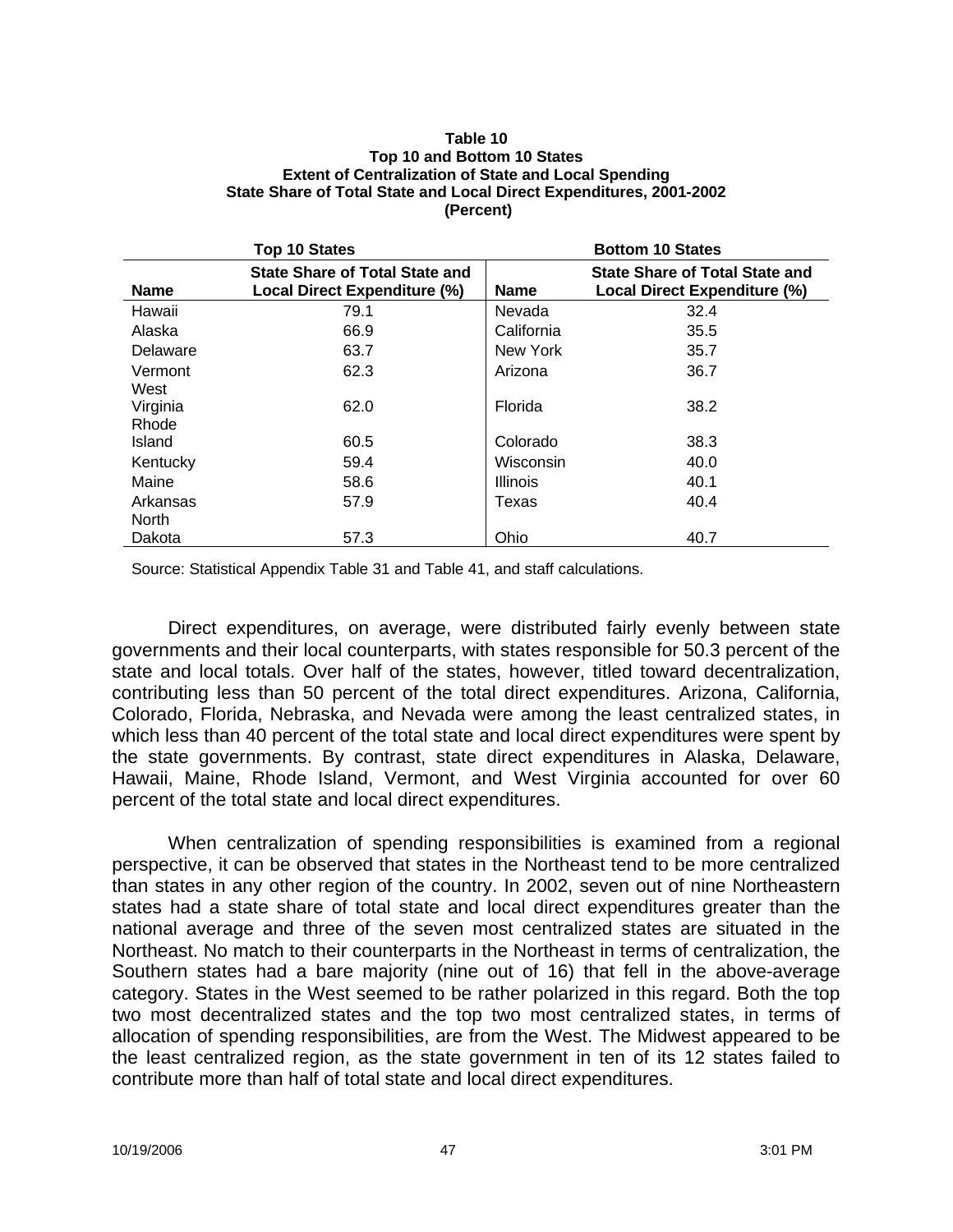Second, state and local governments vary in their per capita expenditures. States differ widely in their population size. It follows that bigger states must have bigger budgets in order to provide sufficient public goods and services. Controlling for population, per capita state and local expenditures can be a general proxy for how well residents' needs have been addressed in each state. The higher the per capita expenditure, the greater the size of government is likely to be relative to its population.

|               | <b>Top 10 States</b>                  |                            | <b>Bottom 10 States</b>               |
|---------------|---------------------------------------|----------------------------|---------------------------------------|
| <b>Name</b>   | Per Capita Direct Expenditure<br>(\$) | <b>Name</b>                | Per Capita Direct Expenditure<br>(\$) |
| New York      | 10,430                                | Arkansas                   | 5,451                                 |
| Wyoming       | 8,780                                 | South Dakota<br><b>New</b> | 5,663                                 |
| Washington    | 8,554                                 | Hampshire                  | 5,717                                 |
| California    | 8,548                                 | Idaho                      | 5,846                                 |
| Minnesota     | 8,237                                 | Missouri                   | 5,904                                 |
| Oregon        | 8,106                                 | Indiana                    | 5,971                                 |
| Connecticut   | 8,101                                 | Oklahoma                   | 6,008                                 |
| Massachusetts | 8,027                                 | Mississippi                | 6,076                                 |
| Hawaii        | 7,746                                 | Arizona                    | 6,102                                 |
| New Jersey    | 7,631                                 | Kentucky                   | 6,145                                 |

| Table 11                                                               |
|------------------------------------------------------------------------|
| Top 10 and Bottom 10 States, Per Capita Direct Expenditures, 2001-2002 |

Note: Alaska and the District of Columbia are excluded from this analysis. Source: Statistical Appendix Table 33

In 2002, per capita state and local direct expenditures ranged between \$5,451 in Arkansas and \$14,988 in Alaska. The expenditure gap is quite phenomenal, approaching \$10,000. Alaska is quite noteworthy in that besides its large government size, the state government is the second most centralized in the nation, responsible for 67.5 percent of its state and local total expenditures in 2002. The District of Columbia and the state of New York followed Alaska on the list of state and local systems with high spending per capita, with per capita direct expenditures of \$13,693 and \$10,430 respectively. The disparity in government size is substantially reduced when Alaska and Washington DC are omitted. Yet, New York had per capita direct spending nearly twice that of the lowest spending state – Arkansas. Half of the states had a per capita direct expenditure within the range of \$6,000-\$7,000, leaning more toward the lower end of the scale. See Table 11.

From a regional perspective, the Northeast and the West stand out with considerably higher per capita state and local direct expenditures. Of the nine Northeastern states, seven had per capita expenditures greater than the national average of \$6,922 (excluding Alaska and the District of Columbia). Ten of the thirteen Western states also boasted above-average per capita direct expenditures. In stark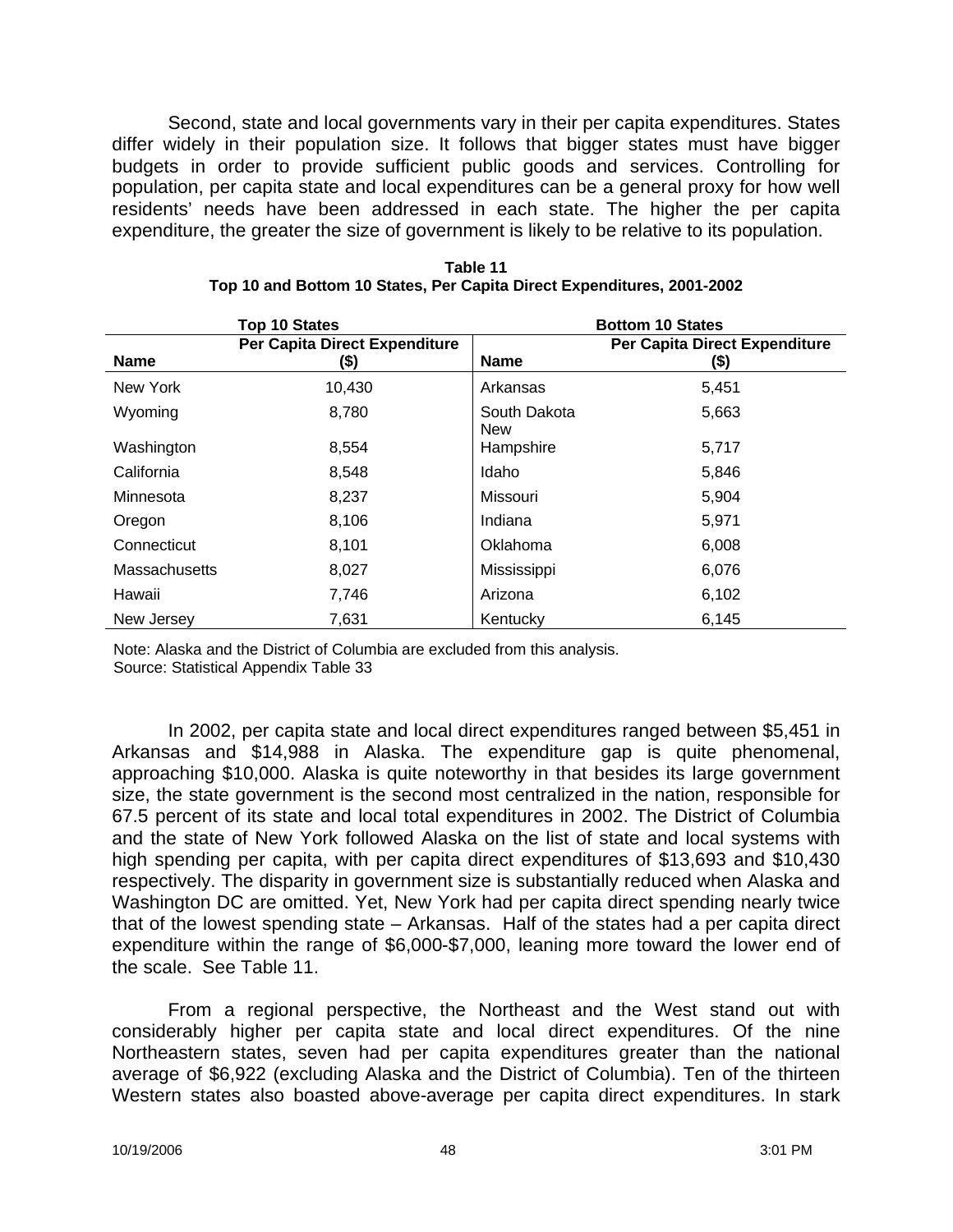contrast, state and local per capita spending in 14 out of 16 Southern states was below the national average, while only half of the states in the Midwestern region of the U.S. had per capita direct expenditures greater than the national average.

Third, state and local direct expenditures, when expressed as a percentage of personal income, differ from state to state. The size of the public section in a state may be influenced, in part, by the wealth of the state. One might expect that states with greater amounts of resources at their disposal might tend to spend more on delivering public goods and services. Total state and local direct expenditure as a percentage of personal income offers a way of gauging government size, controlling for the effects of state wealth on expenditures. See Table 12.

| Table 12                                                                             |
|--------------------------------------------------------------------------------------|
| Top 10 and Bottom 10 States, Direct Expenditures as a Percentage of Personal Income, |
| 2001-2002                                                                            |

| <b>Top 10 States</b> |                                                     | <b>Bottom 10 States</b> |                                                     |
|----------------------|-----------------------------------------------------|-------------------------|-----------------------------------------------------|
| <b>Name</b>          | Direct Expenditure (% of<br><b>Personal Income)</b> | <b>Name</b>             | Direct Expenditure (% of<br><b>Personal Income)</b> |
| New York             | 28.9                                                | New Hampshire           | 16.3                                                |
| Wyoming              | 28.0                                                | Maryland                | 18.0                                                |
| West Virginia        | 27.8                                                | Virginia                | 18.3                                                |
| New Mexico           | 27.6                                                | Connecticut             | 18.8                                                |
| Oregon               | 27.4                                                | New Jersey              | 19.0                                                |
| Utah                 | 27.2                                                | Florida                 | 20.0                                                |
| South Carolina       | 26.9                                                | Massachusetts           | 20.3                                                |
| Mississippi          | 26.7                                                | Missouri                | 20.4                                                |
| Washington           | 25.5                                                | Texas                   | 20.6                                                |
| Hawaii               | 25.3                                                | South Dakota            | 13.7                                                |

Note: Alaska and the District of Columbia are excluded from this analysis. Source: Statistical Appendix Table 34

In 2002, state and local direct expenditures as a percentage of personal income ranged from 16.3 percent in New Hampshire to 44.7 percent in Alaska. Immediately following Alaska, the District of Columbia had direct expenditures taking 29.4 percent of the personal income, nearly doubling the figure for New Hampshire. The percentage disparity is significantly reduced when Alaska and Washington D.C. are omitted, but remained quite impressive. The share of personal income going to total state and local direct expenditures was between 21 percent and 25 percent in a small majority (28) of the states. Generally speaking, total state and local direct expenditures, as a percentage of personal income, revealed less variation in the size of government across states than per capita expenditure did.

Judging by the size of direct expenditures relative to personal income, states in the West tend to have larger public sectors than their counterparts in other regions,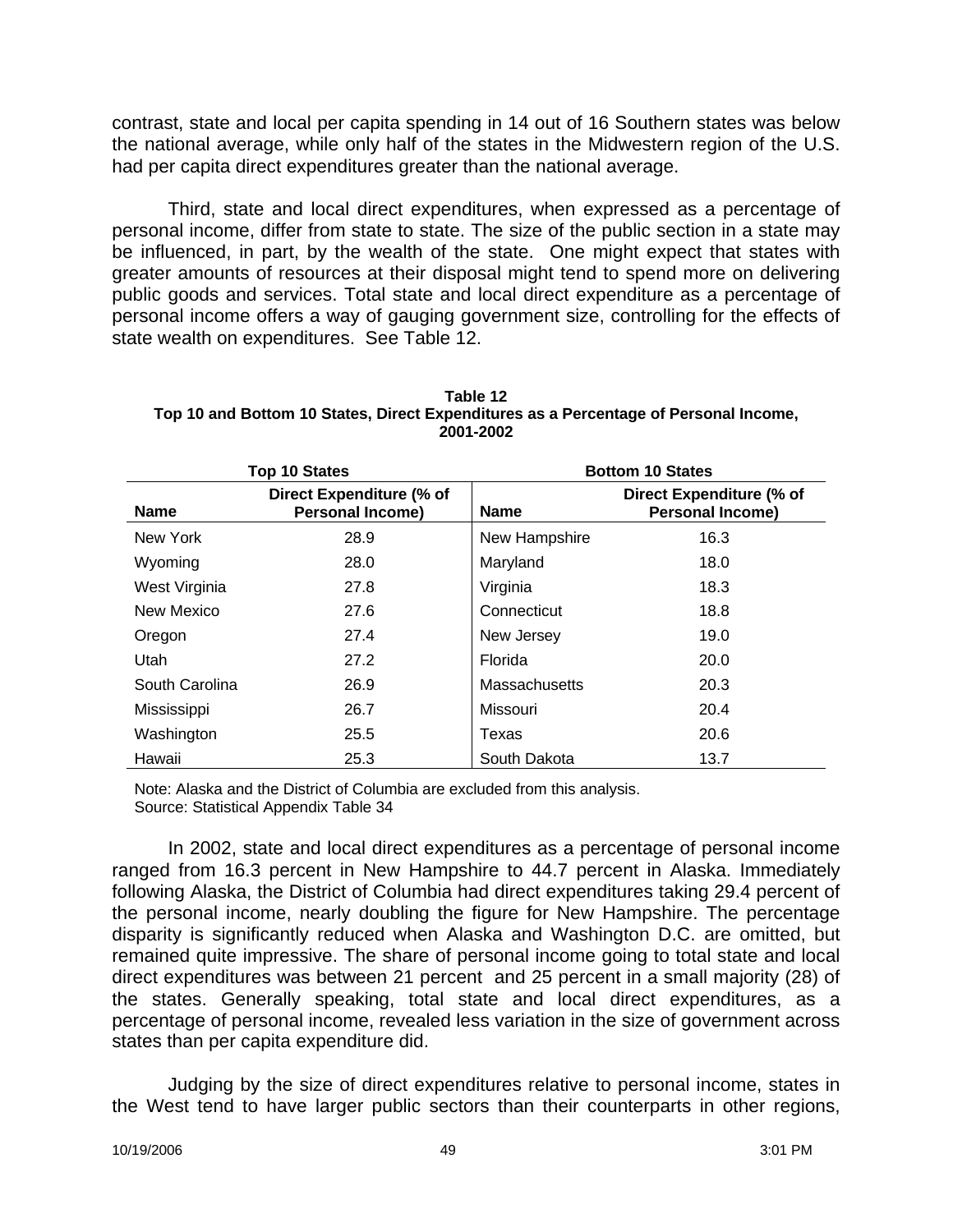consistent to the findings by per capita expenditure. Nine of the thirteen Western states had public sectors claiming a higher share of personal income than the national average of 23.2 percent (excluding Alaska), while only a bit over half of the states in the Midwest went beyond the average. In six of the nine Northeastern states, however, state and local direct expenditures amounted to less than 23.2 percent of state personal income. Ten of the sixteen Southern states also failed to beat the national average.

## **C. Differences between State and Local Fiscal Systems, 2002**

Not only do the state-local systems differ by state, the relative roles of state governments and their local counterparts are quite distinct from each other in how they spend money. With different budgetary priorities on their agenda, states and localities diverge systematically in their allocation of funds. See Figure 6.

First, state governments devoted substantially more financial resources to intergovernmental expenditures than local governments. In 2002, intergovernmental expenditures constituted 28.5 percent of state expenditures while the equivalent number for local governments is only one percent. In large part, this reflects state aid to education.





Source: Statistical Appendix Table 42 and Table 52

Second, state governments spend more on insurance trusts, but less on utilities than local governments.<sup>12</sup> In 2002, state spending on insurance trusts accounted for 11.5 percent of total expenditures, and 16.1 percent of direct expenditure, while the comparable figures for local governments are both 2 percent. For the same year, states allocated 1.6 percent of their expenditures, which was 2.2 percent of their direct

 $\overline{a}$  $12$  The utility category includes publicly provided water systems and mass transit services, both of which are typically provided by local governments.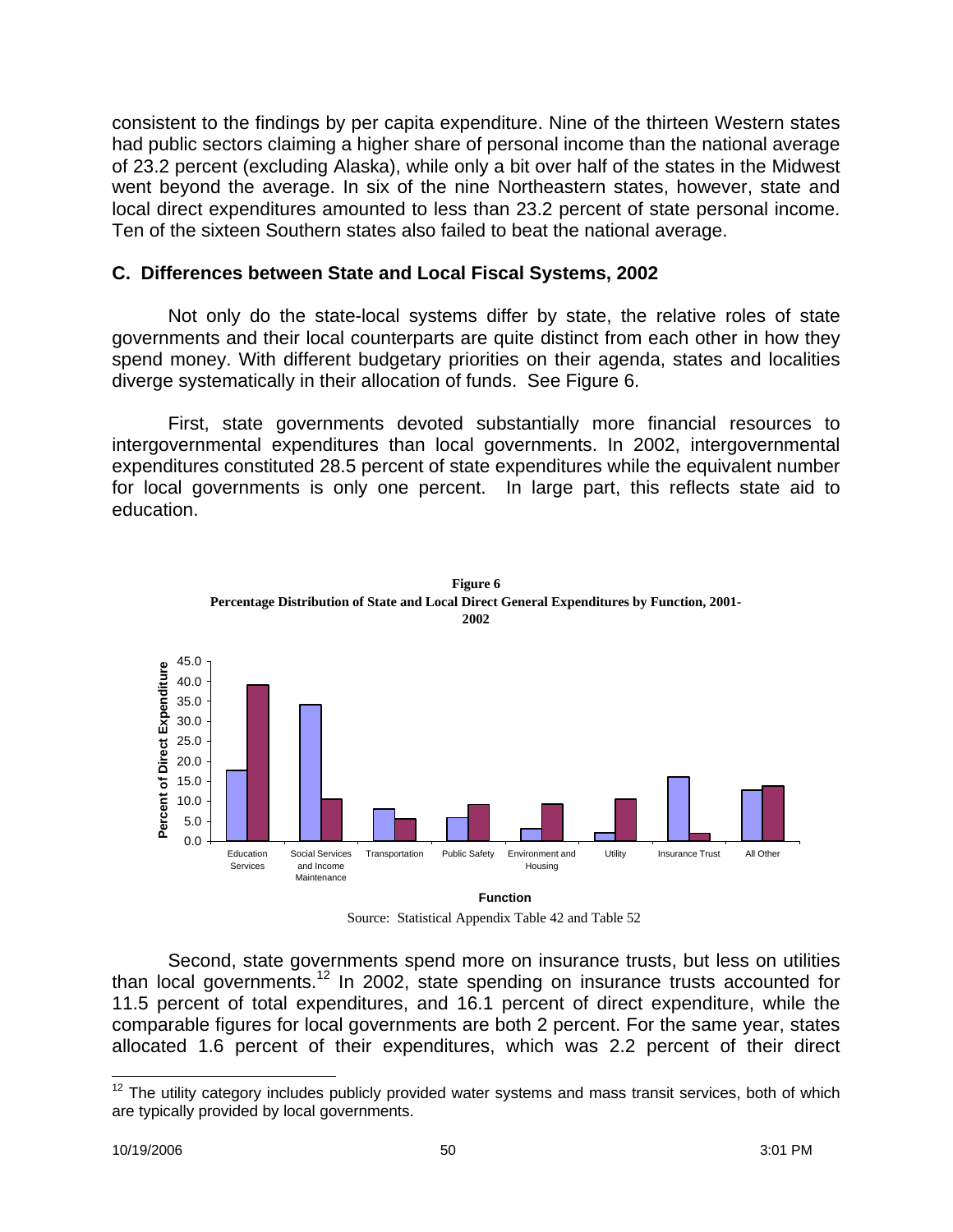expenditures, for utilities. By contrast, 10.4 percent of local expenditures went for utilities. In fact, over half of the states did not spend on utilities at all.

Third, state governments contribute more to expenditures on social services and income maintenance, and transportation, while local governments contribute more to spending on education services, public safety, and environment and housing. These differences in expenditure patterns can be attributed to the conventional division of responsibilities between state and local governments. As states take more responsibilities for redistributing income and building infrastructure, local governments take care of education (especially elementary and secondary), police and fire protection, and housing development.

In 2002, social services and income maintenance claimed 41.9 percent of state direct general expenditure while spending on similar programs took up only 12.1 percent of local direct general expenditure. For the same year, local governments devoted 44.7 percent of their direct general expenditures to education services while states allocated 21.8 percent of their direct general expenditures to education. It can be concluded that social services and income maintenance are the major programs that state governments sponsor while local governments act as the chief sponsor of education.

Environment and housing programs are another spending category that distinguishes local governments from their state governments. In 2002, local governments allocated 10.6 percent of their direct general expenditures to environment and housing while the percentage of state expenditures allocated to this spending category was only 3.9 percent. The differences in spending on other programs are less striking, but equally worth mentioning. In 2002, state governments spent 9.9 percent of their direct general expenditures on transportation, and 7.2 percent on public safety. The equivalent figures at the local level are 6.4 percent and 10.4 percent.

## **D. Differences among States across Regions, 2002**

Compared with local governments, states dedicate a considerable share of their total expenditures for intergovernmental transfers – principally state aid to education. States allocate the largest share of their direct expenditures for social services and income maintenance programs (34.1 percent). The second largest spending category for states is spending on education services, which accounts for 17.7 percent of total state direct expenditures. In addition, a significant share of state direct expenditures are contributes to insurance trust funds (16.1 percent), followed by spending for transportation services (8.1 percent). See Figure 7. Examined individually, however, states are far from uniform in the above aspects.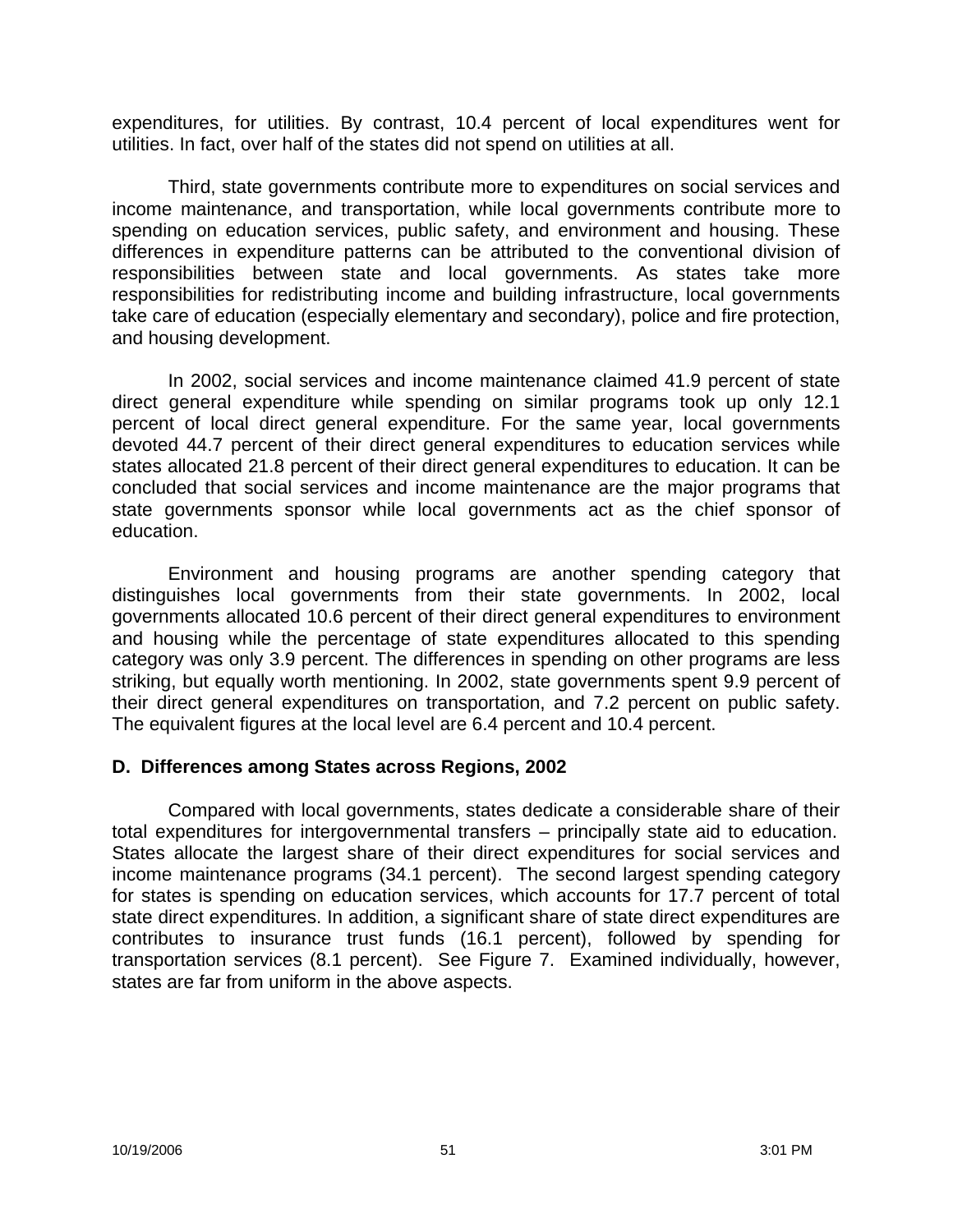**Figure 7 Percentage Distribution of State Direct Expenditure by Function, 2001- 2002**



First, states vary widely in their contribution to intergovernmental aids. In 2002, Hawaii had the smallest share of total state expenditures allocated for state aid to local governments – only 1.8 percent of its total expenditures. In part, this reflects the fact that Hawaii is by far the most centralized state and local system in the U.S. In contrast, California allocated 40.4 percent of its total expenditures to aid for local governments. Because of the high degree of centralization characterizing the state/local system of government, Hawaii is sort of an aberration. Rhode Island, the next in line in terms of state aid to local governments, allocated 13 percent of its total state expenditures for intergovernmental transfers. The discrepancy remained substantial, though. It should be noted that the least generous states are also those previously found to be highly centralized, whereas the most generous ones also correspond to those previously found to be most decentralized. For instance, Alaska, Delaware, Hawaii, Maine, Rhode Island, and West Virginia contributed least to intergovernmental expenditures, but had the largest state share in state and local total expenditures. Arizona, California, and Nevada are at the other extreme of both spectrums.

Fairly distinctive regional patterns emerge from a comparison of the relative importance of intergovernmental expenditures. States in the Northeast are least likely to provide large amounts of financial aid to their local counterparts. On average, Northeastern states allocated 21.7 percent of their expenditures for intergovernmental transfers, below the national average of 28.5 percent. In fact, in the Northeast, only New York (32.7 percent) allocated a larger share of total state expenditures to intergovernmental grants than the national average. By contrast, the regional average for the Midwest was 27.8 percent, followed by the West and the South, whose regional averages were also less than the national one.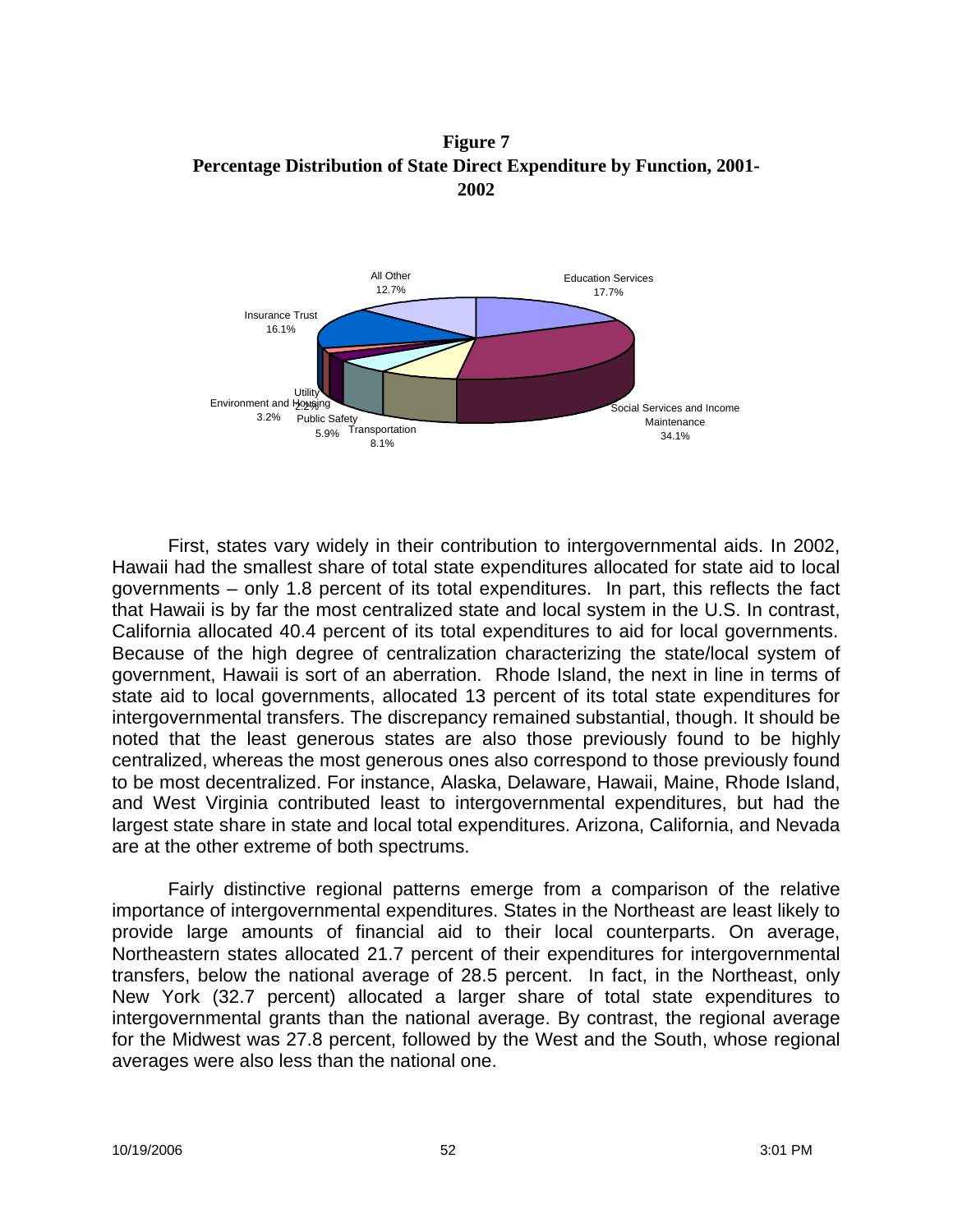Second, states differ in the emphasis they give to contributing to their employees' retirement systems through contributions to insurance trusts. In 2002, state contributions to insurance trusts, as a share of state direct expenditures, ranged between 6.7 percent in Nebraska and 26.4 percent in Ohio. Insurance trusts, on average, accounted for 14.2 percent of state direct expenditures, albeit a majority of states fall on the lower end of the scale. States with a smaller share of direct expenditures allocated for contributions to insurance trusts tended to put more emphasis on direct general expenditures. Liquor store expenditures picked up the difference in a small number of states. New Hampshire, for instance, had 10.1 percent of its direct expenditures allocated for contributions to insurance trusts and 7.6 percent for expenditures on state run liquor stores, while 33 states had no liquor store expenditures. New York was quite unique in that it had an exceptionally high share of state direct expenditures on utilities (11.8 percent) as well as a fairly high share of direct expenditures allocated for contributions to insurance trusts (16.5 percent).

There seemed to be no compelling regional differences in the share of state direct expenditures contributed to insurance trusts, except that states in the West boasted a higher average share for insurance trusts than states elsewhere. Southern states shared the lowest regional average while the Midwest and the Northeast had an average equivalent to the national average.

Third, the distribution of direct general expenditures by function varies from state to state. Although the general pattern for state expenditures is that social services and income maintenance constitute the largest share, followed by education, transportation, public safety, governmental administration, interest on general debt, environment and housing, etc., states have considerable discretion in deciding which type of programs should take budgetary priority.

In 2002, social services and income maintenance, as a share of state direct general expenditures, ranged from 21.8 percent in Alaska to 54.5 percent in Tennessee, with an average of 40.4 percent. Alaska, Delaware, and Hawaii had a share less than 30 percent, while Alabama, Mississippi, and Tennessee had a share greater than 50 percent. For the same year, education services consumed as high as 34.9 percent of state direct general expenditures in Hawaii (the only state where primary and secondary education is a state function), contrasted with 13.3 percent in New York. On average, 22.6 percent of states direct general expenditures went for education. The share of state direct general expenditures allocated for transportation services ranged between 5.1 percent in Michigan and 21.7 percent in Wyoming, with an average of 11.2 percent.

States also vary in their share of their direct general expenditures allocated for other functions besides the three analyzed above, but the degree of variation is relatively small. Note that although interest on general debt in most states did not take up much of direct general expenditures, New Hampshire and Massachusetts paid an unusually high share of their state direct general expenditures on interest payments – 10.7 percent and 12.1 percent, respectively. California, Delaware, and Nevada devoted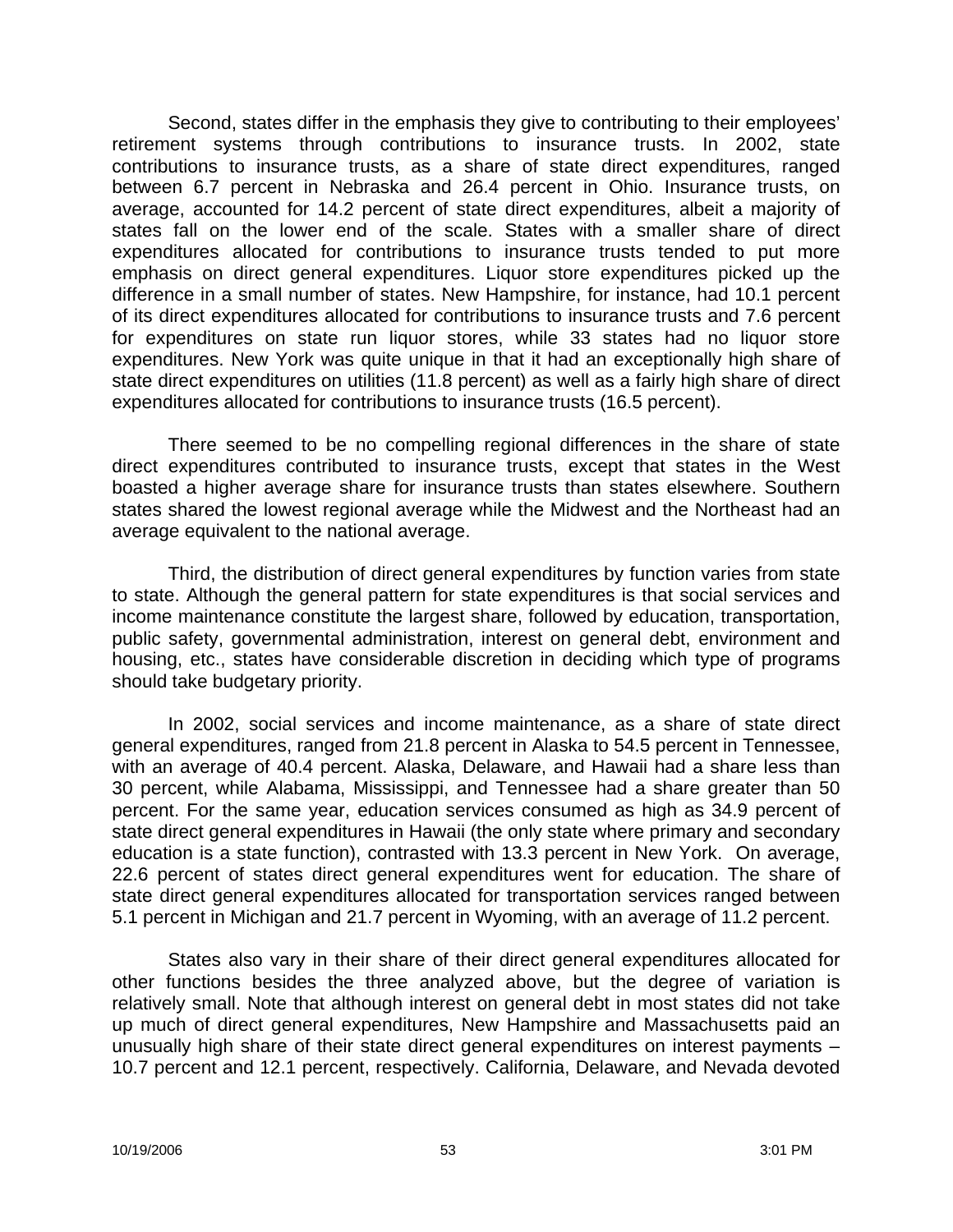more than ten percent of state direct general expenditures budgets to public safety, matching the magnitude of local expenditures in many states.

In terms of expenditures on social services and income maintenance, states in the Midwest and the South were more likely to spend greater shares of their direct general expenditures on these functions than their counterparts in the Northeast and the West. In 2002, eight out of 12 states in the Midwest and 11 out of 16 states in the South devoted a greater share of their direct general expenditures to these activities than the national average, while the relevant numbers for the Northeast and the West are four out of nine and three out of 13 states, respectively.

When it comes to expenditures on education services, there was a significant regional disparity between the Northeast and the rest of the country. In 2002, none of the Northeastern states contributed a share of state direct general expenditures that went beyond the national average. In part, this reflects the generally decentralized manner in which education services are provided in most of these states. By contrast, nine of the 12 Midwestern states put more than 22.6 percent of their direct general expenditures toward education. The corresponding ratios for the South and the West are ten out of 16 and six out of 13 states, respectively.

With respect to transportation spending, the Northeastern states typically allocated a smaller share of their state direct general expenditures to transportation than states in other regions. Six of the nine Northeastern states assigned less than 11.2 percent of their direct general expenditures to transportation while none of the regional averages in the Midwest, the South and the West, was far off from the national average.

## **E. Differences among Local Fiscal Systems across States, 2002**

In contrast to states, local governments focus almost exclusively on direct expenditures. Specifically, local governments spend nearly 40 percent of their direct expenditures on education services, followed, in relative importance, by social services and income maintenance (10.6 percent) utilities (10.5 percent), environment and housing (9.3 percent) and public safety (9.1 percent). See Figure 8. Just as state governments differ from one another, local governments in different states also vary in their expenditure pattern.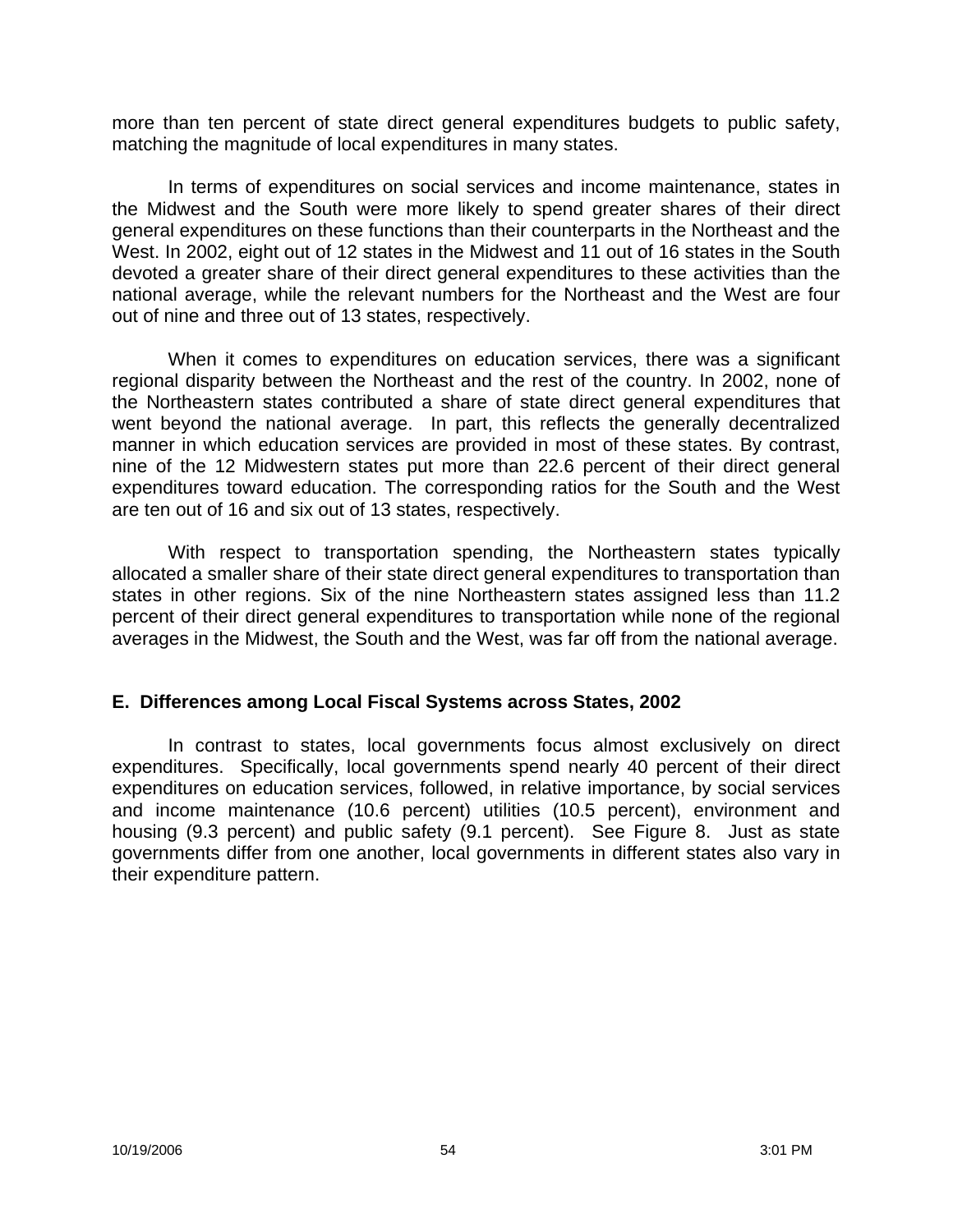**Figure 8 Percentage Distribution of Local Direct Expenditure by Function, 2001-2002**



First, local governments vary in the share of direct expenditures allocated for expenditures on education services. In 2002, education services accounted or as much as 66.1 percent of local direct general expenditure in Vermont. In Hawaii, on the other hand, local governments spend virtually nothing on education services because that is a state responsibility, not a local function. The more reasonable lower bound was 35.8 percent of local direct expenditures going to education in Nevada. Except for Hawaii and DC, the national average for local expenditure share on education was 48.4 percent. While localities in California, Colorado, Florida, Nevada, and New York devoted less than 40 percent of their direct expenditures to education services, local governments in Delaware, Vermont, and West Virginia committed more than 60 percent.

Almost reversing the regional patterns for state expenditures, the Northeast contributed most generously to local education expenditures compared to states in the rest of the country. Local governments in seven out of nine Northeastern states committed over half of their direct expenditures to education, localities in only three Western states, three Midwestern states, and seven Southern states, were able to do the same.

Second, although social services and income maintenance is more of a major function for states than for localities, some local governments invest more in this field than others. So is the case with transportation. In 2002, social services and income maintenance, as a share of local direct general expenditure, ranged from 0.4 percent in Rhode Island and Vermont to 21.7 percent in North Carolina (excluding the District of Columbia, which had an exceptionally high share of 32.8 percent), with an average of nine percent. For the same year, the share for transportation expenditures ranged between 1.2 percent in the District of Columbia and 12.3 percent in North Dakota. On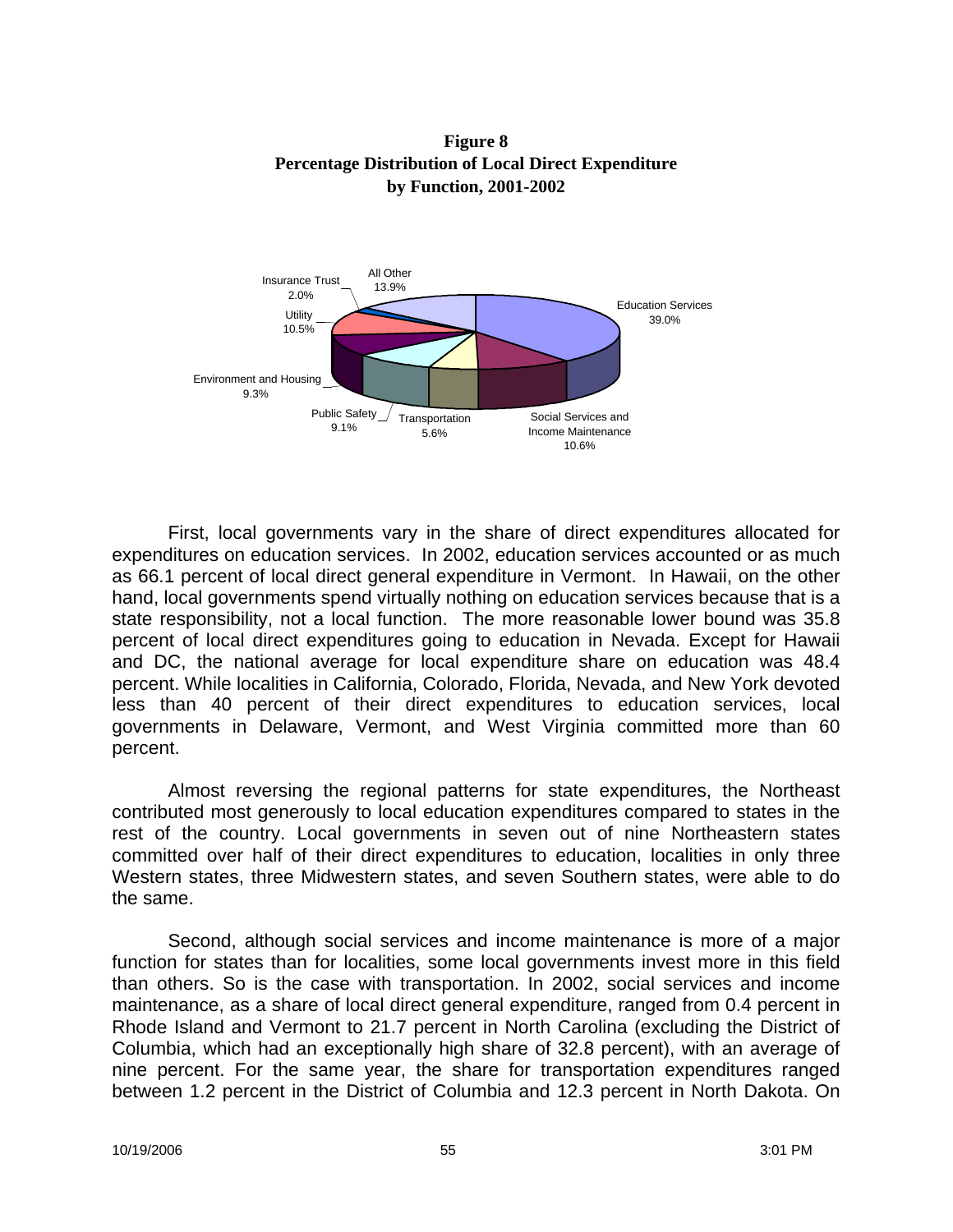average, seven percent of local direct general expenditure were allocated for transportation services.

Third, local governments differ in the share of direct expenditures allocated to utility expenditures. In 2002, utility spending, as a share of local direct expenditures, ranged from 2.2 percent in New Hampshire to 29.2 percent in Nebraska. On average, utilities accounted for ten percent of local direct expenditures. Yet local governments in 33 states had a share below the national average. For local governments with less of their budgets spent on utilities, direct expenditures went almost exclusively to direct general expenditures. Liquor stores seemed to be the least popular spending category with local governments, as local governments in 43 states did not spend a penny on liquor stores. Insurance trust expenditures were far less important than utilities at the local level. Six states did not have this type of spending.

Compared by region, utilities claimed far more local resources in the West than in the Northeast while the South and the Midwest lay in between. The West boasted a regional average of 12.3 percent of local direct expenditures on utilities, whereas the comparable figure for the Northeast is 6.1 percent, significantly below the national average.

Fourth, localities assign widely different weights to various types of public services other than education. In 2002, public safety as a percentage of local direct general expenditure ranged from 5.6 percent in Vermont to 20.5 percent in Hawaii. The budget share for environment and housing spanned a range between 7.6 percent in Mississippi and 14.1 percent in North Dakota (excluding Hawaii which had an exceptionally high percentage of 33.6 percent) On average, environment and housing, like public safety, accounted for about ten percent of local direct general expenditure.

Not surprisingly, local governments that did not commit the major share of their direct general expenditures to education attached greater importance to public safety, environment and housing, or social services and income maintenance. Hawaii and the District Columbia are good examples. A side note is that Kentucky spent 11.9 percent of its direct general local expenditures on interest on general debt, a percentage substantially higher than any other state.

Some regional variations may be discerned from local expenditures on public safety and on social services and income maintenance. In 2002, localities in the West and the Northeast were more likely to commit more resources to public safety than their counterparts in the South and the Midwest. While nine out of 13 Western states and five out of nine Northeastern states had a share on public safety greater than ten percent, only seven out of 16 Southern states and three out of 12 Midwestern states were able to reach beyond the national average. For the same year, local governments in seven of the nine Northeastern states spent less than nine percent on social services and income maintenance. By contrast, 11 of the 16 Southern states used over nine percent of their local direct general expenditures to sponsor similar programs.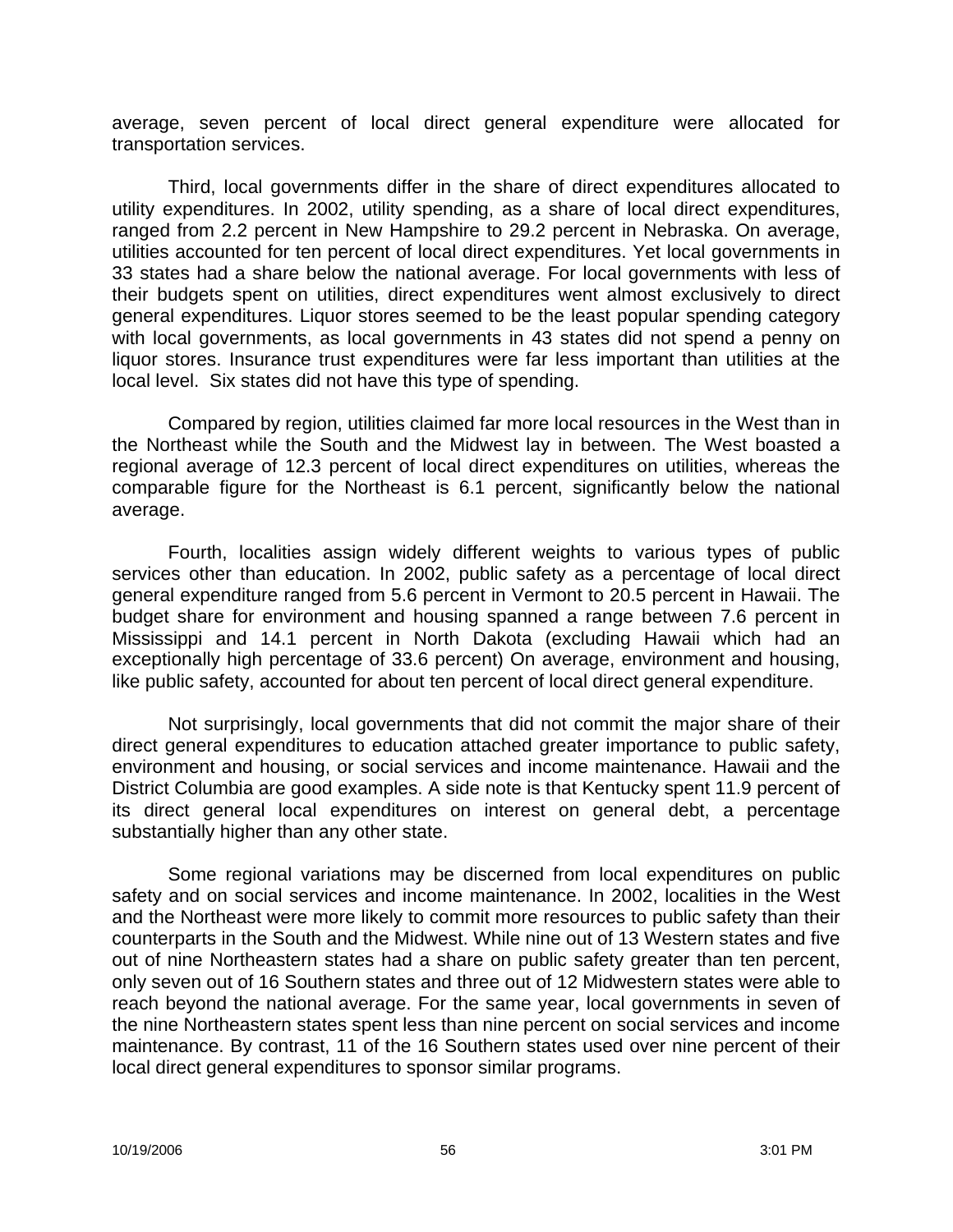## **F. Trends over the Decade**

Given the variation in state and local expenditures in 2002, examining comparable data from a decade earlier highlights changes in state and local finances over time.

Percentage changes in real state and local direct general expenditures between 1992 and 2002 depict how the expenditure side of the budget evolved over time. The findings are consistent with those in the revenue trend section in that states with smaller increases (or even losses) in general revenue tend to see smaller increases in expenditures as well.

State and Local Total Expenditure: In comparison to 1992, total state and local direct expenditures in 2002 increased, after adjusting for inflation, by 38.3 percent. When population size is controlled for per capita; total state and local direct expenditures increased by 25.4 percent over this period.

The magnitude of increase, however, was not uniform across the fifty states during the same time span. Real per capita total state and local direct expenditures in New Hampshire, for instance, went up 7.9 percent, in contrast to Mississippi where real per capita total state and local direct expenditures increased by 46.3 percent. Four states experienced growth in real per capita total state and local direct expenditures of less than 10 percent from 1992 to 2002 –Alaska (3.7 percent), Hawaii (4.5 percent), New Hampshire (7.9 percent), and New Jersey (9.0 percent). Alternatively, in addition to Mississippi, only seven other states experienced increases in real per capita total state and local direct expenditures of more than 35 percent during this period – Alabama (36.5 percent) Arkansas (38.6 percent), Illinois (35.9 percent) Missouri (40.1 percent), Oregon (36.5 percent), South Carolina (37.7 percent) and West Virginia (36.1 percent).

As state and local government expenditures are distributed among different types of policy programs, the magnitude of change in spending by function, after adjusting for inflation, also varied over this period. For example, according to the data in Table 13, real per capita expenditures on public safety experienced growth of 31.6 percent over this period. The equivalent changes for education services and transportation were respectively 28.3 percent and 23.7 percent, followed by social services and income maintenance (23.1 percent) and environment and housing (20.4 percent).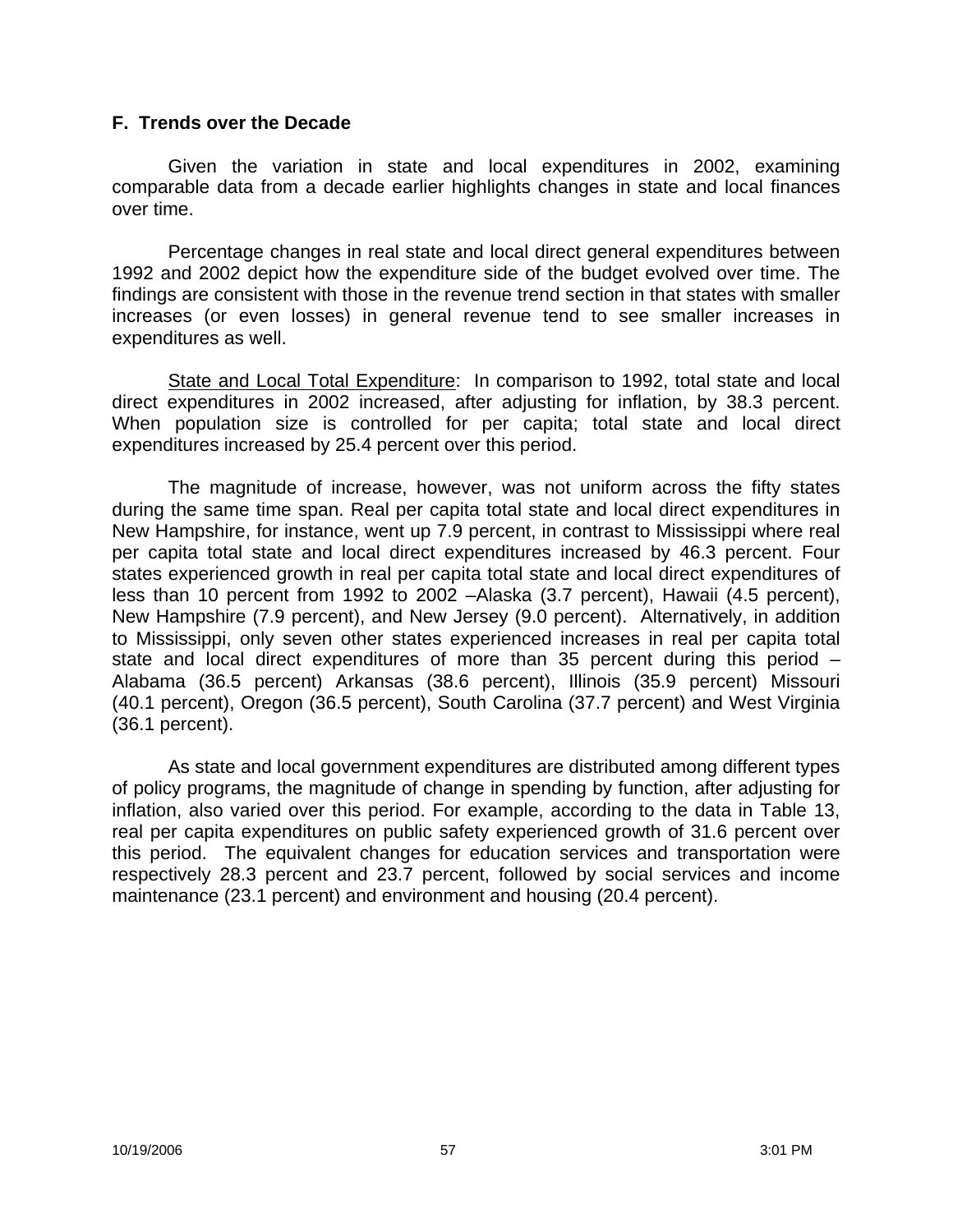|                                      | Year      |             |                            |
|--------------------------------------|-----------|-------------|----------------------------|
| <b>Expenditure Function</b>          | 1992 (\$) | $2002($ \$) | Real Per Capita Change (%) |
| <b>Education Services</b>            | 1,297     | 1,663       | 28.3                       |
| Social Services & Income Maintenance | 967       | 1,190       | 23.1                       |
| Transportation                       | 306       | 378         | 23.7                       |
| <b>Public Safety</b>                 | 329       | 433         | 31.6                       |
| <b>Environment and Housing</b>       | 307       | 369         | 20.4                       |
| Governmental Administration          | 197       | 256         | 29.7                       |
| Interest on General Debt             | 217       | 208         | $-4.1$                     |
| All Other                            | 877       | 1.140       | 30.0                       |
| Total                                | 4.496     | 5,637       | 25.4                       |

**Table 13 Real Per Capita State and Local Direct Expenditure and Change, 1992-2002**

Note: 2002 data are converted into constant 1992 dollars using a deflator of 1.288, *Survey of Current Business*, August 2004.

Data Source: State and Local Government Finances, 1992 and 2002 Census of Governments, and staff calculations. URL: http://www.census.gov/govs/www/estimate.html

State Expenditure: Similar to the revenue side of the budget, separate analyses of state expenditures and local expenditures are necessary to bring to light more nuanced patterns of change that may not emerge from the aggregate data.

In the years between 1992 and 2002, state governments increased their real direct expenditures by 42.4 percent, a more rapid increase than experienced by state and local spending in the aggregate. Similarly, adjusting for population real state per capita, direct expenditures increased by 28.8 percent.

After adjusting for inflation, per capita state direct expenditures differed in their rate of growth across states; while two states actually experienced declines in real per capita direct expenditures – Nevada (-6.8 percent) and New Hampshire (-1.3 percent). Five states experienced growth of less than 10 percent in real per capita state direct expenditures – Alaska (9.7 percent), Arizona (6.0 percent), Hawaii (5.1 percent), New Jersey (9.4 percent) and Rhode Island (7.7 percent). A dozen states experienced growth in real state per capita direct expenditures of more than 40 percent from 1992 to 2002 – Arkansas (46.7 percent), Colorado (42.1 percent), Minnesota (48.2 percent), Mississippi (65.7 percent), Missouri (48.1 percent), North Carolina (48.5 percent), Oregon (46.7 percent), South Carolina (43.1 percent), Texas (41.0 percent), Utah (49.8 percent), and West Virginia (50.5 percent).

The pattern of variation by function for state and local total spending does not seem to hold exactly for state expenditures. Real per capita state direct expenditures on public safety and education services grew by 38 percent and by 31.6 percent, immediately followed by social services and income maintenance, with an increase of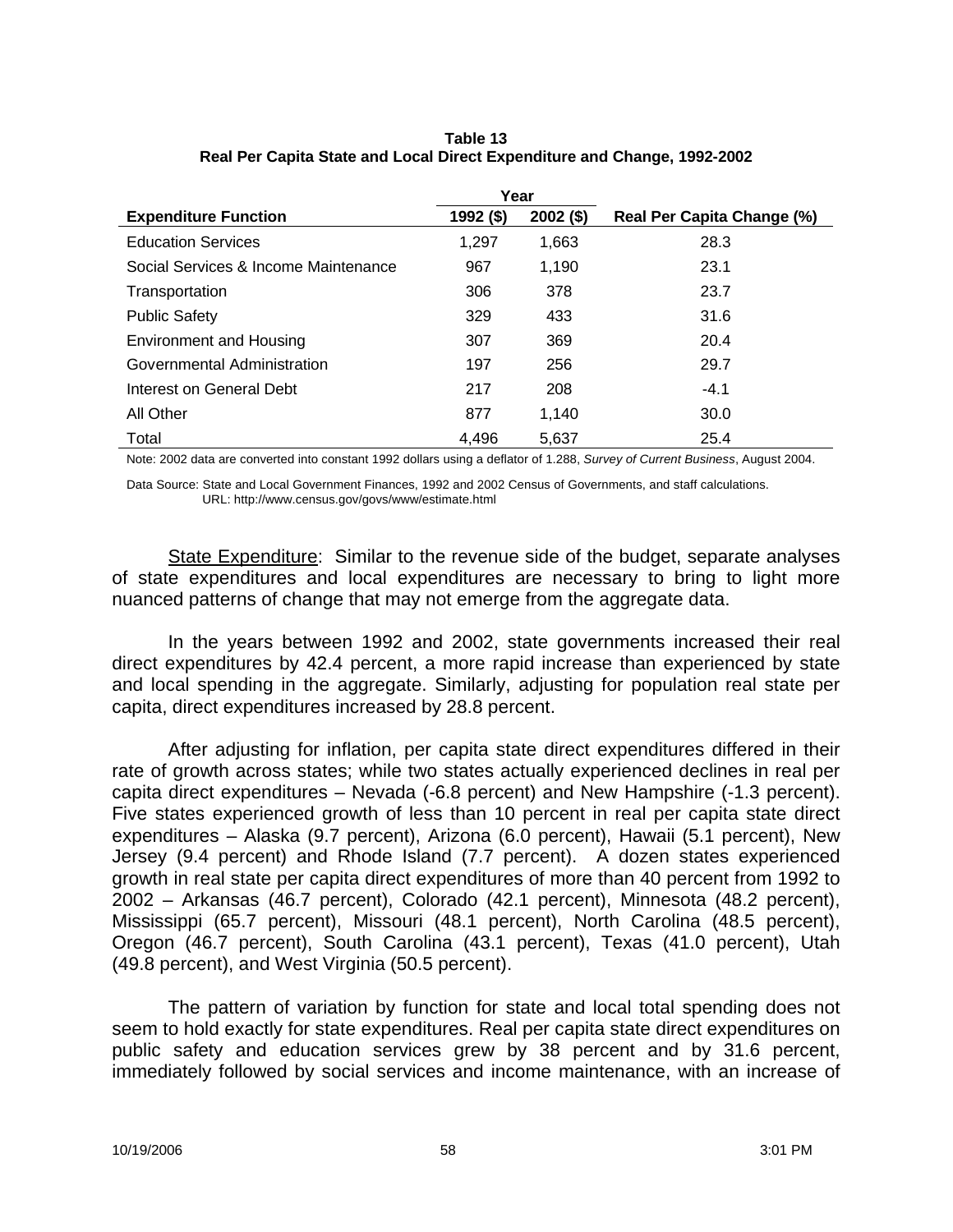27.8 percent. The equivalent real change for environment and housing was 24.3 percent, slightly higher than that for transportation (22.9 percent). See Table 14.

|                                      | Year      |             |                            |
|--------------------------------------|-----------|-------------|----------------------------|
| <b>Expenditure Function</b>          | 1992 (\$) | $2002($ \$) | Real Per Capita Change (%) |
| <b>Education Services</b>            | 341       | 448         | 31.6                       |
| Social Services & Income Maintenance | 674       | 861         | 27.8                       |
| Transportation                       | 166       | 203         | 22.9                       |
| <b>Public Safety</b>                 | 107       | 148         | 38.0                       |
| <b>Environment and Housing</b>       | 65        | 80          | 24.3                       |
| Governmental Administration          | 78        | 110         | 41.0                       |
| Interest on General Debt             | 97        | 87          | $-10.4$                    |
| All Other                            | 435       | 587         | 35.2                       |
| Total                                | 1,962     | 2,525       | 28.8                       |

**Table 14 Real Per Capita State Direct Expenditure and Change, 1992-2002**

Note: 2002 data are converted into constant 1992 dollars using a deflator of 1.288, *Survey of Current Business*, August 2004.

Data Source: State and Local Government Finances, 1992 and 2002 Census of Governments, and staff calculations. URL: http://www.census.gov/govs/www/estimate.html

Local Expenditure: Over the decade between 1992 and 2002, local governments in the aggregate witnessed an increase in real direct expenditures of 35.2 percent and, adjusting for population, local governments experienced an increase of 22.5 percent in real per capita direct expenditures. Both numbers reflect a magnitude of change that was moderately smaller than that for state and local total expenditure, and significantly lower than that for state expenditures.

Like the case of state expenditures, changes in real per capita local direct expenditures varied substantially across states. Local governments in four states plus the District of Columbia (7.5 percent) experienced growth in real per capita local direct expenditures of less than 10 percent – Connecticut (8.9 percent), Hawaii (2.7 percent), Montana (8.6 percent) and New Jersey (8.6 percent). Real per capita local direct expenditures rose by over 30 percent in seven states – Alabama (39.3 percent), Idaho (31.6 percent), Illinois (40.1 percent), Indiana (33.2 percent), Missouri (33.5 percent), Ohio (39.2 percent), and South Carolina (31.4 percent).

The pattern of spending by local governments differed from spending by state governments. Specifically, between 1992 and 2002, real local per capita spending on public safety claimed a gain in real change of 28.3 percent, while the change for education services reached 26.9 percent. Both transportation and environment and housing saw a greater increase than social services and income maintenance. Expenditure in the former two categories rose by 24.3 percent and 19.3 percent respectively, while the change in the latter category was only 11.6 percent. See Table 15.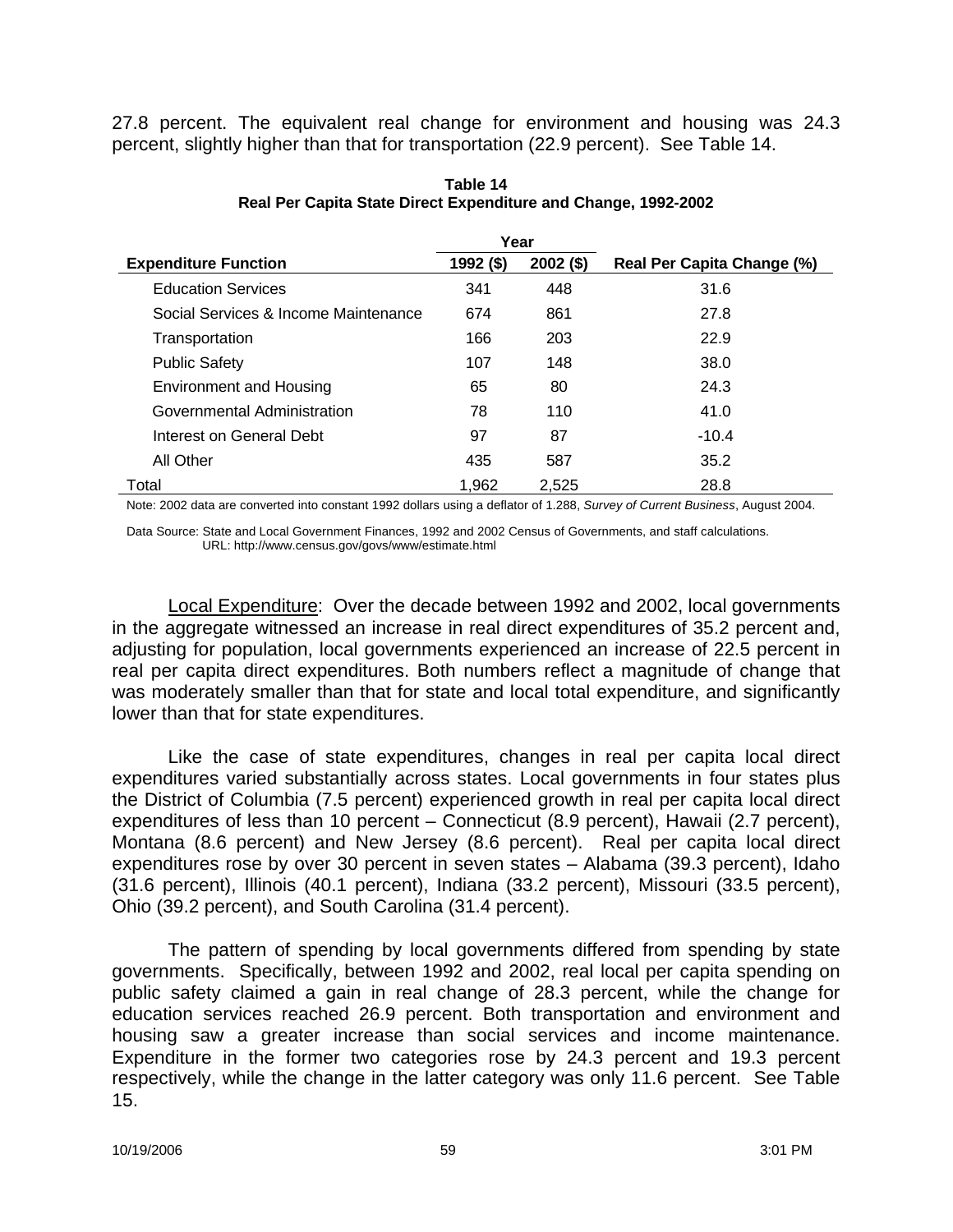|                                      | Year      |             |                            |
|--------------------------------------|-----------|-------------|----------------------------|
| <b>Expenditure Function</b>          | 1992 (\$) | $2002($ \$) | Real Per Capita Change (%) |
| <b>Education Services</b>            | 957       | 1,215       | 26.9                       |
| Social Services & Income Maintenance | 295       | 329         | 11.6                       |
| Transportation                       | 140       | 175         | 24.3                       |
| <b>Public Safety</b>                 | 222       | 284         | 28.3                       |
| <b>Environment and Housing</b>       | 242       | 289         | 19.3                       |
| Governmental Administration          | 119       | 146         | 22.2                       |
| Interest on General Debt             | 120       | 121         | 0.8                        |
| All Other                            | 444       | 553         | 24.6                       |
| Total                                | 2,539     | 3,112       | 22.5                       |

**Table 15 Real Per Capita Local Direct Expenditure and Change, 1992-2002**

Note: 2002 data are converted into constant 1992 dollars using a deflator of 1.288, *Survey of Current Business*, August 2004.

Data Source: State and Local Government Finances, 1992 and 2002 Census of Governments, and staff calculations. URL: http://www.census.gov/govs/www/estimate.html

In 1992, state and local government expenditures totaled \$1.1 trillion, of which 99.7 percent fell into the category of direct expenditures and 84.5 percent were classified as direct general expenditures. Although total expenditures in 2002 almost doubled those in 1992, the percentage distribution for direct and direct general expenditures stayed largely unchanged over the ten years. In 1992, education services constituted 28.8 percent of the total expenditures while social services and income maintenance accounted for 21.4 percent. In addition, 7.8 percent of the state and local expenditures was allocated for insurance trusts, 7.3 percent for public safety, 7.1 percent for utility services, 6.8 percent for transportation, and 6.8 percent for environment and housing. Ten years later, the relative importance of expenditures on insurance trusts, public safety and education were marginally higher, while the relative importance of other functions declined marginally. See Figure 9.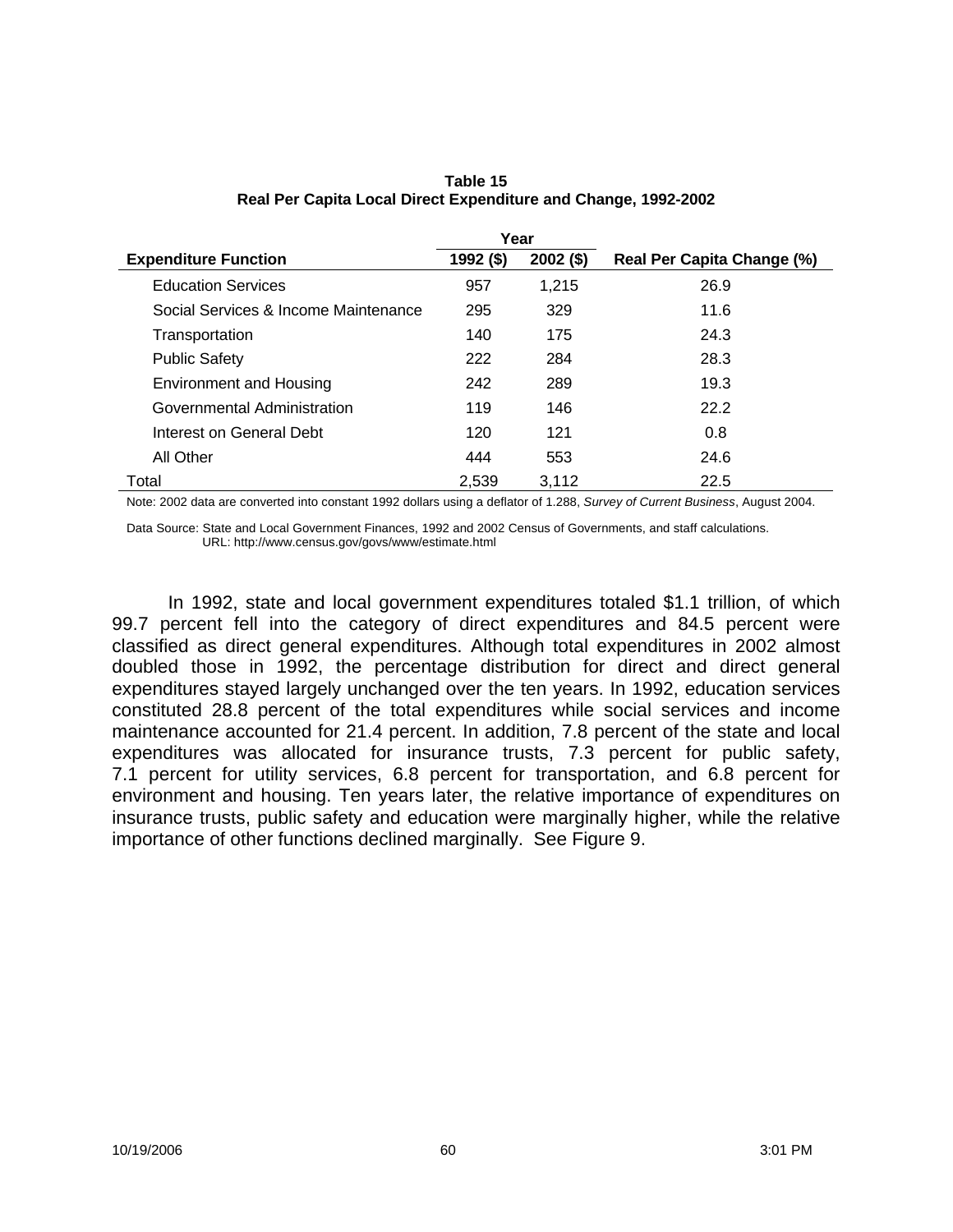**Figure 9 Percentage Distribution of State and Local Direct Expenditures by Function, 1992 and 2002**



#### *Differences in State-Local Government Systems*

In 1992, state direct expenditures as a share of total state and local direct expenditures ranged from 34.7 percent in Florida to 77.5 percent in Hawaii. On average, states contributed 49 percent of the state and local total expenditures. While state expenditures accounted for less than 40 percent of the state and local total in 11 states including Arizona, California, Colorado, Florida, and Nebraska more than 60 percent was spent by the state governments in Alaska, Delaware, Hawaii, Rhode Island, and West Virginia. In 2002, the range of difference narrowed a bit and the national average shifted upward slightly. The number of the most decentralized states decreased while the number of the most centralized states went up.

The Northeast stood out as the region with the most centralized state and local systems of government, with eight of the nine state governments accounting for more than 49 percent of state and local total expenditures in 1992. In contrast, nine of the 12 Midwestern states had a state share of state and local expenditures below the national average. This regional disparity was found in 2002 also. The number of states with the state share of total state and local expenditures above the national average remained the same while the West became more polarized than ten years before.

In 1992, per capita state and local direct expenditures ranged from \$3,053 in Arkansas to \$11,226 in Alaska. The District of Columbia and New York ranked immediately after Alaska, boasting per capita direct expenditures of \$9,886 and \$6,841. When Alaska and the District of Columbia are omitted because of their unique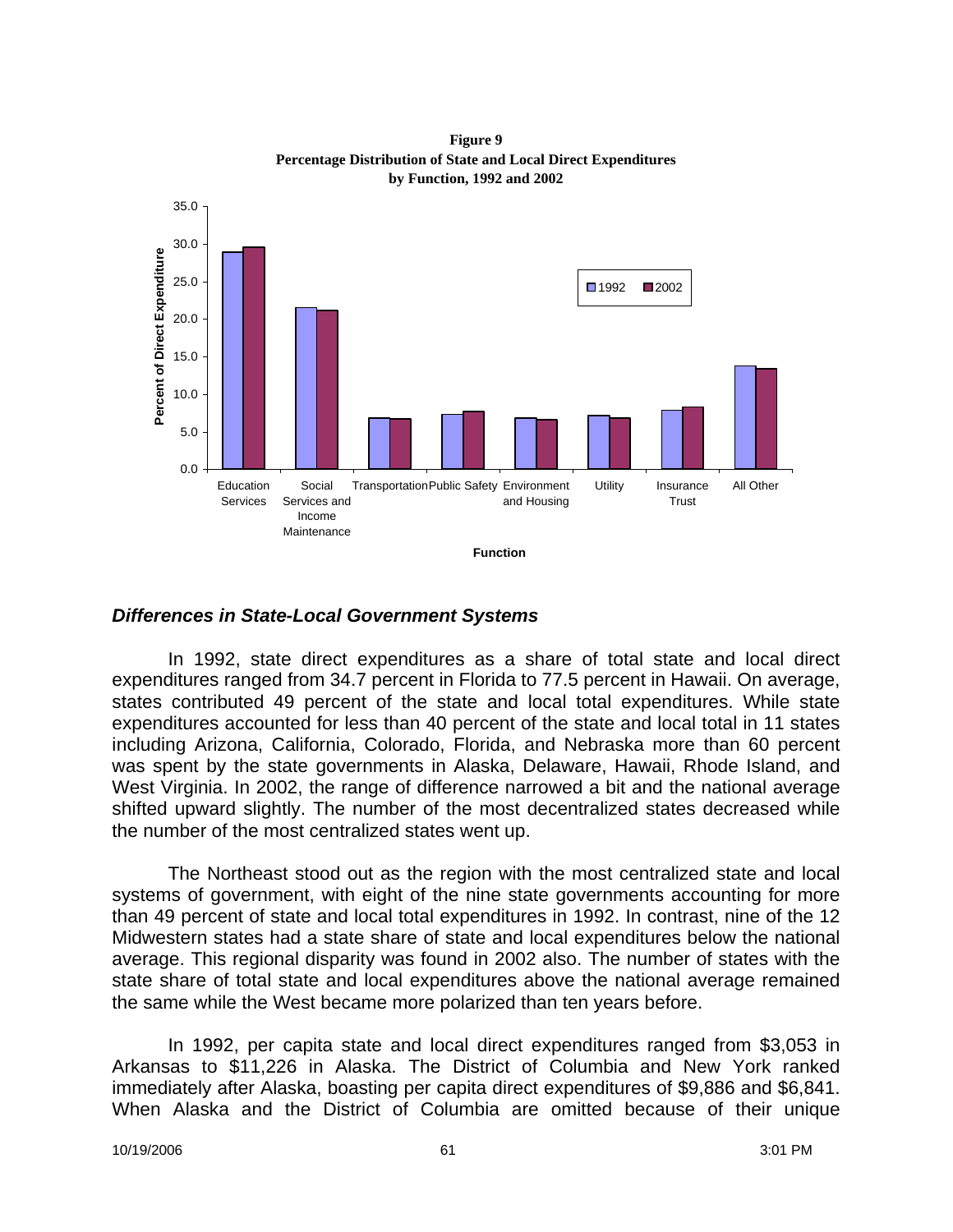circumstances, the national average is driven down to \$4,294 and the upper bound of the range is New York and Wyoming (\$5,862). The per capita expenditure in 30 states fall below this national average, indicating a distribution skewed to the lower end of the scale. The situation remained roughly the same in 2002, except that the number of states in the below-average category was reduced to 26.

Compared on a regional basis, the Northeast boasted the highest per capita state and local direct expenditures in 1992, seven of its nine states where characterized has having above-average per capita expenditures. In sharp contrast, 14 of the 16 Southern states had a figure smaller than the national average. The regional differences remained relatively stable between 1992 and 2002, while more states in the West and the Midwest ascended to the above-average group over the ten years.

In 1992, state and local direct expenditures as a percentage of personal income ranged between 18.4 percent in Missouri and 54.8 percent in Alaska. When Alaska, and the District of Columbia, is omitted because of their unique circumstances, New York and Wyoming had the highest per capita direct expenditures relative to state personal income – 30.5 percent and 35.1 percent, respectively. The national average share of personal income going for state and local expenditures declined from 24.4 percent in 1992 to 23.0 percent in 2002. The range was from 16.3 percent in New Hampshire to 28.9 percent in New York. While the variation between high and low spending states increased somewhat from 1992 (54.2 percent) to 2002 (56.4 percent), the overall level of state and local spending, relative to personal income, declined over the decade.

Quite contrary to the patterns found for per capita expenditures, Northeastern states seemed the least prone to big government as measured by direct expenditures relative to state personal income. In six of the nine states, state and local expenditures were less than the national average of 23.0 percent of personal income. By contrast, 11 of the thirteen states in the West had a percentage well above the national average. The situation was not significantly changed in 2002, although several Midwestern states joined their Western counterparts in the above-average camp.

### *Differences between State and Local Fiscal Systems*

In 1992, intergovernmental expenditures accounted for 28.9 percent of state total expenditures. By contrast, only 1.1 percent of local expenditures can be attributed to intergovernmental transfer. The disparity between state and local intergovernmental expenditures were the same in 2002 as they were in 1992, suggesting little change in states' role in providing fiscal assistance to local governments.

In 1992, contributions to insurance trusts made up 11.4 percent of total state expenditures, and 16 percent of state direct expenditures. At the local level, however, contributions to insurance trusts only amounted to approximately 2 percent of total local expenditures and of total local direct expenditures. Ten years later, contributions to insurance trusts by state governments remained stable share of total state expenditures, while the share in local expenditures rose by a small margin.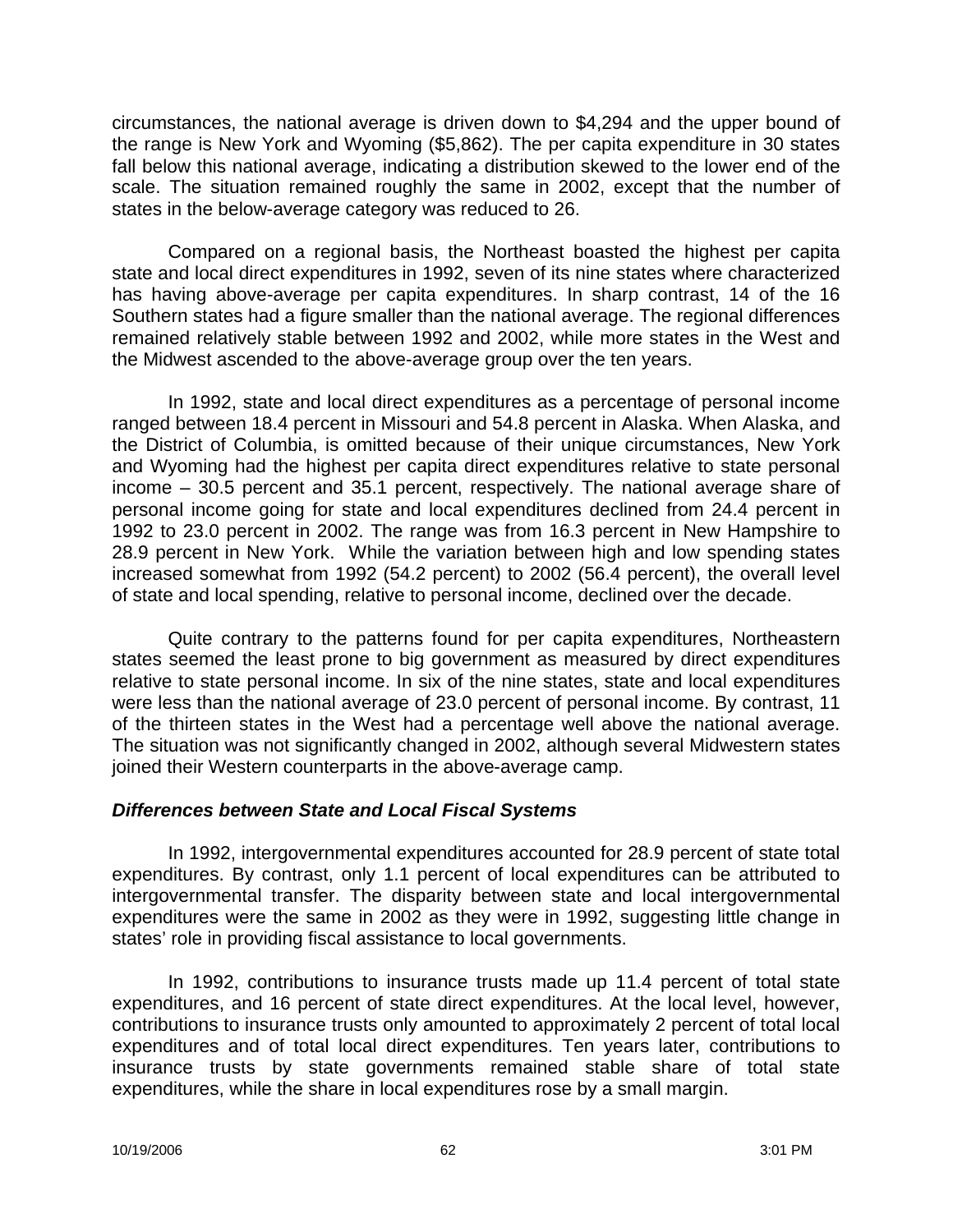In 1992, states allocated one percent of their total expenditures, or 1.4 percent of their direct expenditures to the provision of utility services. In contrast, 11.3 percent of local expenditures went for utility service provision. The utility share of local expenditures decreased from 1992 to 2002, while the share of state expenditures allocated to provision of utility services went up slightly. The increase may be explained by the fact that five states with no utility expenditures in 1992 had actual expenditures in this category in 2002.

In 1992, states used 41.9 percent of their direct general expenditures to provide social services and income maintenance, while only 13.4 percent of local direct general expenditures went for the same purpose. For the same year, education services claimed 43.4 percent of local direct general expenditures while the equivalent figure for states was 21.2 percent. Compared with data from 2002, local spending on education increased as a share of local direct general expenditure while expenditures on social services and income maintenance dropped. Meanwhile, state commitments to these programs remained largely unaffected by the passage of time.

In 1992, local governments allocated 11 percent of their direct general expenditures for environment and housing, contrasted to four percent of state expenditures on similar programs. Besides, state governments spent 10.3 percent of their direct general expenditures on transportation, and 6.7 percent on public safety. The corresponding numbers for localities are 6.4 percent and 10.4 percent. In aggregate, there was considerable stability in the distribution of expenditures by function in state and local governments.

#### *Differences among States across Regions*

In 1992, intergovernmental aid as a share of state expenditures ranged from 2.4 percent in Hawaii to 42.1 percent in California. If Hawaii were to be excluded as an outlier, the alternative lower bound of the range became 10.2 percent in New Hampshire. States, on average, devoted 25.5 percent of their total expenditures to assisting local governments. The range shrank noticeably in 2002.

States in the Northeast contributed less to local governments than their counterparts in the Midwest in terms of intergovernmental expenditure in 1992. Northeastern states allocated an average of 20.2 percent of their expenditures on intergovernmental aids, well below the national average. The Midwest, however, boasted a regional average of 27.4 percent, followed by 26.5 percent in the West and 24.8 percent in the South. The regional patterns remained intact over the decade between 1992 and 2002.

In 1992, allocations to insurance trusts, as a share of state direct expenditure, ranged between 3.8 percent in Nebraska and 29.6 percent in Nevada with an average of 13.6 percent. A decade later, the percentage disparity was considerably reduced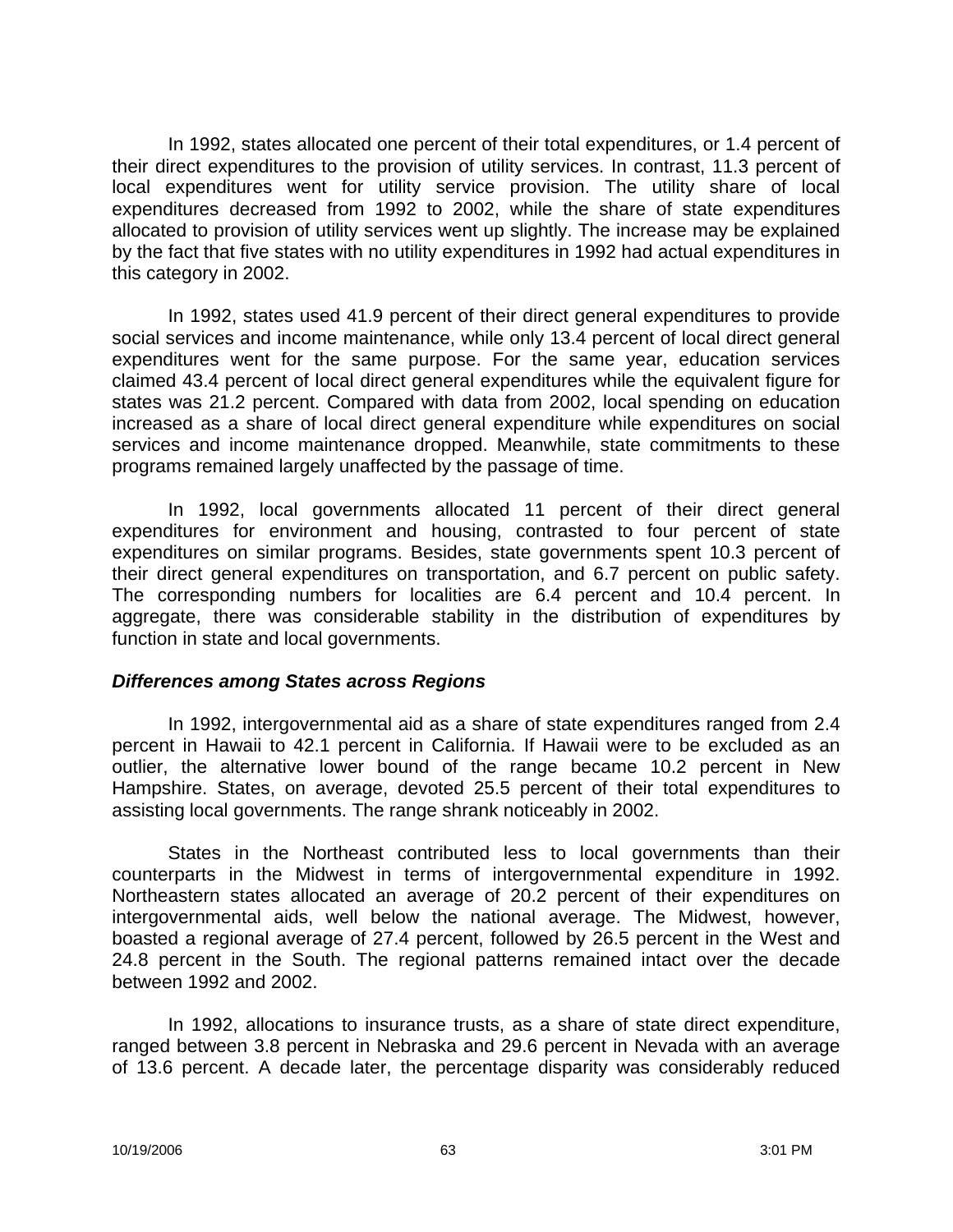while the entire scale shifted upward; an indication that states became less varied in their expenditure shares allocated for insurance trusts.

In 1992, while Western states had the highest average share of expenditures allocated to insurance trust expenditures, the Northeast also had a regional average well above the national average. By contrast, states in both the South and the Midwest, on average, allocated less than 13.6 percent of their state direct expenditures to insurance trusts. Over the ten-year period, some Northeastern states fell below the new national average while their Western counterparts maintained their position.

In 1992, social services and income maintenance as a percentage of state direct general expenditures ranged from 15.2 percent in Alaska to 49.4 percent in New York, with an average of 39 percent. For the same year, the state of Utah allocated 33.2 percent of its direct general expenditures for education. By contrast, education services constituted only 11.2 percent of the state budget in Massachusetts. An average state devoted 22.4 percent of its state direct general expenditures to financing education. Transportation as a share of direct general expenditures ranged between 5.4 percent in Michigan and 26.7 percent in Wyoming.

The overall trend suggests that the range across states and local governments for each category of spending became narrower between 1992 and 2002. In other words, whether it was an increase in the relative importance of social services expenditures or reduction in the relative importance of transportation spending; state variations trended toward convergence over the decade.

The 1992 expenditure data suggests that states in the West tended to invest far less on social services and income maintenance than their counterparts in any other region. Twelve of the 13 Western states had an expenditure share below the national average. By contrast, 13 out of 16 Southern states had an above-average budget share for social services and income maintenance. The relevant ratios for the Midwest and the Northeast were nine out of 12 and six out of nine respectively. In 2002, the regional differences were somewhat reformulated. The gap between the West and the rest of the country narrowed while the proportion of above-average states in any region other than the West decreased.

A fairly clear regional pattern emerged from the 1992 data. The Northeast distinguished itself from other regions by its exceptionally low state expenditure shares on education. Only one of the nine Northeastern states had a share greater than the national average, while the seven states with the lowest share of expenditures allocated to education spending are all located in the Northeast. By contrast, nine out of 12 Midwestern states spent over 22.4 percent of their direct general expenditures on education services. This regional disparity continued its course in the year 2002.

In 1992, the Northeast stood alone as the region within which none of the states had an expenditure share on transportation greater than 11.9 percent, i.e. the national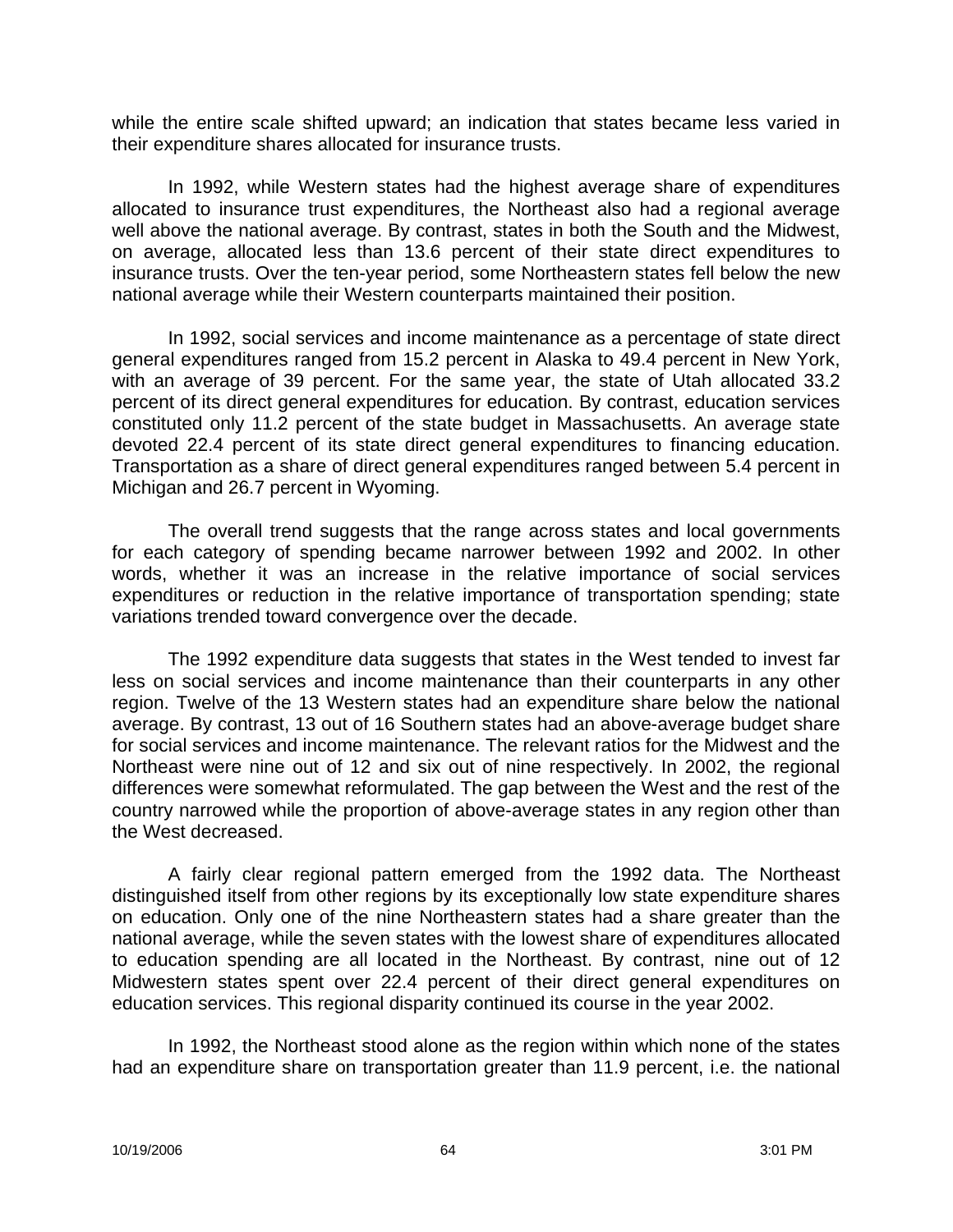average. By contrast, each other region saw a majority of its states with an aboveaverage share.

#### *Differences among Local Fiscal Systems across States*

In 1992, local expenditures on utility services, as a percentage of local direct expenditures, ranged from 2.7 percent in New Jersey to 36 percent in Nebraska, with an average of 10.8 percent. Local governments in 33 states allocated less than 10.8 percent of their direct expenditures to providing utility services, implying that the distribution was skewed to the lower end. Compared with figures in 2002, the percentage gap shrank significantly while the whole scale moved slightly downward. Local governments in most states tended to spend less on utility services. At the same time, differences across states became less distinct than they were ten years ago.

Judging by average local expenditure share on utility in 1992, there was considerable regional disparity between the Northeast and the South and the West. The Northeastern states, on average, contributed 7.1 percent of local direct expenditures to the provision of utility services, a share far below the national average. States in the South and the West, by contrast, had regional averages well above 10.8 percent. The Midwestern states, on the other hand, shared a regional average about the same as the national one. In 2002, the regional average for local governments in Northeastern states sank ever lower, increasing the regional gap in percentage distribution.

In1992, education services as a share of local direct general expenditures ranged between 0.1 percent in Hawaii and 68.7 percent in Vermont. The District of Columbia ranked next to Hawaii, with 17.3 percent of its local expenditures going for education. If Hawaii and the District of Columbia are not counted because of their unique circumstances, the minimum value of the range becomes 35.1 percent in California. On average, education services consumed 48.5 percent of local direct general expenditures. In 2002, the range of variation became smaller, while the average level of education expenditures remained quite stable.

In 1992, local governments in the Northeast and the Midwest allocated a greater share of their direct general expenditures for education services than their counterparts in the West and the South. While six out of nine Northeastern states and eight out of 12 Midwestern states committed nearly 50 percent of their local direct expenditures to education, only half of the Southern states and less than half of the Western states were able to go beyond the national average. The regional average for the Northeast grew even higher in 2002, while the reverse happened to all the other regions.

In 1992, public safety as a share of local direct general expenditures ranged from 4.9 percent in West Virginia to 19 percent in Hawaii. The local expenditure share for environment and housing ranged between 6.8 percent in Mississippi and 15.1 percent in Delaware (excluding the extreme value of 41.4 percent for Hawaii). On average, environment and housing consumed 10.3 percent of the local direct general expenditure while the average share for public safety was 9.3 percent. In comparison to 2002, the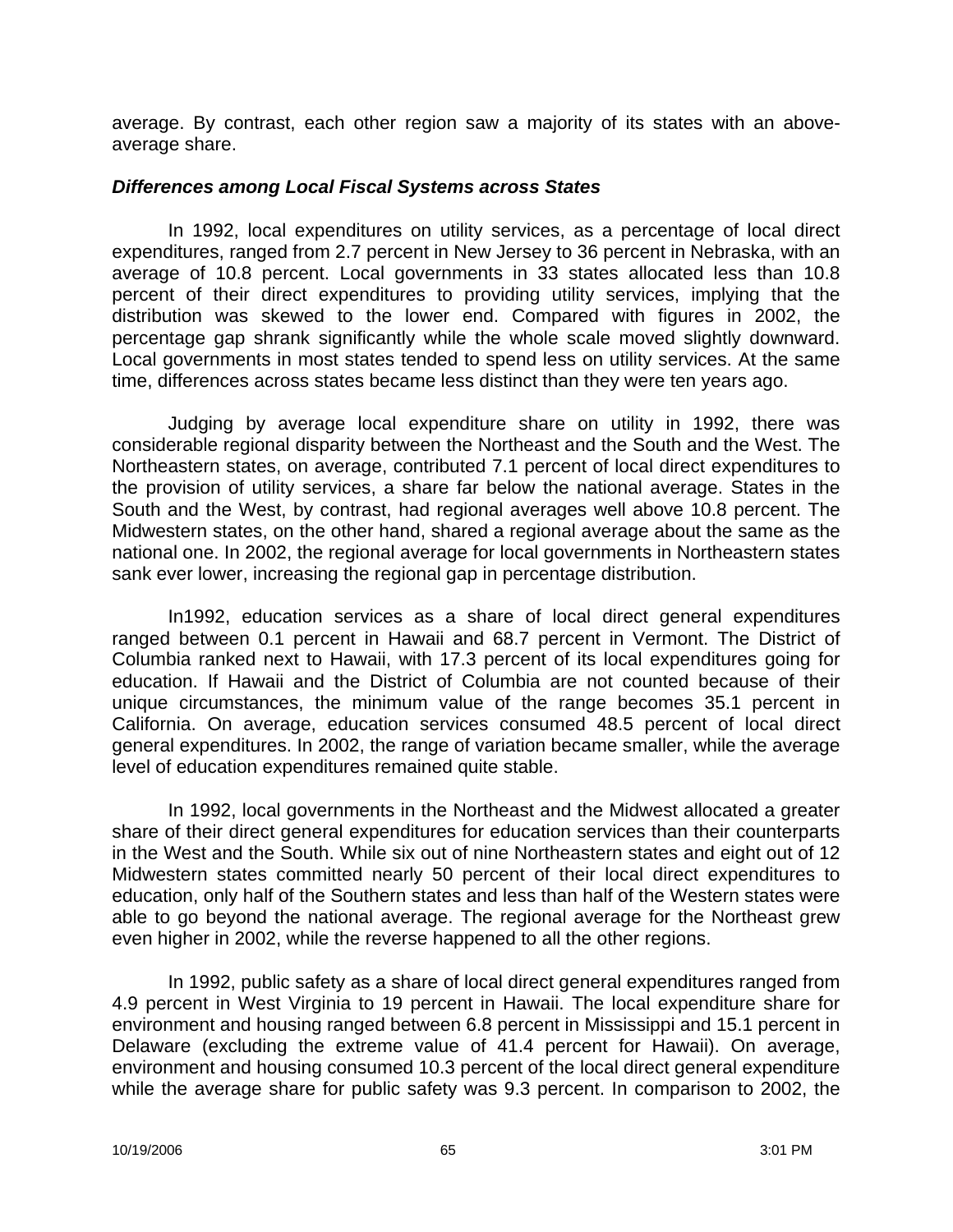variation for environment and housing expenditures noticeably narrowed. The range for public safety, however, did not change significantly, although moving slightly to the upper end of the scale.

Social services and income maintenance as a percentage of local direct general expenditures ranged between 0.4 percent in Vermont to 21.8 percent in Georgia (excluding the extreme value of 32.1 percent for District of Columbia which provides both state and local level services). Local governments in an average state used 9.6 percent of local expenditures to support redistributive programs. For the same year, the local expenditure share for transportation ranged between 2.1 percent in West Virginia and 13.1 percent in Colorado, with an average of 6.9 percent. In 2002, the range of variation for social services remained roughly the same while that for transportation shifted slightly upward.

In terms of local expenditures on public safety in 1992, Northeastern states devoted a much higher share of their local direct general expenditures than their counterparts in the Midwest, while states in the West and the South lay between the two extremes. Six out of nine Northeastern states had an above-average profile, contrasted by four out of 12 Midwestern states. Ten years later, the regional disparity between the Northeast and the Midwest turned into a gap between the West and the Midwest.

In 1992, all but one Northeastern state allocated less than the average share of local expenditures for social services and income maintenance. Yet, nine out of 16 Southern states spent more than 9.6 percent of the local expenditures on similar programs. The regional disparity remained apparent in 2002, while the regional averages for both the Northeast and the South improved.

### **G. Expenditure by composition**

Classified by composition, rather than functions, direct expenditures consist of current operations, capital outlay, assistance and subsidies, interest on debt, and insurance benefits and repayments.

In 2002, state and local governments spent a total of \$2 trillion on direct expenditures. Expenditures on current operations reached \$1.5 trillion, accounting for 73.3 percent of the total direct expenditures. See Figure 10. While current operations accounted for the lion's share of direct expenditures, expenditures on capital outlays was the second most important component of direct expenditures, accounting for 12.5 percent of total state and local direct expenditures. In addition, allocations to insurance benefits and repayments constituted 8.3 percent of state and local direct expenditures. The shares for interest on debt and assistance and subsidies were 4.3 percent and 1.6 percent respectively.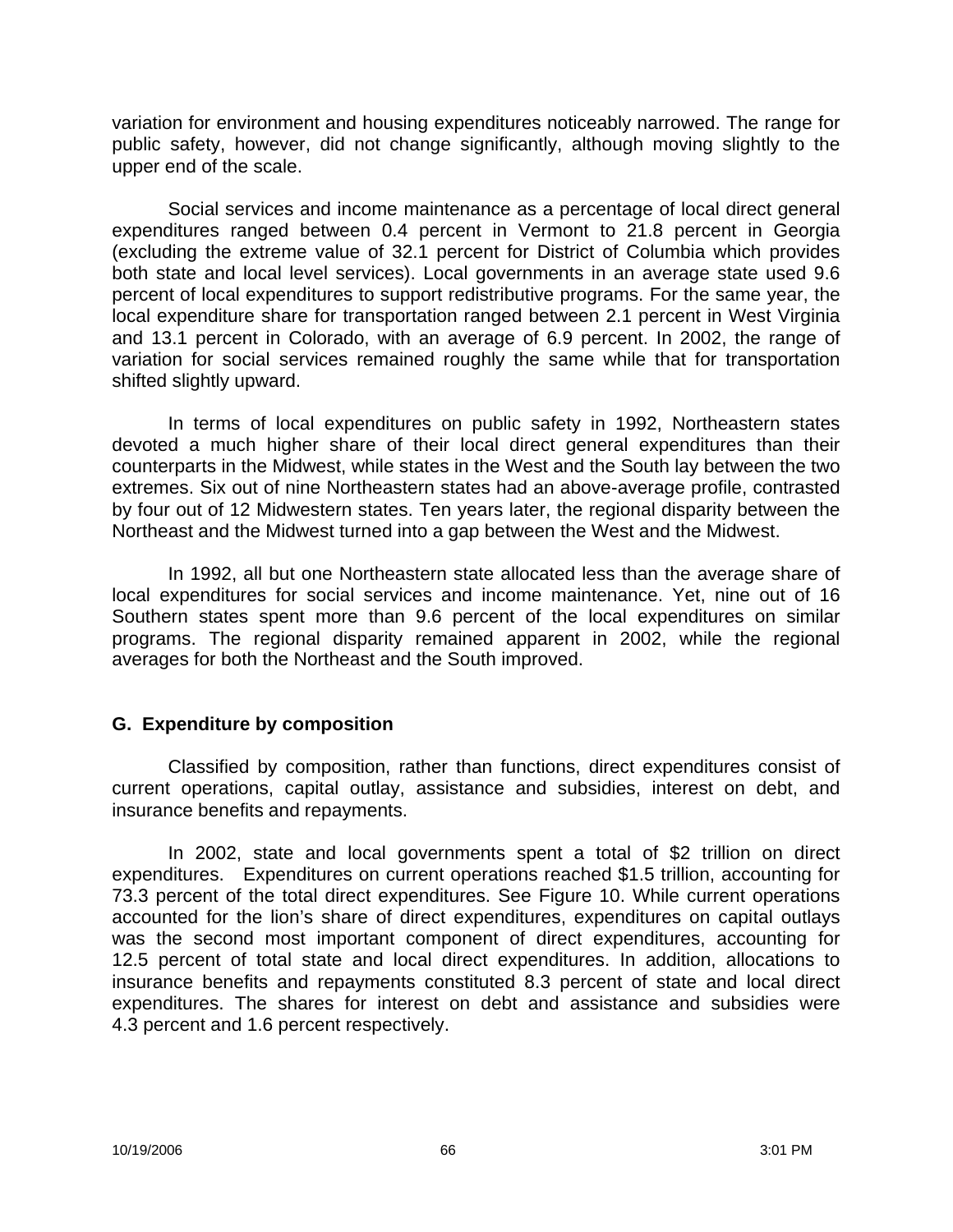

### *Differences between State and Local Fiscal Structures, 2002*

While total state and local direct expenditures and the percentage contribution to each component provide a good overall picture, such an aggregate view glosses over differences between state and local governments in the composition of their direct expenditures. A comparison of state expenditures by composition with expenditures by local governments by composition reveals that states and localities differ in important ways in the relative weight they assign to different types of expenditure. See Figure 11.

First, insurance benefits and repayments claim a much greater share of direct expenditures in states than in localities. In 2002, for instance, 16.1 percent of state direct expenditures went for insurance benefits and repayments while its share in local expenditures was only two percent. Local governments in six states had no expenditures on insurance benefits and repayments. For the same year, state and local governments spent a total of \$169.7 billion on insurance benefits, 86.8 percent of those payments occurred at the state level.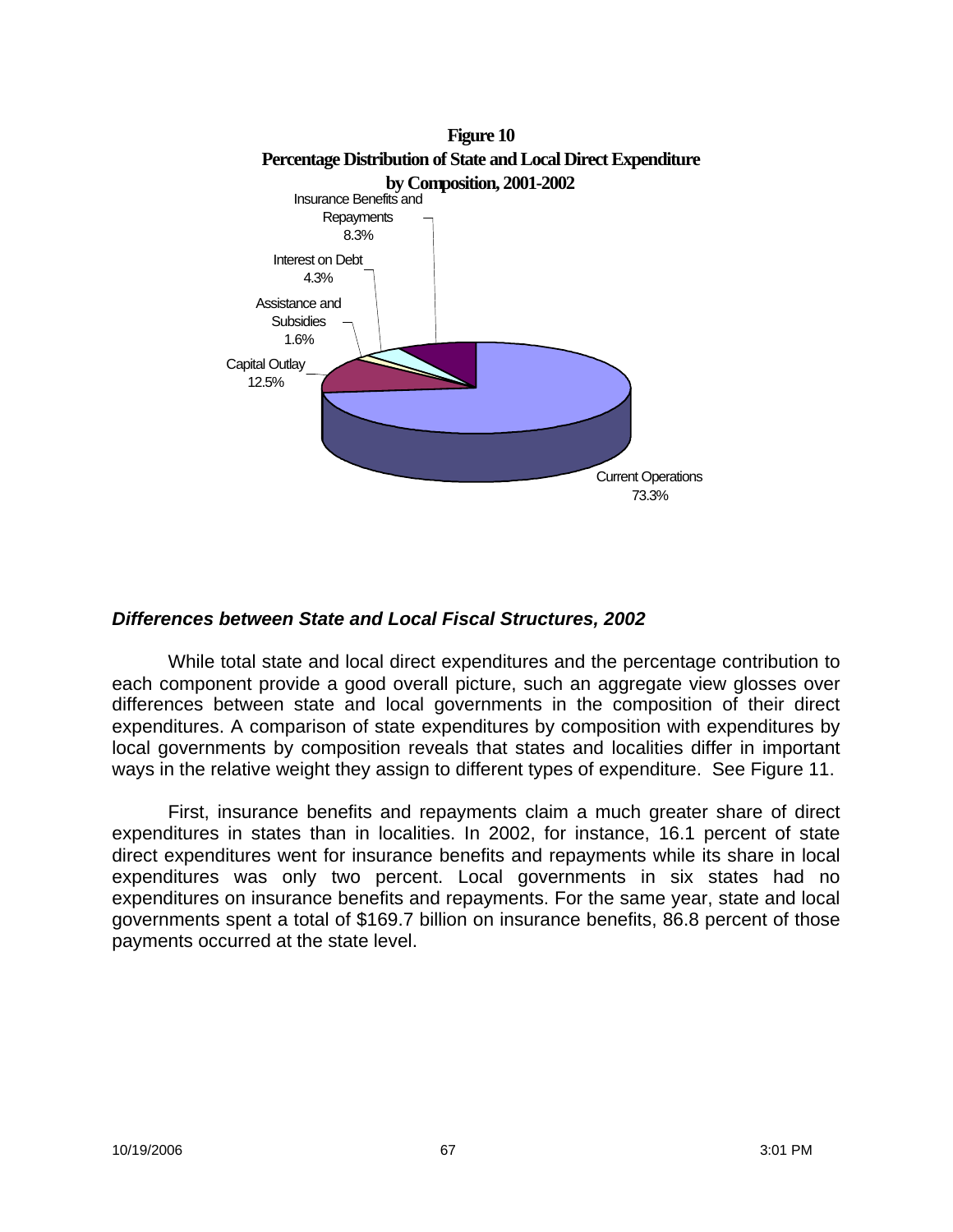**Figure 11 Percentage Distribution of State and Local Direct Expenditures by Composition, 2001-2002**



Second, state governments spend a much greater share of direct expenditures on assistance and subsidies than their local counterparts. In 2002, states in the aggregate devoted 2.7 percent of direct expenditures to assistance and subsidies while the comparable figure for local governments was 0.8 percent. In fact, most local governments did not spend on assistance and subsidies at all. Not surprisingly, 73.1 percent of the state and local total expenditures in this category came from state governments.

Third, current operations account for a greater share of direct expenditures at the local level than at the state level, although being the most important component of expenditures for both state and local governments. In 2002, local governments allocated 77.7 percent of their direct expenditures for current operations while the equivalent figure for states was 67.8 percent. For the same year, local governments were responsible for 58.5 percent of state and local total expenditures on current operations.

Fourth, local governments contributed a greater share of direct expenditures to capital outlays than their state counterparts. In 2002, 14.7 percent of local direct expenditures went for capital outlays while expenditures in the same category accounted for 9.8 percent of state direct expenditures. Of the state and local total expenditures on capital outlays, 64.9 percent came from local governments.

In sum, the relative importance of different types of expenditures in state expenditures is quite different from that in local expenditures. In 2002, the second most important component of state expenditures was insurance benefits and payments, while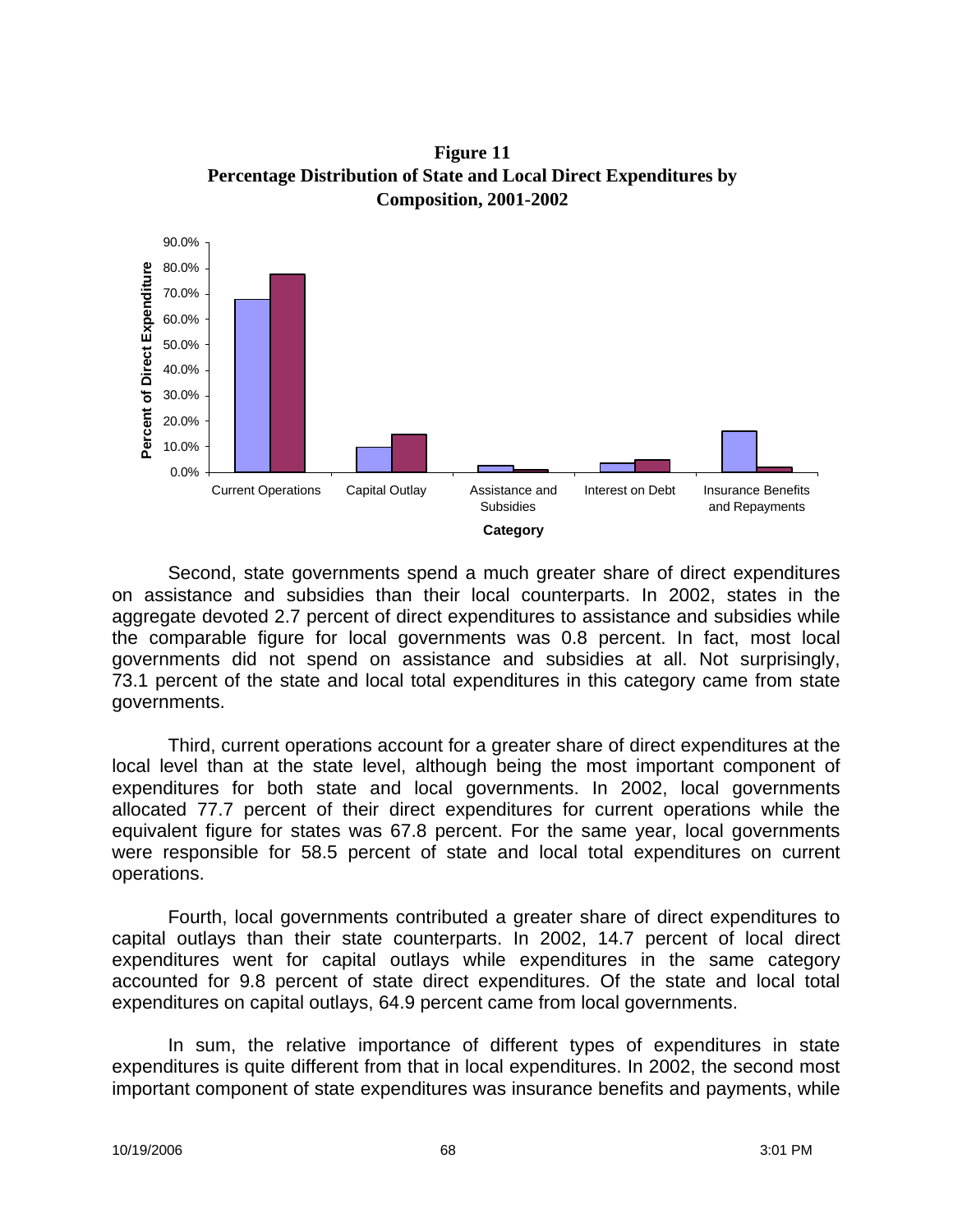capital outlays was the second most important for local governments. In states, capital outlay was the third major component, followed by interest on debt and assistance and subsidies. In localities, by contrast, interest on debt, insurance benefits and payments, and assistance and subsidies came in a descending order of importance.

#### *Differences among States across Regions, 2002*

In the aggregate, states and localities exhibit compelling differences in their fiscal structures. When taken individually however, states also differ from one another in the composition of direct expenditure.



**Figure 12 Percentage Distribution of State Direct Expenditure by Composition, 2001-2002**

In the aggregate, states allocated two-thirds of their direct expenditures to current operations. The other third of their direct expenditures are allocated to insurance benefits and repayments (16.1 percent), capital outlays (9.8 percent), interest on debt (3.6 percent), and assistance and subsidies (2.7 percent). See Figure 12. The composition of spending, however, varies across individual states.

First, states differ noticeably in their contribution to insurance benefits and payments. While insurance benefits and payments constituted the second largest share of total state direct expenditures, it was not the case in some states. In 2002, insurance benefits and payments as a share of state expenditures ranged from 6.7 percent in Nebraska to 26.4 percent in Ohio. Besides New Jersey, Ohio, Oregon, Washington, West Virginia, and Wisconsin contributed over 20 percent of their state direct expenditures to insurance benefits and payments. By contrast, Delaware, Nebraska, North Dakota, South Dakota, Tennessee, and Vermont committed less than ten percent to expenditures in the same category. In fact, in all these six states, except Tennessee, capital outlays surpassed insurance as the second most important component of direct expenditure.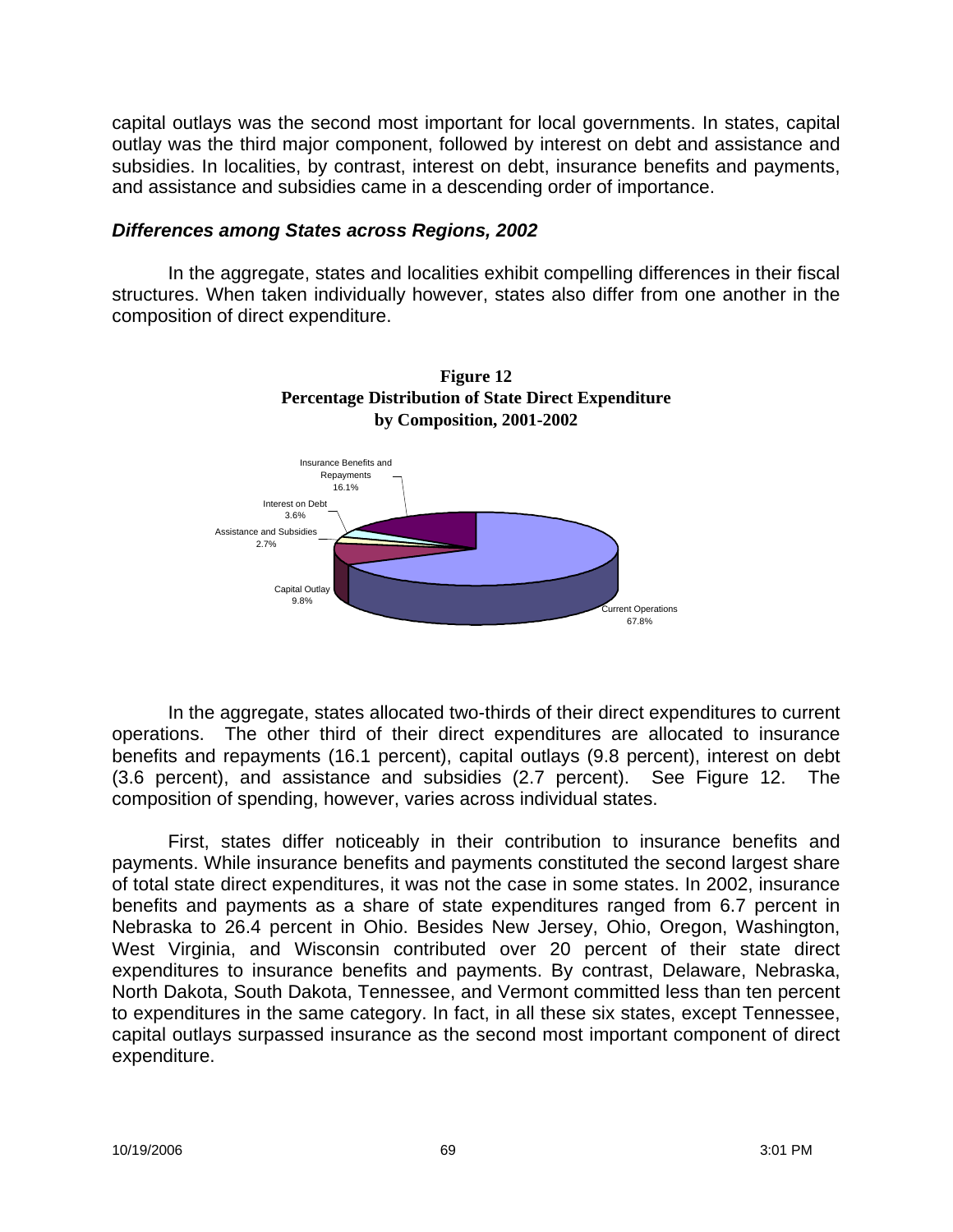Judging from the average share insurance took up in direct expenditures; states in the West contributed the most to insurance benefits and payments while states in the South contributed the least. On average, insurance constituted 15.4 percent of state expenditures in the West. The average share in Southern states, however, was only 13.1 percent. Both the Midwest and the Northeast had a regional average not far off the national average of 14.2 percent.

Second, states vary in their commitment to expenditures on assistance and subsidies. In 2002, assistance and subsidies as a percentage of direct expenditures ranged between 1.2 percent in New Jersey and 4.5 percent in Arizona (excluding the exceptionally high value of 6.7 percent in Alabama). While in ten states, assistance and subsidies claimed less than two percent of state expenditures, in 19 states, the expenditure share for assistance and subsidies surpassed that for interest on debt.

Compared by region, states in the South and the Midwest tended to spend a greater share on assistance and subsidies than their counterparts in the Northeast and the West. On average, Southern states contributed three percent of direct expenditures to assistance and subsidies, while the regional average for the West was 2.6 percent.

Third, capital outlays as a share of direct expenditures varied from state to state. In 2002, capital outlays consumed 17.9 percent of state direct expenditures in South Dakota. By contrast, the expenditure share for capital outlays was as low as five percent in California. Twenty states devoted less than ten percent of direct expenditures to spending in this category. While Southern and Midwestern states were slightly more likely to spend a greater share on capital outlays than states in the Northeast and in the West, there was more variation within a region than across regions.

Fourth, states also vary widely in their expenditure share for interest on debt. In 2002, the spending share for interest on debt ranged between 1.3 percent in Tennessee and 10.3 percent in Massachusetts. In nine states, interest on debt accounted for less than two percent of direct expenditures, whereas the share was greater than five percent in ten states.

The regional disparity between the Northeast and the rest of the country loomed large in expenditures on interest on debt. In 2002, Northeastern states, on average, allocated 5.9 percent of their direct expenditures for interest on debt, well above the national average of 3.7 percent.

Finally, although current operations consistently consume the largest share of expenditures in all states, some states spend a lot less in this category than others. In 2002, current operations as a percentage of state direct expenditures ranged from 58.2 percent in Ohio to 76.8 percent in Nebraska, with an average of 69 percent.

While the South distinguished itself from the other regions with the largest expenditure share on current operations. In 2002, on average, states in the South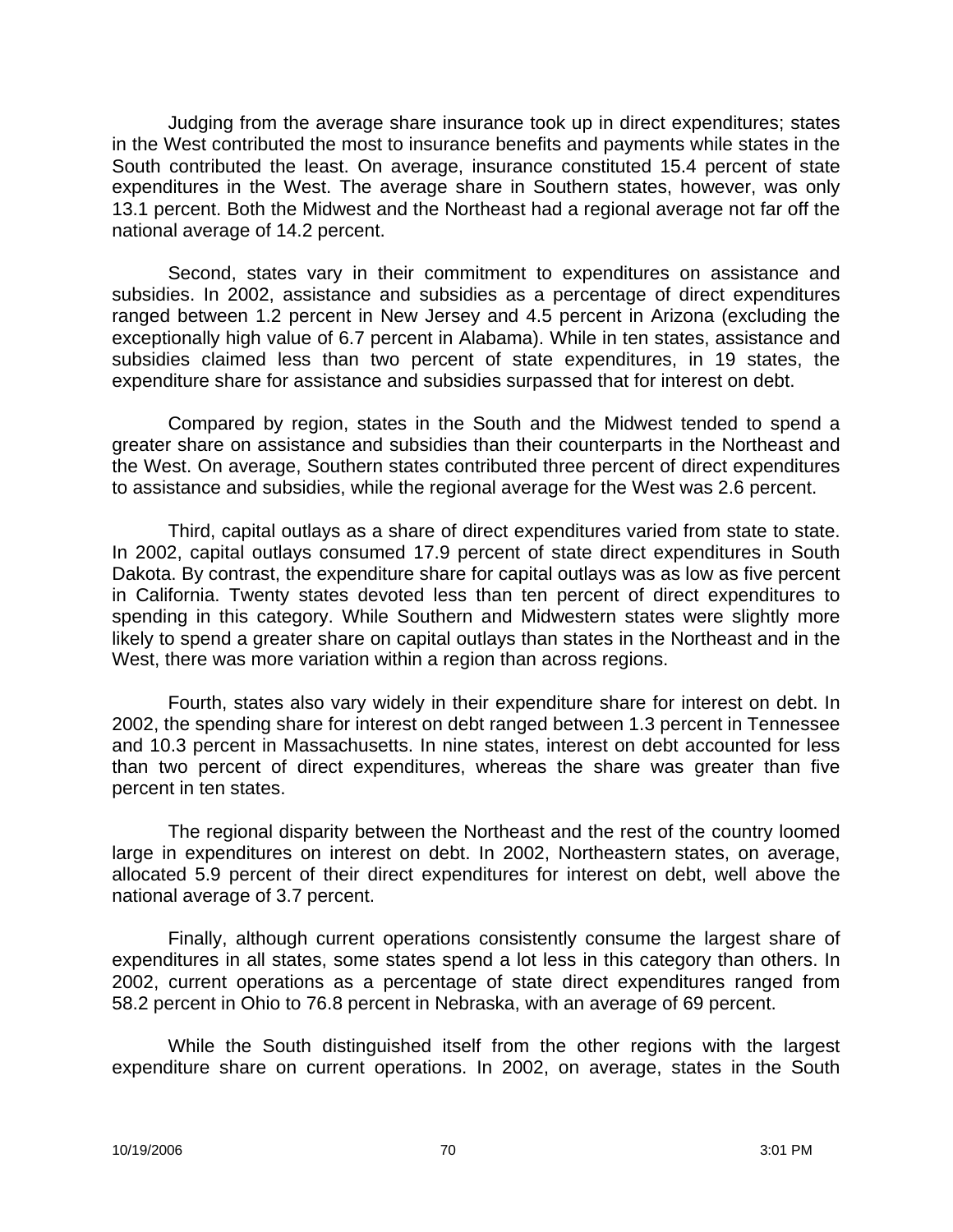contributed 70.1 percent of direct expenditures to current operations, while the regional average for the Northeast was 67.4 percent.

#### *Differences among Local Fiscal Systems across States, 2002*

Just as states vary considerably in their expenditure patterns, local governments are far from uniform in terms of the composition of their direct expenditures. Localities in different states tend to focus on different types of expenditures. There are considerable variations in local expenditure on current operations, capital outlay, and interest on debt, but less variation in the other types of local expenditure.



In the aggregate, current operations accounted for 77.7 percent of local direct expenditures. That was followed by capital outlays (14.7 percent), interest on debt (4.8 percent), insurance payments (2 percent) and assistance and subsidies (0.8 percent). See Figure 13. The experience of local governments in individual states, however, varies in important ways.

First, local governments differ in their commitment to current operations. In 2002, current operations as a share of local direct expenditures ranged from 69.2 percent in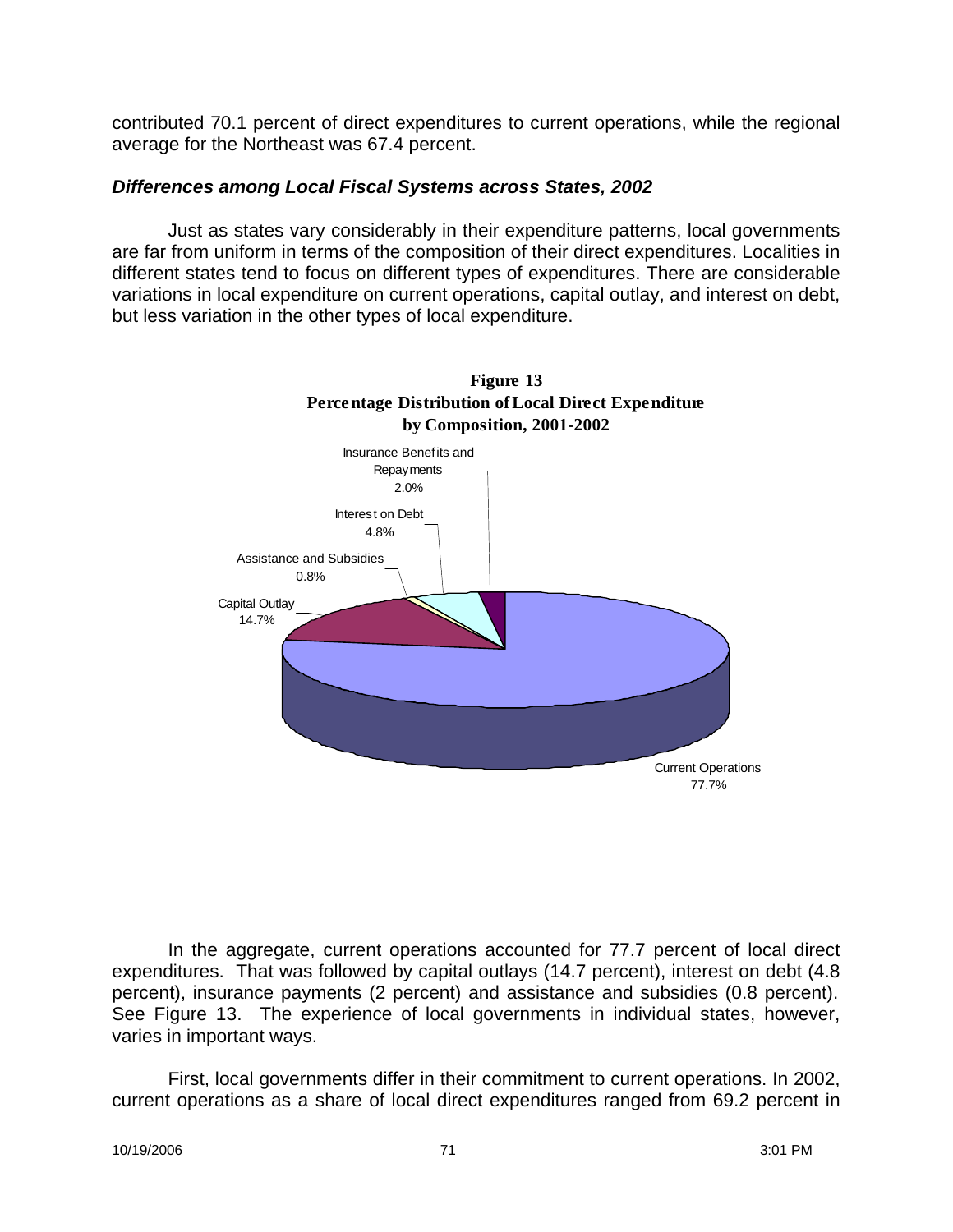Hawaii to 89.4 percent in Rhode Island. Local governments with a smaller share on current operations tended to place more weight on capital outlays.

The regional patterns for state expenditures on current operations were somewhat reversed at the local level. In 2002, local governments in the Northeast boasted the highest expenditure share for current operations. On average, Northeastern states committed 83.3 percent of local direct expenditures to current operations. In stark contrast, states in the West on average contributed only 76.8 percent. The regional averages for the Midwest and the South were about the same as the national average.

Second, local governments vary in their contribution to capital outlays. In 2002, capital outlays claimed as much as 25.2 percent of local direct expenditures in Hawaii, but as little as 4.3 percent in Rhode Island. While in Maine, Mississippi, Montana, New Jersey, Rhode Island, Vermont, and West Virginia local governments devoted less than ten percent of local direct expenditures to capital outlays, the share was greater than 20 percent in Alaska, Arizona, the District of Columbia, Hawaii, and Nevada.

With regard to expenditures on capital outlays, an apparent regional gap existed between the Northeast and the West. In 2002, local governments in Northeastern states, on average, contributed 10.6 percent of their expenditures to capital outlays, while the regional average for the West was as high as 17.7 percent.

Third, local governments spend differently on interest on debt. In 2002, interest on debt as a percentage of local direct expenditures ranged between two percent in Idaho and 11.2 percent in Kentucky. On average, interest on debt accounted for 4.8 percent of local direct expenditures.

From a regional perspective, local governments in the South and the West were more likely to contribute a greater expenditure share to interest on debt than those in the Northeast and the Midwest. The regional average for the Northeast was 3.7 percent while those for the South, the West, and the Midwest, were five percent, 4.8 percent, and four percent respectively.

### *Trends over the Decade: Changes in Expenditure Composition*

A comparative analysis between 1992 and 2002 may help us examine whether the composition of government expenditure changed in any significant way at both the state and local levels.

In 1992, state and local government direct expenditures totaled \$1,146,853 million, of which 68.1 percent was spent on current operations, 11.7 percent on capital outlay, 7.9 percent on insurance benefits and payments, 5.7 percent on interest on debt, and 2.9 percent on assistance and subsidies. Compared with 2002, the relative importance of different components of expenditure remained stable. The shares for current operations, capital outlays and insurance increased over the decade, while the shares for the other categories went down. See Figure 14.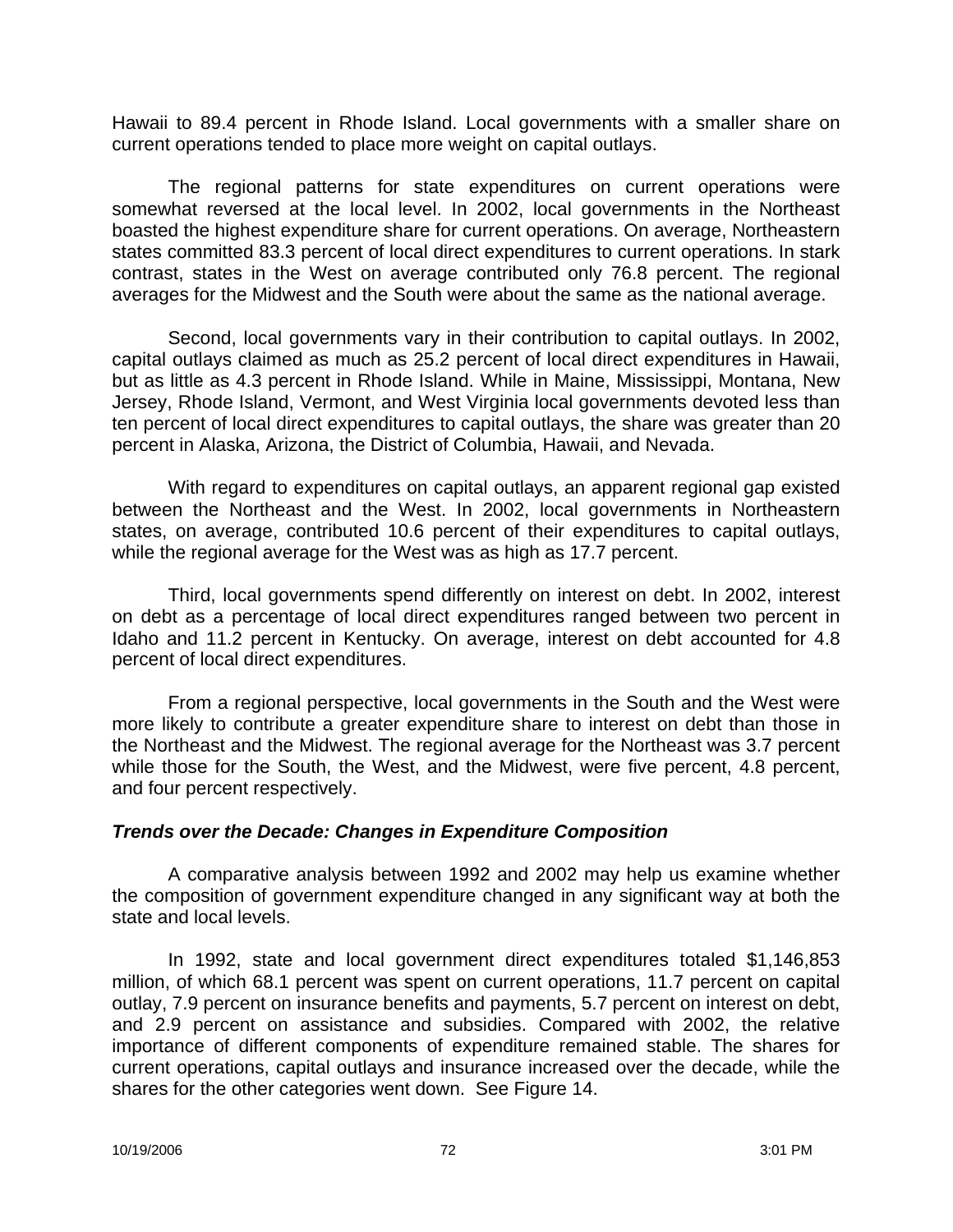

**Figure 14 Percentage Distribution of State and Local Direct Expenditures by** 

*Changes in State and Local Fiscal Structures, 1992-2002*

The 1992 expenditure data suggested relative stability in the differences between state and local fiscal structures over time. State and local disparities found in 1992 were largely sustained in 2002.

In 1992, insurance benefits and payments accounted for 16 percent of state expenditures while only 1.6 percent of local expenditures went for spending in this category. For the same year, local governments in nine states did not spend on insurance at all. Ten years later, local governments in more states had expenditures on insurance benefits and repayments, and the gap between state and local expenditure narrowed slightly. In 1992, states were responsible for 88.5 percent of the state and local total expenditures on insurance benefits. The state share dropped in 2002 as the disparity between state and local governments became less steep.

In 1992, assistance and subsidies amounted to 4.1 percent of state direct expenditures while its share in local expenditures was 1.9 percent. For the same year, 62.2 percent of state and local total expenditures in this category came from states. In 2002, the share for assistance and subsidies dropped at both the state and local levels, while the magnitude of change was greater at the local level. As a result, states shouldered a significantly larger share of the state and local total expenditures on assistance and subsidies than ten years before.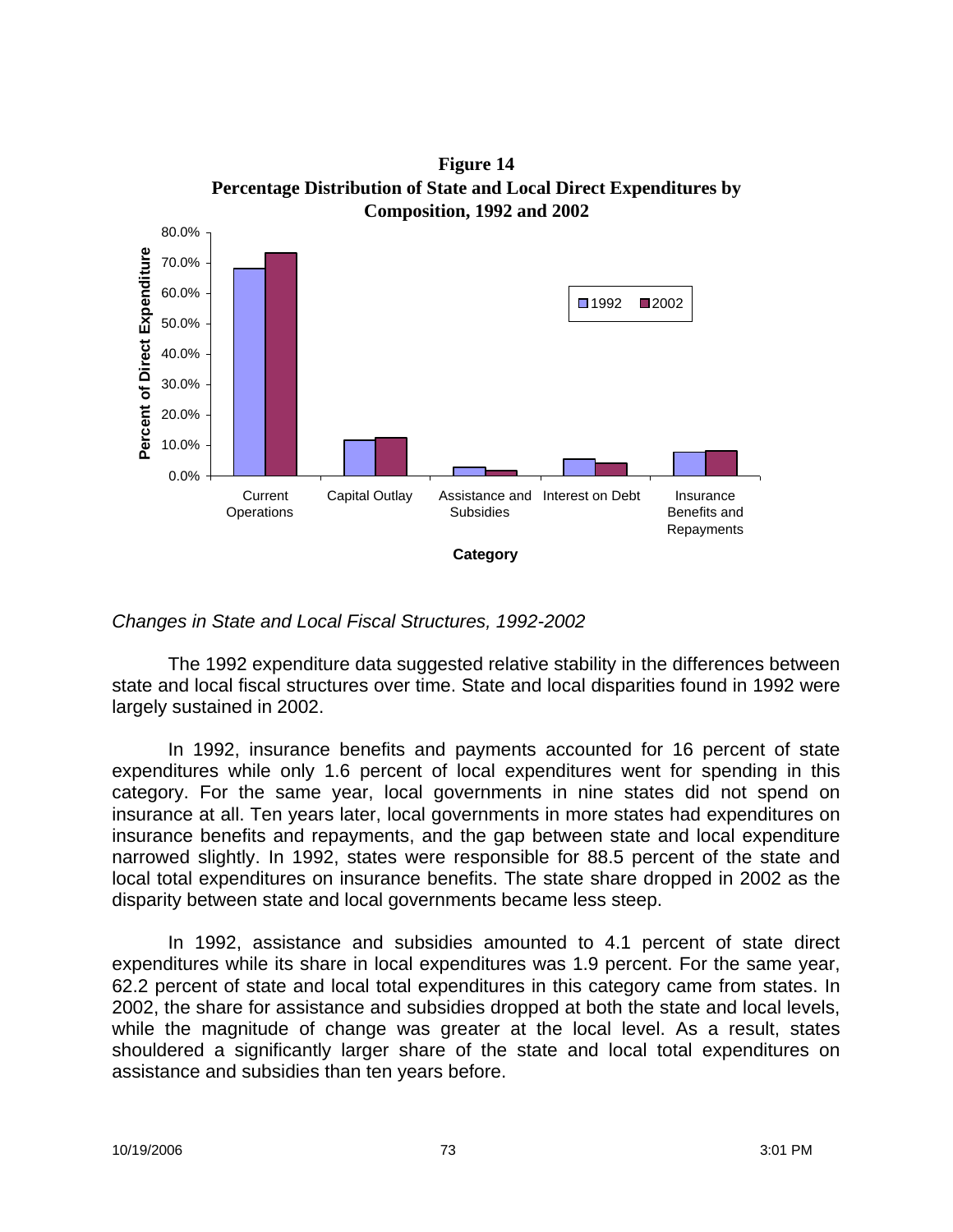In 1992, current-operating expenses accounted for 70.7 percent of total local government direct expenditures, while the comparable figure for states was 64.7 percent. In other words, local governments accounted for 58.7 percent of total state and local expenditures for current operations. By 2002, both state governments and local governments were spending a larger share of their direct expenditures on current operations and the state share increased somewhat faster. However, in 2002 local governments accounted for 58.5 percent of total state and local current operating expenditures.

In 1992, capital outlays accounted for 13.1 percent of local direct expenditures, while 10 percent of state expenditures went for the same category. Local expenditures on capital outlays contributed to 62.8 percent of total state and local expenditures on capital outlays. In 2002, as the share for capital outlays decreased in both state and local expenditures, the gap between states and localities apparently widened. Local governments turned out to shoulder a greater share of the state and local total expenditures in this category.

#### *Changes in State Spending Patterns across Regions, 1992-2002*

In 1992, insurance benefits and payments as a share of state direct expenditures ranged from 3.8 percent in Nebraska to 29.6 percent in Nevada. While California, Nevada, Ohio, and West Virginia contributed over 20 percent of state expenditures to insurance, nine states committed less than ten percent. In 2002, the range of variation among states shrank, suggesting that states are becoming less divergent in their expenditure shares on insurance benefits and payments.

Compared by region, states in the West and the Northeast committed a larger share of expenditures to insurance benefits than their counterparts in the Midwest and the South in 1992. The West boasted a regional average of 15.7 percent, followed by the Northeast with an average of 14.7 percent. By contrast, the comparable numbers for the Midwest and the South were 12.4 percent and 12.3 percent respectively. The regional pattern was revised in 2002. As the gap between the West and the South widened, the difference between the Midwest and the Northeast disappeared.

In 1992, the share of state expenditures for assistance and subsidies had a range between one percent in New Jersey and 7.7 percent in Illinois. While California, Colorado, Indiana, New Jersey, New York, and Nevada contributed less than two percent of state expenditures to assistance and subsidies, the percentage was greater than seven percent in Illinois, Michigan, and Minnesota. In 2002, state variation in assistance and subsidies spending had a much narrower range. State governments became closer in deciding their share of expenditures in this category.

An apparent regional gap emerged between the Midwest and the West in 1992. Midwestern states, on average, allocated five percent of their expenditures for assistance and subsidies. By contrast, the regional average for the West was only 3.2 percent. In 2002, the regional disparity between the Midwest and the West was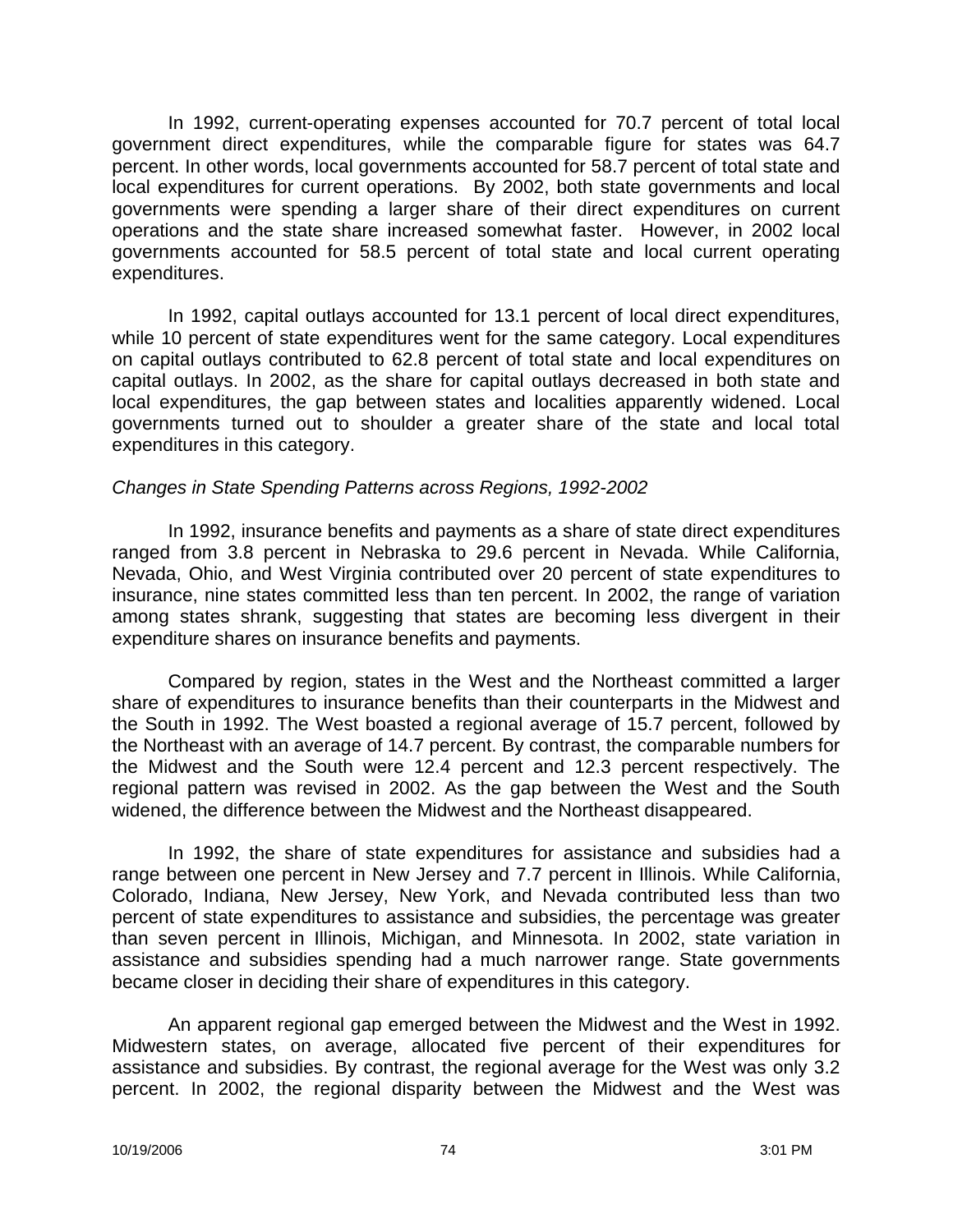significantly reduced. While more Southern states moved to the upper end, the average share in the Northeast slipped down.

In 1992, capital outlays as a percentage of state expenditures ranged from 3.2 percent in New Hampshire to 23.7 percent in Hawaii. Eighteen states had a share smaller than ten percent. Compared with 2002, states became less varied in their spending share for capital outlays ten years later.

There was considerable regional variation in expenditures on capital outlays in 1992. While states in the West allocated an average share of direct expenditures of 12.7 percent for capital outlays, the comparable figure for Northeastern states was only 8.8 percent. The regional averages for the South and the Midwest rest around the national average of 11 percent. A decade later, however, the regional disparities disappeared, as the Western states joined the Northeastern states in lower shares for capital outlays.

In 1992, the state expenditure share for interest on debt ranged from one percent in Kansas to 12.6 percent in Oregon. In 17 states, interest on debt constituted a smaller share of direct expenditures than assistance and subsidies. In 2002, the range of variation among states apparently shrank, another sign of state convergence in expenditure composition.

In 1992, the Northeast had an average share for interest on debt far greater than other regions. While Northeastern states boasted an average contribution of 7.6 percent, the regional average was 5.7 percent in the West, 4.7 percent in the Midwest and 4.5 percent in the South. In 2002, the regional disparity maintained its magnitude, while the differences between the other regions became less apparent.

In 1992, current operations consumed 51.6 percent of state expenditures in Nevada, whereas its share was 75.3 percent in Indiana. Again, the degree of state variation declined in 2002, providing further evidence for state convergence.

From a regional perspective, the South and the Midwest experienced a greater state expenditure share for current operations than the Northeast and the West in 1992. The regional average in the South was as high as 68 percent. In contrast, the West only had an average of 62.7 percent. In 2002, the regional gap shifted to the South and the Northeast, as the magnitude of difference declined.

### *Changes in Local Fiscal Systems across States, 1992-2002*

In 1992, current operations as a share of local direct expenditures ranged from 56.1 percent in Washington to 87.1 percent in Vermont. The spread of this range was significantly reduced in 2002. Local governments became less varied in their expenditure in this category.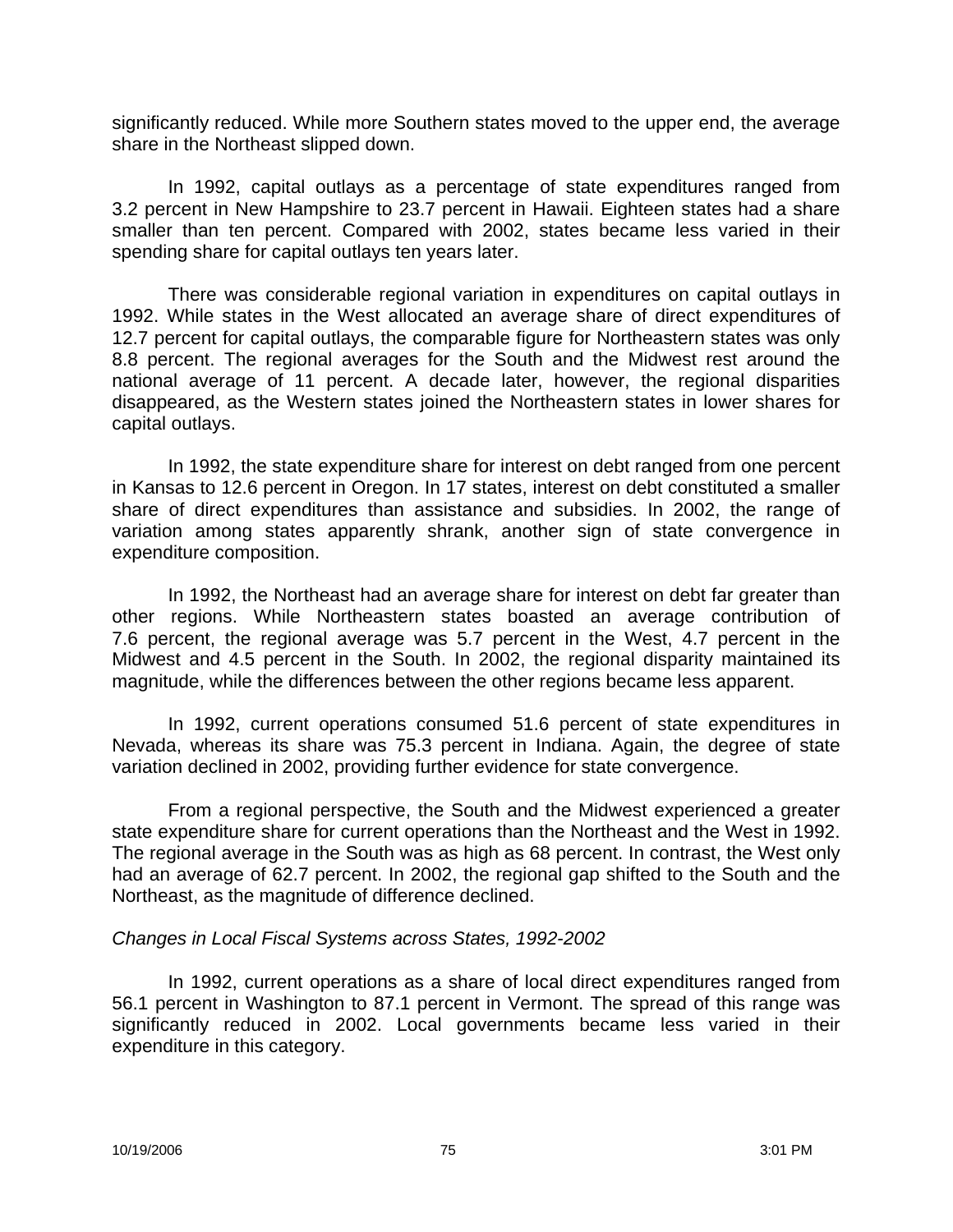Local governments in the Northeast, in 1992, committed to current operations a share much greater than their counterparts from the rest of the nation, especially those in the West. On average, local governments in Northeastern states contributed 78.5 percent of their direct expenditure to current operations, while the regional share in the West was 68.4 percent. This regional pattern remained fairly stable in the next ten years.

In 1992, the share of local direct expenditures allocated for capital outlays ranged between 5.8 percent in Rhode Island and 25.7 percent in Hawaii. Compare with 1992 the range of difference in 2002 expanded slightly over the decade. Local governments appeared less alike in this regard than ten years before.

In 1992, local governments in the Northeast were much less likely than those in the West to contribute a significant share of their direct expenditures to capital outlays. Local governments in the Northeastern states, on average, had 9.8 percent of their direct expenditures going for capital outlays. In sharp contrast, localities in the West had an average share of 16.2 percent. The regional disparity was carried over from 1992 to 2002, with its magnitude increasing slightly.

In 1992, interest on debt claimed as much as 15.1 percent of local direct expenditures in Utah and as little as 2.4 percent in Idaho. Local governments in Idaho, Rhode Island, Vermont, and South Dakota committed less than three percent of their expenditures to interest on debt. In contrast, interest on debt accounted for over ten percent of local direct expenditures in Utah, Texas, Kentucky, Arizona, and Alaska. The range of variation was narrowed in 2002, implying a trend toward convergence among local governments in their expenditure patterns.

With respect to expenditures for interest on debt, a considerable disparity lay between localities in the South and West and localities in the Northeast and the Midwest. On average, local governments in the Western states contributed 7.7 percent of their expenditures to interest on debt while their counterparts in the South contributed seven percent. By contrast, the regional averages for the Northeast and the Midwest were 4.4 percent and 4.9 percent respectively. In 2002, the regional pattern remained roughly the same. The magnitude of the difference, however, became less impressive.

### **V. Significant Trends Affecting States and Local Fiscal Systems**

According to Ronald K. Snell, Director of Economic, Fiscal and Human Resources for the National Conference of State Legislatures, an aging population and a global economy are not going to mix well with state tax bases that were created some 40 years ago. For example, sales and income taxes now make up approximately 70 percent of state tax revenues. As people spend more on services and less on tangible goods a larger share of economic activity falls outside the base of the sales tax. An aging population, where older people tend to spend less on taxable items and more on tax-exempt items like healthcare products, exacerbates this situation.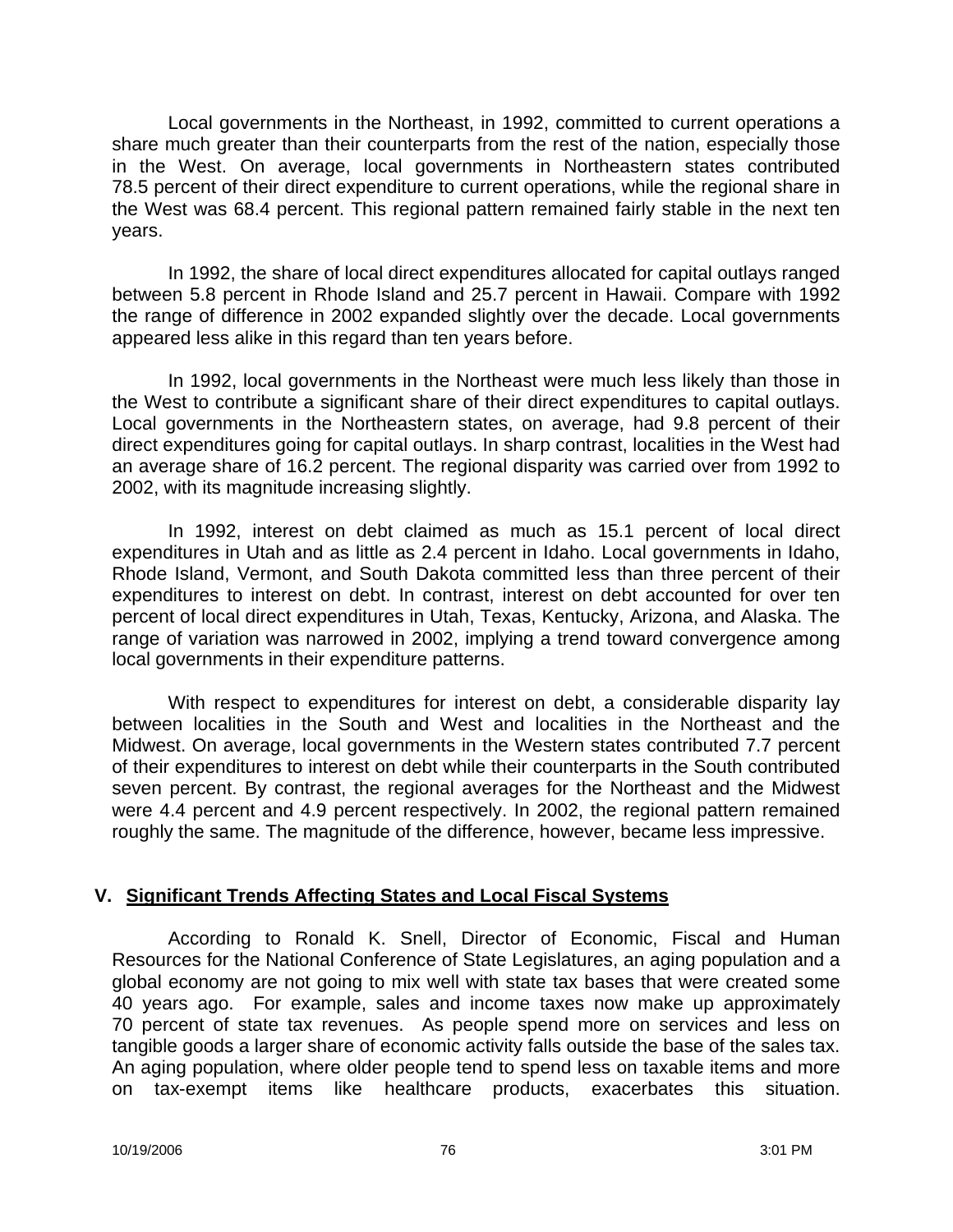Similarly, 27 states out of the 41 states with an income tax exempt Social Security income from state income taxation, and 34 of those 41 states exempt at least some public pension income.<sup>13</sup> This becomes a concern as the population ages and an increasing share of income comes from such transfer payments.<sup>14</sup>

These concerns are not limited to state governments. The same trends are having a profound impact on the fiscal health of cities as well. For example, a 2004 report by the National League of Cities, *Cities and the Future of Public Finance: A Framework for Public Discussion*, concludes, "A new system of public finance is needed to address the governance, economic, and intergovernmental challenges facing municipal governments." The report discusses the impacts of the changing economy, demographic trends and changes in the intergovernmental system on state revenue raising capacity and spending needs.

Concern about the future of state and local fiscal affairs is not just the concern of membership organizations like the National Conference of State Legislatures or the National League of Cities. For example, Robert Tannenwald of the Federal Reserve Bank of Boston is one of many researchers who have also expressed concern about the future of state and local fiscal systems. Tannenwald considers the impact on state and local taxes of four factors:

- 1. the shift in the nation's mix of production and consumption from goods to services;
- 2. the growing importance of intangible assets in generating output;
- 3. the proliferation of electronic commerce; and
- 4. the intensification of interjurisdictional competition.

He concludes "While I provide evidence that all four factors threaten the revenue productivity of state and local taxes, I have no good solutions to offer. . . . No solution presents state and local policymakers with a clear win-win situation, in which they could halt or reverse the decline in the revenue productivity of their taxes without sacrificing autonomy, competitiveness, neutrality, or administrative simplicity" (Tannenwald, 2002, p. 467).

The critical point all these examples are making is that the demand for state and local services and the ability of state and local governments to raise revenues depends, to a large extent, on the context or environment in which state and local governments operate. This is often referred to as the *fiscal architecture* of a state/local system of government where demographic, institutional and technical factors influence the spending requirements and revenue raising potential of that state/local system (Wallace, Forthcoming).

 $\overline{\phantom{a}}$ <sup>13</sup> *State Tax Notes*, Volume 34, Number 12, December 20, 2004, p. 797.

<sup>&</sup>lt;sup>14</sup> In 1960 transfer payments accounted for about 6 percent of national personal income, but increased to nearly 13 percent by 2000. At the same time, wages and salaries fell from nearly 79 percent of personal income in 1960 to just 66 percent in 2000. See National Conference of State Legislatures, *New Realities in State Finance*, 2004, Table 3, p. 28.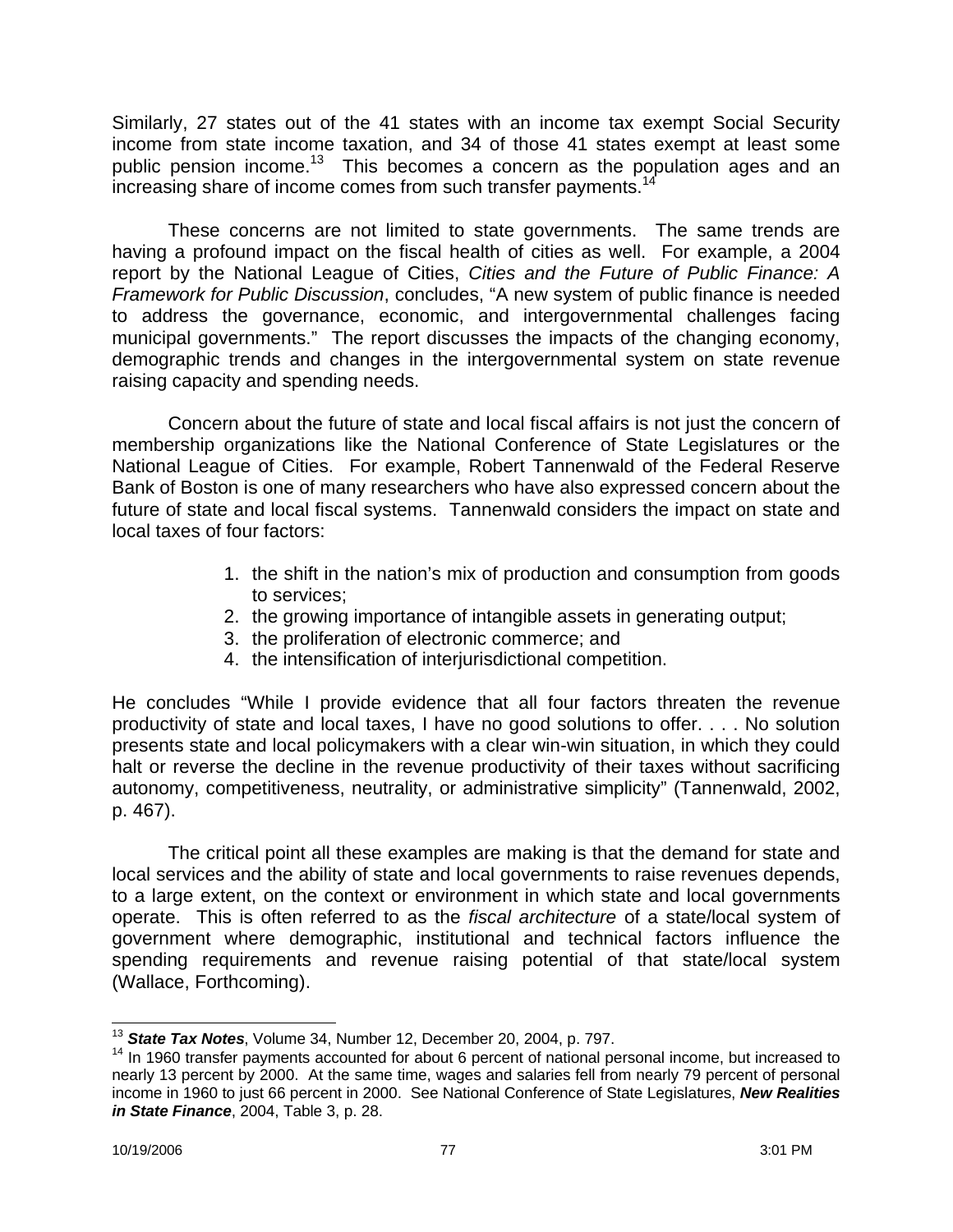Many such factors, generally beyond the control of state and local officials (at least in the short run), have profound impacts on the ability of state and local governments to perform adequately their responsibilities. Such factors include, but are not limited to,

- o The erosion in trust in state and local governments and the rise of organizations like Americans for Tax Reform and their 800 local affiliates which agitate against tax increases of any kind;
- o The changing relationship between the federal government and the states which often result in unfunded mandates being imposed on state and local governments;
- o Changing federal tax policy and its impact on state and local government revenues;
- $\circ$  Changes in the level and composition of federal intergovernmental grants;
- o An aging population and other demographic trends that impact the need for certain state and local services (e.g., Medicaid) as well as undermining the ability of state and local governments to raise revenues as discussed above;
- o Technological changes and the changing nature of the economy which is shifting more and more toward the production of services that are typically exempt from sales taxes;
- o The rapid growth of electronic commerce,
- o Interjurisdictional competition and the pressure that puts on both state and local spending and revenue raising;
- o The boom and bust cycles of state and local revenues;
- o Increasing globalization of the economy; and
- o Pressures for school finance reform coming from the courts.

All of these, and other, factors contribute to the concerns expressed by Robert Snell and the National League of Cities about the ability of state and local governments to provide the goods and services needed by their citizens. These factors and how they impact state and local fiscal situation are discussed further below. State and local fiscal systems must have the flexibility to adapt to changing circumstances. The viability of these systems is ultimately at stake.

# **A. Citizen Trust in Government**

### *Trust in Government*

It is widely recognized that trust is a critical component of our democracy. As Hubert H. Humphrey once observed, "Surely anyone who has ever been elected to public office understands that one commodity above all others, namely the trust and confidence of the people, is fundamental in maintaining a free and open political system."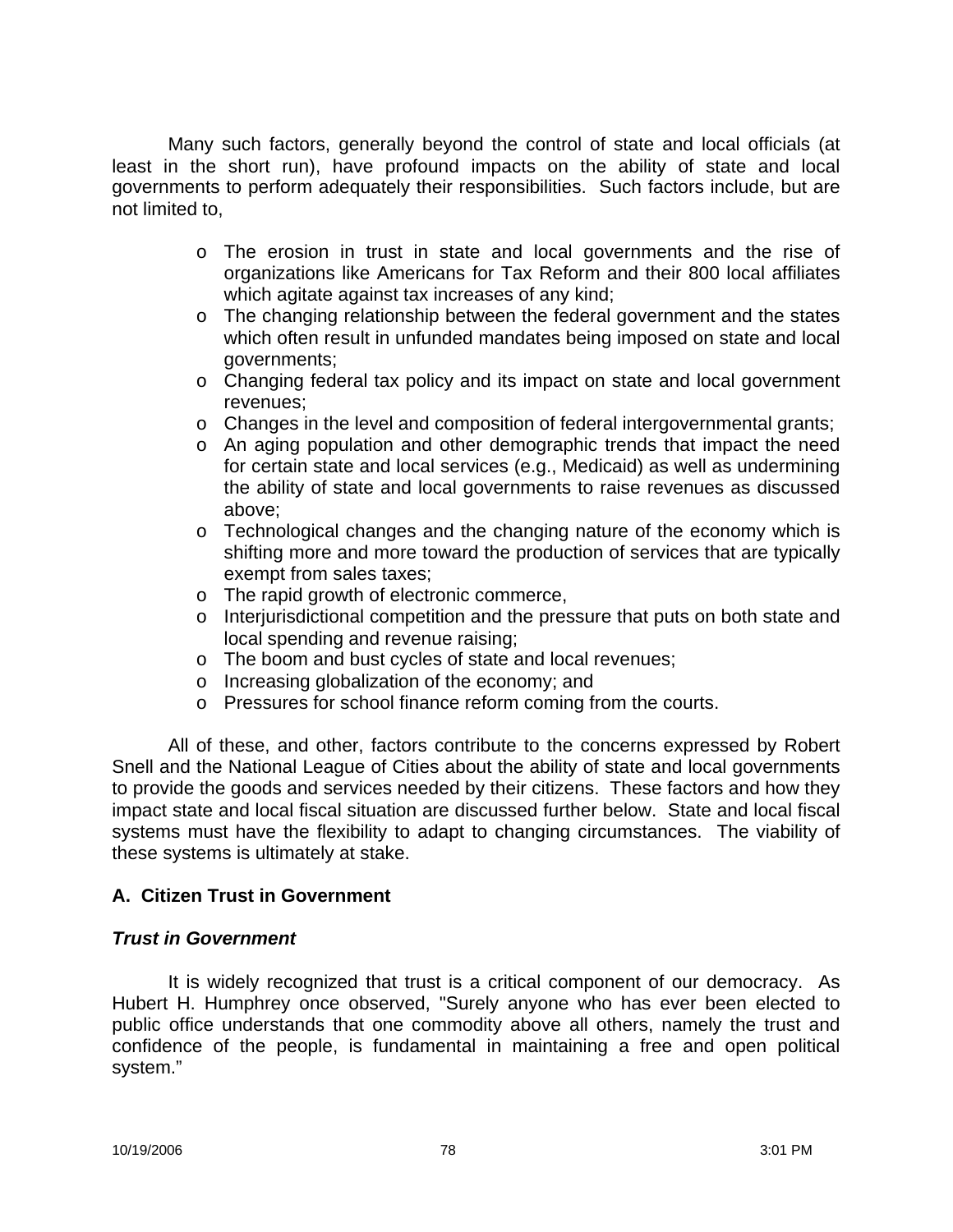The opening plenary session at the National Tax Association's annual meeting in 1998 was entitled *Trust in Government*. The panelists included Peggy Musgrave, Richard Musgrave and Eugene Steuerle from the Urban Institute. In her opening paper, Peggy Musgrave argued "It is clear that trust in government is a bedrock requirement for the efficient and equitable conduct of the public sector." She paraphrases Abraham Lincoln – "if I have the trust of the people I can do anything, but if there is no trust, I can do nothing." She continues by arguing that

- o Distrust of government and the cynicism that usually accompanies it undermines willingness to abide by the rules (such as tax compliance);
- o Distrust can undermine other aspects of civic morality, such as participation in the political process, leaving the field open to extremist groups to determine the course of government;
- o Distrust of the government's resolve to stabilize the economy results in spending behavior that adds to the government's difficulties; and
- o Distrust of the motivation and conduct of public employees will have a corrosive effect on the relationships between the public and those who serve them in the public sector, with inadequate compensation for services rendered and declining quality of those services.

Finally, she argues that "trust in government is reduced by implanting in the public's mind that government expenditures . . . are inherently wasteful and should be cut back, with savings transferred to individuals via tax reduction where they can be better spent" (Peggy Musgrave, 1998, p. 3).

In the next paper, Richard Musgrave quotes Oliver Wendell Holmes in saying that "Taxes are the price we pay for civilization." Musgrave argues that we ought to do so willingly, as we pay our other bills. But in order to do so, citizens need to trust that the distribution of tax burden is fair – that is each person must trust that they are paying their fair share – based on some notion of ability-to-pay according to Musgrave. But he is clear that "Fair taxation, like all good things in life, is not simple and has its cost, but one that must be paid if the system is to be trusted" (Richard Musgrave, 1998, p. 8). Thus, he concludes that "…trust in government is a social capital without which a democratic society cannot function" (Richard Musgrave, 1998, p. 9).

Finally, in his presentation on that panel, Eugene Steuerle from the Urban Institute acknowledged, "From the very beginning of American politics, democracy and distrust have gone hand in hand." But his concern was that such historical skepticism toward governmental authority has evolved to a much more negative cynicism toward anything that happens in politics thereby undermining citizen trust in politicians and political institutions. He presents evidence that "From the late 1950s onward, Americans have expressed a mammoth loss of faith in politics and government" (Steuerle, 1998, p. 10).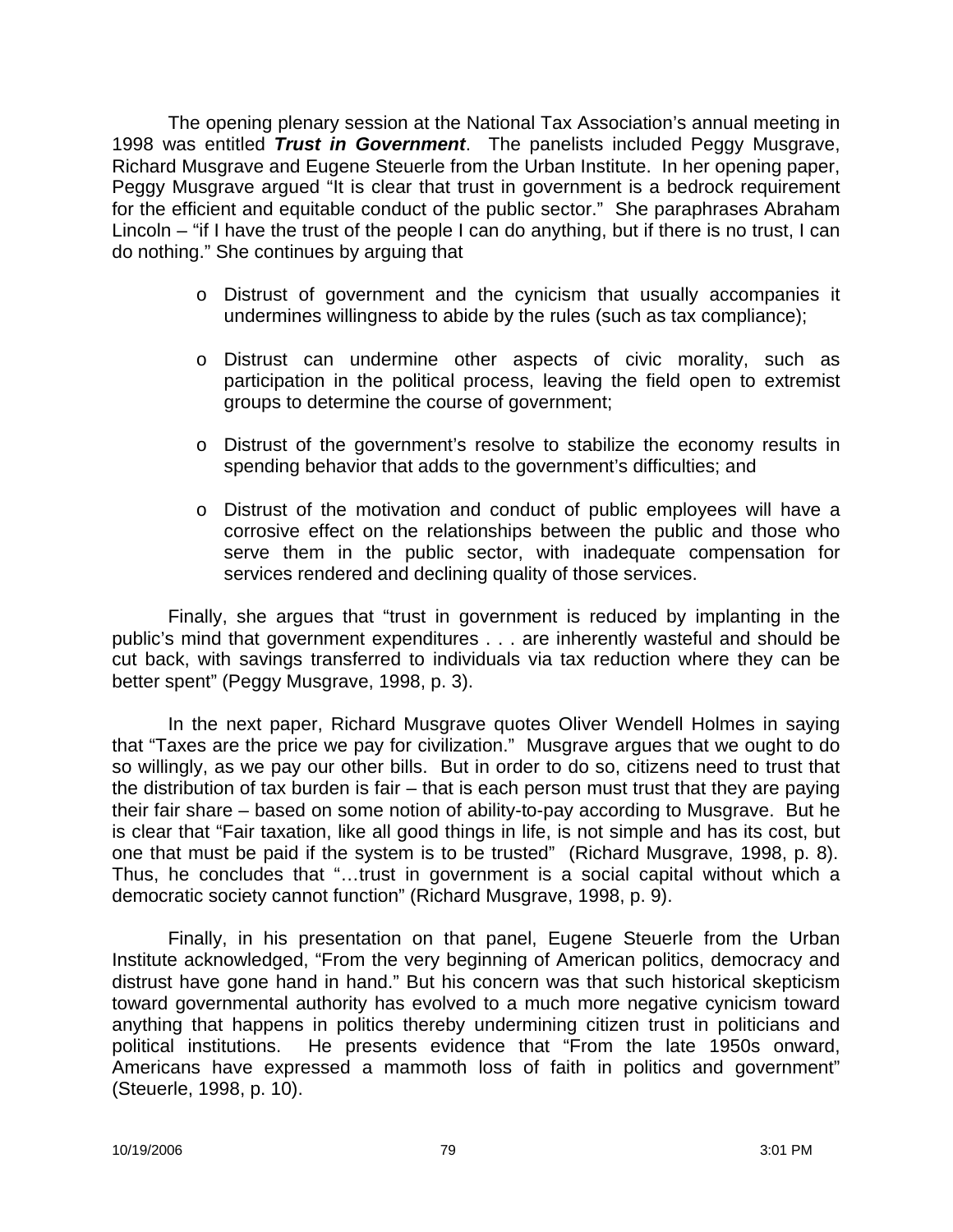The decline in trust in government has been widely commented upon in the media and is, at least in part, supported by polling data over a relatively long period of time. The polling data that is usually cited comes from a question that is asked in the American National Election Survey biennially on whether the respondent trusts the government in Washington just about always, most of the time, only sometimes, or never. The percentage of the population that responds just about always or most of the time has declined from 73 percent in 1958 to 36 percent in 2003, although there was an upward blip in the late 1990s (from 27 percent in 1996 to 40 percent in 1998 and 44 percent in 2000) and a pronounced upward swing in the immediate post 9/11 era to 56 percent in 2002. (See Table 1B: Council for Excellence in Government, p. 3).

However, it is important to note that the question asks specifically about government in Washington, i.e., the federal government. The Gallup organization has periodically asked respondents how much trust and confidence they have in various levels of government: a great deal, a fair amount, not very much or none at all. At the federal government level the percentage who responded a great deal or a fair amount has declined from 70 percent in 1972 to 61 in 2003. Trust and confidence have not shown the same precipitous decline at the state and local level, however. At the state level trust and confidence rose from 63 percent in 1972 and remained at or above that level through just prior to 9/11. However, by September 2003 it had fallen to 53 percent, the lowest level Gallup had ever recorded on that question (although Gallup attributes the low figure partly to the "political storm" occurring in California at that time, i.e., the recall of Gov. Grey Davis). Trust and confidence in local government has remained very steady across time, moving from 63 percent in 1972 to 68 percent in 2003. It appears that support for state and (especially) local government far exceeds that for the federal government and *has not* significantly eroded over the past several decades.

The National Conference of State Legislatures, through their Trust for Representative Democracy program, in conjunction with the Center for Civic Education at Indiana University, conducted a survey in August 2003 divided into DotNets (the 40 million young Americans between 15 and 26 years of age – born after 1976) and their older cohorts – the over 26 age group. The survey found that 35 percent of the respondents agreed with the statement that elected officials work to serve the public interest while 41 percent agreed with the statement that elected officials work to serve their personal interests. Only 27 percent of the respondents agreed with the statement that government is run for the benefit of all, while 54 percent agreed with the statement that government is run by a few big interests. The NCSL report, *Citizenship: A Challenge for All Generations*, concludes that the public is cynical about the people and processes of government.

To some extent, then, citizens are distrustful of governmental institutions and the people that run them. This is consistent with the thesis put forward by Uslaner that "People either like government – both in Washington and their states – or they don't." Uslaner uses data from the *Washington Post*/Kaiser Family Foundation/Harvard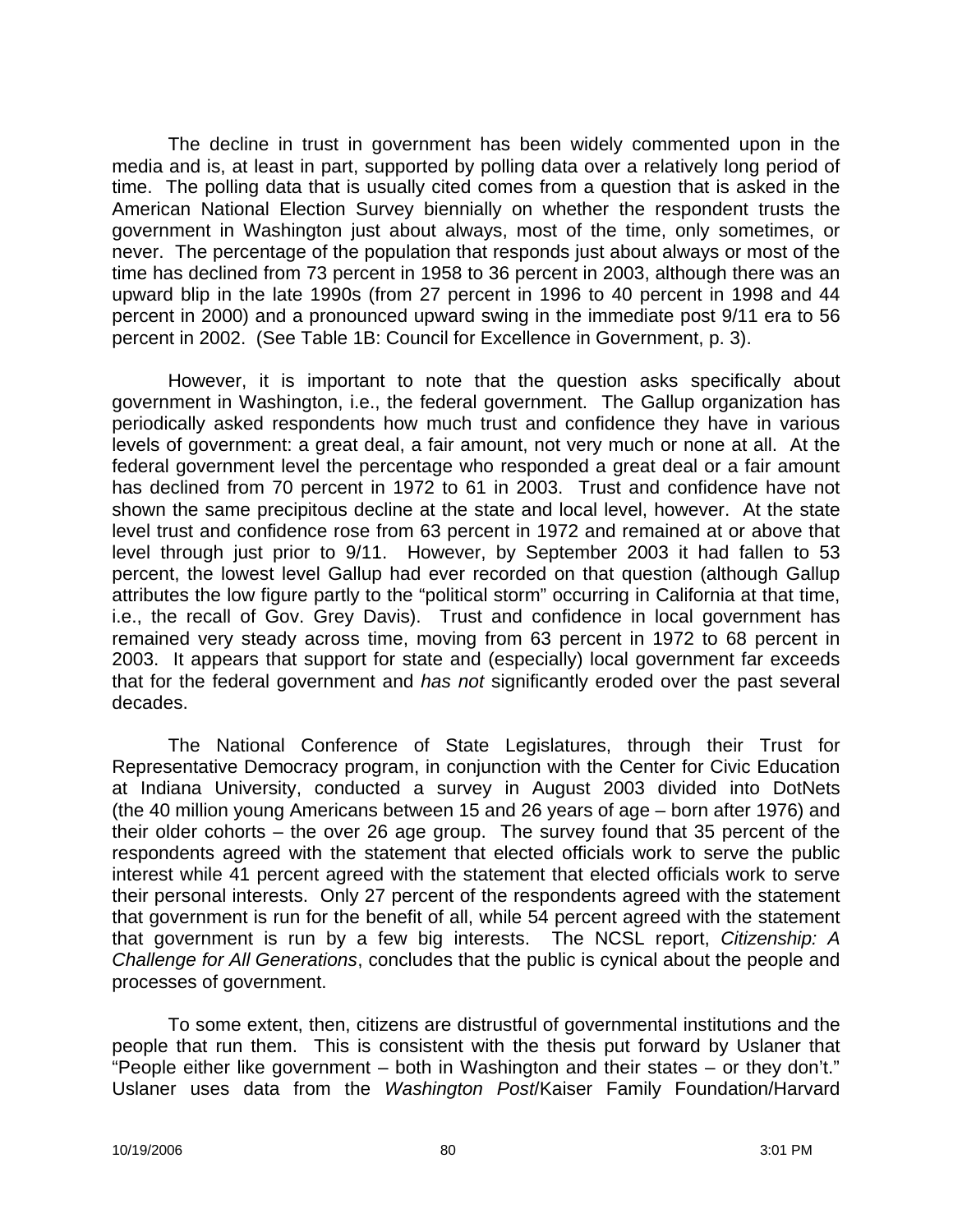University survey in 1995 of people's attitudes toward government. When asked to choose whether they prefer Washington to their own state government, most people preferred their own state government (71 percent to 29 percent). However, going beyond this false choice to ask people how they feel about their state government specifically, most expressed the same distrust – 58 percent of respondents distrusted both tiers of government and only 35 percent indicated they trusted their state governments. Uslaner finds that neither ideology nor partisanship is responsible to the observed levels of distrust in state government. He concludes

"If you do not like Washington, you are not likely to be convinced that your state is more trustworthy. People dislike their states for mostly the same reasons they do not like Washington. . . . Shifting the locus of power will not solve the problem of trust in government" (Uslaner, p. 133)

These conclusions are re-enforced by a series of polls done by the U.S. Advisory Commission on Intergovernmental Relations annually from 1972 until its demise in the early 1990s and then repeated once by Cole and Kincaid for 1999 (Cole and Kincaid, 2000). These polls asked respondents "from which level of government do you feel you get the most for your money. In 1972, 39 percent said they received the most for their money from the federal government, 18 percent from their state government, and 26 percent from their local government. By 1999, these figures had undergone a dramatic change: only 23 percent thought they received the most for their money from the federal government compared to 29 percent from their state government (a gain of 11 percentage points from 1972) and 31 percent from their local government (a gain of five percentage points).

It is possible, of course, that these results could be consistent with a sense of getting less or even much less from all levels of government in 1999 than in 1972. This question was explored by Jennings (Jennings, pp. 218-44). Using data from the Opinion Research Center and the Gallup Organization Jennings shows a significant decline in trust in the federal government from 1972 to 1992 – a drop of more than 30 percentage points. Over the same period, trust and confidence in state government dropped by about half that much, while trust and confidence in local government declined, but only barely. These data, read in conjunction with the relatively stable data on trust and confidence in state and local governments described above, suggest that trust in local government has been fairly stable, while trust in state government has declined somewhat.

### *Public Preferences on Spending and Taxes*

The National Election Survey has asked respondents the following question every two years since 1982: "Some people think the government should provide fewer services, even in areas such as health and education, in order to reduce spending. Other people feel that it is important to provide many more services even if it means an increase in spending." It then asks people to place themselves on a seven-point scale with one being cut services/spending and seven being more services/spending. Adding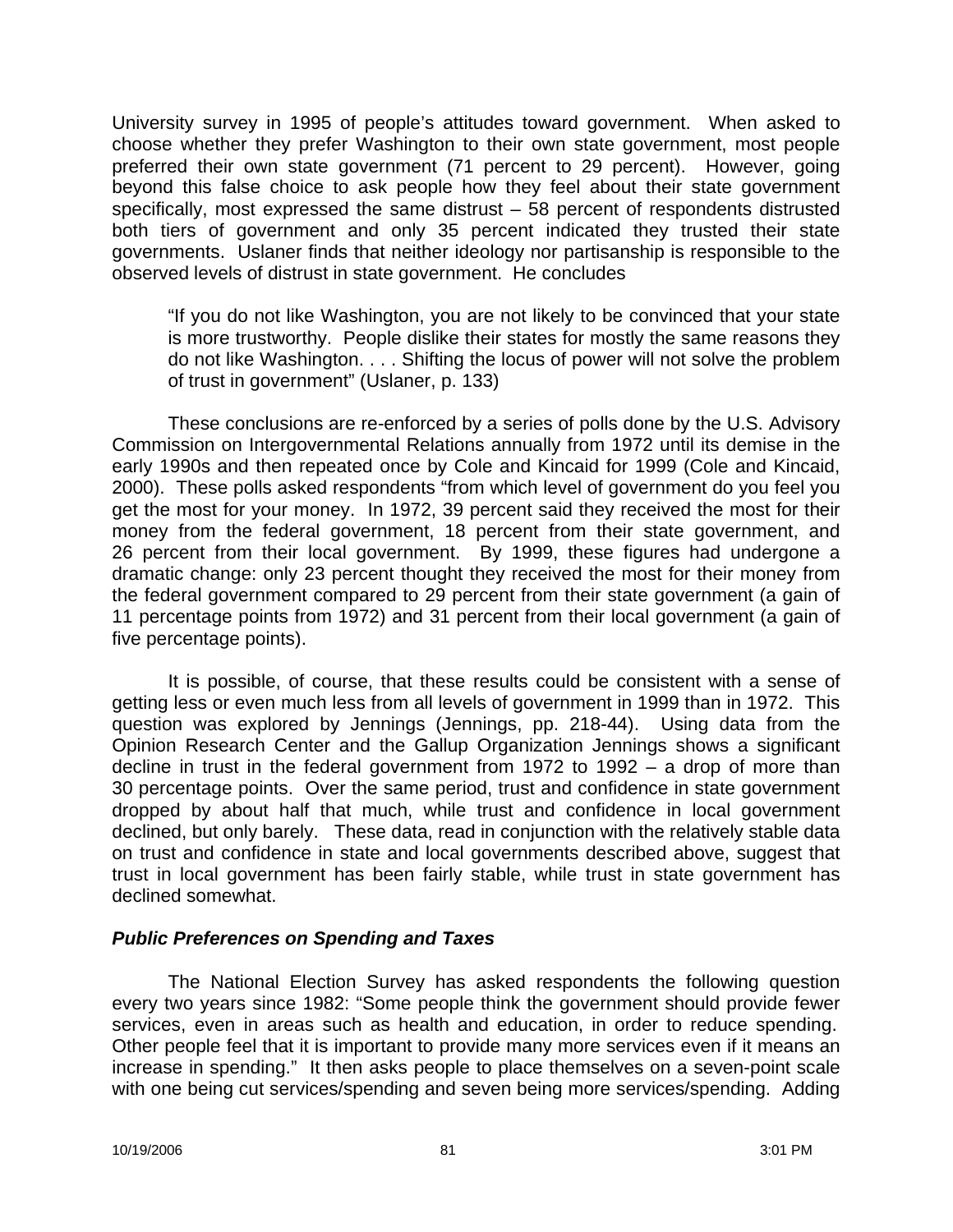up the percentages who rank themselves one - three (cut services/spending) and comparing the results to those who rank themselves five - seven (increase services/spending) it appears that support for government *spending* actually increased from the early 1980s to 2000. In 1982 42 percent of the respondents fell into the cutspending category compared to 24 percent for increased spending. In 2000 the results were nearly reversed; 18 percent favored cutting spending, while 39 percent favored increasing it. However, there is a substantial amount of volatility in the responses. In 1994, for example, 36 percent favored cutting spending, while 27 percent favored increasing it.

On the tax side, not surprisingly, people consistently think that their taxes are too high. Gallup and NORC have a long time series of questions asking people whether their federal income tax is too high, about right, or too low. From 1967 to 2002, the percentage responding that their income tax was too high never fell below 55 percent and bounced back and forth between 55 percent-70 percent, with no obvious trend. However, in 2003, the too high response fell to 50 percent (AEI, 2004)

The data discussed above on both spending and taxing do not seem to show any major change in public preferences for spending or taxing. However, they are generic and the tax question relates specifically to federal rather than state or local taxes. Data on attitudes toward state and local taxing and spending are more difficult to come by, but there have been a substantial number of studies on public opinion related to state and local tax and expenditure limitations and on voting behavior on initiatives and referenda on these limitations that provide useful information. Mullins (2003, pp. 108- 110) reviews these studies and concludes:

"Assessments of general voter support for these limitations suggest a desire for lower taxes and more efficiency in government, rather than any desire for reduced public services. Voters were, in essence, attempting to lower the price of the existing service package…Based on the result of public opinion polls, dissatisfaction with the "size and scope" of the state and local public sector has not been a primary motivation for the adoption of limitations."

Alm and Skidmore (1999) estimate the probability of the passage of tax and expenditure limitations in state elections as a function of various economic, fiscal, demographic, and political factors of the state as well as specific features of the limitation proposal. They find that (p. 506)

"Growth in property taxes and in the share of local revenues in total state taxes both increase the probability of TEL passage, but growth in overall taxes is associated with a lower probability. These results suggest that voters do not necessarily desire a reduction in overall taxes and spending; rather, they are interested in reducing certain types of taxes."

Indeed, Mullins also notes that dissatisfaction with the property tax has been a motivating factor in a number of states. A Gallup/CNN/USA Today poll in April, 2003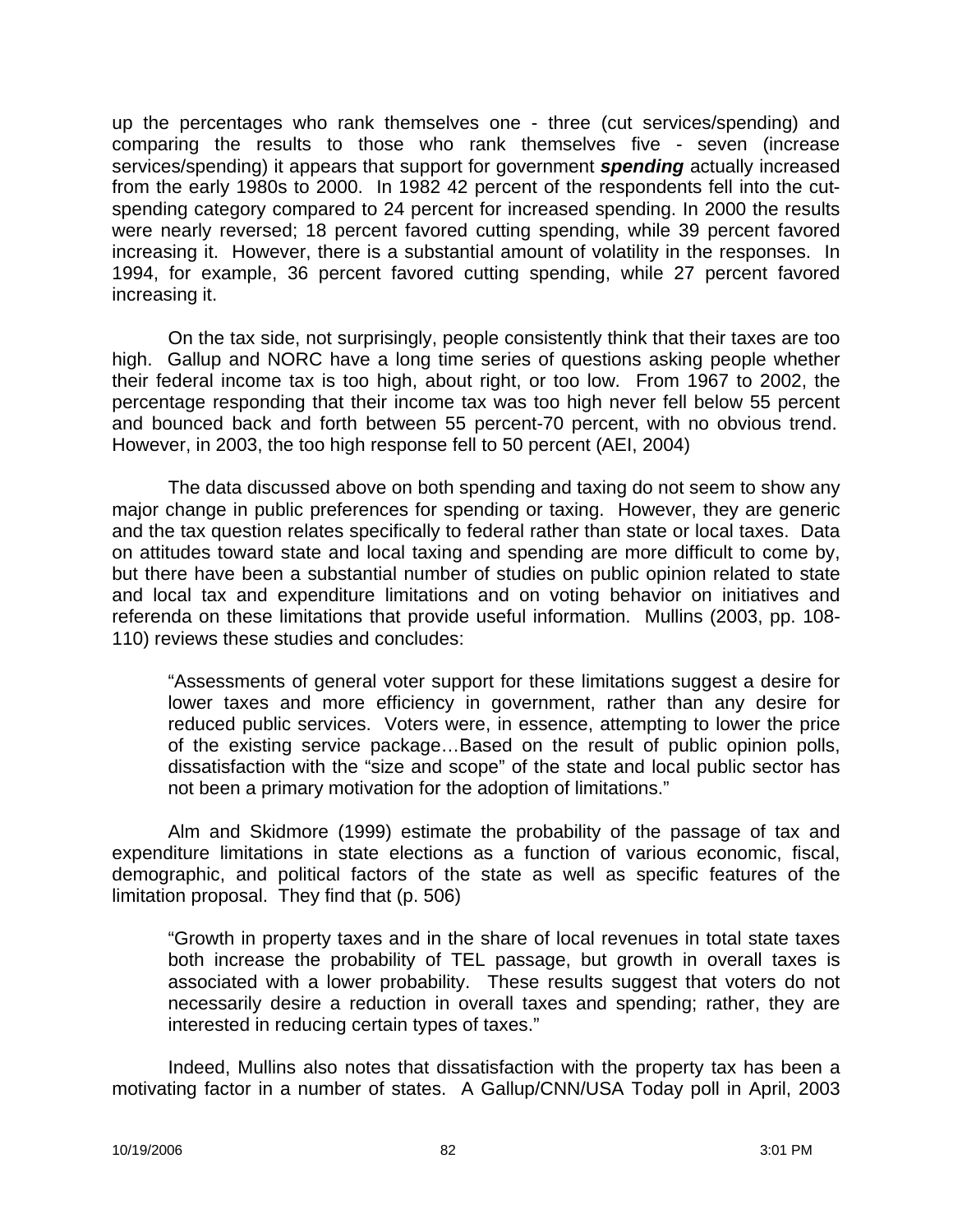found that 38 percent of Americans thought the local property tax was the worst tax compared to 21 percent who chose the federal income tax. This was a near turnaround from earlier Gallup polls; in 1988 only 24 percent identified the local property tax as the worst (least fair) tax compared to 26 percent who designated the federal income tax.

The U.S. Advisory Commission on Intergovernmental Relations conducted an annual survey from 1972 to 1993 of changing public attitudes about government and taxes.<sup>15</sup> One question asked "Which do you think is the worst tax – that is the least fair tax?" In the early years of the survey, from 1972 through 1978 (with the sole exception of 1974) the local property tax was viewed as the least fair tax followed by the federal personal income tax, the state sales tax and the state income tax. The explosion of property tax limits after Proposition 13 in California in 1978 had the effect of changing public attitudes by making the federal personal income tax seem to be the least fair tax from 1979 through 1988, followed by the local property tax, the state sales tax and the state income tax. In 1989, 1990 and 1991 the federal personal income tax and local property tax again traded positions. They were essentially tied for least fair tax in 1992, before the federal income tax once again became perceived as the least fair tax in 1993.

The set of polls discussed above would seem to leave state and local governments (and particularly the latter) in a dilemma. Despite widespread media coverage to the contrary, the public continues to trust state and local governments and maintains a taste for state and local services. However, the public wishes to reduce the taxes it pays for them and seems to either 1) believe that service levels can be maintained, or even increased, even with tax reductions through exercise of greater efficiency or 2) ignore the connection between spending and taxes.

Some argue that these views are reinforced by the changing relationship between government and the citizen, which has come to be known as "The New Public Management." After Proposition 13 passed in California, local officials were concerned about how to reconnect with citizens/taxpayers. Elected officials started thinking of citizens as customers for government services and there was increased emphasis on improving customer satisfaction. Crenson and Ginsberg, however, argue that there are crucial differences between citizens and customers that have tended to undermine trust in government. Specifically, they argue

"…citizens were thought to own the government, while customers merely receive services from it. Citizens belong to a political community with a collective existence and public purposes. Customers, however, are individual purchasers seeking to meet their private needs in a market. Customers are not involved in collective mobilization to achieve collective interests." (Crenson and Ginsberg, 2002, p. 8)

The reinvention of American government that emerged after Proposition 13 recast citizens as customers. As Crenson and Ginsberg argue, "It emphasizes private

 $\overline{a}$  $15$  No survey was done in 1976.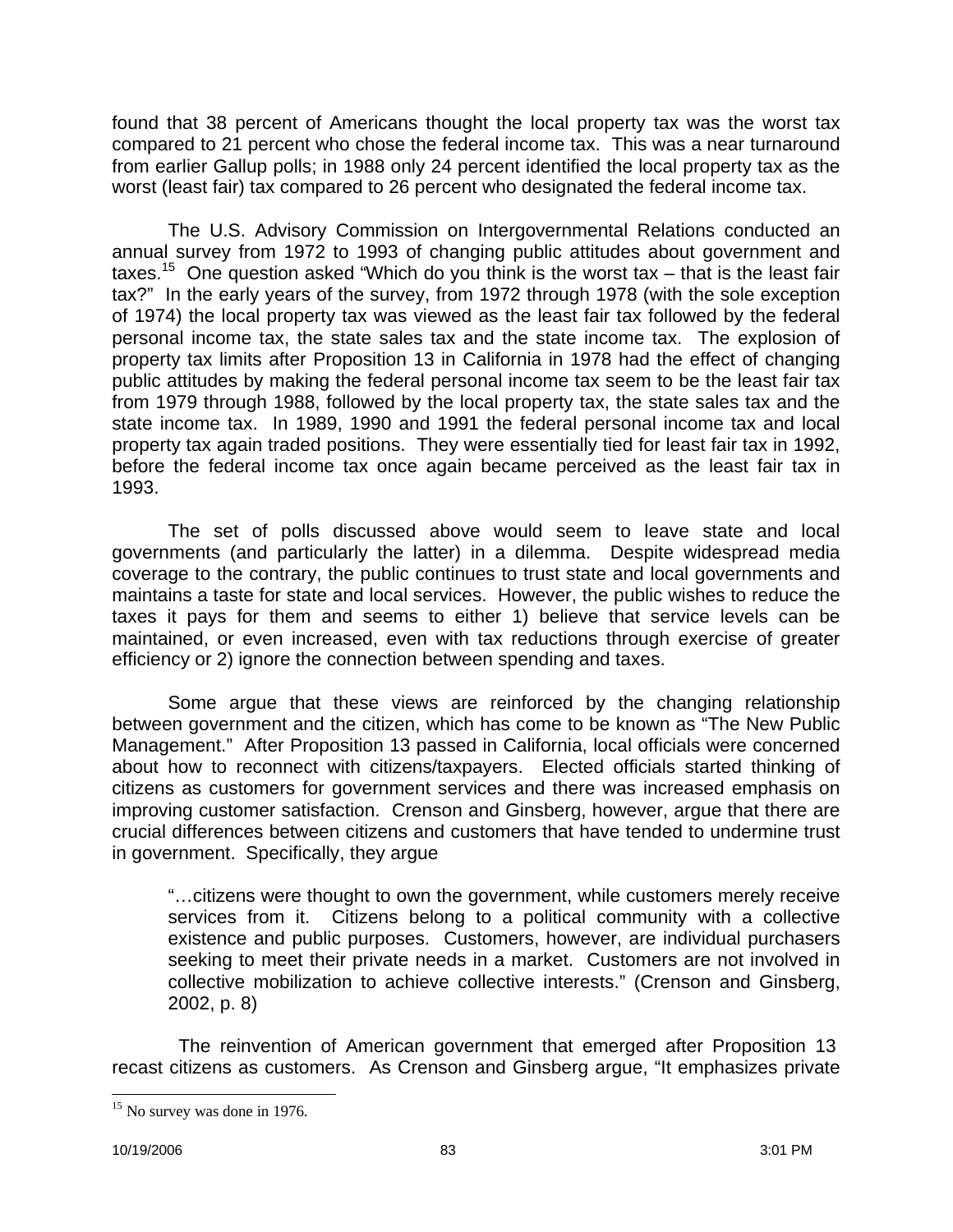rights at the expense of collective action." It is important to recognize that, at least in part, the emphasis on individual rights is a result of concerted efforts by some organizations dedicated to undermining support for all taxes. Such organizations are often ideologically driven and oppose all tax increases as a matter of principle. There are some 800 state and local groups pursuing this objective; often through efforts to get politicians to sign pledges that they will not, under any circumstances, increase state or local taxes.

The dilemma facing state and local government is obvious. With constant or rising expectations for services, but opposition to tax increases, and particular opposition to the local property tax, how will state and local governments meet public expectations? Or more fundamentally, how do state and local governments strengthen citizen trust in government institutions, elected officials and fiscal policies?

### **B. Federal and state mandates and their impact on state and local finances**

The New Deal era witnessed the beginning of the nationalization of public policy and the expansion of federal intervention in state and local affairs. For decades thereafter the federal government relied extensively on the strings it attached to grantsin-aid to exert its influence (Nivola 2002). The 1960s ushered in a period when the federal government enacted a multitude of mandates that reoriented state and local programs with rising fiscal assistance. The growth of an aggressive federal government slowed in the late 1970s. Yet the Reagan administration's emphasis on devolution failed to curb the proliferation of federal mandates.

For a number of reasons, mandates, especially unfunded ones, have become an accepted congressional tool for national policy making. In part, such initiatives have become acceptable because, as a result of political and institutional changes, Congress has become detached from state and local concerns and indifferent to the institutional interests of state and local governments (Elazar 1990) In addition, congressional entrepreneurs and interest groups have become more skilled in defining mandate goals in terms where only the benefits of the mandate are perceived as being legitimate. For example, Megan's Law was passed after the slaying of Megan Kanka by a released sex offender living near her home. After extensive national media coverage, Congress passed a bill mandating state and local law-enforcement notification to communities of released sexual offenders. Defined in such symbolic terms, objections to the bill by civil libertarians or members philosophically opposed to unfunded mandates were not politically possible (Posner 1997, p. 64)

Such unfunded mandates allowed federal elected officials to claim credit for programs urged by lobbyist groups without paying for the costs of implementation and enforcement (Nivola 2002; Posner 1998). With seemingly well-justified purposes, many mandates nonetheless render state and local governments vulnerable to financial crisis and threaten to undermine their capacity to address the unique needs of their constituencies (Posner 1998). Using case studies, Nivola demonstrates that cities, such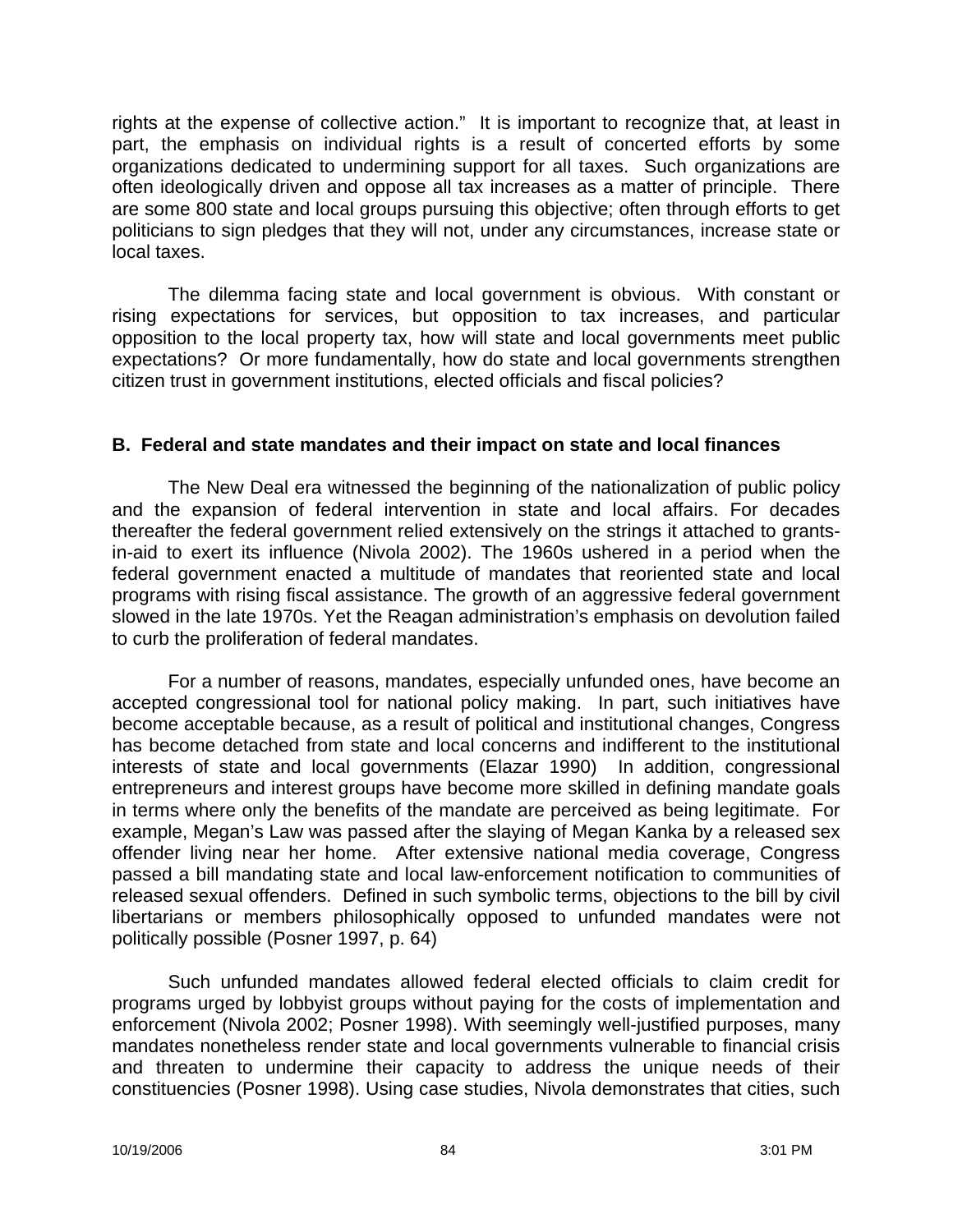as New York, Chicago, Philadelphia, and Los Angeles, bear substantial mandate compliance costs. The financial burden tends to compound the already severe problems of central cities.

Lav identifies four major areas in which states are burdened with unfunded or under-funded mandates: Individuals with Disabilities Education Act (IDEA), No Child Left Behind (NCLB), Help America Vote Act, and homeland security. The National Conference of State Legislatures (NCSL) estimates that these mandates impose an annual cost between \$23.5 billion and \$82.5 billion to state and local governments.

IDEA, initially passed in 1975 and amended most recently in 1997, guarantees each disabled child an assessment and an individualized education plan, including being brought into the mainstream of the educational system when appropriate. When initially enacted, the federal government promised to fund 40 percent of the additional costs states were mandated to incur under the law. Yet the federal government has never fulfilled its promise. According to the National Conference of State Legislatures, it would currently require \$11 billion in additional annual funding for the federal government to reach its 40 percent share of the "Part B" average per pupil expenditures currently provided by the states.<sup>16</sup> The Center for Special Education Finance, which is financed by the U.S. Department of Education, estimates it would take more than \$25 billion in immediate additional federal funding to meet all the excess costs of educating children with special needs. $17$ 

The No Child Left Behind Act also imposes mandates on state and local governments. The Act includes a variety of steps that schools must undertake regarding the testing of elementary school students in grades three through eight (likely to be extended to all high school students as well according to legislation being proposed by the Bush administration). If a school fails to meet specific performance standards, the Act prescribes various remedies that a school must pursue, including ultimately giving children the right to transfer to other schools. While it is unclear exactly how much it will cost state and local governments to comply with these mandates, the NCSL estimates the annual costs to be in the range of \$5 billion to \$35 billion a year.<sup>18</sup>

Using evidence from Texas, where the implementation costs are expected to be lower than most other states because Texas has been a leader in providing measures of student performance and holding schools accountable for their performance, Imazeki and Reschovsky (2004) argue that NCLB results in states undertaking initiatives they would not otherwise undertake if left to their own. As a result, they conclude NCLB imposes federal mandates on state and local education. They estimate the additional annual costs to Texas of complying with the requirements of NCLB are in the order of \$1.7 to \$5.5 billion. Since the state received only \$329 million in additional funding for

 $\overline{\phantom{a}}$ <sup>16</sup> National Conference of State Legislatures, "Current Levels of Selected Unfunded Mandates and Underfunded National Expectations Imposed on State and Local Governments" April 16, 2003, <http://www.ncsl.org/standcomm/scbudg/budgmandates03.htm.>

 $17$  Ibid.

 $18$  Ibid.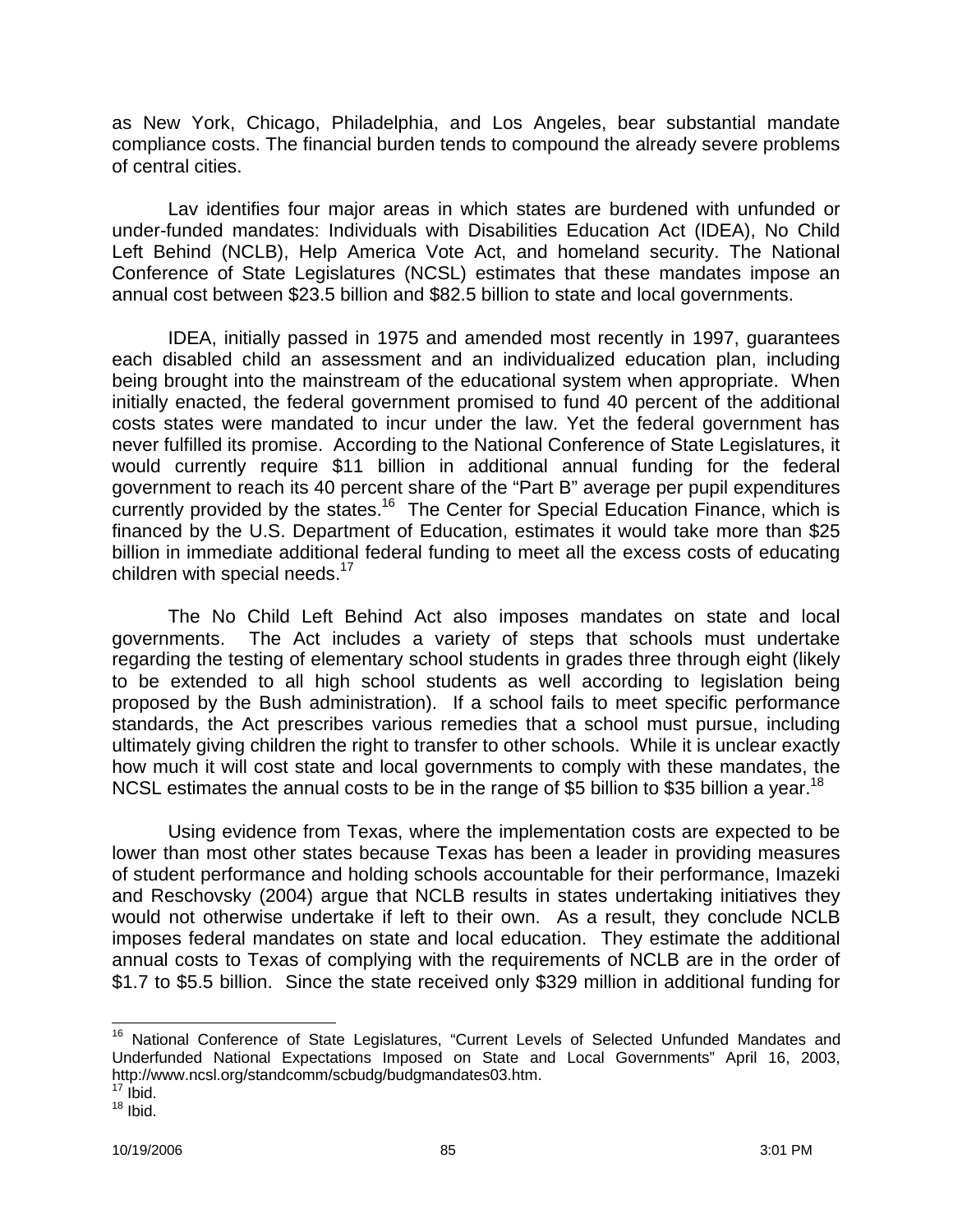these purposes, they conclude that the additional costs imposed by NCLB far exceed the increased federal education funding. In their view, it is not unreasonable to expect that the foreseeable fiscal burden that results from this underfunded federal mandate may force several states to consider foregoing federal funding and opting out of the provisions of NCLB (Imazeki and Reschovsky 2004).

In the aftermath of the 2000 presidential election, Congress passed the Help America Vote Act that mandated states upgrade voting equipment and electoral procedures. While the Act authorized funding for these purposes of \$3.2 billion for FY 2003 and FY 2004, only \$1.5 billion was actually appropriated in FY 2003 and the Bush administration requested only \$490 million for FY 2004. As a result of these funding shortfalls, states were left at least \$1 billion short of the funds needed to implement the Help America Vote Act. (Lav 2003)

The greatest concerns with unfunded federal mandates may be in the health care area with the rapid growth in Medicaid. Posner notes a comment of Joseph Zimmerman that many federal grants take on the characteristics of mandates when they are so large that state and local governments cannot safely turn them down or when amendments to establish grants are imposed that carry more onerous restrictions. He notes the \$3 billion state price tag that came with extending Medicaid to newly eligible groups (Posner 1998, pp. 12-3)

The passage of the Personal Responsibility and Work Opportunity Reconciliation Act of 1996, and the creation of the Temporary Assistance to Needy Families (TANF) fundamentally changed the way assistance was provided to the most vulnerable in our population. This federal policy change means that states will carry a larger share of the welfare spending in the next recession than they have in previous ones, and that states with revenue systems least affected by economic swings will be able to weather this heavier burden somewhat better than states with revenue systems more vulnerable to economic cycles (Dye and McGuire 1997)

Finally, homeland security constitutes another big challenge to state and local budgets, with federal funding falling short by tens of billions (Lav 2003). Costs being borne by state and local governments under the rubric of homeland security include, but are not limited to, emergency management and assistance, disaster relief, counter terrorism, public safety and first responder training, smallpox inoculations, public health, purchasing equipment, improving the safety of the water supply, strengthening food and agricultural security, and upgrading communications. While there has been some additional federal funding in these areas, the NCSL estimates that the annual shortfall in funding for mandated homeland security initiatives by state and local governments is in the range of \$6.5 billion to \$17.5 billion annually. A January 2002 survey conducted by the U.S. Conference of Mayors found that city officials, alone, expected to spend an additional \$2.6 billion on security between September 11, 2001 and the end of 2002.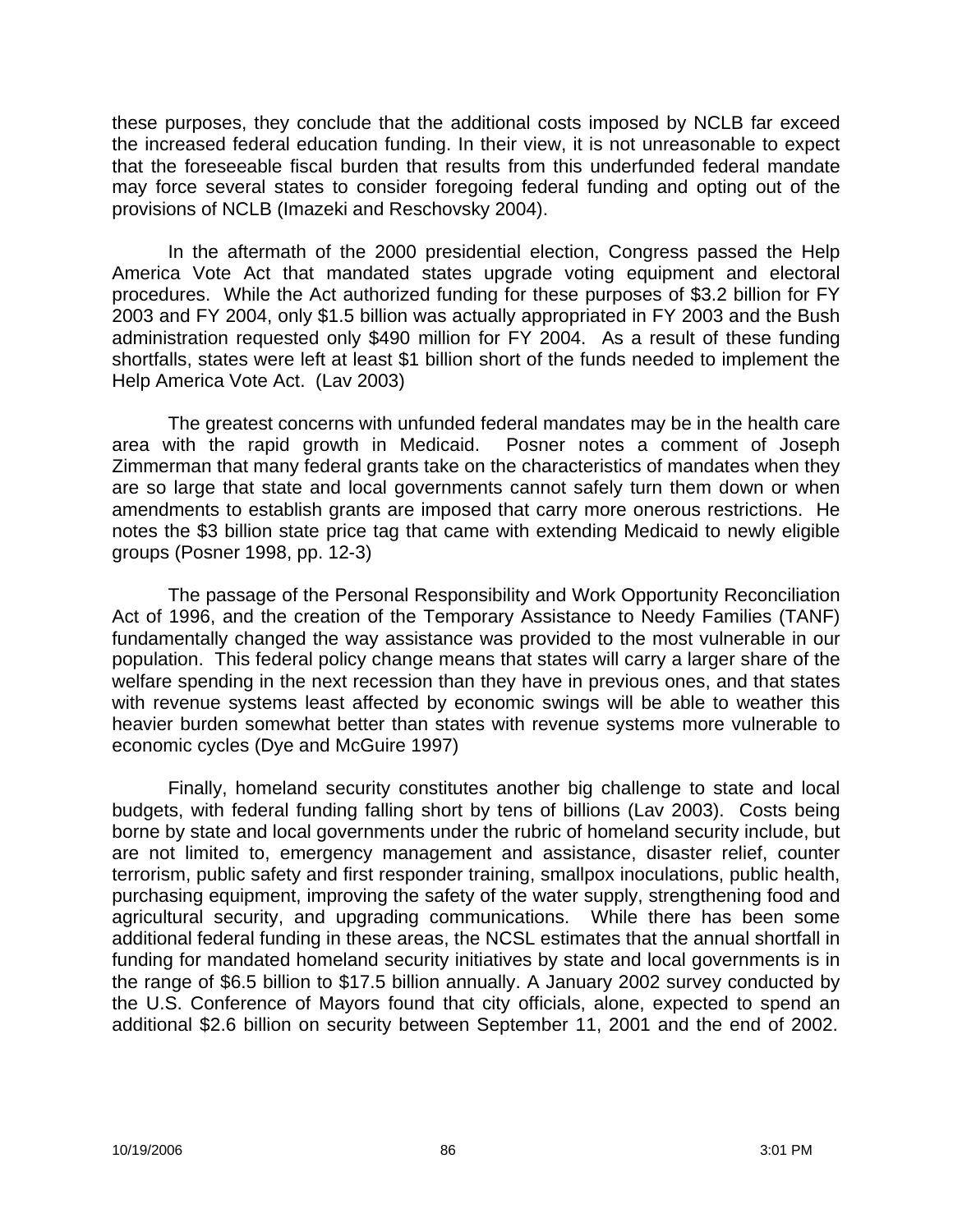According to New Orleans Mayor Marc Morial, "Tightening security in the aftermath of September 11 threatens to break the bank for many city budgets."<sup>19</sup>

In addition to federal mandates, cities and towns are also faced with pressures from unfunded state mandates, which seek to impose state objectives on local agendas (NLC 2003a). While state infringement on local fiscal autonomy threatens curbs on local political control (Brunori 2003), state mandates might have coerced local governments to divert resources from providing goods and services that are most needed by local residents.

The Unfunded Mandates Reform Act of 1995 came about to stem the tide of federal mandates. State and local groups were able to achieve some success in blunting some new mandates and in reducing some existing ones in the wake of this reform legislation (Posner 1998, p. 202) Posner concluded that state and local governments' "effectiveness in forestalling new mandates continued to be compromised by internal conflicts and crosspressures" (Posner 1998, p. 207) Further "the broad public appeal" of many of the mandates made state and local elected official opposition difficult to rally (Posner 1998, p. 217) State and local government interests were occasionally able to shift the focus of debate to the cost terms of mandates and away from the benefit terms of mandates, notably with safe drinking water and highway mandates. The success of state and local opposition to unfunded mandates, he suggests, has rested on their effective ability to make visible these costs relative to benefits of the mandates in question (Posner 1998, p. 225) Through examination of the resurgence of mandates in the 1980s and the 1995 mandate reform, Posner identifies a cyclical pattern of mandate popularity, in tune with the cyclical pattern of the nationalization of public policy.

A number of studies attempt to assess the effectiveness of the Unfunded Mandates Reform Act of 1995 (UMRA) for alleviating fiscal pressures on state and local governments. Their findings, however, are mostly discouraging. The disclosure and other procedural requirements have effectively increased the supply of information about the costs of mandates and Congressional demand for such information before enactment (Gullo, 2004). Gullo finds that most of the intergovernmental mandates since 1996 would not have imposed costs greater than the thresholds set by UMRA (\$50 million). The threshold does prompt Congress to lower the costs. On the other hand, however, few of the bills with mandates below the threshold contained federal funding to offset the costs. In other words, UMRA has not effectively blocked unfunded mandates, which continue to restrict state and local authority and push the limits of state and local finances (Gullo 2004; Lav 2003; NLC 2003a; NLC 2003b).

Although the number of new mandates declines in response to the reform, local governments cannot avoid suffering from the negative impact of unfunded mandates passed prior to 1995 (NLC 2003b). Lav and St. George (1995) claim that even if curbs on unfunded mandates materialized, states and localities would still be confronted with

 $\overline{a}$ 

<sup>&</sup>lt;sup>19</sup> Cited in Dale A. Krane, "The State of American Federalism, 2001-2001: Resilience in Response to Crisis," *Publius*, Volume 32, Number 4, Fall 2002, p. 21.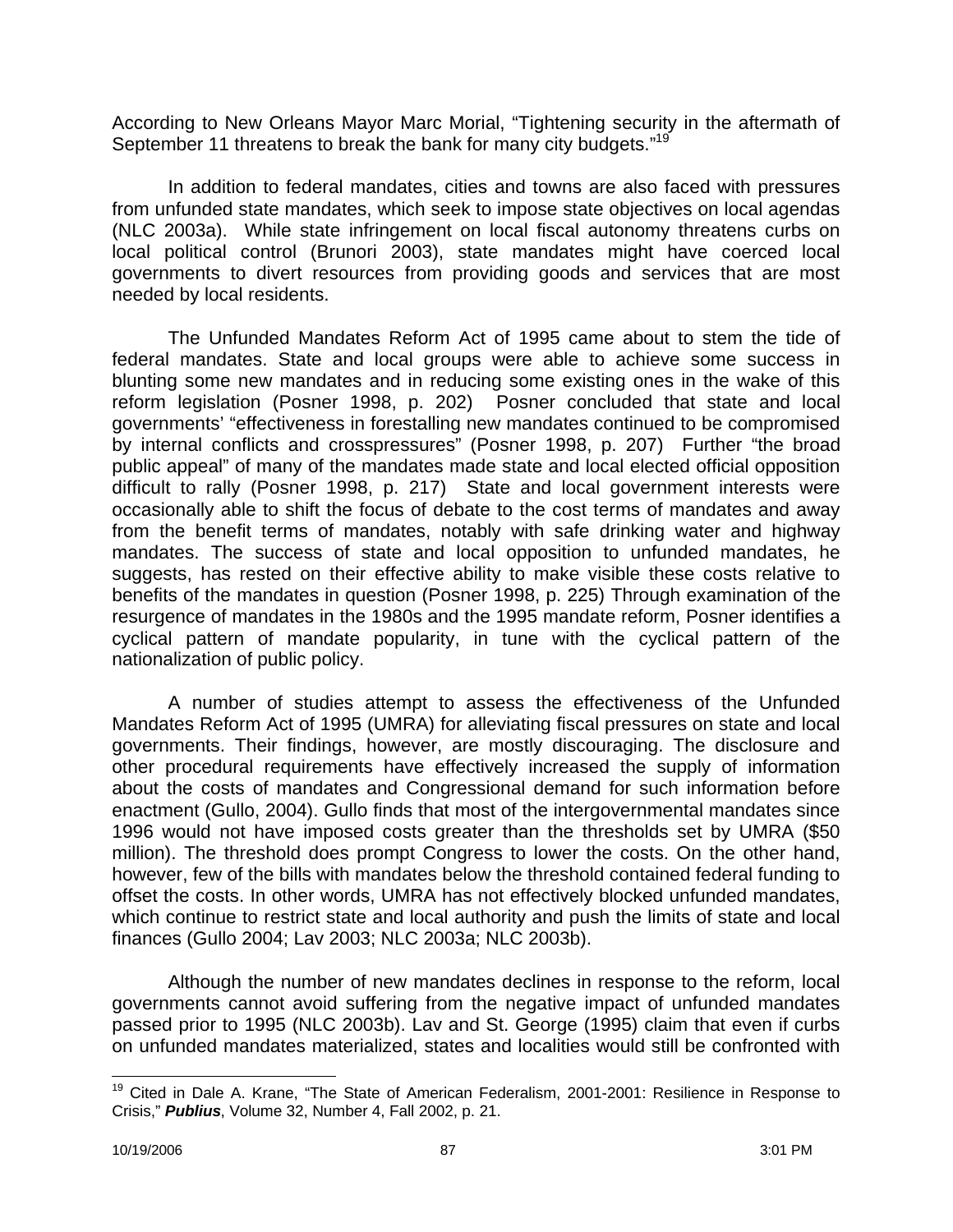the difficult choices of "eliminating needed benefits and services or raising their own funds to pay for them." The reduction of federal grants-in-aid, the transformation of existing federal programs into block grants, and the persistence of unfunded mandates and preemptions manifest a trend to shift the costs and responsibilities for carrying out government functions to states and localities (Lav and St. George 1995). Given their heavy reliance on intergovernmental aid as a major source of revenue, state and local governments have to struggle with the downturn in net federal assistance.

Posner's conclusions suggest, though not emphatically, that "new waves of national policy impulses may very well continue to sweep over Washington in the form of mandates or other national policy tools." Their continued usage will feed the "cumulative impact" that mandates have had "on state and local governments, progressively eroding their discretionary resources to respond to unique state or local needs. However compelling each individual mandate and preemption is to the national community, their continued expansion at some point becomes incompatible with a healthy federal system."<sup>20</sup>

#### **C. Federal government tax policy**

There is a profound relationship between federal tax policy and state and local public finance systems. That relationship is important in two critical respects. First there is considerable overlap in the types of taxes imposed by the federal and state, and to a lesser extent, local governments. The federal government and 41 state governments rely heavily on personal income taxes. The federal government and the states also levy estate taxes, corporate income taxes, and a variety of excise taxes on tobacco, alcohol, and fuel.

Both the federal and state governments have traditionally designed their tax systems to interact in ways that minimize compliance and administrative costs. The federal government constructed the estate tax in such a manner. And most state governments have conformed their personal and corporate income tax regimes to federal law.<sup>21</sup>

The second critical aspect of the federal/state relationship is where there is no overlap of taxes. The federal government does not impose general sales or property taxes. This restraint has given state and local governments, significant flexibility with respect to tax policy. State and local governments have been able to set sales and property tax rates and establish bases without interference from the federal government. This has granted the states autonomy over their fiscal systems that allows for responsiveness to citizen demands.

 $\overline{\phantom{a}}$ 

<sup>&</sup>lt;sup>20</sup> Posner, p. 223.

<sup>&</sup>lt;sup>21</sup> For example, Federal law changes in 1995 made electing LLC and LLP entity status much easier for purposes of federal taxation. All states have conformed their laws so that LLCs and LLPs that are treated as partnerships for federal tax purposes will be treated same for state tax purposes (see Ely and Grissom 2000).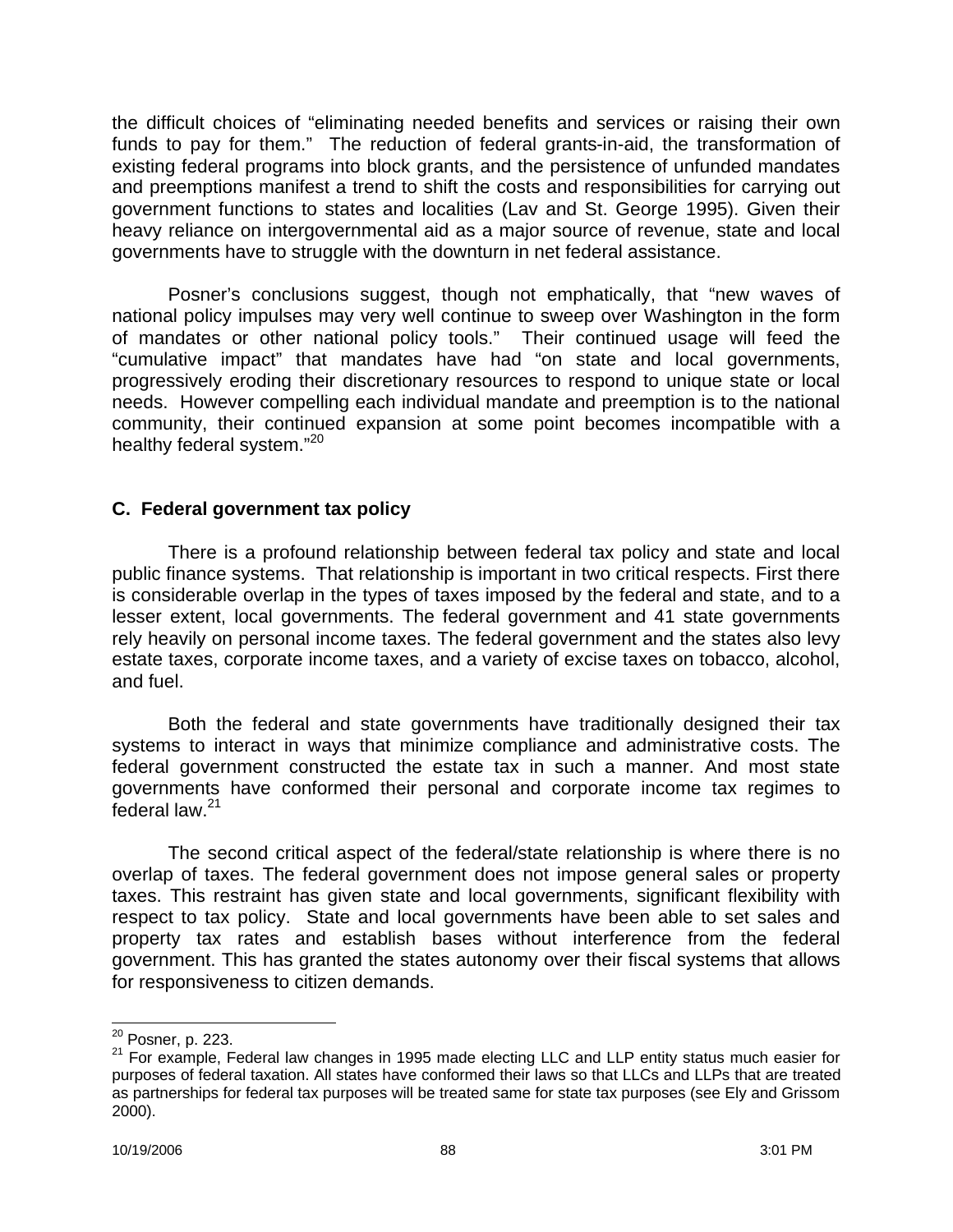Because of the various relationships within the current fiscal system, changes in federal tax policy potentially have a significant effect on state and local government budgets. The rest of this section discusses federal tax policy changes and their consequences for the states.

#### *Personal and Corporate Income Taxes*

The federal government, 41 states and the District of Columbia impose taxes on personal income. To minimize compliance and administrative costs, 27 states start with federal adjusted gross income to determine state taxable income for individuals. The taxpayer prepares his or her federal return and simply transfers the adjusted gross income amount to the state return. While some adjustments are made at this point, the difficult part of return preparation (determining what taxable income is) is only performed once.

Ten other states use federal taxable income (as opposed to adjusted gross income) as the starting point for calculating state income tax liability. Only four states (Alabama, Arkansas, Pennsylvania, and Mississippi) do not use any part of the federal tax scheme for determining their taxes. But even in those states, while there are often additions and subtractions to the federal income amount, these changes are usually inconsequential for most taxpayers.

Similarly, the federal government and 45 states tax corporate income. All states imposing a corporate income tax start with federal adjusted gross income. Once again, as the federal government grants deductions or exemptions to corporations, there are corresponding reductions in state corporate income tax revenue. Such reductions are automatic unless individual states actively de-couple from the particular federal provision.

The challenge to the states has been when the federal government makes a significant change to personal income tax base. If the federal government grants additional deductions or exempts certain types of income from tax, the states automatically receive less income tax revenue<sup>22</sup>. The trend on the part of the federal government has been to increase deductions and exemptions as a means of reducing taxes.

In recent years, the federal government has made significant changes to the personal and corporate tax systems, all of which have affected state taxation. Here are three recent examples.

 $\overline{\phantom{a}}$ 

 $22$  Interestingly, nine states actually gain some revenue when the federal government reduces taxes. Alabama, Iowa, Louisiana, Missouri, Montana, North Dakota, Oklahoma, Oregon, and Utah allow taxpayers to deduct federal taxes on their state return.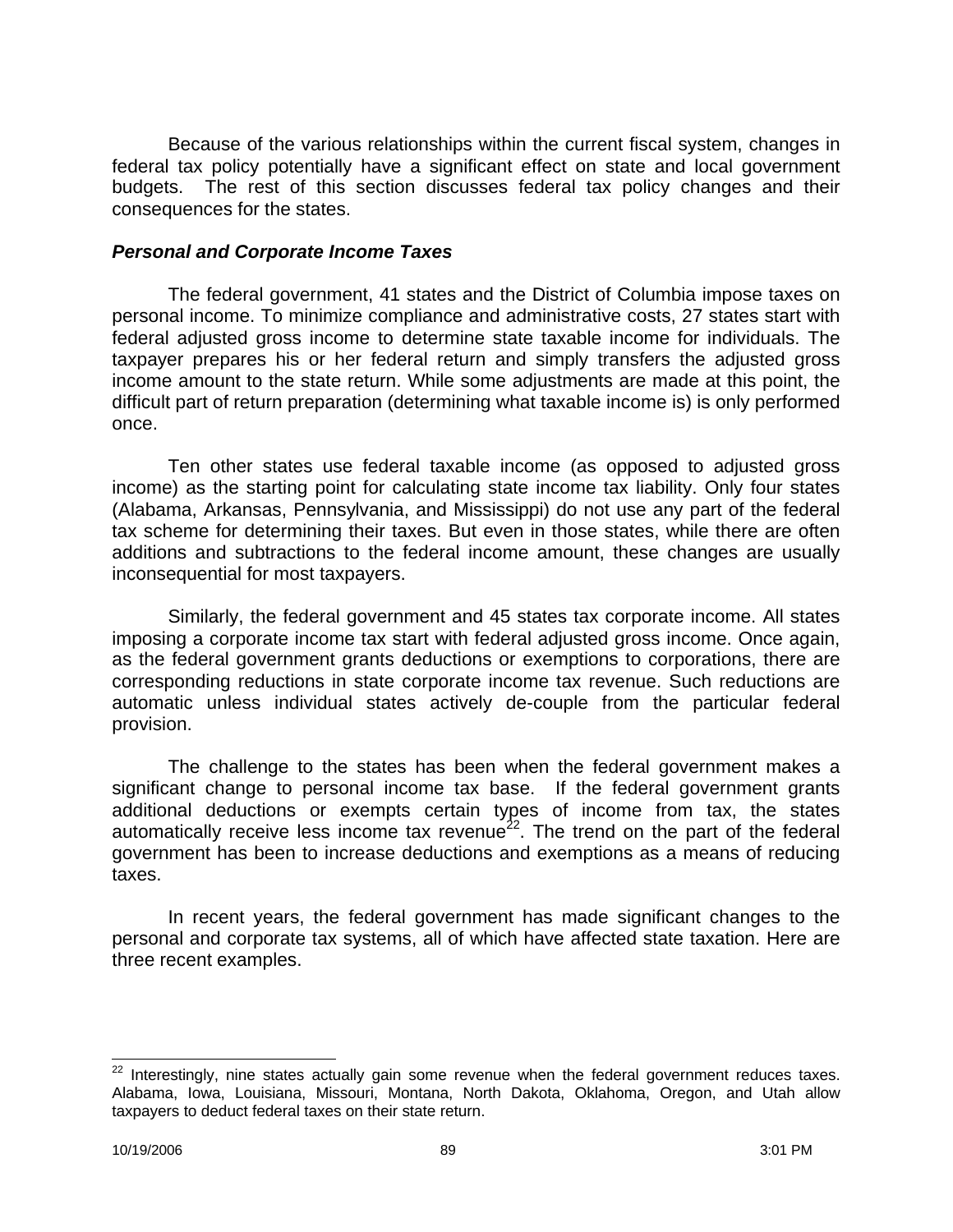## *Economic Growth and Tax Relief Reconciliation Act*

The Economic Growth and Tax Relief Reconciliation Act of 2001 was the federal government's attempt to bolster the economy after the September 11 terrorist attacks in New York City and Washington D.C. In addition to the repeal of the federal estate tax (discussed below), the law provided additional exemptions for retirement savings as well as expanded deferred compensation. The law also reduced federal income and corporate tax rates. In the wake of the economic recession, all states conformed to the new federal tax laws. The lost state personal and corporate income tax revenue was estimated to be \$4 billion annually (Duncan 2002).

Interestingly, while no states de-coupled from the federal laws, EGTRRA had another impact on state taxation. Before 2001, three states (Rhode Island, Vermont, North Dakota) used federal tax liability as the starting point for calculating personal income tax liability. Taxpayers of those states would calculate their federal tax liability and pay the state a percentage. Because of the size of the federal income tax reductions, each of these states changed their laws.

### *Bonus Depreciation*

As part of its economic stimulus package, Congress enacted the "Job Creation and Worker Assistance Act of 2002". A cornerstone of this legislation is a special, first year 30 percent bonus depreciation for certain investments made over the next three years. State depreciation rules generally conform to federal tax law depreciation schedules, meaning that the new provision would potentially have a significant impact on state revenues. The Center on Budget and Policy Properties estimated that state revenues would be reduced approximately \$4.8 billion a year if all states were to maintain their conformity to the federal law (Catts 2003).

That left the states with a difficult choice. They could do nothing and provide the same tax relief as the federal government. Or they could "de-couple" from the federal depreciation rules. As of the end of 2004, twenty-eight states have opted to follow the federal government and continue to conform to the national depreciation rules. At the same time, eighteen states have chosen to de-couple from the federal system with respect to how they treat depreciation $^{23}$ .

# *Section 179 Expenses*

In 2002, Congress enacted a tax relief measure under Section 179 of the Internal Revenue Code that allows an immediate deduction for small and mid sized companies that make equipment purchases. Traditionally, taxpayers had to depreciate those assets over time. Because every state except California follows the federal rules regarding expensing of business purchases, the states lost approximately \$1.1 billion in 2003

 $\overline{a}$  $^{23}$  Four states (Nevada, Washington, South Dakota and Wyoming) were not affected by the federal depreciation changes.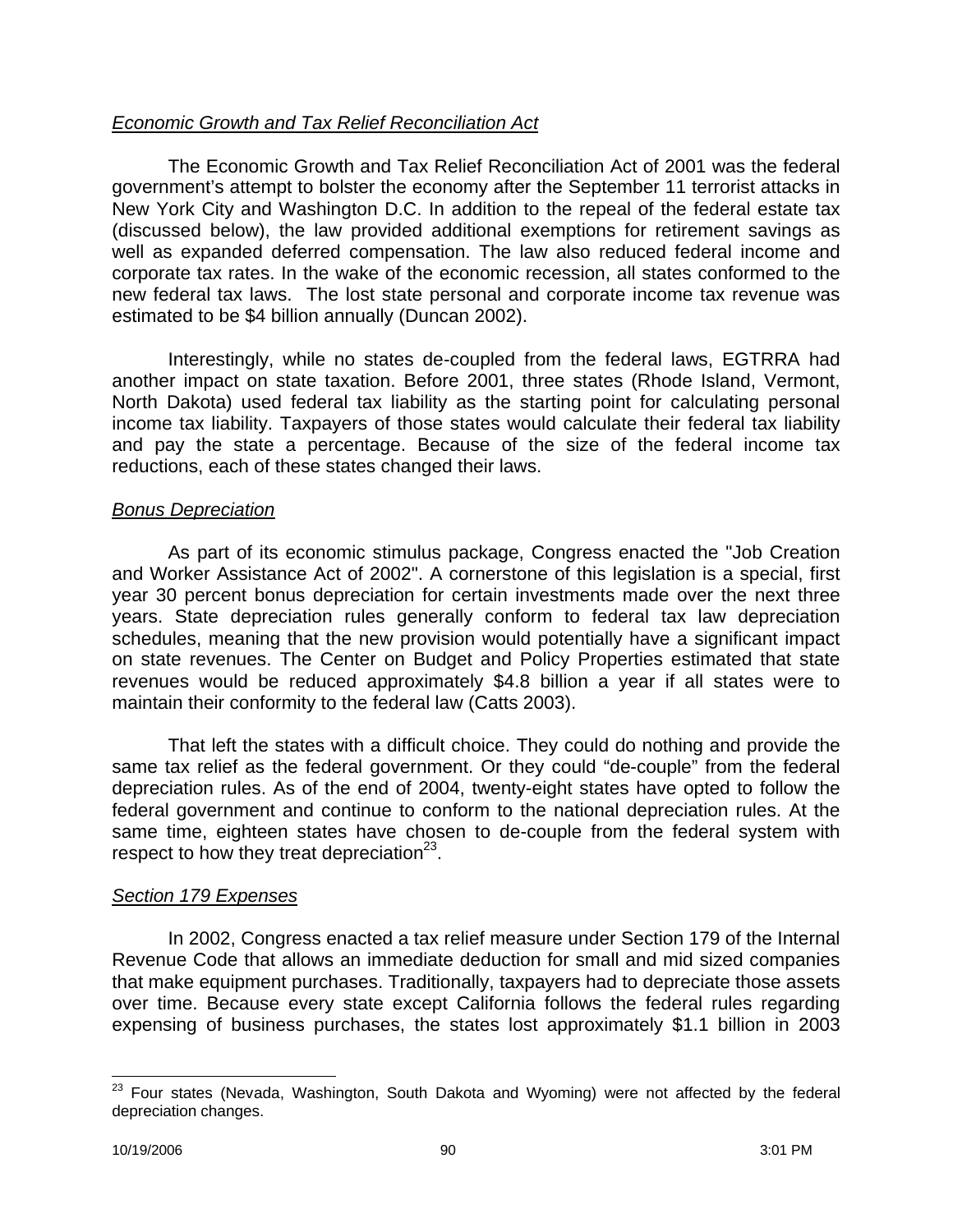income tax revenue as a result. And the expected loss in state income tax revenue through 2013 was estimated by the Joint Committee on Taxation to be \$5.2 billion.

#### *Estate and Gift Taxation*

Among the most controversial federal policy decisions affecting state public finance has been the repeal of the federal estate and gift tax. In June 2001, federal law changed and the estate tax is being phased out, scheduled for complete repeal in 2011. It may be phased out even earlier (Sullivan 2004).

Unlike the federal government, states impose two types of taxes at the time of death. First, all states impose an estate tax. An estate tax is a levy on the privilege of transferring property at death, measured by the value of the estate. In every state, the estate tax is designed to be absorbed by the credit allowed under the federal estate tax for state death taxes. A person subject to federal estate tax receives a credit for state estate taxes up to certain amount. Most states impose their estate taxes at rates that ensure that the entire amount will be credited against the federal tax bill. Indeed, the majority of states provide that their estate taxes equal the federal estate tax credit. The estate tax credit system is in reality nothing more than an intergovernmental transfer of funds. It is not surprising that states take advantage of this system, as there is no downside economically or politically.

With the pending repeal of the federal estate tax, states are faced with a serious dilemma. If they do nothing, most state estate taxes will expire with the federal provision. This course of action will cost states millions in lost revenue as the credit is phased out. Alternatively, states could decouple from the federal law and impose their own independent estate taxes.

To date, seventeen states and the District of Columbia have decoupled from the federal changes. These states are Kansas, Illinois, Maine, Maryland, Massachusetts, Minnesota, Nebraska, New Jersey, New York, North Carolina, Ohio, Oregon, Rhode Island, Vermont, Virginia, Washington, and Wisconsin.

In most of the remaining states, the legislature is empowered to decouple from the federal estate tax system. The only exceptions are California, which requires a popular vote, and Alabama, Florida, and Nevada, which require changes to the state constitution. The states that have not decoupled from the federal law will lose approximately \$15 billion between 2003 and 2007.

### *Congress Returns State Sales Tax Deductibility Option For Two Years*

Before 1986, the federal government allowed a deduction from federal taxable income for all state and local property, income, and sales taxes. The deduction served as a form of intergovernmental aid in the sense that the federal government was defraying some of the costs of state and local public services. In the 1986 Tax Reform Act, Congress repealed the deduction for sales taxes. The repeal was prompted by the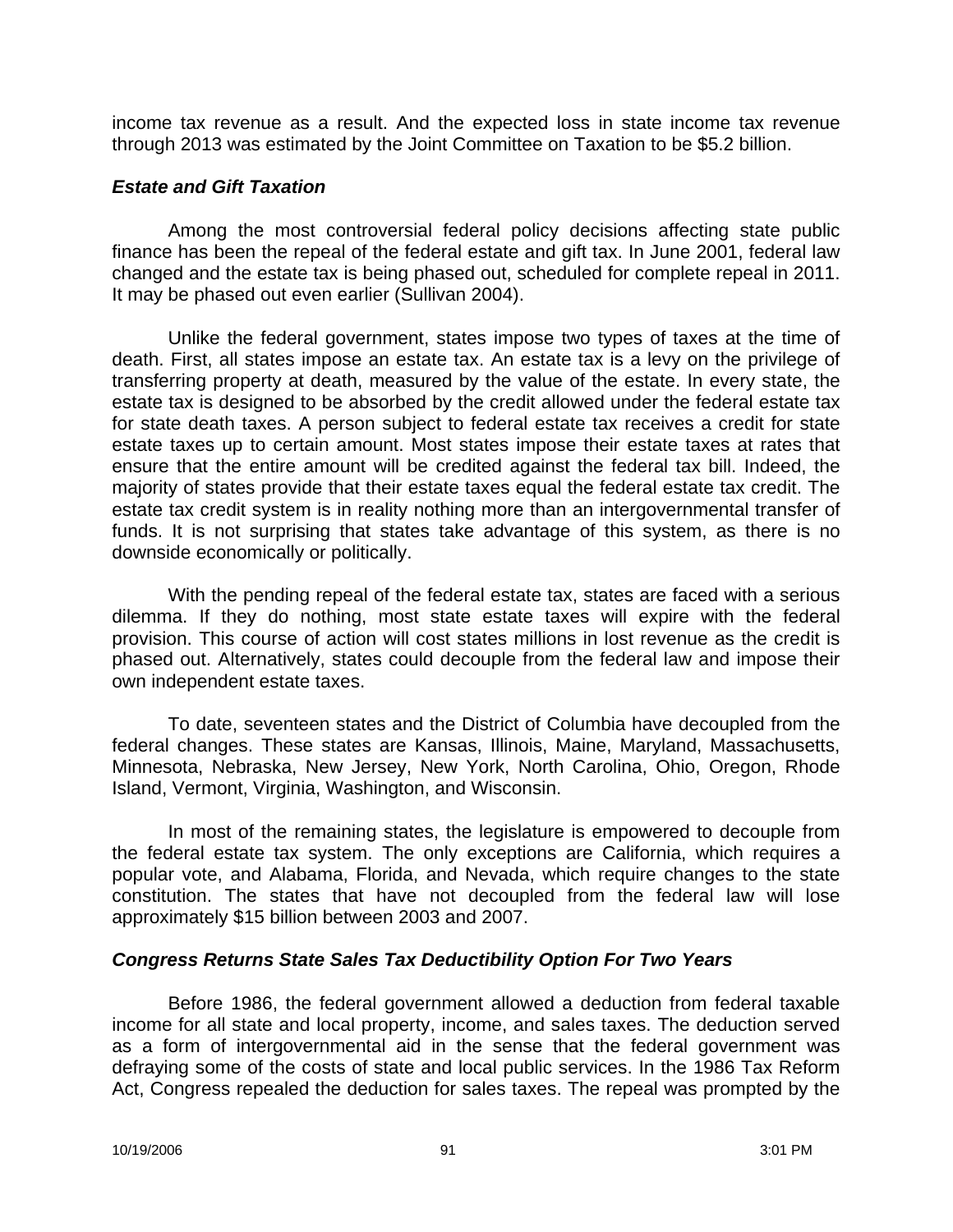desire to broaden the federal income tax base and lower rates. Congress retained the federal deductions for income and property taxes.

In October 2004, the United States Congress enacted a corporate tax bill allowing taxpayers to deduct either their state and local income taxes or their state and local general sales taxes from their federal income tax returns. Nine states--Alaska, Florida, Nevada, New Hampshire, South Dakota, Tennessee, Texas, Washington and Wyoming--have no broad-based income tax; and because Alaska has no statewide sales tax (but provides local option authority) and New Hampshire has no income tax on wages or salaries and no statewide sales tax, the new provision is more appealing to taxpayers in the remaining seven states.

To calculate the deduction for sales taxes paid, taxpayers are not required to save all their receipts for purchases made throughout the year. Rather, they can use tables to be provided by the Internal Revenue Service, which will estimate the amount of their deduction based on tax rates, income and family size. The provision is effective for the 2004 and 2005 tax years and is available to those taxpayers who itemize deductions on their federal tax returns, rather than taking the standard deduction.

## *Federal Tax Policy in the Future*

In recent years there has been renewed discussion and debate on the possibility of replacing the federal income tax with some type of consumption tax. Policy makers in Washington have discussed various national sales tax proposals.<sup>24</sup> In 2004, Rep. John Linder's, R-Ga., H.R. 25 and a companion S. 1493 introduced by Sen. Saxby Chambliss, R-Ga., endorsed a national sales tax. Former Rep., and now Senator, Jim DeMint from South Carolina campaigned on a platform of adopting a national sales tax and eliminating the federal income tax.

The wisdom, or folly, of adopting a national sales tax is outside the scope of this work. But it is important to note that a national sales tax would present serious issues for the states. One problem with adopting a federal sales tax is that it would seriously curtail the states' ability to collect their own tax. The states have considerable autonomy within the limitations of the Commerce Clause to impose the sales tax. That the federal government has traditionally refrained from taxing consumption (except for various excises) added to that autonomy. Should the federal government adopt a national sales tax, the national rate is expected to be so high that ability of the states to raise revenue under their separate tax would be severely hampered. Indeed, Gale (1998) estimated that a revenue neutral federal sales tax rate could be as high as 60 percent.

Moreover, a federal consumption tax would likely result in national rules governing state tax bases and rates. The states' ability to design their tax systems to meet the needs of the citizens and business community would be constrained.

 $\overline{\phantom{a}}$  $24$  Other federal tax reform proposals calling for levies on consumption include the so-called U.S.A. Tax, proposed by former Sen. Sam Nunn, D-Ga., and Sen. Pete Dominici, R- N.M. and a national retail sales tax proposed by Sen. Richard G. Lugar, R-Ind.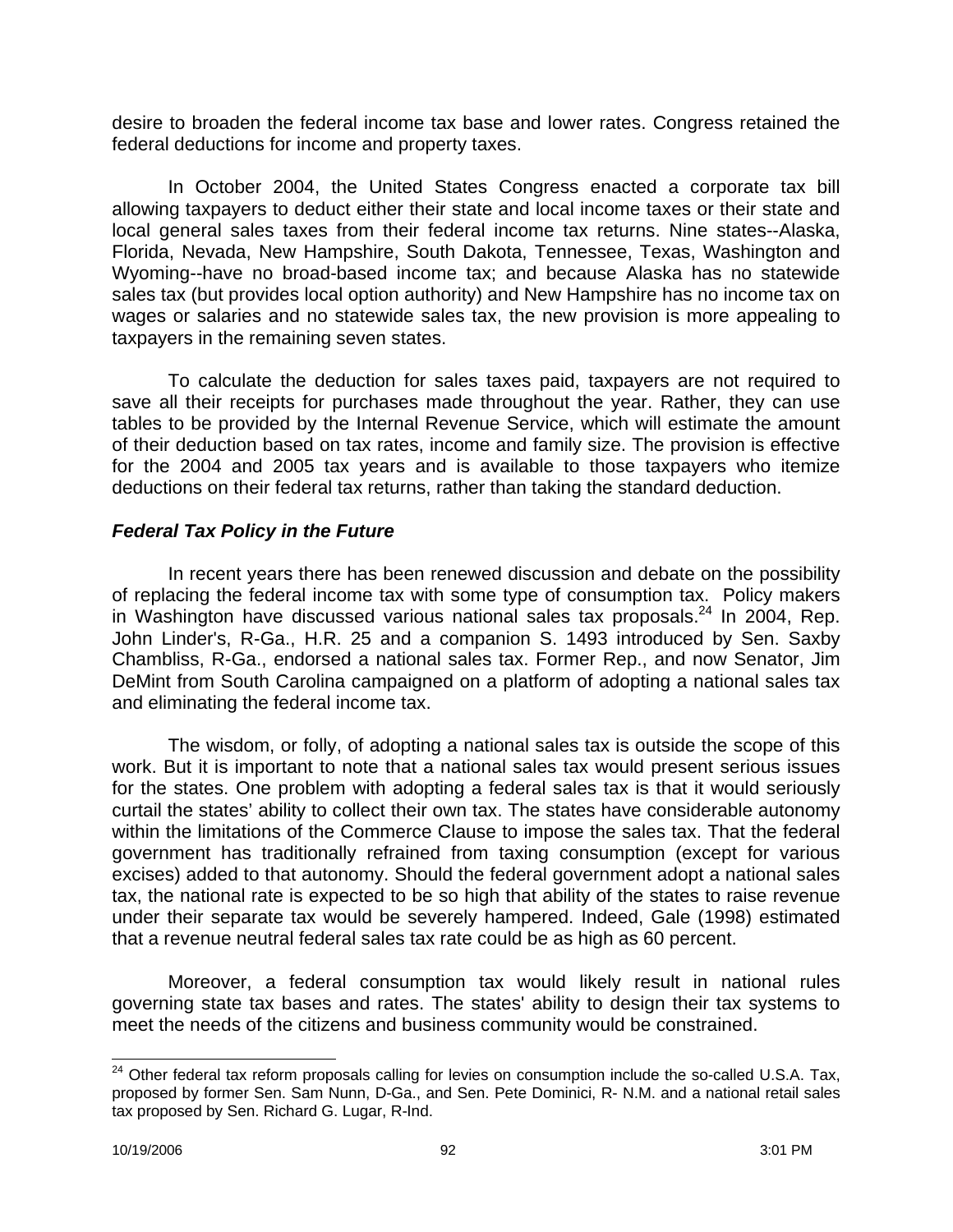Moreover, the state personal income tax burden is partially offset by the fact the tax is deductible for federal income tax purposes for those taxpayers who itemize their federal return. Of course, only 26 percent of Americans itemize their federal returns. Yet that small percentage is among the most politically active segments of society. The benefit of the federal tax deduction inures to the people who are most likely to show their appreciation at the voting booth. There is no doubt that the availability of federal deductibility has contributed to the success of the tax.

Elimination of or serious alterations to the federal income tax presents serious problems for the states. As noted above, most states conform their tax systems to the federal income tax at least to some extent. Without federal conformity, much of the ease of compliance and administration that have led to the success of state income taxes would be eliminated (Sheffrin 1996). Moreover, much of the political acceptance of the tax would evaporate once the state income tax became the only levy withheld from pay.

In some sense the states would enjoy more autonomy and discretion if the federal government did not tax personal income. At the same time, however, the increased administrative and compliance costs have led most observers to conclude that the state income tax could not survive an end of the federal income tax (see e.g., Bucks 1995).

Moreover, a national sales tax raises the possibility of significant changes to the distribution of tax burdens. Because of the increase in overall tax rates on consumption, a revenue neutral national sales tax would shift the burden toward lower income taxpayers. One recent study found that the bottom 80 percent of taxpayers would face much higher taxes under a national sales tax (Gale 2004).

### **D. Federal intergovernmental grants**

Another way that the federal government impacts state and local finances is through intergovernmental grants. In 2002, state governments received \$317.6 billion in federal intergovernmental grants – 29.9 percent of total state general revenues, up slightly from 26.1 percent of total state general revenues in 1992. Local governments received just \$43.0 billion in federal grants in 2002 – 4.3 percent of total local general revenues, up slightly from 3.5 percent in 1992. In the aggregate, state and local governments received \$360 billion in federal intergovernmental grants – or 21.4 percent of total state and local general revenues, up slightly from 18.3 percent a decade earlier.

Federal intergovernmental grants reached a peak in relative importance in 1977 when they accounted for 21.9 percent of total state and local general revenues. The relative importance of federal grants declined for the next decade bottoming out at just 16.8 percent of total state and local general revenues in 1987. The relative importance of federal grants has been increasing slowly since 1987, nearly matching their 1977 peak by 2002.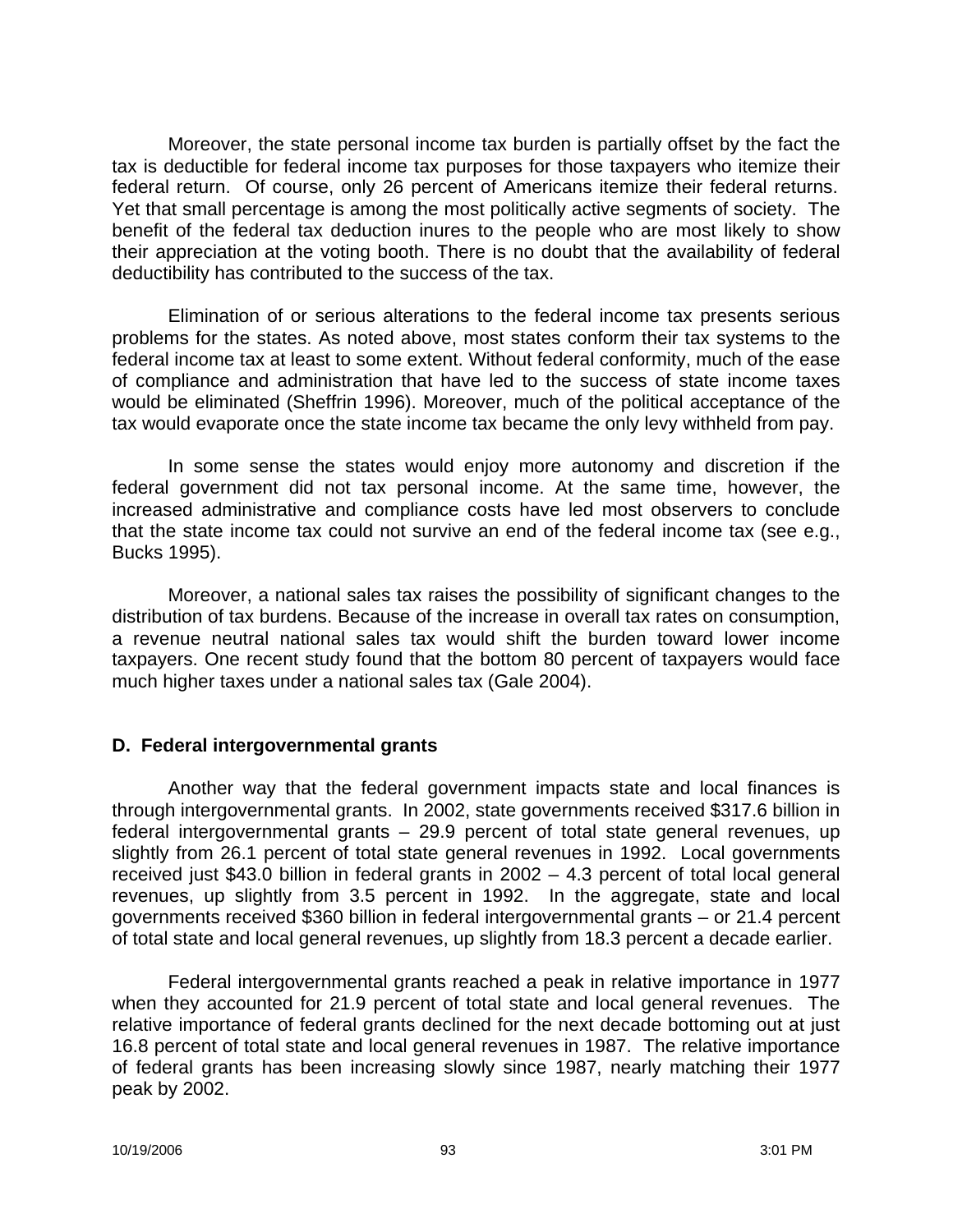More important than the relative importance of federal grants has been the dramatic shift in the composition of federal grants over the years. For example, as indicated in Table 16, 27.6 percent of federal grants to state and local governments in 1972 were for education programs, followed by income support programs which accounted for 26.3 percent of federal grants to state and local governments. Federal grants for health programs accounted for 17.5 percent of total grants to state and local governments; while federal grants for Medicaid accounted for 13.4 percent of total grants to state and local governments.

| <b>Selected Years</b>     |      |      |      |      |           |
|---------------------------|------|------|------|------|-----------|
|                           | 1972 | 1982 | 1992 | 2002 | 2006 est. |
| Nat. Res. And Environment | 2.2  | 5.5  | 2.2  | 1.4  | 1.4       |
| Transportation            | 14.7 | 13.7 | 11.5 | 11.7 | 10.7      |
| Education                 | 27.6 | 18.4 | 14.8 | 12.8 | 13.2      |

| Table 16                                                                     |
|------------------------------------------------------------------------------|
| Percent of Federal Grants in Aid to State and Local Governments by Function, |
| <b>Selected Years</b>                                                        |

Source: Compilations based on 2006 Federal Budget, Historical Tables, Table 12.3.

Health 17.5 21.4 40.1 45.1 48.0 Medicaid 13.4 | 19.7 | 38.1 | 42.0 | 44.2 Income Support 26.3 25.3 25.8 23.2 21.0 All Other 11.7 | 15.7 | 5.6 | 5.8 | 5.8

Over the intervening 30 years there has been a steady decline in the relative importance of education programs as their share of federal grants to state and local governments declined steadily to 12.8 percent in 2002. Similarly, there has been a steady decline in the relative share of federal grants for transportation purposes and a dramatic drop in all other grant programs after 1982. At the same time, there has an explosive growth in the relative importance of health grants, increasing from 17.5 percent of federal grants to state and local governments in 1972 to 45.1 percent in 2002 and a projected share of 48.0 percent by 2006. Increases in federal grants to states for Medicaid has driven the growth in the relative importance of health as a share of federal grants to state and local governments. Medicaid grants increased from 13.4 percent of total federal grants to state and local governments in 1972 to 42.0 percent in 2002 and are projected to increase to 44.2 percent in 2006. Grants for Medicaid have become much more important in the health area increasing from 77 percent of health related grants in 1972 to 93 percent of health related grants in 2002. Medicaid grants are the only category of federal aid projected to increase in inflation adjusted terms from FY 2000 to FY 2006 (Tannenwald 2002, p. 468)

State and local officials might be concerned about the extent to which Medicaid grants will continue to crowd out other program areas – increasing to a projected 44.2 percent of total federal grants to state and local governments by 2006. This concern is probably exacerbated by the increasing focus on homeland security and the record budget deficits of the federal government which raise questions about possible cuts in future federal grants.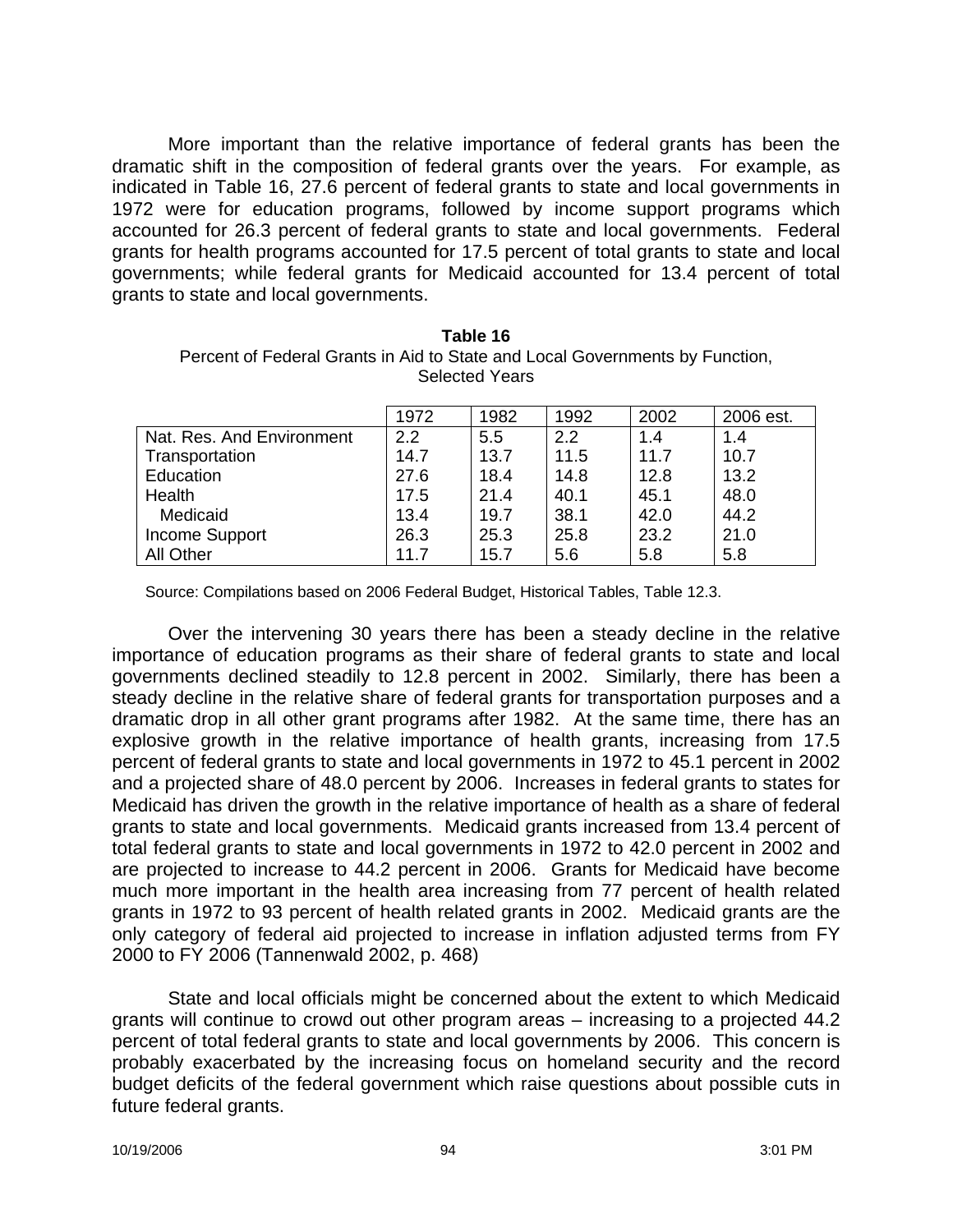#### **E. Demographic changes and their impact on state and local finances**

Like other advanced economies of the world, the United States is undergoing a shift toward an older society. Increased longevity and declining fertility, along with the post-war baby boom have contributed to the aging of the population (Auerbach and Lee 2001; Frey 1999). In 2000, only one state (Florida) had a 17.5 percent of its residents aged 65 or older; by 2030 44 states and the District of Columbia will be in this situation. (Lav, McNichol and Zahradnik, 2005, p. 60) As individual or household circumstances change because of aging, their needs and economic behavior also change. These changes have important implications for state and local fiscal behavior.

On the expenditure side of state and local budgets, for example, the positive association between health care costs and aging suggests that the demographic shift toward an older society is likely to create a rapid increase in both acute-care medical spending (Medicare) and nursing-home expenditures (Medicaid) (Cutler and Sheiner 2001). While the Medicare program is fully financed by the federal government, the states and the federal government, which matches state expenditures, jointly fund Medicaid. Currently, Medicaid covers services that Medicare does not, such as prescription drugs and long-term care. As a result, Medicaid pays for a growing share of health costs for the aged and disabled (Lav 2003). Taking together the aging of the population and the shift of costs from Medicare to Medicaid, without any changes in the Medicaid program, one can expect a growing fiscal burden on the shoulder of state governments in the decades to come.

In addition to health care costs, an aging population will have far reaching impacts on other state and local services. For example, older drivers account for a disproportionate share of accidents and motor vehicle deaths. In New Jersey, the elderly make up 13.7 percent of the population, but 25 percent of traffic fatalities. This adds to traffic congestion and delays. As a result, states will have to invest more in traffic safety including, among other things, enhances signage, longer highway onramps, improved sidewalk and crosswalk configurations, and longer signal timing. Similarly, local governments will need to consider mobility needs of older citizens and local transportation resources when considering site plans for new retirement and assisted living facilities (Connery and Bell, 2001, p. 9)

Since demographic characteristics determine the type of public services to be provided in a community, the national trend of an aging society would also impact the fiscal capacity of local governments (Frey 1999; MaCurdy and Nechyba 2001). MaCurdy and Nechyba (2001) suggest that the age makeup of a county's residents has a strong influence on its allocation of government spending on education, health, welfare, police and fire protection, and infrastructure. Identifying interjurisdictional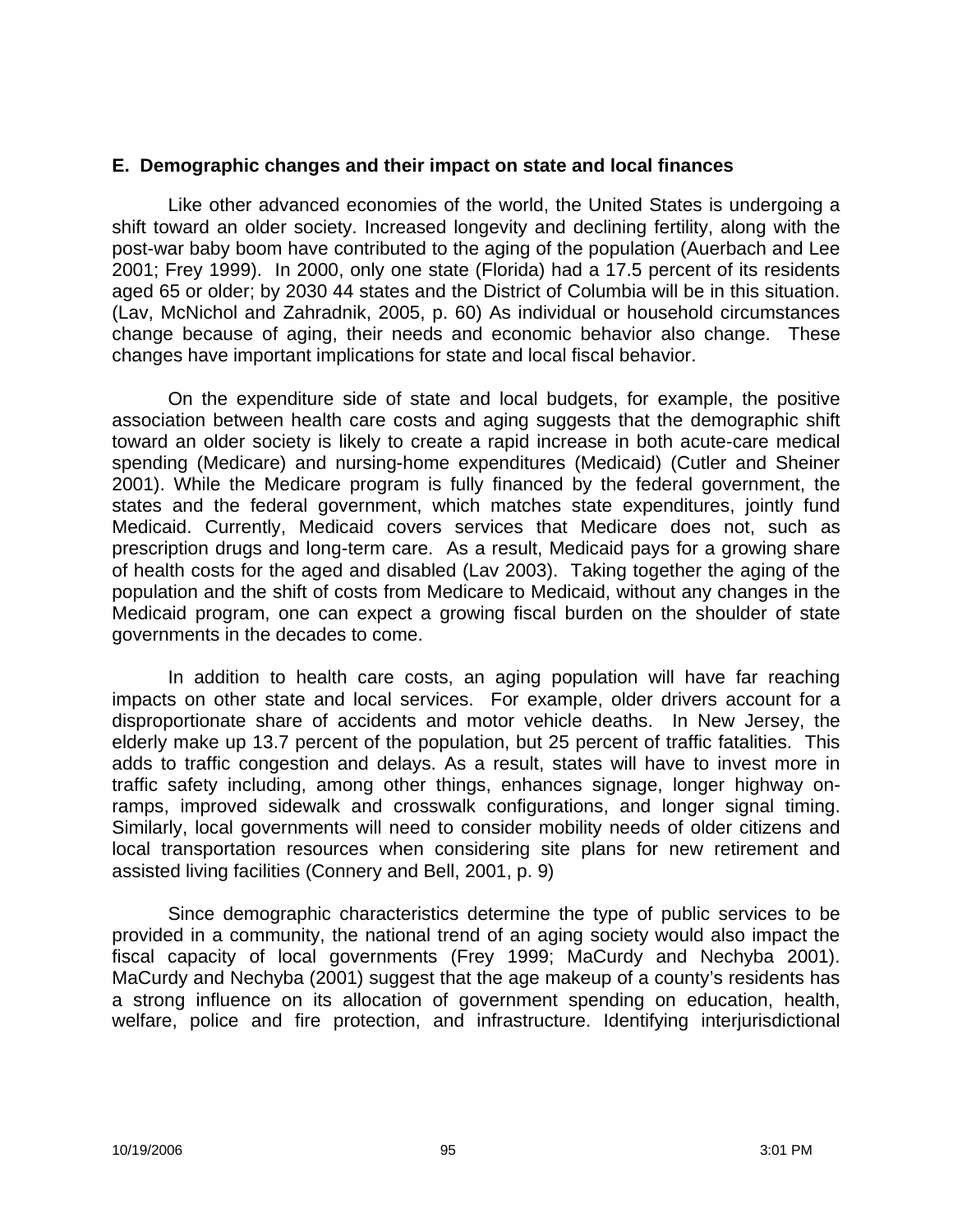spillovers<sup>25</sup> as the major "culprit" of local fiscal burdens, the authors argue that demographic changes at the local level may alter the types and sizes of spillovers encountered, which call for adjustments in intergovernmental transfers.

Frey (1999) highlights another impact of an aging population, which he refers to as the "demographic divisions" within today's elderly population and their implications for central cities and suburban communities. Despite the fact that today's older Americans constitute "the most highly educated elderly cohort in history", there are social and racial cleavages among the elderly population. For instance, female-headed households in poverty are more prevalent among seniors in their late 70s and 80s. Blacks and Hispanics fare less well than whites, judging by income, wealth and home ownership.

Frey (1999) also points out the spatial divisions within today's elderly population. Whereas the retirement haven areas, the sunbelt region, and suburban communities are able to attract or retain the "demographically advantaged" segments of the senior population (e.g. well-educated "young elderly, married couples in good health, with high disposable incomes and low demands on public services), central cities, inner suburbs and specific metropolitan areas will be populated by disproportionate numbers of the "demographically disadvantaged" elderly (e.g. oldest old, female-headed households, those with low-income and high levels of disability, and low-income minorities). The spatial distribution of elderly population, which Frey argues perpetuates the trend for the entire population as a result of "aging in place", indicates the potential for growing fiscal disparities between regions and between inner cities and suburbs. The wealthier and healthier elderly may contribute more to a locality's tax base than they take away. By contrast, the "older, economically vulnerable, and disability-prone populations" may exacerbate the situation of local governments that are already financially strapped. Frey further projects that as baby boomers age into elderhood, many of the suburban communities, with growing numbers of "demographically disadvantaged" boomers "aging in place", will be ill-prepared to deal with the social services, health care, and transportation needs of the less well-off seniors.

Apart from its impact on local public expenditures, population aging will also affect the revenue side of state and local budgets in a variety of ways. As discussed above, an aging population, which becomes more reliant on retirement income, will undercut the base of the income tax. In addition, Lav (2003) argues that states to which retired people move may suffer substantial revenue losses due to federal preemption of state authority to tax the pension income of non-residents, including deferred income earned when the individual became a resident. In fact, much of the deferred income is never taxed because the three major retirement destinations—Nevada, Florida, and Texas—do not collect personal income tax. In addition, income declines as people age – according to the U.S. Treasury Department, in 2000 the average income for people

 $\overline{a}$ 

<sup>&</sup>lt;sup>25</sup> Goods and services provided by one jurisdiction that bestow benefits on residents of another jurisdiction result in spillovers. That is, the benefits of these locally provided goods and services "spill over" the boundaries of the jurisdiction providing such services and impact residents of neighboring jurisdictions.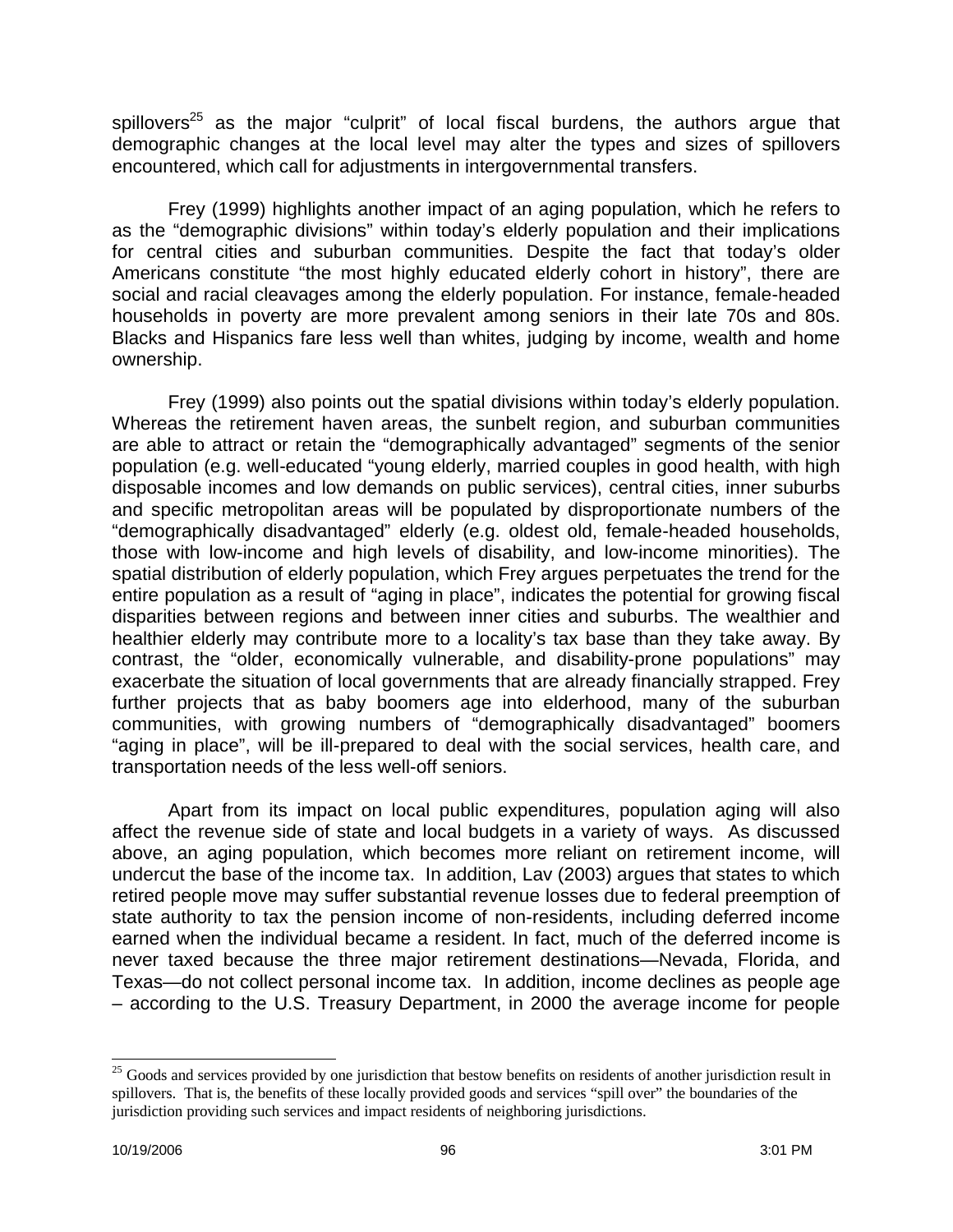over 65 and over was \$25,200, about half of the average income of the 55-64 age group. (Lav, McNichol and Zahradnik, 2005, p. 64)

Similarly, as discussed above, the level and composition of spending by the elderly varies substantially from the non-elderly. Older households average annual consumption spending that is about one-third less than spending of households aged 55 to 64. (Lav, McNichol and Zahradnik, 2005, p. 64) In addition, it is important to note the increasing share of spending on health care products and medications of older households, which are typically not included in state and local sales tax bases. An aging population will tend to undermine the base of the sales tax as consumption shifts from taxed, to non-taxed items.

Finally, an aging population may tend to undercut the ability of local governments to mobilize revenues from the local property tax (Brunori 2003). With fixed income, senior citizens tend to oppose taxes in general and property taxes in particular because property taxes are based on the value of an asset, real estate, which tends to rise over time due to appreciation of property values, but the taxes have to be paid out of current income. Because of the perceived disconnect between tax paid and services received, the elderly may be increasingly unwilling to support elementary and secondary public education and are more likely to vote unfavorably on school tax issues.

In addition, many states provide varies types of property tax relief to the elderly. For example, the elderly, regardless of income level or ability to pay taxes, may receive some form of property tax exemption. Such exemptions erode the base of the local property tax. However, such exemptions may make it easier for seniors to vote for increases in local property taxes since they will not have to bear the full burden of any increases in local property taxes. Eleven states provide property tax exemptions or credits for the elderly without any means testing. (Lav, McNichol and Zahradnik, 2005, p. 64)

On the revenue side, the net result is that an aging population will tend to undermine the base of the income tax, the sales tax and the property tax. State and local governments need to re-evaluate some of the tax preferences given to the elderly with awareness that age alone is not a good proxy for ability to pay taxes.

In addition to an aging population, there are also spatial changes taking place in the distribution and composition of the population. Geographic quadrants of America grew at different rates over the past decade, the West and the South at 20 and 17 percent, and the Midwest and Northeast at eight and six percent (Perry and Mackun, 2001, p. 3). Normal population births, plus domestic and international migration into and between regions, fuel these growth rates.

As the population grows, it is also distributed across the landscape in changing ways. For example, contrary to the conventional view that suburbs are predominantly white, the decade between 1990 and 2000 witnessed the trend toward minority suburbanization (Fasenfest, Booza, and Metzger 2004; Frey 2001). As minorities make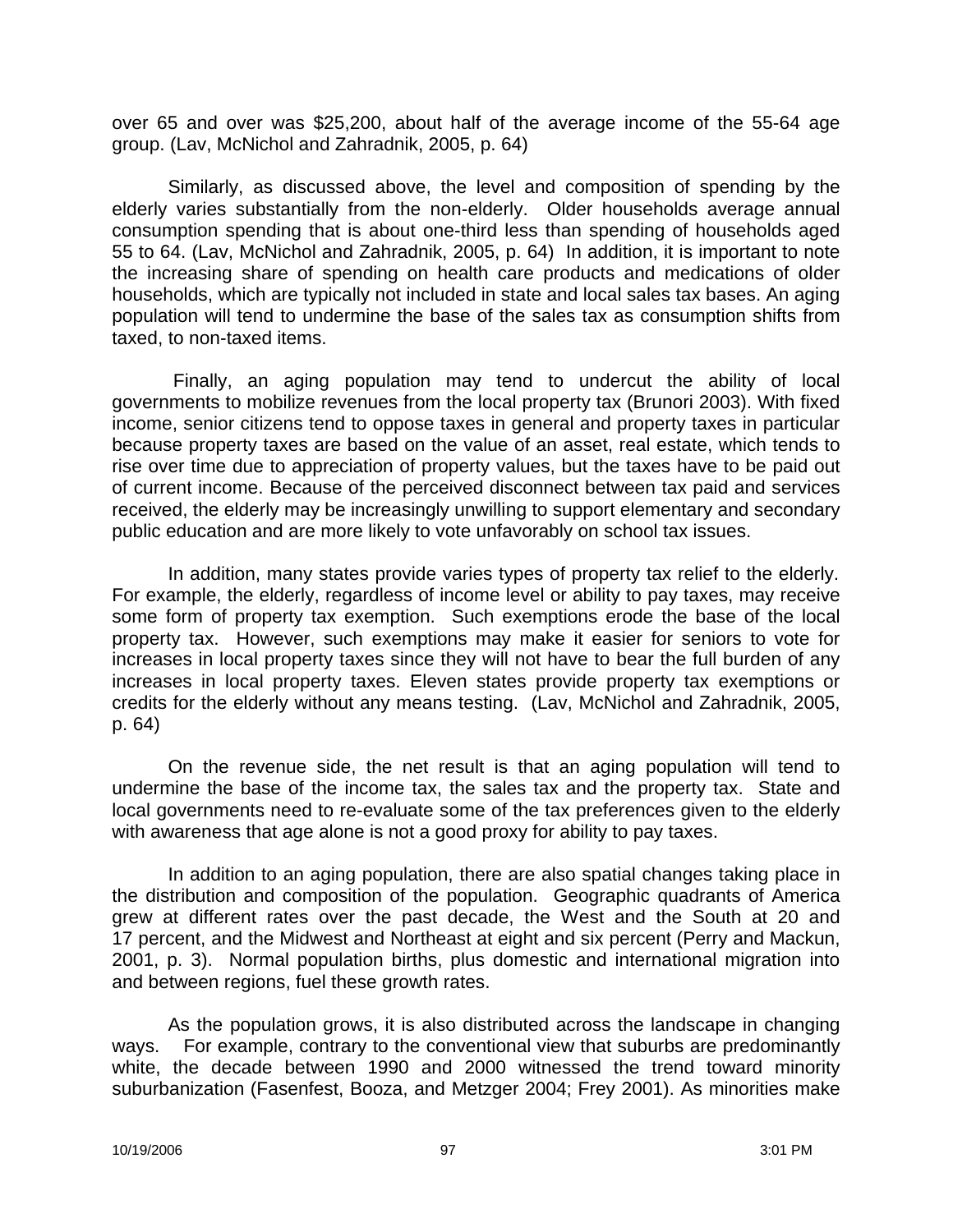up about 27 percent of suburban populations, a mixed white and Hispanic/Asian population has replaced predominantly white communities as the most common neighborhood type (Fasenfest, Booza, and Metzger 2004). Frey (2001) labels the 35 metropolitan areas, whose suburbs had disproportionate gains of minority population, "melting pot metros."

In addition, the racial and ethnic composition of metropolitan areas began to change as more affluent blacks left the central city for suburban communities. Rapid economic growth and the availability of amenities have turned the South into a new magnet for blacks and the migration of young, college-educated blacks to the South also contributed to the region's surge in black suburban populations (Frey 2001; Frey 2004).

Immigrant-driven Hispanic and Asian population growth, helps account for the increased prominence of non-black minority populations (Fasenfest, Booza, and Metzger 2004; Frey 2001). Singer (2004) identifies six types of immigrant "gateways", among which "emerging gateways" (such as Atlanta, Dallas, and Washington D.C.) saw the fastest immigrant growth in the past two decades. Immigrants in emerging gateways are found to be more likely to live in the suburbs than in central cities, contributing to the diversification of suburban communities. Frey focuses on another type of immigrant gateway- states that are magnets for domestic migrant populations and for foreign-born migrants (Frey 2002, p. 2)

Intraregional mobility in the form of sprawl also influences state and local finances. Services provision costs increase as density falls, governments may pay a premium to expedite services provision, the distribution of the property tax base may be affected by sprawl, and fiscal costs may be associated with balancing social versus private costs (McGuire and Sjoquist, 2003, p. 322). This population mobility redistributes human capital and wealth, and shifts services needs.

As a result of the suburbanization of Hispanic and Asian populations, state and local governments will have to provide a different set of support services, including such things as translation and school expansion. In addition, the consumption patterns of different ethnic groups may be different which has implications for sales tax revenues for state and local governments. In the final analysis, the new pattern of migration and immigration will challenge the fiscal capacity of local governments by raising new demands for public services and by altering the tax base.

A baby boomlet driven by baby boomer parents has increased school-age populations with consequent impacts on school expenditures.<sup>26</sup> The baby boom generation – dwarfing in numbers their parents' and children's generations alike – comprises 28 percent of the population, pushing the 50-54-year age group to a 55 percent increase in the last decade (Meyer, p. 2) They spend differently, the wealthier ones seeking high-ticket items, but they may become an economic drain as they age

 $\overline{a}$ 

 $^{26}$  Between 1990-2000, the 5-9 year olds age group and the 15-19 age group grew almost 14 percent, while the 10-14 age group increased almost 20 percent (Meyer 2001, p. 2).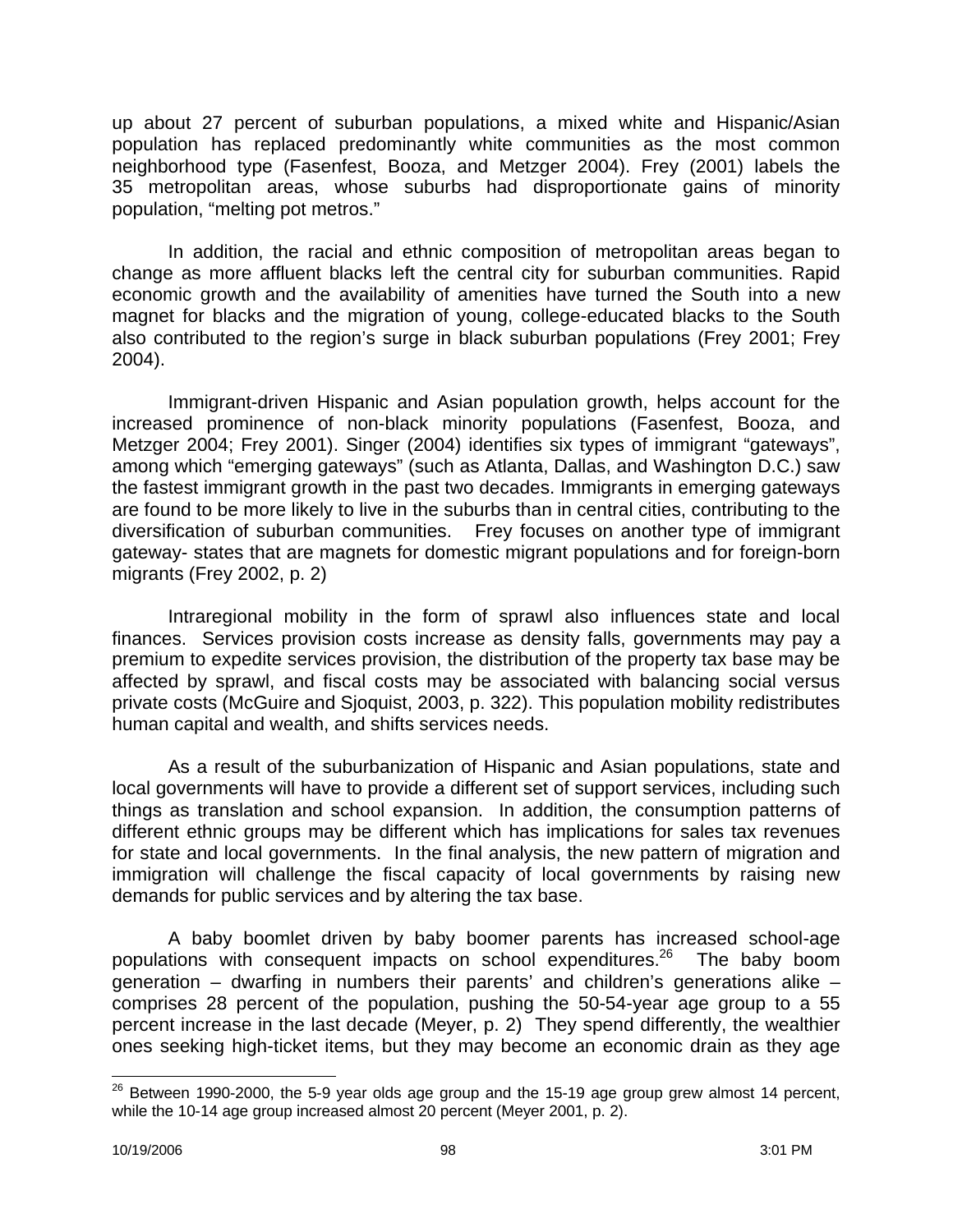and need social services into retirement (Frey, Abresch and Yeasting, p.9). The next largest cohort jump was a 45-percent bump in the 45-49-age group and the 90-94 age group.

About one-fifth of those 65 and over moved to a new residence during this five year period. By contrast, nearly half of those under 65 had moved during this same five-year time period. This made them more than twice as likely to have moved as their elders (Ile and Schachter, 2003, p. 2). Of those 65 and over, the oldest old [85 and over] moved the most, with one-third of the moving between 1995-2000, suggesting that failing health prompts moves to be near family or specialized health care. Most of those 65 and over will remain within their current state. Because the elderly who move do so to only a few states, Arizona, Nevada and Florida, the impacts of their moves are magnified.

In summary, as demographic changes in the nation's population emerge over time; they have strong implications for patterns of public expenditures and sources of revenues. Population aging creates fiscal pressures on all levels of government by undermining the base of state and local taxes while increasing pressure on state and local spending needs (Auerbach and Lee 2001).

## **F. Technological changes**

The single greatest challenge to state and local public finance systems over the past two decades has been the rapid and profound changes in technology. The advent of the age of electronic commerce and the revolution in communications technology has affected virtually every aspect of state and local public finance.

The high-technology economy has changed the way state and local governments raise revenue. Technology is creating new business structures, new services, and more "remote" activities (Neubig and Poddar 2000). For example, the Internet makes it possible for relatively small businesses to expand their base and to sell goods and services throughout the world. These businesses are highly mobile and have few geographic constraints. Small and medium-sized businesses are no longer limited to local markets.

### *State and Local Sales Taxation*

Nowhere has technology had a greater impact than in the area of state sales and use taxation. The sales tax has consistently accounted for about one third of state tax revenue. And it is the sales tax that is most affected by changing technology. Perhaps the most daunting issue facing state fiscal systems as we enter the new millennium is the treatment of remote sales. Remote sales (the sale of goods and services through the mail, over the telephone, and increasingly on the Internet) have troubled policy makers for decades. But with the advent of the age of electronic commerce the issue of remote sales has taken on a new significance.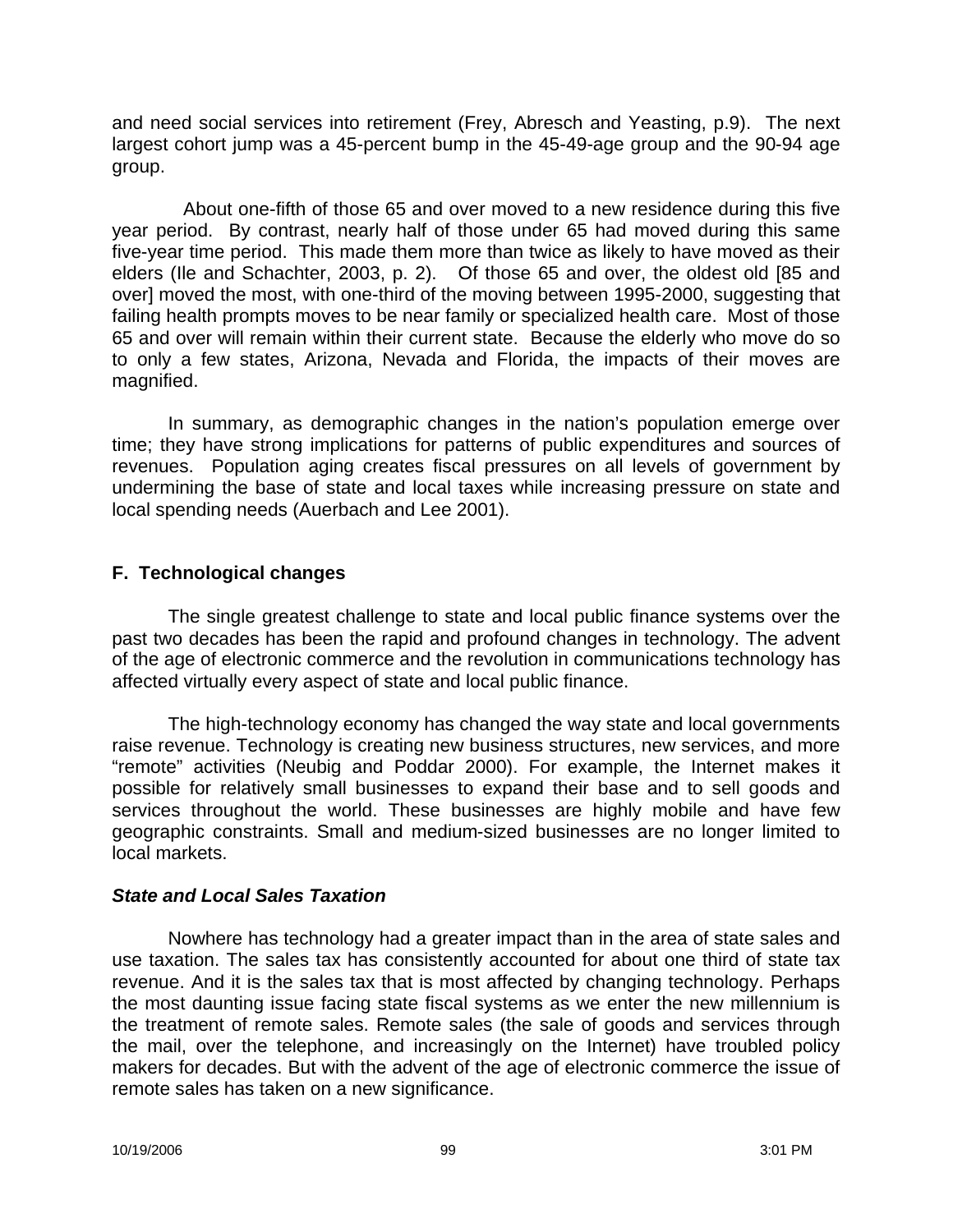In the now well known Quill decision<sup>27</sup>, the United States Supreme Court concluded that a state cannot compel a vendor to collect sales and use tax unless that vendor has a "physical presence" in the state. Businesses that sell through mail order catalogs, via telemarketing, or through Web sites often do not have a physical presence in the state. Thus, they are not obligated to collect sales or use tax on the transaction and remit the proceeds to the state. The problem is that the success of the sales tax has been attributable in part to the requirement that the vendor has the responsibility for collection of the tax. Since the vendor is liable for uncollected or unremmitted tax, and since the state defrays some of the vendor's costs, compliance with the tax has traditionally been very high. Without vendor responsibility for collection, the sales tax could likely not survive.

Internet vendors without a physical presence in the state are not required to collect sales tax. As more consumers purchase goods and services online, the states will continue to lose tax revenue. In all states taxing sales, the consumer is legally obligated to pay use tax on all goods that were purchased without sales tax. But use tax compliance in the United States is very low. By some estimates only four percent of consumers who owe use tax actually pay the tax (Brunori 2001, and sources cited therein). Some states, however, are stepping up use tax collections efforts, for example, through inclusion of use tax lines on income tax returns. In 2000, North Carolina and Michigan improved collection efforts; the former saw collections rise to \$4.9 million from \$125,000 the prior year, while the latter increase payees by nearly 25 times from 2500 to 62,000 to net an extra \$2 million.<sup>28</sup>

The primary concern for the states is that uncollected taxes from remote sales will cost billions of dollars and require dramatic reforms, significant service reductions, or steep rate increases for other taxes. Online sales reached \$104 billion in 2003 (Bruce and Fox 2004). And analysts believe e-commerce will continue to grow. Indeed, some studies conclude that Internet retail sales alone will reach \$230 billion by 2008 (Forrester 2004). That compares to just \$9.8 billion in 1998 (Duncan 1999).

The states fear that remote sales will add to an already eroding tax base problem.<sup>29</sup> And those concerns are justified. Conservative estimates show that the states lost about \$170 million in sales tax revenue in 1998 (Cline and Neubig 1999). That number grew to an astounding \$15.5 billion in 2003 (Bruce and Fox 2004). More significantly, projections for lost sales tax revenue are as high as \$33.7 billion in 2008 (Bruce and Fox 2004).

In addition to the potential revenue loss, remote sales pose other political and policy problems for the states. By failing to tax remote sales, the states create horizontal inequities between traditional in store purchases and transactions conducted via mail

 $\overline{a}$  $^{27}$  Quill v. North Dakota, 504 U.S. 298 (1992).

<sup>&</sup>lt;sup>28</sup> Bell and Kay, "Use Tax Scofflaws Abound," Bankrate.com.

<sup>29</sup> Bruce and Fox found that the sales tax base as a percentage of personal income has fallen from 51.4 percent in 1979 to 42.8 percent in 1998 (2000).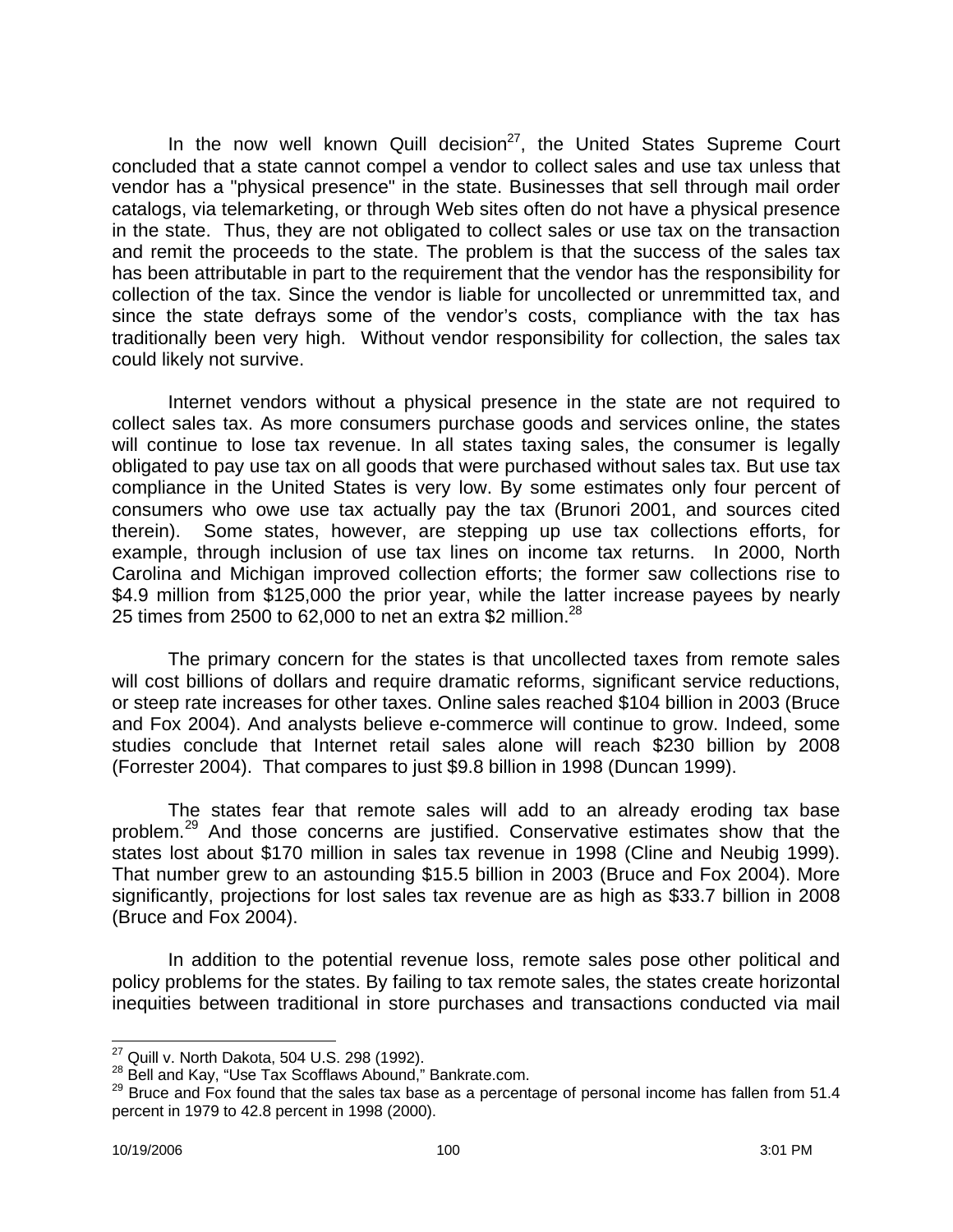order or the Internet. The perpetuation of this horizontal inequity goes against the principles of sound tax policy. In essence, the states have created an economic incentive to sell and purchase remotely -- i.e., at the expense of traditional retailers. This of course creates significant political issues for state policy makers. Traditional retailers have protested the fact that the state tax system places them at a competitive disadvantage in the market place (Brunori 2000).

Technological advances will continue to have profound effects on local government finance as well. The ability to purchase goods and services through the Internet has sharply reduced reliance on sales taxes. Although this problem is much more serious for state than for local governments, it calls into question whether local governments can view sales taxes as an adequate source of revenue. Local governments are expected to lose tens of billions of dollars a year in sales tax revenue (Bruce and Fox 2000).

### *State and Local Income Taxes*

Technology will affect personal income and wage taxes as well. The age of electronic commerce has resulted in more people working from remote locations. The Internet, personal digital assistants, cell phones, and laptop computers allow employees in many industries to perform their responsibilities away from the employer's main office. Remote workers may pose challenges to local governments relying heavily on wage taxes. Employees and employers may have opportunities to avoid wage and payroll taxes. If the local government imposes taxes according to the location where the employee performs work, such opportunities will certainly exist.

### *State and Local Business Taxes*

Electronic commerce will also make it much more difficult to impose state and local business taxes. Technological developments have made businesses increasingly mobile. Businesses today are no longer as dependent on plants and equipment. Thus, relocating to another jurisdiction, while still a significant undertaking, is much easier today than it was a decade ago. This mobility will prevent expanded reliance on business taxes and will likely result in a continuing reduction of all local business taxes, as governments realize that such taxes are perceived to hurt their competitiveness. Local governments will not be able to rely on business property tax revenue to the extent they once did.

# *Property Taxes*

To the surprise of many, the high-technology economy is also affecting local property taxes. When heavy manufacturing dominated the American economy, a large portion of the property tax base consisted of business land, plants, and equipment. Factories and heavy equipment, as well as extensive business ownership of land, have filled the coffers of local government for much of the 20th century.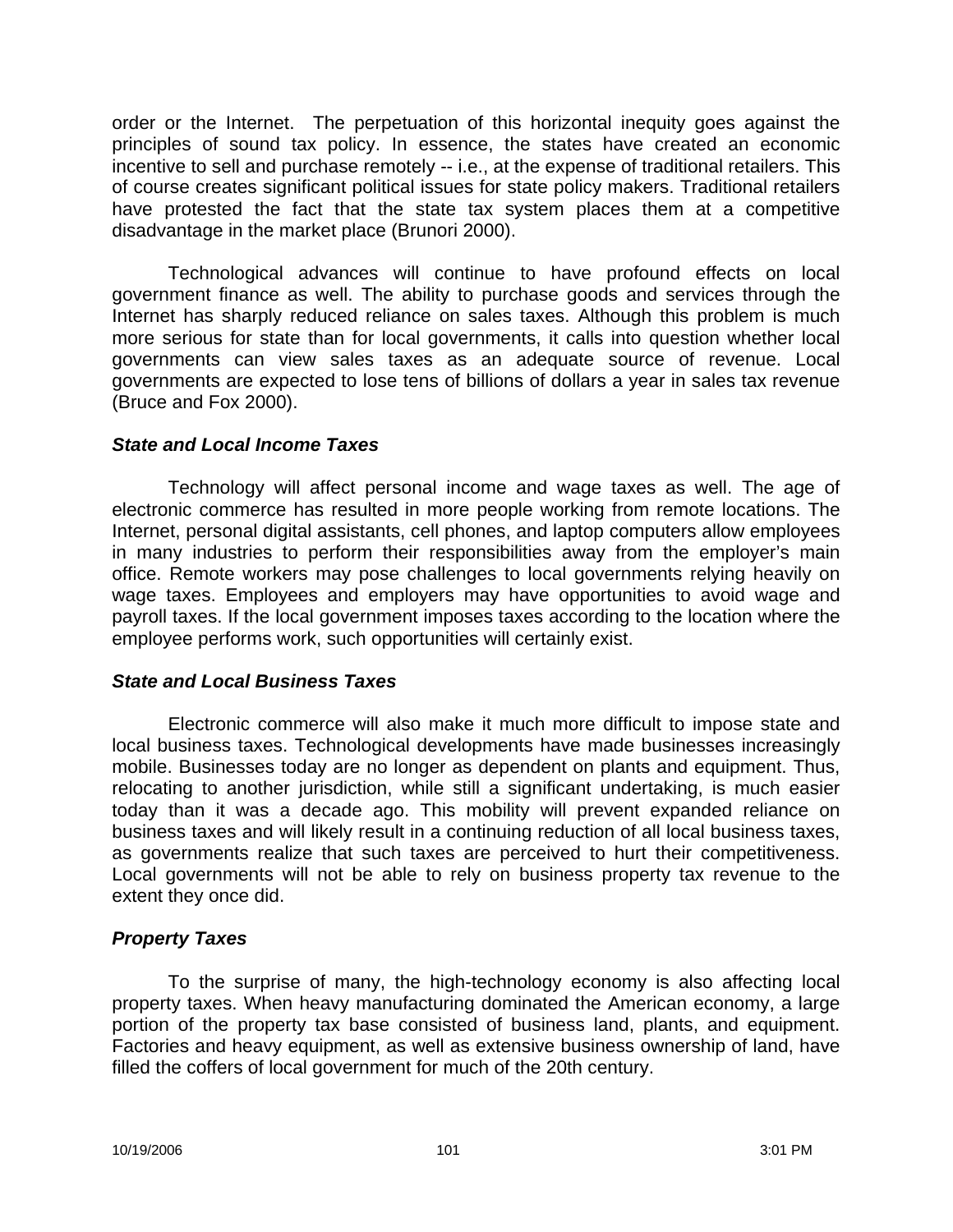Modern businesses, which tend to rely on computers and technology, have fewer plants and less equipment relative to large manufacturing firms (Bonnet 1998). These businesses do not own significant amounts of real property; this lack of ownership leads to a decrease in business property tax revenue (Strauss 2001). It also leads to a shift in property tax burdens from business to residential property (Strauss 2001).

The new economy creates another problem for the property tax. Capital-intensive firms (that is, those with relatively large amounts of plants and equipment) now incur a larger burden of the property tax than high technology or service-centered businesses (Green, Chevrin, and Lippard 2002). That inequity ultimately undermines support for the tax, particularly within the business community. Such inequities lead to calls for lower tax burdens on capital-intensive firms.

Most commentators agree that changing technology will increase the limitations on local taxing authority (Break 2000). For this reason, researchers have cited growth in technology as one of the major factors affecting American local governments in general, and cities in particular (National League of Cities 1997).

# **G. Multistate and Federal Efforts Addressing Electronic Commerce Taxation**

## *Streamlining Sales Tax Project*

In an effort to stem sales tax losses from remote transactions, state governments have participated in the Streamlined Sales Tax Project since its inception in 1999<sup>30</sup>. The Streamlined Project is a multistate project controlled by its participating states. Its purpose and objective are to design and establish, through state legislation, a voluntary, streamlined multistate system for the administration and collection of state and local government sales and use taxes. The project's primary design objective is to reduce the complexity and administrative burden currently borne by businesses in collecting use taxes in interstate transactions. After normalizing that burden on interstate businesses, the project's secondary objective is to secure the passage of federal legislation whereby Congress, acting under its Commerce Clause powers, would authorize the states participating in that streamlined tax system to require remote vendors to collect and remit use taxes imposed by those states and their constituent local governments. By authorizing such state laws, the federal law would override the rule sustained by the U.S. Supreme Court in Quill Corp. v. North Dakota.

The "Streamlined Sales and Use Tax Act" (SSUTA) (H.R. 3184 and S. 1736) was introduced in 2003 in the U.S. Senate and House of Representatives. The bills' primary sponsors are U.S. Sen. Mike Enzi, R-Wyo., and Rep. Ernest J. Istook Jr., R-Okla. The federal legislation would allow states already in compliance with the Streamlined Sales and Use Tax Agreement to require out-of-state vendors to collect state sales and use

 $\overline{\phantom{a}}$  $30$  The Streamlined Sales Tax Project was not the first multistate effort to address the problem. The National Tax Association sponsored the Communications and Electronic Commerce Tax Project in 1997. And the federally chartered Advisory Commission on Electronic Commerce met in early 1999.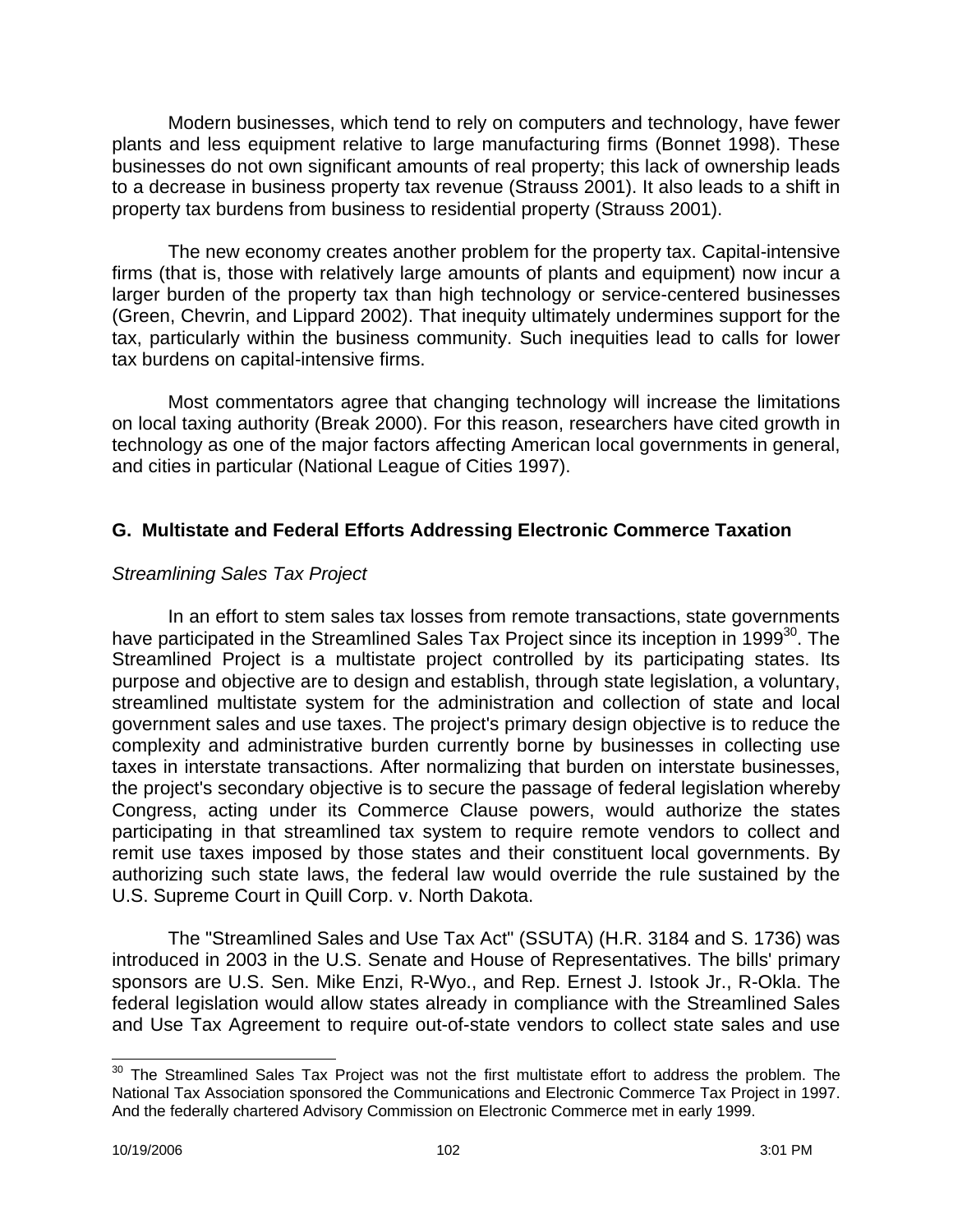taxes. Currently, collection by remote sellers is only voluntary according to the model legislation enacted by 21 states to implement the simplification criteria necessary to earn membership in a multistate sales tax collection compact. The target date for getting the compact's governing board up and running is October 1, 2005.

Currently, 42 states are involved in the SSTP, and as of July 1, 2004, 21 states have passed legislation to bring state sales tax laws into compliance, or at least partial compliance, with the Streamlined Sales and Use Tax Agreement. States cannot become members of the SSUTA until they amend their tax laws to comply with the SSUTA. None of these states have yet been certified as being in compliance. Following is a list of these states, taken from the SSTP's Web site. For most of these states the SSTP has published an effective date for the amendments to the tax law. If there is no effective date indicated, the SSTP did not publish one.

Arkansas, effective when SSUTA becomes effective Indiana, effective January 1, 2004 Iowa, effective July 1, 2004 Kansas, effective July 1, 2003 Kentucky, effective July 1, 2004 Michigan, effective September 1, 2004 Minnesota, effective January 1, 2004 Nebraska, effective January 1, 2004 Nevada, effective July 1, 2003 North Carolina North Dakota, effective December 31, 2005 Ohio, effective January 1, 2005 Oklahoma, effective November 1, 2003 South Dakota, effective January 1, 2004 Tennessee Texas, effective October 1, 2003/July 1, 2004 Utah, effective January 1, 2004 Vermont Washington West Virginia, effective January 1, 2004 Wyoming

### *Internet Tax Freedom Act*

In 1998, the U.S. Congress passed the Internet Tax Freedom Act that provided a three-year moratorium on all "new" and "discriminatory" taxes on the Internet. The primary effect of the legislation was to prohibit states and local governments from imposing taxes on Internet access. In 2001, Congress voted to extend the moratorium for two years. The moratorium expired in October 2003. In December 2004, President Bush signed legislation extending the moratorium until November 2007.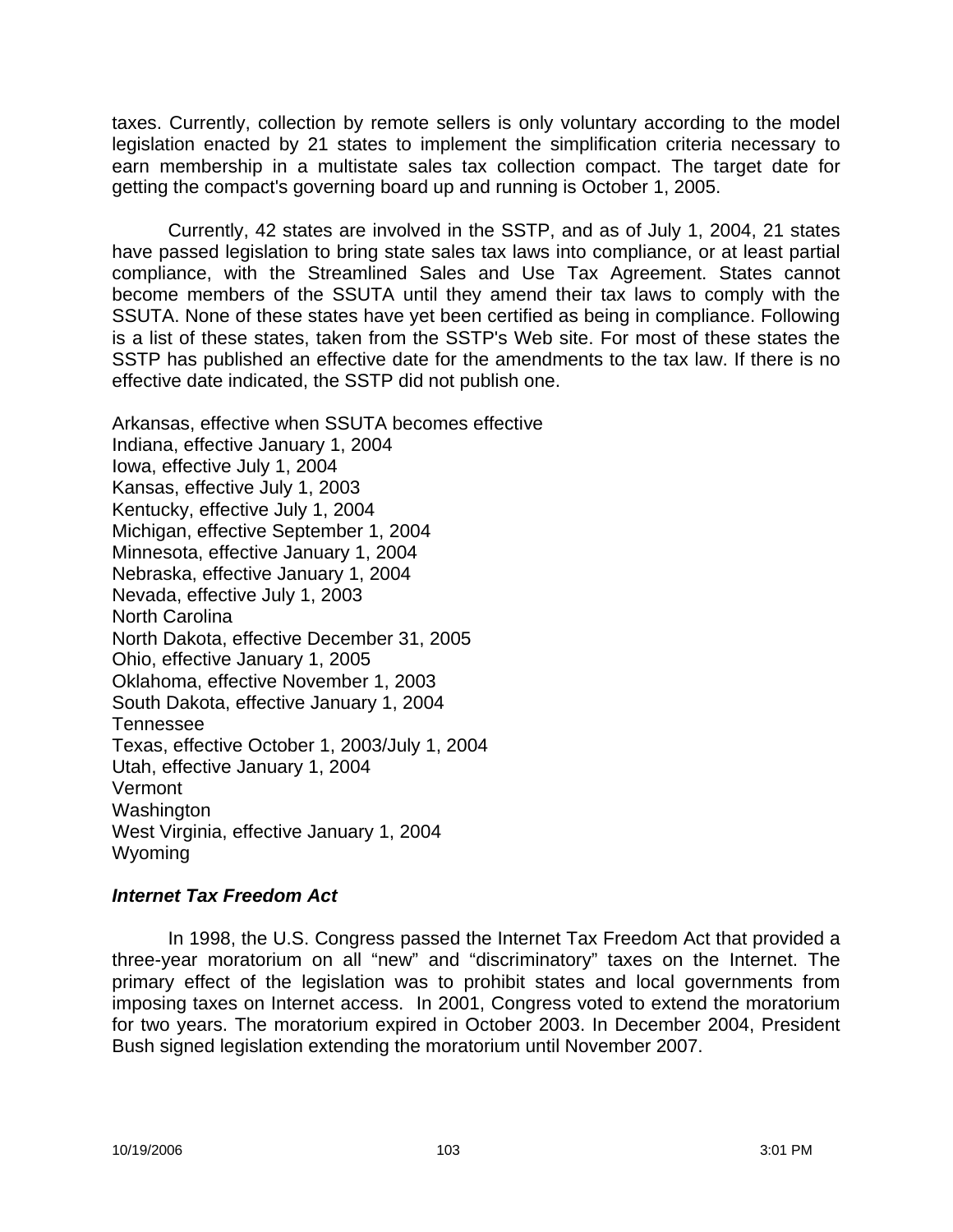The latest legislation was held up because of problems with defining Internet access. Many members of Congress feared that voice over Internet protocal (VOIP) would be bundled with Internet access services, allowing charges for long-distance telecommunications to fall into the tax-free zone. The controversy over VOIP was avoided when Congress agreed to exclude VOIP from the definition of Internet access.

#### **H. Interjurisdictional competition and the proliferation of tax incentives**

One of the most significant influences on state and local tax policy is the interstate and intrastate tax competition for economic development. Since the beginning of the Republic, state and local governments have competed for economic development in the form of investment and job creation. Tax policy has played a large role in that competition. Indeed, political leaders have viewed tax policy for much of the last quarter century as the key to encouraging economic development. Tax laws, or more accurately tax benefits, are used to lure corporations into a jurisdiction or convince corporations to stay. Taxes are also used to encourage in-state companies to expand through investment in plant and equipment, as well as to encourage business to expand their workforce through additional hiring.

The role of taxation in interstate and intrastate competition for economic development has been studied and debated for years. Indeed, there are volumes written on virtually all aspects of competition among state and local governments (see generally, Schweke, et. al., 1994, Kenyon and Kincaid 1991, Lynch 1996). Most of the literature has a decidedly negative tone with respect to interstate tax competition. The policy choices that result from interstate tax competition are thought to violate one or more of the principles of sound tax policy (see generally Brunori 1997).

There are three concepts important to understanding interstate tax competition for economic development. First, interstate competition in general, and tax competition in particular, is a fact of life in the United States. It has continued unabated for hundreds of years. Political leaders implement policies that they perceive will benefit their citizens and businesses. The more attractive those policies, the more likely citizens and business will remain in or locate to the state. And as long as the states enjoy even a small amount of sovereignty over their public affairs they will set policies that inevitably retain or attract people and business.

Second, not all forms of interstate competition are equal. Some types of competition are desirable since they promote innovation, productivity, efficiency, and/or responsiveness. Such desirable competition includes providing an attractive package of public services (presumably better than those offered in neighboring states) while imposing an overall tax burden in line with those imposed by other states. If competition is inevitable, as history suggests, it is up to state lawmakers to decide which form that competition should take.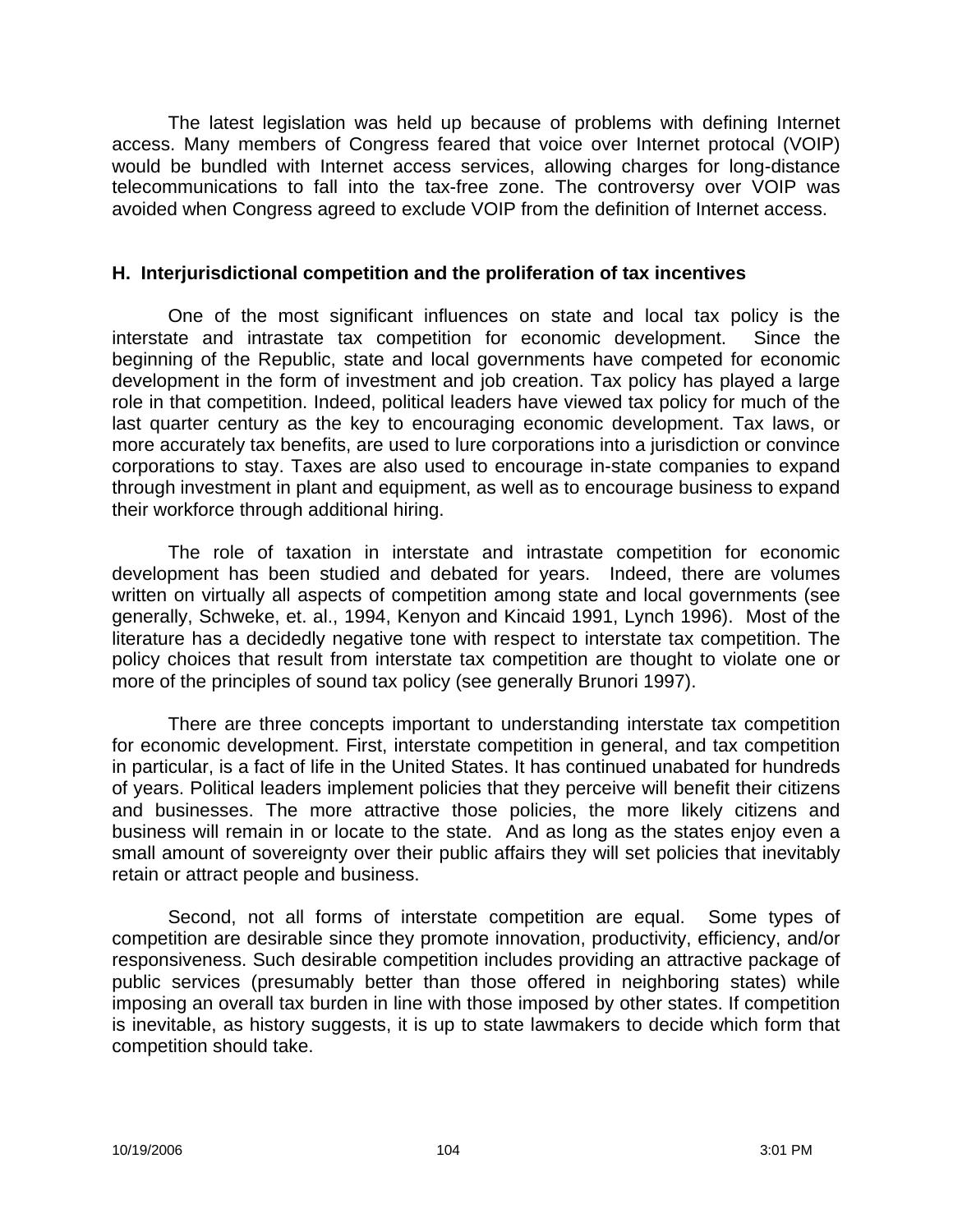Third, there is a political bias in favor of the most pernicious type of competition: the use of targeted tax incentives. This form of competition involves granting tax breaks to individual companies to move to or remain in a state. Such tax incentives are inequitable, inefficient, and largely unnecessary. They violate virtually every principle of sound tax policy and good government. (Brunori, 1997) Public officials and academics alike routinely criticize targeted tax incentives. Yet they have proliferated in the past quarter century, and are offered in what could be called epidemic proportions.

#### *Why State and Local Governments Compete*

As noted above, interstate and intrastate competition in general and tax competition in particular is almost inevitable. The competition is premised on the belief that government policy influences, at least to some degree, where people live and work. It is also based on the premise that individuals and business are cognizant of the tax burdens imposed and public services provided by other states. In this atmosphere, competition is driven by state sovereignty, a changing economy, and the political pressure to create jobs. Each of these causes is discussed below.

#### *States as Sovereigns*

The principal cause of the never-ending battle between the states for economic development is the structure of the federal system of government. In essence, the states have autonomy to govern as they wish within the limits imposed by the federal and state constitutions. Their significant sovereignty provides to states the ability to set policies that will make them more attractive to business and industry than the policies offered by other states. In this atmosphere, the system is ripe for competition. There are few outside limits on the ability of a state government to tax and spend. While the Commerce Clause prevents states from being overly aggressive in their efforts to compete, its prohibitions are generally limited to insuring that states do not impose tax burdens on out of state companies and transactions that are greater than the burdens placed on in state companies and transactions.

### *The Changing Economy*

The federal system itself provides the forum for state tax competition for economic development. There are other factors, however, that contribute to an atmosphere that virtually insures such competition. After all, the federal system has been in existence for more than 225 years, but the use of tax incentives has increased dramatically only in the past quarter century.

One factor in the increasing prevalence of interstate competition is the changing world economy. In the not too distant past, most American business was centered on the manufacture of tangible personal property and the production of agricultural products. Transactions were generally conducted within a radius of one or a few states. Most importantly, capital was largely immobile. The means of production (factories and farms) could not be moved easily from one state to another. Thus, while there is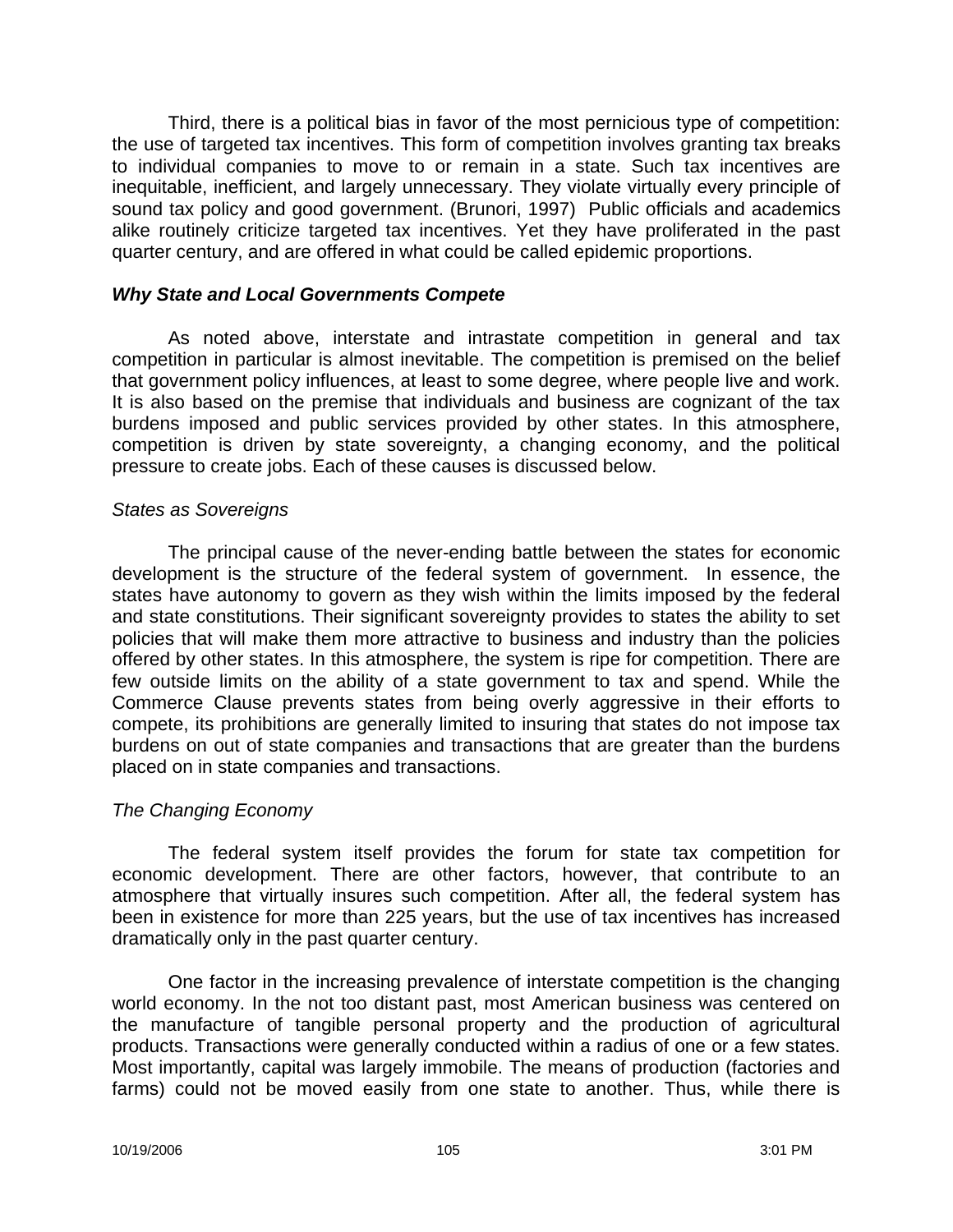evidence of competition dating back to the beginning of the nation, the likelihood of attracting significant capital and investment did not materialize until well into the 20th Century.

The changes in the world economy are obvious. The service industry has replaced manufacturing as the dominant part of the American economy. One of the hallmarks of the service industry is that it relies far more on human capital and intangible property (copyrights, patents, trademarks) than traditional manufacturing industries. The age of electronic commerce has further changed the business landscape as companies increasingly create, market, and sell goods and services through the Internet. Plant, equipment, and land, the inputs most difficult to move, are insignificant components of the electronic economy.

An economy built on mobile capital and intangible property is far more likely to be the subject of interstate competition. High technology and service companies can relocate to other states at much less cost than traditional manufacturing companies.

## *The Quest for Jobs*

In the federal system and new economic order described above, states will inevitably compete -- if the object of the competition is worthwhile. The object of interstate competition for economic development is jobs.

Politicians have always looked at job creation as one of their primary responsibilities. Today, civil service and government contract reforms have significantly curtailed the use of patronage in American public life. But the lure of creating jobs still remains. One relatively efficient and effective means of creating jobs is to provide incentives for established companies to move into the state. Indeed, commentators have long noted the relationship between the political pressure to create jobs and interstate tax competition (Wolman 1988; Walker 1989).

A political leader's ability to create jobs through economic development incentives is far greater than under the old patronage system. In the traditional system there were inherent limits to the number of jobs that could be created. But political leaders can provide, or at least give the impression of providing, thousands of jobs through a single incentive agreement.

# *Not all Tax Competition Is Equal*

Contrary to some of the negative literature on interstate tax competition, there are some positive aspects to such competition. Indeed, most commentators and scholars generally view competition with respect to overall state tax levels positively. In this form of competition, states measure the attractiveness of their business climate by comparison to the overall tax burden to those in surrounding states or those with which they feel in "competition" for business development.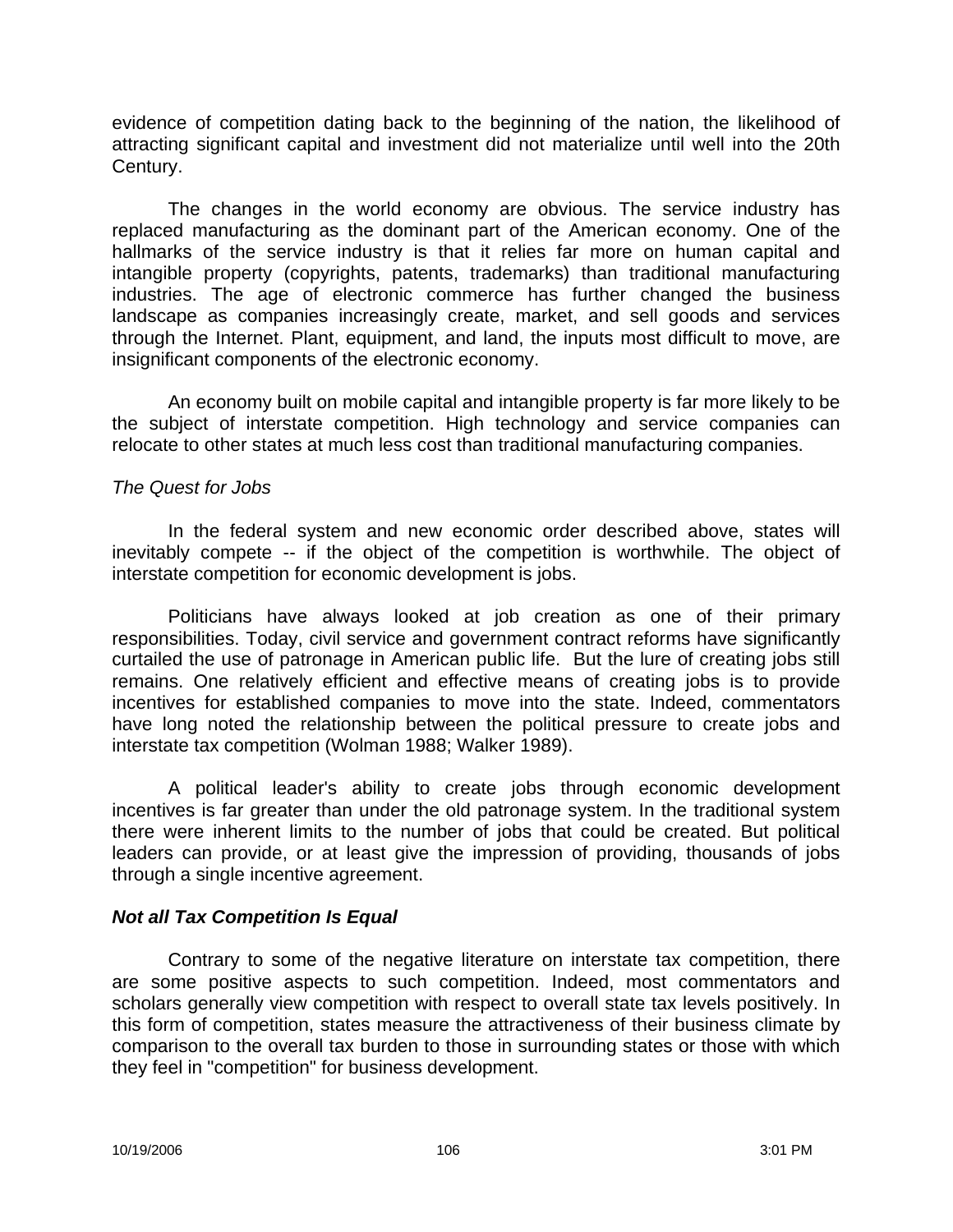As Duncan (1992) has noted, insuring that one's state does not "stand out" from other states in terms of rates, burdens, or compliance costs promotes many aspects of sound tax policy. Such evaluation often leads to a balanced tax system or at least protects against serious imbalances. It promotes stability in the tax system. It can also promote broad-based, low-rate tax systems, which is thought necessary to sound tax policy.

In its most broadly accepted form, interstate competition involves the use of a variety of means, including tax policy, to develop an attractive mix of public services at a reasonable cost to taxpayers. As such, states attract people and business by providing quality transportation, public safety, and education systems while still keeping their tax burdens in line with other states. Fearing migration, states cannot increase tax burdens substantially beyond those imposed by their neighbors (Musgrave 1959, Oates 1972).

John Shannon (1991), one of the leading thinkers on federalism and interstate competition, has noted that in this type of competition states act like ships in a wartime convoy. The states cannot risk getting too far out in front of their comrades by raising tax burdens, nor can they afford to fall too far behind in providing public services. Individuals and firms evaluate the costs (taxes) and benefits (services) of living or doing business in a jurisdiction. If costs outweigh benefits, then the individual or firm will opt to live or conduct business in a more favorable environment.

Most importantly, this form of interstate competition is generally accepted, even endorsed, by many public finance experts (Duncan 1992) and political theorists (Kincaid 1991) as promoting innovation, responsiveness, and efficiency.

That is not to say that there are no negative connotations to this type competition. While seemingly benign, this type of interstate competition likely reduces the progressivity of state tax systems. If the premise upon which tax competition is based is true, firms and households will locate in states in which public benefits outweigh tax costs. But in general only wealthy individuals and firms have the means to relocate -- a fact well known to most policy makers. To attract (or retain) wealthy firms and households, states adjust their taxes and services accordingly (Reschovsky 1998). Tax liabilities for those on the top of the economic spectrum are thus held in check. But at the same time demand for quality public services must be met. Thus, such competition forces the tax burden downward toward those firms and households perceived to be less likely to leave the jurisdiction.

Nonetheless, this general type of interstate tax competition despite its subversive effects on tax equity is far more attractive from a policy perspective than the alternative discussed below.

### *Targeted Tax Incentives*

The most criticized, and pervasive, form of competition involves granting "targeted tax incentives" to specific companies. Targeted tax incentives are those laws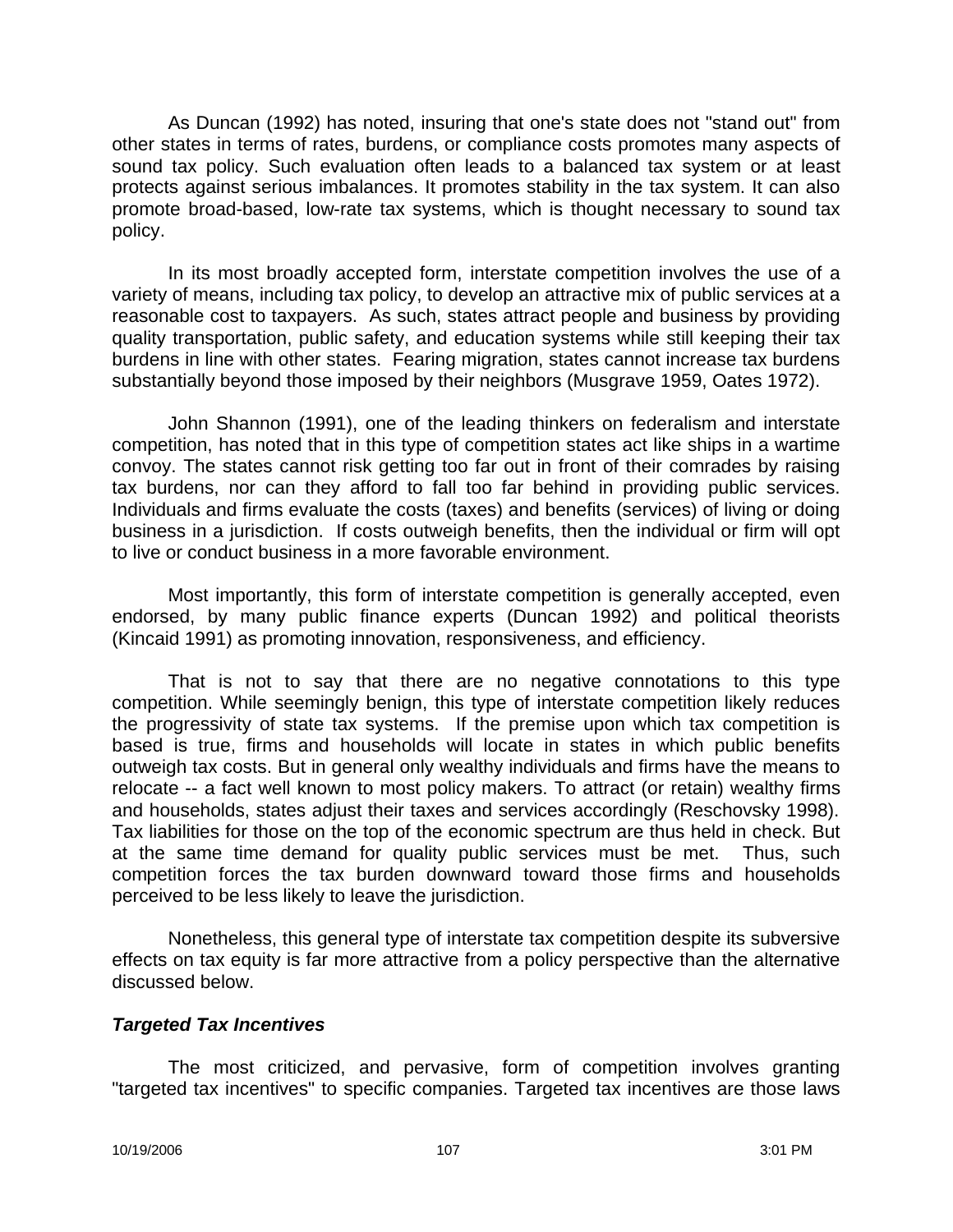that provide preferential tax treatment to a limited number of taxpayers and are not readily available to taxpayers in general. Such incentives offer special tax treatment to specific companies in return for some specified business activity in the state. These incentives often include property tax abatements, sales and use tax exemptions, job and investment credits, and accelerated depreciation deductions.

Targeted tax incentives should not be confused with general tax policies applicable to broad segments of the business community. Rather, the incentives are aimed at one or several corporations. The states providing the incentives want the recipient company to locate, expand, or remain in the state.

Targeted tax incentives are often offered as part of a general revenue law that allows any business meeting certain requirements to qualify for the special tax status. Actually, however, these "general" statutes benefit only a few companies. For example, the Virginia major facility job tax credit enables individuals, estates, trusts, and corporations that engage in "qualifying industry" to receive an income tax credit of \$1,000 for each job created in excess of 100 (Va. Code section 58.1-439).

Targeted tax incentives have proliferated over the last quarter century as states have stepped up efforts to spur economic development and create jobs. There are literally hundreds of such incentives granted each year, costing hundreds of millions of dollars. Despite a legion of scholarly articles and reports criticizing their use, targeted tax incentives remain a favorite weapon in the battle for economic development. Companies need only hint at the possibility of relocation or expansion, and state governments quickly descend with offers to pay for infrastructure improvements, help with job training, and provide numerous tax breaks.

In the past 25 years, states have increasingly used targeted tax incentives to persuade companies to relocate to or remain in the state. Such incentives have entailed billions of dollars and have usually been offered to the largest multinational corporations. Table 17 lists the largest tax incentive packages from 1980 to 2004, illustrating the kinds of companies that receive incentives and the general magnitude of the programs.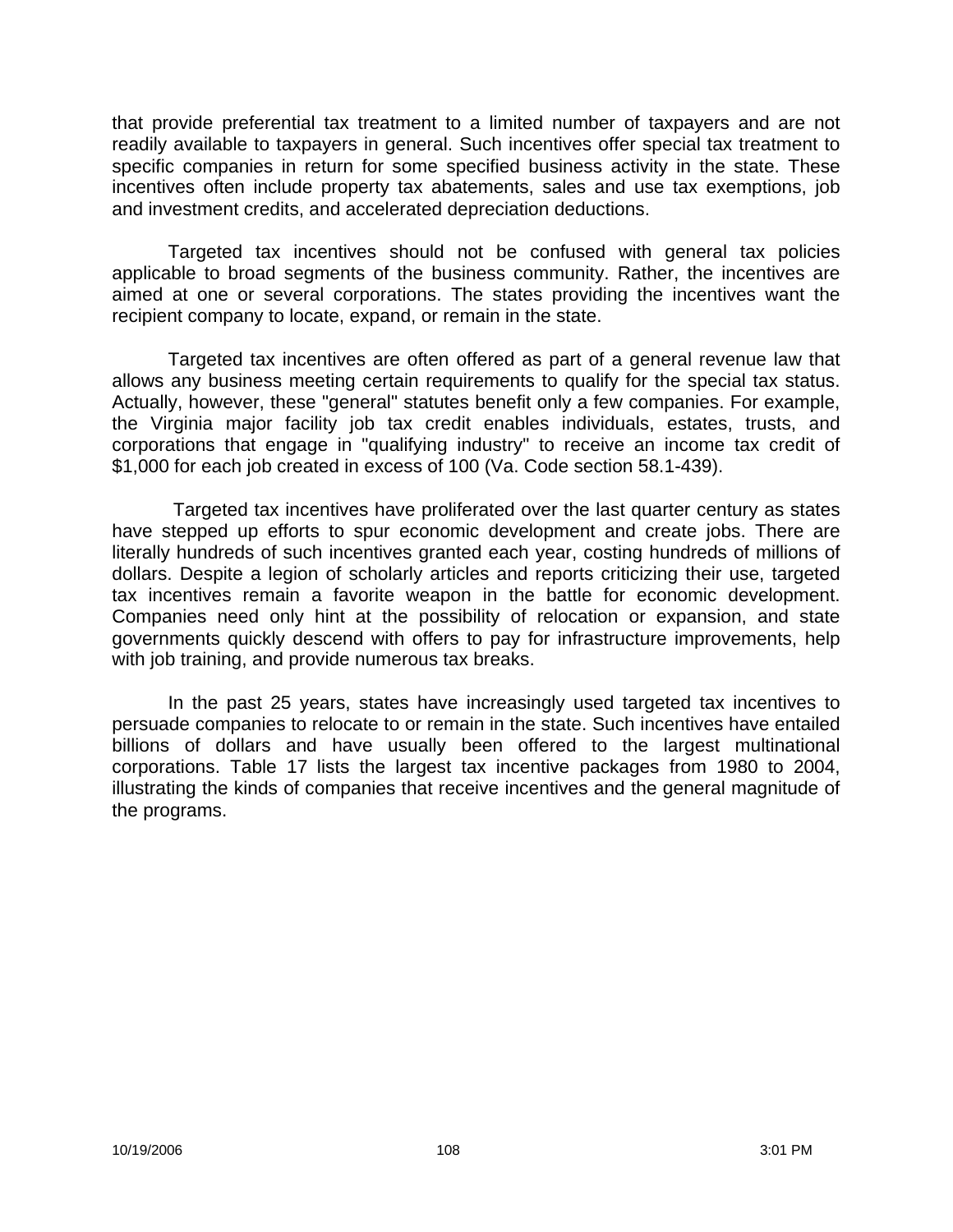#### **Table 17** The Largest Tax Incentive Packages 1986-1996

| Company                | <b>State</b>     | <b>Dollars</b><br>(in millions) | Jobs<br><b>Created</b> | Year |
|------------------------|------------------|---------------------------------|------------------------|------|
| Sears                  | <b>Illinois</b>  | 240                             | 5,500                  | 1986 |
| Toyota                 | Kentucky         | 150                             | 3,000                  | 1988 |
| <b>Diamond Star</b>    | <b>Illinois</b>  | 118                             | 2,900                  | 1988 |
| Saturn (GM)            | <b>Tennessee</b> | 70                              | 3,000                  | 1990 |
| <b>United Airlines</b> | Indiana          | 300                             | 6,000                  | 1992 |
| <b>BMW</b>             | South Carolina   | 170                             | 1,900                  | 1992 |
| Mercedes               | Alabama          | 253                             | 1,500                  | 1993 |
| Dofasco                | Kentucky         | 140                             | 400                    | 1994 |

Every year, states offer incentive programs to specific companies in the hope of creating jobs and are willing to spend an increasingly greater amount on a per-job basis. In 1980, Tennessee offered Nissan \$33 million in incentives to create 3,000 jobs, or \$11,000 per job (Milward and Newman 1989). The cost per job rose to about \$26,000 in 1984 when Tennessee offered General Motors \$80 million to build a Saturn plant employing 3,000 (Milward and Newman 1989). By 1992, South Carolina offered BMW \$170 million to create 1,900 jobs, or about \$89,000 per job (LeRoy 1994). In 1993, Alabama offered Mercedes-Benz over \$250 million to create 1,500 jobs -- well over \$150,000 per job (Schweke, Rist, and Dabson 1994). In 1994, Dofasco Inc. received nearly \$140 million from Kentucky to create 400 new jobs, nearly \$350,000 per job (LeRoy 1994).

According to one recent study, state and local targeted tax incentives totaled \$48.8 billion in 1996, with half of that amount attributable to property tax incentives (Thomas 2000). Other more targeted studies show similar results. In 1996 alone, two Ohio cities combined––Cincinnati and Columbus––offered more than \$600 million in property tax abatements to specific businesses (Thomas 2000).

### *Why State and local governments Use Targeted Tax Incentives*

States utilize targeted tax incentives in part because the more benign types of competition (low tax rates and good services) are not perceived to work, as quickly as political leaders would like. Targeted tax incentives have provided a relatively new and expedient method of creating jobs. Many types of public services (transportation and education systems in particular) often require years to develop or improve. States, or more appropriately state political leaders, often do not want to wait for those public sector improvements that might entice a corporation to locate to or expand in the state. As history illustrates negotiations for and approval of tax incentives can be accomplished in a matter of months. Targeted tax incentives are linked inextricably to the desire of state political leaders to move quickly in matters of economic development.

Moreover, once states begin bidding for companies, there is much pressure to "strike first," to make the offer of an incentive package before competing states have the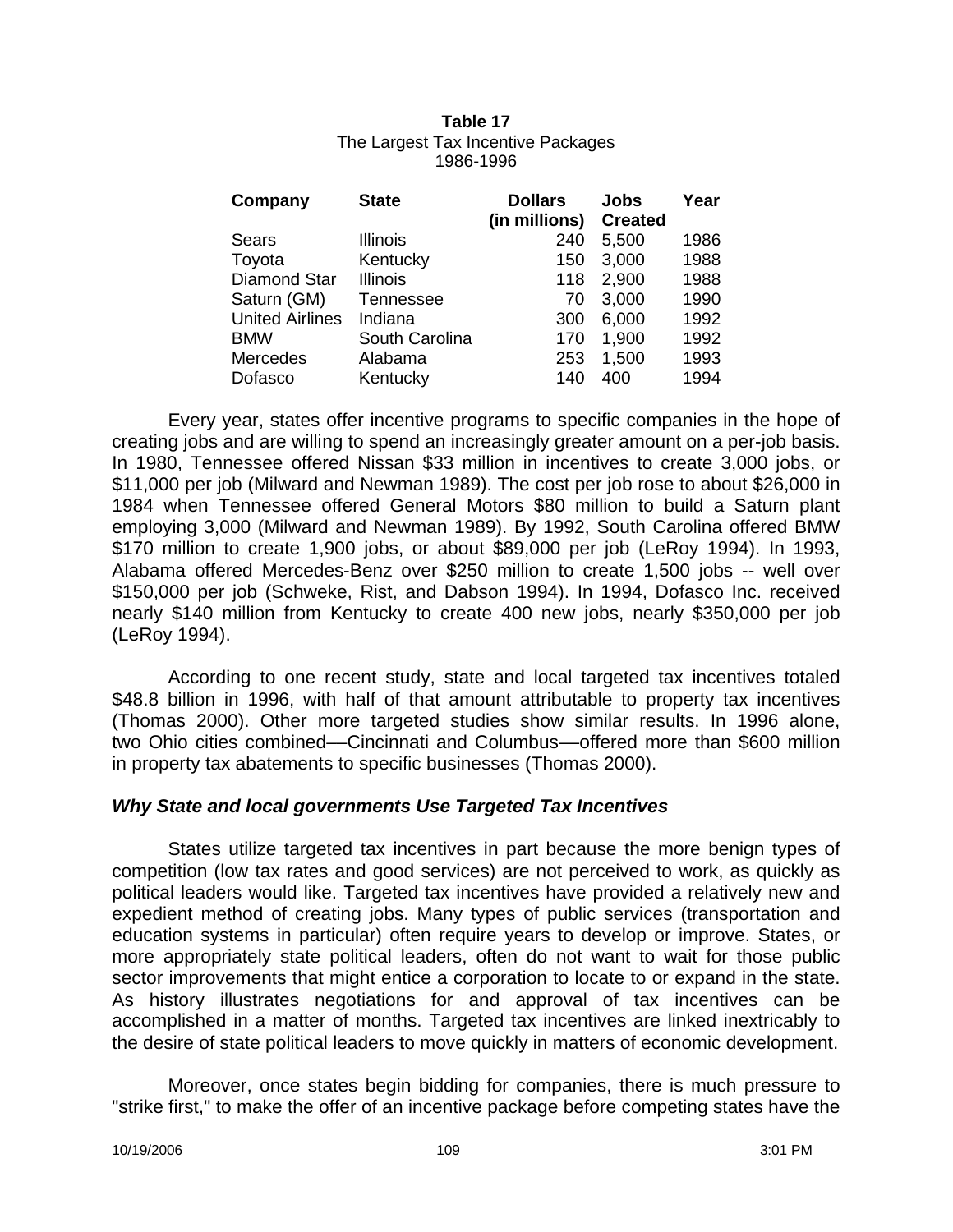chance (Noto 1991). There often develops an "arms race" mentality in which governments feel the need to develop incentive strategies because other states are doing so (Grady 1987). Finally, where companies are being lured away, states feel they must act defensively to ward off the challenge and retain their industry (Grady 1987). Many states have developed policies, usually implicit, whereby they automatically match or exceed offers of tax incentives made to corporations by other states.

Notably, when state legislatures adopt property tax exemptions state political leaders often promise to reimburse lost revenue to the local government. But rarely do the state governments follow through with enough funds to cover the losses attributable to property tax incentives (Brunori 2001b).

Public finance experts have long noted that the proliferation of tax exemptions in the name of economic development has proved a major challenge to the property tax, significantly reducing reliance on the tax. As one noted commentator has observed, the need to create jobs and the negative appearance of "doing nothing" are simply too great to cause states to quit joining such bidding wars (Duncan 1992, 269). Because of this fear of "doing nothing," political leaders have essentially ignored the criticism. Tax policy, at least as far as targeted tax incentives are concerned, is a matter of political expediency.

## **I. Affect of Boom and Bust Cycles on State and Local Revenues**

State and local governments experienced significant budgetary pressures as a result of the recession in 2001. According to Dye, real per capita state tax revenues saw zero growth in FY 2001 overall and a majority of states experienced a decline in revenues. The problem became much worse in FY 2002 when there was a 7.3 percent decline in overall real per capita revenues and 46 states experienced actual declines. The problem for state governments persisted in FY 2003 with a 2.6 percent overall decline and 39 states experienced falling real per capita revenues (Dye 2004, p. 133). In fact, the decline in state revenues after the 2001 recession was unmatched in the last 50 years and the decline was not a result of an anomalous pre-recession growth in revenues (Giertz and Giertz, 2004).

Not all states, however, were impacted the same way during this period. For some states, the dual recessions of the early 1980's were associated with larger revenue declines (Giertz and Giertz, 2004, p. 112). This is not surprising given the variation in the impact of a recession across states depending on their economic structure, the differing revenue mixes across states, and the differential impact changing economic circumstances have on the tax collections of specific taxes across states. As a result, there are too many things that can happen in a given state in a given year to change the structure of the relationship between economic activity in the state and actual tax revenues collected. Added to this is the general lack of political will to engage in major tax-mix changes, rainy-day funding or the fiscal discipline that would significantly smooth revenues over the business cycle (Dye 2003, p. 143).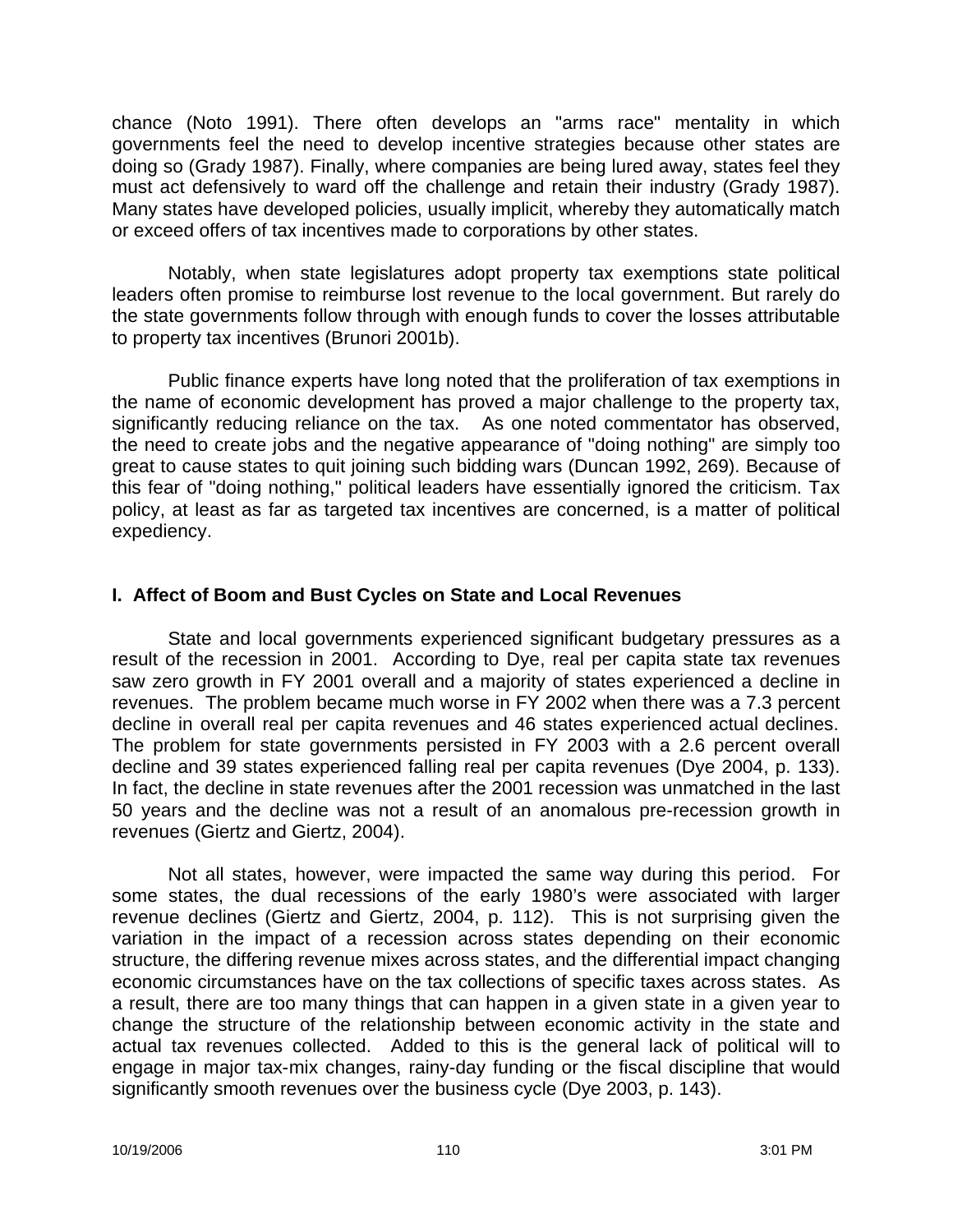In this context, there are those who argue for a variety of automatic or semiautomatic strategies to force policy makers to prepare for and deal with the impact of business cycles on state and local revenues. Such strategies include, but are not limited to, expenditure growth limits, rainy-day funds, budget rules limiting discretionary tax and spending changes, and the like. Giertz and Giertz conclude that such measures would not have mitigated the impact of the 2001 recession on state revenues. They argue that while such proposals are put forward in the name of promoting fiscal stability over the business cycle, they often have other intended purposes. For example, conservatives argue for expenditure growth limits as a means to reduce the relative size of government. Similarly, liberals may promote the idea of stabilization funds as a means of protecting the tax base against permanent tax cuts during expansions (Giertz and Giertz, pp. 130-31). One possible response to stabilize revenues during periods of economic downturn would be to reassess the role of local property taxes in the state/local revenue system since property taxes weathered the 2001 recession much better than the income or sales taxes (Giertz and Giertz, p. 131).

#### **J. International effects**

In the high tides of globalization, state and localities have to cope with competition from both within and outside the country. Declining governmental trade barriers, lowered communications and transportation costs, and increased individual and capital mobility have fostered the rapid growth of international trade. To compete for foreign investment, states and localities may choose to stimulate economic development at the expense of tax revenue. Aside from tax incentives offered by state and local governments, tax exemptions are often available to foreign companies through international trade agreements and treaties.

Tax incentives by foreign governments and lower production costs in developing countries also attract businesses to branch out overseas, making interstate or inter-city competitions more strenuous (Cohen 2000; Hira 2004). As state and local taxes depend heavily on location, businesses may strategically choose their location or relocation to avoid taxes (Fox and Luna 2002). Offshore outsourcing provides an alternative to moving within the states. Hira (2004) reports that the number of companies announcing expansion of overseas operations is accelerating and so is the number of white-collar jobs moving offshore. Attracted by lower wage rates for highly educated workers many high-technology businesses are downsizing their domestic workforce and moving research and development as well as production overseas. As a consequence, states with relatively high concentrations of technology workers have been disproportionately affected by persistent unemployment. The unemployment of large numbers of highwage workers implies an extended drop in tax revenues (Hira 2004). The tax base may be adversely affected even when these workers are re-employed in lower wage professions and when off shoring creates a downward pressure on wages for technology occupations as a whole.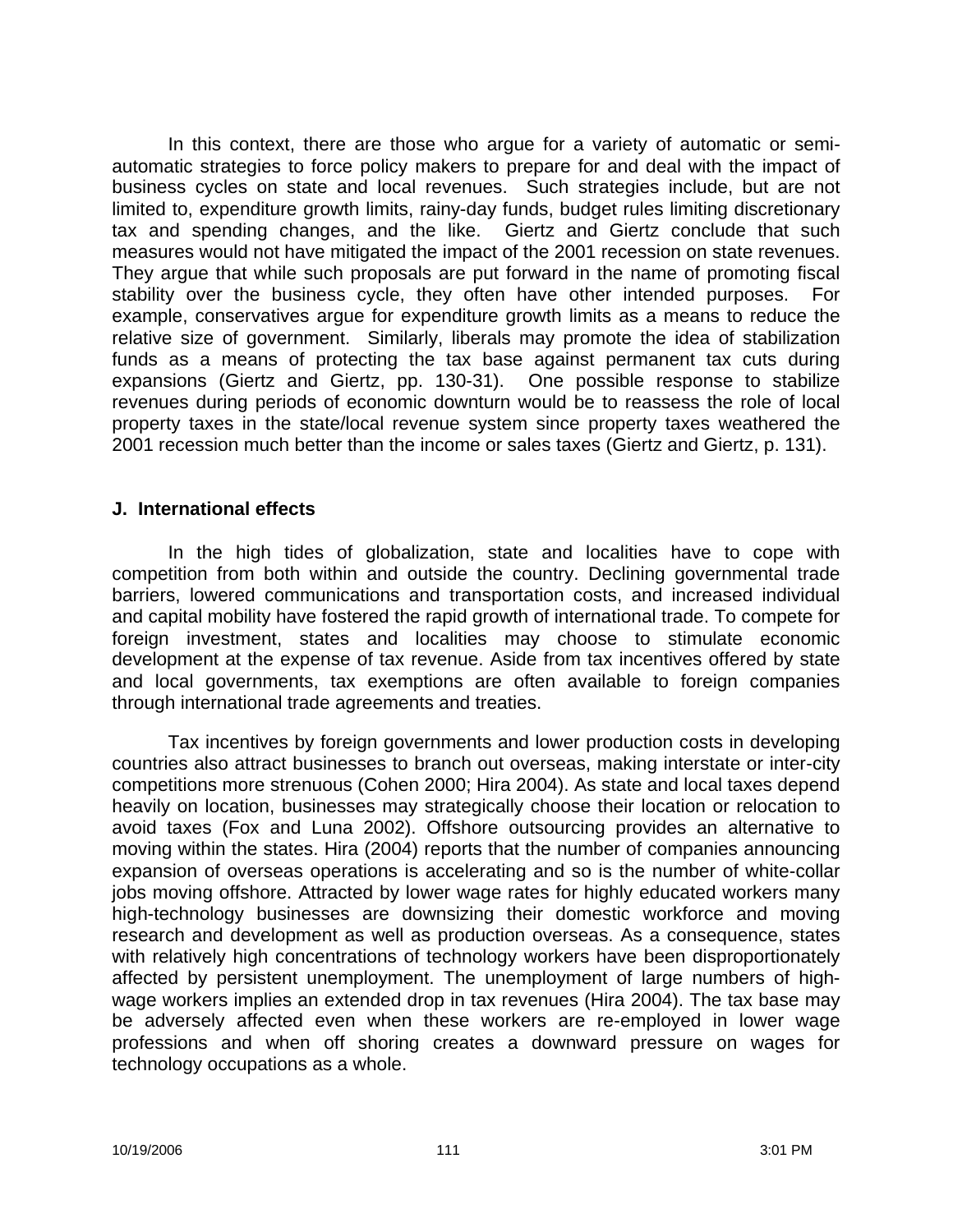Faced with such international competition, state and local governments will have to compete more aggressively for businesses and jobs. As a result, they will face limited autonomy in fiscal decisions as it becomes more difficult to tax mobile factors of production. In fact, there is some preliminary evidence that firms do respond to such differential tax treatment of mobile factors of production (Grubert 1997; Hines 1999). In addition, the ability of companies to move capital easily and to sell products and services around the world will make compliance and administration of state and local taxes more expensive and difficult, especially on mobile bases (Brunori 2001; Brunori 2003). As a result of such competition, there may be downward pressure on tax rates as well as a shift from taxes on mobile factors of production to immobile factors – e.g., the local property tax.

Finally, globalization may provide opportunities for some state and local governments as well. Since factors of production are more mobile, states that provide a high quality package of public services at a reasonable tax price may successfully compete for economic activity.

## **K. School Finance Equalization and the Property Tax**

Traditionally, paying for elementary and secondary school education was primarily the responsibility of local governments. In meeting this obligation, local governments relied almost exclusively on the property tax. Throughout the 20th and into the 21st Century, the property tax has accounted for 80 and 97 percent of own source revenue for independent school districts (U.S. Census).

Over time, there increasingly arose concerns with equity issues of relying so heavily on property taxes to fund K-12 education. The specific concern centered on the fact that wealthier jurisdictions had a much larger property tax base, allowing them to pay more for teachers, buildings, computers, and other resources than poorer communities. Consequently, wealthier communities could spend more money per capita on their children's education than could poorer cities and counties. That greater spending often translated into better schools.

Forty-nine states have education provisions in their Constitutions.<sup>31</sup> In the past three decades, advocates for poor school districts have used these state constitutional provisions to challenge the inequality of public education finance. In a 1971 landmark ruling, Serrano v. Priest, the California Supreme Court declared the state's public school finance system illegal under the state constitution.<sup>32</sup> That court decision triggered a nationwide debate on education finance and numerous efforts to equalize school finance. By 2004, citizens had challenged the constitutionality of using property taxes to

 $\overline{\phantom{a}}$  $31$  The only state without a constitutional guarantee of education is South Carolina, which repealed its provision in the wake of Brown v. Board of Education.

 $32$  Challenges to school financing in federal court have largely been unsuccessful since the Supreme Court's 1973 decision in *San Antonio v. Rodriquez* that education was not a fundamental right under the Constitution.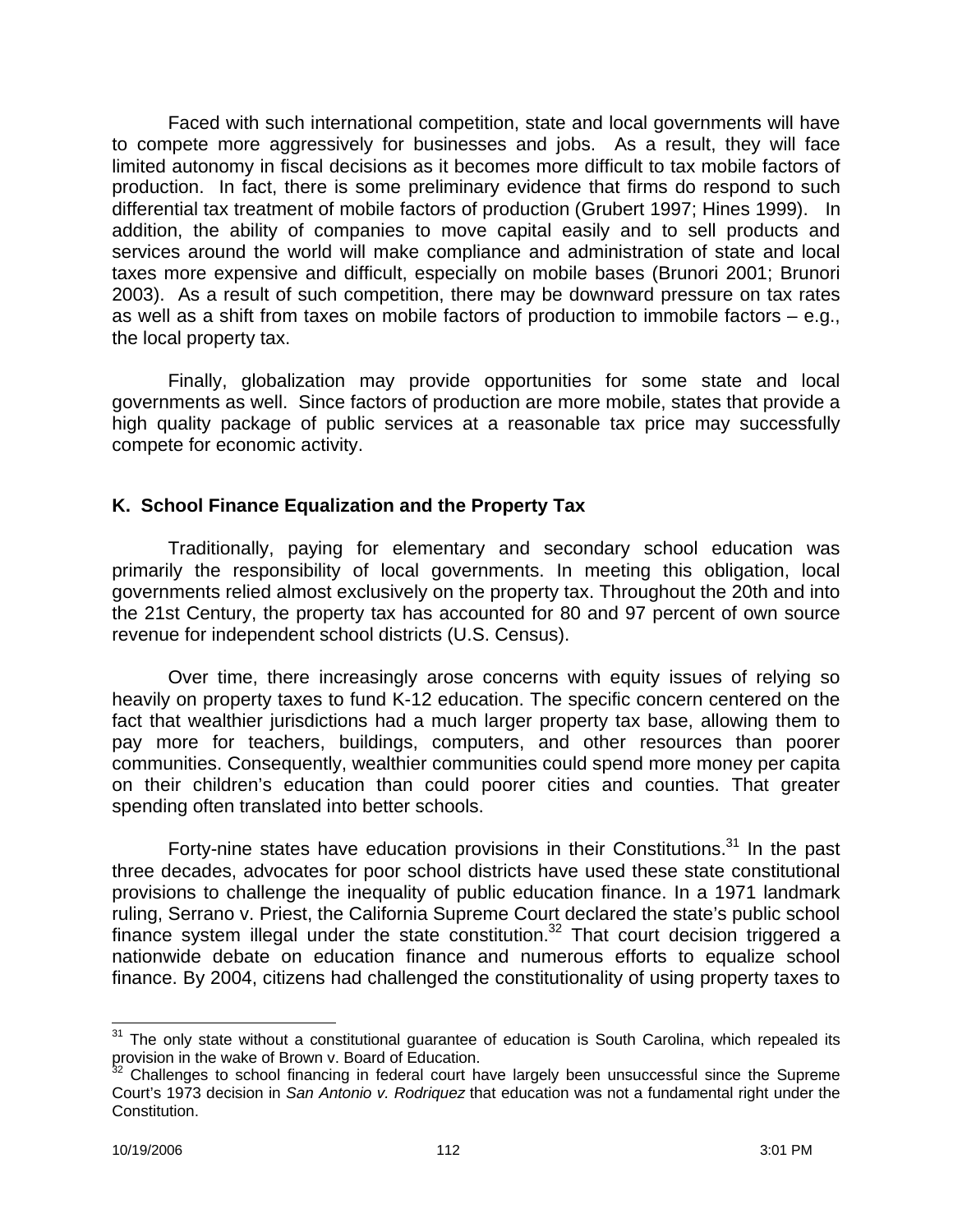finance education in 40 states. In 18 states, plaintiffs seeking to change the way schools are financed were successful.

It should be noted that the nature of the state challenges have changed over time. The first court cases dealt primarily with equity issues, i.e., the disparities in funding between rich and poor jurisdictions. The premise of those lawsuits has been that relying on property taxation to finance education unfairly disadvantages students who live in districts in which there are relatively low levels of property tax wealth. Because voters in districts with relatively low property tax wealth must levy a higher rate to raise the same revenue as compared with voters in districts with relatively high property tax wealth, there is a natural tendency toward inequality in educational expenditure across districts. While all states provide some funding to equalize spending, the lawsuits contend that state funding does not provide sufficient equalization.

Since 1989, the court cases have dealt mainly with adequacy issues, i.e., whether the state is providing a basic level of funding to insure a proper level of education. The premise of those lawsuits has been that the state is not providing adequate levels of funding to satisfy the constitutional requirements of an adequate education.

These lawsuits, both successful and unsuccessful, have prompted state legislatures to reform their educational financing systems. The result of these reforms has been that a higher percentage of funding for education has been undertaken at the state level. Econometric studies show that, while general school finance reforms do not necessarily reduce total educational spending, reforms that rely on increasing the state share of school spending do tend to depress spending. Moreover, the states that tried to equalize spending by providing incentives for poor districts to spend more were generally less successful in reducing inequalities.

William Fischel (1989) first drew attention to the link between school finance reform and property tax revolts with his provocative thesis that Proposition 13 in California was "caused" by Serrano v. Priest, a successful equalization lawsuit in California. As a result of this ongoing litigation, the California Supreme Court in 1976 mandated that the legislature reduce inequalities in per-student spending across districts to within \$100 of the state mean. Fischel argued that this ruling destroyed the previous political and economic equilibrium in the state. Prior to this ruling, citizens would choose to locate in the jurisdiction that offered the combination of taxes and public goods (especially education) that they desired and that they could afford. Highincome residents of the state who desired high- quality public services would locate in communities that would vote for high property taxes and high spending. After Serrano, taxpayers could no longer raise property taxes to increase spending on their own school but would have to increase funding for all school districts within the state to increase their own local spending. As a result, the marginal benefit of paying property taxes was significantly reduced, and the rationale for local property taxation was undercut. Highincome communities (which were paying substantial property taxes) no longer had an interest in supporting a decentralized property tax system. The result, according to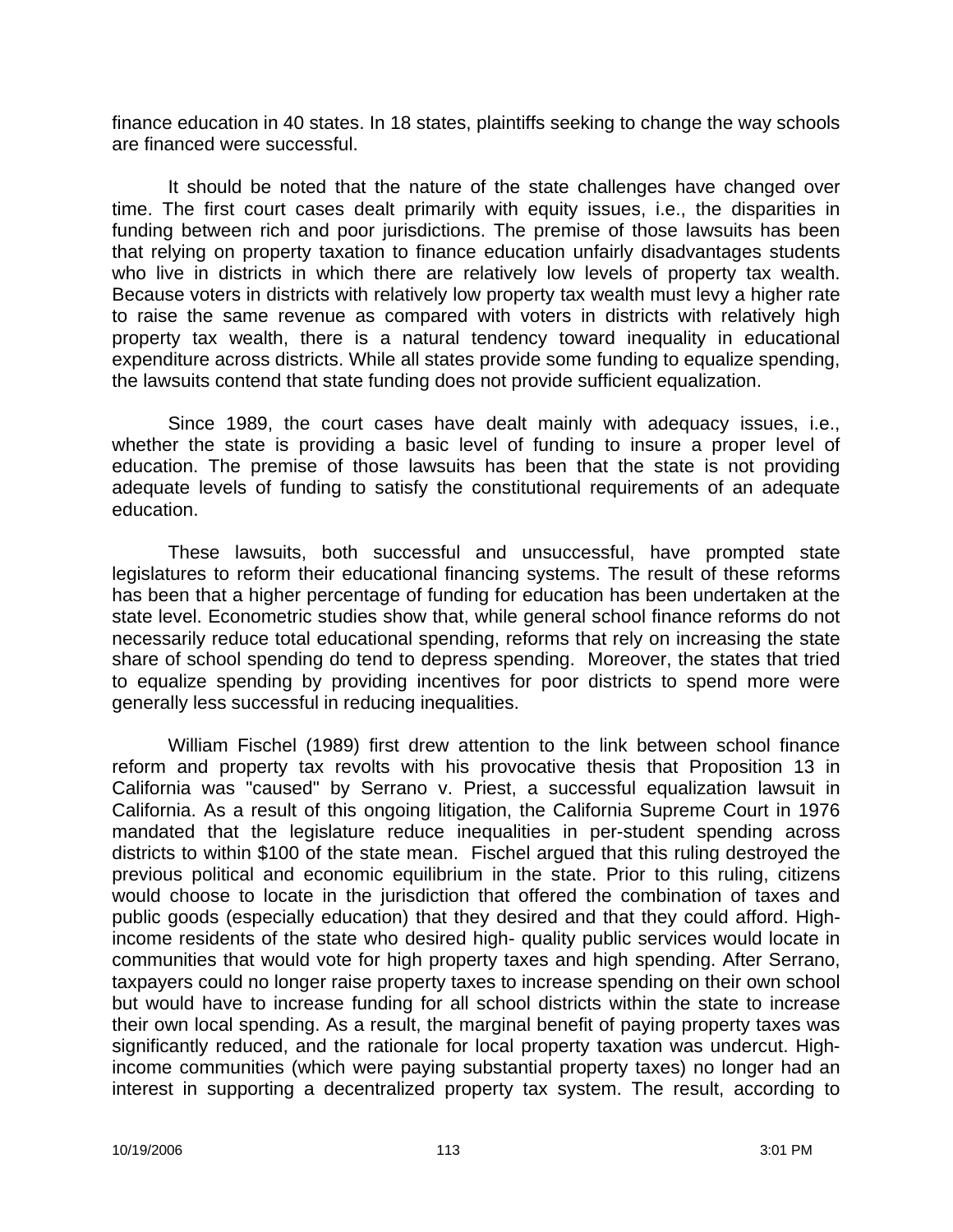Fischel, was Proposition 13, the landmark tax limitation measure. Fischel's theory is consistent with the notion that education finance reform efforts draw much support from antitax activists who see the movement to centralize education finance as a means of lowering overall tax burdens (see generally Youngman 1997).

The political support for the local property tax system is severely undercut if the local property tax cannot be used to finance additional education spending within a community.

### *The Results of School Finance Litigation*

Courts have ordered states to "equalize" funding of schools between rich and poor communities. The states have usually reacted by earmarking certain statewide taxes to pay for public schools. For example, Michigan imposed an additional one percent statewide sales tax to pay for virtually all public school expenses (and tied that tax increase to a dramatic cut in the property tax). In 1999, New Hampshire adopted a statewide property tax. The tax was collected locally, remitted to the state, and then redistributed to poorer communities. In 1997, Vermont, through Act 60, imposed a similar statewide property tax, which required localities to remit a portion of property tax revenue to the state for redistribution. In 1993, Texas enacted the so-called Robin Hood law, which required wealthier school districts to remit a portion of their revenue to the state for redistribution to the poor. The shift to statewide property taxes has proved to be politically divisive (Brunori 2001). The controversies stem from the fact that the property tax can fund local governments, but it generally fails politically as a means of redistributing wealth.

### *Conclusion*

State centralization of school finance has reduced reliance on the property tax. State funding of schools has also made it more difficult for local governments to raise taxes in general, and property taxes in particular (Bowman, MacManus, and Mikesell 1992). Research by Bahl, Sjoquist, and Williams (1990) shows that school finance litigation has led directly to decreased reliance on the property tax. Less reliance on the tax means policymakers have less rationale for supporting the property tax (see Break 1995, 2000; Sexton and Sheffrin 1995; Sokolow 1998).

As Sheffrin (1999) notes, "School finance litigation is the single most important factor affecting property tax today. It ultimately undercuts the rationale for the property tax as a truly local tax. In my view, homeowners were willing to pay higher property taxes if they were convinced that this would lead to quality schools. The school finance litigation movement essentially breaks this tie."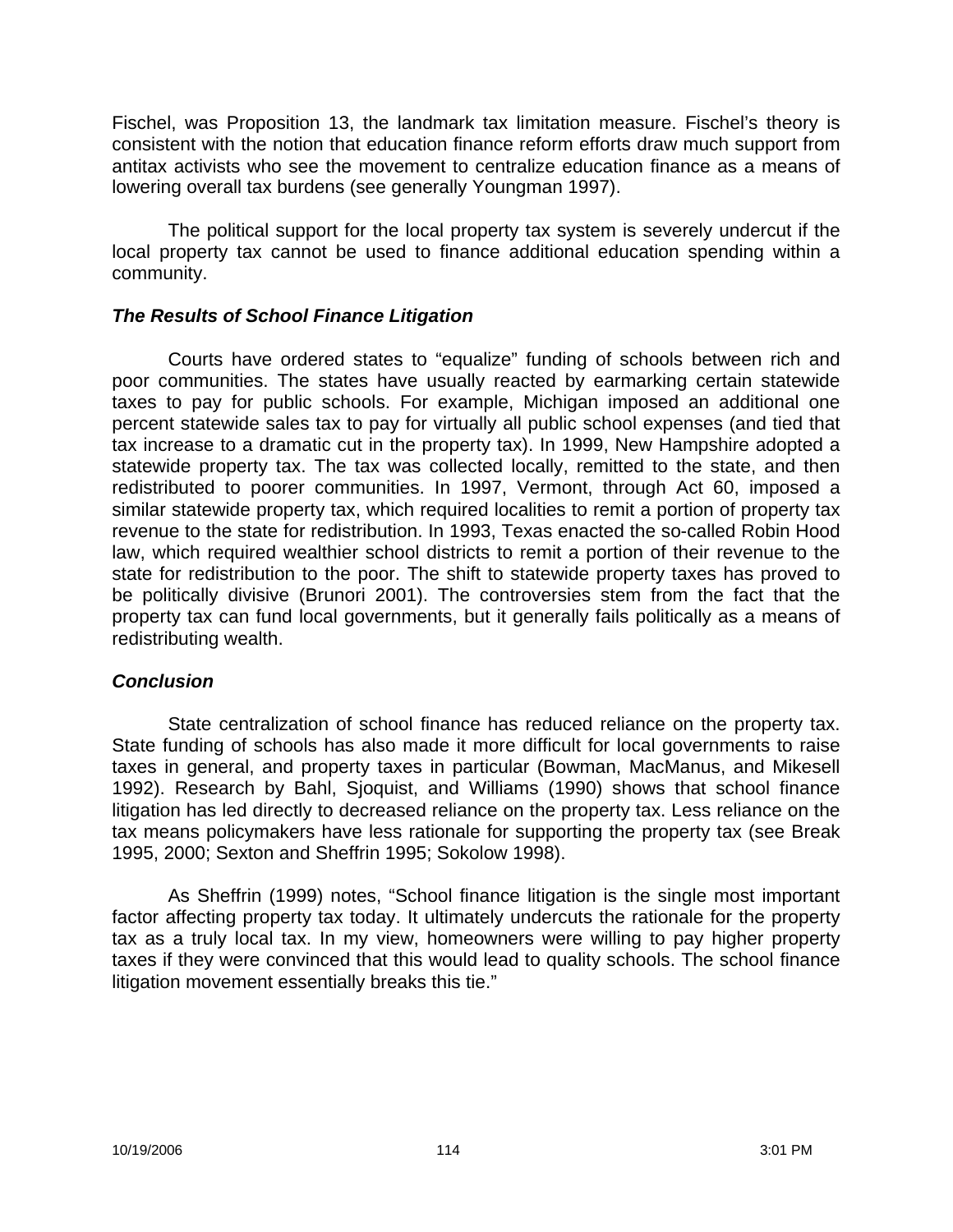# **L. Summary**

A number of trends, generally beyond the control of state and local policy makers impact revenue raising needs and spending requirements. Based on the discussion in this section, a number of major trends and their likely impact on state and local fiscal policies is summarized in Table 18.

| Trend                          | <b>State/Local Revenues</b>           | <b>State/Local Expenditures</b>       |
|--------------------------------|---------------------------------------|---------------------------------------|
| Erosion of trust in            | Undermines ability of government      |                                       |
| government                     | to raise funds through general        |                                       |
|                                | taxes                                 |                                       |
| <b>Federal Mandates</b>        |                                       | Unfunded mandates put pressure        |
|                                |                                       | on state and local spending,          |
|                                |                                       | especially in the area of health care |
|                                |                                       | and homeland security                 |
| <b>Federal Tax Policies</b>    | Undermines state (and to lesser       |                                       |
|                                | extent local) efforts to raise taxes, |                                       |
|                                | especially income and sales taxes,    |                                       |
|                                | and is forcing states to decouple     |                                       |
|                                | from federal government               |                                       |
| Federal Intergovernmental      |                                       | Shifting emphasis toward Medicaid     |
| Grants                         |                                       | while all other aid categories        |
|                                |                                       | decline in relative importance        |
| Demographic Changes            | Undermines ability of state and       | Puts added pressure on state and      |
|                                | local governments to raise tax        | local spending - particularly health  |
|                                | revenues - especially income,         | related categories, but other         |
|                                | sales and property taxes              | categories as well                    |
| <b>Technological Change</b>    | Undermines state and local efforts    |                                       |
|                                | to raise revenue from sales and       |                                       |
|                                | income taxes, as well as the local    |                                       |
|                                | property tax                          |                                       |
| E-commerce                     | Undermines state and local            |                                       |
|                                | governments ability to raise          |                                       |
|                                | revenues from sales taxes             |                                       |
| Interjurisdictional            | Puts pressure on state and local      | Puts pressure on state and local      |
| Competition                    | governments to keep taxes low         | governments to keep spending low,     |
|                                |                                       | except maybe for infrastructure       |
|                                |                                       | services vital to economic growth     |
|                                |                                       | like education and transporation      |
| <b>Targeted Tax Incentives</b> | Undermines ability to raise local     |                                       |
|                                | taxes, especially the property tax    |                                       |
| Globalization                  | Undermines ability of state and       | Puts pressure on expenditures,        |
|                                | local governments to raise taxes      | especially in infrastructure services |
|                                |                                       | needed to compete with other          |
|                                |                                       | jurisdictions                         |
| <b>School Finance Reform</b>   | Undermines legitimacy and             | Can lead to declining quality of      |
|                                | acceptance of local property taxes    | education services                    |

#### **Table 18** Summary of Trends Impacting State and Local Fiscal Policies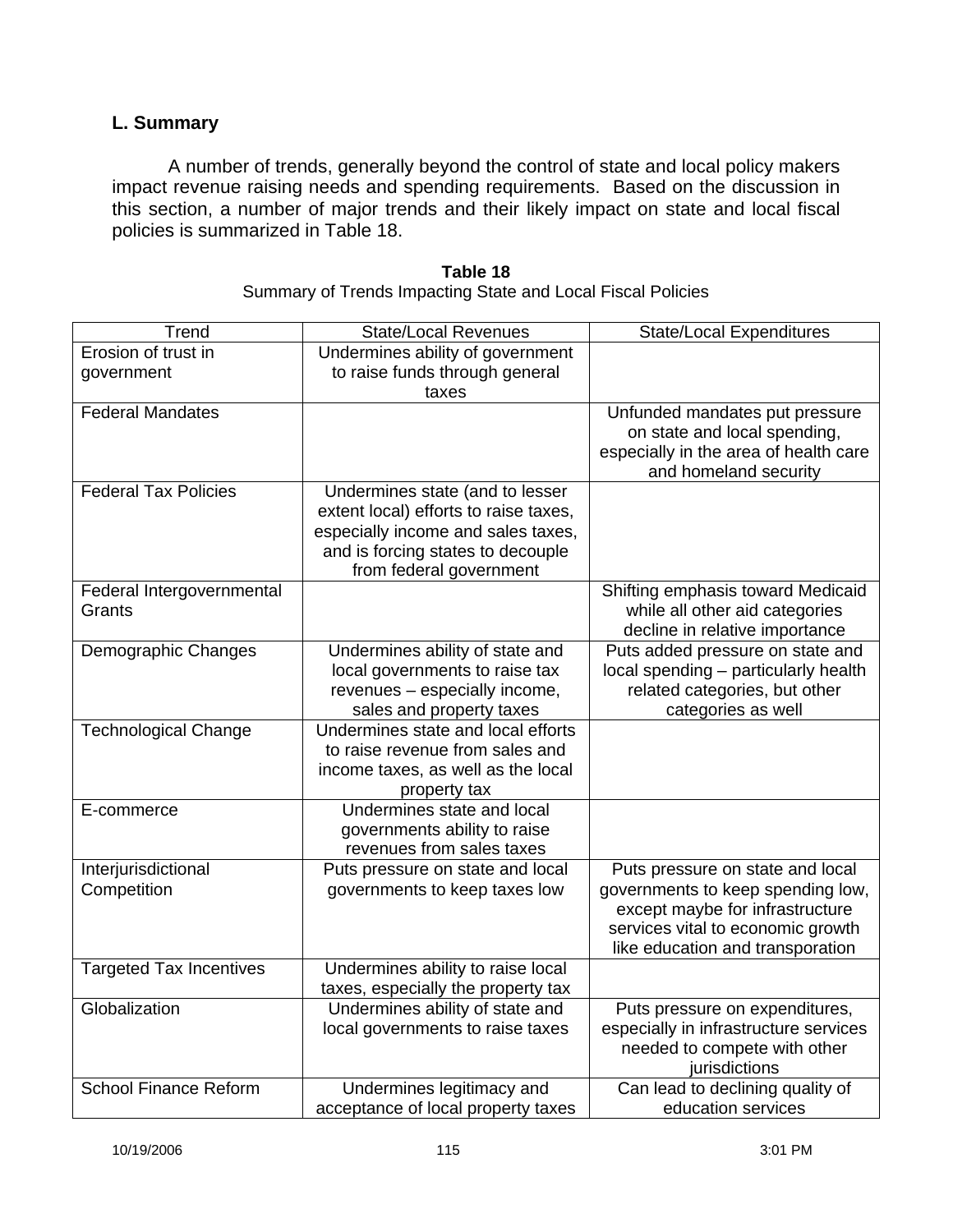The cumulative impact of these trends can be devastating for state and local governments as they come under increasing pressure for spending and face increasing resistance to raising general taxes. Specifically, the more of these trends a state confronts, the more likely it is the state will face serious structural gaps in its budget. Lav, McNichol and Zahradnik have rated states on the likely severity of their structural budget problems based on how many of ten specific trends a state faces. For example, they argue that Alabama is one state facing a high risk of structural deficits in its budget because

- it has experienced a larger-than-average decline in the breadth of its sales tax base;
- it has a greater-than-average loss resulting from e-commerce;
- its income tax has low progressivity;
- it provides preferences to seniors in its income tax;
- it has a greater-than-average share of residents on SSI and students with special needs;
- it has limitations on property taxes;
- it remains linked to the federal phase-out of the estate tax; and
- it requires a supermajority in the legislature for raising many of its taxes.

Overall, they find that 27 states face 7 or more of the ten trends they identify. They identify 11 states that face nine or 10 of the trends they discuss giving them the highest risk of facing structural deficits in their budgets – Alaska, Arkansas, Colorado, Florida, Nevada, New Mexico, Pennsylvania, South Carolina, Tennessee, Texas and Wyoming. (Lav, McNichol and Zahradnik, 2005, Figure 5, p. 84)

## **VI. Recent State and Local Policy Changes Affecting State and Local Fiscal Structure**

# **A. Tax and expenditure limitations**

In the past quarter century, there has been the myriad of constitutional and statutory limitations placed on the state and local tax systems, particularly pertaining to the property tax. As of 2002, 44 states had some restrictions on the ability of state and local governments to impose taxes. The initiative process, which arose in part out of citizens' unhappiness with the tax, spawned many of the limitations; 58 different ballot initiatives aimed at reducing property taxes were put before voters between 1979 and 1984 (Sexton and Sheffrin 1995).

Tax and expenditure limits take several forms. The most common forms of limitation are rate limitations. For example, as of 2002, 33 states have imposed property tax rate limitations (for a list of states with property tax rate limitations, see Appendix A). These laws prohibit the imposition of rates over a predetermined level. The most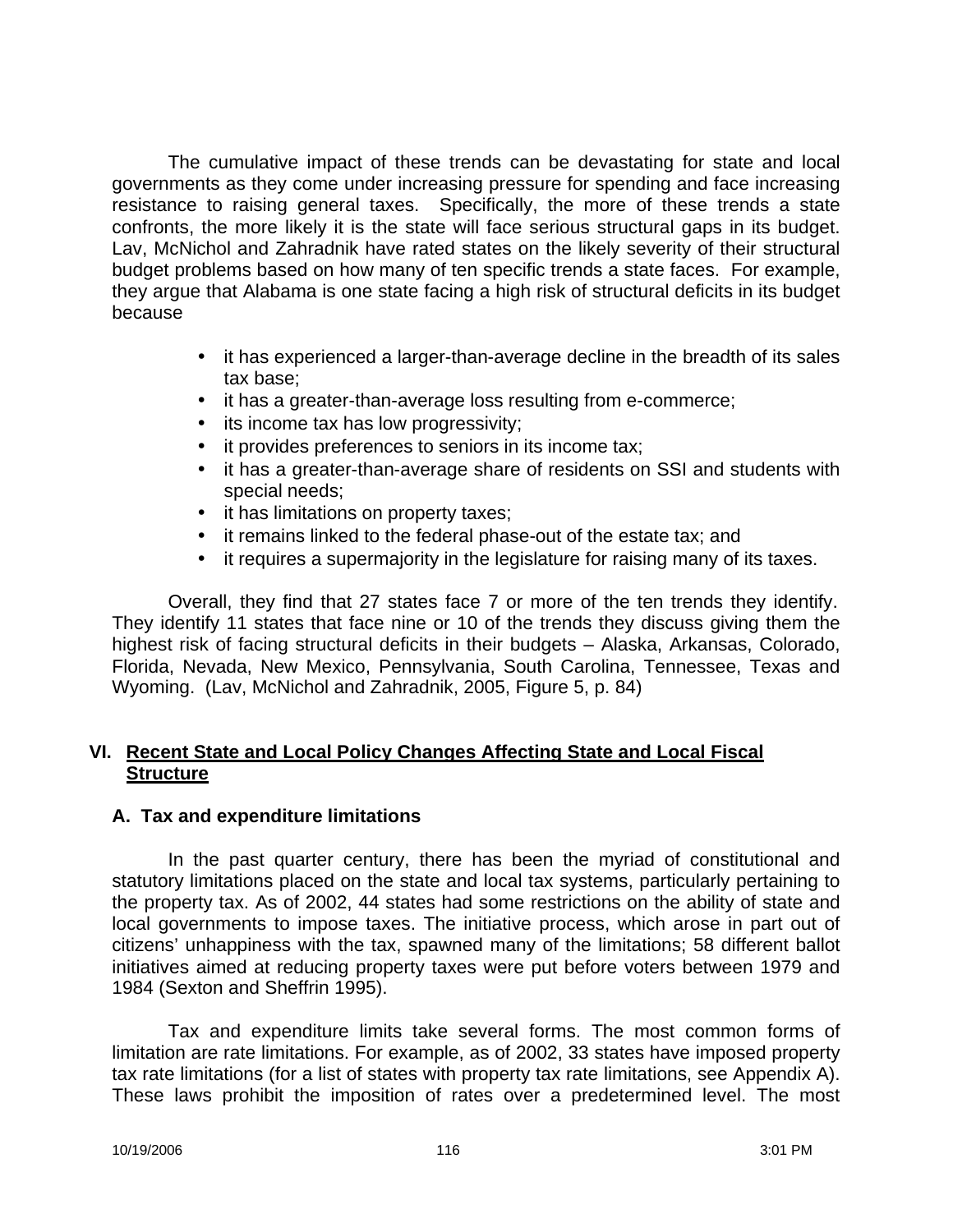notable rate limitation was established in California by Proposition 13 in 1978, which set the maximum property tax rate at one percent. Rate limitations are thought to reduce local government reliance on the property tax (see Brunori 2003 and sources cited therein).

States also impose property tax revenue limits. As of 2002, 32 states had (or have had) such limits as part of their statutory or constitutional law. (For a list of states with property tax revenue limits see Appendix B). These laws prohibit property tax revenue increases from exceeding certain levels. Property tax revenue limitations take two forms. Some states require a reduction in property tax rates if property tax revenues exceed a certain amount. Other states require reductions in property tax assessments when property tax revenues exceed a certain amount. The property tax revenue increase limits vary from two percent in Arizona to 15 percent in Delaware (Brunori 2003).

Another form of tax and expenditure control are property tax assessment limitations. Property tax revenue is a function of assessed property values. During times of high real estate inflation, property values and hence property tax burdens have the potential for dramatic increase. This contributes to the public's unhappiness with the property tax, particularly among low and fixed income homeowners. Assessment limitations are a means of controlling assessments. As of 2002, eight states have enacted assessment limitations. These states are listed in Appendix C. The most noted property tax assessment limitation was imposed by California's Proposition 13 which limited increases in assessed value to two percent a year.

Expenditure limits have been enacted by eight states (listed in Appendix D). These limits, all constitutionally mandated, place caps on the amount local governments can spend during a fiscal year. The caps limit growth in spending to a certain percentage over the previous year. The percentages are often indexed to inflation or population growth.

There are two other indirect methods for controlling tax and expenditure growth. In twenty-two states there are disclosure laws governing the enactment of tax increases of any kind. These states are listed in Appendix E. These laws require some level of public notice and public hearings before a legislative vote takes place on a tax or levy increase.

A more significant limitation on taxation is the enactment in sixteen states of legislative supermajority requirements. Supermajority requirements are constitutional mandates that require more than 50 percent majority of the legislature to approve a tax increase or adopt a new type of tax. Proponents of supermajorities believe that requiring a greater than majority vote will make it harder for state legislators to raise taxes (See Appendix F).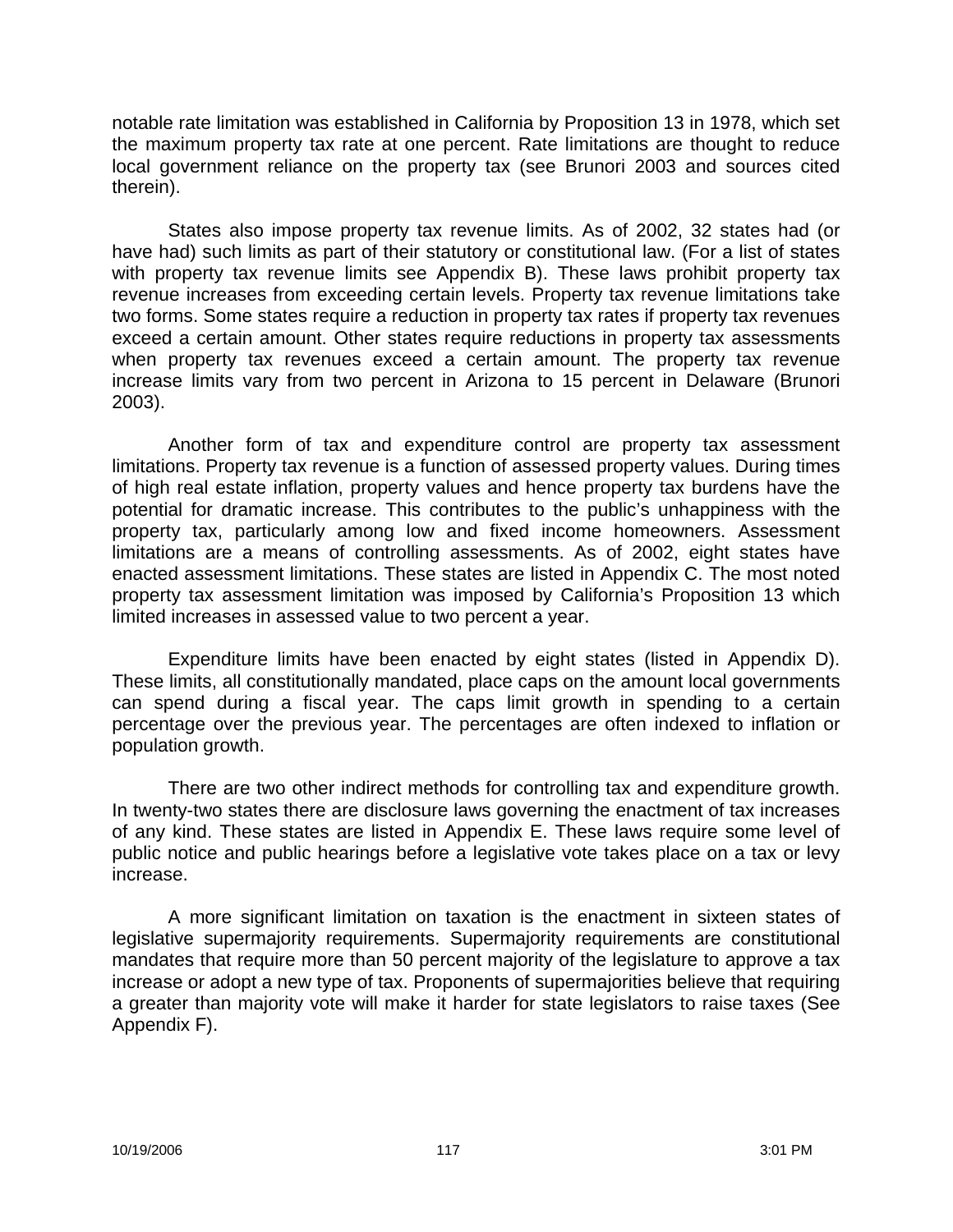#### *The Modern Tax Revolts*

The public's dislike of the property tax is well known (Brunori 2003 and sources cited therein). That dislike combined with a growing cynicism and distrust of government lead to one of the most significant public finance developments in American history - the tax revolts of the late 1970s and early 1980s.

Proposition 13 and its progeny not only dramatically changed property taxation but also were a defining moment in the public's attitudes toward taxation in general in the United States. The tax revolts changed the way many local governments raised revenue. But they also signaled the beginning of a new and decidedly anti-tax political philosophy that continues to this day.

#### *Proposition 13*

The causes of Proposition 13 were varied. The public was frustrated by continuously rising property tax burdens. California real estate values were increasing 25 percent a year in the decade before passage of Proposition 13. The public was equally frustrated with local government leaders that refused to lower tax rates and state government leaders who refused to offer relief. In the years leading up to Proposition 13, the state of California enjoyed multibillion budget surpluses. Political leaders around the state were aware of the property tax problem for at least a decade before 1978.

Another cause for Proposition 13, and indeed other property tax protests, was school finance litigation. In 1972, the California Supreme Court held (in Serrano) that the system of financing education through local property taxes was unconstitutional. The court ordered that the state assume the primary role in financing the schools. That decision had the effect of diminishing public support for property taxes and is arguably one of the reasons for the public's willingness to approve Proposition 13 (Fischel 1989).

On June 2, 1978, two thirds of California voters chose to radically reduce and limit property taxes in the state. Proposition 13 rolled back assessment values to 1976 levels. It limited increases in assessed value to two percent a year as long as the property was not sold. It imposed a one percent limit on the property tax rate. The measure also required that all state tax increases must be approved by a two-thirds vote of the legislature and that all local tax increases be approved by a vote of the electorate.

The effect was dramatic. Property tax revenue immediately fell by 57 percent across the state. Local governments in California collected over \$6.6 billion less in property tax revenue in 1979 than they did in 1978. California property taxes went from being 51 percent above the national average in 1978 to being 22 percent below the average in 1981.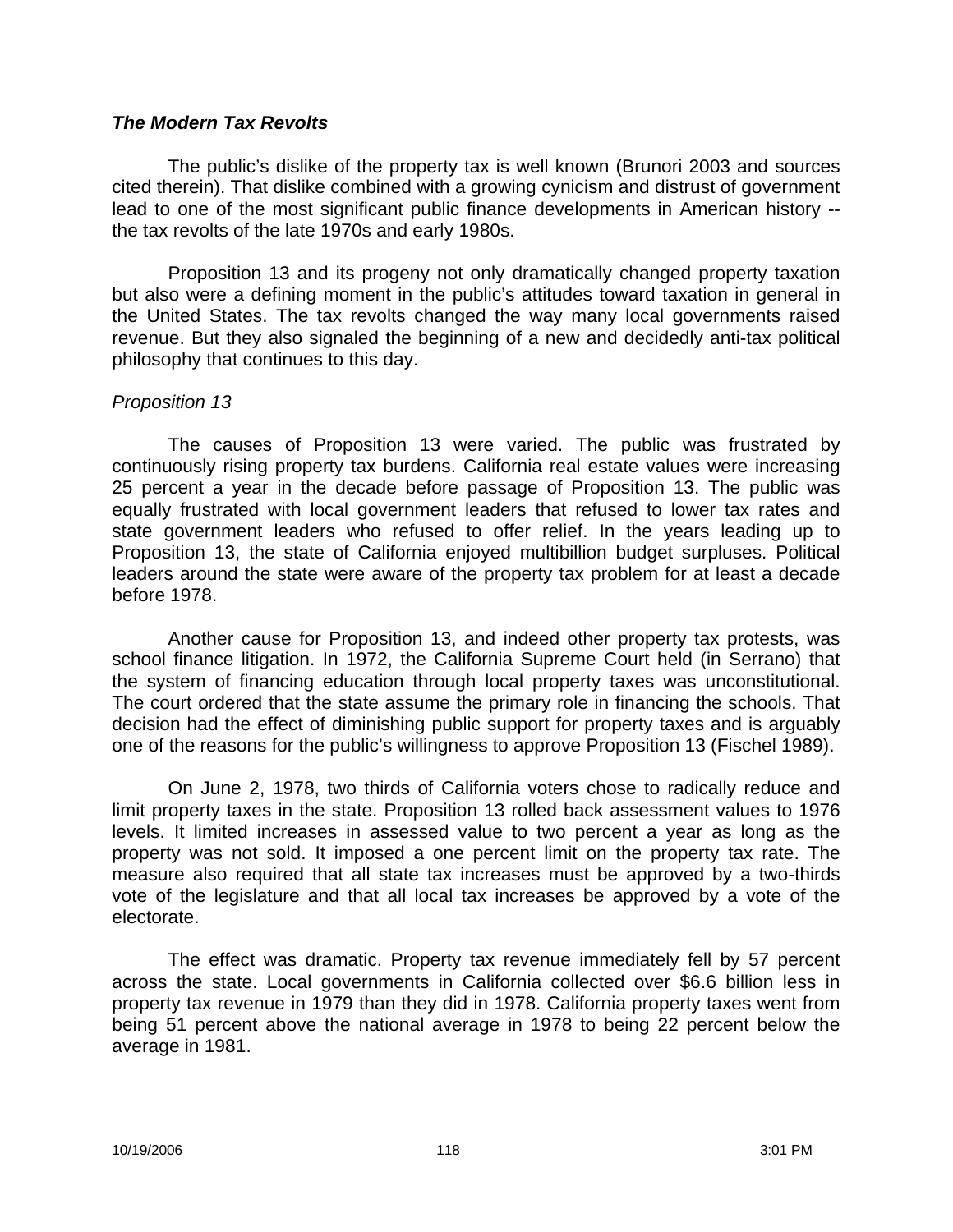#### *Idaho*

Less than six months after the passage of Proposition 13, Idaho voters had the opportunity to decide the fate of their property tax system. Idaho was not a likely candidate for a tax revolt. The state enjoyed a relatively low property tax burden. But in the preceding decade, property tax liabilities rose sharply particularly for residential owners. The Idaho Supreme Court had forbidden the use of separate assessment ratios for residential property and the homeowners' share of the property tax burden had rise from 24.5 percent in 1969 to 44.5 percent in 1978. In November 1978, Idaho voters overwhelmingly approved a one percent property tax rate limit, as well as a limit on assessment increases of two percent a year.

#### *Massachusetts Proposition 2 1/2*

That Massachusetts would follow California in the property tax revolt is not surprising. In 1980, Massachusetts had the highest effective property tax rates on single family homes and the highest property tax rates as a percentage of state personal income. Efforts during the 1970s to provide property tax relief repeatedly failed.

Proposition 2 1/2 passed in 1980 with 59 percent of the vote. The measure limited the property tax levy for each city and town to 2.5 percent of the assessed value. It also limited the growth of property tax revenue to no more than 2.5 percent a year. Within a year, property tax revenue fell 9.5 percent or \$311 million (O'Sullivan 2000). Property tax revenue in Boston alone fell by 75 percent during that time.

#### *The Legacy of Proposition 13*

The immediate impact of Proposition 13 was significant. Within six months after passage of Proposition 13, tax limitation measures were on the ballots in 17 states and all but five were approved. There were 58 ballot measures during the 1979-84 period concerning property tax classification, exemptions, assessment reform, and rollbacks. Among the most successful were tax and expenditure control measures. Forty-three states adopted new property tax limitations or relief plans between 1978 and 1980. Idaho and Massachusetts followed California's lead and adopted measures that both cut and limited property taxes. New state spending limits were set in New Jersey and Colorado. Several states (Arizona, Michigan, Louisiana, Oregon, Utah, and Washington) tied growth in local government spending or revenue to growth in personal income or population. Michigan restricted growth in local property tax revenues to the rate of inflation, and state revenues were limited to the share of personal income they represented in 1978-79.

Although the tax revolt movement lost momentum in the latter half of the 1980s, continued dislike of the property tax together with the fiscal pressures resulting from the recent recession have served to maintain interest in changing the tax and spending activities of state and local governments. In 1992, voters in Florida approved a three percent limit on assessed value increases until sale for homeowner property.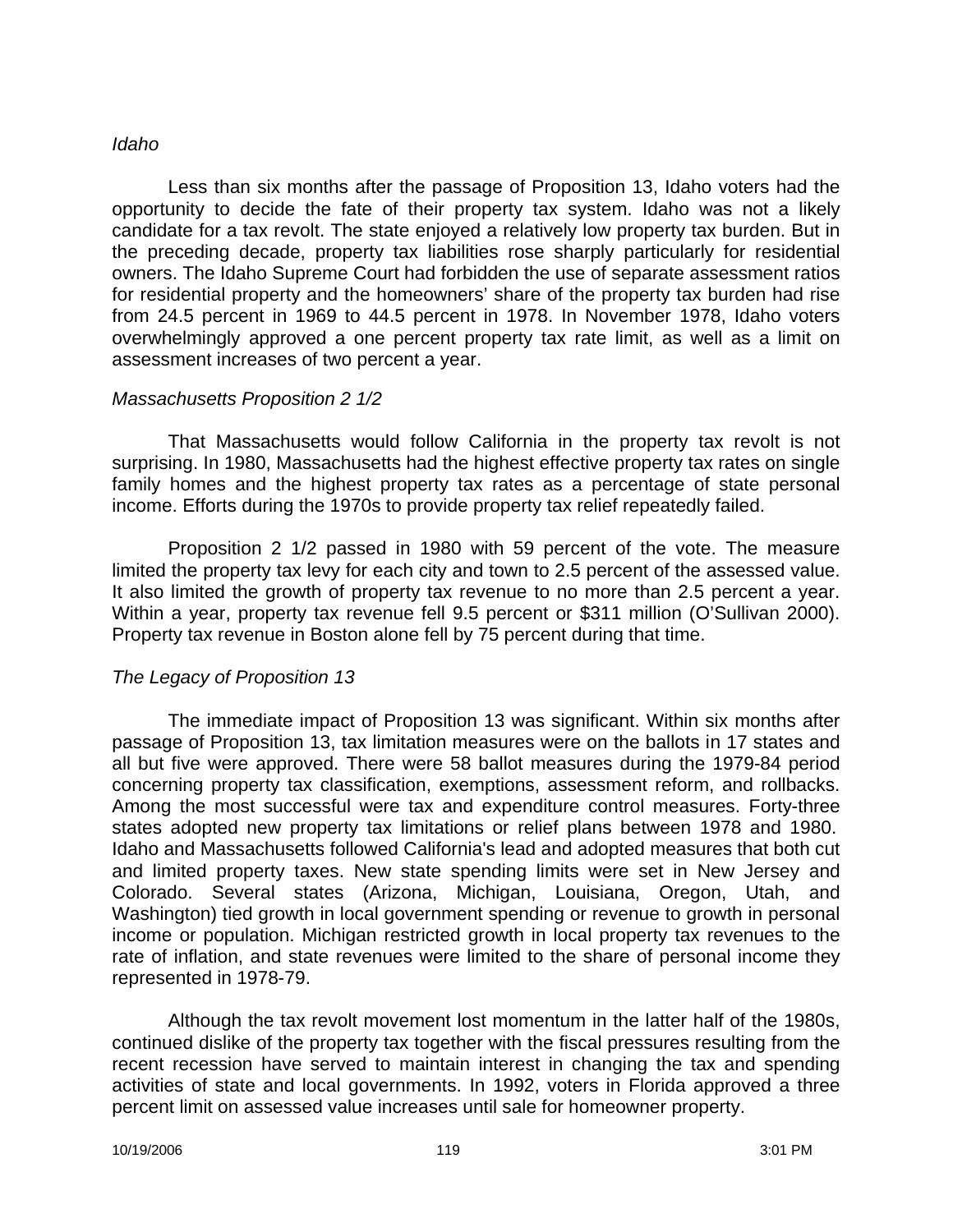#### *A Final Note*

The most dramatic property tax limitation since Proposition 13 was defeated in Maine in November 2004. Question 1 would have limited property tax rates to one percent and limited assessment increases to two percent a year. The ballot initiative was defeated by a 63 to 37 percent margin. The initiative was spawned by rapidly increasing property tax burdens, which left Maine among the states with the highest per capita property taxes in the nation. But the measure was defeated as voters heeded municipal officials' warnings about likely cuts in education, police, and fire services.

#### **B. Attempts to expand the sales tax base to include services**

Sales and use taxes have long been among the most important sources of state revenue. Indeed, for most of the last half century, the sales tax raised more money than any other source, consistently accounting for more than a third of state tax revenue. In 2002, states raised over \$179 billion from the sales tax (U.S Bureau of the Census).

As a tax on consumption, the sales tax should be applied to consumer services (Fox 1998, Mikesell 1998, Zodrow and Hendrix 2004). Yet, for historical reasons, most services are exempt from tax in most states imposing the sales tax. In 2002, only three states, New Mexico, South Dakota, and Hawaii subjected most services to sales tax. The Federation of Tax Administrators found that most states apply their sales tax to less than one third of the 164 potentially taxable service categories. And eight states taxed virtually no services.

When sales and use taxes were first implemented during the Great Depression the exemption for services was not a significant issue. Services were a small segment of the national economy. Professional services at the time (e.g., legal, medical, accounting) were thought to be impossible to tax for political reasons; while many nonprofessional services were thought to be impossible to tax for administrative reasons (Brunori 2001).

The exclusion of services in today's economy, however, results in considerable loss of revenue for the states. Between 1979 and 1996, services rose from 47.4 to 57.5 percent of personal consumption. During that period, tangible goods as a percent of personal consumption fell by the same percentage (Fox 1997). While states have broadened the tax base to include more services in the past decade, many of the services that would yield the most revenue (health care, construction, legal and accounting) go untaxed (Fox 1998).

One obvious reason for taxing more services is to raise additional revenue. Michigan estimated that it would raise an additional \$4.8 billion a year if it expanded its sales tax to all services. Other studies have shown that most states would raise 25 to 30 percent more sales tax if the base were expanded to services. A Texas study found that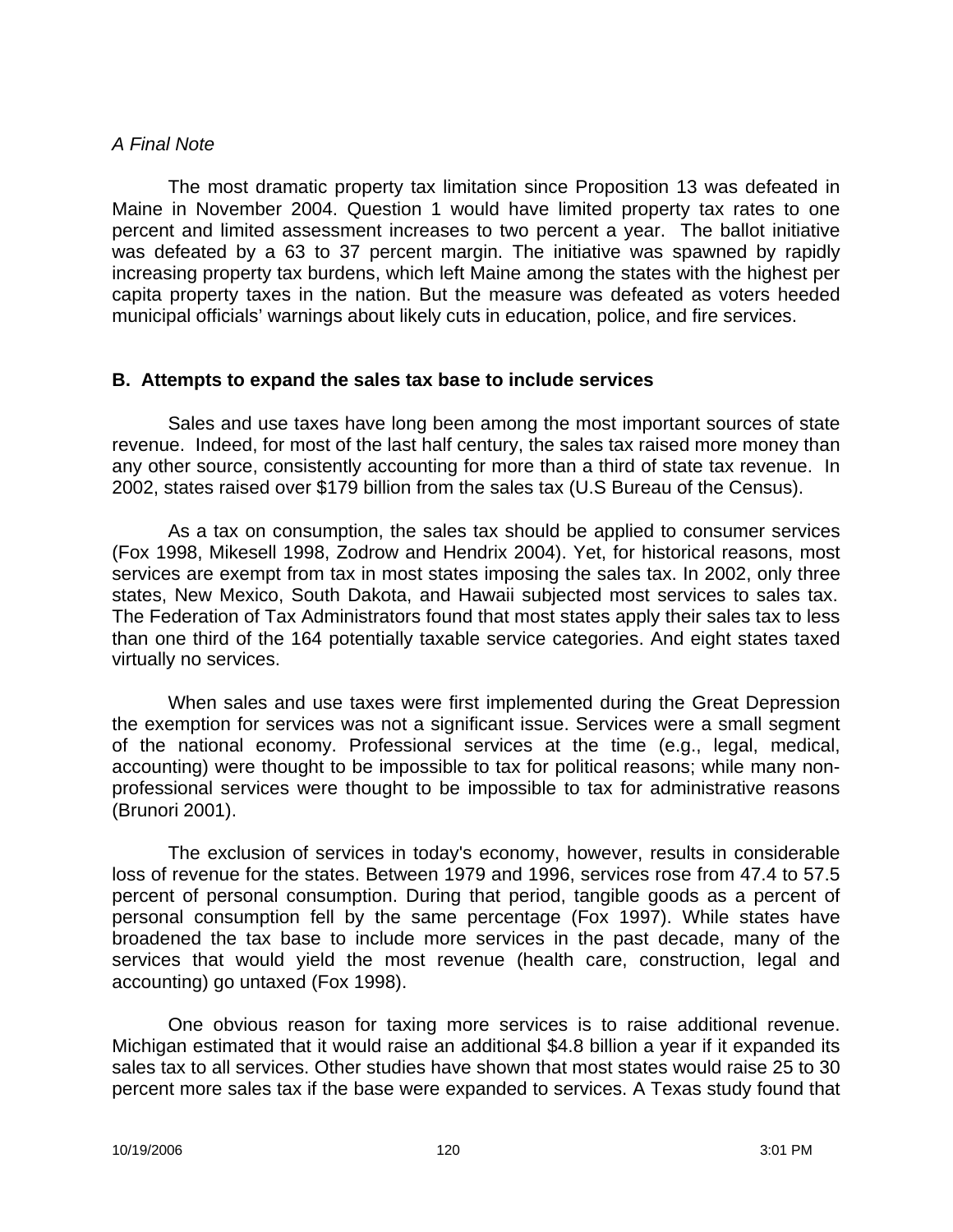broadening the sales tax base to include five additional services would raise an additional \$600 million a year.

Public finance experts have identified several other reasons for taxing services. First, there is no theoretical or economic reason for excluding services from the tax base. Services, after all, are consumed like tangible personal property. By exempting services, the tax system discriminates against taxable goods. Thus, persons who consume goods bear a greater tax burden than similarly situated persons who consume services.

Taxing services will likely make the sales tax less regressive. Wealthier people have and will continue to spend a greater percentage of their income on services. Therefore, taxing services would likely improve vertical equity.

Taxing services would also broaden the tax base and provide some opportunity to raise more revenue or reduce rates. With a great percentage of consumption sales now escaping taxation, broadening the base would result in significant additional revenue for the states. Indeed, aggregate sales tax revenue would more than double if all services consumed by individuals were subject to tax.

Taxing services would also lead to a more elastic tax base. One of the virtues of the sales tax is that it is a stable source of revenue. It neither rises nor falls as quickly as personal income. But that stability is dependent on a broad base and it is challenged when large segments of the potentially taxable consumables are removed from the tax base. The sales tax base is not nearly as stable as it was designed to be, or could be if the base were broader. And the most viable policy for broadening the base is to tax services.

Public finance experts have also identified several disadvantages to taxing services. First, taxing services would inevitably lead to greater sales tax burdens on business, since business purchases account for a significant majority of services. As discussed below, business inputs should not be taxed in a pure consumption tax. And since services represent business inputs, the sales tax would be imbedded in the ultimate costs to consumers.

Taxation of services would also increase the administrative and compliance costs for both the government and taxpayers. Unlike products, many services do not leave a record of production and inventory. Tracking the quantity and value of services rendered is a daunting task. The administrative and enforcement costs are magnified when the sales tax is applied to cash transactions. Many personal services, i.e., haircuts, are provided in a cash economy. It is virtually impossible to enforce the sales tax laws with respect to these types of transactions.

As services increasingly dominate the United States economy, the sales tax has shrunk as a percentage of total state tax revenue. Indeed, in 1998 for the first time the personal income tax became the largest single source of revenue for the states,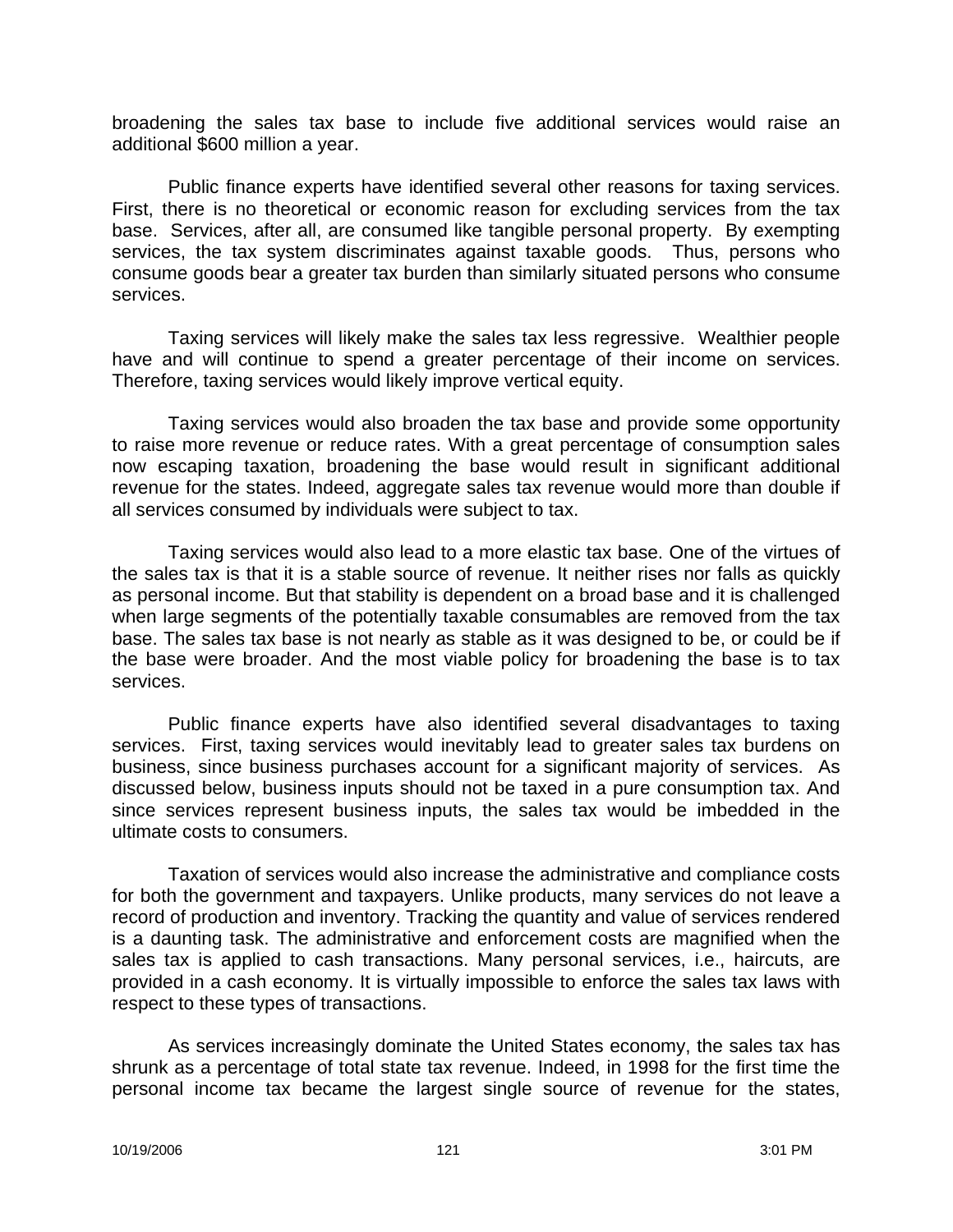surpassing the sales tax. The relative decline of the sales tax is attributable to a number of factors including the advent of electronic commerce. But most public finance experts have concluded that main cause of the decline has been the growth of the service sector (Fox 1998, Mikesell 1998). $^{33}$ 

This in turn has led many states to consider expanding their sales tax bases to include more services. This is particularly true in states that do not impose personal income taxes and rely heavily on the sales tax. Between 1989 and 2004, there have been over 800 proposals before state legislators to expand the sales tax base to include services.<sup>34</sup> The vast majority of these proposals were unsuccessful, but the sheer number illustrates the concern legislators have shown for this issue.

For political reasons efforts to expand the sales tax base have centered on nonprofessional services. That is, legislators have tried to extend the sales tax to haircuts, dog grooming, landscaping, and other similar services. With a small number of exceptions, states never attempt to impose the sales tax on professional services. As the state of Florida discovered in 1987 and 2002 when it tried to broaden its tax base to include many services, the political opposition is virtually impossible to overcome.

The problem with continuing to exempt professional services is that subjecting such services to tax would generate substantial revenue. Imposing the sales tax on car washes will not raise nearly the money as taxing advertising. Furthermore, professional and high-end services are administratively easier to tax. Bankers, lawyers, doctors, etc. usually keep meticulous records and there are few, if any, cash transactions.

But calls for taxation of professional services have gone unheeded. Iowa has a long history of taxing many non-professional services.<sup>35</sup> Iowa Governor Tom Vilsack (D) called for expansion of the sales tax to include just two professional services engineering and accounting services in his 2004 state of the state message. But the governor could not get his Democratically controlled legislature to propose legislation to that effect.

 $\overline{a}$  $33$  A review of numerous studies, conferences, and tax reform commission reports show a remarkable consensus in the belief that the sales tax base should be expanded to include more services. See for example the Arizona Citizens Finance review Commission (2004) report "A Fiscal Tool Box: Tool for a More Fair and Effective Revenue Policy for Arizona."

<sup>&</sup>lt;sup>34</sup> Source: State Tax Today.

<sup>&</sup>lt;sup>35</sup> Iowa subiects the following services to tax: alteration and garment repair; armored car; vehicle repair; battery, tire, and allied services; investment counseling; service charges of all financial institutions; barber and beauty; carpentry; roof, shingle, and glass repair; dance schools and dance studios; dating services; dry cleaning, pressing, dyeing, and laundering; golf and country clubs and all commercial recreation; house and building moving; household appliance, television, and radio repair; executive search agencies; private employment agencies, excluding services for placing a person in employment when the principal place of employment of that person is to be located outside of the state; swimming pool cleaning and maintenance; telephone answering service; test laboratories, including mobile testing laboratories and field testing by testing laboratories, and excluding tests on humans or animals; termite, bug, roach, and pest eradicators; and lawn care, landscaping, and tree trimming and removal (Iowa code section 433.43).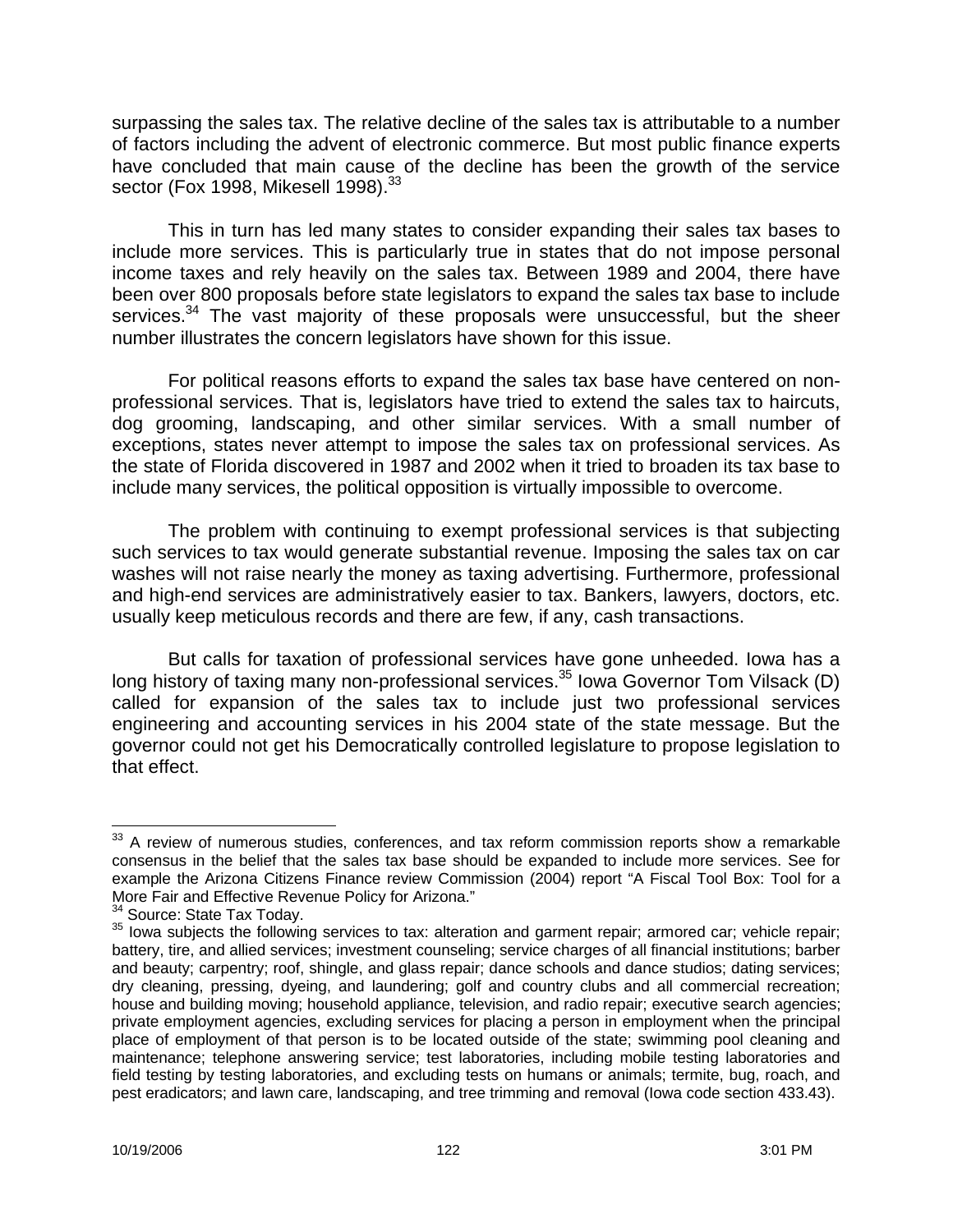The few instances, in which professional services were subjected to sales tax, resulted in relatively quick repeal. In 2002, as a revenue raising measure, Kansas expanded its sales tax base to include professional services used in developing custom computer programs. But that law was repealed in 2004.

All successful base broadening has occurred with respect to non professional services. For example, in 1999, Maine expanded its sales tax base to include furniture rentals and prepaid calling cards (Sec. 1. 36 MRSA section 1752 (furniture rental) and Sec. 1. 36 MRSA section 112, sub-section 9-A (prepaid calling cards)).

In 2001, the North Dakota legislature rejected several proposals to tax professional services and instead enacted a law expanding the tax to auto rentals.

In 2002, Minnesota began taxing pet grooming, waste disposal, health club membership, fire alarm services, and installation services (HF3).

In 2002, Nebraska expanded the sales tax to include: building cleaning and maintenance, security, and pest control; automobile washing, waxing, and painting; computer software training; and labor in installing or applying tangible personal property if sale of the property is taxable (HB1085).

In 2004 Arkansas expanded the sales tax base to include services but limited that expansion to wrecker and towing services, parking, gutter cleaning, dry cleaning, self storage, pest control, alarm monitoring, boat storage, pet grooming, body piercing, tattooing, and locksmith services (Arkansas HB1030).

# **C. Proliferation of property tax exemptions for non-profits**

Property owned by charities and nonprofit organizations has long been a challenge to local governments. In all states, such property is generally exempt from property taxation. The increased use of charitable exemptions has left a whole class of property exempt from taxation; property held by churches, synagogues, schools, charities, universities, and other nonprofits. The total value of charitable property exempt from tax exceeded \$990 billion, or about seven percent of the total real estate values in the United States in 2000 (Netzer 2002). According to one estimate, the lost property tax revenue owing to charitable exemptions is as high as \$13 billion (Cordes, Gantz, and Pollack 2002).

The significant amount of property tax exemptions for non-profits raises a number of property tax policy issues. $36$  First, the very idea of exemptions violates the notion of horizontal equity. Identical properties, enjoying identical public services, are treated differently by virtue of ownership. Non-profit organizations receive public

 $\overline{\phantom{a}}$  $36$  The problem of charitable exemptions has become so acute that the Urban Institute and the Lincoln Institute of Land Policy held a major national conference to address the issue, which culminated in a widely regarded book on the subject (Brody 2002).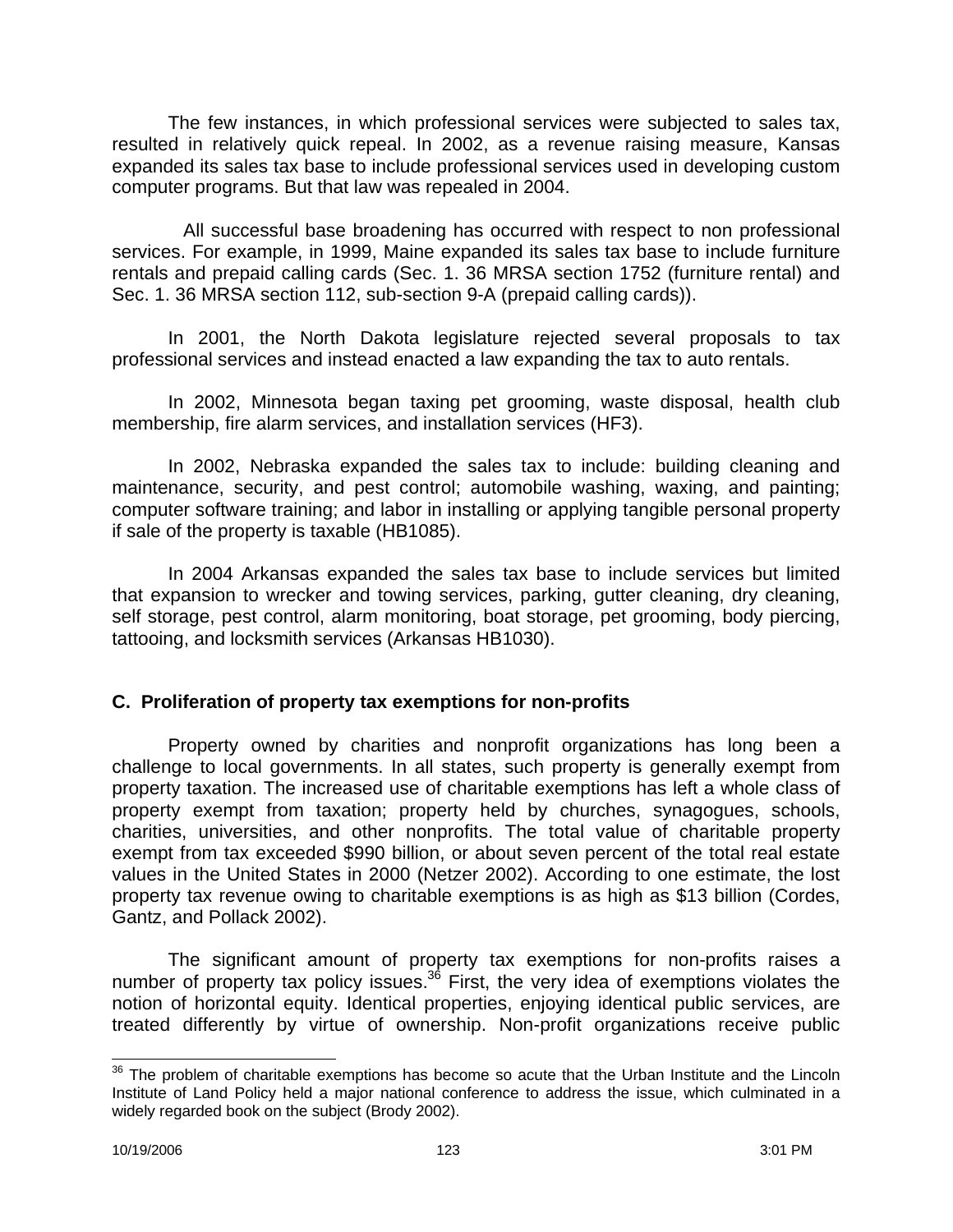services, which generally must be paid by nonexempt taxpayers. This results in higher tax burdens on nonexempt property owners, which in turn heightens public unhappiness with the property tax.

The widespread use of exemptions further shrinks the property tax base for local governments. The property tax is under severe pressure from rate and assessment limitations, economic development incentives, and general political antipathy.

To alleviate the impact of lost revenue, most states allow the use of payments in lieu of taxes (PILOTs). PILOTs are voluntary payments made to local governments to defray the costs of public services.<sup>37</sup> But payments in lieu of taxes (PILOTs) are not universally used. Indeed, in 1998 only seven of the 51 largest cities in the United States actively solicited PILOTs from non-profits (Leland 2002). There is no evidence that PILOTs come remotely close to covering the revenue that would be raised if the charitable property were not exempt.<sup>38</sup>

### *The Proliferation*

Exemptions from taxation for nonprofit organizations, particularly religious organizations, have existed since the beginning of the nation. There is widespread popular support for such exemptions and virtually no support for their repeal (Brunori  $2003$ ).<sup>39</sup> As a result both the number and the value of exempt properties have grown significantly over time.

Netzer (2002) compiled the values of property owned by non-profits over a 35 year period (1963-1998). He found that the value of real estate owned by nonprofits grew from \$76 billion in 1963 to \$995.6 billion in 1998. Netzer (2002) also investigated the value of buildings owned by tax-exempt religious, education, and health care organizations. He found that the values of such property increased from \$191 billion to \$658 billion -- an increase of 245 percent -- between 1977 and 1997.

 $\overline{\phantom{a}}$  $37$  While PILOTs are voluntary, they often are made as a result of threats by local governments. Some governments will threaten to withhold building permits or to formally challenge and organization's exempt status (Steinberg and Bilodeau 1999).

 $38$  Another problem with exemptions for charitable organizations is that they insert a higher level of complexity into the local tax system. Determining which organizations are entitled to exemptions is a difficult task under many states' tax laws (Brunori 2001, Youngman 2000). For example, in 2002 the Texas legislature expanded the breadth of charitable exemption to property owned by organizations "primarily" engaged in charitable work. The earlier law provided exemptions only to property owned by organizations engaged "exclusively" in charitable work. This broadening of the scope of eligibility created much uncertainty amongst local governments and charitable organizations. It also opened up the possible that many more organizations would apply for exemptions. The potential property tax revenue loss troubled local governments (Croteau 2002).

 $39$  The last serious effort to repeal property tax exemptions for nonprofits occurred in Colorado in 1996. An initiative that would have completely repealed the exemption for all nonprofits was defeated by a 4 to 1 margin.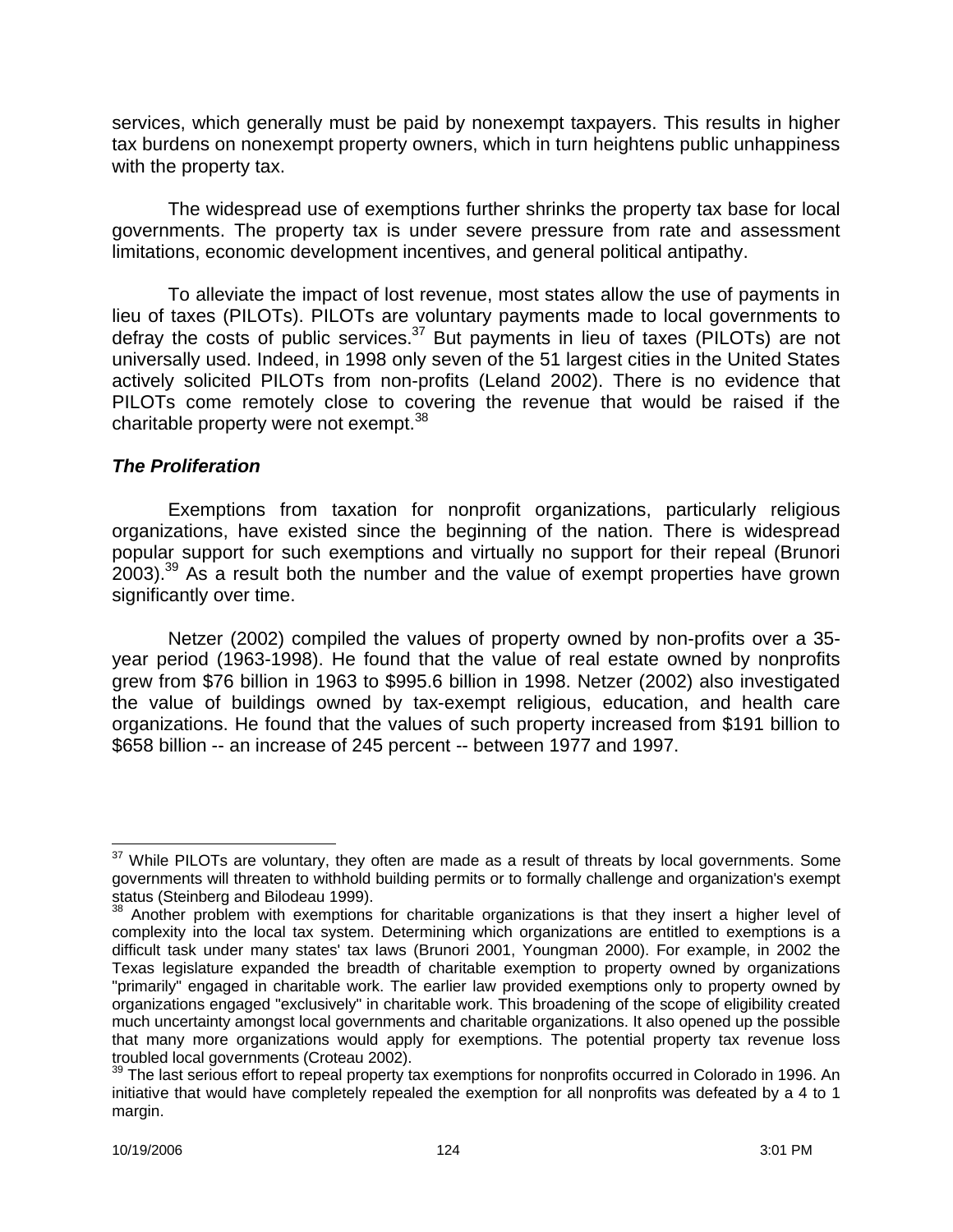#### *Conclusion*

Property tax exemptions for charitable organizations have proliferated over the past 30 years. This proliferation has placed considerable strain on the property tax system and undermines the equity of the tax. The strain is magnified when the proliferation of exemptions is considered along with the property limitations and the increased use of property tax incentives to spur economic development.

#### **E. Recent attempts to strengthen the state corporate income tax by closing loopholes**

Forty-seven states and the District of Columbia tax corporate net income to some extent, including such traditionally anti-income tax jurisdictions as Tennessee, New Hampshire and Florida. In 2002, the tax accounted for about \$25.1 billion in tax revenue for the states (U.S. Census Bureau). Only Nevada, Washington, and Wyoming do not impose any taxes on corporate income.<sup>40</sup>

The corporate income tax has steadily declined as a percentage of total state revenue. From a high of 9.5 percent of total state tax revenue in 1977, corporate income and franchise taxes account for only 4.5 percent of state tax revenue, and only three percent of state own source revenue in 2002 (U.S. Census). And many commentators expect that decline to continue (McLure interview in Brunori 1999C; Duncan interview in Brunori 1999D).

The decline of corporate income tax revenue, relative to other taxes, is attributable to a number of factors. The proliferation of tax related economic development incentives has substantially narrowed the base. There are literally hundreds of tax breaks given out to corporations to encourage economic development. States provide significant corporate income tax incentives as part of their effort to retain or attract corporate investment. Corporate income tax incentives generally include tax credits for "investment," job creation and worker training, as well as expanded deductions for accelerated depreciation. They are offered every year by virtually every state taxing corporate income (see e.g., Brunori 1997; Pomp 1998).

Another reason for the decline of corporate tax revenue is the increased use of limited liability companies and other pass through entities. LLCs and similar entities are not traditionally subject to state corporate income taxes. Today, LLCs are the most prevalent form of new business organization. And businesses are taking advantage of the tax savings by converting traditional C corporations into LLCs. For example, since 1998, over 4,000 corporations changed their status in Texas alone (Kidd 2003).

Yet, another reason for the decline in the corporate income tax is that many states have essentially abandoned the notion that an effective corporate income tax system requires uniformity across state lines. For the state corporate income tax to work

 $\overline{a}$ 

 $40$  Washington's Business and Occupation Tax is viewed as a business activity tax on gross income.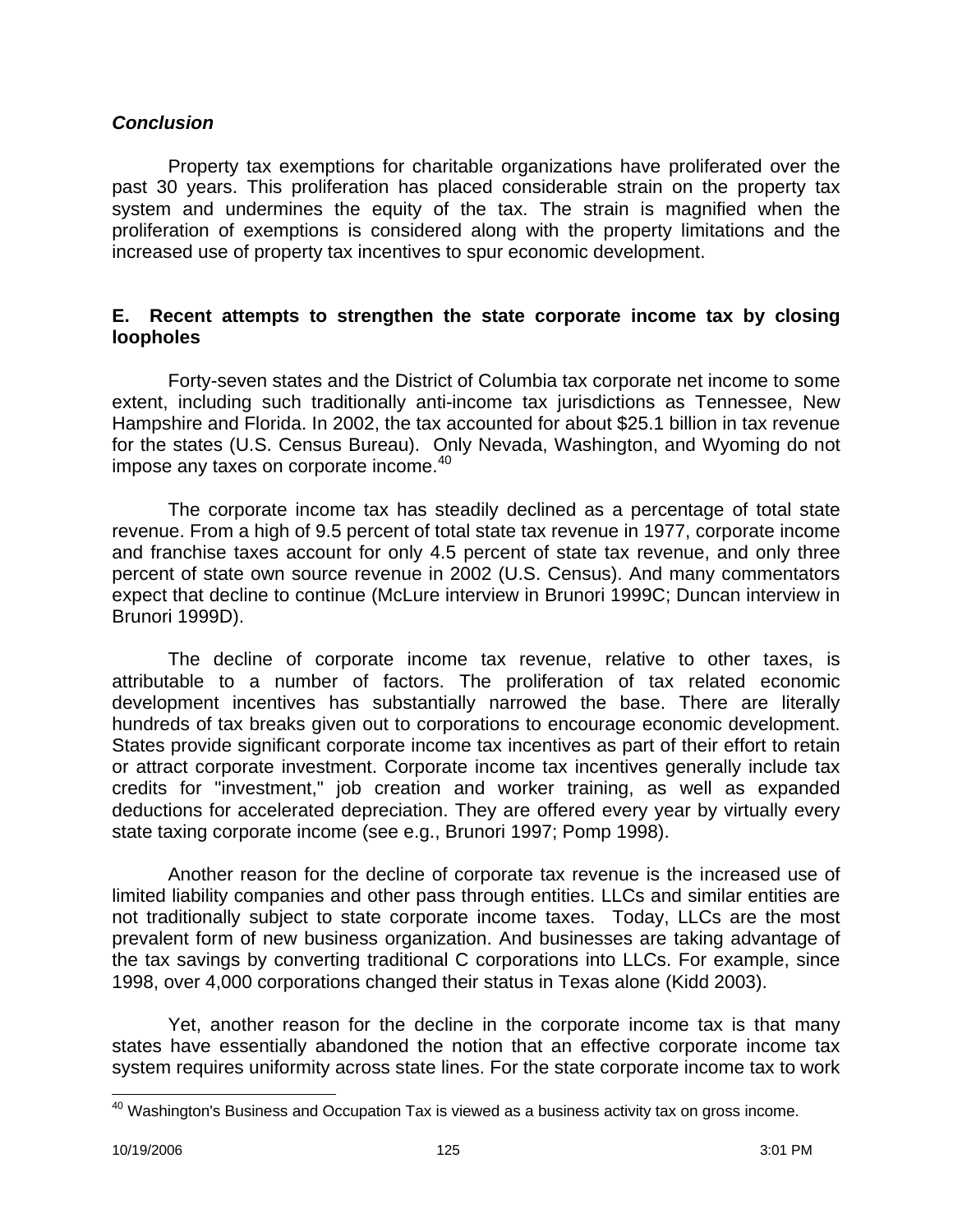effectively for interstate business, uniformity is essential (Bucks interview in Brunori 2000A; Pomp 1998). Uniformity for purposes of this discussion means that all states imposing corporate income taxes should use the same (or very similar) rules for determining how corporations are taxed and which states have authority to tax corporate income.

Uniform laws facilitate determination of tax liability by multistate taxpayers, including the equitable apportionment of tax bases. Uniformity reduces the compliance costs (return preparation and filing) for taxpayers. Uniformity also avoids the possibility of double taxation of income. That is, if state corporate income tax laws were uniform, no two states could tax the same income.

Today, the state corporate tax system is anything but uniform. To provide tax relief to manufacturers, many states have abandoned the three-factor apportionment formula. The traditional three-factor formula calculates tax liability based on the amount of sales, wages, and property in the state. Twenty-eight states at least double-weight their sales factors, and four states have adopted single sales factor formulas.

More importantly, 33 states use what is known as separate accounting systems for determining corporate tax liability.<sup>41</sup> Under separate accounting, incorporated related parties are treated as independent taxpayers. This gives rise to tax minimization techniques in which related party transactions are used to shift taxable income from high to low or no tax states.

The lack of uniformity and the use of separate accounting have led to very aggressive corporate tax planning, particularly with the use of passive investment or holding companies. Typically, a corporation will establish a holding company subsidiary in Delaware (which does not tax holding companies) or Nevada, which has no corporate income tax. The corporation will transfer all of its intangible assets, such as trademarks, to the holding company. The corporation will then lease the trademarks back from holding company in return for a large payment. The corporation deducts the payments to the holding company from its state taxable income (often reducing it to zero). And because holding companies are exempt from tax in Delaware, the subsidiary does not incur any tax liability on the lease payments.

Passive investment company tax planning cost the states billions of dollars a year. The Multistate Tax Commission found that sheltering activity resulted in at least \$8.32 billion in lost corporate tax revenue (Multistate Tax Commission 2003). Other studies have come to the same conclusion. For example, a 2003 Florida senate study found that creating subsidiaries in no tax states enable Florida companies to shift earnings and costs the state \$500 million a year (Wasson 2003). Similarly, a study by the Pennsylvania Public Interest Research Group in 2003 found that the use of the Delaware holding companies cost the Commonwealth of Pennsylvania \$296 million a year (Fitzgerald 2003).

 $\overline{a}$ Seventeen states use what is known as combined reporting to calculate tax liability. This method requires profits for all related parties to be combined and subjected to an apportionment formula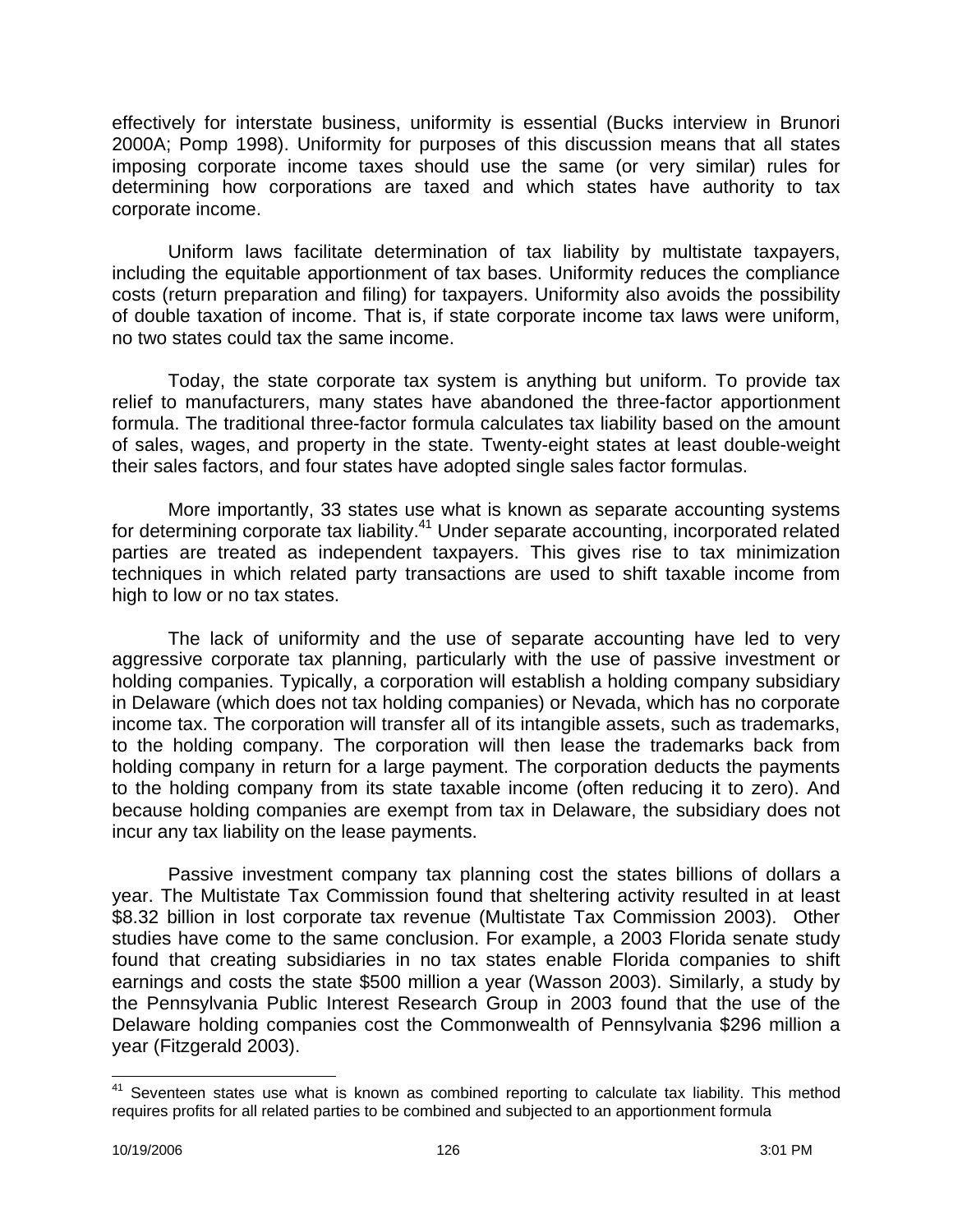### *Recent Efforts to Strengthen the State Corporate Income Tax*

The debate over the appropriate level of corporate income taxation has intensified in recent years. The economic slow down beginning in 2001 produced severe state budget deficits. Political reluctance to raise direct taxes on individuals led governors and legislators to consider strengthening their corporate tax systems. These considerations were fueled by the corporate governance scandals of the early 2000s. These considerations were also fueled by heightened media coverage of how little many Fortune 500 corporations paid in state taxes. For example, the fact that 30 of the 50 largest corporations in New Jersey paid only the minimum tax of \$200 -- despite earning billions of profits attributable to the state -- was widely reported in the media.

The corporate crisis and budget problems have led a number of states to take steps to increase corporate tax revenue. Many of the policies enacted by the states had the duel purpose of raising immediate additional revenue, as well as strengthening the corporate tax systems for the future. Most of the efforts have focused on closing the Delaware holding company loophole discussed above. These efforts are described in Appendix G.

## *A Final Note*

Over the years, 12 states have adopted policies to combat tax sheltering through Delaware holding companies. In November 2004, Delaware passed a law that allows corporations to create headquarters management corporations (HMCs). Unlike a holding company, an HMC owns property and has employees in Delaware. It thus provides the same tax advantages to out of state corporations. Delaware has provided generous tax breaks to HMCs. The new law allows businesses to shield themselves from taxes in the same manner as using holding companies (the HMC will own the intangibles).

### **VII. Impact of Trends on Real Estate Sector**

So far, this report has examined trends in state and local spending from 1992 to 2002, highlighted changes that took place in state and local finances during that period, and discussed a number of trends, generally beyond the control of state and local policy makers, that are having, and will continue to have, profound impacts on state and local finances well into the  $21<sup>st</sup>$  century. It is important, also, to understand how those trends impact real estate markets.

The demographic and economic trends discussed above will certainly impact directly real estate markets across the country, often in different ways and to different degrees. For example, the shift from a manufacturing economy to an economy that is based on services, intangible property, and electronic commerce will likely decrease the demand for, and thus the value of, commercial property. Businesses no longer need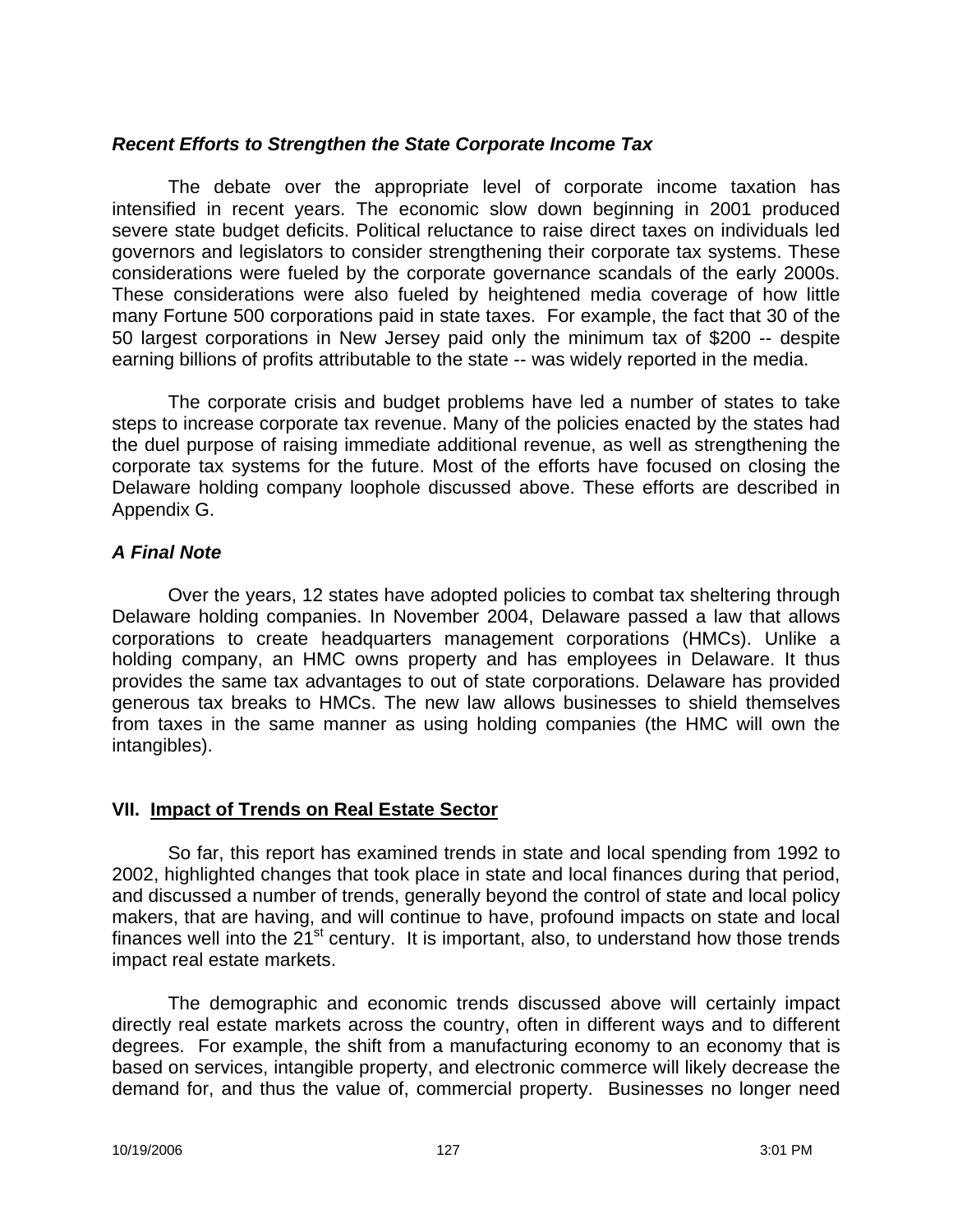large tracts of land and big plants. Our focus here, however, is on how changing state and local fiscal systems will impact real estate markets.

There is a literature in economics that tries to determine the impact of state and local taxes and spending on housing values. It is referred to as a capitalization literature because it explores how state and local taxes (mostly local) and state and local spending (mostly local) are capitalized into the sales prices of individual residential properties. In this context, state and local fiscal policies are a two-edged sword when it comes to their impact on real estate markets. For example, increasing taxes, if everything else is held constant, will have a somewhat negative impact on the sales prices of residential properties. Alternatively, if the level and quality of public goods provided is improved, holding everything else constant, the sales prices of residential properties can be expected to increase.

It must also be recognized that state and local fiscal policies are never the major, or primary, factor driving real estate prices. More important are the characteristics of the land and buildings of individual parcels and the supply and demand conditions existing within individual real estate markets. We are also learning that the cost of capital and new creative financing mechanisms, like interest only loans, can have a significant impact on real estate markets.

But we do know that, at the margin, the level and quality of public goods provided by a local government and the means used to finance those goods and services can influence real estate prices. Therefore, as state and local governments face an increasingly difficult fiscal environment, it is likely that the impact on real estate values will be negative, over the long term.

Specifically, many of the trends noted above are likely to place greater demands on state and local governments. Such increasing demands include the imposition of (largely) unfunded mandates on lower levels of government, as well as the planned devolution of services from federal to state and local governments. Since the 1980s the federal government has been steadily shifting more and more responsibilities to the states. The states have been asked (or just as often have been mandated) to administer and pay for many programs that traditionally have been the responsibility of the federal government. Welfare, Medicare, Medicaid, and highway maintenance are just some examples in which the states have replaced the federal government as the administrative body responsible for providing the services. While the costs of assuming many of these programs have been offset with increased federal funding and protections against unfunded mandates, this phenomenon, commonly called "devolution" in academic circles, has nonetheless contributed to the growth of state, and to a lesser extent, local government budgets.

At the same time, other trends are making it harder for state and local governments to raise the revenue needed to meet these demands. The continuing shift toward a service and high technological economy raises many issues for state and local governments. Services are not generally subject to sales taxes, but services now make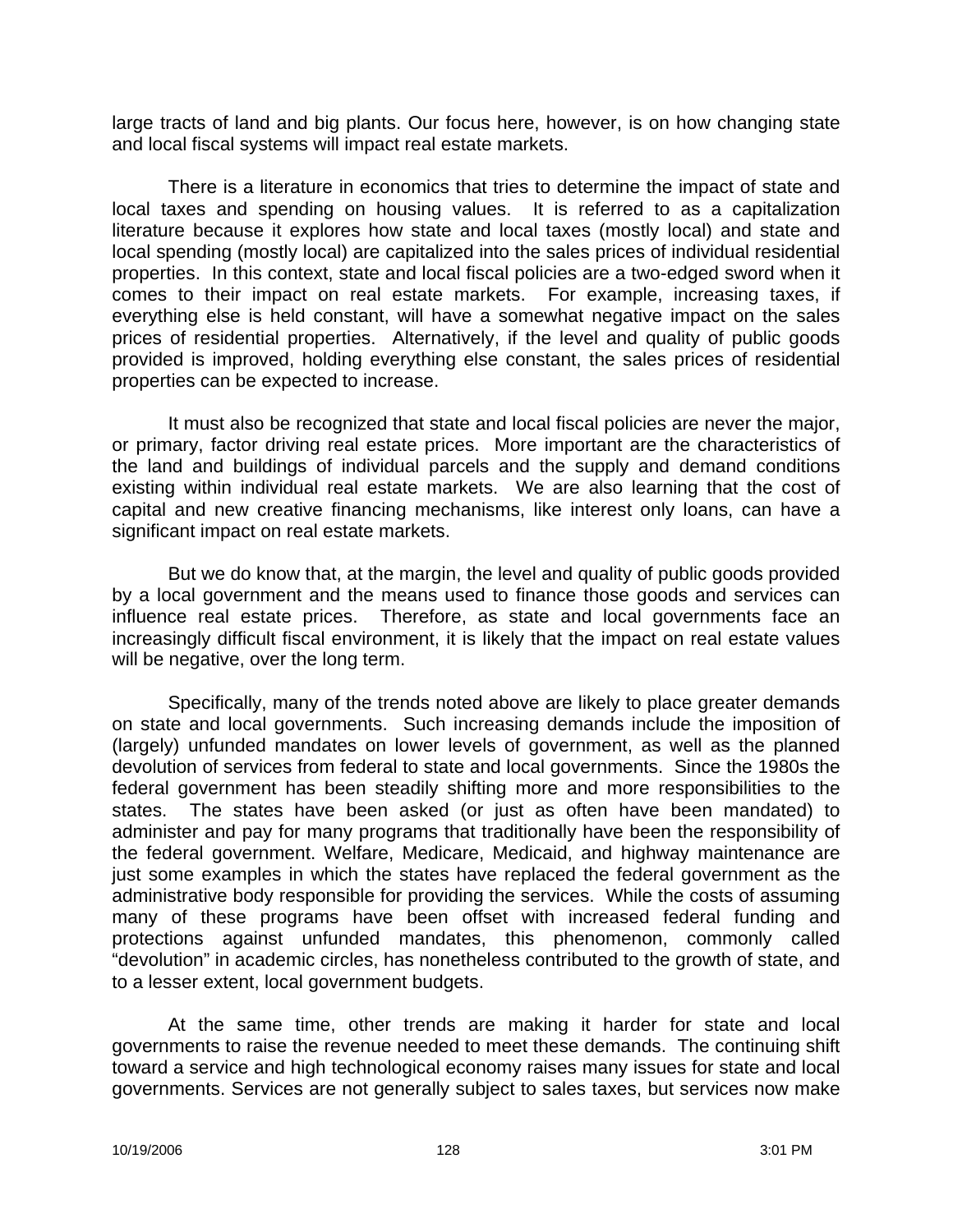up more than half of U.S. personal consumption. This has resulted in a substantial loss of sales tax revenue and greater reliance on other types of taxes, as efforts to expand the sales tax base to include more services have largely been unsuccessful. Similarly, intangible assets have never been a major component of subnational tax bases, yet the growth of the technology sector has made intangibles and increasingly important part of the economy. The rapid spread of electronic commerce also has had a profound impact on state and local tax revenue, especially sales tax revenue. State and local governments have largely been unable to impose sales taxes on Internet transactions and stand to lose hundreds of millions of dollars in revenue.

Globalization has also had a major impact on state and local public finance. Traditionally, there has been intense competition between states and between localities for economic development and job creation. This competition takes several forms including low taxes and superior public services and infrastructure. In the global market, states are no longer just competing with neighboring jurisdictions, but with countries around the world.

State and local governments have also had to contend with eroding trust in government and changing public preferences with respect to tax and spending policy. These changes in public opinion have created a decidedly anti-tax political atmosphere, and have given rise to the tax limitations movement, mainly arising from the public's unhappiness with the property tax.

Changes in federal tax policy have also had the effect of eroding state and local revenue raising abilities. Most state governments have conformed their personal and corporate income tax regimes to federal law in an effort to ease compliance burdens on business and individual taxpayers, but an unintended effect has been that changes in federal tax policy that shrink the federal tax base have been transmitted to state tax bases.

What are the implications of these current and likely future fiscal trends on the real estate sector? The answer is complex because it involves the interaction between state and local taxes, and how the revenues from such taxes are spent. For example, a deteriorating quality of state and local goods and services would create downward pressure on real estate prices. Alternatively, however, is that despite periodic attempts to abolish or reduce reliance on the local property tax, this revenue source is likely to remain, and perhaps become even more important as a mainstay of local revenue. Increasing interjurisdictional competition will make it difficult for state and local governments to raise needed revenues through income and sales taxes because of their generally mobile tax bases, thereby putting more pressure on the local property tax as a source of revenue. Similarly, federal efforts to prevent state and local governments from taxing e-commerce will narrow the sales tax base and ultimately put more pressure on the local property tax.

To the extent that increased demands on state and local governments puts upward pressure on taxes, a simplistic view would hold that higher taxes are not good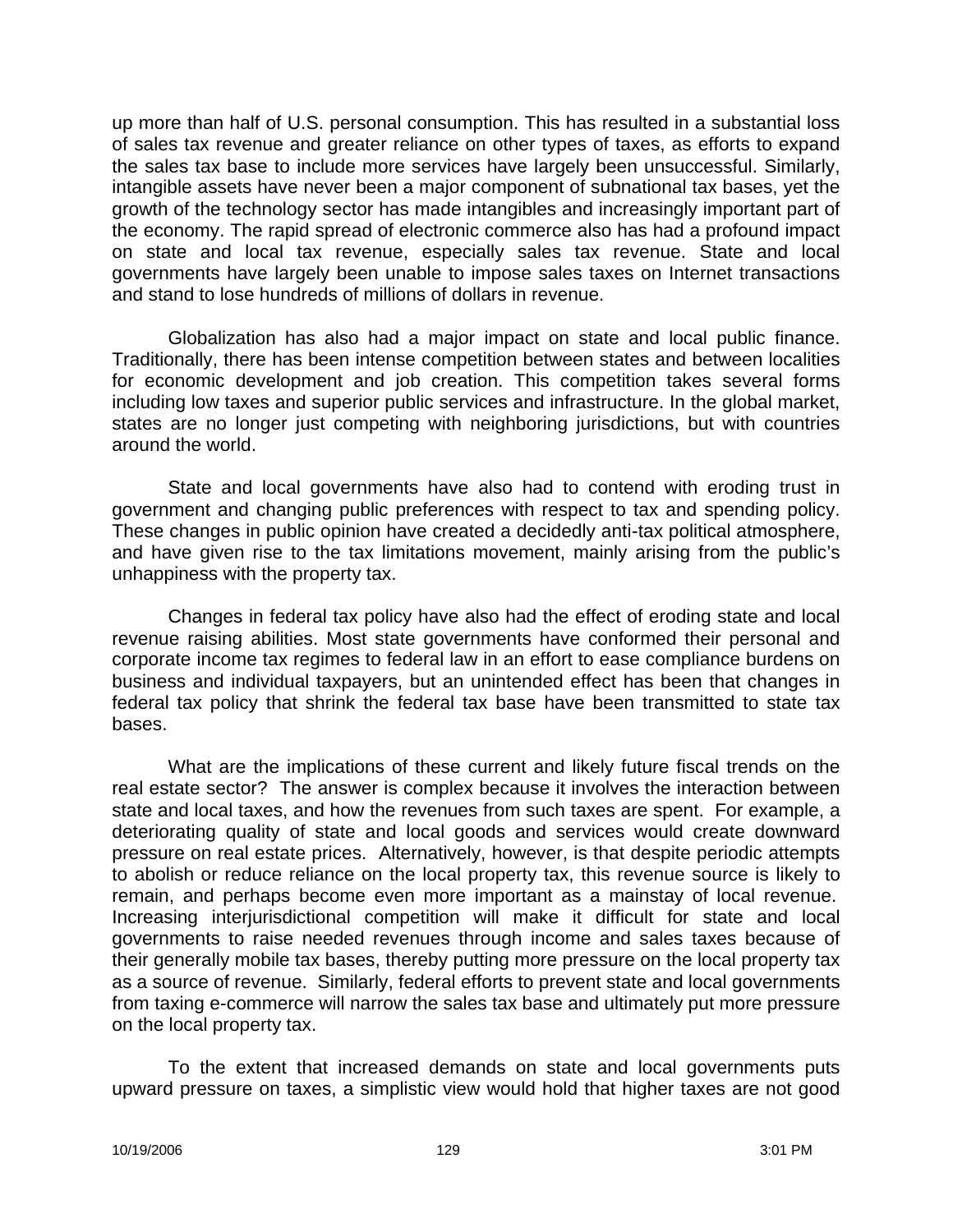for the economy and are likely to depress real estate values. There is however, a considerable body of economic theory, supported by empirical evidence that the reality is more complicated because one factor that clearly affects real estate values is the bundle of public services that "comes with" a piece of either residential or commercial property. There is, for example, considerable evidence that home values are positively affected by the quality of local schools, which depends in part on adequate financing of public schools (and also the efficiency with which tax revenues are transformed into educational services).

One important corollary of this general point is that the effect of taxes on real estate values depends on how the revenues are used. To a very rough first approximation, when revenues are used to maintain or to enhance public services that are valued by households and businesses, the "cost of paying higher taxes" can be offset, either partially or wholly by the "benefits of public services". An implication is that in some cases, raising taxes to finance needed public services can actually maintain or increase real estate values. This process may not occur, however, when tax revenues are used to finance redistributive transfers, and in such cases, raising taxes to finance redistribution may have undesirable, though unintended, effects on local economic activity, and ultimately on real estate values. This latter observation, however, suggests that many local governments facing a daunting challenge as what was once seen as a federal responsibility for income maintenance is increasingly devolved on state and local governments.

In the final analysis, state and local fiscal policies and their impact on real estate markets are certainly about taxes, especially property taxes; but it is also about the level and quality of services being provided. State and local governments will compete for families and businesses by providing the level and quality of services demanded by families and firms. These will have to be paid for somehow. This may require a reversal in the trend of reducing reliance on taxes as a source of funding state and local activities.

#### **VIII. Summary and Conclusion**

What can we learn from the research set forth in this paper? State and local public finance has never been more important -- or more complicated. State and local governments are being asked, and often forced, to do more than in any time in American history. Over the past quarter century, their responsibilities with respect to education, transportation, welfare, and public safety have grown. These responsibilities have increased state and local government need for revenue. The expectations that Americans place on their sub-national governments have significantly increased public budgets and correspondingly the need for money.

But at the dawn of the 21st Century, raising additional revenue is a difficult task. Structural, political, economic, and intergovernmental factors have made revenue raising by state and local governments more difficult than ever before.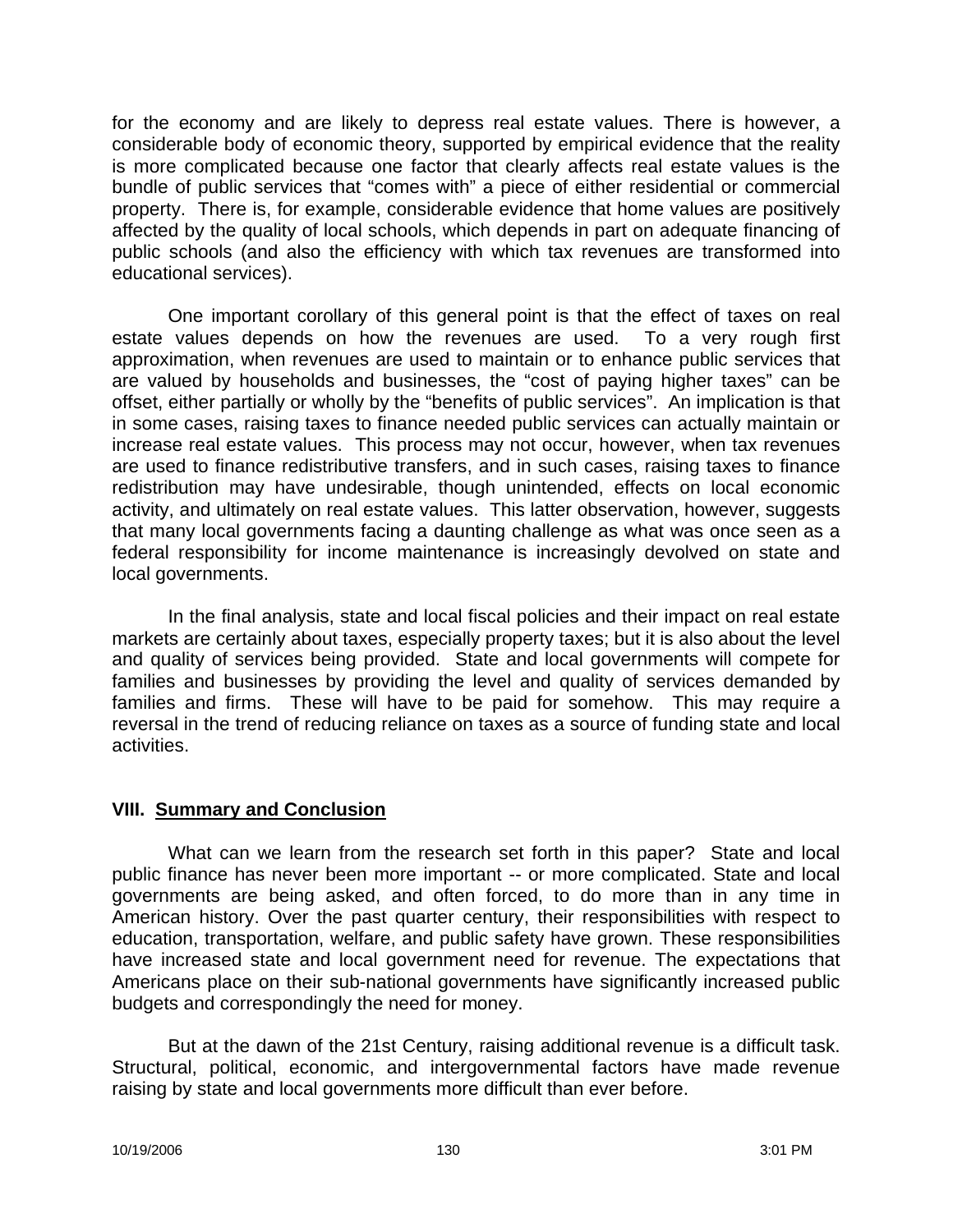State and local tax systems were developed in a different time and for a much different economy. State sales taxes were instituted during the Great Depression, state income taxes nearly a generation before. The property tax has been in place, in one form or another, since the beginning of the Republic. The manner in which these taxes are imposed has not changed significantly since their inception. But the world in which they operate has.

State and local governments have labored under a decidedly anti-tax political atmosphere for much of the past 30 thirty years. The anti-tax sentiments have been fueled by an eroding trust in government. Raising taxes in general has been more difficult as politicians, particularly during election campaigns, have taken a strong stance against tax increases. The anti-tax climate has manifested itself in the form of a plethora of constitutional and statutory limitations on tax increases, particularly with respect to property taxes. Beginning with Proposition 13 in 1978 a vast majority of states have placed limits on the ability of local governments to rely on property taxes. State and local reliance on taxes as a source of revenue has been in decline for more than a quarter of a century.

The United States no longer has an economy centered on the manufacture of tangible personal property. The continuing shift toward a service and high technological economy raises many issues for state and local governments. Services are not generally subject to sales taxes, but services now make up more than half of U.S. personal consumption. This has resulted in a substantial loss of sales tax revenue and greater reliance on other types of taxes. Efforts to expand the sales tax base to include more services have largely been unsuccessful. Similarly, intangible assets have never been a major component of subnational tax bases, yet the growth of the technology sector has made intangibles and increasingly important part of the economy. The rapid spread of electronic commerce also has had a profound impact on state and local tax revenue, especially sales tax revenue. State and local governments have largely been unable to impose sales taxes on Internet transactions and stand to lose hundreds of millions of dollars in revenue.

Globalization has also had a major impact on state and local public finance. Traditionally, there has been intense competition between states and between localities for economic development and job creation. This competition takes several forms including low taxes and superior public services and infrastructure. In the global market, states are no longer just competing with neighboring jurisdictions, but with countries around the world.

The mobility of capital and increasing globalization have dramatically increased the level of interjurisdictional competition. Local governments are not only competing for firms in their regions, but across state lines and in other countries. State governments are now offering a large array of tax incentives in the hope of convincing companies to relocate to or remain in their jurisdiction. These incentives have taken the form of job creation tax credits, accelerated depreciation, and sales tax exemptions. In an attempt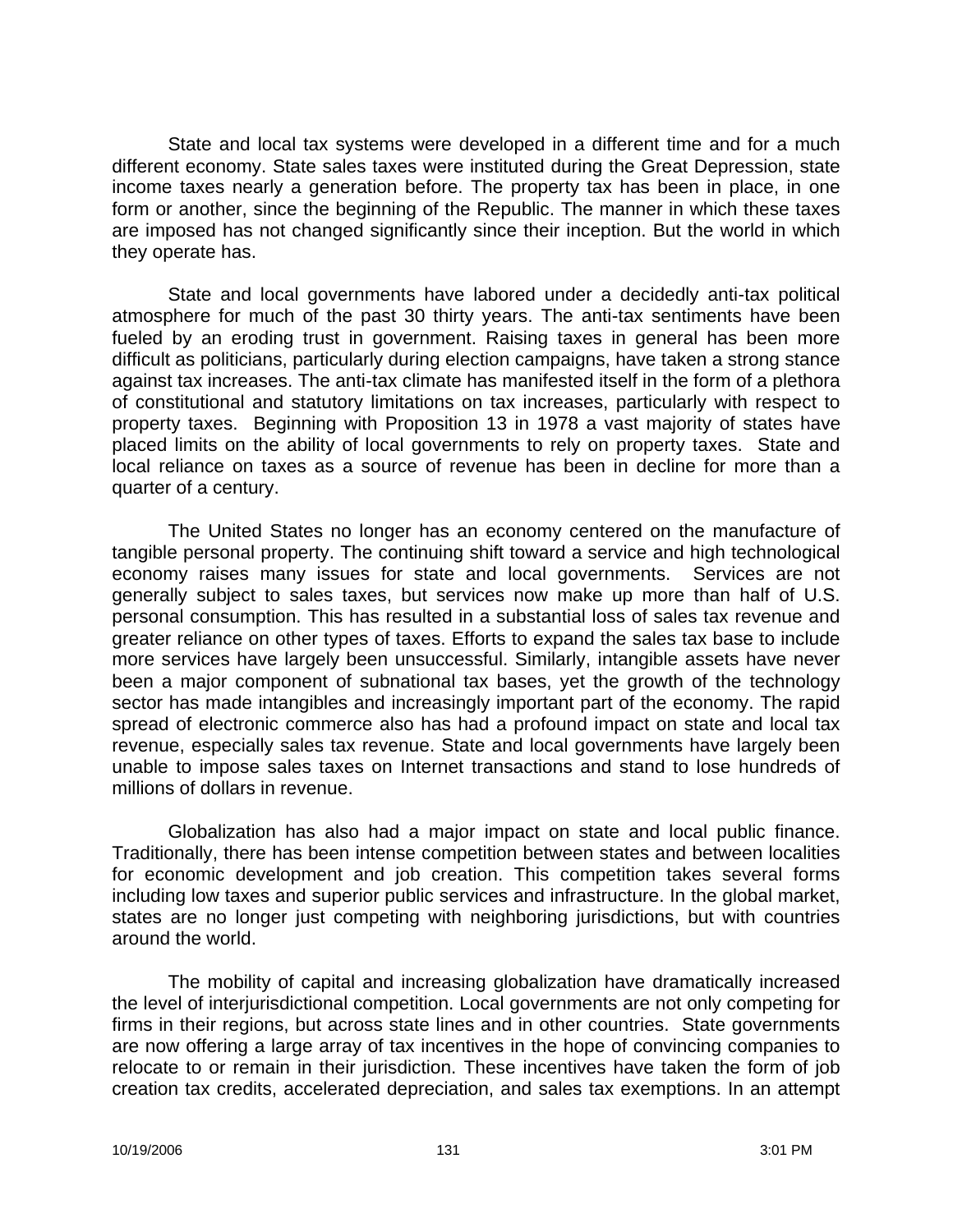to spur investment, most states have greatly reduced corporate tax burdens by creating a wide range of incentives. Local governments now routinely offer property tax incentives as a means of fostering economic development. Interjurisdictional competition has narrowed the tax base in many states and their localities.

The changing economy and adverse political climate are not the only factors putting pressure on state and local public finance. Local governments in particular have been challenged by the proliferation of property tax exemptions for non-profit organizations. Exemptions have dramatically narrowed the property tax base, causing burdens to rise for non-exempt property owners.

The ongoing issue of public education finance equalization has also affected state and local governments. Courts in 18 states have ruled that using the property tax to finance public education violates the state constitution. Because local governments have traditionally relied on property taxes to fund K-12 education, the litigation has created significant problems as states struggle to find new ways of financing education.

Similarly, there are increasing pressures for spending on medical care, particularly for the poor and disenfranchised. Medicaid caseloads have grown by 40 percent over the last five years. Medicaid now accounts for 22 percent of state budgets. The situation will only get worse, in large part, because the U.S. does not have a long-term care program. Medicaid accounts for 46 percent of all nursing home revenue nationally and is the primary payer of long-term care services in home and community based settings. States are being forced to cut funding for higher education to fund Medicaid. The dilemma facing state policy makers is deciding whether to take care of your grandfather in the nursing home or your grandson in kindergarten.<sup>42</sup>

In the end, as a result of these pressures, the revenue needs of state and local governments have never been greater. But meeting those needs has never been more difficult. Some believe that state tax systems are becoming an impediment to growth since they are evolving into systems with high rates of taxation applied to very narrowly defined bases. Raymond Scheppach, the Executive Director of the National Governor's Association, concludes that state tax systems are out of sync with the U.S. economy in the  $21^{st}$  century. He goes further to argue that our entire federal system is out of sync with the economy in the U.S. at the beginning of the  $21<sup>st</sup>$  century; and the situation is being made worse by increasing federal preemption of state responsibilities and changes in the federal tax code that impact directly state and local efforts to raise revenues. He concludes that representatives from the federal, state and local governments must come together to develop new approaches to meeting intergovernmental responsibilities that provide more national uniformity where necessary, yet promotes innovation and experimentation across our 50 systems of state and local government.<sup>43</sup>

 $\overline{a}$  $42$  These are the views of Raymond Scheppach, Executive Director of the National Governors Association, as reported in Shafroth [2005]

 $43$  On this point also see Pagano [2005].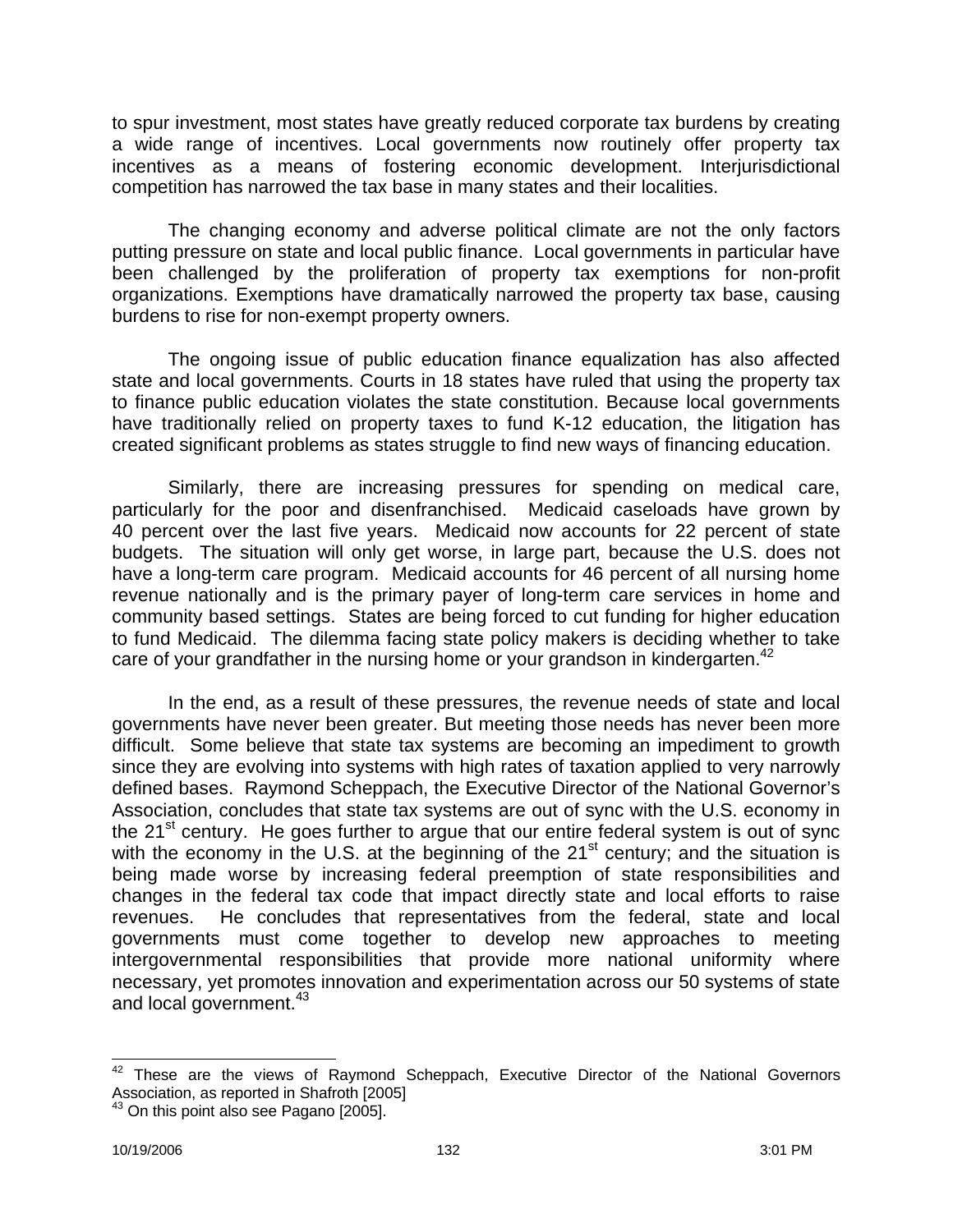These pressures have a direct impact on state and local fiscal policies during the decade of the 1990s. For example, the data in the report document the declining importance of taxes as a source of state and local general own-source revenues – falling from 70 percent of state and local own-source revenues in 1992 to 68 percent in 2002. The data also show that state and local governments are less reliant on ownsource revenues in 2002 than they were in 1992. Reliance on current charges increased during this period as real per capita state and local current charges increased 28.8 percent – faster than any other source of state and local own-source revenues.

In addition, the trends discussed above suggest that despite periodic attempts to abolish or reduce reliance on the local property tax, this revenue source is likely to remain, and perhaps become even more important as a mainstay of local revenue. Increasing interjurisdictional competition will make it difficult for state and local governments to raise needed revenues through income and sales taxes because of their generally mobile tax bases, thereby putting more pressure on the local property tax as a source of revenue. Similarly, federal efforts to prevent state and local governments from taxing e-commerce will narrow the sales tax base and ultimately put more pressure on the local property tax.

Between 1992 and 2002, state and local revenues increased by 33.6 percent, after adjusting for inflation, while state and local expenditures increased by 38.2 percent, after adjusting for inflation. The increasing cost of health care, especially Medicaid, has contributed to the rapid rise in state and local spending, has as the cumulative impact of unfunded mandates from the federal government.

The trends identified and discussed in this paper raise a number of important issues relevant to the development and pursuit of future state and local fiscal policies. For example, the data reported in this report focuses on aggregate measures of state and local general revenues. We need more disaggregate data to understand more fully how state and local governments have been responding to the challenges they face in raising revenue as outlined in this paper. For example, as discussed in this paper, state and local reliance on taxes as a source of own revenues declined throughout the 1990s. State and local governments are depending more heavily on current charges and other sources of revenue like lotteries and gambling for a larger share of their own-source general revenues. What are the implications of shifting away from general tax revenue sources for the provision of goods and services that benefit the broader community, like roads, schools, etc.? What other mechanisms have state and local governments used to raise revenues to meet increasing expenditure demands from citizens and the federal government? Such an investigation would explore changes in the local option sales and income taxes, as well as the increasing reliance on selective, rather than general, sales taxes. What are the implications of the increasing reliance on gambling revenues?

Related to efforts to raise more revenues to meet increasing demand for locally provided goods and services, what have state and local governments been doing to build trust with voters and strengthen the legitimacy of the role of state and local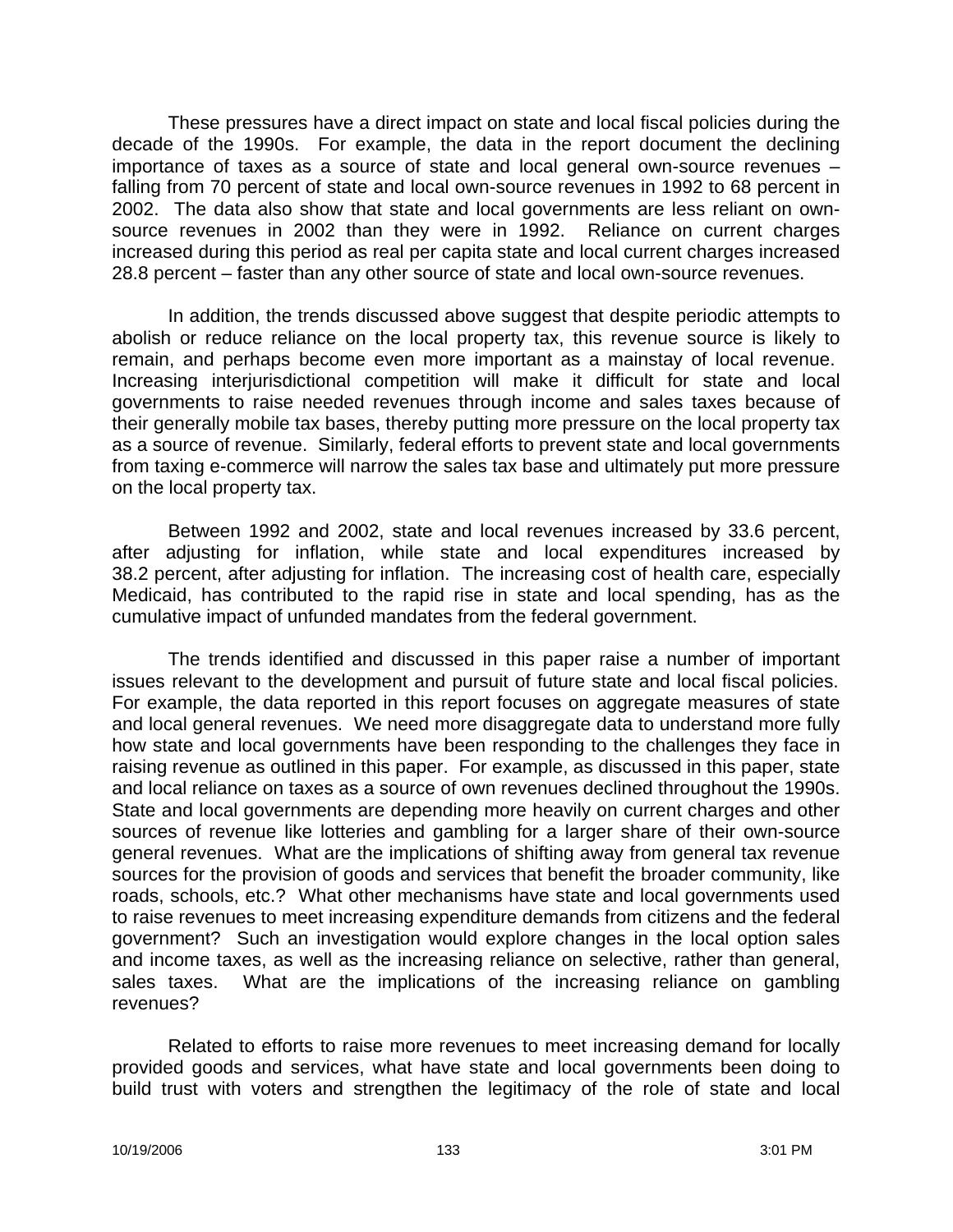governments in a market economy? Have state and local governments moved beyond the view that their constituents are customers who purchase services from government, to promote the view that individuals are citizens who are members of a political community pursuing collective interests and who should own their government? What have state and local governments done to respond to increasing public participation in decision making through the use of initiatives to impose strict limitations on their ability to raise revenues, limitations that are often the result of initiatives by the voters intended to bypass elected representatives? Specifically, we need to understand better the longterm effects and consequences of tax limitations on state and local finances and the extent to which and under what circumstances the public supports overrides of these limitations. Also, we need to understand whether elected officials in city councils or state legislatures are more or less likely to override limitations than through public referendum and how have requirements for super majorities to increase taxes impacted state and local governments.

Finally, we know that the trends we have discussed will impact the real estate sector. The capitalization literature has generally documented the impact of property taxes and general measures of local spending on real estate values. The literature convincingly shows that increased taxes, without equivalent increases in value to residents, reduces value, but also that taxes that increase valued services can increase real estate value. As we have noted in our discussion, this suggests that policies that redistribute tax revenues from property owners in the area to others are not likely to increase property values and higher levels of government should pursue such redistributive policies. However, more needs to be known about how other specific taxes (specifically local taxes) and specific expenditures (particularly local expenditures) impact real estate markets. What is the impact of local taxes other than the property tax and of local spending on specific activities on real estate values - including, for example, measures of education, public safety, infrastructure services, and other services relevant to local property owners?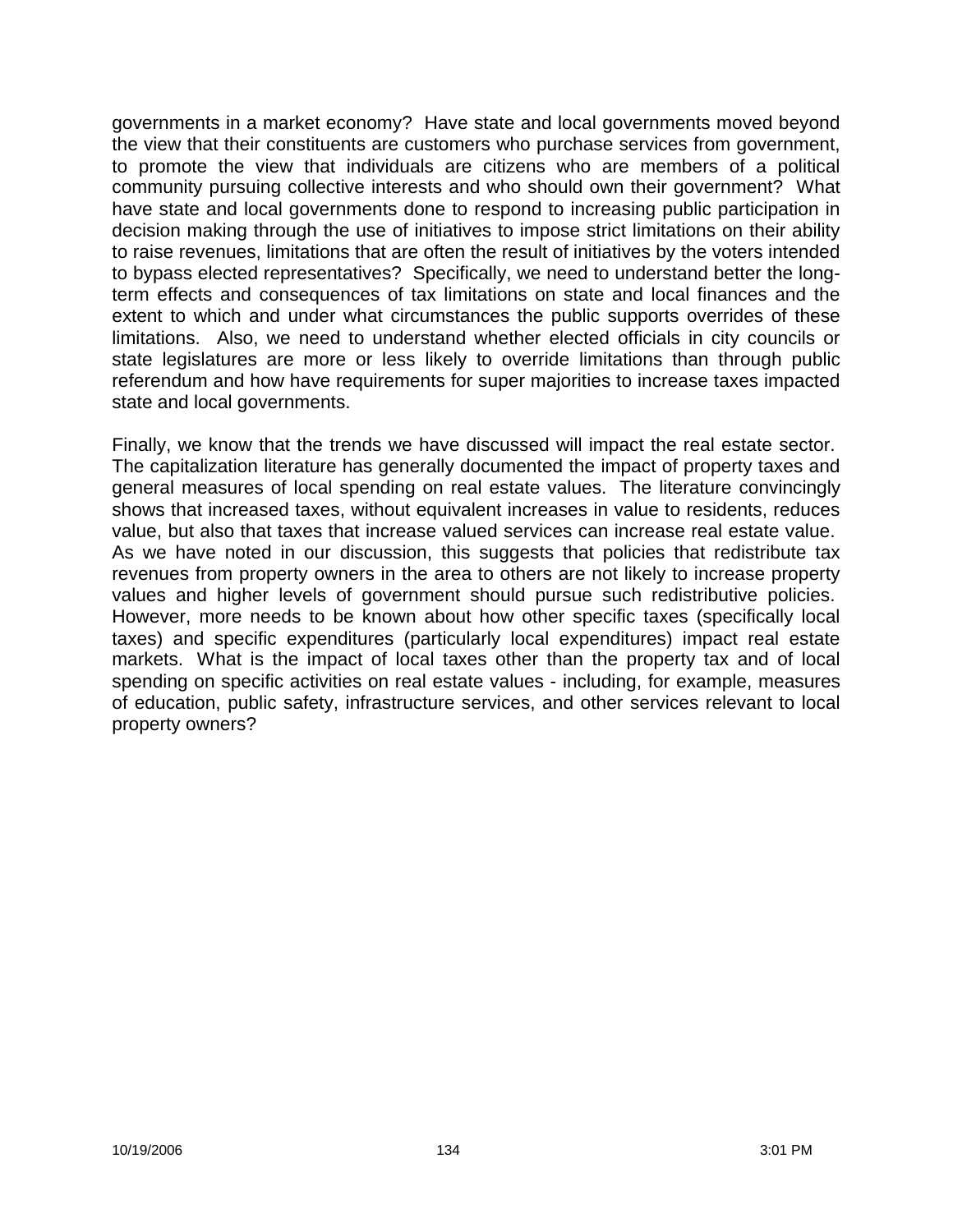#### **References**

- Alm, James and Skidmore, Mark. 1999. "Why Do Tax and Expenditure Limitations Pass in State elections?" *Public Finance Review,* Vol. 27 (5), Sept.: 481-510.
- American Enterprise Institute. 2004. "Public Opinion on Taxes." *AEI Studies in Public Opinion.* http:/www.aei.org/publication16838
- Auerbach, Alan J. and Ronald Lee. 2001. *Demographic Change and Fiscal Policy*. Eds. Cambridge University Press.
- Bahl, Roy, David Sjoquist, and W. Loren Williams. 1990. "School Finance Reform and Impact on Property Taxes." *Proceedings of the Eighty-Third Annual Conference on Taxation*. Columbus: National Tax Association-Tax Institute of America.
- Berry, Francis Stokes and William D. Berry. 1992. "Tax Innovation in the States: Capitalizing on Political Opportunity," *American Journal of Political Science* 36:715-42.
- Besley, Timothy, and Ann Case. 1995. "Incumbent Behavior: Vote Seeking, Tax Setting, and Yardstick Competition." *American Economic Review* 85 (March): 25-45.
- Blough, Roy. 1955. *The History and Philosophy of Taxation*. Williamsburg, Va.: College of William and Mary.
- Bonnet, Thomas W. 1998. *Is the New Global Economy Leaving State and Local Tax Structures Behind?* Washington, D.C.: National League of Cities.
- Bowler, Shaun and Todd Donovan. 1995. "Popular Responsiveness to Taxation." *Political Research Quarterly* 48:1.
- Bowman, John H. and Susan MacManus, and John L. Mikesell. 1992. Mobilizing Resources for Public Services: Financing Urban Government. *Journal of Urban Affairs*. Vol. 14, no. 3/4, 311-335.
- Break, George, 1995. The Local Property Tax: Falling Star or Rising Phoenix, *State Tax Notes*, (October 9): 1060-1061.
- Break, George. 2000. The New Economy and the Old Tax System, *State Tax Notes*, (March 1): 767-771.
- Brody, Evelyn. 2002. *Property Tax Exemption for Charities*. Washington, D.C.: Urban Institute Press.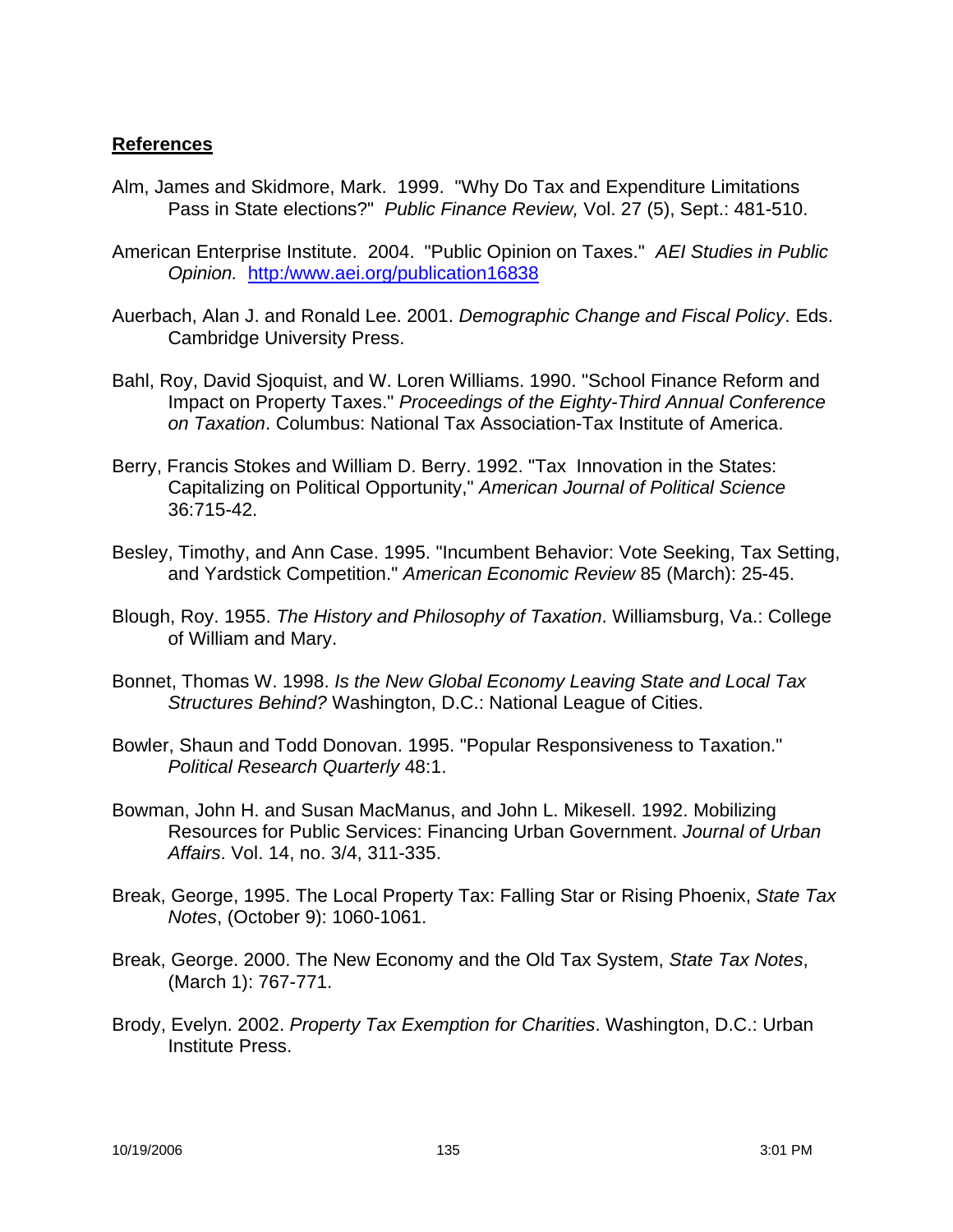- Bruce, Donald and William F. Fox. 2000. "E-Commerce in the Context of Declining State Sales Tax Bases." Center for Business and Economic Research, The University of Tennessee. Knoxville, Tenn. (February).
- Bruce, Donald and Williams F. Fox. 2004. "State and Local Sales Tax Revenue Losses From E-Commerce: Estimates as of July 2004." *State Tax Notes* (Aug. 16).
- Brunori, David. 1997. "Principles of Tax Policy and Targeted Tax Incentives," *State and Local Government Review* 29, No. 1 (winter): 50-61.
- Brunori, David. 1999. "Interview: Charles McLure on the Sales Tax, E-Commerce, Pros and Cons of VATs." *State Tax Notes* (November 1).
- Brunori, David. 1999. "Interview: FTA's Harley Duncan on the MTC, Cooperation, E-Commerce." *State Tax Notes* (October 12).
- Brunori, David. 2000. "Interview with Dan Bucks of the Multistate Tax Commission." *State Tax Notes* (July 21).
- Brunori, David. 2000. "Mad on Main Street: Retailers and Internet Taxation." *State Tax Notes* (September 8).
- Brunori, David. 2001. The Politics of State Taxation: Political, Legal Crises Plague School Finance, *State Tax Notes* (January 23): 339-340.
- Brunori, David. 2001. The Politics of State Taxation: This Property Tax Problem is Likely to get Worse, *State Tax Notes* (December 3): 751-752.
- Brunori, David. 2001. *State Tax Policy: A Political Perspective*. Washington, D.C.: Urban Institute Press.
- Brunori, David. 2003. *Local Tax Policy: a Federalist Perspective*. Washington: Urban Institute Press.
- Bucks, Dan. 1995. 'Federal Tax Restructuring: Perils And Possibilities For The States.' *State Tax Notes* (Aug. 7).
- Catts, Timothy. 2003. "Presidents' Tax Cuts Take a Bite out of State Budgets." *State Tax Notes* (Sep. 3).

Center on Budget and Policy Properties. 2003.

Center for Economic Policy Research, 1993, *Making Sense of Subsidiarity: How Much Centralization for Europe?*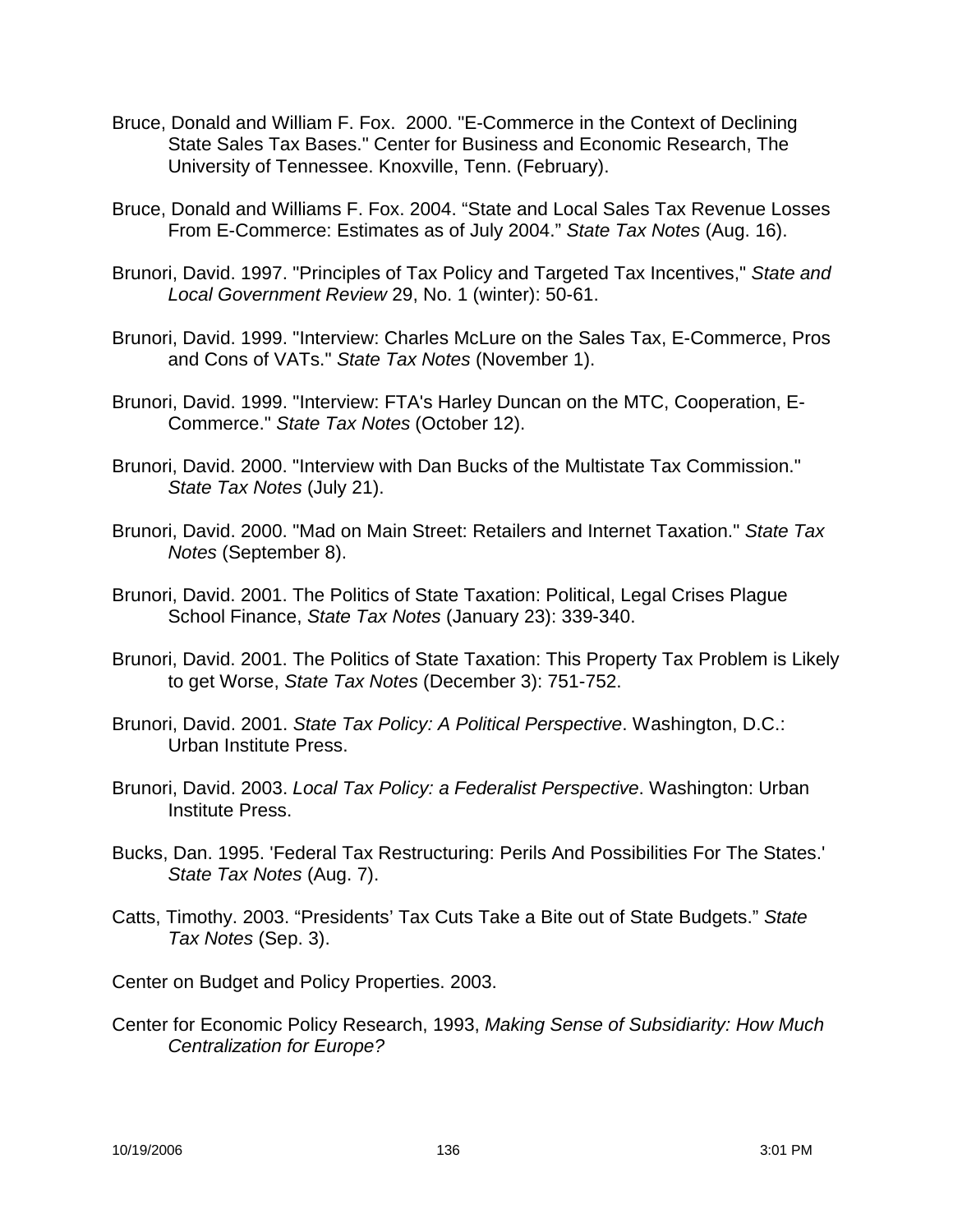- Citizens for Tax Justice and the Institute on Taxation and Economic Policy. 1996. Who Pays? A Distributional Analysis of the Tax Systems in All 50 States, June. (This report appeared in State Tax Notes, July 29, 1996, p. 311.)
- Cline, Robert J. Cline and Thomas S. Neubig. 1999. "The Sky Is Not Falling: Why State and Local Revenues Were Not Significantly Impacted by the Internet in 1998." *State Tax Notes* (June 18).
- Cohen, Natalie. 2000. "Business Location Decision-Making and the Cities: Bringing Companies Back". Center on Urban and Metropolitan Policy, The Brookings Institution.
- Cole, Richard and Kincaid, John. 2000. "Public Opinion and American Federalism: Perspectives on Taxes, Spending, and Trust - An ACIR Update." *Publius: The Journal of Federalism.* Vol. 30 (1-2). Winter/Spring. 189-201.
- Connery, Nancy Rutledge and Michael E. Bell, 2001, *Infrastructure: The Key to New Jersey's Future*, The Foundation of the New Jersey Alliance for Action, October.
- Cordes, Joseph, Marie Gantz, and Thomas Pollack. 2002. What is the Property Tax Exemption Worth? in *Property Tax Exemption for Charities*, Evelyn Brody, ed.. Washington, D.C.: Urban Institute Press.
- Council for Excellence in Government. 2004. *A Matter of Trust: Americans and Their government: 1958-2004*. Washington, DC: The Council for Excellence in Government.
- Crenson, Matthew A. and Benjamin Ginsberg, 2002, *Downsizing Democracy: How America Sidelined Its Citizens and Privatized Its Public*, Baltimore: Johns Hopkins University Press.
- Croteau, Roger. 2002. New Tax Law Worries Comal. San Antonio Express-News. (May 15): 1.
- Cutler, David M. and Louise Sheiner. 2001. "Demographics and Medical Care Spending: Standard and Nonstandard Effects." in *Demographic Change and Fiscal Policy*. Eds., Alan Auerbach and Ronald Lee. Chapter 7. Cambridge University Press.
- Duncan, Harley. 1992. "Interstate Tax Competition: The Good, the Bad, and the Ugly." *State Tax Notes*, (Aug. 24) p. 266.
- Duncan, Harley. 1999. "State Revenue Losses From E-Commerce Underestimated." *State Tax Notes* (July 16).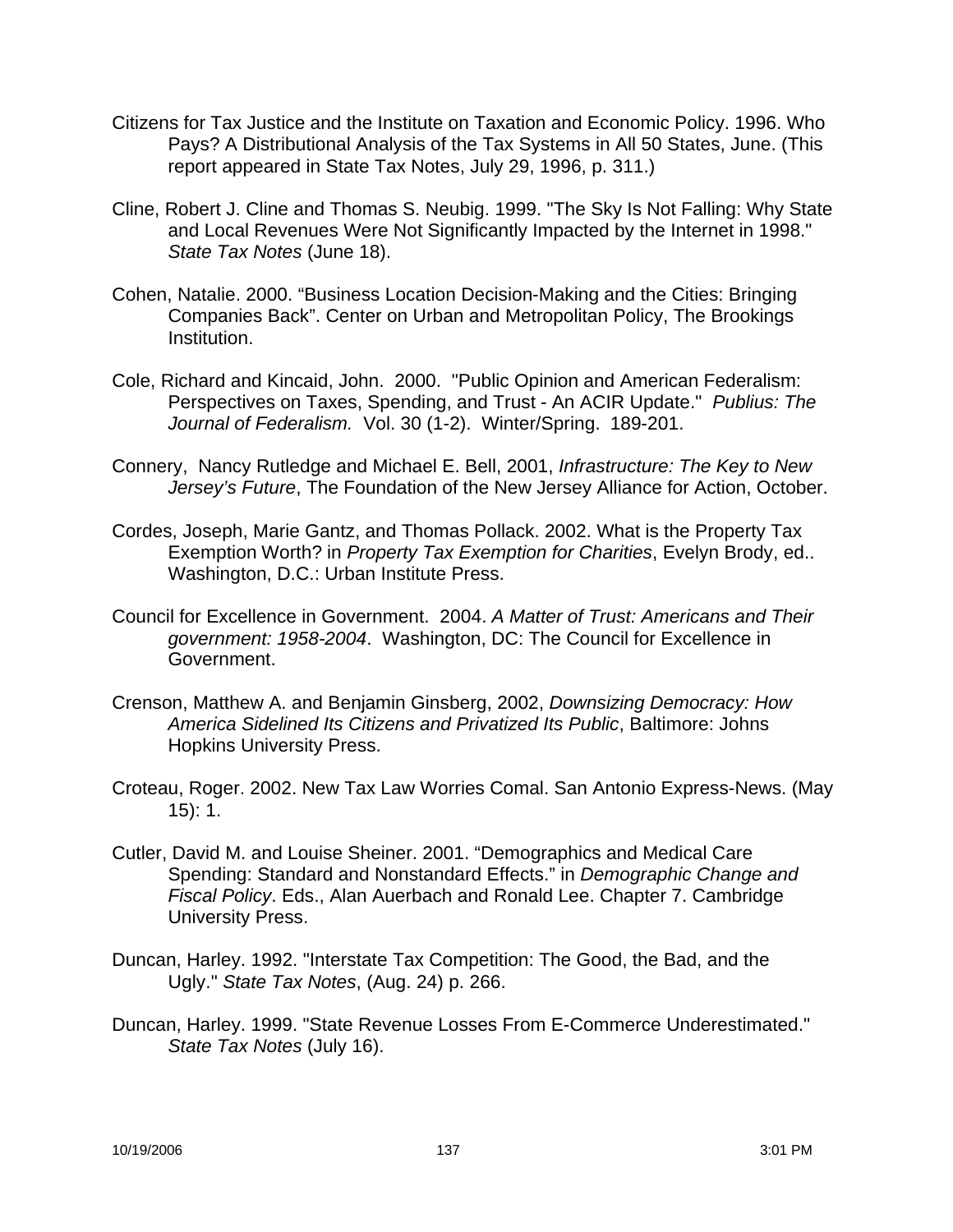- Duncan, Harley. 2002. "State Responses to Estate Tax Changes Enacted as Part of the Economic Growth and Tax Relief Reconciliation Act of 2001 (EGTRRA)." *State Tax Notes* (Dec. 2)
- Dye, Richard F., 2004, "State Revenue Cyclicality," *National Tax Journal*, Vol. 57, No. 1, March, pp. 133-45.
- Dye, Richard F. and Therese J. McGuire, 1997, "Block grants and the sensitivity of state revenues to recession," *Proceedings of the Ninetieth Annual Conference on Taxation*, National Tax Association, Washington, D.C., pp. 15-23.
- Elazar, Daniel J., 1990, "Opening the Third Century of American Federalism: Issues and Prospects," *Annals of the American Academy of Political and Social Science*, 509, May, pp. 11-21.
- Ely, Bruce and Christopher Grissom. 2000. "LLC and LLP Scorecard: an Update." *State Tax Notes* (June 19).
- Fasenfest, David, Jason Booza, and Kurt Metzger. 2004. "Living Together: A New Look at Racial and Ethnic Integration in Metropolitan Neighborhoods." Center on Urban and Metropolitan Policy, The Brookings Institution.
- Fischel, William A. 1989. Did Serrano Cause Proposition 13? *National Tax Journal* 42 (December): 465-473.
- Fitzgerald, Thomas. 2003. Report: Delaware Sub Break Costs State \$296 Million. *State Tax Notes* (July 21).

Forrester Research Inc. 2004. "US E-Commerce Overview: 2004-2010." (Aug. 4, 2004).

- Fox, William. 1997. "Importance of the Sales Tax in the 21st Century," in *Sales Taxation in the 21st Century*, Matthew N. Murray and William Fox eds. Westport, Conn.: Praeger.
- Fox, William. 1998. "Can the Sales Tax Survive a Future Like its Past?" in *The Future of State Taxation*, David Brunori, ed.Washington, D.C.: Urban Institute Press.
- Frey, William. 1999. "Beyond Social Security: The Local Aspects of an Aging America". Center on Urban and Metropolitan Policy, The Brookings Institution.
- Frey, William. 2001. "Melting Pot Suburbs: A Census 2000 Study of Suburban Diversity." Center on Urban and Metropolitan Policy, The Brookings Institution.
- Frey, William H. 2002, "Census 2000 Reveals New Native-Born and Foreign Born Shifts Across U.S.," Population Studies Center, University of Michigan, August.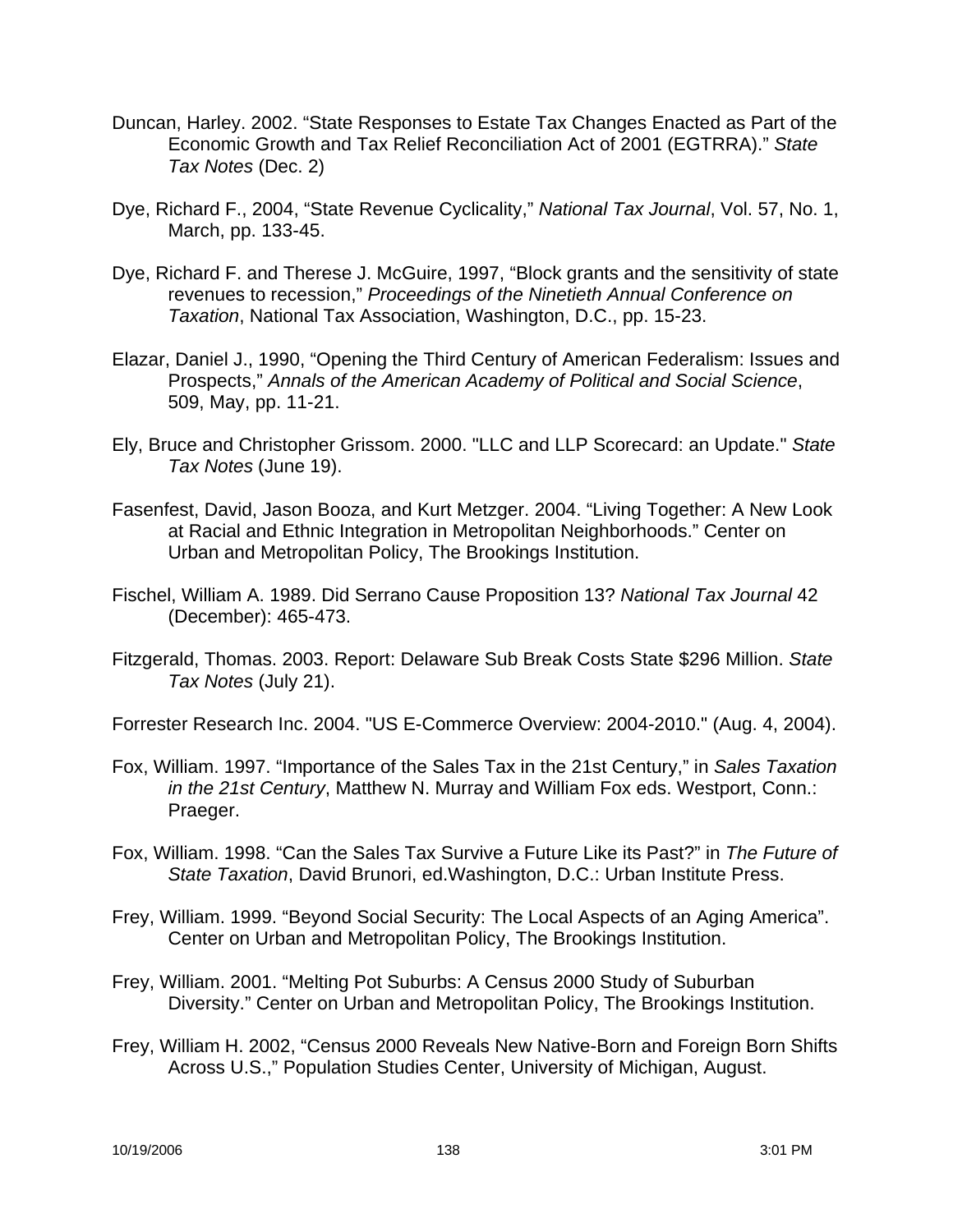- Frey, William. 2004. "The New Great Migration: Black Americans' Return to the South, 1965-2000." Center on Urban and Metropolitan Policy, The Brookings Institution.
- Frey, William H., Bill Abresch, and Jonathan Yeasting, 2001, *America by the Numbers: A Field Guide to the U.S. Population*, New York: The New Press.
- Gale, William. 1998. "Kill The Tax Code Great Sport, Risky Business." *Christian Science Monitor* (April 13).
- Gale, William. 2004. *National Retail Sales Tax*. Washington: Brookings Institution.
- Giertz, J. Fred and Seth H. Giertz, 2004, "The 2002 Downturn in State Revenues: A Comparative Review and Analysis," *National Tax Journal*, Vol. 57, No. 1, March, pp. 111-32.
- Gold, Steven D., ed. 1988. *The Unfinished Agenda for State Tax Reform*. Denver, Colo.: National Conference of State Legislatures.
- Grady, Dennis. 1987. "State Economic Development Incentives: Why Do States Compete?" *State and Local Government Review* 19, No. 3 (Fall): 86-94.
- Green, Harry A., Stan Chevrin, and Cliff Lippard. 2002. The Local Property Tax in Tennessee, *State Tax Notes*, (May 27): 851-877.
- Grubert, Harry, 1997, "Has Globalization Transformed the Behavior of Governments and Taxpayers?" *National Tax Association, Proceedings of the Ninetieth Annual Conference on Taxation*, November, pp. 237-9.
- Gullo, Theresa. 2004. "History and Evaluation of the Unfunded Mandates Reform Act." *National Tax Journal*. 57 (September): 559-570.
- James R. Hines, James, R. Jr., 1999, "Lessons from Behavioral Response to International Taxation," *National Tax Journal*, Vol. 52, No. 2, pp. 305-22.
- Hira, Ron. 2004. "White Collar Jobs Move Overseas: Implications for States." *Spectrum*. 77(Winter): 12-18.
- Howard, Marcia. 1994. "A History Lesson," *State Tax Notes* (March 28).
- Ile, Wan and Jason P. Schachter, 2003, "Internal Migration of the Older Population: 1995 to 2000, Census 2000 Brief," U.S. Bureau of the Census, August.
- Imazeki, Jennifer and Andrew Reschovsky. 2004. "Is No Child Left Behind an Un (or Under) funded Federal Mandate? Evidence from Texas." *National Tax Journal*. 57 (September): 571-588.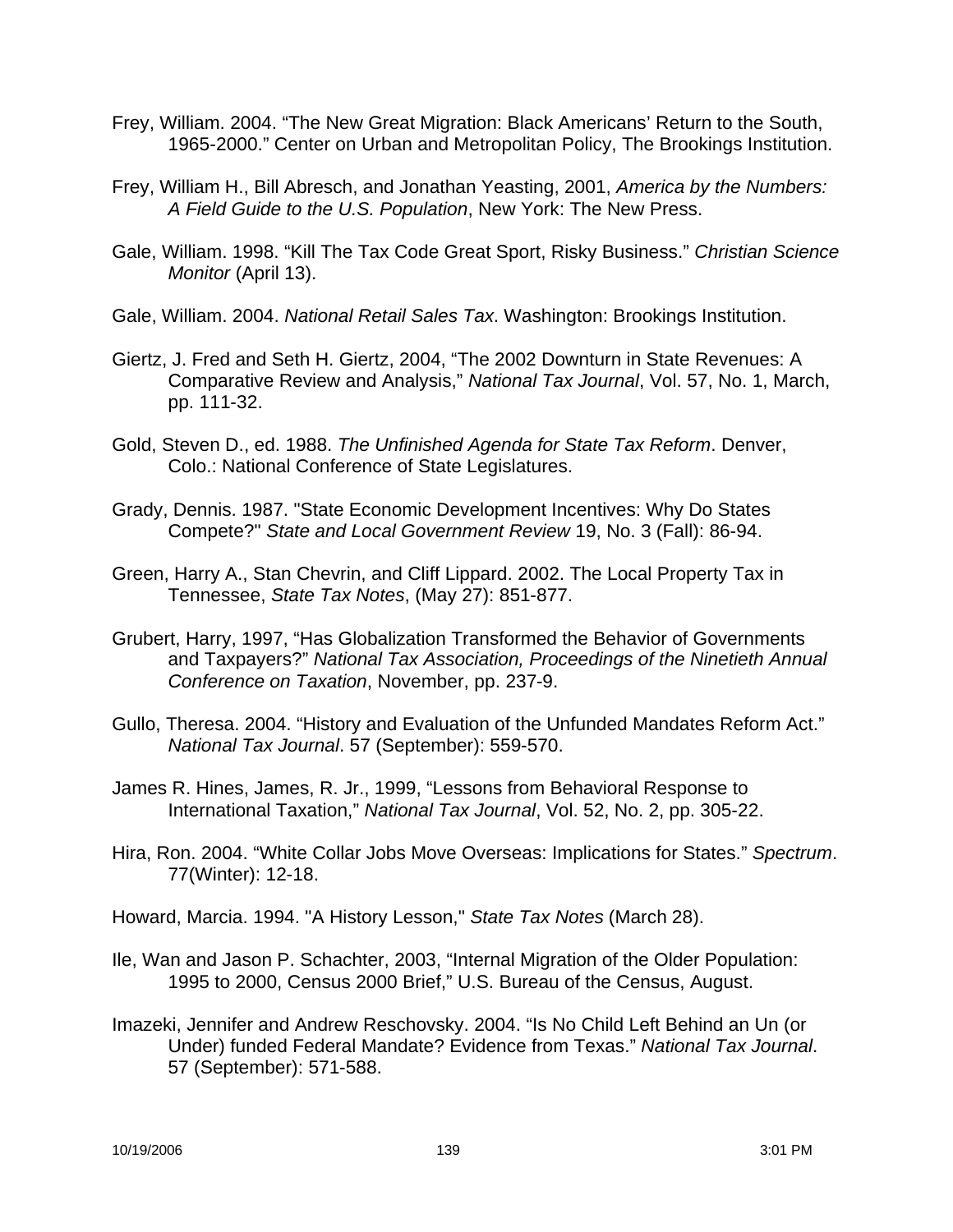- Jennings, M. Kent, 1998, "Political Trust and the Roots of Devolution," in Valerie Braithwaite and Margaret Levi (editors), *Trust and Governance*, Volume 1 in the Russell Sage Foundations Series on Trust, New York, Russell Sage Foundation, pp. 218-44.
- Johnson, Nicholas and Iris Lav. 1997. Are State Taxes Becoming More Regressive? *State Tax Notes* (October 6).
- Kenyon, Daphne and John Kincaid, eds. 1991. *Competition Among States and Local Governments*. Washington, D.C.: Urban Institute Press.
- Kidd, Bill. 2003. "Texas Lawmakers Ponder Extending Franchise Tax to More Entities." *State Tax Notes* (March 3).
- Kincaid, John. 1991. "The Competitive Challenge to Cooperative Federalism." in *Competition Among States and Local Governments.* Daphne Kenyon and John Kincaid, eds. Washington, D.C.: Urban Institute Press.
- Kone, Susan L. and Richard Winters. 1993. "Taxes and Voting: Electoral Retribution in the American States." *Journal of Politics* 55(February):22-40.
- Lav, Iris J. 2003. "Piling on Problems: How Federal Policies Affect State Fiscal Conditions." *National Tax Journal.* 56(September): 535-554.
- Lav, Iris J. and James St. George. 1995. "Will Curbs on Unfunded Mandates Protect States From the Impact of a Federal Balanced Budget Amendment?" *National Tax Journal*. 48: 337-346.
- Lav, Iris J., Elizabeth C. McNichols, and Robert Zahradnik, 2005, "Faulty Foundations: State Structural Budget Problems and How to Fix Them," *State Tax Notes*, Volume 37, Number 1, July 4, pp. 43-90.
- Leland, Pamela. 2002. "PILOTS: The Large City Experience." in *Property Tax Exemptions for Charities*, edited by Evelyn Brody (193-210). Washington DC: Urban Institute Press.
- LeRoy, Greg. 1994. "No More Candy Store." Washington, D.C.: Grassroots Policy Project.
- Lynch, Robert. 1996. *Do State and Local Tax Incentives Work?* Washington, D.C.: Economic Policy Institute.
- MaCurdy, Thomas and Thomas Nechyba. 2001. "How Does a Community's Demographic Composition Alter Its Fiscal Burdens?" in *Demographic Change and Fiscal Policy*. Eds., Alan Auerbach and Ronald Lee. Chapter 4. Cambridge University Press.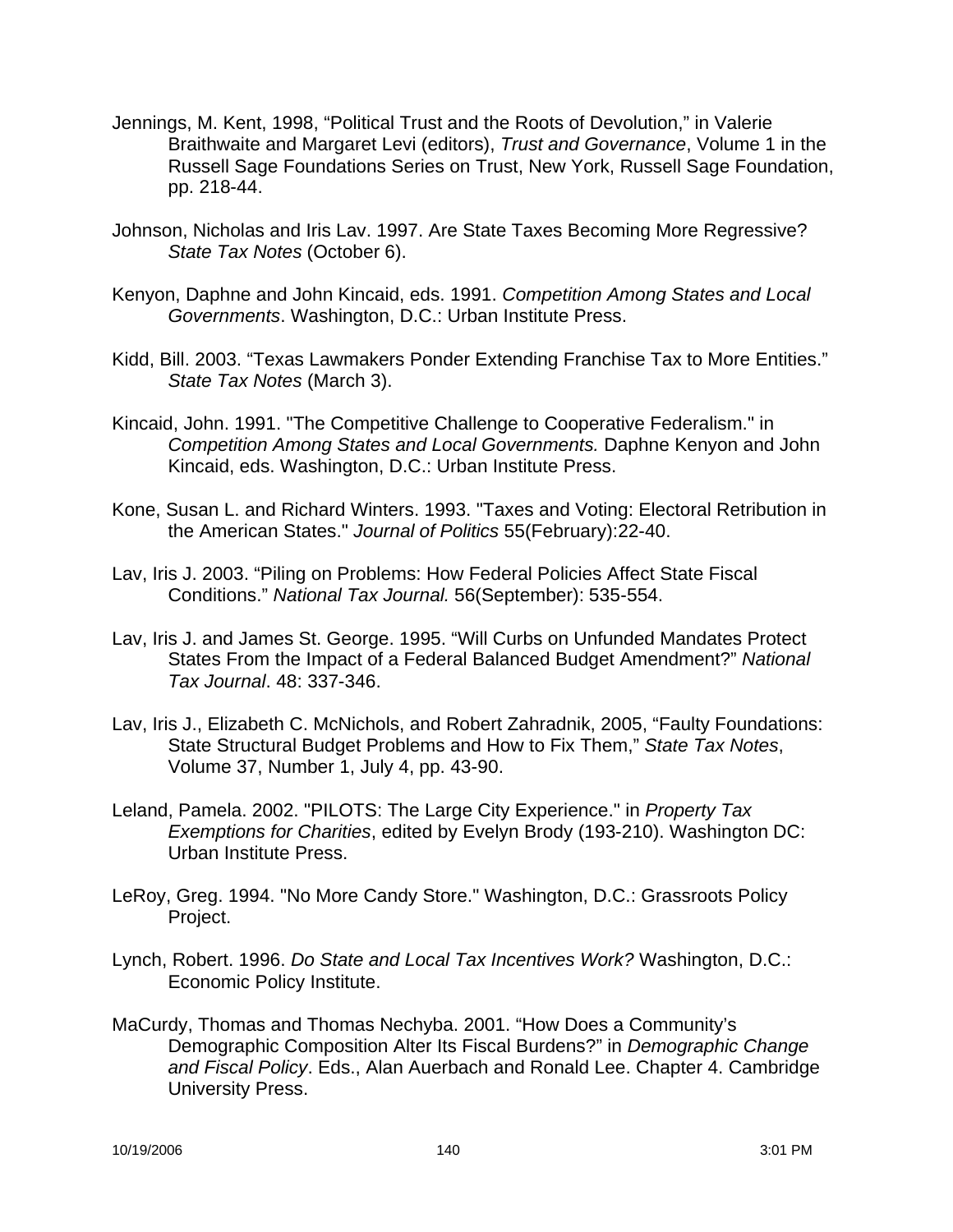- McGuire, Therese J. and David L. Sjoquist, 2003, "Urban sprawl and the finances of state and local governments," in David L. Sjoquist, ed., *State and Local Finances Under Pressure*, Edward Elgar.
- Meyer, Julie, 2001, "Age: 2000, Census 2000 Brief," U.S. Bureau of the Census, October.
- Mikesell, John. 1998. "The Future of American Sales and Use Taxation," in *The Future of State Taxation*, David Brunori editor, Urban Institute Press: Washington, DC.
	-
- Milward, H. Brinton, and Heidi Newman. 1989. "State Incentive Packages and Industrial Location Decisions." *Economic Development Quarterly* 3, No. 3 (August): 203.
- Minnesota Taxpayers Association. 2001. *50 State Property Tax Comparison Study*. Minneapolis: Minnesota Taxpayers Association.
- Mullins, Daniel. 2003. "Popular Processes." In David Sjoquist (ed.). *State and Local Finances Under Pressure.* Norhthampton, MA. Edward Elgar Publishing.
- Multistate Tax Commission. 2003. *Corporate Tax Sheltering and the Impact on State Corporate Income Tax Revenue Collections*. Washington: Multistate Tax Commission.
- Musgrave, Peggy A., 1998, "Trust In Government," Proceedings of the 91<sup>st</sup> Annual Conference: 1998, National Tax Association, Washington D.C., 1999, pp. 3-5.
- Musgrave, Richard, A., 1998, "Trust In Government," Proceedings of the 91<sup>st</sup> Annual Conference: 1998, National Tax Association, Washington D.C., 1999, pp. 6-9.
- Musgrave, Richard. 1959. *The Theory of Public Finance*. New York: McGraw-Hill.
- National Conference of State Legislatures. 1992. *Principles of a High-Quality State Revenue System*. 2d. ed. Washington: NCSL.
- National League of Cities. 2003a. "The Impact of Federal Fiscal Policy on State and Local Fiscal Crises." *Research Report on America's Cities* (May). Washington DC.
- National League of Cities. 2003b. "Is the Federal-State-Local Partnership Being Dismantled?" *Research Report on America's Cities* (September). Washington DC.
- National League of Cities, 1997. *Major Factors Affecting America's Cities*. Washington, D.C.: National League of Cities.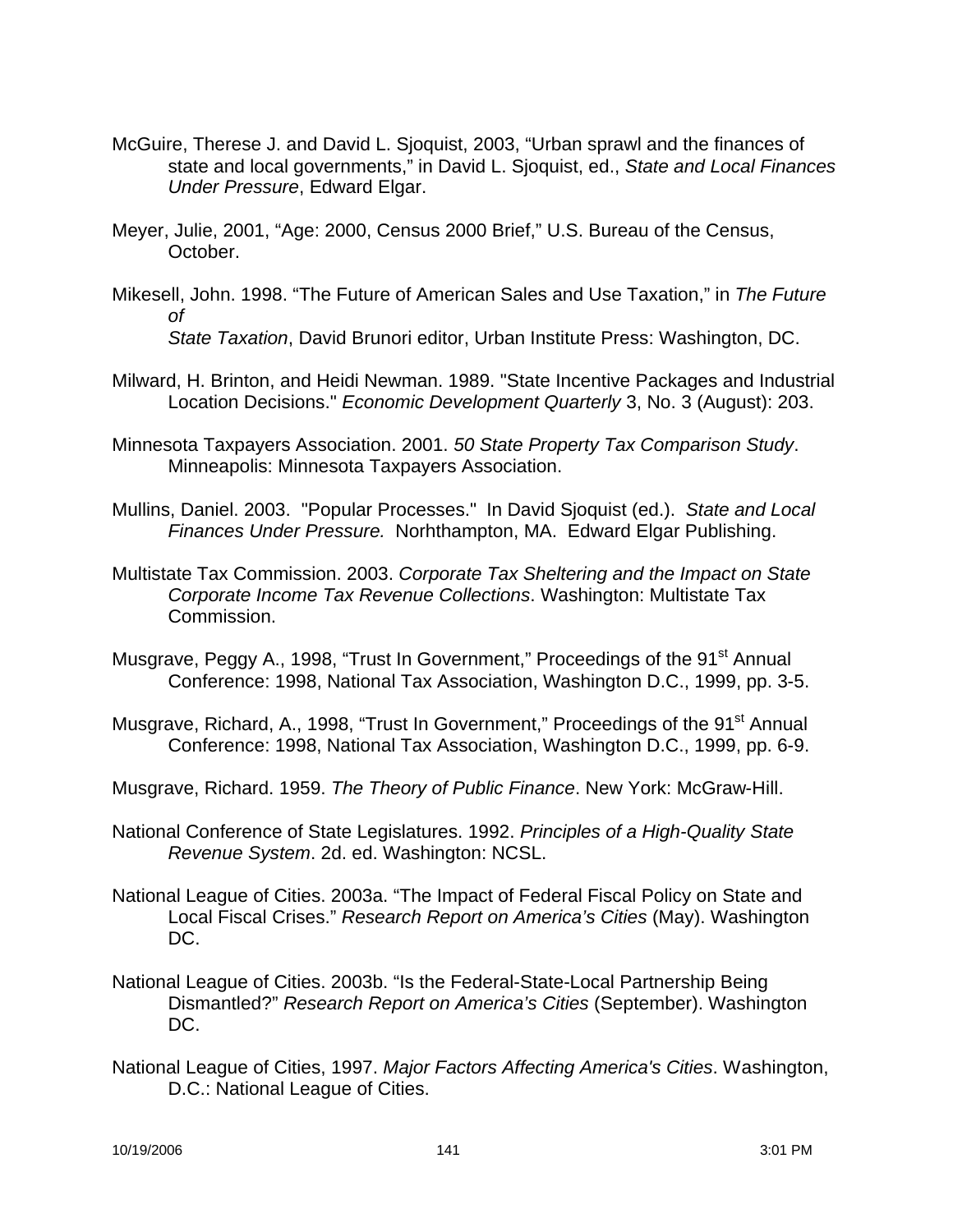- Netzer, Dick. 2002. "Local Government Finance and the Economics of Property Tax Exemption," in *Property Tax Exemption for Charities*, Evelyn Brody, ed.. Washington, D.C.: Urban Institute Press.
- Neubig, Thomas S. and Satya Poddar. 2000. Blurred Tax Boundaries: The New Economy's Implications for Tax Policy, *State Tax Notes* (October 9): 965-973.
- Nieme, Richard, Harold Stanley, and Ronald Vogel. 1995. State Economies and State Taxes: Do Voters Hold Governors Accountable? *American Journal of Political Science* 39:936-957.
- Nivola, Pietro S. 2002. *Tense Commandments: Federal Prescriptions and City Problems.* Brookings Institution Press.
- Noto, Nonna. 1991. "Trying to Understand the Economic Development Official's Dilemma." in *Competition Among States and Local Governments*. Daphne Kenyon and John Kincaid, eds. Washington, D.C.: Urban Institute Press.
- O"Sullivan, Arthur. 2000. Limitations on Local Property Taxation: The U.S. Experience." *State Tax Notes* (May 15): 1697-713.
- Oates, Wallace E. 1972. *Fiscal Federalism*. New York: Harcourt, Brace, Jovnovich.
- Pagano, Michael A., 2005, "Fixing Local Government's Tax System -- or 'This is a Fine Mess You've Gotten Us In Ollie," *State Tax Notes*, Vol. 35, No. 4, January 24, pp. 269-71.
- Pechman, J. A. 1985. *Who Paid the Taxes, 1966-1985*. Washington, D.C. Brookings Institution.
- Perry, Mark J. and Paul J. Mackun, 2001 "Population Change and Distribution, Census 2000 Brief," U.S. Bureau of the Census, April.
- Phares, Donald. 1980. *Who Pays State and Local Taxes?* Cambridge, Mass.: Oelgaschlager, Gunn, and Hain.
- Pogue, Thomas. 1998. "State and Local Business Taxation, Principles and Prospects," in *The Future of State Taxation*, David Brunori, ed. Washington, D.C.: Urban Institute Press.
- Pomp, Richard. 1998. "The Future of the State Corporate Income Tax: Reflections (and Confessions) of a State Tax Lawyer," in *The Future of State Taxation*, David Brunori, ed. Washington, D.C.: Urban Institute Press.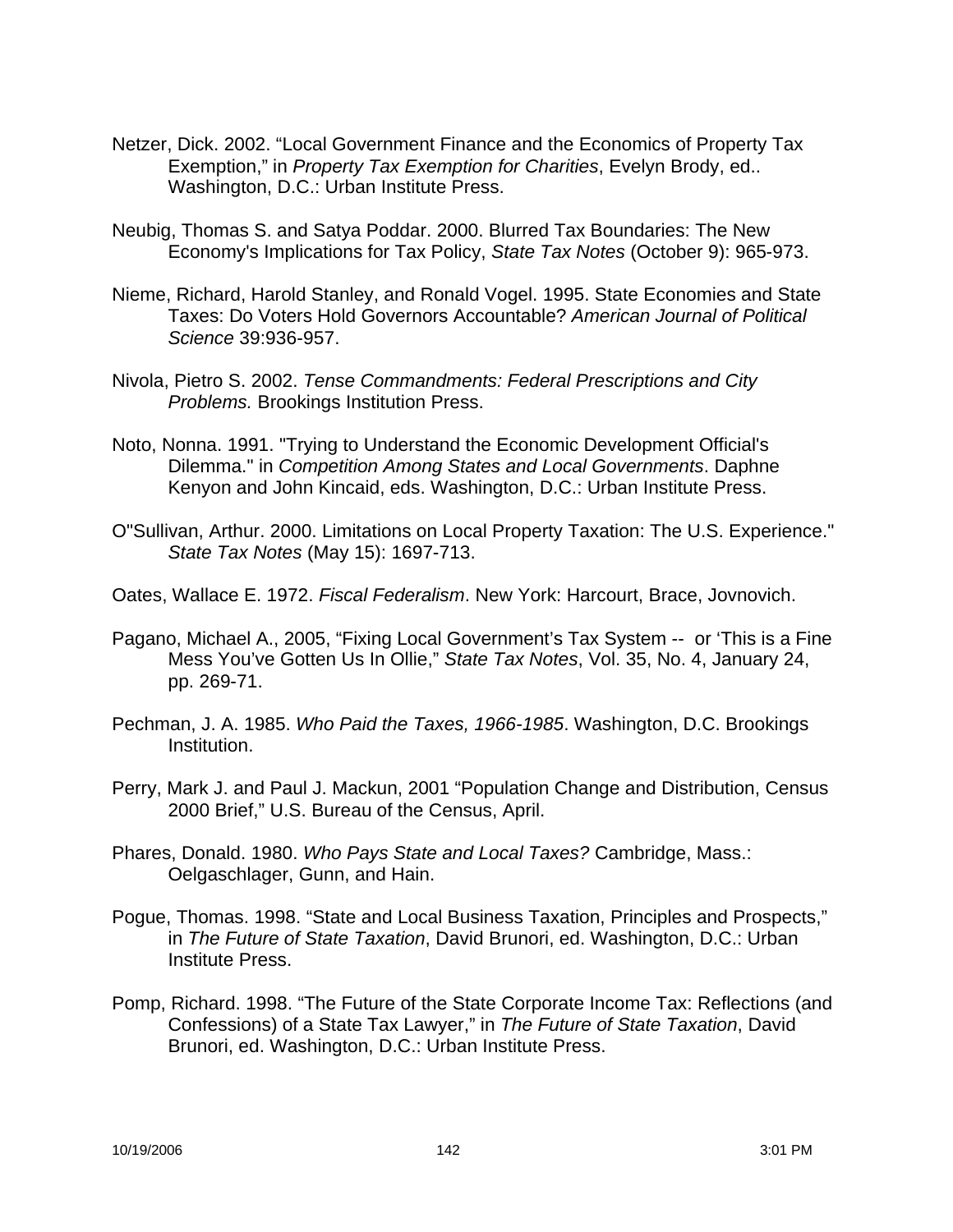- Posner, Paul L., 1997, "Unfunded Mandates Reform Act: 1996 and Beyond," *Publius*, Volume 27, Number 2, Spring, pp. 53-71.
- Paul L. Posner, 1998, *The Politics of Unfunded Mandates: Whither Federalism?*, Washington, D.C.: Georgetown University Press.

Reese, Thomas. 1980. *The Politics of Taxation*. Westport, Conn.: Quorum Books.

- Reschovsky, Andrew. 1998. *The Progressivity of State Tax Systems, in The Future of State Taxation,* David Brunori, editor, Washington, D.C.: Urban Institute Press.
- Schmarr, John and Nikki Spretnak. 2000. Ohio's Municipal Tax System -- Modernizing a 50 Year Old Taxing System, *State Tax Notes*, (October 9): 875-982.
- Schweke, William, Carl Rist, and Brian Dabson. 1994. *Bidding for Business*. Washington, D.C.: Corporation for Enterprise Development.
- Sexton, Terri and Steven M. Sheffrin. 1995. "Five Lessons from the Tax Revolts." *State Tax Notes* (December 18): 1763-1768.
- Shafroth, Frank, 2005, "The Tax Doctor: Interview NGA's Raymond Scheppach on Taxing Issues," *State Tax Notes*, Vol. 35, No. 13, March 28, pp. 961-5.
- Shannon, John. 1991. "Federalism's Invisible Regulation Interstate Competition" in *Competition Among States and Local Governments*. Daphne Kenyon and John Kincaid, eds. Washington, D.C.: Urban Institute Press.
- Sheffrin. Steven. 1996. 'Should The Federal Income Tax Be Replaced With A National Sales Or Value Added Tax?' *State Tax Notes* (Oct. 21).
- Sheffrin, Steven. 1999. Interview: Steven M. Sheffrin on the Worst Tax, Local Options and Propostion 13. *State Tax Notes*, (December 14): 1721-1723.

Shoup, Carl. 1937. *Facing the Tax Problem*. New York: Twentieth Century Fund.

Singer, Audrey. 2004. "The Rise of New Immigrant Gateways." Center on Urban and Metropolitan Policy, The Brookings Institution.

Sokolow, Alvin D. 1998. "The Changing Property Tax and State and Local Relations," *Publius: The Journal of Federalism*, 28 (Winter): 165-187.

Steinberg, Richard and Mark Bilodeau. 1999. *Should Non -Profit Organizations Pay Sales or Property Tax?* Washington, D.C.: National Council of Non-Profit Association.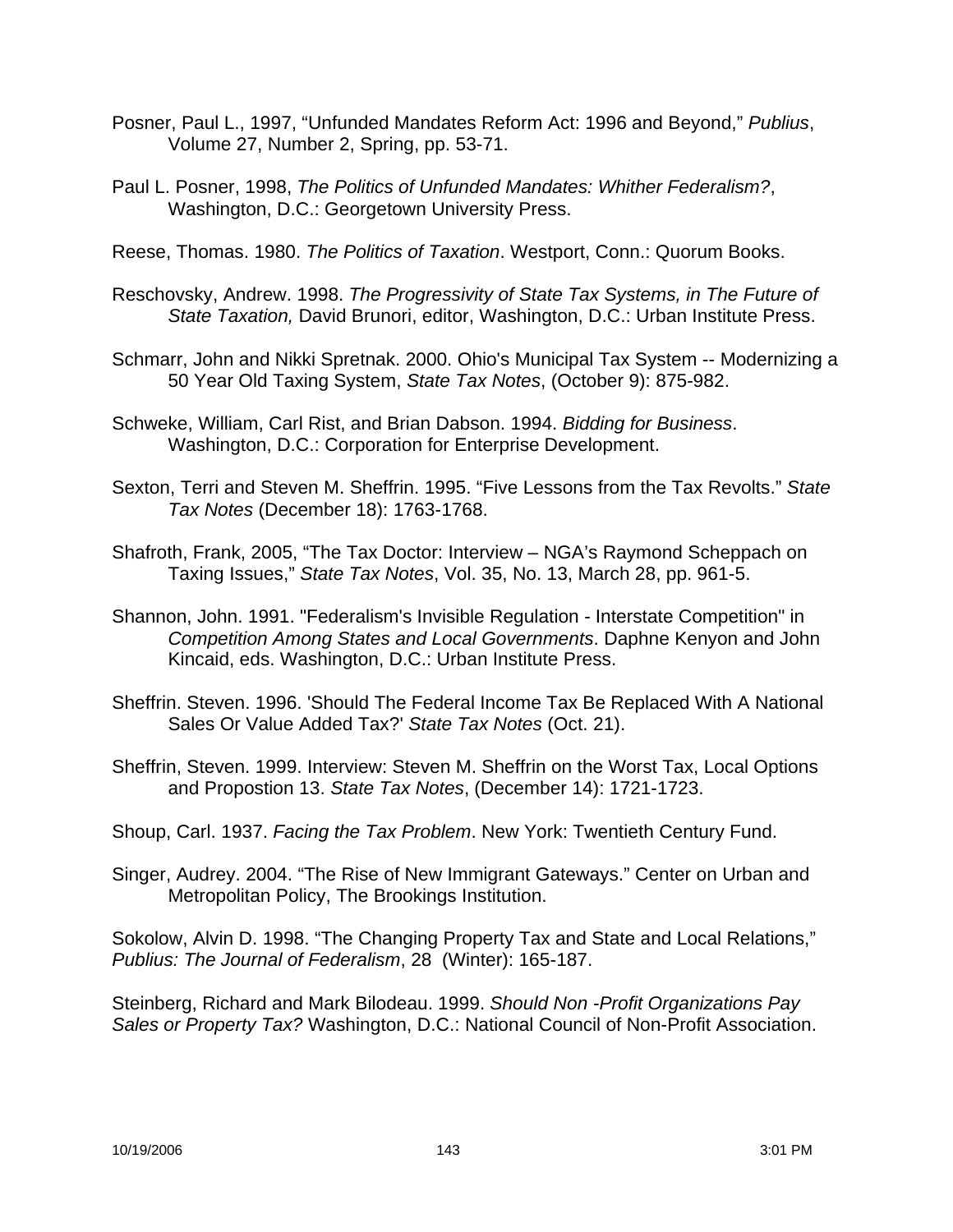Steuerle, C. Eugene, 1998, "Will People Trust A Government That Must Constantly Renege On Its Promises?" Proceedings of the 91<sup>st</sup> Annual Conference: 1998, National Tax Association, Washington D.C., 1999, pp. 10-16.

- Steuerle, C. Eugene. 1992. *The Tax Decade: How Taxes Came to Dominate the Public Agenda*. Washington, D.C.: Urban Institute Press.
- Strauss, Robert. 2001. Pennsylvania's Local Property Tax, *State Tax Notes* (June 4): 1963-1983.
- Sullivan, Marty. 2004. "Economic Analysis: Richest in Congress Oppose Estate Tax Repeal." *State Tax Notes* (Dec. 7).
- Tannenwald, Robert, 2002, "Are State and Local Revenue Systems Becoming Obsolete?" *National Tax Journal*, Vol. 55, No. 3, Sept.
- Thomas, Kenneth. 2000. *Competing for Capital*. Washington, D.C.: Georgetown University Press.
- Uslaner, Eric M., 2001, "Is Washington Really the Problem?" in John R. Hibbing and Elizabeth Theiss-Morse (editors), *What Is It About Government That Americans Dislike?* Cambridge University Press, pp. 118-33.
- Walker, Lee. 1989. *Economic Development in the States: The Changing Arena*. Washington, D.C.: Council of State Governments.
- Wallace, Sally, Forthcoming, "Fiscal Architecture" in *The Encyclopedia of Taxation and Tax Policy*, Urban Institute Press.
- Wassson, Dave. 2003. "Senate Study Hits Techniques of Corporate Avoidance." *State Tax Notes* (Nov. 24).
- Winters, Richard F. 1999. "The Politics of Taxing and Spending," in *Politics in the American States*, Virginia Gray, et. al. eds. Washington, D.C.: Congressional Quarterly.
- Wolman, Harold. 1988. "Local Economic Development Policy: What Explains the Divergence Between Policy Analysis and Political Behavior?" *Journal of Urban Affairs*, 19, No. 1: 19-33.
- Youngman, Joan M. 1997. States of Mind: P.S. 41, School Finance and the Local Property Tax, *State Tax Notes*, (November 3): 1116-1118.
- Youngman, Joan M. 2000. States of Mind: Causes of Controversy in Property Tax Exemption Cases, *State Tax Notes*, (January 3): 45-49.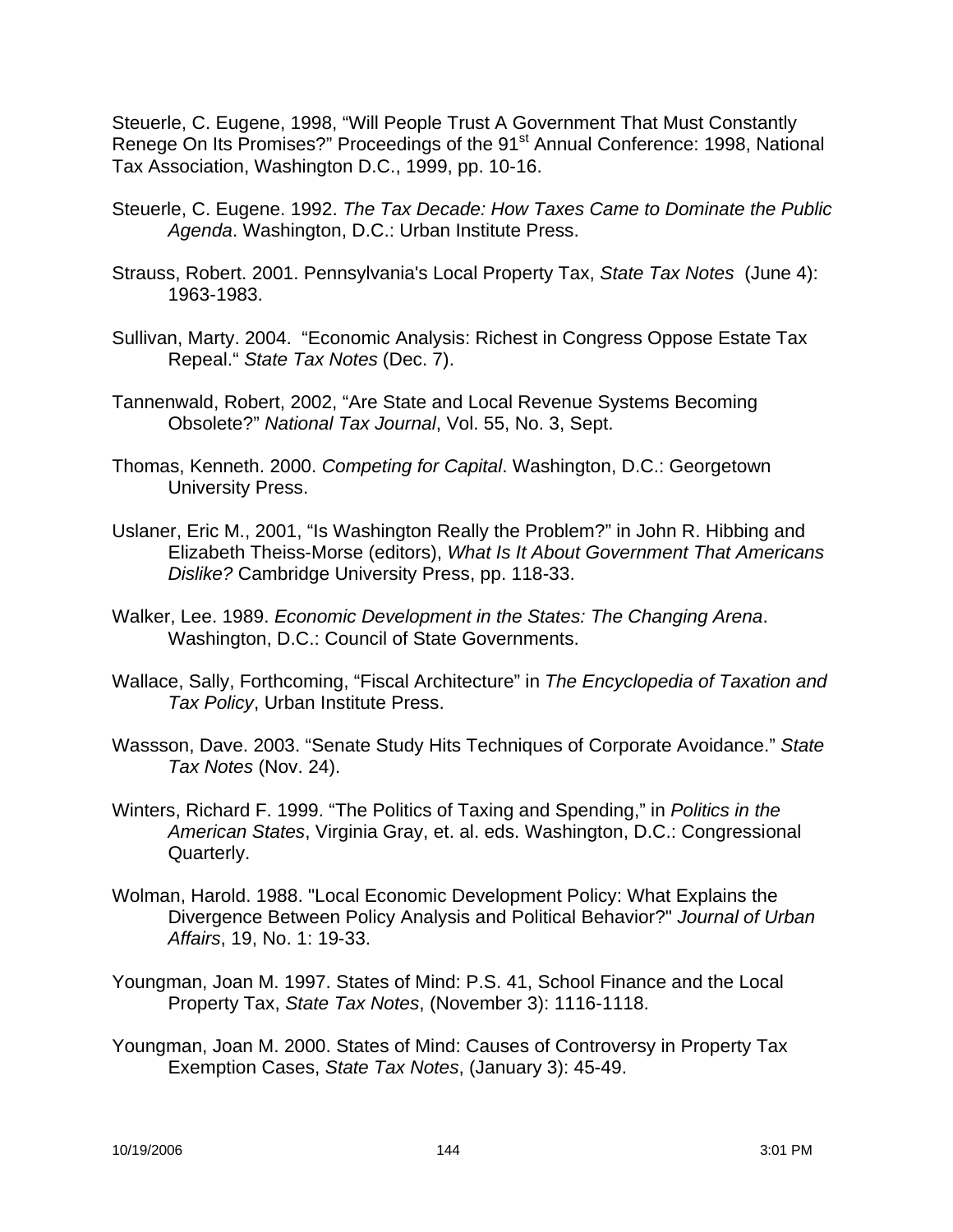Zodrow, George R. and Michele E. Hendrix. 2004. "State Taxation of Services: an Economic Perspective." *State Tax Notes* (Feb.23).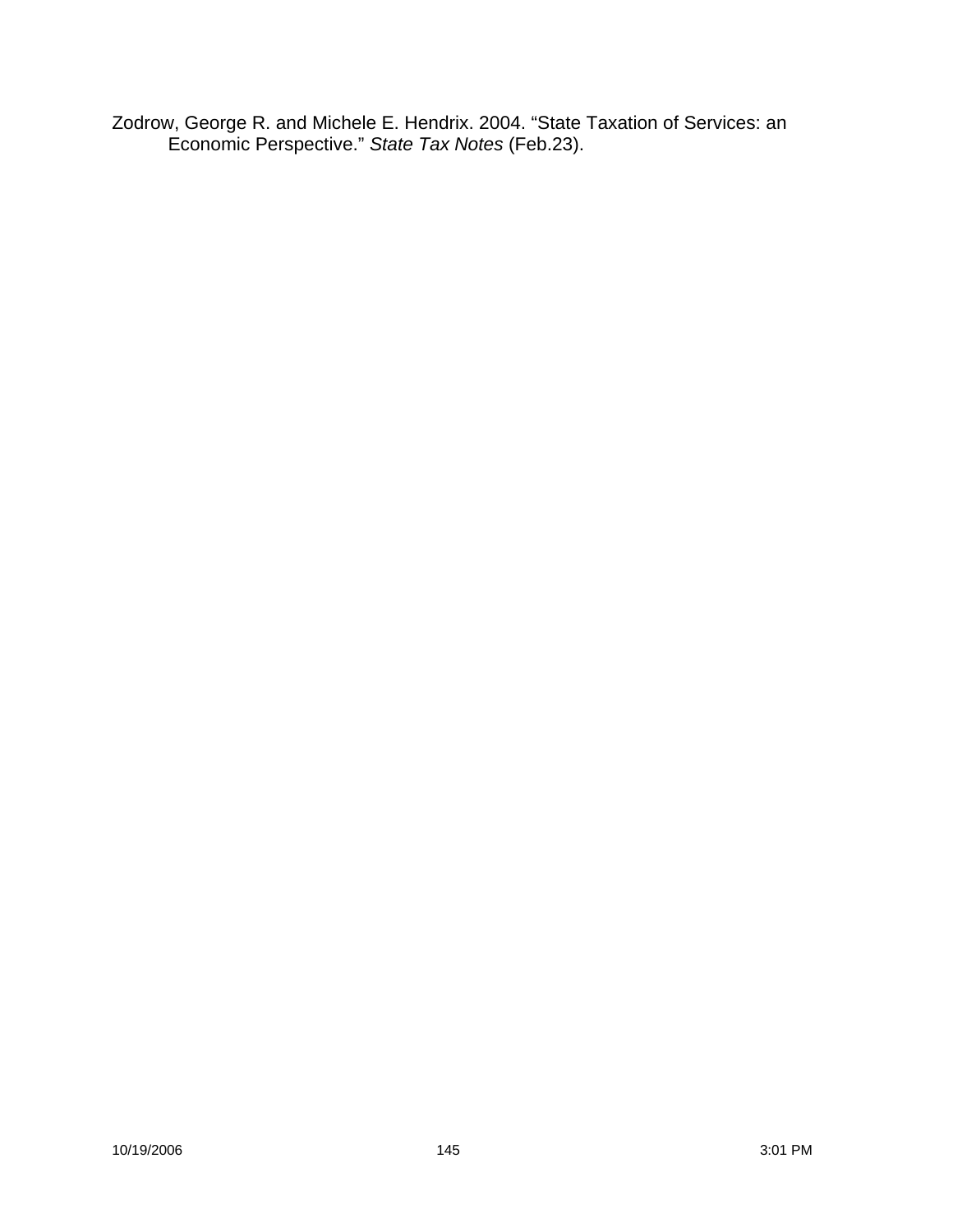# **Appendix A- Tax Rate Limits**

|                      | <b>Overall Property</b> | <b>Specific Property</b>   |
|----------------------|-------------------------|----------------------------|
| <b>State</b>         | <b>Tax Rate Limit</b>   | <b>Tax Rate Limit</b>      |
| Alabama              | 1972/78 CMS             | 1875 CM 1916 S             |
| Alaska               |                         | 1972 M                     |
| Arizona              | 1980 CMS                |                            |
| Arkansas             |                         | 1883 CM                    |
| California           | 1978/86 CMS             | 1997 CMS                   |
| Colorado             |                         | 1992 CMS                   |
| Florida              |                         | 1968 CM 1855/68/73 S       |
| Georgia              |                         | c. 1890/81(r) C 1945 S     |
| Idaho                | 1978 CMS                | 1913 C 1967 M 1963 S       |
| <b>Illinois</b>      |                         | 1939 C 1961 MS             |
| lowa                 |                         | n.a./83 C 1972/92 M 1989 S |
| Kansas               |                         | 1933/89(s) CMS             |
| Kentucky             |                         | 1908 C 1908/85 M 1946 S    |
| Louisiana            |                         | <b>1974 CMS</b>            |
| <b>Massachusetts</b> |                         | 1980/91 M                  |
| Michigan             | 1933 CS                 | 1949 M 1994 S              |
| Minnesota            |                         | 1993 $(r)$ M               |
| Missouri             |                         | 1875 CMS                   |
| Montana              |                         | 1931/87 C n.a./65 M 1971 S |
| Nebraska             |                         | 1903 C 1957 M 1921/99 S    |
| Nevada               | 1936 CMS                | 1929 MS                    |
| <b>New Mexico</b>    | 1914 CMS                | 1973/87 CMS                |
| <b>New York</b>      |                         | 1894 CMS                   |
| North Carolina       |                         | 1973 CM                    |
| North Dakota         |                         | 1929 CMS                   |
| Ohio                 | 1929/34/53 CMS          |                            |
| Oklahoma             | 1933 CMA                |                            |
| Oregon               | 1991 CMS                | 1997 CM 1991/97 S          |
| Pennsylvania         |                         | 1959 CMS                   |
| South Dakota         |                         | 1915 CMS                   |
| Texas                |                         | 1876 CM 1883 S             |
| Utah                 |                         | 1898/61 C 1929 M 1929/88 S |
| Washington           | 1944/73 CMS             | 1973 CM                    |
| West Virginia        | 1939 CMS                | 1939 CMS                   |
| Wisconsin            |                         | 1944 C                     |
| Wyoming              |                         | 1890 CM 1911 S             |

C= county; M= municipal; S= school district.

(r)= Repealed effective year specified.

(s) Suspended effective year specified.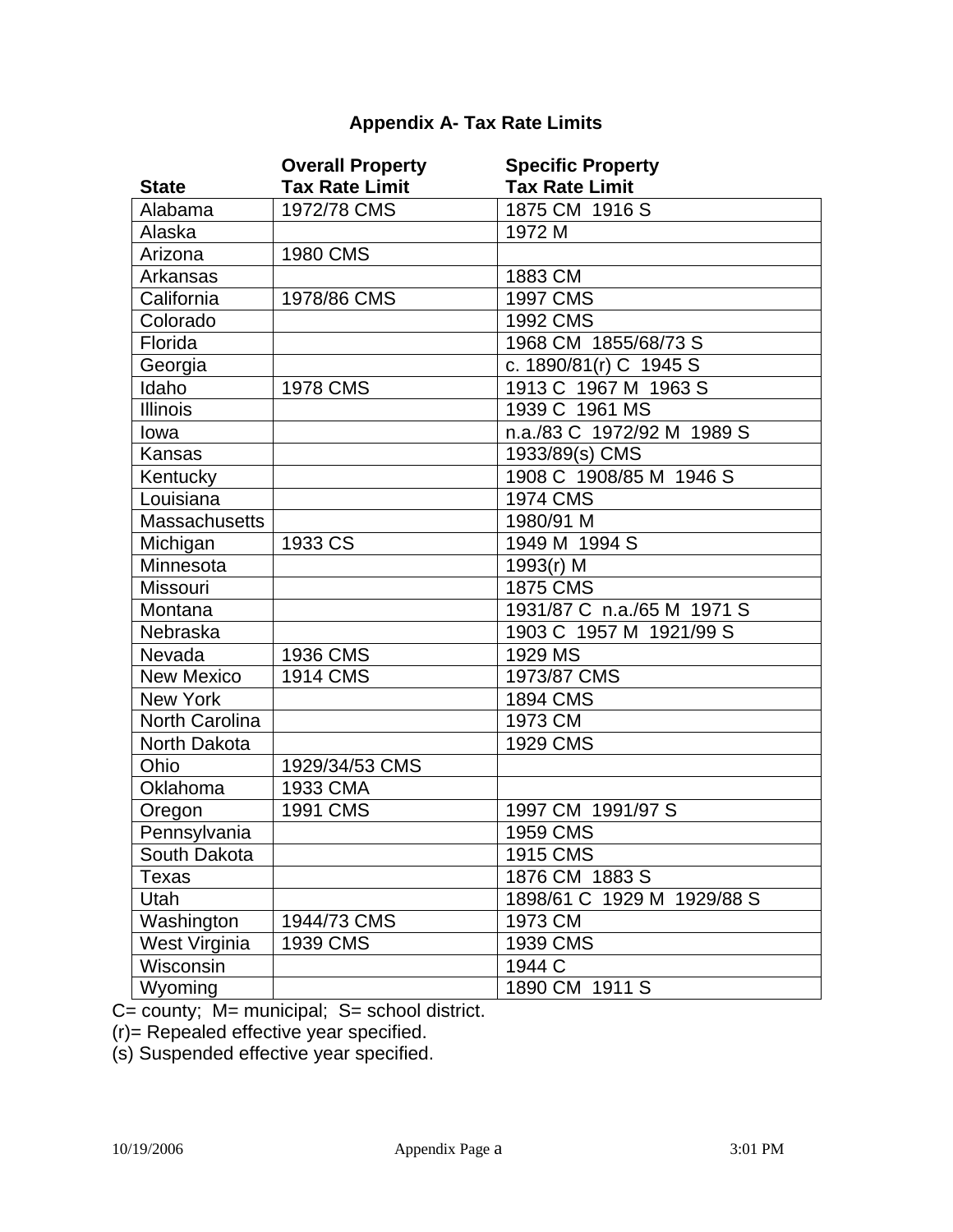Sources: State Tax Today, State Tax Notes, and National Conference of State Legislatures.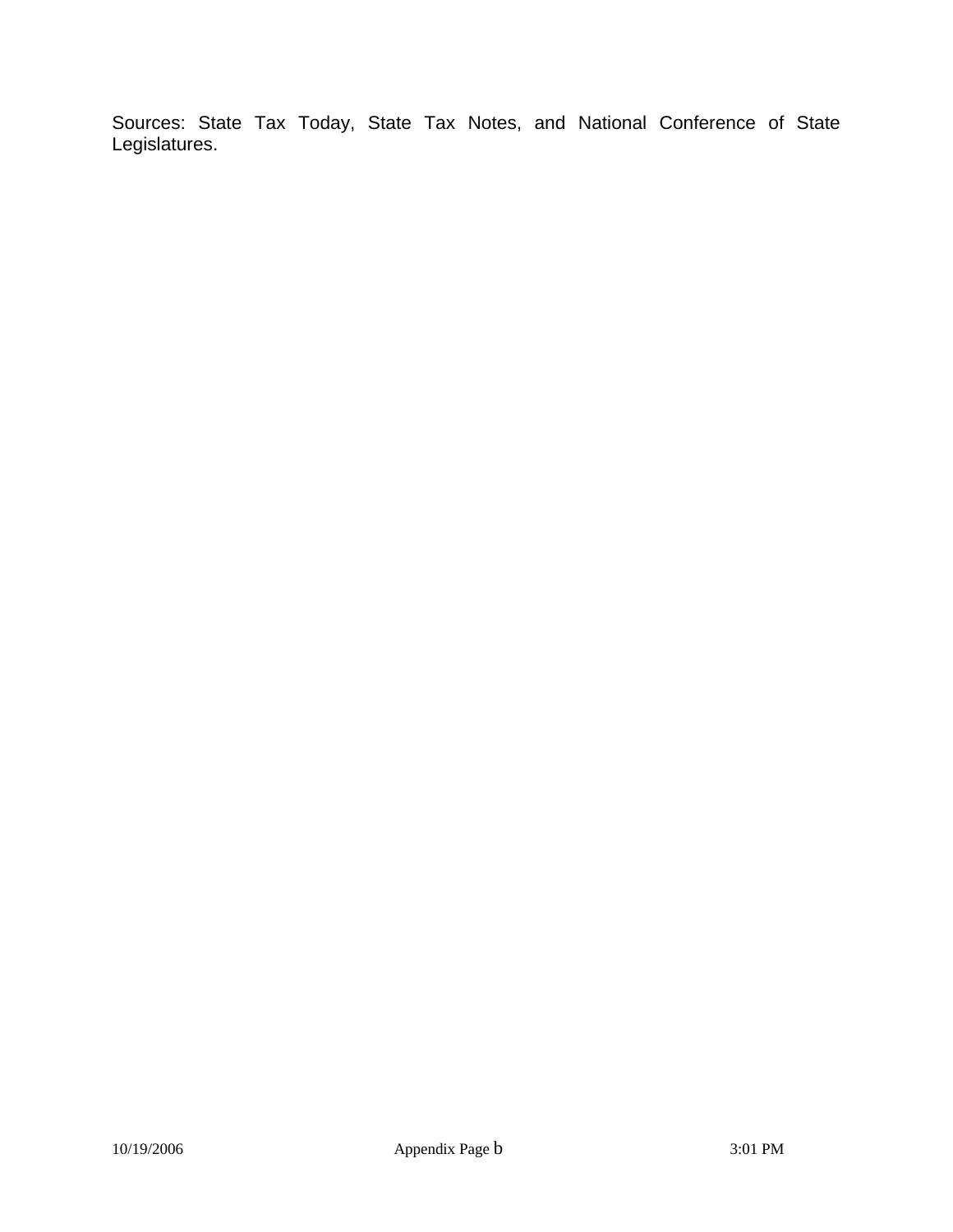## **Appendix B- Revenue Limits**

| <b>State</b>         | <b>Property Tax</b>     |  | <b>Revenue General Revenue Limit</b> |
|----------------------|-------------------------|--|--------------------------------------|
|                      | Limit                   |  |                                      |
| Alaska               | 1972 M                  |  |                                      |
| Arizona              | 1913/80 CM              |  |                                      |
| Arkansas             | <b>1981 CMS</b>         |  |                                      |
| California           |                         |  | 1972 S                               |
| Colorado             | 1913 CM 1992 S          |  | 1992 CMS                             |
| Delaware             | 1972 C                  |  |                                      |
| Idaho                | 1979/92(r) CMS          |  |                                      |
| <b>Illinois</b>      | 199144 CMS              |  |                                      |
| Indiana              | 1973/77/80 CMS          |  |                                      |
| Kansas               | 1970/89(s) CM           |  |                                      |
| Kentucky             | <b>1979 CMS</b>         |  |                                      |
| Louisiana            | <b>1978 CMS</b>         |  |                                      |
| <b>Massachusetts</b> | 1980/83 M               |  |                                      |
| Michigan             | <b>1978 CMS</b>         |  |                                      |
| Minnesota            |                         |  | 1971/93(r) CM                        |
| Mississippi          | 1980 CM 1983/09 S       |  |                                      |
| Missouri             | <b>1980 CMS</b>         |  |                                      |
| Montana              | 1987 CM                 |  |                                      |
| Nebraska             | 1990 CM                 |  |                                      |
| Nevada               | 1983 C 1983/87 M        |  | 1984/89(r) CM                        |
| New Jersey           | 1980 C                  |  |                                      |
| <b>New Mexico</b>    | <b>1979 CMS</b>         |  |                                      |
| North Dakota         | 1981 CM                 |  |                                      |
| Ohio                 | <b>1976 CMS</b>         |  |                                      |
| Oregon               | 1916/97 CMS             |  |                                      |
| Pennsylvania         | c.1940 C                |  |                                      |
| Rhode Island         | 1985 M                  |  |                                      |
| <b>Texas</b>         | <b>1982 CMS</b>         |  |                                      |
| <b>Utah</b>          | 1969/86(r) CMS          |  |                                      |
| Washington           | 1971/79/01 CM 1979/01 S |  |                                      |
| West Virginia        | 1990 CMS                |  |                                      |
| Wisconsin            |                         |  | 1994 S                               |

C= county; M= municipal; S= school district.

(r)= Repealed effective year specified.

(s) Suspended effective year specified.

Sources: State Tax Today, State Tax Notes, and National Conference of State Legislatures.

 $\overline{a}$ 

<sup>&</sup>lt;sup>44</sup> Applies to non-home rule taxing units located in counties contiguous to Cook County.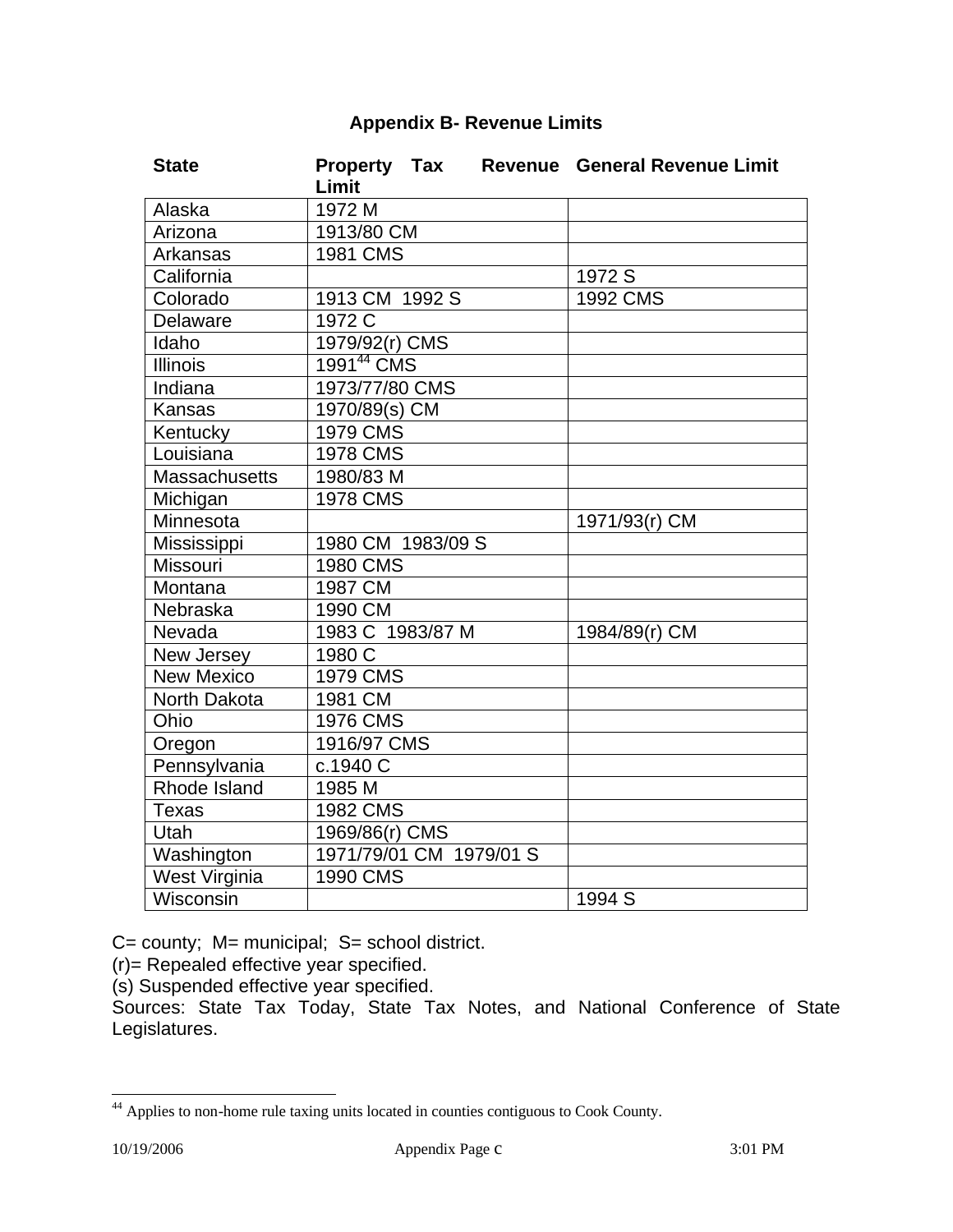| <b>Appendix C- Assessment Limit</b> |  |
|-------------------------------------|--|
|-------------------------------------|--|

| <b>State</b>      | <b>Assessment Limit</b>                   |
|-------------------|-------------------------------------------|
| Arizona           | 1980 CMS                                  |
| Arkansas          | 2000 CMS                                  |
| California        | 1978 CMS                                  |
| Florida           | 1995 CMS                                  |
| Iowa              | 1978/80 CMS                               |
| Maryland          | 1957/91 CMS                               |
| Michigan          | 1994 CMS                                  |
| <b>New Mexico</b> | 1979/00 CMS                               |
| <b>New York</b>   | 1981 <sup>45</sup> C 1986 <sup>46</sup> M |
| Oklahoma          | 1996 CMS                                  |
| Oregon            | 1997 CMS                                  |
| Washington        | $2000^{47}$ CMS                           |

C= county; M= municipal; S= school district.

Sources: State Tax Today, State Tax Notes, and National Conference of State Legislatures.

 $\overline{a}$ 

<sup>&</sup>lt;sup>45</sup> Nassau County only.

<sup>&</sup>lt;sup>46</sup> New York City only.

 $47$  Ruled unconstitutional by Washington State Supreme Court, 2001.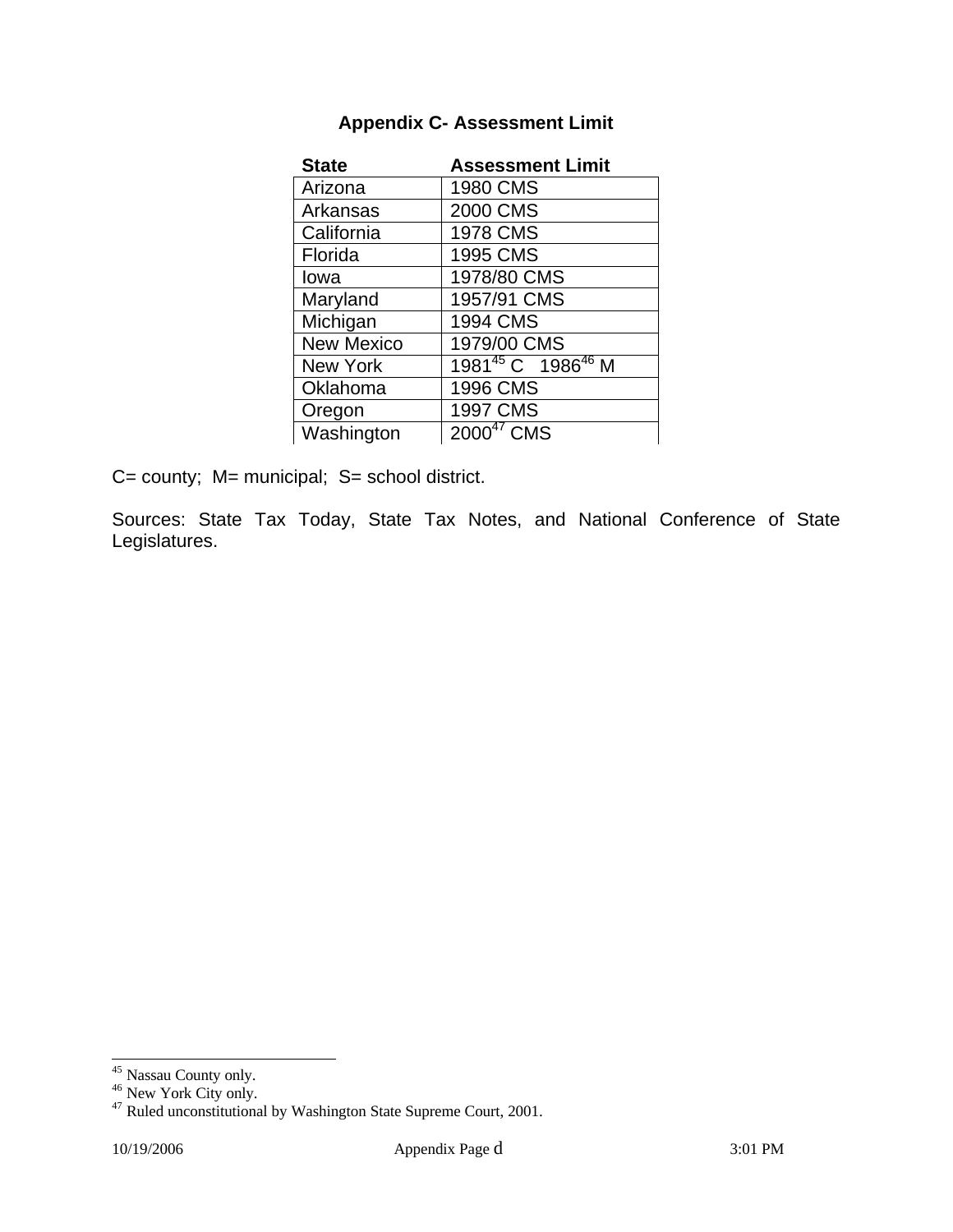| <b>State</b> | <b>General Expenditure Limit</b> |
|--------------|----------------------------------|
| Arizona      | 1921/80 CM 1974/81 S             |
| California   | 1979/90 CMS                      |
| Colorado     | 1992 CMS                         |
| lowa         | 1971 S                           |
| Kansas       | 1973 S                           |
| Minnesota    | 1971S                            |
| Nebraska     | 1996 CM 1991/96 S                |
| New Jersey   | 1976/91 M 1976/90 S              |

### **Appendix D- General Expenditure Limit**

C= county; M= municipal; S= school district.

Sources: State Tax Today, State Tax Notes and National Conference of State Legislatures.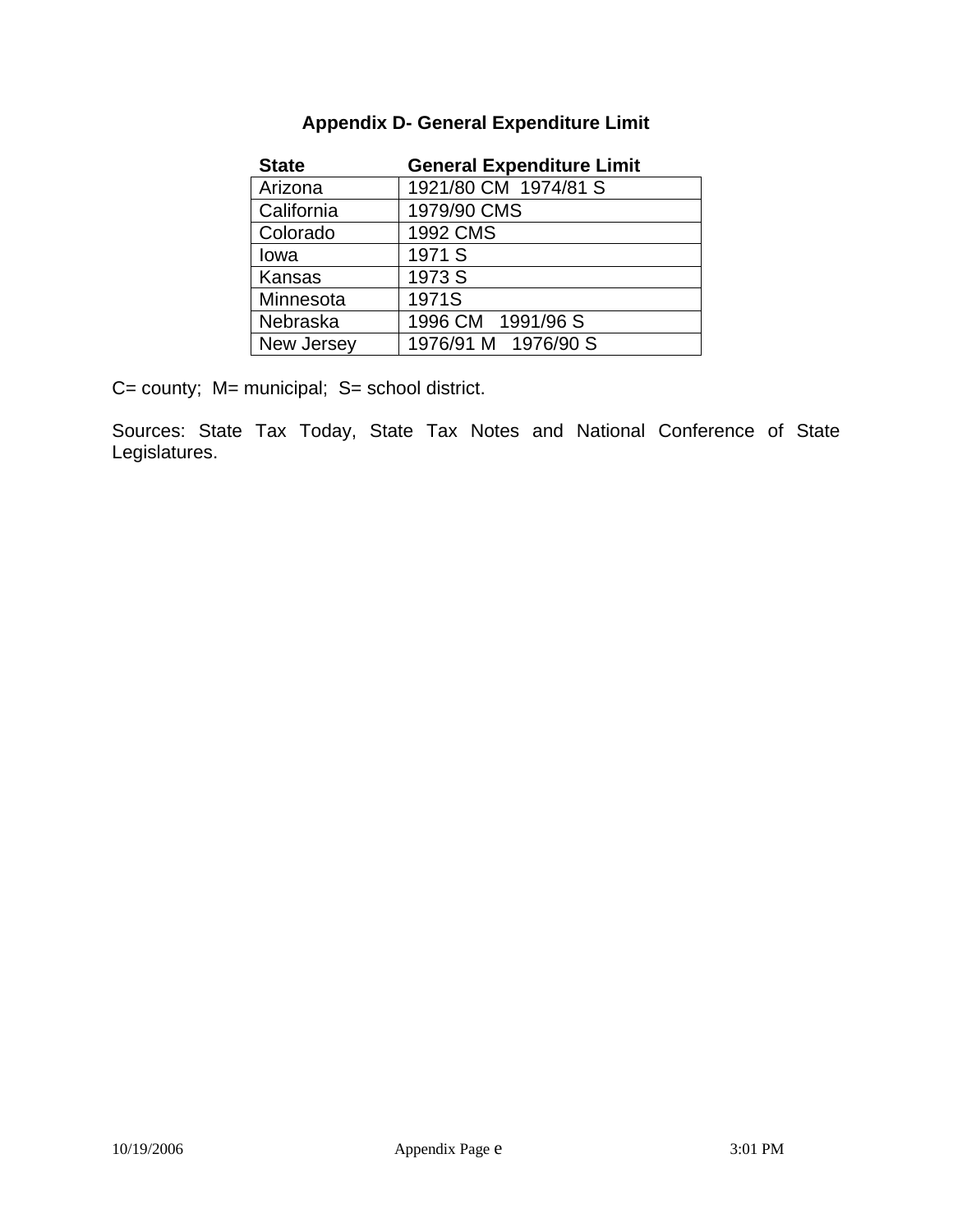| <b>State</b>     | <b>Disclosure</b> |
|------------------|-------------------|
| Colorado         | 1983 CM 1992 S    |
| Delaware         | 1976 C            |
| Florida          | 1974/80 CMS       |
| Georgia          | 1991 CMS          |
| Hawaii           | 1977 C            |
| Idaho            | 1991 CMS          |
| <b>Illinois</b>  | 1981 CMS          |
| Iowa             | 1983 C            |
| Kentucky         | 1979 CMS          |
| Maryland         | 1977 CM           |
| Michigan         | 1982 CMS          |
| Minnesota        | 1988 CMS          |
| Montana          | 1974 CMS          |
| Nebraska         | 1990 CM           |
| Nevada           | 1985 CMS          |
| Rhode Island     | 1979 M            |
| South Carolina   | 1975 CMS          |
| <b>Tennessee</b> | 1979 CM           |
| <b>Texas</b>     | 1982 CMS          |
| Utah             | 1986 CMS          |
| Virginia         | 1976 CM           |
| Washington       | 1990 CMS          |

# **Appendix E- Disclosure**

C= county; M= municipal; S= school district.

Sources: State Tax Today, State Tax Notes and National Conference of State Legislatures.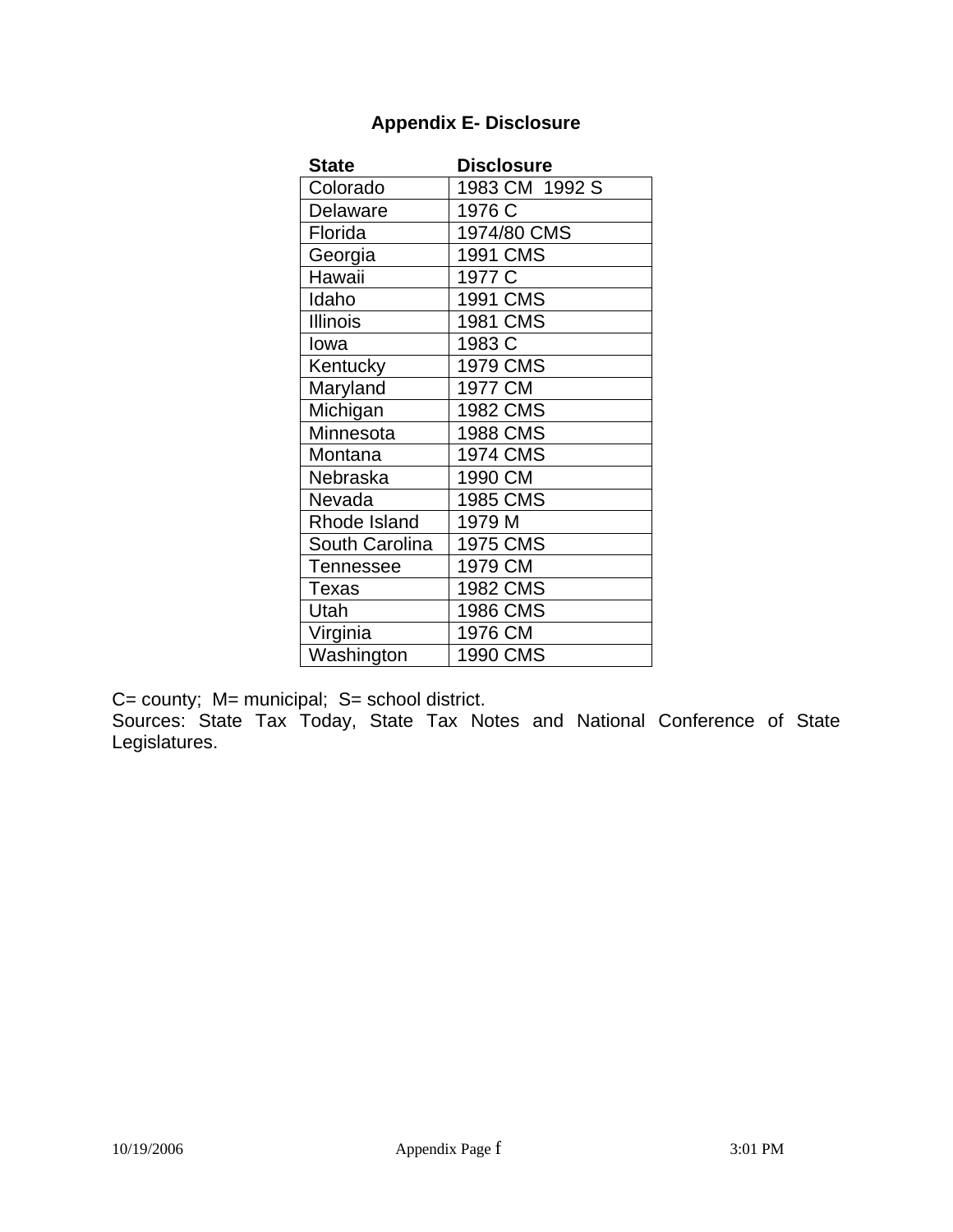|                 | Year           | <b>Legislative Supermajority</b> |                                    |
|-----------------|----------------|----------------------------------|------------------------------------|
| <b>State</b>    | <b>Adopted</b> | <b>Vote Required</b>             | <b>Applies To</b>                  |
| Arizona         | 1992           | 2/3                              | All taxes                          |
| Arkansas        | 1934           | 3/4                              | All taxes except sales and alcohol |
| California      | 1979           | 2/3                              | All taxes                          |
| Colorado        | 1992           | 2/3                              | All taxes (1)                      |
| Delaware        | 1980           | 3/5                              | All taxes                          |
| Florida         | 1971           | 3/5                              | Corporate income tax (2)           |
| Kentucky        | 2000           | 3/5                              | All taxes (3)                      |
| Louisiana       | 1966           | 2/3                              | All taxes                          |
| Michigan        | 1994           | 3/4                              | State property tax                 |
| Mississippi     | 1970           | 3/5                              | All taxes                          |
| <b>Missouri</b> | 1996           | 2/3                              | All taxes (4)                      |
| Nevada          | 1996           | 2/3                              | All taxes                          |
| Oklahoma        | 1992           | 3/4                              | All taxes                          |
| Oregon          | 1996           | 3/5                              | All taxes                          |
| South Dakota    | 1996           | 2/3                              | All taxes                          |
| Washington      | 1993           | 2/3                              | All taxes (5)                      |

# **Appendix F- Legislative Supermajority to Raise Taxes- 2004**

Source: National Conference of State Legislators.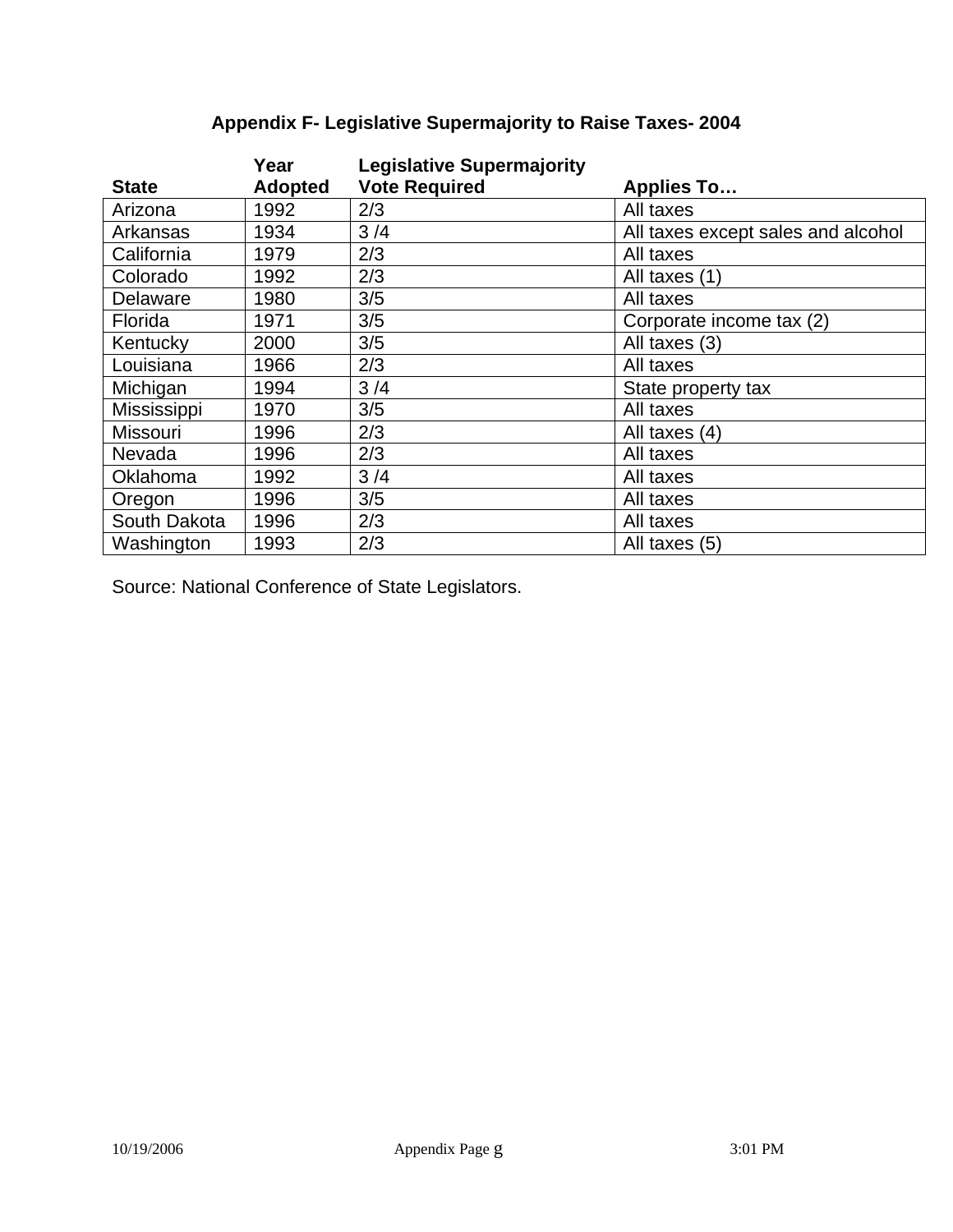#### **Appendix G - School Litigation**

States in which courts have ordered school finance reforms

Alaska. Kasayulie v. State (1997); court ordered equalization holding funding system unconstitutional.

Arizona. Roosevelt v. Bishop (1994), Crane v. State (2001); court ordered equalization holding funding system unconstitutional.

Arkansas. Lake View v. Huckabee (2002); court ordered equalization holding funding system unconstitutional.

California. Serrano v. Priest (1971, 1976); court ordered equalization holding funding system unconstitutional, Williams v. State (1999); unsuccessful adequacy challenge.

Connecticut. Horton v. Meskill (1977), court ordered equalization holding funding system unconstitutional.Sheff v. O'Neill (1996); successful adequacy challenge to Hartford's school system.

Kansas. Montoy v. State (2003); court found education funding system unconstitutional.

Kentucky. Rose v. Council for Better Education (1989); court ordered equalization holding funding system unconstitutional.

Massachusetts. McDuffy v. Secretary (1993); successful adequacy litigation.

Montana. Helena Elementary v. State (1989); court ordered equalization holding funding system unconstitutional.

New Hampshire. Claremont v. Governor (1993, 2001). Court found that state system inadequately funded public education.

New Jersey. Robinson v. Cahill (1973); court ordered equalization holding funding system unconstitutional.

Ohio. DeRolph v. State (2002); court ordered equalization holding funding system unconstitutional.

Tennessee. Tennessee Small School Systems v. McWherter (1995); court ordered equalization holding funding system unconstitutional.

Texas. Edgewood v. Kirby (1995); court ordered equalization holding funding system unconstitutional.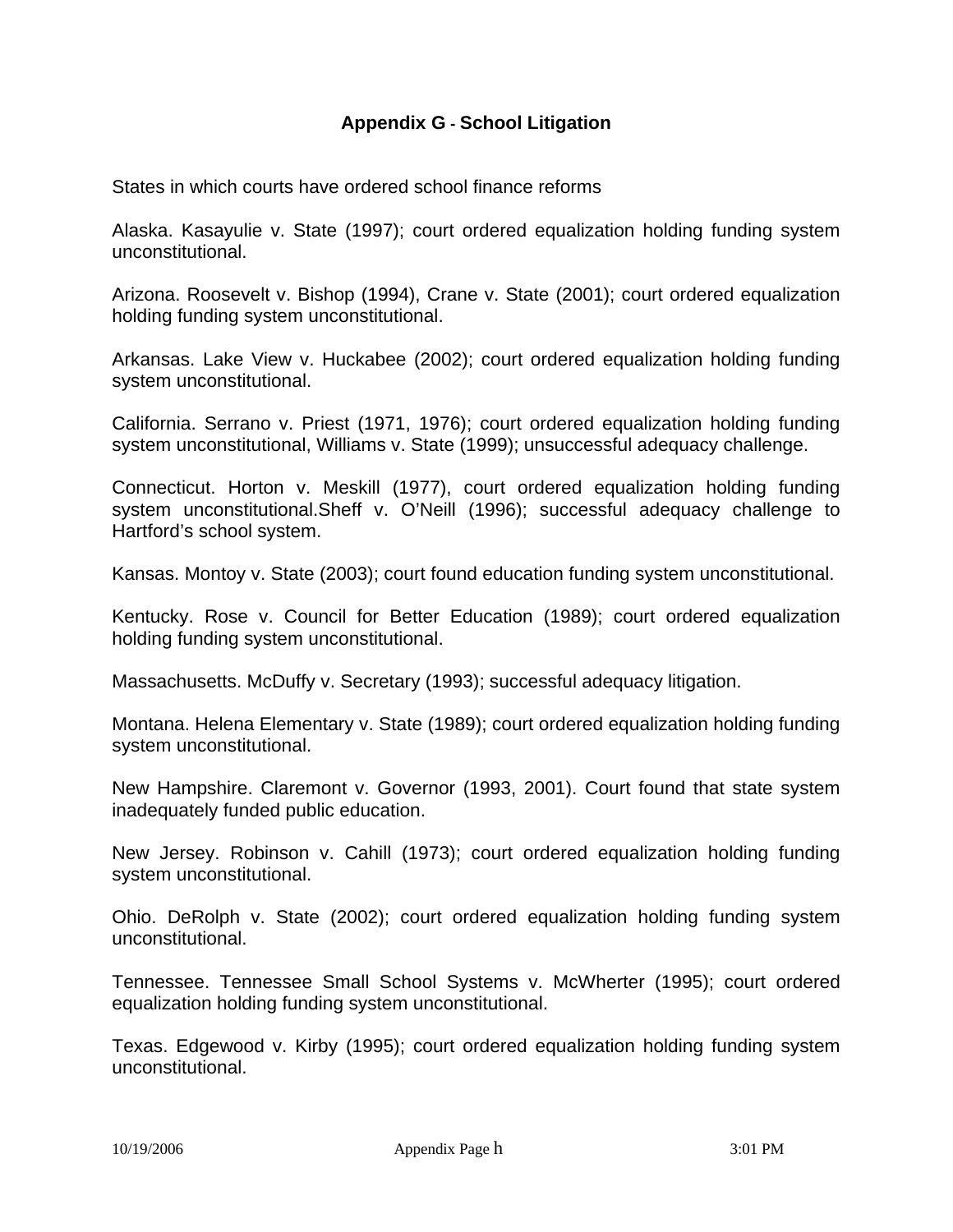Vermont. Brigham v. State (1997); court ordered equalization holding funding system unconstitutional.

Washington. Northshore v. Kinnear (1974); court ordered equalization holding funding system unconstitutional. Seattle School District v. State (1989) court found that school inadequately funded education.

West Virginia. Pauley v. Kelly (1979), Tomblin v. Gainer (1997); court ordered equalization holding funding system unconstitutional.

Wyoming. Washakie County v. Herschler (1980); court ordered equalization holding funding system unconstitutional.

#### *States in which school finance litigation has thus far been unsuccessful.*

Alabama. ACE v. Hunt (1993), ACE v. Siegelman (2002); district court ordered equalization later rejected by state supreme court.

Colorado. Lujan v. Board of Education (1982); court held that state education clause did not require equality of funding.

Florida. Coalition for Adequacy and Fairness v. Chiles (1996); Court found no unconstitutional adequacy of funding.

Georgia. Mcdaniel v. Thomas (1981); court found education funding system constitutional.

Idaho. Thompson v. Engelking (1975); Court upheld school financing system.

Illinois. Committee for Education Rights v. Edgar (1996); Court rejected equity and adequacy claims.

Louisiana. Charlet v. State (1998); court upheld education finance system.

Maine. School Administrative District v. Commissioner (1994); court found no inequities or inadequacies in school funding system.

Maryland. Honrbeck v. Somerset (1983); court rejected equity challenge to state education system.

Michigan. Governor v. State Treasurer (1972); Miliken v. Green (1973); court ultimately rejected equity challenge to education finance system.

Minnesota. Skeen v. State (1993); court upheld adequacy of education finance system.